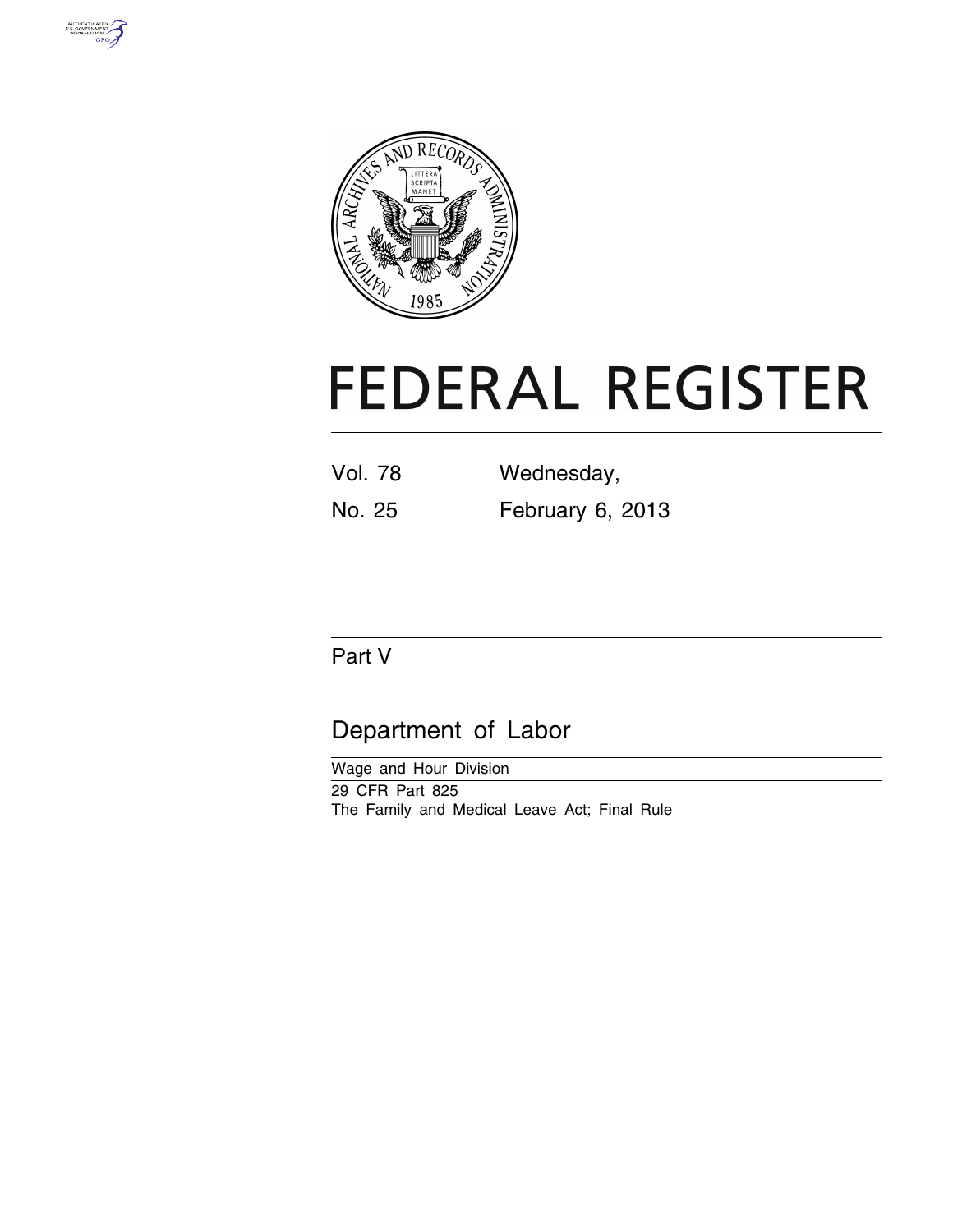# **DEPARTMENT OF LABOR**

**Wage and Hour Division** 

#### **29 CFR Part 825**

#### **RIN 1215–AB76, RIN 1235–AA03**

# **The Family and Medical Leave Act**

**AGENCY:** Wage and Hour Division, Department of Labor. **ACTION:** Final rule.

**SUMMARY:** This Final Rule amends certain regulations of the Family and Medical Leave Act of 1993 (the FMLA or the Act) to implement amendments to the military leave provisions of the Act made by the National Defense Authorization Act for Fiscal Year 2010, which extends the availability of FMLA leave to family members of members of the Regular Armed Forces for qualifying exigencies arising out of the servicemember's deployment; defines those deployments covered under these provisions; extends FMLA military caregiver leave for family members of current servicemembers to include an injury or illness that existed prior to service and was aggravated in the line of duty on active duty; and extends FMLA military caregiver leave to family members of certain veterans with serious injuries or illnesses. This Final Rule also amends the regulations to implement the Airline Flight Crew Technical Corrections Act, which establishes eligibility requirements specifically for airline flight crewmembers and flight attendants for FMLA leave and authorizes the Department to issue regulations regarding the calculation of leave for such employees as well as special recordkeeping requirements for their employers. In addition, the Final Rule includes clarifying changes concerning the calculation of intermittent or reduced schedule FMLA leave; reorganization of certain sections to enhance clarity; the removal of the forms from the regulations; and technical corrections to the current regulations.

**DATES:** This Final Rule is effective March 8, 2013.

#### **FOR FURTHER INFORMATION CONTACT:**

Mary Ziegler, Director of the Division of Regulation, Legislation, and Interpretation, Wage and Hour Division, U.S. Department of Labor, Room S– 3502, 200 Constitution Avenue NW., Washington, DC 20210; telephone: (202) 693–0406 (this is not a toll-free number). Copies of this rule may be obtained in alternative formats (large print, Braille, audio tape or disc), upon

request, by calling (202) 693–0675 (this is not a toll-free number). TTY/TDD callers may dial toll-free 1–877–889– 5627 to obtain information or request materials in alternative formats.

Questions of interpretation and/or enforcement of the agency's regulations may be directed to the nearest Wage and Hour Division (WHD) district office. Locate the nearest office by calling the WHD's toll-free help line at (866) 4US– WAGE ((866) 487–9243) between 8 a.m. and 5 p.m. in your local time zone, or log onto the WHD's Web site for a nationwide listing of WHD district and area offices at *[http://www.dol.gov/whd/](http://www.dol.gov/whd/america2.htm) [america2.htm.](http://www.dol.gov/whd/america2.htm)* 

### **SUPPLEMENTARY INFORMATION:**

#### **I. Executive Summary**

#### *Purpose of the Regulatory Action*

This Final Rule amends certain regulations of the FMLA to implement amendments to the military leave provisions of the Act made by the National Defense Authorization Act for Fiscal Year 2010 (FY 2010 NDAA), to implement amendments to the hours of service requirements made by the Airline Flight Crew Technical Corrections Act (AFCTCA) and add new leave calculation regulations for flight crew employees, and to clarify existing regulatory provisions related to intermittent leave and make other clarifying changes.

On November 17, 2008, the Department issued a Final Rule (2008 Final Rule) implementing amendments to the FMLA made by the National Defense Authorization Act for Fiscal Year 2008 (FY 2008 NDAA). 73 FR 67934. The FY 2008 NDAA created two new categories of leave: qualifying exigency leave and military caregiver leave. Under the FY 2008 NDAA's qualifying exigency leave provision, eligible family members of members of the National Guard and Reserves are entitled to take FMLA leave for qualifying exigencies, as defined by the Secretary of Labor, arising out of the military member's deployment in support of a contingency operation. In the 2008 Final Rule, the Secretary defined qualifying exigency using eight categories: *short notice deployment, military events and related activities, childcare and school activities, financial and legal arrangements, counseling, rest and recuperation, post-deployment activities,* and *additional activities* to which both the employer and employee agree. Under the FY 2008 NDAA's military caregiver leave provision, eligible family members of current servicemembers are entitled to take up to 26 workweeks of military caregiver

leave in a single 12-month period to care for a current servicemember who incurred a serious injury or illness in the line of duty on active duty that renders the servicemember unable to perform the duties of his or her office, grade, rank, or rating. The Secretary implemented the FY 2008 amendments in the 2008 Final Rule.

The FY 2010 NDAA further amends the FMLA by expanding the qualifying exigency leave provision to include leave for eligible family members of members of the Regular Armed Forces and by adding a foreign deployment requirement for both members of the Regular Armed Forces and the National Guard and Reserves. The FY 2010 NDAA amendments also expands military caregiver leave to cover injuries or illnesses that existed prior to the servicemember's active duty and were aggravated in the line of duty on active duty in the Armed Forces. 29 U.S.C. 2611(18)(A). It further expands the military caregiver leave provision to provide leave to eligible family members of certain veterans with a serious injury or illness who are receiving medical treatment, recuperation, or therapy, if the veteran was a member of the Armed Forces at any time during the period of five years preceding the date of the medical treatment, recuperation, or therapy. 29 U.S.C. 2611(15)(B). The amendments define a serious injury or illness for a veteran as a ''qualifying (as defined by the Secretary of Labor) injury or illness that was incurred by the member in line of duty on active duty in the Armed Forces (or existed before the beginning of the member's active duty and was aggravated by service in line of duty on active duty in the Armed Forces) and that manifested before or after the member becomes a veteran.'' 29 U.S.C. 2611(18)(B).

The AFCTCA establishes special hours of service eligibility requirements for airline flight crewmembers and flight attendants (collectively referred to as airline flight crew employees) for FMLA leave. The amendments provide that an airline flight crew employee meets the hours of service requirement if during the previous 12-month period, he or she (1) has worked or been paid for not less than 60 percent of the applicable total monthly guarantee (or the equivalent) and (2) has worked or been paid for not less than 504 hours, not including personal commute time or time spent on vacation, medical, or sick leave. Congress authorized the Department to issue regulations providing a method of calculating leave for airline flight crew employees as well as regulations regarding employers' maintenance of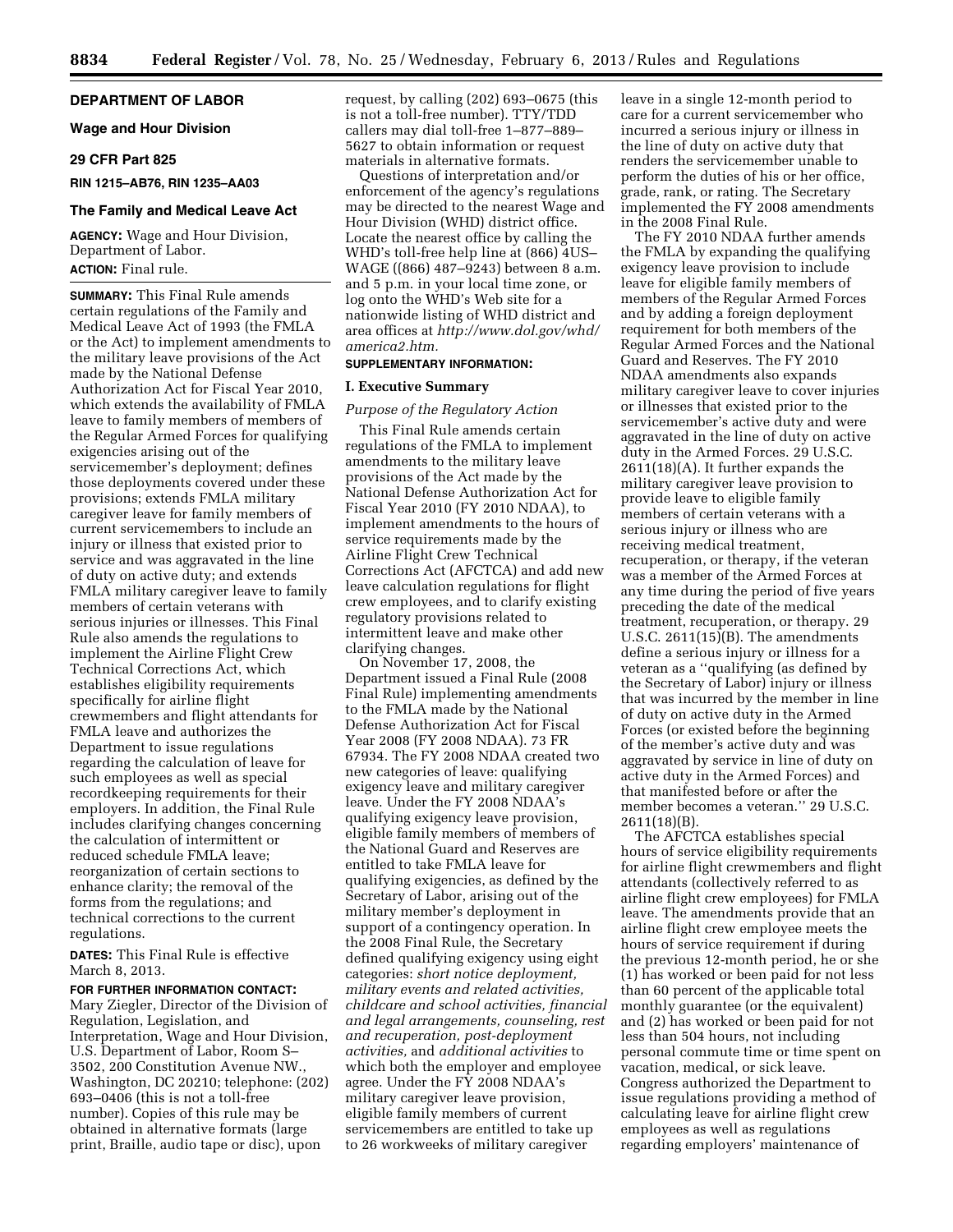certain information specific to airline flight crew employees.

Finally, in this rulemaking, the Department also took the opportunity to make organizational improvements and clarifying edits to enhance the regulated community's understanding of the regulations.

# *Summary of the Major Provisions of the Final Rule*

To implement the amendments made to the FMLA by the FY 2010 NDAA, this Final Rule revises the FMLA regulations to reflect the expansion of qualifying exigency leave to include eligible employees with family members serving in the Regular Armed Forces and the addition of the foreign deployment requirement. It also increases the length of time an eligible family member may take for the qualifying exigency leave reason of Rest and Recuperation from five days to up to a maximum of 15 days and creates a new qualifying exigency leave category for *parental care.* 

In military caregiver leave, the Final Rule expands the definition of *serious injury or illness* to include pre-existing injuries or illnesses of current service members that were aggravated in the line of duty, and expands military caregiver leave to care for covered veterans. It defines a *covered veteran* as an individual who is undergoing medical treatment, recuperation, or therapy for a serious injury or illness and who was discharged or released under conditions other than dishonorable at any time during the five-year period prior to the first date the eligible employee takes FMLA leave to care for the covered veteran. The Final Rule interprets the five-year period of eligibility for a covered veteran to exclude the period between the enactment of the FY 2010 NDAA on October 28, 2009, and the effective date of this Final Rule to protect the military caregiver leave entitlement of family members of veterans whose five-year period has either expired or has been diminished during that time. The Final Rule defines a *serious injury or illness of a covered veteran* as: (i) A continuation of a serious injury or illness that was incurred or aggravated when the covered veteran was a member of the Armed Forces and rendered the servicemember unable to perform the duties of the servicemember's office, grade, rank, or rating; (ii) a physical or mental condition for which the covered veteran has received a U.S. Department of Veterans Affairs Service Related Disability Rating (VASRD) of 50 percent or higher, and such VASRD rating is based, in whole or in part, on the condition precipitating the need for

military caregiver leave; (iii) a physical or mental condition that substantially impairs the covered veteran's ability to secure or follow a substantially gainful occupation by reason of a disability or disabilities related to military service, or would do so absent treatment; or (iv) an injury, including a psychological injury, on the basis of which the covered veteran has been enrolled in the Department of Veterans Affairs Program of Comprehensive Assistance for Family Caregivers.

In addition to revising the regulations to reflect the statutory amendments, the Final Rule also increases the length of time an eligible family member make take for the qualifying exigency leave reason of *Rest and Recuperation* from five days to up to a maximum of 15 days to match the military member's Rest and Recuperation leave orders, and creates a new qualifying exigency leave category for *parental care.* The Final Rule also expands the list of authorized health care providers from whom an employee may obtain a certification of the servicemember's serious injury or illness to include authorized health care providers as defined by the regulations in § 825.125. The Final Rule permits an employer to request a second and third opinion for medical certifications obtained from a health care provider who is not affiliated with the Department of Defense (DOD), the Department of Veterans Affairs (VA), or the TRICARE network.

This Final Rule also implements the amendments made to the FMLA by the AFCTCA. The Final Rule relocates the special rules applicable only to airline flight crew employees and their employers to revised Subpart H— Special Rules Applicable to Airline Flight Crew Employees to provide clarity to employees and employers and to emphasize the distinction between the eligibility requirements and calculation of FMLA leave for airline flight crew employees and all other employees. Additionally, the Final Rule adopts a uniform entitlement for airline flight crew employees of 72 days of leave for one or more of the FMLAqualifying reasons set forth in §§ 825.112(a)(1)–(5) and 156 days of military caregiver leave under § 825.112(a)(6). The Final Rule further provides that employers must account for an airline flight crew employee's FMLA leave usage utilizing an increment no greater than one day. As revised, Subpart H also includes special recordkeeping requirements applicable to the employers of airline flight crew employees.

The Final Rule also revises various regulatory sections the Department

revisited in the course of implementing the statutory amendments described previously. For instance, the Department moves the definitions section from current § 825.800 to currently reserved § 825.102. These revisions also include clarifications to the rules for calculation of intermittent or reduced schedule FMLA leave, including clarifying regulatory language regarding increments of leave and providing additional explanation of the physical impossibility rule. The Department also made modifications to ensure consistency with other statutes, such as amending references to the Uniformed Services Employment and Reemployment Rights Act (USERRA) to more closely mirror the USERRA regulations, and setting forth an employer's obligation to comply with the confidentiality requirements of the Genetic Information Nondiscrimination Act of 2008 (GINA).

Finally, the Final Rule updates the FMLA optional use forms (WH–380, WH–381, WH–382, WH–384, and WH– 385) to reflect the statutory changes, creates a new optional use form for the certification of a serious injury or illness for a veteran (WH–385–V), and removes the forms from the regulations.

This Final Rule revises only some provisions of the existing regulations and creates certain new provisions, but the Department is republishing the entirety of the FMLA regulations (Part 825). The Department is republishing the unchanged provisions along with the revised provisions as a convenience to readers and to ensure readers are provided the context for the changes made in the Final Rule.

#### *Costs and Benefits*

The Department estimates that 381,000 covered firms and government agencies owning 1.2 million establishments and employing 91.1 million workers will potentially be affected by the Final Rule changes. These employers have an annual payroll of \$5.0 trillion, estimated annual revenues of \$23.7 trillion, and estimated net income of \$1.03 trillion. *See* Table 3 in the Summary of Impacts.

Under the AFCTCA, the Department estimates that nearly 6,000 flight attendants, pilots, co-pilots, and flight engineers will take new FMLA leaves. The Department estimates that each individual will take 1.5 leaves, for a total of 8,930 leaves. Under the FY 2010 NDAA amendments, the Department estimates that approximately 30,900 eligible employees will take 926,000 days (7.4 million hours) of FMLA leave annually to address qualifying exigencies; and, that nearly 7,000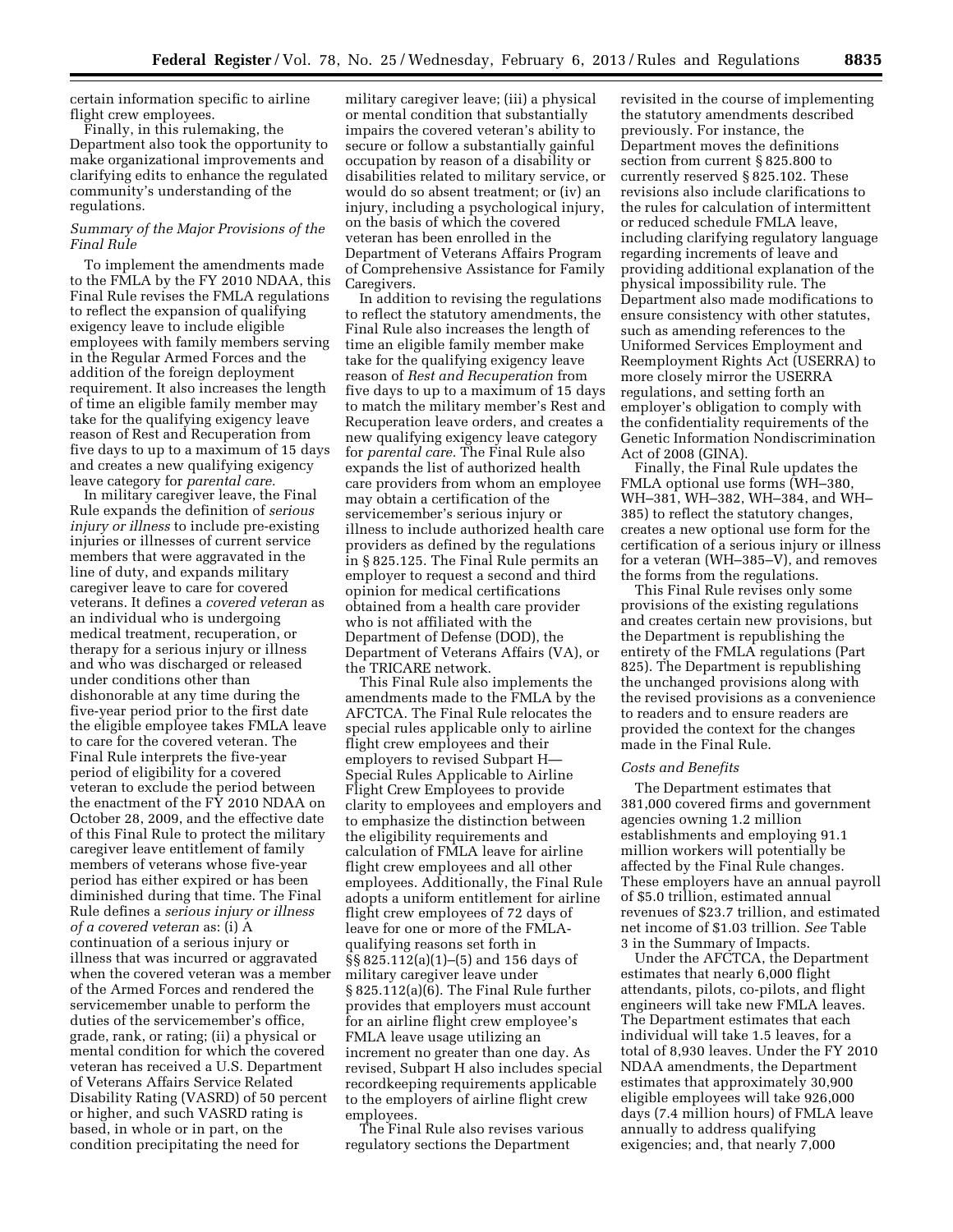eligible employees will take 385,000 days (3.1 million hours) of FMLA leave annually to act as a caregiver for a veteran who is undergoing treatment for a serious illness or injury. *See* Table ES– 1.

| Table ES—1—Summary of Leaves Taken as a Result of the Rule |  |
|------------------------------------------------------------|--|
|------------------------------------------------------------|--|

| Leave taker | Covered serv-<br>ice-members<br>and veterans | Number eligi-<br>ble for leave                             | Number who<br>will take FMLA<br>leave                | Number of<br>leaves<br>(1,000)         | Davs of leave<br>(1,000)                 | Hours of leave<br>(mil.) |
|-------------|----------------------------------------------|------------------------------------------------------------|------------------------------------------------------|----------------------------------------|------------------------------------------|--------------------------|
|             | 218.130<br>197.000<br>21,130                 | 90,560<br>41,470<br>49,090<br>219.908<br>193.000<br>26.908 | 5.950<br>2.070<br>3.880<br>37,896<br>30.900<br>6.966 | 8.9<br>3.1<br>5.8<br>758<br>401<br>357 | 8.9<br>3.1<br>5.8<br>1,311<br>926<br>385 | <br>10.5<br>7.4<br>3.1   |

[a] Number eligible for leave represents only those flight crew employees not currently covered by an FMLA-type provision under a CBA; thus, the number of leaves equals new leaves as a result of this rule. The Department did not estimate the number of hours of leave for flight crew employees because the rule establishes a bank of days of leave, to be used in full day increments.

[b] Number of days and hours of leave estimated based on leave profiles, see discussion for more detail.

The Department projects that the annualized cost of the rule will average somewhat less than \$43 million per year over 10 years. The rule is expected to cost \$53.9 million in the first year, and \$41.3 million per year in subsequent years. The amendment to extend FMLA provisions to flight crew employees

accounts for 0.7 percent of first year costs and 0.9 percent in subsequent years, while military exigency and caregiver leave account for 75.9 percent of first year costs and 99.1 percent of costs in subsequent years. Regulatory familiarization costs account for 23.4 percent of first year costs. The costs

related to the provision of health benefits account for the largest share of costs, about 44.0 percent of costs in the first year of the rule, and 57.5 percent of costs each in each of the following years. *See* Table ES–2.

# TABLE ES–2—SUMMARY OF IMPACT OF CHANGES TO FMLA [A]

|                           | Year 1<br>$(S \text{ mil})$ | Year 2<br>$(S \text{ mil})$ | Annualized (\$ mil) [b]    |                          |
|---------------------------|-----------------------------|-----------------------------|----------------------------|--------------------------|
| Component                 |                             |                             | Real discount<br>rate $3%$ | Real discount<br>rate 7% |
| Total                     | \$53.9                      | \$41.3                      | \$42.8                     | \$43.0                   |
| Cost of Fach Amendment:   |                             |                             |                            |                          |
|                           | 12.6                        | 0.0                         | 1.4                        |                          |
|                           | 0.4                         | 0.4                         | 0.4                        | 0.4                      |
|                           | 41.0                        | 41.0                        | 41.0                       | 41.0                     |
|                           | 25.8                        | 25.8                        | 25.8                       | 25.8                     |
|                           | 15.1                        | 15.1                        | 15.1                       | 15.1                     |
| Cost of Each Requirement: |                             |                             |                            |                          |
|                           | 12.6                        | 0.0                         | 1.4                        |                          |
|                           | 17.1                        | 17.1                        | 17.1                       | 17.1                     |
| Certifications            | 0.4                         | 0.4                         | 0.4                        | 0.4                      |
| <b>Health Benefits</b>    | 23.8                        | 23.8                        | 23.8                       | 23.8                     |

[a] Columns may not sum due to rounding.

[b] Costs are annualized over 10 years.

The Department anticipates significant benefits resulting from the Final Rule. For example, providing jobprotected leave for caregivers of covered veterans under the military caregiver provision is expected to increase family involvement in the veteran's recovery, improve self-reliance and access to resources for caregivers, and reduce negative outcomes for covered veterans and their families. Also, the extension of FMLA leave entitlement to flight crew employees will allow them to enjoy all the benefits of FMLA coverage, and may also reduce employer costs due to presenteeism (the loss of productivity due to employees working while injured or ill) and a resulting increase in overall productivity, workplace safety and

employee wellness. The Department is not able to quantify these benefits at this time due to lack of suitable data.

## **II. Background**

This regulatory action first appeared on the Department's Fall 2009 Regulatory Agenda where the Department stated its intent to review the impact of the 2008 Final Rule on the regulated community. 77 FR 67934. Subsequently, the FMLA was amended by the National Defense Authorization Act for Fiscal Year 2010 (FY 2010 NDAA), Public Law 111–84, and the Airline Flight Crew Technical Corrections Act (AFCTCA), Public Law 111–119. This rulemaking, therefore, makes regulatory changes to implement

these statutory amendments. It also makes various clarifying revisions to existing regulations. The Department continues to review the impact of regulatory revisions made in the FMLA 2008 Final Rule.

# *A. What the FMLA provides*

The FMLA was enacted on February 5, 1993, and became effective for most covered employers on August 5, 1993. As originally enacted, the FMLA entitled eligible employees of covered employers to take job-protected, unpaid leave, or to substitute appropriate accrued paid leave, for up to a total of 12 workweeks in a 12-month period for the birth of the employee's son or daughter and to care for the newborn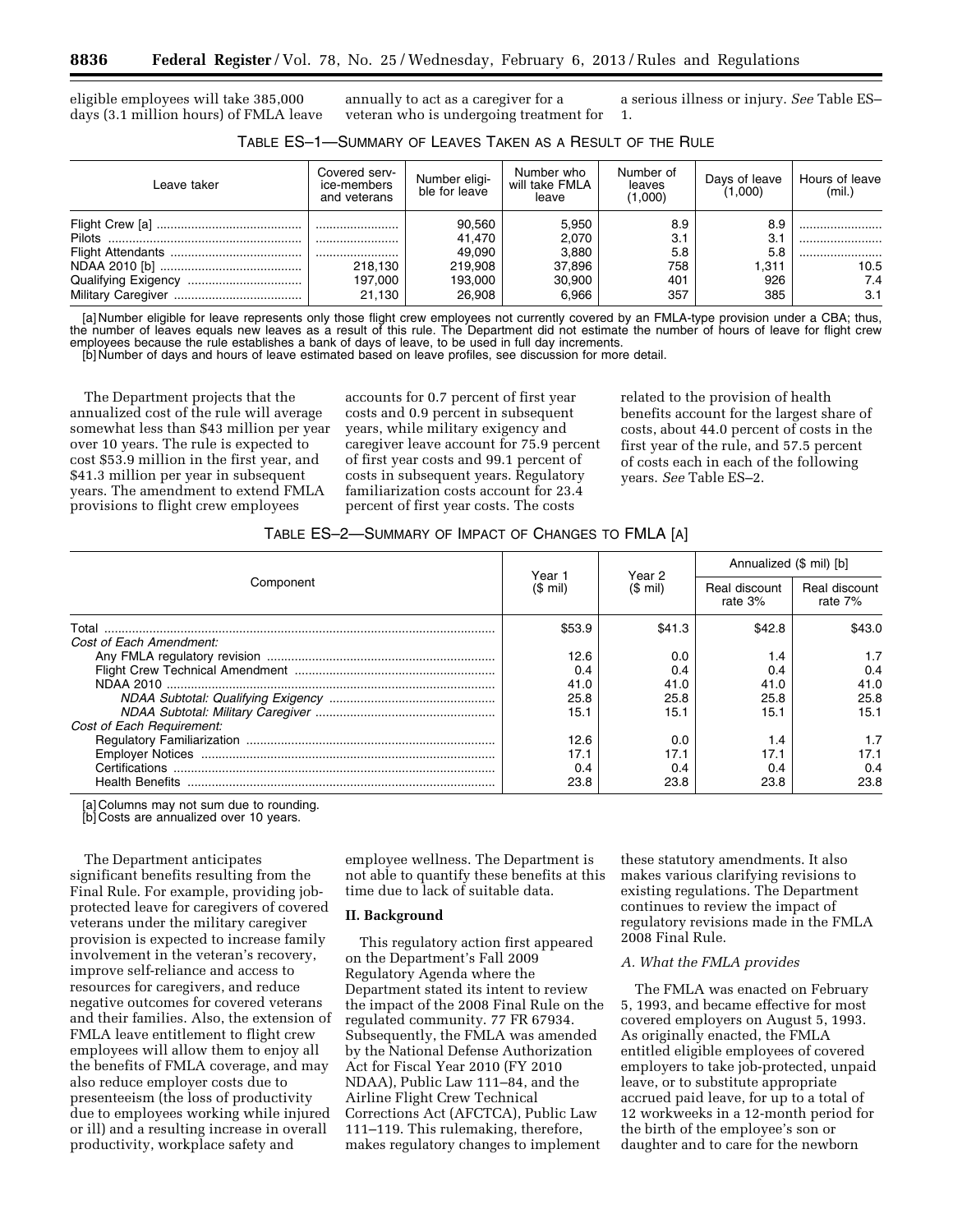child; for the placement of a son or daughter with the employee for adoption or foster care; to care for the employee's spouse, parent, son, or daughter with a serious health condition; or when the employee is incapacitated due to the employee's own serious health condition.

The FMLA was amended in January 2008 with the enactment of the FY 2008 NDAA. Public Law 110–181. Section 585(a) of FY 2008 NDAA expanded the FMLA to allow eligible employees of covered employers to take FMLA leave because of any qualifying exigency (as determined by the Secretary of Labor) when that employee's spouse, son, daughter, or parent is a member of the National Guard or Reserves who is on, or has been notified of an impending call or order to, active duty in the Armed Forces in support of a contingency operation (referred to as qualifying exigency leave). Additionally, the FY 2008 NDAA amendments provided up to 26 workweeks of leave in a single 12 month period for an eligible employee to care for a covered servicemember with a serious injury or illness if the employee is the spouse, son, daughter, parent, or next of kin of the covered servicemember (referred to as military caregiver leave). These two leave entitlements are collectively referred to as military family leave.

The FMLA was again amended in 2009 with the enactment of the FY 2010 NDAA on October 28, 2009, and the AFCTCA on December 21, 2009. Section 565(a) of the FY 2010 NDAA amended the military family leave provisions of the FMLA by extending qualifying exigency leave to eligible family members of members of the Regular Armed Forces, and military caregiver leave to include care provided to certain veterans. The AFCTCA amended the FMLA to provide special hours of service eligibility requirements for airline flight crew employees. Each of these amendments is discussed in detail in the section-by-section analysis that follows.

FMLA leave may be taken in a block, or under certain circumstances, intermittently or on a reduced leave schedule. In addition to providing jobprotected family and medical leave, employers must also maintain any preexisting group health plan coverage for an employee on FMLA-protected leave under the same conditions that would apply if the employee had not taken leave. 29 U.S.C. 2614. Once the leave period is concluded, the employer is required to restore the employee to the same or an equivalent position with equivalent employment benefits, pay,

and other terms and conditions of employment. *Id.* If an employee believes that his or her FMLA rights have been violated, the employee may file a complaint with the Department or file a private lawsuit in Federal or state court. If the employer has violated the employee's FMLA rights, the employee is entitled to reimbursement for any monetary loss incurred, equitable relief as appropriate, interest, attorneys' fees, expert witness fees, and court costs. Liquidated damages also may be awarded. 29 U.S.C. 2617.

Title I of the FMLA is administered by the Department and applies to private sector employers with 50 or more employees, public agencies, and certain Federal employers and entities, such as the U.S. Postal Service and Postal Regulatory Commission. Title II is administered by the U.S. Office of Personnel Management and applies to civil service employees covered by the annual and sick leave system established under 5 U.S.C. Chapter 63 and certain employees covered by other Federal leave systems. Title III established a temporary Commission on Leave to conduct a study and report on existing and proposed policies on leave and the costs, benefits, and impact on productivity of such policies. Title IV contains provisions governing the effect of the FMLA on more generous leave policies, other laws, and existing employment benefits. Finally, Title V originally extended the leave provisions to certain employees of the U.S. Senate and House of Representatives; however, such coverage was repealed and replaced by the Congressional Accountability Act of 1995. 2 U.S.C. 1301.

# *B. Who the Law Covers*

The FMLA generally covers employers with 50 or more employees. To be eligible to take FMLA leave, an employee must meet specified criteria, including employment with a covered employer for at least 12 months, performance of a specified number of hours of service in the 12 months prior to the start of leave, and work at a location where there are at least 50 employees within 75 miles.

#### *C. Regulatory History*

The FMLA required the Department to issue initial regulations to implement Title I and Title IV of the FMLA within 120 days of the law's enactment (by June 5, 1993) with an effective date of August 5, 1993. The Department published a Notice of Proposed Rulemaking (NPRM) in the **Federal Register** on March 10, 1993. 58 FR 13394. The Department received

comments from a wide variety of stakeholders, and after considering these comments the Department issued an Interim Final Rule on June 4, 1993, effective August 5, 1993. 58 FR 31794.

After publication, the Department invited further public comment on the interim regulations. 58 FR 45433. During this comment period, the Department received a significant number of substantive and editorial comments on the interim regulations from a wide variety of stakeholders. Based on this second round of public comments, the Department published final regulations to implement the FMLA on January 6, 1995. 60 FR 2180. The regulations were amended February 3, 1995 (60 FR 6658) and March 30, 1995 (60 FR 16382) to make minor technical corrections. The final regulations went into effect on April 6, 1995.

On December 1, 2006, the Department published a Request for Information (RFI) in the **Federal Register** requesting public comment on its experiences with and observations of the Department's administration of the FMLA and the effectiveness of the regulations. 71 FR 69504. Comments were received from workers, family members, employers, academics, and other interested parties, ranging from personal accounts, surveys, and legal reviews to academic studies and recommendations for regulatory and statutory changes to the FMLA. The Department published its Report on the comments in the **Federal Register** on June 28, 2007. 72 FR 35550.

The Department published an NPRM in the **Federal Register** on February 11, 2008 proposing changes to the FMLA's regulations based on the Department's experience administering the law, two Department of Labor studies and reports on the FMLA issued in 1996 and 2001, several U.S. Supreme Court and lower court rulings on the FMLA, and a review of the comments received in response to the RFI. 73 FR 7876. Comments were also sought on the FY 2008 NDAA military family leave statutory provisions. In response to the NPRM, the Department received thousands of comments from a wide variety of stakeholders. The Department issued a Final Rule on November 17, 2008, which became effective on January 16, 2009. 73 FR 67934.

The Department commenced the current rulemaking by publishing an NPRM in the **Federal Register** on February 15, 2012 (77 FR 8960), inviting public comment for 60 days. On April 16, 2012, in response to requests to extend the comment period, the Department published a notice extending the original 60-day comment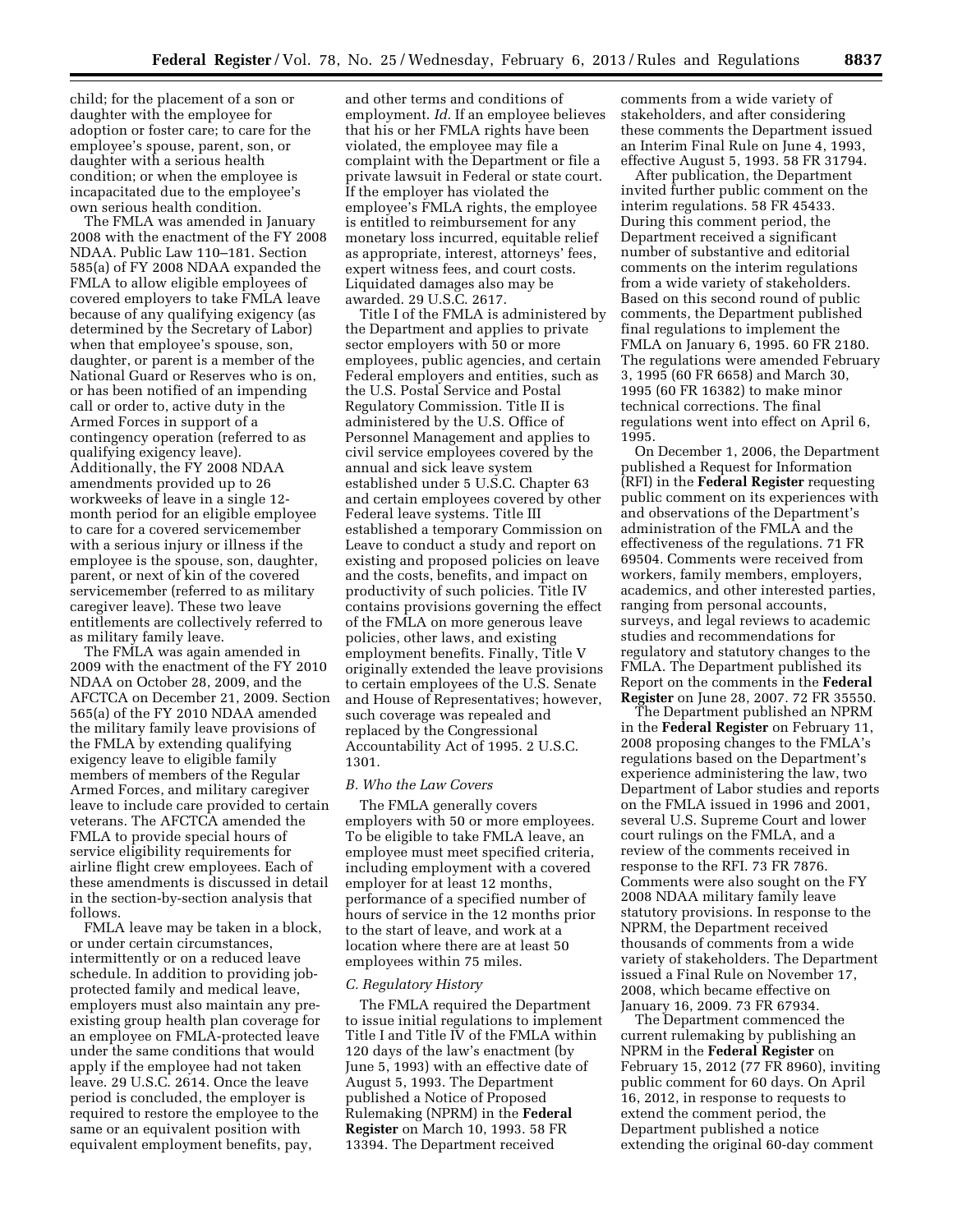period by 14 days. 77 FR 22519. The comment period closed on April 30, 2012; approximately 870 comments were received and are available for review at the Federal eRulemaking Portal, *[www.regulations.gov,](http://www.regulations.gov)* Docket ID WHD–2012–0001. Comments were received from worker advocacy organizations, military members, employers, employer associations, human resource specialists, labor organizations, and private individuals. Approximately 90 percent of the comments received were identical or nearly identical form letters sent in response to a comment campaign by members of the Society for Human Resource Management (SHRM). The Department received one comment ''late''—after the close of the comment period—from SHRM. Although SHRM accessed the Federal eRulemaking Portal prior to the midnight deadline, it was unable to submit its comment in a timely manner due to technical difficulties. Since technical difficulties prevented SHRM from complying with the deadline, the Department accepted SHRM's comment in this rulemaking. Several of the comments received addressed issues that are beyond the scope or authority of the proposed regulations including expanding the coverage or benefits of the Act. However, many of the comments centered on either the military amendments or the AFCTCA amendments, with several offering comments on both amendments. Comments on specific provisions are discussed in detail in the Summary of Comments below.

# *D. Updates to the Military Family Leave Provisions*

Section 565(a) of the FY 2010 NDAA, enacted on October 28, 2009, amends the military family leave provisions of the FMLA. Public Law 111–84. The FY 2010 NDAA expands the availability of qualifying exigency leave and military caregiver leave. Qualifying exigency leave, which was made available to family members of the National Guard and Reserve components under the FY 2008 NDAA, is expanded to include family members of members of the Regular Armed Forces. The entitlement to qualifying exigency leave is expanded by substituting the term covered active duty for active duty and defining covered active duty for a member of the Regular Armed Forces as ''duty during the deployment of the member with the Armed Forces to a foreign country'', and for a member of the Reserve components of the Armed Forces as ''duty during the deployment of the member with the Armed Forces to a foreign country

under a call or order to active duty under a provision of law referred to in section 101(a)(13)(B) of title 10, United States Code.'' 29 U.S.C. 2611(14).1 Prior to the FY 2010 NDAA amendments, there was no requirement that members of the National Guard and Reserves be deployed to a foreign country.

The FY 2010 NDAA amendments expand the definition of a serious injury or illness for military caregiver leave for current members of the Armed Forces to include an injury or illness that existed prior to service and was aggravated in the line of duty on active duty and that renders the member medically unfit. 29 U.S.C. 2611(18)(A). These amendments also expand the military caregiver leave provisions of the FMLA to allow family members to take military caregiver leave to care for certain veterans. The definition of a covered servicemember, which is the term the Act uses to indicate the group of military members for whom military caregiver leave may be taken, is broadened to include a veteran with a serious injury or illness who is receiving medical treatment, recuperation, or therapy, if the veteran was a member of the Armed Forces at any time during the period of five years preceding the date of the medical treatment, recuperation, or therapy. 29 U.S.C. 2611(15)(B). The amendments define a serious injury or illness for a veteran as a ''qualifying (as defined by the Secretary of Labor) injury or illness that was incurred by the member in line of duty on active duty in the Armed Forces (or existed before the beginning of the member's active duty and was aggravated by service in line of duty on active duty in the Armed Forces) and that manifested itself before or after the member became a veteran.'' 29 U.S.C. 2611(18)(B).

As was the case with the FY 2008 NDAA, the FY 2010 NDAA is silent as to the effective date of the FMLA amendments. In the NPRM, the Department stated its position that the qualifying exigency provision of the FY 2010 NDAA was effective upon the law's enactment on October 28, 2009. 77 FR 8962. However, because the FY 2010 NDAA requires the Secretary to define a serious injury or illness of a veteran, the Department concluded that the military caregiver leave provision for family members of certain veterans

would not be effective until the Department defined this term. 77 FR 8962. The Department stated that employers were not required to provide employees with leave to care for a covered veteran until the Department defined the term. *Id.* The Department noted, however, that employers were not prohibited from providing employees with leave to care for a veteran if employers chose to do so before the Department defined this term through regulation, but such leave, assuming it did not otherwise qualify as FMLA leave to care for a family member with a serious health condition, would not be FMLA-protected and would not count against employees' FMLA entitlement. *Id.* 

Although the Department did not request comments on its interpretation of the effective date of the FY 2010 NDAA amendments, a few commenters addressed the effective date of the military caregiver leave provision providing care to certain veterans. SHRM and Senators Harkin and Murray concurred with the Department's position that military caregiver leave is not available to veterans' families until the Department defines serious injury or illness of a veteran through regulation. The Legal Aid Society—Employment Law Center (Legal Aid) asserted that the Department's positions on the effective date of the military caregiver leave provision in the FY 2008 NDAA and the FY 2010 NDAA were inconsistent. It urged the Department to treat the provision providing military caregiver leave to care for veterans as effective on the signing date of the FY 2010 NDAA in light of the critical needs of veterans. It also urged the Department to state that if an employer permitted an employee to take leave to care for a veteran before the Department defined this term through regulation, such leave is protected under the FMLA. The National Employment Lawyers Association (NELA) commented that, from the date the law was enacted in 2009 until the adoption of final regulations, employers could have permitted employees to take leave to care for a veteran pursuant to 29 U.S.C. 2652(a), which authorizes employers to voluntarily provide leave rights broader than those provided for under the FMLA, and asserted that such leave would be FMLA protected. At the same time, however, NELA supported the Department's position that any such leave taken before final regulations are adopted should not count against an employee's FMLA entitlement, and recommended that the regulations expressly incorporate this requirement.

<sup>1</sup>As with the FY 2008 NDAA, the FY 2010 NDAA references 10 U.S.C. 101(a)(13)(B), which covers call ups of the National Guard and Reserves and certain retired members of the Regular Armed Forces and Reserves in support of contingency operations. 73 FR 67954–55. For simplicity, the terms ''National Guard and Reserve'' and ''Reserve components'' are used interchangeably throughout this document and refer to these categories of military members.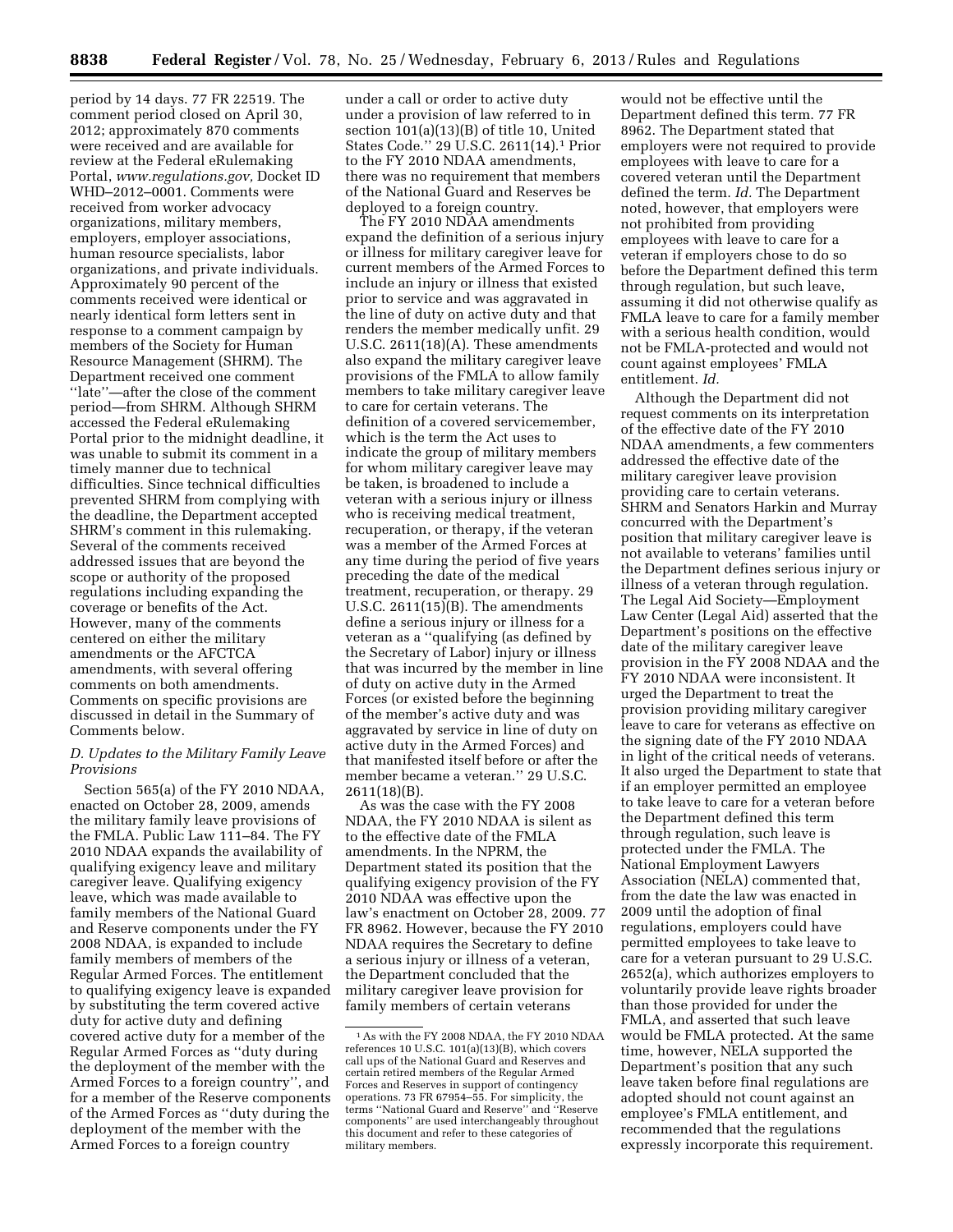The Department disagrees with Legal Aid's suggestion that the Department is being inconsistent in its position on the effective date of the 2008 and 2010 amendments. In both the 2008 Final Rule and this rulemaking, the Department determined that where the statute requires the Secretary to define a term, that portion of the statute is not effective until the Department defines the term through regulation; where the statute does not require the Secretary to define any terms, that portion of the statute is effective upon the statute's enactment. In the FY 2008 NDAA, Congress directed the Secretary to define the term qualifying exigency, and, therefore, the Department concluded that qualifying exigency leave was not effective until the Department defined this term in the 2008 Final Rule. 73 FR 7925. In the FY 2010 NDAA, Congress directed the Secretary to define what qualifies as a serious injury or illness of a veteran, and, therefore, the Department has taken the position that employers are not required to provide military caregiver leave to care for a veteran until the Department defines a serious injury or illness of a veteran through regulation. Similarly, in the FY 2008 NDAA, Congress did not require the Secretary to define any terms related to military caregiver leave, and therefore the Department took the position that the military caregiver leave provision was effective upon enactment. 73 FR 7925. In the FY 2010 NDAA, Congress did not require the Secretary to define any terms related to the expansion of qualifying exigency leave, and therefore Department has taken the position that the qualifying exigency leave provision was effective upon enactment. As to the comments regarding the treatment of leave to care for a veteran that is voluntarily provided by an employer before the effective date of this Final Rule, the Department disagrees with the commenters' assertions that such leave is FMLA-protected. Because this provision of the FY 2010 NDAA is not effective until the Department defines a qualifying serious injury or illness of a veteran through regulation, there is no basis to treat such leave, if voluntarily provided by an employer, as FMLAprotected. There is likewise no basis to interpret 29 U.S.C. 2652(a) as requiring that leave to care for a veteran voluntarily provided by an employer prior to the effective date of this Final Rule be treated as protected FMLA leave. Section 2652(a) states that the FMLA does not diminish an employer's obligations to comply with the terms of any employment benefit program or

plan providing greater rights than the FMLA that the employer has agreed to provide through a collective bargaining agreement or otherwise voluntarily agreed to provide. This section does not say that any benefit provided under such program or plan that exceeds the rights provided under the FMLA is protected under the FMLA. Nor does it say that the FMLA provides a mechanism for enforcement of such benefits. Thus, the Department's position in this Final Rule is the same as set out in the NPRM: the qualifying exigency leave provision of the FY 2010 NDAA was effective on October 28, 2009; the military caregiver leave provision to care for a covered veteran will be effective on the effective date of this Final Rule; and any leave to care for a veteran voluntarily provided by an employer before the effective date of this Final Rule that does not otherwise qualify as FMLA leave to care for a family member with a serious health condition is not FMLA-protected and does not count against employees' FMLA entitlement.

# *E. Amendments to Eligibility Criteria for Airline Flight Crewmembers and Flight Attendants*

On December 21, 2009, the AFCTCA was enacted, establishing a special hours of service eligibility requirement for airline flight crew employees. The AFCTCA provides that an airline flight crew employee will meet the hours of service eligibility requirement if he or she has worked or been paid for not less than 60 percent of the applicable total monthly guarantee (or its equivalent) and has worked or been paid for not less than 504 hours (not including personal commute time or time spent on vacation, medical, or sick leave) during the previous 12 months. Airline flight crew employees continue to be subject to the FMLA's other eligibility requirements. The AFCTCA also authorized the Department to issue regulations regarding the calculation of FMLA leave for airline flight crew employees as well as special recordkeeping requirements for the employers of such employees.

The AFCTCA is silent as to its effective date. The Department concluded in the NPRM that the amendment became effective on the date of enactment, December 21, 2009, because the AFCTCA is explicit about how to calculate the hours of service requirement for airline flight crew employees. 77 FR 8962. Although the AFCTCA authorizes the Department to promulgate regulations regarding how to calculate the FMLA leave entitlement for airline flight crew employees, and

special recordkeeping requirements, these authorizations are permissive and do not require the Department to engage in rulemaking. The Department did not request comments concerning the effective date of the AFCTCA and no comments were received on the issue. The Department's position in this Final Rule is the same as set out in the NPRM.

# **III. Summary of Comments**

The Department received approximately 870 comments on the NRPM; of those, almost 90 percent were identical or nearly identical form letters from SHRM members which addressed concerns about the Department's proposed elimination of the employer's ability to utilize different increments of FMLA leave at different times of the day or shift and the Department's consideration of whether the physical impossibility provision should be removed from the regulations. The Department also received comments that were general statements, and comments addressing issues that are beyond the scope authority of the proposed regulations. The remaining comments reflect a wide variety of views primarily concerning proposals to implement the FY 2010 NDAA or the AFCTCA. Many include substantive analyses of the proposed revisions. Some commenters addressed both amendments and some addressed other proposed changes as well. The Department has carefully considered all of the comments, analyses, and arguments made for and against the proposed changes.

The major comments received on the proposed regulatory changes are summarized below, together with a discussion of the changes that have been made in the final regulatory text in response to the comments received. A number of other minor editorial changes have been made for consistency in the regulatory text.

# **IV. Section-by-Section Analysis of Proposed Changes to the FMLA Regulations**

The following is a section-by-section analysis of the final revisions to the FMLA regulations. As explained, this Final Rule revises only certain provisions of the existing regulations and creates certain new provisions, which are discussed below. The Department is republishing, however, the entirety of the FMLA regulations, including the unchanged regulatory provisions not discussed here.

The primary sections of the regulations with revisions to implement the FY 2010 NDAA amendments are: § 825.126 (Leave because of a qualifying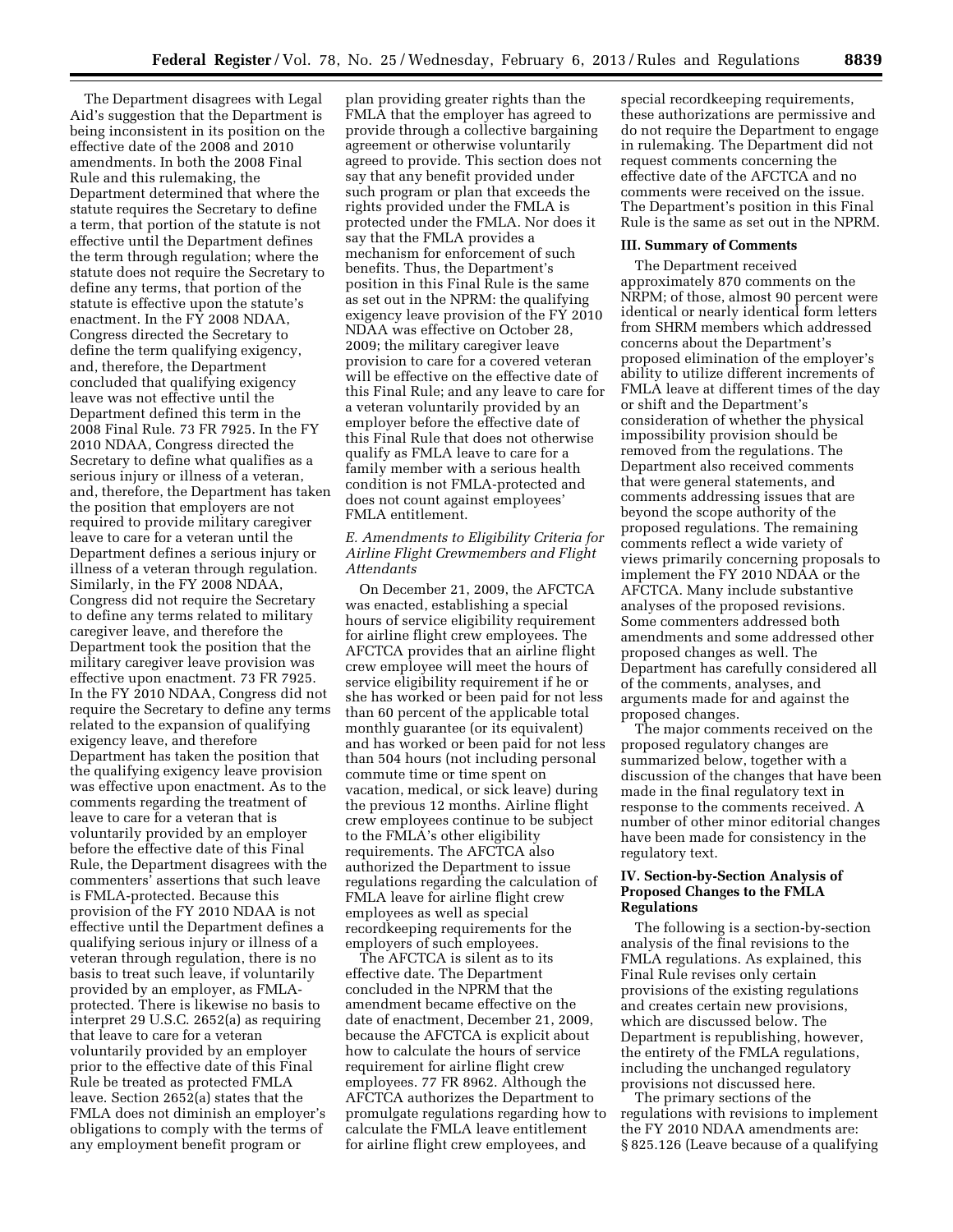exigency); § 825.127 (Leave to care for a covered servicemember with a serious injury or illness); § 825.309 (Certification for leave taken because of a qualifying exigency); and § 825.310 (Certification for leave taken to care for a covered servicemember (military caregiver leave)). Less substantive changes are made to § 825.122 (Definitions of covered servicemember, spouse, parent, son or daughter, next of kin of a covered servicemember, adoption, foster care, son or daughter on covered active duty or call to covered active duty status, son or daughter of a covered servicemember, and parent of a covered servicemember) and § 825.102 (Definitions) to reflect new definitions related to military family leave (moved from § 825.800 in the current regulations).

The sections of the regulations with final revisions to implement the AFCTCA are located in revised Subpart H newly titled, Special Rules Applicable to Airline Flight Crew Employees. This reorganization is intended to enhance clarity and utility of the regulations, and to prevent confusion about the applicability of the special rules for airline flight crew employees to any other types of employees. Subpart H includes the following sections: § 825.800 (Special rules for airline flight crew employees, general), § 825.801 (Special rules for airline flight crew employees, hours of service requirement); § 825.802 (Special rules for airline flight crew employees, calculation of leave); and § 825.803 (Special rules for airline flight crew employees, recordkeeping requirements). Additional changes to implement the AFCTCA are made in § 825.102 (Definitions).

In addition to changes to incorporate the statutory amendments, the Department also made changes to clarify existing regulatory text and for consistency with other statutes and regulations. Specifically, the Department moved the definitions section of the regulations from § 825.800 to § 825.102, which is reserved in the current regulations, and made certain substantive revisions to the definitions as discussed later in this preamble. Other modified sections include § 825.110 (Eligible employee), § 825.205 (Increment of FMLA leave for intermittent and reduced schedule leave), § 825.500 (Recordkeeping requirements), and § 825.702 (Interaction with Federal and State antidiscrimination laws).

The Department also removes the following optional-use forms and notices from the regulations' Appendices: Forms WH–380–E

(Certification of Health Care Provider— Employee), WH–380–F (Certification of Health Care Provider—Family Member), WH–384 (Certification of Qualifying Exigency for Military Family Leave), and WH–385 (Certification for Serious Injury or Illness of Covered Servicemember for Military Family Leave) related to certification; and Forms WH–381 (Notice of Eligibility and Rights & Responsibilities), WH–382 (Designation Notice to Employee of FMLA Leave), and Notice to Employees of Rights under FMLA (WH Publication 1420) related to notification. The Department noted in the NPRM that the forms would continue to be available to the public on the WHD Web site, and that the forms are separately subject to the requirements of the Paperwork Reduction Act of 1995 (PRA), which provides an opportunity for the public to comment on the forms and their information collection requirements every three years. The Department also advised that future substantive changes to the forms would continue to require separate and additional rulemaking. 77 FR 8963.

The Department received several comments on this proposal. Aon Hewitt and a self-described labor-employment attorney both supported the Department's proposal to remove the forms from the regulations. Legal Aid, the National Coalition to Protect Family Leave (Coalition), and SHRM opposed the proposal. Legal Aid stated that removing the forms from the regulations would eliminate an important source of information for employers and employees. This commenter also stated that many people lack access to the Internet, and even for those who do have access, navigating the Internet and being certain that the most recent form is being accessed is difficult. The Coalition expressed concern that the PRA procedures would not produce the same amount of public participation and awareness of future proposed changes to the forms. This commenter further asserted that even the slightest changes to the forms can result in a significant economic impact on an employer as systems must be updated to accommodate the changes. The commenter also stated that the forms are a critical part of the FMLA approval process, and even the smallest proposed changes should receive careful consideration. SHRM commented that the notice and comment process has contributed to the improvement of these forms over time and that it would be a mistake to remove the forms from this regulatory process. It also commented that removal of the forms from the

rulemaking process would be contrary to the Administration's commitment to transparency and open government, notwithstanding the Department's assertion that the PRA review process would facilitate these goals.

The Department has carefully considered the concerns raised by the commenters, and has decided to implement the provision as proposed. The Department understands that, for many employers and employees, compliance with the FMLA begins with notification and certification of the employee's need for leave. The Department recognizes that its optionaluse FMLA forms, as well as employer forms requiring the same information, play a key role in employers' compliance with the FMLA and employees' ability to take FMLAprotected leave when needed. Therefore, the Department believes it would be helpful to discuss the authority for these information collections, briefly describe the PRA process, and explain how the removal of the forms from the regulations will and will not impact the regulated community.

The Department's authority for the collection of information and the required disclosure of information under the FMLA stems from the statute and/or the implementing regulations. The authority for an employer requiring medical certification in support of an employee's request for FMLA leave due to a serious health condition and for the content of the certification are found in 29 U.S.C. 2613(a), 2614(c)(3) and 29 CFR 825.100(d), 825.305–.308, 825.312. These provisions are the basis for Forms WH–380–E and WH–380–F. The authority for requiring certification in support of an employee's need for leave due to a qualifying exigency arising from the deployment of the employee's family member and the content of the information included in Form WH–384 are found in 29 U.S.C. 2613(f) and § 825.309. The authority for requiring certification of a covered servicemember's serious injury or illness and the content of Form WH–385 and new Form WH–385–V are found in 29 U.S.C. 2613(a) and § 825.310. The regulations, § 825.300(b)–(c), set forth the authority and information requirements for Form WH–381, Notice to Employee of FMLA Eligibility and Rights and Responsibility. The authority for and content of Form WH–382, Notice to Employees of FMLA Leave Designation is found in §§ 825.300(c)– .301(a). In order to make any changes to the information included in these forms, the Department must engage in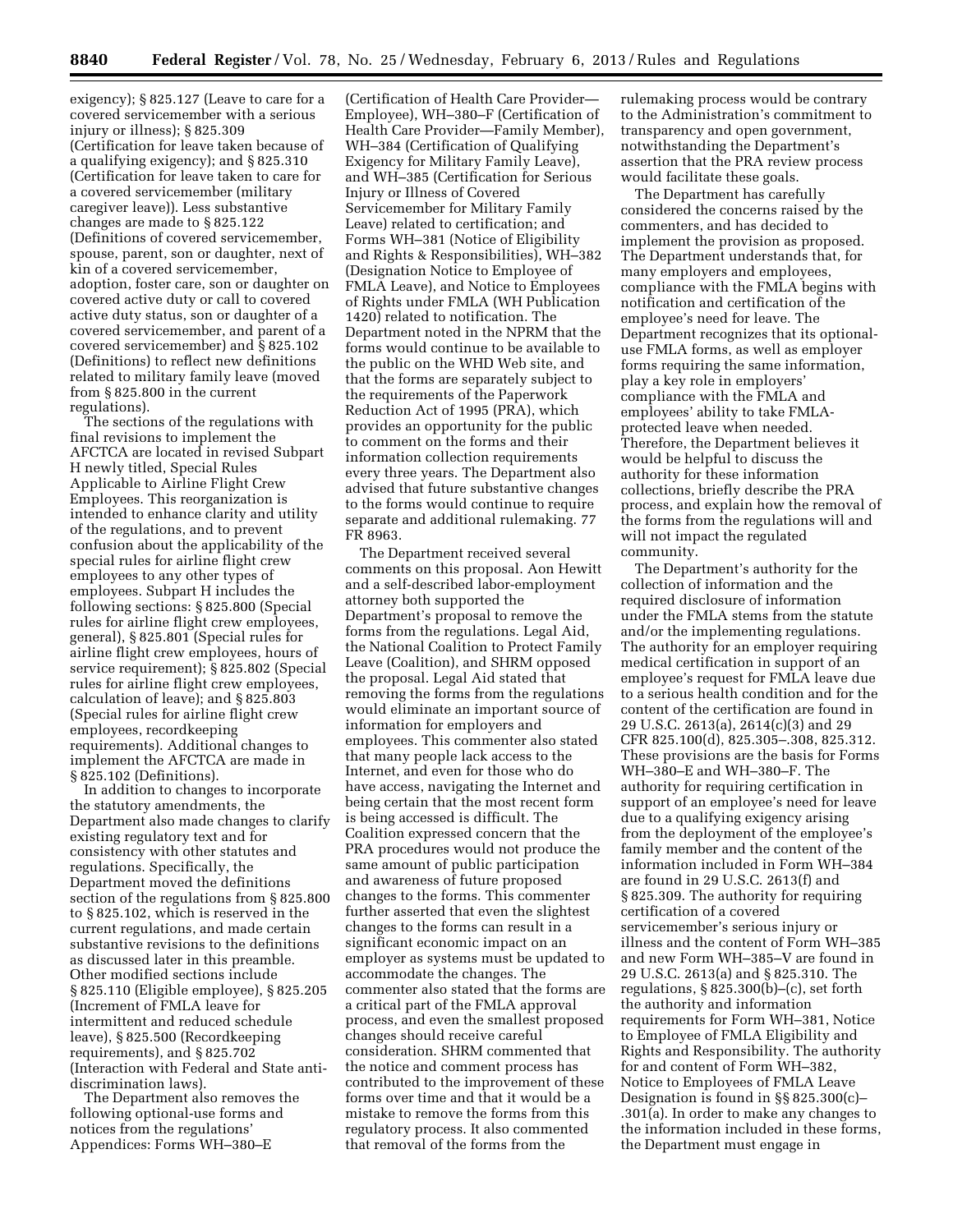rulemaking because the content of the forms is determined by the regulations.

Under the PRA process, the WHD publishes a notice in the **Federal Register** notifying the public that the agency is seeking an extension of approval from the Office of Management and Budget (OMB) for the subject information collection, and that the Department is accepting comments for 60-days on the extension of OMB approval of the information collection. In this notice, WHD describes the information collection, the estimated time needed to complete the information collection, the cost of complying with the information collection, and describes the changes, if any, to the information collection from the previous clearance. Often they are programmatic to the information collection requirements or format changes to the instruments. In such cases the Agency merely updates number of responses or respondents, or updating the cost of responding to account for items such as wage increases as reported by the Department's Bureau of Labor Statistics or increases in postage rates. The **Federal Register** notice provides the public an opportunity to comment on those estimates and make recommendations on how the agency might improve the information collection in a way that would not necessarily require rulemaking. After the 60 day comment period, the Department publishes a notice informing the public of its intention to submit the information collection to the OMB for an extension of approval. This notice informs the public that they have 30 days to submit comments to OMB on the extension of approval, a brief description of the information collection, the estimated time needed to complete the information collection, the cost of complying with the information collections, and describes the changes, if any, to the information collection from the previous clearance. The Department also provides OMB with a summary of any comments received in response to the first notice and of the agency's response to those comments. The public may seek additional information about the forms from the WHD Web site at any time. Information about specific information collections is also available at *[www.reginfo.gov.](http://www.reginfo.gov)* 

Removal of the forms from the regulations will allow the Department to make non-regulatory changes to the forms in a more effective manner while still offering the public an opportunity to comment on the proposed changes. For example, the Department regularly receives completed medical certification

forms (Forms WH–380–E and WH–380– F) from health care providers even though respondents are instructed not to send the form to the Department of Labor. This results in the employee's FMLA leave being delayed because the employer has not received the medical certification supporting the employee's need for leave. Through the PRA notice and review process, the Department could modify the instructions for health care providers in Section III of the form to include an instruction not to send the forms to the Department. This type of change would not require a regulatory change but would enhance the usability of the form and employers' compliance efforts.

As discussed, even with removal of the forms from the regulations, the information collection requirements underlying the FMLA forms continue to be subject to both the rulemaking process and the PRA process. The FMLA regulations determine what substantive information is collected on the forms and the PRA process requires that any Federal government information collection be approved by OMB and re-authorized every three years. Removing the forms from the regulations gives the Department the ability to maintain one version of the FMLA forms, thereby lessening the confusion among employees and employers currently resulting from the existence of multiple versions of the forms. The forms will continue to be available on the WHD Web site, and for those individuals who lack Internet access, forms may be obtained from their local WHD district office and, in some cases, from their employer. Removal of the forms from the regulations does not alter the Department's belief that the forms facilitate employer and employee compliance with their respective obligations under the FMLA. Employers are permitted to use forms other than those issued by the Department so long as they do not require information beyond that specified in the regulations. *See* 29 CFR 825.306, 825.309, 825.310. However, if an employee provides sufficient certification regardless of format, no additional information may be requested.

In response to SHRM's comment regarding transparency and open government and the Coalition's concern that the Department does not publicize the PRA process in the same manner that it publicizes proposed changes to the regulations, the Department believes that the PRA process is open, transparent, and well-publicized; however the Department will take into consideration additional steps to alert

the regulated community that the FMLA forms are undergoing the PRA process. Additionally, as stated previously, any changes to the information collection requirements underlying the forms would still require full notice and comment through the rulemaking process. Changes to the forms would still require full notice and comment under the PRA process.

In the Final Rule, as proposed, the Department makes various minor changes or corrections to the forms and regulations. Specifically, the Department makes small modifications to the FMLA forms, and creates a new form for certification of a serious injury or illness of a covered veteran, to reflect the FY 2010 NDAA amendments and the AFCTCA, which are discussed in the section-by-section analysis. In addition, minor edits to more accurately reflect the new military family leave and airline flight crew employee eligibility provisions or to delete references to Appendices for prototype forms or notices are made at: §§ 825.100, 825.101, 825.107, 825.112, 825.200, 825.213, 825.300, 825.302, 825.303, and 825.306. Cross-references to the special rules applicable only to airline flight crew employees and their employers in revised Subpart H are included in §§ 825.102, 825.110, 825.120, 825.121, 825.200, 825.205, 825.300, and 825.702. Cross-references to the definitions section, which the Department moves, as proposed, to § 825.102, are updated throughout the regulations. The Department also corrects inadvertent drafting errors that were made in the 2008 Final Rule, including correcting the cross-references in § 825.200(f) and (g) and inserting the word ''spouse'' in the first lines of § 825.202(b) and (b)(1). Furthermore, the Department includes the word ''the'' in the statutory phrase ''in line of duty'' where used in the regulations and updates the URL for the WHD Web site in §§ 825.300, 825.306, and 825.309 to link viewers directly to the WHD site. These minor editorial changes are not addressed in the section-by-section analysis.

## *A. Revisions To Implement the FY 2010 NDAA Amendments*

1. Section 825.122 Definitions of Covered Servicemember Spouse, Parent, Son or Daughter, Next of Kin of a Covered Servicemember, Adoption, Foster Care, Son or Daughter on Covered Active Duty or Call or Order to Covered Active Duty Status, son or Daughter of a Covered Servicemember, and Parent of a Covered Servicemember

The Department proposed to add a definition of covered servicemember as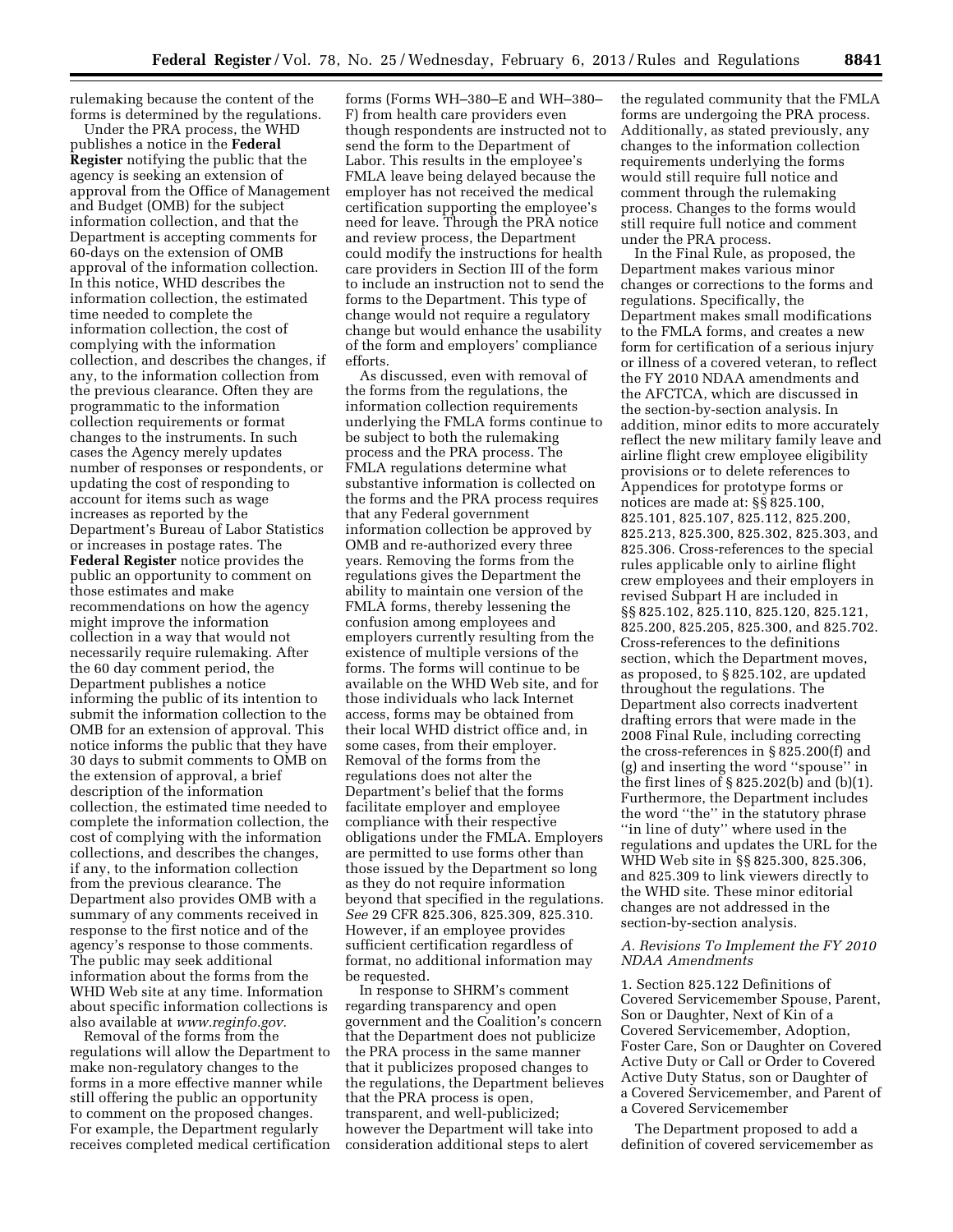a new paragraph (a) in this section and to modify the definition in the current regulations to reflect the addition of covered veterans as covered servicemembers under the FY 2010 NDAA, and to redesignate the paragraphs that follow. The Department also proposed to change the term active duty to covered active duty in each place it appears in both the title of this section and in current paragraph (g), and to update the reference in this paragraph to proposed § 825.126(a)(5).

The Department received several comments on the proposed definition of *covered servicemember,* all of which are discussed below in conjunction with § 825.127(b)(2). For the reasons stated in the discussion of  $\S 825.127(b)(2)$ , the Final Rule modifies the definition of *covered servicemember* in § 825.122 in the same manner that it modifies § 825.127(b)(2), and makes additional minor word changes to mirror the language used in § 825.127(b)(2).

No comments were received on the other proposed changes to this section. The Final Rule adopts these proposals without modification, and updates cross-references throughout the regulations to the definitions in this section that have been redesignated.

2. Section 825.126 Leave Because of a Qualifying Exigency

Section § 825.126 sets forth the regulation allowing an eligible employee whose spouse, parent, son, or daughter is on active duty or has been notified of an impending call or order to active duty to take FMLA leave for a qualifying exigency arising out of that active duty or call to active duty. The FY 2008 NDAA defined active duty as a call or order to active duty under a provision of law referred to in 10 U.S.C. 101(a)(13)(B). Public Law 110–181; § 585(a). The provisions referred to in 10 U.S.C. 101(a)(13)(B) are limited to duty by members of the Reserve components, the National Guard, and certain retired members of the Regular Armed Forces and retired Reserve. The FY 2008 NDAA thus limited the availability of qualifying exigency leave to family members of members of the National Guard and Reserve components. 73 FR 67954–55.

The FY 2010 NDAA further amended the FMLA to permit an eligible employee to take FMLA leave for any qualifying exigency arising out of the fact that the employee's spouse, son, daughter, or parent is on covered active duty, or has been notified of an impending call or order to covered active duty in the Armed Forces. Public Law 111–84, § 565(a)(1); *see* 29 U.S.C. 2611(14)(A), 2612(a)(1)(E). The FY 2010

NDAA defined covered active duty to include duty by members of the Regular Armed Forces during deployment to a foreign country, and duty by members of the Reserve components during deployment to a foreign country under a call or order to active duty under a provision of law referred to in section 101(a)(13)(B) of title 10, United States Code. 29 U.S.C. 2611(14). Thus, the FY 2010 NDAA expanded the availability of qualifying exigency leave to include family members of the Regular Armed Forces during a foreign deployment, and added a foreign deployment requirement to the type of call or order to active duty required for the Reserve components of the Armed Forces.

The Department proposed to reverse the order in which the two parts of this section appear, so that proposed paragraph (a) addressed an employee's entitlement to qualifying exigency leave and proposed paragraph (b) identified the specific circumstances under which qualifying exigency leave may be taken. The Department also proposed to substitute covered active duty for active duty in paragraph (a) (as well as throughout the regulations wherever the term appeared) to incorporate the FY 2010 NDAA statutory language. Additionally, because the term covered military member was associated with the restrictive nature of qualifying exigency leave under the FY 2008 NDAA, *i.e.,* the limitation of such leave to family members of Reserve component members only, the Department proposed to delete references to a covered military member and instead use the term member or military member to refer to all military members on covered active duty as defined by the statute.

In accordance with the FY 2010 NDAA, the Department proposed to delete the statement in current § 825.126(b)(i) that family members of members of the Regular Armed Forces are not entitled to qualifying exigency leave. The Department proposed in paragraph (a) to state than an eligible employee may take FMLA leave for a qualifying exigency while the employee's spouse, son, daughter, or parent is on covered active duty or call to covered active duty status. The Department proposed in § 825.126(a)(1) to define *covered active duty or call to covered active duty status* for a member of the Regular Armed Forces as ''duty under a call or order to active duty (or notification of an impending call or order to covered active duty) during the deployment of the member with the Armed Forces to a foreign country,'' and to state that the active duty orders will generally specify if the member's

deployment is to a foreign country. The Department proposed in § 825.126(a)(2) to define *covered active duty or call to covered active duty status* for a member of the Reserve components as ''duty under a call or order to active duty (or notification of an impending call or order to active duty) during the deployment of the member with the Armed Forces to a foreign country under a Federal call or order to active duty in support of a contingency operation'' pursuant to the provisions of law referred to in 10 U.S.C. 101(a)(13)(B). The Department also proposed to use the word Federal in proposed § 825.126(a)(2) in describing the covered calls or orders to active duty in order to make clear that only Federal calls to duty will meet the definition of covered active duty. The Department proposed to move to  $\S 825.126(a)(2)(i)$ the list of the specific Reserve components in current § 825.126(b)(2)(i). The Department proposed to move to § 825.126(a)(2)(ii) the statement in current § 825.126(b)(3) that the active duty orders of a member of the Reserve components will generally specify if the covered active duty military member is serving in support of a contingency operation by citing the relevant section of Title 10 of the United States Code and/or by reference to the specific name of the contingency operation, and to state also in § 825.126(a)(2)(ii) that the active duty orders will generally specify that the deployment is to a foreign country. The Department proposed in § 825.126(a)(3) to define *deployment* of the member with the Armed Forces to a foreign country as deployment to areas outside of the United States, the District of Columbia, or any Territory or possession of the United States, including deployment in international waters. As discussed in the NPRM, this definition was consistent with the Department's understanding of the term deployment based on consultations with the DOD. 77 FR 8965. The Department also sought comment on the types of duty assignments for members of the Navy and Coast Guard that would satisfy the definition of *deployment.*  The Department proposed to move to § 825.126(a)(4) the provision specifying that covered deployments are limited to Federal calls to active duty, which is in current  $\S 825.126(b)(2)(ii)$ . Finally, the Department proposed to move the definition of *son or daughter on active duty or call to active duty status* to § 825.126(a)(5) from current § 825.126(b)(1).

No comments were received on the proposed changes regarding the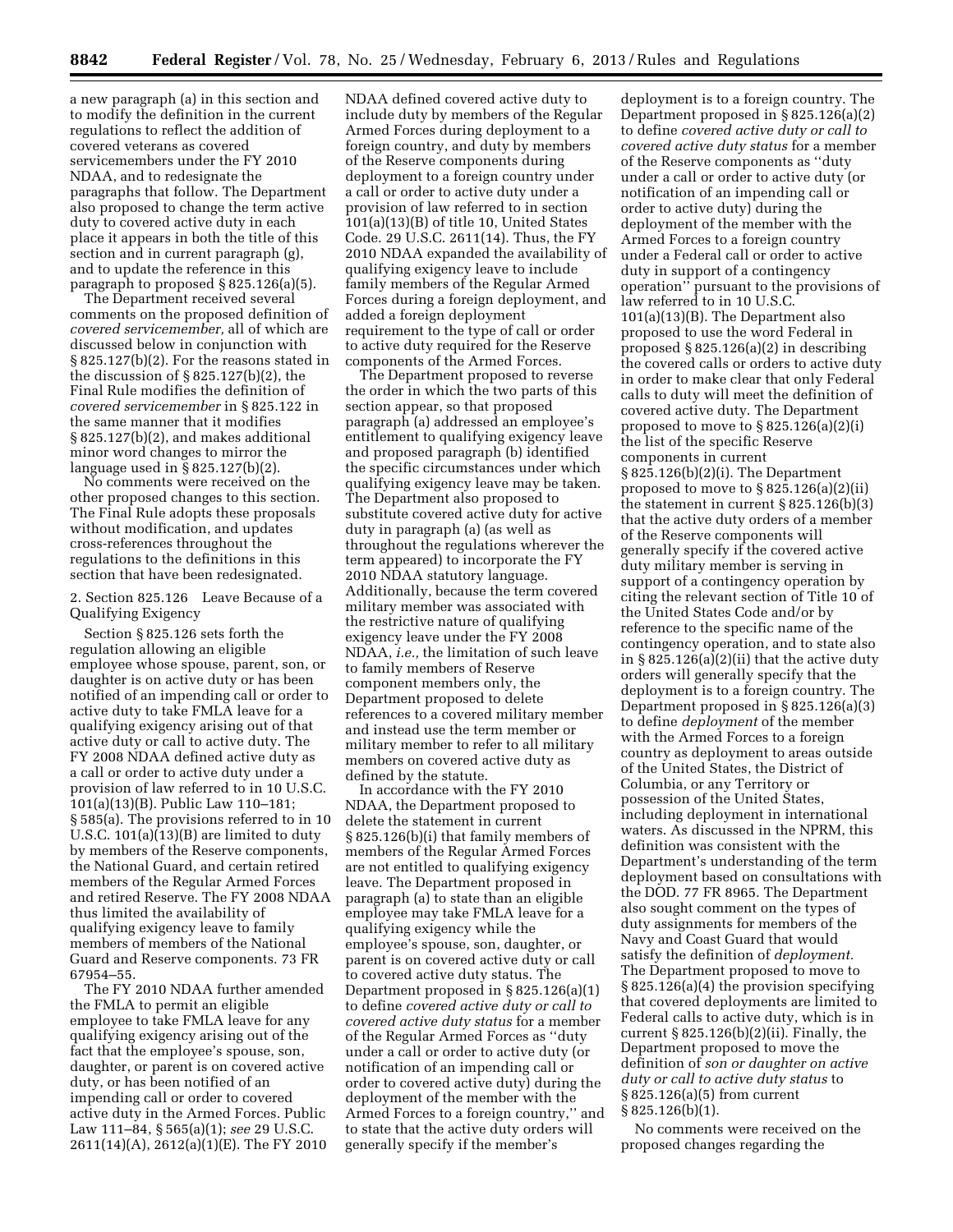reorganization of the section, or the changes in proposed paragraph (a) regarding the use of the term covered active duty rather than active duty or the use of the term military member or member rather than covered military member. Therefore, the Final Rule adopts these changes as proposed.

Several commenters suggested additional language changes for paragraph (a) of this section. Two commenters, the National Partnership for Women and Families (Partnership) and the North Carolina Justice Center, suggested that the term qualifying exigency may be confusing to military families and that the Department should provide a general explanation of what is meant by this term. NELA commented that the definition of covered active duty or call to covered active duty status is confusing because it seems to indicate that an impending call or order to active duty must occur during deployment to a foreign country. NELA suggested that the Department remove the phrase call or order to active duty from proposed § 825.126(a)(1) defining the term for members of the Regular Armed Forces, noting that 29 U.S.C. 2611(14)(A) does not use the phrase. NELA further suggested that the Department include a definition of the Armed Forces in this subparagraph rather than using the term Regular Armed Forces. NELA also commented that the use of the term contingency operation in the proposed regulation at § 825.126(a)(2), discussing covered active duty, is confusing and unnecessary in light of the fact that Congress deleted this term in the FY 2010 NDAA. This commenter suggested that, because each of the listed military duties in 10 U.S.C. 101(a)(13) is a type of contingency operation, there is no reason to include the phrase in the final regulations. In contrast, SHRM commented that the inclusion of the language that the call or order to active duty must be in support of a contingency operation will help clarify this entitlement. The Coalition commented that the inclusion of the word Federal in § 825.126(a)(2) adds clarity and the reference to Title 10 of the United States Code in subparagraph (2) is appropriate, but that this subparagraph should provide explicit definitions or descriptions of the different types of active duty under the various statutes listed in Title 10 because most employers are not familiar with these statutory references.

The Partnership and the North Carolina Justice Center supported the Department's proposed definition of deployment to a foreign country in proposed § 825.126(a)(3) to include international waters as consistent with congressional intent. The Military Officers Association of America also supported the inclusion of international waters in this definition, but suggested that the Department ''encourage expansion of the law'' to include family members of servicemembers assigned overseas to remote areas and to servicemembers of all the uniformed services, including the National Oceanic and Atmospheric Administration (NOAA) and the U.S. Public Health Service Commissioned Corps.

The Department has carefully considered all of the comments regarding the proposed changes to § 825.126 and has adopted paragraph (a) as proposed with a slight modification. The Department removes from the proposed definition of *covered active duty or call to covered active duty status*  in the Final Rule the phrase ''under a call or order to active duty (or notification of an impending call or order to active duty)'' and inserts into the regulatory text preceding the definition the phrase ''(or has been notified of an impending call or order to covered active duty)''. The revised text is not intended to change the meaning of § 825.126(a), under which an eligible employee may take qualifying exigency leave if that employee's spouse, son, daughter, or parent is on covered active duty or call to covered active duty status or has been notified of an impending call or order to covered active duty, but instead to provide clarity and more closely track the statutory language of the FY 2010 NDAA. With regard to commenters' request that the Department provide a definition for the term qualifying exigency, the Department notes that the 2008 Final Rule defined qualifying exigency by providing clearly defined reasons for which an eligible employee can take leave because of a qualifying exigency. 73 FR 67957. Thus, the proposed rule provided, just as the 2008 Final Rule did, eight distinct categories that the Department has determined to be qualifying exigencies that entitle eligible family members to FMLA leave. The Department does not believe that any additional explanation of the term qualifying exigency is necessary. In response to the comment concerning whether the phrase covered active duty or call to covered active duty limits qualifying exigency leave to the period during the military member's deployment, the Department notes that eligible employees who are family members of military members of the Armed Forces are entitled to qualifying exigency leave after notification of an impending deployment, during the

deployment, and post-deployment. As explained in the NPRM, the Department does not believe that the FY 2010 NDAA altered the applicability of qualifying exigency leave to the limited category of post-deployment activities, the need for which immediately and foreseeably arise from the military member's covered active duty. In response to the request to define Armed Forces, the Department believes that the public has a common understanding of the Armed Forces, and that further definition is not necessary.

In response to the comments regarding the continued use of the term contingency operation in the definition of covered active duty for military members of the Reserve components, the Department declines to modify the language in § 825.126(a)(2) as suggested in light of the complexity of the different designations for types of duties and deployments within the military. The Department maintains its view, as explained in the NPRM, that because Congress retained the reference to 29 U.S.C. 101(a)(13)(B) in the FY 2010 NDAA, and 29 U.S.C. 101(a)(13)(B) defines contingency operations, this reference continues to require that members of the Reserve components be called to duty in support of a contingency operation in order for their family members to be entitled to qualifying exigency leave. 77 FR 8965. In response to the request to provide descriptions of the different types of active duty under the statutes listed in Title 10, the Department notes that proposed § 825.126(a)(2) provided, just as current § 825.126(b)(2) does, brief descriptions of the types of active duty to which each of the referenced statutes refers in addition to citing the statutes referenced in 10 U.S.C. 101(a)(13)(B). The Department believes that these descriptions are sufficient for employers and employees to ascertain the types of deployments for which members of the National Guard and Reserve components may be deployed which would entitle an eligible family member to take qualifying exigency leave.

In response to the Military Officers Association of America's comment suggesting expansion of the law to servicemembers assigned overseas, the Department notes that military members of the Regular Armed Forces who are assigned overseas to remote areas may be considered on covered active duty if they are called or ordered to active duty under a deployment and the remote area to which they are deployed is an area outside of the United States, the District of Columbia, or any Territory or possession of the United States, including international waters. The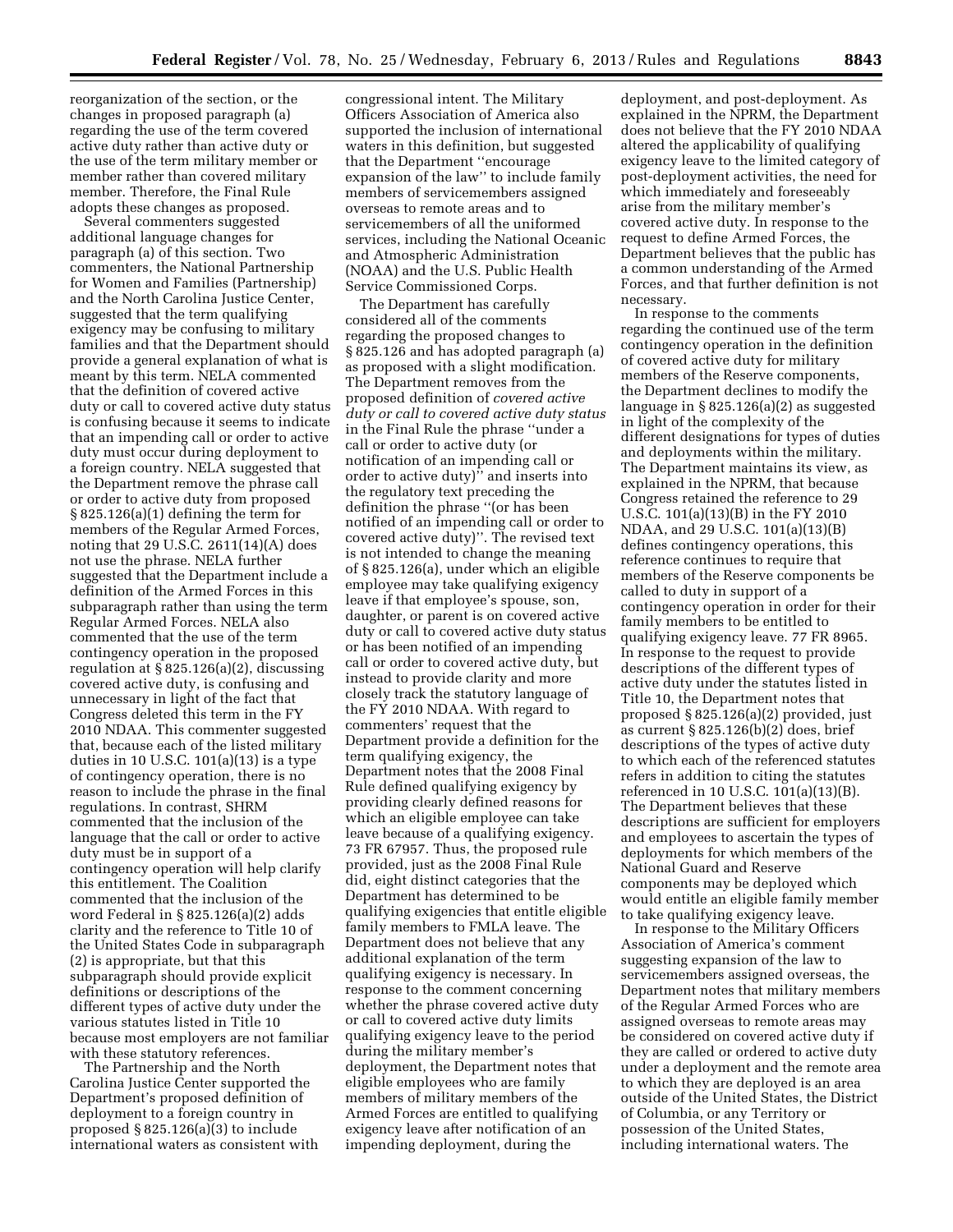same is true of military members of the National Guard and Reserve components as long as their foreign deployment is in support of a contingency operation referenced in § 825.126(a)(2). As to the inclusion of servicemembers of all the uniformed services referenced by the Military Officers Association of America, the Department notes that the definition of covered active duty in the FY 2010 NDAA specifically refers to the Armed Forces for members of both the Regular Armed Forces and the National Guard and Reserve components. *See* 29 U.S.C. 2611 (14). ''[A]rmed [F]orces'' is defined in 10 U.S.C. 101(a)(4) as the ''Army, Navy, Air Force, Marine Corps, and Coast Guard.'' While the NOAA Commissioned Corps and the U.S. Public Health Service Commissioned Corps are, part of the uniformed services as defined in 10 U.S.C. 101(a)(5), they are explicitly not part of the Armed Forces as defined in 10 U.S.C. 101(a)(4) and the Department lacks the authority to expand coverage for qualifying exigency leave as requested. Therefore, the Department adopts paragraph (a) as proposed in the Final Rule without modification.

Current § 825.126(a) sets forth the list of reasons for which an eligible employee may take qualifying exigency leave. The current qualifying exigency leave categories are: (1) *Short-notice deployment,* (2) *military events and related activities,* (3) *childcare and school activities,* (4) *financial and legal arrangements,* (5) *counseling,* (6) *rest and recuperation,* (7) *post-deployment activities,* and (8) *additional activities.*  The Department proposed to move this list to § 825.126(b) without changing the subparagraph numbers that correspond to categories of qualifying exigencies.

Proposed § 825.126(b)(1) tracked current § 825.126(a)(1), which sets forth the requirements for *short-notice deployment* qualifying exigency leave. In addition to redesignating this subparagraph from  $(a)(1)$  to  $(b)(1)$ , the proposal inserted the term ''covered active duty'' and deleted the reference to contingency operations from this section. However, the Department requested comment on whether the current seven-calendar-day period for *short-notice deployment* qualifying exigency leave remained appropriate. The Department received a few comments on this issue. The Coalition commented that, based on feedback from its members, the current seven-day period remains appropriate, and, along with SHRM, urged the Department not to make any changes to this section. World at Work conducted a survey (to which it received 94 responses) on

issues raised in the NPRM, and found that the majority of requests for *short– notice deployment* qualifying exigency leave have not been for amounts of time beyond the current allotment. In contrast, the National Association of Letter Carriers (the Letter Carriers) suggested the period be expanded to 15 days, stating its members have found that seven days is often inadequate for dealing with all of the arrangements and adjustments that family members must make when faced with short-notice deployment. Twiga, an organization that advocates for workplace flexibility, also suggested an expansion to 15 days, asserting that some military members face difficulties in securing alternative childcare arrangements within a sevenday period.

The Department acknowledges the concern that seven days may be inadequate to address all issues arising from the short-notice deployment of a military member. After this seven-dayperiod, however, the employee remains entitled to qualifying exigency leave for any of the other enumerated exigencies set forth in this section. For example, an eligible employee would be able to take leave pursuant to § 825.126(b)(3) to address childcare arrangement issues arising from the military member's deployment subsequent to the sevenday short-notice period. Likewise, the employee is entitled, pursuant to current § 825.126(a)(8), to job-protected leave to address events arising out of the military member's deployment that are not included in the list of qualifying exigencies provided that the employer and employee agree that such leave shall qualify as an exigency, and agree to both the timing and duration of such leave. Accordingly, the Final Rule adopts the redesignation of § 825.126(a)(1) to § 825.126(b)(1) as proposed and retains the seven-day period for *short-notice deployment*  qualifying exigency leave.

Proposed § 825.126(b)(3), *childcare and school activities,* tracked current § 825.126(a)(3), which allows eligible employees to take qualifying exigency leave to arrange childcare or attend certain school activities for a military member's son or daughter. In addition to redesignating this paragraph from (a)(3) to (b)(3), the Department proposed to delete repetitive text throughout this paragraph identifying the relationship between the child and the military member. Proposed § 825.126(b)(3) stated that, for purposes of the childcare and school activities leave listed in § 825.126(b)(3)(i) through (iv), the child must be ''the military member's biological, adopted, or foster child, stepchild, legal ward, or child for whom

the military member stands in loco parentis, who is either under 18 years of age or 18 years of age or older and incapable of self-care because of a mental or physical disability at the time that FMLA leave is to commence'', and also added language to clarify that, as with all instances of qualifying exigency leave, the military member must be the spouse, son, daughter, or parent of the employee requesting leave. As stated in the NPRM, the Department believes this clarifying language is necessary because of this section's unique relationship requirements. 77 FR 8966. While the military member must be the spouse, parent, or son or daughter of the eligible employee, the child for whom childcare leave is sought need not be a child of the employee requesting leave.

Several commenters addressed the clarifying language in proposed § 825.126(b)(3) with respect to *childcare and school activities* qualifying exigency leave. Legal Aid commended the Department for including such language. In contrast, an individual commenter did not support granting leave to military members' families to take leave for school activities when non-military working parents do not receive this benefit. Several commenters, including the Family Equality Council, North Carolina Justice Center, the Partnership, and Twiga, urged the Department to explicitly note that all FMLA regulations are interpreted to include the children of persons standing in loco parentis to those children. Twiga recommended the Department strike the requirement that the military member must be the spouse, son, daughter, or parent of the employee taking qualifying exigency leave and instead simply require that the employee be the parent of, or stand in loco parentis to, the military member's child for this category of qualifying exigency leave. The Partnership, Twiga, and the Family Equality Council noted that the Wage and Hour Administrator's Interpretation No. 2010–3, issued on June 22, 2010, stated that in loco parentis under the FMLA includes all persons with day-today responsibility to care for or financially support a child. For these reasons, Twiga suggested that the definition of who may take qualifying exigency leave should be flexible enough to account for relationships beyond the nuclear family.

A number of commenters, including Senators Harkin and Murray, and the Partnership, suggested adding a new qualifying exigency leave category to address issues regarding educational and related services for a child with a disability under the Individuals with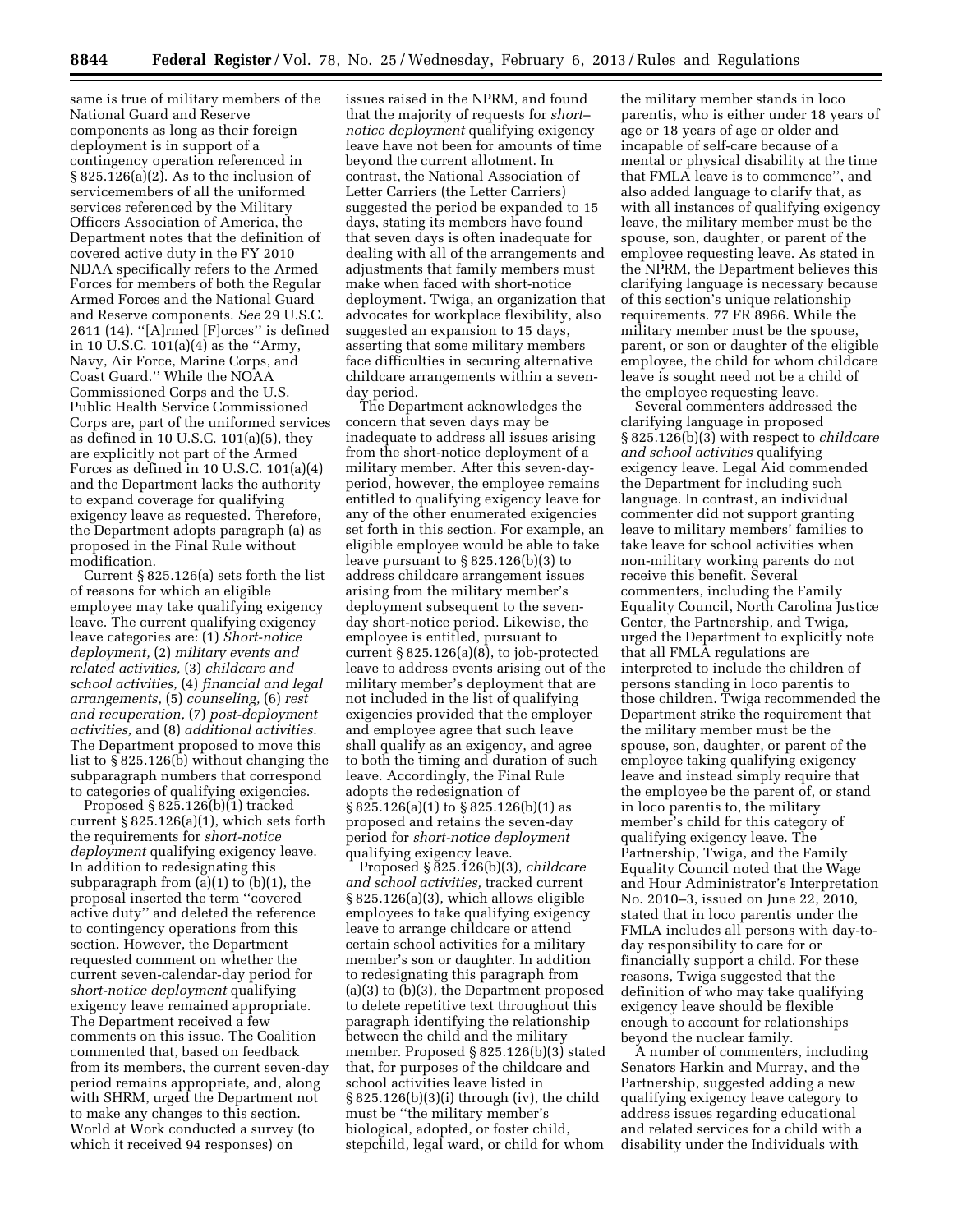Disabilities Education Act (IDEA) or section 504 of the Rehabilitation Act of 1973, including attending meetings about eligibility, placement, and services, or to develop, update, or revise the child's Individual Education Plan under the IDEA. The North Carolina Justice Center also suggested the Department indicate that other childcare needs, such as the need to arrange for summer care and to attend medical appointments for children, would be included.

In response to the comments regarding in loco parentis, the Department reiterates its interpretation in Administrator's Interpretation No. 2010–3 that either day-to-day care or financial support may establish an in loco parentis relationship under the FMLA where the adult intends to assume the responsibilities of a parent with regard to a child. However, the statutory provisions of the FMLA with respect to qualifying exigency leave are very specific that the military member on covered active duty or call to covered active duty status must be the spouse, parent, or son or daughter of the eligible employee in order for the FMLA protections to apply. 29 U.S.C.  $2612(a)(1)(E)$ . Therefore, the fact that an employee may stand in loco parentis to a child of a military member is not sufficient to satisfy the statutorilyrequired relationship with the military member for qualifying exigency leave. The statute requires that the employee, whether or not he or she stands in loco parentis to the military member's child, have the requisite relationship with the military member. For example, the mother of a military member may be entitled to childcare and school activities qualifying exigency leave for the military member's child, but the military member's mother-in-law would not be regardless of her relationship to the military member's child. The Department notes, however, that any eligible employee who stands in loco parentis to the child of a military member (or any other child) is entitled to take FMLA leave if the child needs care due to a serious health condition. In light of the confusion indicated in the comments regarding the relationship requirements for qualifying exigency leave for childcare and school activities, the Department believes that the proposed clarification is beneficial.

In response to comments seeking the addition of a specific qualifying exigency category for educational and related services for disabled children, the Department notes that § 825.126(b)(3) allows qualifying exigency leave for a broad array of childcare and school activities, which

could include leave to enroll a child in summer day camp or similar kind of summer day care at the end of the school year if the need to do so arises out of the military member's covered active duty or call to covered active duty. 73 FR 67959. Likewise, § 825.126(b)(3)(iv) provides for qualifying exigency leave to attend meetings with staff at a school or daycare facility, such as meetings with school counselors, parent-teacher conferences, or meetings with school officials regarding disciplinary matters, when such meetings are necessary due to circumstances arising from the covered active duty or call to covered active duty of a military member. The Department believes the current regulation is sufficient to include attending meetings about eligibility, placement, and services, or to develop, update or revise a child's Individual Education Plan when those meetings are necessary due to the covered active duty or call to covered active duty of a military member. The Department does not intend for this leave to be used to meet with staff at a school or daycare facility for routine academic concerns, nor to be used for routine educational and related services for a child with a disability under the Individuals with Disabilities Education Act that are unrelated to the military member's deployment. Therefore, no additional clarification or additional categories of childcare and school activities are added to the Final Rule. The Final Rule adopts the re-designation of § 825.126(a)(3) to § 825.126(b)(3) and the other proposed changes in § 825.126(b)(3) without modification.

Proposed § 825.126(b)(6), *Rest and Recuperation,* followed current § 825.126(a)(6), which allows an eligible employee to take up to five days of leave to spend time with a military member on Rest and Recuperation leave during a period of deployment. In addition to re-designating this paragraph from (a)(6) to (b)(6) and capitalizing Rest and Recuperation to correspond directly to the DOD's Rest and Recuperation leave programs, the Department also proposed to expand the maximum duration of *Rest and Recuperation* qualifying exigency leave from five days to the duration of the military member's Rest and Recuperation leave, up to a maximum of 15 days. As stated in the NPRM, the DOD has advised the Department that the actual number of days of Rest and Recuperation leave provided by the military varies, with some military members receiving as many as 15 days, depending upon the length of their deployment. 77 FR 8966.

The Department proposed to allow the amount of leave an employee may take for *Rest and Recuperation* qualifying exigency leave to equal that provided to the military member, up to a maximum of 15 days. The Department sought comment on the expansion of *Rest and Recuperation* qualifying exigency leave, and whether the proposed 15-day period would be sufficient in all instances.

Several commenters, including World at Work, North Carolina Justice Center, the Partnership, and the Military Officers Association of America, supported the Department's proposal to expand *Rest and Recuperation* leave up to a maximum of 15 days. The Military Officers Association of America and the Partnership stated that it is appropriate to grant employees time with their military family members when the military member is home for a limited time from a foreign deployment, as allowing for such leave positively impacts family members at home and improves the morale of those serving abroad. SHRM supported the expansion, but suggested that the leave be limited only to the actual Rest and Recuperation time at home or some other destination where the military member will take the Rest and Recuperation leave. The Coalition agreed that an extension is appropriate, but commented that 15 days is excessive and suggested a 10-day period instead. The Coalition commented that as written, the proposal would allow an employee to take 15 days off of work, potentially equating to three full five-day workweeks of leave, while the military's leave programs allow up to 15 calendar days of leave, which is meant to allow the military member two weeks at home. The Letter Carriers commented that because the need for recuperation can vary tremendously depending on the nature of the deployment, the leave granted for this exigency should be equal to the amount of leave the military has determined to be necessary and has granted for the military member, up to a maximum of at least 30 days.

As stated in the NPRM, the Department believes it is appropriate to make the availability of this type of qualifying exigency leave consistent with the leave actually provided by the military to the member on covered active duty. 77 FR 8966. Therefore, the Department has decided to implement the regulation as proposed in the Final Rule, providing for up to a maximum of 15 days for *Rest and Recuperation*  qualifying exigency leave, but has modified the language for clarity. The Department has modified the language to delete the reference to eligible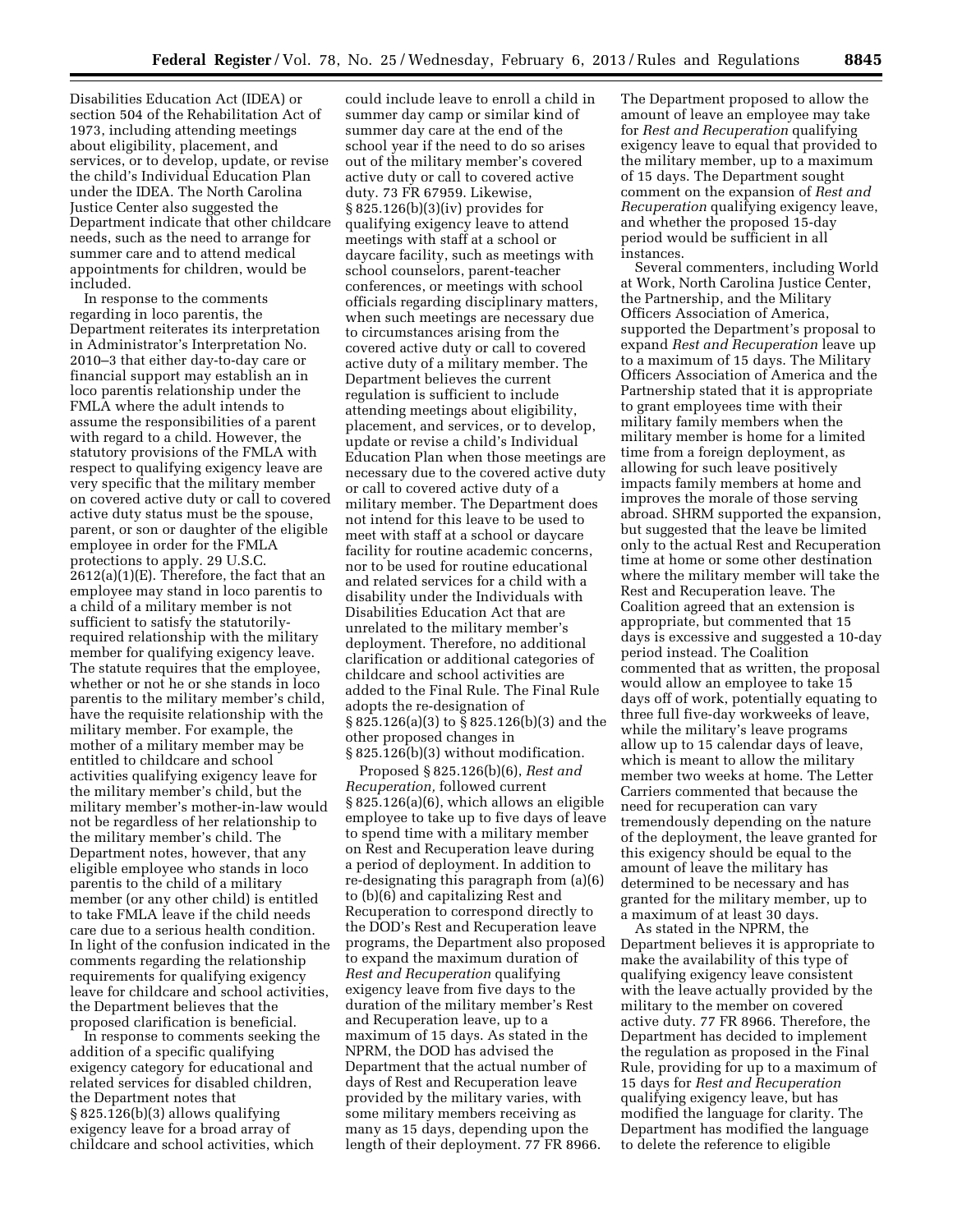employees because the paragraph (b) makes it clear that all of the subparagraphs under (b), including this one, apply only to eligible employees. Further, in response to the comments, the Department has modified the language to state that leave taken for this purpose can be used for a period of 15 calendar days beginning on the date the military member commences each instance of Rest and Recuperation leave. This language is consistent with the Department's position for *short-notice deployment* leave found in § 825.126(b)(1). The Department reiterates that, as noted in the NPRM, this allows an employee to take *Rest and Recuperation* qualifying exigency leave for the same amount of time as is provided to the military member for the member's Rest and Recuperation leave, up to a maximum of 15 days. 77 FR 8966. The Department further clarifies that the employee may choose to take the leave in a continuous block of time or intermittently over the duration of the military member's Rest and Recuperation leave, up to 15 calendar days. Thus, the employee's leave does not need to be taken as a single block of time. However, it must be taken during the period of time indicated on the Rest and Recuperation orders.

Proposed § 825.126(b)(7), *Postdeployment activities* tracked current § 825.126(a)(7). In addition to the redesignation of paragraph from (a)(7) to (b)(7), the Department proposed to add attending funeral services to redesignated paragraph (b)(7)(ii), which permits an employee to take qualifying exigency leave to address issues that arise from the death of a military member while on covered active duty status, as an additional example of the activities that are covered by such leave. Legal Aid supported this addition. SHRM endorsed the Department's clarification, stating that according to SHRM survey data, over 90 percent of all employers currently provide some form of paid bereavement leave, and the availability of qualifying exigency leave for this purpose ensures coverage for those who take such leave. Accordingly, the Department implements the redesignation and § 825.126(b)(7)(ii) as proposed.

The Department did not propose any new qualifying exigencies for which FMLA leave may be taken, but invited comment on whether additional qualifying exigencies should be added in light of the extension of this leave entitlement to family members of members of the Regular Armed Forces. The Department received one comment in response. The Letter Carriers suggested adding an eldercare provision

as an additional qualifying exigency, stating that several of its members have indicated that providing and making arrangements for eldercare is as pressing a need for them as childcare is when they face military deployment.

The Department agrees that the need to provide care to a military member's parent is analogous to the need to provide care for a military member's child and that such a need may arise when a military member is called to covered active duty. Consistent with the purpose and intent of the qualifying exigency leave provision in the FMLA, the Department modifies the Final Rule to create a new provision for parental care qualifying exigency leave. An eligible employee may take qualifying exigency leave to care for the parent of a military member, or someone who stood in loco parentis to the military member, when the parent is incapable of self-care and the need for leave arises out of the military member's covered active duty or call to covered active duty status. In the 2008 Final Rule establishing qualifying exigency leave for *childcare and school activities,* the Department stated that certain childcare and school activities require attention because the military member is on active duty or has been called to active duty status and that qualifying exigency leave would be appropriate in such situations, but that routine events that occur regularly for all children would not warrant qualifying exigency leave. 73 FR 67959. This same standard applies to qualifying exigency leave to care for a military member's parent when the parent is incapable of selfcare. Therefore, the parental care qualifying exigency provision in the Final Rule tracks the childcare provision in setting out the types of situations when qualifying exigency leave is available. Thus, parental care qualifying exigency leave may be used for: (i) Arranging for alternative care for a parent of the military member when the parent is incapable of self-care and the covered active duty or call to covered active duty status of the military member necessitates a change in the existing care arrangements; (ii) providing care for a parent of the military member on an urgent, immediate need basis (but not on a routine, regular, or everyday basis) when the parent is incapable of self-care and the need to provide such care arises from the covered active duty or call to covered active duty status of the military member; (iii) admitting or transferring a parent of the military member to a care facility when the admittance or transfer is necessitated by

the covered active duty or call to covered active duty status of the military member; and (iv) attending meetings with staff at a care facility for the parent of the military member, such as meeting with hospice or social service providers, when such meetings are necessitated by the covered active duty or call to covered active duty status of the military member (but not for routine or regular meetings). For purposes of parental care qualifying exigency leave, incapable of self-care means that the parent requires active assistance or supervision to provide daily self-care in three or more of the ''activities of daily living'' or ''instrumental activities of daily living.'' Activities of daily living include, but are not limited to, adaptive activities such as caring appropriately for one's grooming and hygiene, bathing, dressing, and eating. Instrumental activities of daily living include, but are not limited to, cooking, cleaning, shopping, taking public transportation, paying bills, maintaining a residence, using telephones and directories, using a post office, etc. This definition of incapable of self-care is adopted from  $\S 825.122(d)(1)$ , where it is used as part of the determination of whether a child 18 years of age or older is a son or daughter under the FMLA. Thus, for example, if a military member's parent is incapable of self-care and the parent was cared for by the military member, an eligible employee may take parental care qualifying exigency leave to arrange for the alternative care of the military member's parent, such as hiring a home health care aide, or to provide, on an urgent, immediate need basis, care that a home health care aide would normally provide. In either event, however, the employee may not take parental care qualifying exigency leave to provide such care to the parent on a regular or routine basis, even if the military member previously provided such regular or routine care. The Department reiterates that as with all instances of qualifying exigency leave, the military member must be the spouse, parent, son, or daughter of the employee requesting qualifying exigency parental care leave. In the case of parental care leave, the parent in need of care must be the military member's parent or a person who stood in loco parentis to the military member when the member was less than 18 years old. Accordingly, the Department creates a new provision for *parental care* leave at § 825.126(b)(8), and redesignates *additional activities*  from current § 825.126(a)(8) to § 825.126(b)(9).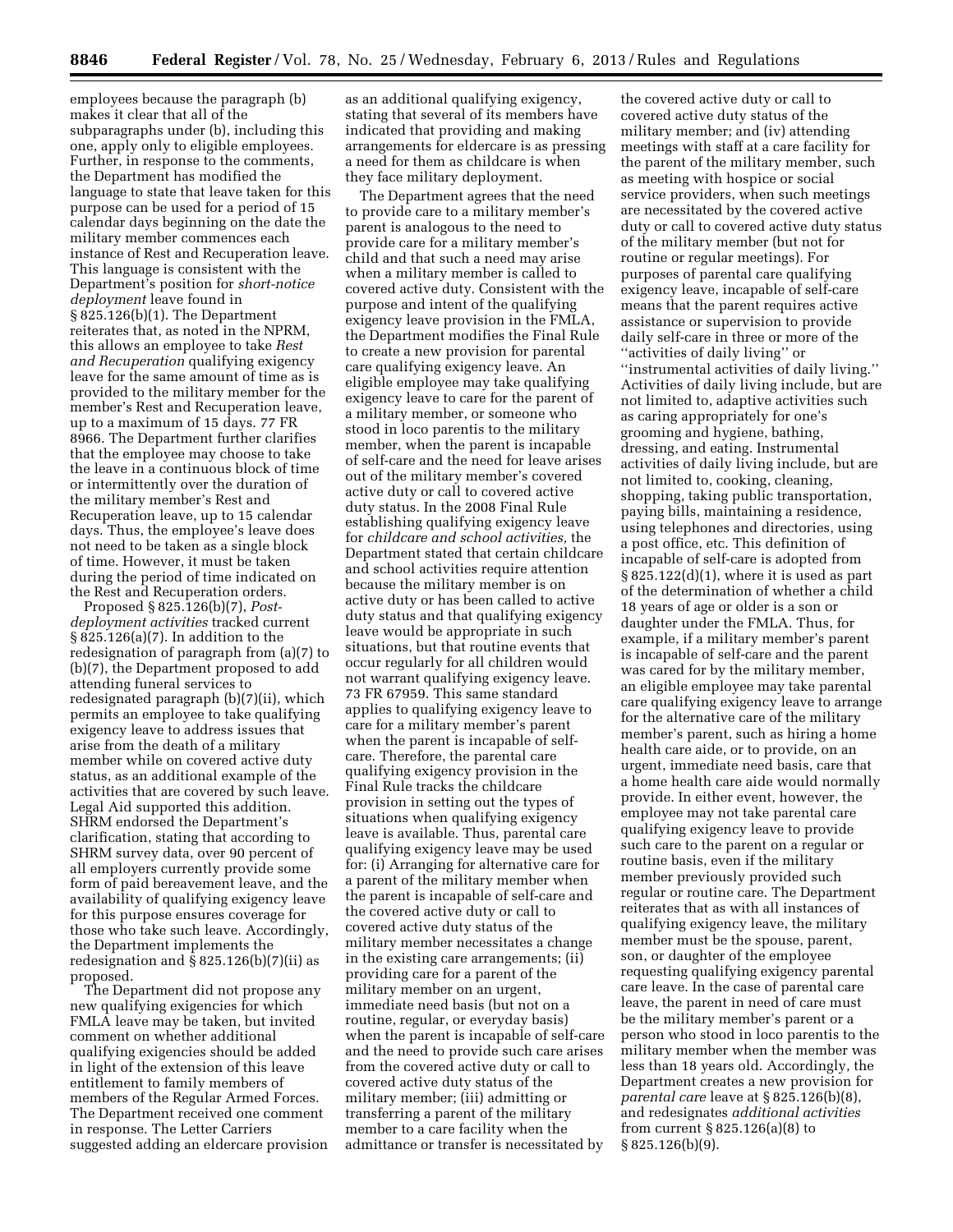3. Section 825.127 Leave To Care for a Covered Servicemember With a Serious Injury or Illness (Military Caregiver Leave)

Section 825.127 sets forth the regulation allowing an eligible employee who is a covered servicemember's spouse, son, daughter, parent, or next of kin to take up to 26 workweeks of leave during a single 12 month period to care for a servicemember with a serious injury or illness (military caregiver leave). Section 825.127 implemented Section 585(a) of the FY 2008 NDAA, which entitled an eligible employee who is a spouse, parent, son, daughter, or next of kin of a current servicemember with a serious injury or illness, to take FMLA leave to provide care to that covered servicemember. Section 565(a) of the FY 2010 NDAA further expands military caregiver leave to eligible employees caring for certain veterans with a qualifying (as defined by the Secretary of Labor) injury or illness incurred in line of duty on active duty or that existed before the member's active duty and was aggravated in the line of duty on active duty. 29 U.S.C. 2611(15)(B). Section 565(a) also amends the FMLA by revising the definition of a serious injury or illness for current servicemembers of the Armed Forces to include conditions that existed before the current servicemember's active duty and were aggravated by service in the line of duty on active duty. 29 U.S.C. 2611(18)(A).

The Department proposed to reorganize § 825.127 to incorporate the substantive changes to the military caregiver leave provisions pursuant to the FY 2010 NDAA amendments. The Department proposed to add the term military caregiver leave to the title of this section for clarity. The Department also proposed to move current § 825.127(b), which defines the family members qualified to take caregiver leave, to proposed § 825.127(d), current § 825.127(c), which explains the single 12-month period, to proposed § 825.127(e), and current § 825.127(d), which addresses circumstances when a husband and wife who are both eligible for FMLA leave work for the same employer, to proposed § 825.127(f), as well as to update the internal crossreferences in the provision accordingly. The Department did not receive any comments on the proposal to redesignate these three paragraphs or to modify the title of this section. The Department adopts these proposed changes in the Final Rule.

Consistent with the FY 2008 NDAA, under current § 825.127(a), an eligible

employee may take FMLA leave to care for a current member of the Armed Forces, including National Guard and Reserves members, with a serious injury or illness incurred in the line of duty on active duty for which the servicemember is undergoing medical treatment, recuperation, or therapy, is otherwise in outpatient status, or is otherwise on the temporary disability retired list. This paragraph specifically excludes former members of the Regular Armed Forces, former members of the National Guard and Reserves, and members on the permanent disability list from the current definition of a covered servicemember. In accordance with the FY 2010 NDAA, the Department proposed to remove the statement that military caregiver leave does not apply to former members of the military from proposed paragraph (a), and to move the definitions in current paragraph (a)(1) to proposed paragraph (c) and current paragraph (a)(2) into proposed paragraph (b). The Department proposed in paragraph (a) to state simply that eligible employees are entitled to take FMLA leave to care for a covered servicemember with a serious injury or illness. The Department did not receive any comments on proposed paragraph (a), and therefore, adopts this paragraph without modification in the Final Rule.

The Department proposed in § 825.127(b) to define a covered servicemember for current members of the Armed Forces and for covered veterans. Proposed § 825.127(b)(1) defined *covered servicemember* for current members of the Armed Forces, including members of the Reserve components. The proposed definition mirrored the statutory definition. 29 U.S.C. 2611(15)(A). The proposed definition also incorporated the definition of outpatient status from current  $\S 825.127(a)(2)$ , which applies only to current servicemembers. No comments were received on this proposal. It is adopted without modification in the Final Rule.

Proposed § 825.127(b)(2) defined *covered servicemember* for veterans as a covered veteran who is undergoing medical treatment, recuperation, or therapy for a serious injury or illness. It further defined a *covered veteran* as an individual who was discharged or released under conditions other than dishonorable at any time during the five-year period prior to the first date the eligible employee takes FMLA leave to care for the covered veteran. *See* 29 U.S.C. 2611(15)(B) (defining a covered servicemember as a veteran ''who is undergoing medical treatment, recuperation, or therapy for a serious

injury or illness'' and who was a member of the Armed Forces ''at any time during the period of 5 years preceding the date of which the veteran undergoes that medical treatment, recuperation, or therapy''); 29 U.S.C. 2611(19) (defining veteran as the term is defined in 38 U.S.C. 101). As discussed in the NPRM, the Department noted that Congress extended FMLA leave to care for a particular subset of veterans. 77 FR 8967. The Department noted that this interpretation may exclude veterans of previous conflicts such as Gulf War veterans, as well as certain veterans of the War in Afghanistan and Operation Iraqi Freedom. *Id.* The proposal also indicated that an eligible employee must commence leave to care for a covered veteran within five years of the veteran's active duty service, but noted the single 12-month period described in proposed paragraph (e)(1) may extend beyond the five-year period. As explained in the NPRM, the Department proposed to measure the five-year period from the date the employee first takes leave to care for the veteran, and to permit an employee to continue leave begun within the five-year period until the end of the applicable single 12 month period. *Id.* Thus, if the leave commences within the five-year period, the employee may continue leave for the applicable single 12-month period even if it extends beyond the five-year period.

The Department received several comments on this definition. SHRM commented that the definition failed to include the requirement that the veteran was a member of the Armed Forces (including a member of the National Guard or Reserves) that is part of the statutory definition at 29 U.S.C. 2611(15)(B). The Department had not included this phrase in the proposed definition because the Department's understanding was that all veterans were, by definition, members of the Armed Forces, and therefore the Department believed that the inclusion of such language was unnecessary. While this is still the Department's understanding, in the interest of clarity, the Department modifies § 825.127(b)(2), as well as the corresponding definitions in §§ 825.102 and 825.122, in the Final Rule to incorporate this statutory language.

The majority of the comments on this section were directed at the Department's interpretation of the fiveyear period. The Partnership and Twiga supported the Department's interpretation that an employee who begins taking military caregiver leave during the five-year period will be permitted to continue taking such leave after the five-year period has expired.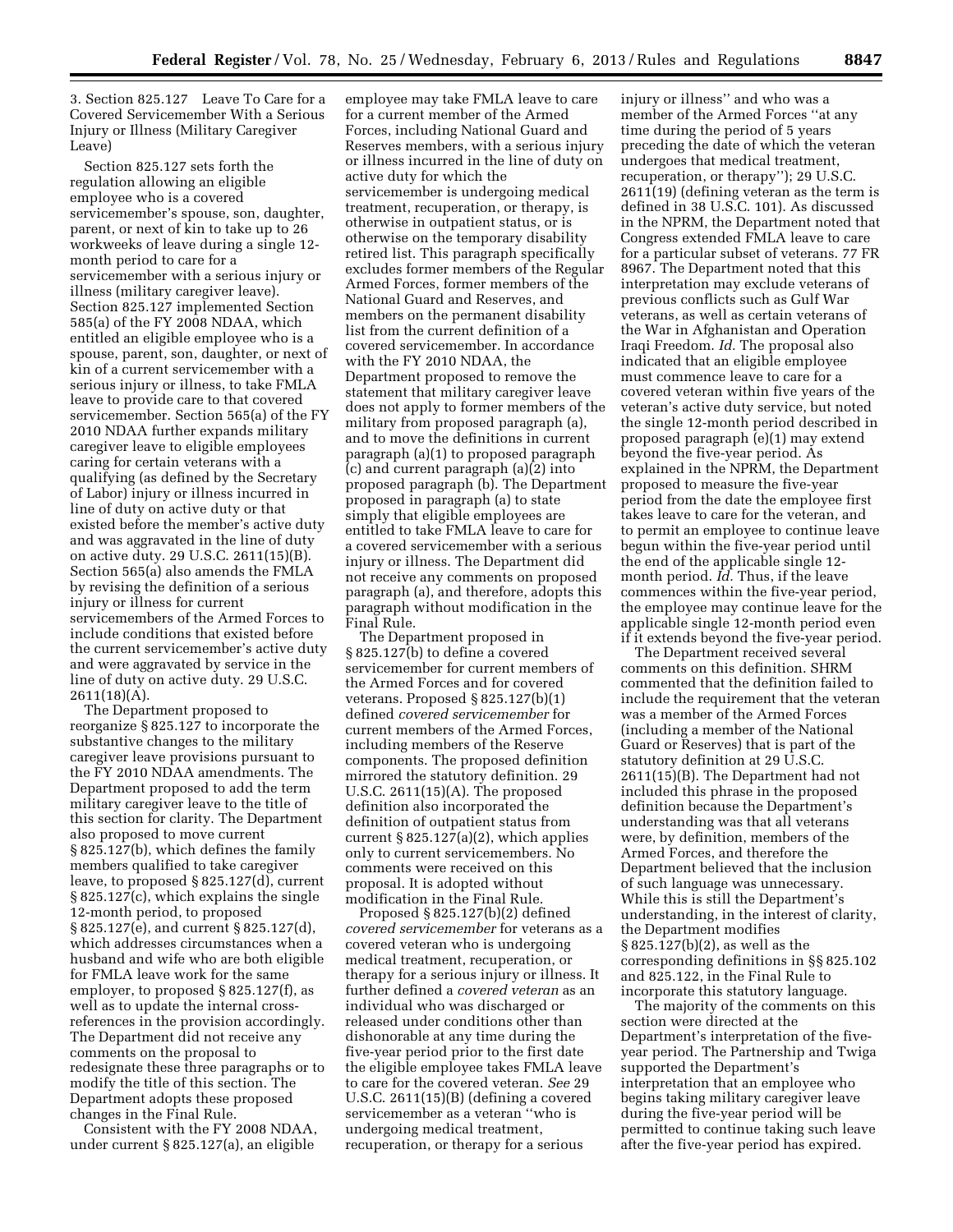Similarly, the North Carolina Justice Center approved of the interpretation of the five-year period for veterans. Both the Partnership and the North Carolina Justice Center noted, however, that some veterans who would have been covered veterans under this interpretation of the five-year period when the FY 2010 NDAA was enacted on October 28, 2009 will have been discharged for more than five years when these regulations become effective and, therefore, will no longer be covered veterans for whom an employee may take military caregiver leave. They urged the Department to provide for a special exception for the calculation of the five-year period for such veterans who have qualifying injuries or illnesses so that their family members will be able to take caregiver leave to care for them. The Consortium for Citizens with Disabilities (CCD) recognized that the five-year time period is statutorily determined, but asked that the Department adopt as broad a definition as possible. Senators Harkin and Murray suggested that the time period between the date the law was enacted (October 28, 2009) and the effective date of these regulations should not count in the fiveyear window. They provided an example of a scenario in which a servicemember became a veteran on July 1, 2010 and the Department's final regulations become effective on July 1, 2012—they asserted that this servicemember's family should be eligible to take military caregiver leave until June 30, 2017 rather than until June 30, 2015.

While the Department has taken and continues to take the position that the military caregiver leave provision to care for veterans is not effective until the effective date of this Final Rule, the Department acknowledges that the time in which family members of veterans can take military caregiver leave to care for veterans who were discharged or released between October 28, 2009 and the effective date of this Final Rule has been diminished. The comments highlighted that there are veterans whose five-year period will have expired between October 28, 2009 and the effective date of this Final Rule but who will still have serious injuries or illnesses and will still need caregiving from family members when this Final Rule becomes effective. The comments likewise highlighted that there are servicemembers who will have become veterans between October 28, 2009 and the effective date of this Final Rule and who will have a shortened period remaining in their five-year window during which they may receive needed

caregiving from family members for a serious injury or illness when this Final Rule becomes effective. Similarly, there may be servicemembers who became or will become veterans between October 28, 2009 and the effective date of this Final Rule and who will manifest a serious injury or illness that was incurred or aggravated in the line of duty and will need caregiving from family members for longer than the shortened period remaining in their five-year window when this Final Rule becomes effective. Therefore, after further consideration, the Department believes that it would not be consistent with congressional intent to deprive the family members of such veterans the complete amount of time that the family members would have had to take military caregiver leave to care for those servicemembers who became veterans between October 28, 2009 (the date the FY 2010 NDAA was enacted) and the effective date of this Final Rule. Therefore, the Department has modified § 825.127(b)(2) in the Final Rule to provide for a special method of calculating the five-year period for this subset of veterans: for an individual who was a member of the Armed Forces (including a member of the National Guard or Reserves) and who was discharged or released under conditions other than dishonorable prior to the effective date of this Final Rule, the period between October 28, 2009 and the effective date of this Final Rule shall not count towards the determination of the five-year period for covered veteran status. This will protect the military caregiver leave entitlement for the family members of veterans whose fiveyear period either expired or was diminished between October 28, 2009 and the effective date of this Final Rule. Thus, for a veteran whose five-year period expired between October 28, 2009 and the effective date of this Final Rule, the five-year period will be extended by the amount of time that the veteran would have had if the provision had been effective on October 28, 2009. For example, if, on October 28, 2009, a veteran had one year remaining before the expiration of the five-year period (*i.e.,* the veteran was honorably discharged from the military on October 28, 2005), the veteran's family member would have one year from the effective date of this Final Rule during which he or she could, if all other conditions were met, commence taking military caregiver leave. Similarly, as suggested by Senators Harkin and Murray, for a servicemember who became a veteran between October 28, 2009 and the effective date of this Final Rule, the five-

year period will be extended by the amount of time between the veteran's date of discharge and the effective date of this Final Rule. For example, if a servicemember became a veteran two years before the date this Final Rule becomes effective, the two years that elapsed between that date of discharge and the effective date of this Final Rule would be excluded from the calculation of the period in which the veteran's family members could begin taking FMLA military caregiver leave. In such a situation, two years would be added to the amount of time that the veteran has remaining in his or her five-year window as of the date that this Final Rule becomes effective. In all instances of military caregiver leave, regardless of how the five-year period is calculated, the veteran must have a qualifying serious injury or illness on the date the family member seeks to take military caregiver leave. In addition, this special provision for the subset of veterans described above does not change the character of any leave to care for a veteran that was voluntarily provided by an employer before the effective date of this Final Rule and that was not otherwise qualified as FMLA-protected leave. As discussed earlier in this preamble, if such leave was provided before the effective date of this Final Rule, the leave is not FMLA-protected leave and does not count against an employee's FMLA entitlement.

The Department proposed in § 825.127(c) to define a serious injury or illness for both current members of the Armed Forces and covered veterans. Proposed § 825.127(c)(1) incorporated the definition of a *serious injury or illness for a current servicemember* from current § 825.127(a)(1), and expanded the definition pursuant to the FY 2010 NDAA amendments to include an illness or injury that existed prior to the member's active duty and was aggravated by service in the line of duty on active duty.

As the Department explained in the NPRM, for both current members of the Armed Forces and covered veterans, a serious injury or illness that existed before the beginning of the servicemember's active duty and was aggravated by service in the line of duty on active duty includes both conditions that were noted at the time of entrance into active service and conditions that the military was unaware of at the time of entrance into active service but that are later determined to have existed at that time. 77 FR 8967. A preexisting injury or illness would generally be considered to have been aggravated by service in the line of duty on active duty where there is an increase in the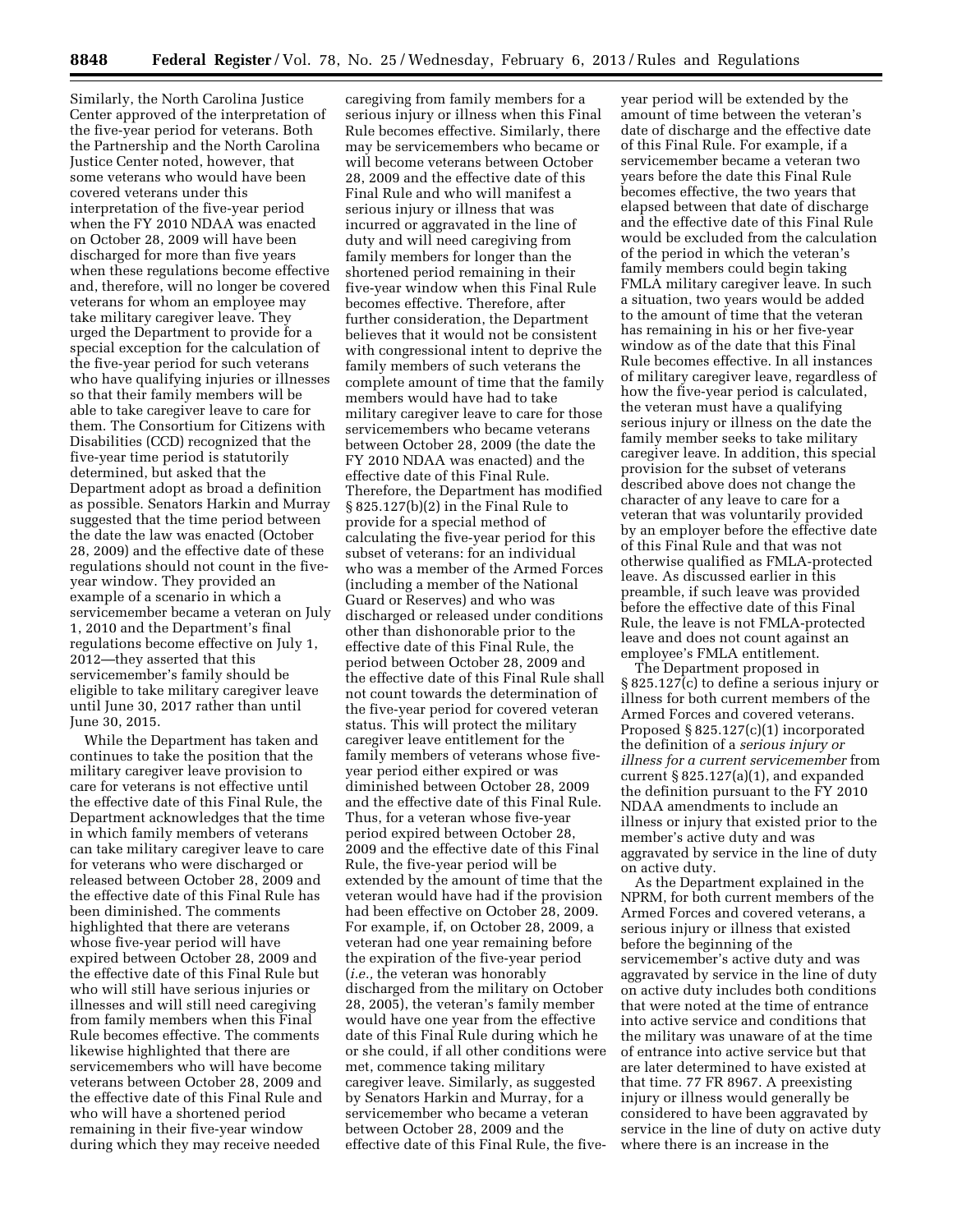severity of such injury or illness during service, unless there is a specific finding that the increase in severity is due to the natural progression of the injury or illness. As stated in the NPRM, it was the Department's understanding that individuals will not be accepted for military service in the Regular or Reserve components unless they are: (1) Free of contagious diseases that probably will endanger the health of other personnel; (2) free of medical conditions or physical defects that may require excessive time lost from duty for necessary treatment or hospitalization, or probably will result in separation for medical unfitness; (3) medically capable of satisfactorily completing required training; (4) medically adaptable to the military environment without the necessity of geographical area limitations; and (5) medically capable of performing duties without aggravation of existing physical defects or medical conditions. 77 FR 8967. In light of these standards, the Department sought comments, particularly from military members and their families, concerning types of injuries or illnesses that may exist prior to service and be aggravated in the line of duty on active duty to such an extent as to render the servicemember unable to perform the duties of the member's office, grade, rank, or rating. The Department did not receive any comments in response.

The Department received two comments that addressed proposed § 825.127(c)(1) more generally. Senators Harkin and Murray and the CCD suggested that the Department consider participation in or meeting the eligibility requirements of the Department of Defense Special Compensation for Assistance with Activities of Daily Living (SCAADL) caregiver program as a method to establish the current servicemember's serious injury or illness. The SCAADL program was authorized by the FY 2010 NDAA and implemented by the Department of Defense in August 2011. *See* Public Law 111–84 and Department of Defense Instruction 1341.12. The SCAADL program provides compensation to an eligible member of the active or Reserve components of the military who has a permanent catastrophic injury or illness that was incurred or aggravated in the line of duty. The compensation is intended to offset the economic burden borne by the servicemember's primary caregiver in providing such caregiving. The criteria for participation in the SCAADL program includes, in relevant part, certification by a licensed DOD or VA physician that the servicemember has a

permanent catastrophic injury or illness and is in need of assistance from another person to perform the personal functions required in everyday living and that, in the absence of the provision of such assistance, the servicemember would require hospitalization, nursing home care, or other residential institutional care. 37 U.S.C. 439. The Department notes that the definition of *serious injury or illness for a current servicemember* in § 825.127(c)(1) reflects the statutory definition of the term. While the Department does not believe that it would be appropriate to add participation in the SCAADL program as a second definition for serious injury or illness of a current servicemember, it does believe that a current servicemember enrolled in the program may meet the requirement of suffering a serious injury or illness that renders the servicemember unable to perform the duties of his or her office, grade, rank, or rating. As discussed in more detail in the discussion of § 825.310 below, private health care providers may consider documentation produced by the DOD, such as DD Form 2948, in assessing whether the current servicemember has a serious injury or illness that may render him or her medically unfit to perform the duties of his or her office, grade, rank, or rating.

The FY 2010 NDAA requires the Department to define a qualifying serious injury or illness for a veteran. Proposed § 825.127(c)(2) defined serious injury or illness for a covered veteran as an injury or illness that was incurred in the line of duty on active duty or existed before the beginning of active duty and was aggravated by service in the line of duty on active duty and manifested before or after the member became a veteran and satisfied one of three alternate definitions set out in paragraphs  $(c)(2)(i)$ ,  $(c)(2)(ii)$ , and (c)(2)(iii). With these three proposed definitions, the Department intended for there to be parity between the definition of a serious injury or illness of a covered veteran and the statutory definition of a serious injury or illness of a current servicemember. Because a veteran no longer has a military office, grade, rank, or rating and may participate in the civilian workforce, the standard for a serious injury or illness for current members of the Armed Forces cannot be directly applied to veterans. The three alternative definitions set out in the proposal at (c)(2)(i), (ii), and (iii) were intended to achieve this parity. As discussed later, the Department also requested comment on adding enrollment in the Department of Veterans Affairs (VA) Program of

Comprehensive Assistance for Family Caregivers as a possible fourth definition for establishing a qualifying serious injury or illness of a covered veteran, and sought comment from veterans and caregivers on whether inclusion of this program would be helpful. 77 FR 8969.

Proposed  $\S 825.127(c)(2)(i)$  defined a *serious injury or illness of a covered veteran* as a serious injury or illness of a current servicemember, as defined in proposed  $\S 825.127(c)(1)$ , that continues after the servicemember becomes a veteran. Thus, if a veteran suffered a serious injury or illness when he or she was a current member of the Armed Forces and that same injury or illness continues after the member leaves the Armed Forces and becomes a veteran, the injury or illness will continue to qualify as a serious injury or illness warranting military caregiver leave. As stated in the NPRM, the Department believes that allowing qualifying family members to take leave to care for covered veterans who continue to suffer from these serious injuries or illnesses is consistent with congressional intent, as evidenced by the extension of military caregiver leave provisions for veterans for a defined five-year period. 77 FR 8967. Senators Harkin and Murray submitted the only comment on this definition, and stated that the definition is clear and understandable. The Final Rule incorporates this definition as proposed.

Proposed  $\S 825.127(c)(2)(ii)$  defined a *serious injury or illness for a covered veteran* as a physical or mental condition for which the covered veteran has received a VA Service Related Disability Rating (VASRD) of 50 percent or greater, and the VASRD rating is based, in whole or part, on the condition for which the caregiver leave is needed. As discussed in the NPRM, the Department considered proposing a VASRD rating of 60 percent, which is equal to the level at which the veteran is considered ''totally disabled'', meaning that the veteran is unable to secure or follow a substantially gainful occupation by reason of a serviceconnected disability under the VA regulations. 77 FR 8968; *see* 38 CFR 4.16. The Department was concerned, however, that veterans may suffer from injuries and illnesses that do not result in a total disability under the VASRD rating system, but which should qualify as a serious injury or illness for military caregiver leave. The Department also considered proposing a VASRD rating at a level less than 50 percent, but determined that a lower threshold might capture injuries and illnesses that Congress did not intend to qualify as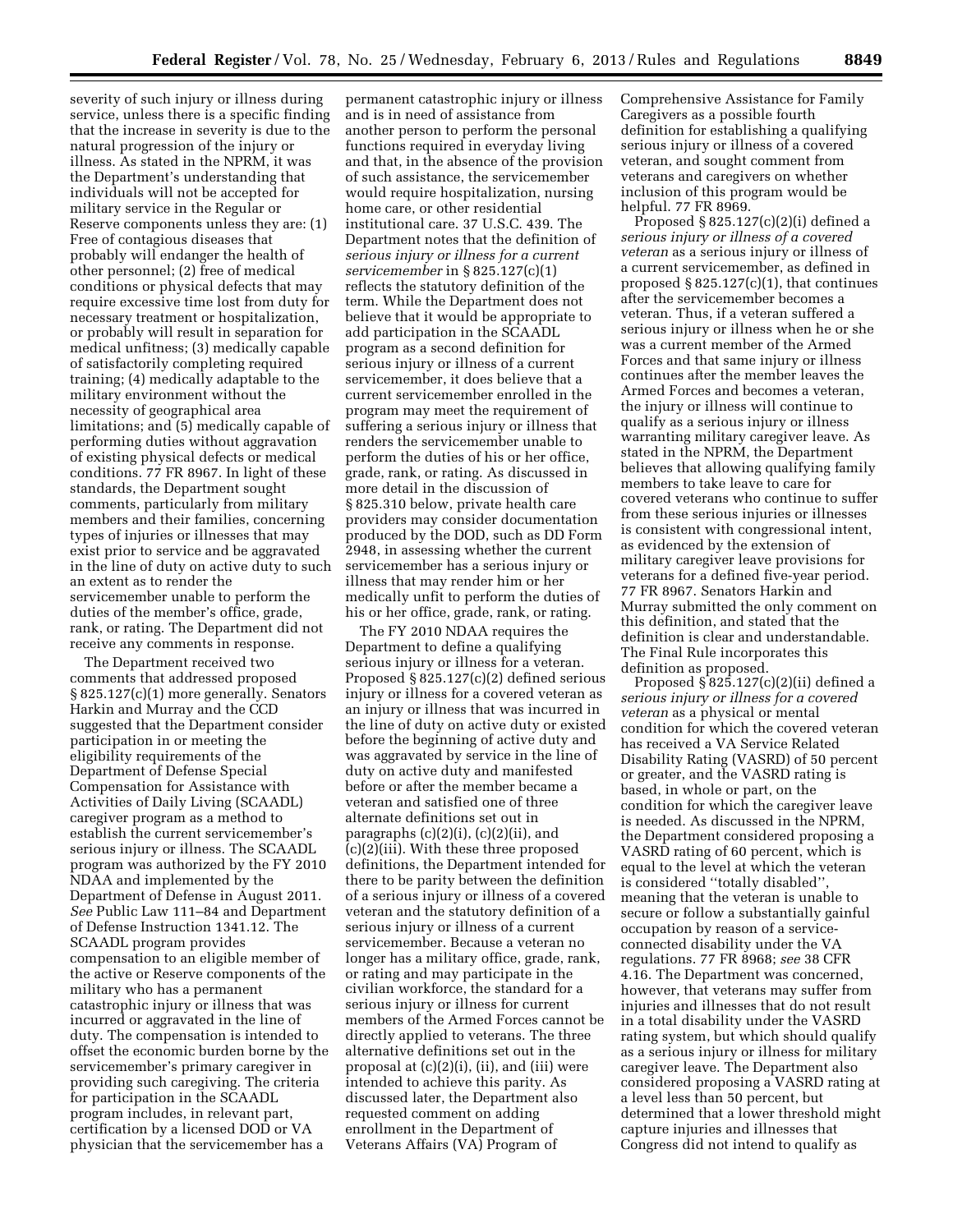serious injuries or illnesses for which employees would be entitled to 26 workweeks of FMLA leave. In addition, the Department believed that a single threshold of an overall VASRD rating of 50 percent (based on a single or multiple disabilities) was more appropriate to establish a serious injury or illness for a covered veteran than the two-tiered test used under VASRD determining total disability based on multiple conditions. The Department sought comments on all aspects of this proposed definition.

Several comments were received with respect to the second proposed definition of a qualifying serious injury or illness for a veteran set out in § 825.127(c)(2)(ii). Senators Harkin and Murray stated that the proposed 50 percent VASRD rating threshold is sufficient so long as there are other avenues for the veteran to qualify as having a serious injury or illness. The Partnership expressed concern that the 50 percent VASRD rating may not capture certain serious injuries and illnesses. The Partnership pointed to traumatic brain injuries and post traumatic stress disorder and suggested that these conditions may not be captured by the 50 percent threshold. An individual commenter expressed a similar concern regarding post traumatic stress disorder. The CCD noted that while a 50 percent VASRD rating is likely to capture the most significantly disabled veterans, a number of arguably serious conditions may not be rated at a level of 50 percent or greater, and cited a number of conditions that it asserted should be covered but that might not be rated at a level of 50 percent or greater. Legal Aid commented that the Department's decision to pick a certain VASRD rating rather than allowing for the more factspecific inquiry allowed for under the definition of serious health condition seemed unnecessarily rigid.

The Department has considered the comments, and continues to believe that a VASRD rating of 50 percent or greater is most reflective of congressional intent and is the rating at which injuries or illnesses are on par with a serious injury or illness of a current servicemember. In proposing a threshold of 50 percent, the Department was attempting to ensure that disabilities or conditions that may render the veteran substantially unable to work were captured, so as to achieve parity with the definition of serious injury or illness for a current servicemember. At the same time, the Department was attempting to ensure that the threshold was great enough to preclude injuries or illnesses that Congress did not intend to include in

the definition of a serious injury or illness. The Department's review indicates that a VASRD disability rating of 50 percent or greater encompasses disabilities or conditions such as amputations, severe burns, post traumatic stress disorder, and severe traumatic brain injuries. While these and other injuries and illnesses may not result in a total disability under the VASRD rating system, the Department believes that such conditions should qualify as a serious injury or illness for military caregiver leave. Similarly, as noted in the NPRM, the Department believes that a VASRD rating below 50 percent would fail to reach the level of severity intended by Congress. 77 FR 8968. The commenters who addressed this proposed definition did not suggest an alternative VASRD rating that would better capture conditions that should be considered a serious injury or illness. Therefore, in order to achieve parity with the standard of a serious injury or illness for a current member of the Armed Forces, the Department concludes that a VASRD rating of 50 percent or greater is appropriate and most closely approximates a condition that substantially impairs a veteran's ability to work.

The Department is cognizant of the commenters' concern that many veterans who will have a need for care arising out of an injury or illness related to military service may not have received a VASRD rating. The Department reiterates its intent that the VASRD rating be only one alternative for establishing a qualifying serious injury or illness of a covered veteran. In instances where the servicemember has not yet received a VASRD rating, family members will still be able to take leave if the veteran's condition is such that it constitutes a serious illness or injury in accordance with any one of the other definitions set forth in § 825.127(c)(2). Therefore, the Department adopts proposed  $§ 825.127(c)(2)(ii)$  without modification in the Final Rule.

The Department proposed a third definition of *serious injury or illness for a covered veteran* in § 827.127(c)(2)(iii) as a physical or mental condition that substantially impairs the veteran's ability to secure or follow a substantially gainful occupation by reason of a service-connected disability or would do so absent treatment. 77 FR 8968. This definition was intended to cover injuries and illnesses that are similar in severity to the injuries and illnesses qualifying under the proposed definitions in (c)(2)(i) and (ii), but for which the veteran did not obtain certification as a serious injury or illness when he or she was a current member

of the military or had not received a VASRD rating. In addition, the Department intended by this definition to cover veterans who may need a family member to provide care for injuries or illnesses that, *absent treatment,* would substantially impair the veteran's ability to secure or follow a substantially gainful occupation. 77 FR 8968. The Department explained that it expected that, when making determinations of a serious injury or illness under this proposed definition, health care providers would do so in the same way they make similar determinations for Social Security Disability and Workers' Compensation claims. *Id.* at 8969.

The Department sought comment specifically on whether this proposed definition would be effective at capturing the serious injuries or illnesses that covered veterans suffer for which caregiving is needed by qualifying family members and which would not be covered under the first two proposed definitions in paragraphs  $(c)(2)(i)$  and  $(c)(2)(ii)$ . The Department also sought comment on the ability of health care providers to certify a serious injury or illness for a covered veteran and the ability of employers to administer leave associated with a serious injury or illness for a covered veteran under this proposed definition. Finally, the Department sought comment on the types of injuries and illnesses that typically manifest after the servicemember becomes a veteran, whether a family member is needed to care for the veteran for such injuries or illnesses, and, if so, whether the proposed definition would cover such situations.

The Department received numerous comments on this proposed third definition. The CCD generally supported this proposal (with specific exceptions discussed below) given the length of time it may take to receive a VASRD rating. Several commenters addressed the part of the definition that requires the injury or illness to substantially impair the veteran's ability to work or would do so absent treatment. SHRM asked that the Department provide further guidance on the terms in the definition. Legal Aid, Senators Harkin and Murray, and the Partnership similarly expressed concern that this definition contained undefined terms, which could cause confusion among military families or medical professionals unfamiliar with this language. Twiga and an individual commenter expressed support for the Department's recognition that a veteran may be able to work while also needing assistance performing other daily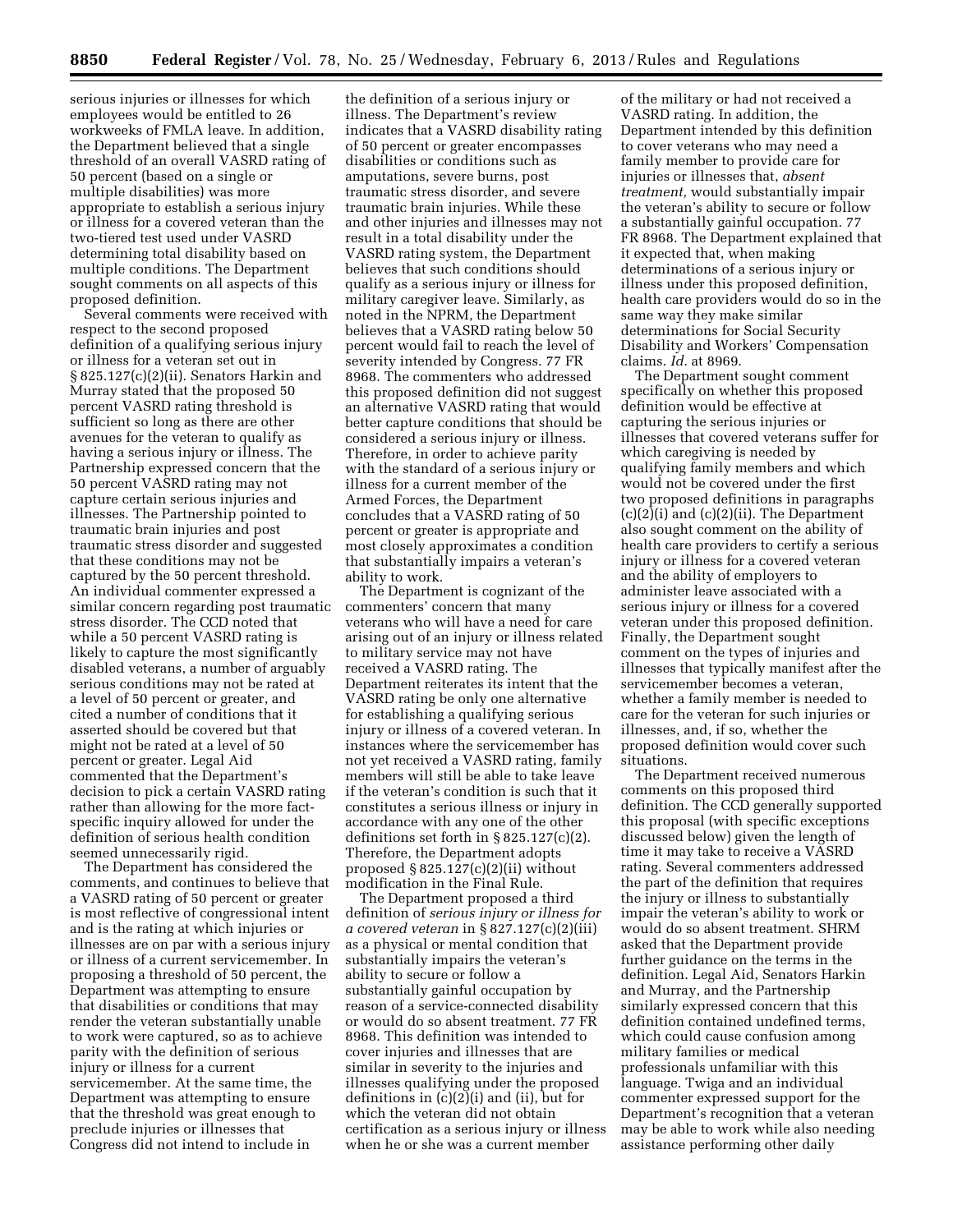activities. However, Aon Hewitt inquired why a family member would still need FMLA leave if the veteran is able to work. This commenter believed that this provision would lead to increased abuse of FMLA leave. Senators Harkin and Murray expressed concern that the focus on a veteran's ability to work might provide a disincentive for the veteran to pursue employment. The Senators further asserted, along with the Partnership, that making a family member's ability to take military caregiver leave dependant on the veteran's inability to work imposes a more stringent standard for leave to care for veterans with a serious injury or illness than for non-veterans with a serious health condition. These commenters recommended that the Department permit military caregiver leave for family members of covered veterans who have a serious health condition that was caused or aggravated in the line of duty on active duty. In contrast, the CCD stated that while the Department does not use a substantially gainful work standard for others to qualify for leave related to a serious health condition, it understood that the Department was attempting to set a higher standard for the enhanced leave provision for family members of veterans. In keeping with this standard, the CCD suggested that using the standard for Social Security Disability Insurance (SSDI) for a healthcare provider to determine if the injury or illness renders the veteran substantially limited in the ability to work because many veterans with significant serviceconnected disabilities receive an official determination of SSDI before obtaining a VASRD rating. The commenter suggested that an SSDI determination should qualify a covered veteran under this section along with a medical opinion that the injury or illness is at least related to military service. At the same time, the commenter expressed concern that reliance on an SSDI or Workers' Compensation standard could be unnecessarily restrictive. The CCD suggested that the Department include as an alternative definition the veteran's inability to perform a number of activities of daily living. Senators Harkin and Murray similarly suggested as another option a definition based on a veteran's inability to perform a number of activities of daily living and instrumental activities of daily living. Legal Aid asserted that the Department's statement that private health care providers can make determinations of serious injuries or illnesses in the same way they make similar determinations for Social Security Disability and

Workers' Compensation claims is unnecessarily complicated as not all private healthcare providers make these types of determinations and Workers' Compensation standards vary by state. This commenter requested that this standard be removed, or if it is retained, that the Department provide more guidance. Lastly, the CCD and Senators Harkin and Murray suggested that the Department remove the term serviceconnected disability and replace it with a disability that is related to military service or a disability or disabilities eligible for service connection because only the VA can officially determine whether a disability is serviceconnected.

After carefully considering these comments, the Department has decided to retain the proposed definition in § 825.127(c)(2)(iii) with one modification. In response to comments that only the VA can determine if a disability is connected to the individual's military service, the Department has removed the term service-connected disability or disabilities and replaced it with the term a disability or disabilities related to military service in the Final Rule. This change is made to avoid any confusion as to whether a determination of service connection from the VA is required for this definition; the Department does not view this as a substantive change as the FY 2010 NDAA clearly requires that a covered veteran's serious injury or illness have been incurred or aggravated in the line of duty on active duty. As the Department stated in the NPRM, a certification of serious injury or illness under this definition serves only to establish that the veteran has a condition that entitles his or her family member to military caregiver leave under the FMLA. 77 FR 8969. Such a determination provides no basis for a determination of status, rights, or benefits for the VA or other agencies. The VA is the sole agency qualified to make any service-connected rating determination for purposes of VArelated rights or benefits. The Department believes that the modified phrasing in the Final Rule will prevent possible confusion on this issue.

In response to the comments by the Partnership and Senators Harkin and Murray that this definition links the ability of an employee to take military caregiver leave to the veteran's inability to work, the Department emphasizes that the definition includes a physical or mental condition that would substantially impair a veteran's ability to work absent treatment, and therefore does not preclude coverage of veterans who are employed. The comments

illustrate that further clarification of this standard is needed. This definition would cover, for example, a covered veteran with post traumatic stress disorder who is receiving medical treatment and is able to work, but would not be able to do so without treatment, and who needs care from an employeefamily member because of this treatment. Thus, this definition recognizes that while a veteran may be able to work, he or she may have a continuing need for treatment for his or her military related injury or illness that, if not treated, would substantially impair his or her ability to secure or follow a gainful occupation. It is the Department's position that in such scenarios, the veteran's family member would be entitled to FMLA caregiver leave to provide care for the veteran, such as driving the veteran to medical appointments or assisting the veteran with basic medical needs. *See*  § 825.124(a). The Department fully supports the goal of returning veterans to the workforce, and does not believe that this definition will undermine that goal.

In addition, in response to the comments urging the Department to adopt the serious health condition standard as the definition of a serious injury or illness of a veteran, the Department notes that an eligible family member is entitled to take 26 workweeks of leave in a single 12 month period under the FMLA military caregiver leave provision. *See* 29 U.S.C. 2612(a)(3). As the CCD correctly noted, this is an enhanced leave entitlement, as traditional FMLA only allows 12 workweeks of leave for an eligible employee. When Congress passed the FY 2008 NDAA first creating this enhanced leave provision, it defined a serious injury or illness of a current servicemember as an injury or illness that was incurred by the covered servicemember in the line of duty on active duty in the Armed Forces, and that may render the member medically unfit to perform the duties of the member's office, grade, rank, or rating. Public Law 110–181. Congress did not use the existing statutory standard of serious health condition as defined in 29 U.S.C. 2611(11) as the basis for the military caregiver leave entitlement. When Congress passed the FY 2010 NDAA, it required the Secretary to define a serious injury or illness of a covered veteran. Public Law 111–84. Again, Congress did not use the statutory standard of serious health condition as the basis of the entitlement. Because Congress expressly added a new standard for military caregiver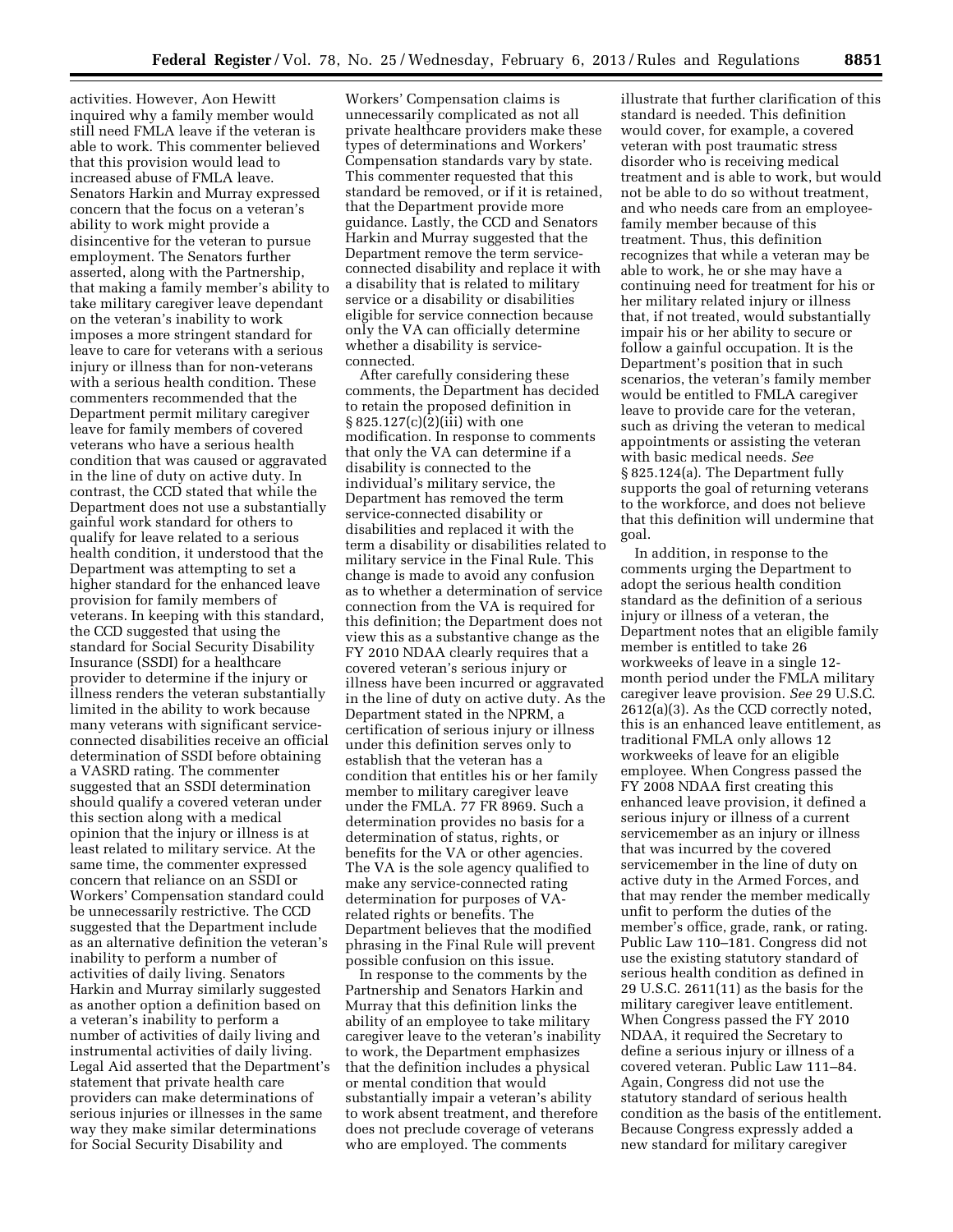leave for both current servicemembers and covered veterans instead of referencing the existing serious health condition standard, the Department's intent in defining serious injury or illness of a covered veteran was to achieve parity between the definitions of a serious injury or illness for current servicemembers and for covered veterans for this enhanced leave entitlement. As the definition of a serious injury or illness for a current servicemember is linked to the servicemember's inability to perform the duties of his or her office, grade, rank, or rating, and in light of the fact that veterans no longer have an office, grade, rank, or rating to perform, the Department proposed a definition that would link the veteran's injury or illness to a condition that substantially impairs the veteran's ability to secure or maintain a gainful occupation or would do so absent treatment. For these reasons, the Department does not believe it would be appropriate to define a serious injury or illness of a covered veteran as a serious health condition. The Department notes that where a veteran's injury or illness is not a serious injury or illness as defined in this Final Rule, the veteran's family members would still be able to take FMLA leave to care for the veteran if the condition is a serious health condition and the other requirements for FMLA leave are met.

While the Department acknowledges the comments that some of the terms used in this definition are new to the FMLA, the Department believes that health care providers will be able to make the determination of whether an injury or illness substantially impairs the veteran's ability to secure or follow a substantially gainful occupation or would do so absent treatment. The Department declines to further define these terms at this time, as it believes that such determinations will be a factspecific inquiry that the health care provider will make based on his or her skills, expertise, and experience. As the Department noted in the NPRM, health care providers are currently called upon to make determinations about an individual's ability to work for Social Security and Workers' Compensation claims, and the Department believes that a health care provider can make similar determinations for FMLA requests for military caregiver leave as well. 77 FR 8969. In response to Legal Aid's comment regarding Social Security Disability and Worker's Compensation, the Department clarifies that it did not propose that private health care providers use the

established standards for Social Security Disability or Worker's Compensation evaluations for making serious injury or illness determinations under the proposed definition at § 825.127(c)(2)(iii). Rather, the Department was attempting to illustrate that health care providers already make similar types of determinations regarding an individual's ability to work, and therefore, the Department expects that they have the experience and expertise permitting them to do so for military caregiver leave certifications.2

Lastly, the Department has decided not to adopt the CCD's recommendation to use SSDI determinations as another means of establishing a serious injury or illness. It is the Department's understanding that the criteria upon which SSDI determinations are based are distinct from the criteria upon which VASRD ratings are based. In light of the fact that the definition in proposed  $\S 825.127(c)(2)(iii)$  was intended to mirror a 50 percent or greater VASRD rating, relying on a SSDI determination would not necessarily be an equivalent standard. The Department is concerned that if it were to use SSDI determinations to establish a qualifying serious injury or illness of a covered veteran, parity may not be achieved due to the different criteria on which SSDI determinations are based. Moreover, the SSDI determination does not address whether the veteran's injury or illness was incurred or aggravated in the line of duty on active duty. However, the Department believes that if a servicemember has an SSDI determination, a private health care provider may consider the determination in assessing whether a veteran has a qualifying serious injury or illness.

In addition to the three definitions that the Department proposed in the NPRM, the Department also discussed the VA's Program of Comprehensive Assistance for Family Caregivers (*see Caregivers and Veterans Omnibus Health Services Act of 2010,* Public Law 111–163; 38 CFR Part 71) as another possible means through which the severity of a veteran's injury or illness may be assessed. 77 FR 8969. This program is designed to provide health care, travel, training, and financial

benefits to certain eligible caregivers of veterans who are eligible for the program. In general, a veteran or servicemember undergoing medical discharge from the Armed Forces is eligible for VA's Program of Comprehensive Assistance for Family Caregivers if the individual has incurred or aggravated a serious injury (including traumatic brain injuries, psychological trauma, or other mental disorders) in the line of duty on or after September 11, 2001; the serious injury renders the individual in need of a minimum of six continuous months of personal care services based on a variety of clinical criteria listed under 38 CFR 71.20  $(c)(1)$ – $(4)$ ; and it is in the best interest of the individual to participate in the program. *See* 38 CFR 71.20. According to the VA, there are approximately 4,600 participants enrolled in the program, and 80 percent of these participants have a VASRD rating of 50 percent or greater. Based on the eligibility requirements for VA's Program of Comprehensive Assistance for Family Caregivers, the Department believed that most veterans who qualify for the program meet the requirement of having a serious injury or illness as defined in this proposal. The Department invited comment on whether adding enrollment in the VA's program as a fourth alternative to the definition of a serious injury or illness of a covered veteran would be appropriate and would reduce the burden placed on military and veterans' families in seeking FMLA leave.

In response to the Department's inquiry, the CCD, Senators Harkin and Murray, and the Coalition submitted comments in support of making enrollment in the VA's Program of Comprehensive Assistance for Family Caregivers part of the definition of serious injury or illness of a veteran. Additionally, the CCD and Senators Harkin and Murray wrote that the Department should also consider a veteran's eligibility for the program as part of the definition for a serious injury or illness even if the veteran is not enrolled. The Department did not receive any responses that expressed opposition to this possible fourth definition. Therefore, in the Final Rule at  $\S 825.127(c)(2)(iv)$ , the Department adopts a fourth definition of a *serious injury or illness* for a veteran: an injury, including a psychological injury, on the basis of which the covered veteran has been enrolled in the Department of Veterans Affairs Program of Comprehensive Assistance for Family Caregivers will be a qualifying serious injury or illness for military caregiver

<sup>2</sup>As discussed in § 825.310, when an employee obtains a certification for military caregiver leave from a private health care provider that is not affiliated with DOD, VA, or TRICARE, if the employer has reason to doubt the validity of the certification, he or she may require the employee to obtain a second (or third opinion) at the employer's expense. *See* §§ 825.310(d); 825.307(b), (c).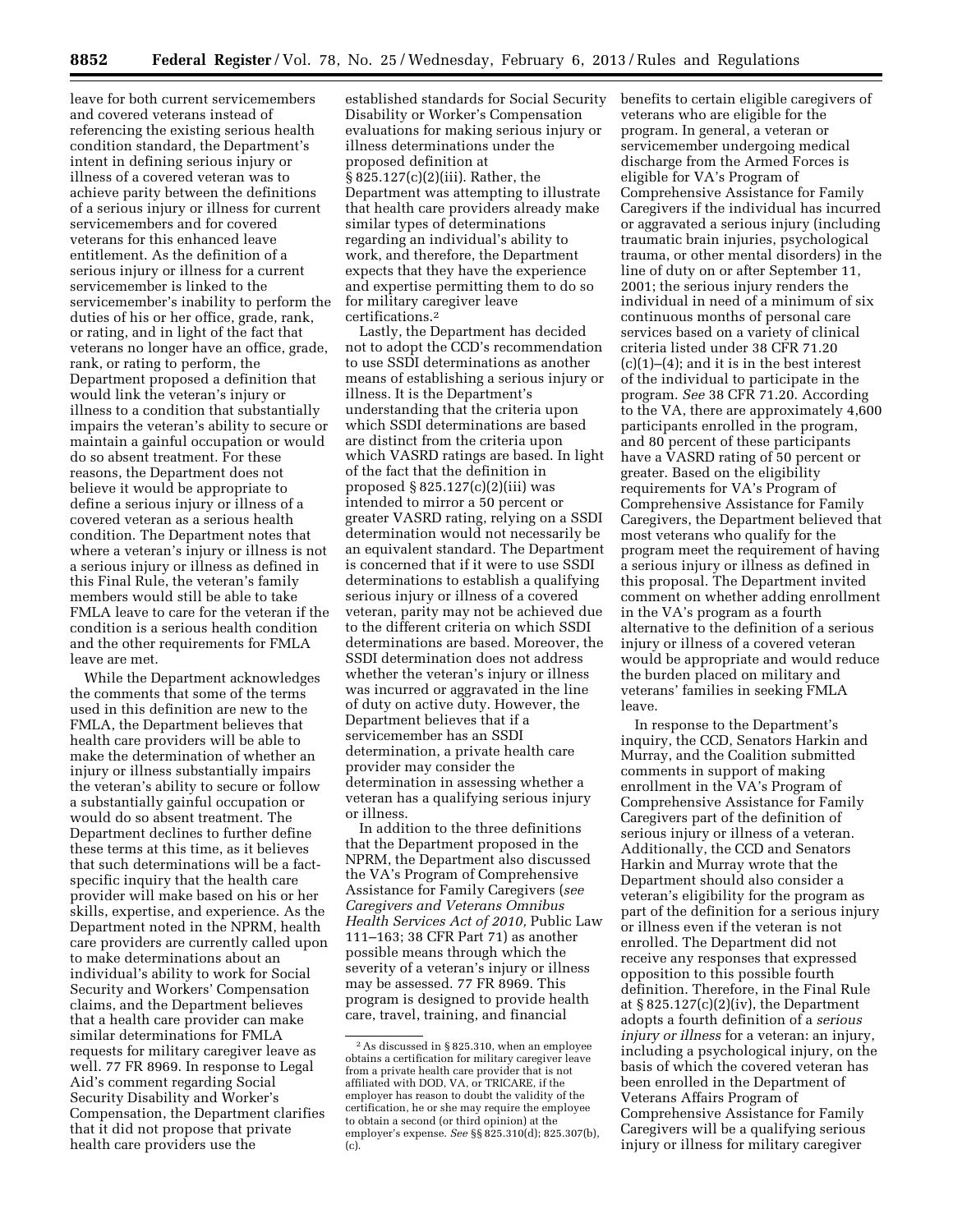leave for a covered veteran. Only actual enrollment by covered veterans in this program will be considered as establishing a qualifying serious injury or illness under this definition. The employee seeking military caregiver leave under this definition does not, however, have to be the designated caregiver for the veteran under the VA's Program of Comprehensive Assistance for Family Caregivers. As with the three other definitions in paragraphs (c)(2)(i) to (iii), enrollment in VA's Program of Comprehensive Assistance for Family Caregivers establishes only that the veteran has a serious injury or illness, and does not mean that the employee is automatically entitled to take FMLA leave. The employee seeking to take FMLA military caregiver leave must qualify as a family member and meet the other eligibility criteria under the FMLA, and the veteran must meet the definition of a *covered veteran* in § 825.127(b)(2). The Department notes that the VA's Program of Comprehensive Assistance for Family Caregivers is open to veterans who were injured on or after September 11, 2001, while FMLA military caregiver leave requires that a veteran have been discharged within five years of the employee's requested leave.

The Department proposed to move the paragraph defining the family members qualified to take military caregiver leave currently in paragraph (b) to paragraph (d) (the numbering of the subparagraphs did not change). No substantive changes were proposed for this paragraph. The Department received several comments, including those submitted by Legal Aid and the North Carolina Justice Center on the definition of next of kin of a covered servicemember that appears in proposed § 825.127(d)(3) urging the Department to expand the definition beyond blood relatives. Two commenters, the Family Equality Council and the Partnership, noted that the repeal of the military's ''Don't Ask, Don't Tell'' policy means that gay and lesbian servicemembers may now serve openly in the military and that these servicemembers would undoubtedly prefer to be cared for by their same-sex partners or spouses. These commenters suggested that, because the Defense of Marriage Act prevents same-sex couples from being considered spouses for purposes of the FMLA, the Department should expand the definition of next of kin of a covered servicemember to include domestic partners. On a similar note, Twiga stated that Congress intended to provide greater flexibility for military caregiver leave to account for servicemembers relying on care from people other than

spouses, parents, or children. According to Twiga, the requirement of consanguinity is outdated because kinship is predicated on broader relationships, including partners and inlaws. This commenter also asserted that the definition would leave adopted servicemembers, who have no literal blood relatives, with no next of kin. It urged the Department to interpret the statute's blood relative requirement to include caretakers with legal relationships or other family members. Additionally, Twiga suggested that, in the special circumstance of a servicemember who is at risk of suicide, fellow servicemembers of that servicemember should be included in the definition of next of kin of a covered servicemember. Lastly, this commenter suggested that the definition take into account the availability of a particular caregiver and, where the next of kin is not available to provide caregiving, the next of kin of a covered servicemember definition should default to a relative who is close in terms of personal relationship and is available.

The Department cannot modify the definition as requested because the Department is constrained by the statutory definition of next of kin in the FMLA. The statute defines next of kin as ''the nearest blood relative.'' 29 U.S.C. 2611(17). Based on this statutory definition, the Department defined *next of kin of a covered servicemember* in the 2008 Final Rule as the nearest blood relative other than the covered servicemember's spouse, parent, son, or daughter and then provided the order of priority of blood relatives: those who have been granted legal custody; brothers and sisters; grandparents; aunts and uncles; and first cousins. 73 FR 67967–68. In addition, as an alternative to this hierarchy of consanguinity, the 2008 Final Rule provided for the servicemember to designate in writing another blood relative as the nearest blood relative. *Id.* Thus, the 2008 Final Rule adhered to the consanguinity (*i.e.,*  blood relationship) element of the statutory definition even in interpreting ''nearest'' broadly to be based on closeness of personal relationship as an alternative to closest in consanguinity. 73 FR 67968. While a spouse is not a blood relative, the inclusion of spouse among the relatives excluded from the definition of next of kin of a covered servicemember was intended to make clear that the next of kin was an additional family member beyond the covered servicemember's spouse, parents, and children; it was not intended to suggest that the next of kin could be someone unrelated by blood.

Given the specific language used in the statutory definition of next of kin (*i.e.,*  ''blood relative''), there is no basis to include same-sex partners or spouses, or fellow servicemembers, in the definition of next of kin of a covered servicemember. In response to Twiga's concern regarding adopted servicemembers, the Department notes that adoption creates a parent-child relationship between the adopted child and the adoptive parents with all the rights, privileges and responsibilities that attach to that relationship. *See Black's Law Dictionary* (9th ed. 2009). Therefore, for purposes of military caregiver leave and the definition of next of kin of a covered servicemember, adoption has the legal effect of establishing the same consanguineous relationships with family members that a non-adopted child has to that child's family members. Lastly, the Department notes that in the 2008 Final Rule, it considered but rejected the notion of incorporating a ''willing and able'' concept into the definition because of the anticipated difficulty in proving and verifying the relative's willingness and ability to provide care. 73 FR 67967.

The Department also received two comments, from Senators Harkin and Murray and the CCD, requesting that the Department clarify that each caregiver who takes care of a covered servicemember is able to take the full 26 weeks of leave individually, including situations when multiple employees need leave simultaneously to care for a single covered servicemember. In response to these comments, the Department notes that the military caregiver leave entitlement belongs to the employee-family member of the covered servicemember. Therefore, other than situations when spouses are employed by the same employer, each employee family member who is entitled to take up to 26 workweeks of military caregiver leave in a single 12 month period can do so independently of whether other caregivers are also taking leave to care for that same covered servicemember. As stated in § 825.124(b), ''[t]he employee may need not be the only individual or family member available to care for the family member or the covered servicemember.'' The Department does not believe that further clarification is necessary. Therefore, the Department adopts paragraph (d) in the Final Rule without modification.

The Department proposed to move the paragraph explaining the single 12 month period currently in paragraph (c) to paragraph (e) (the numbering of the subparagraphs did not change). No substantive changes were proposed for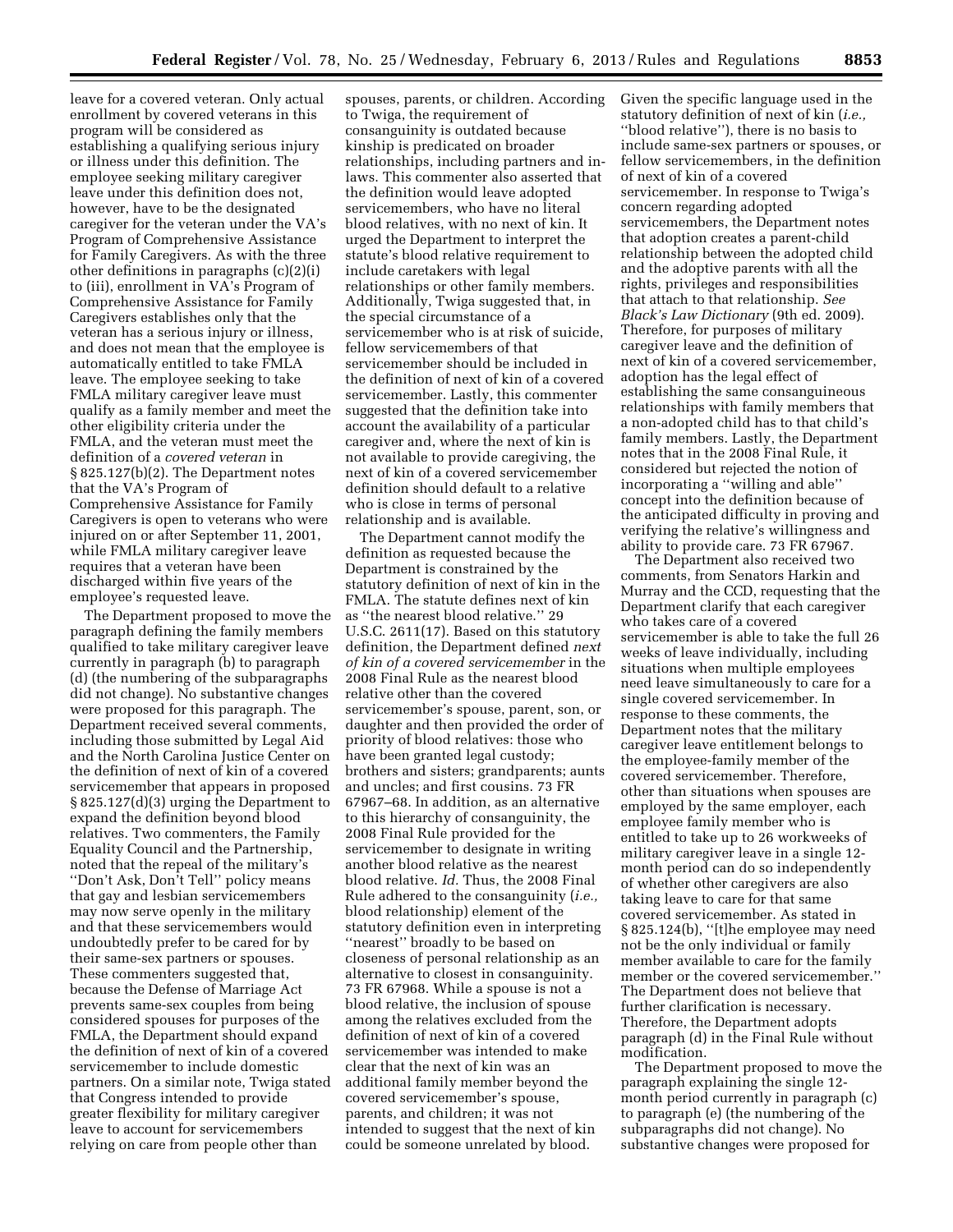this paragraph. The Department explained in the NPRM that, because the FY 2010 NDAA establishes two distinct categories of covered servicemembers (*i.e.,* a current member of the Armed Forces and a covered veteran) and because military caregiver leave is applied on a per-covered servicemember per-injury basis, an eligible employee could potentially take military caregiver leave to care for a covered servicemember who is a current member of the Armed Forces and then, at a later point when the same servicemember becomes a covered veteran, could take a subsequent period of military caregiver leave based on the same injury or illness. 77 FR 8969. The Department noted, however, that all of the normal eligibility requirements, such as the hours of service requirement, would apply in such a situation, and that an employee may not take more than a combined total of 26 workweeks of FMLA leave during a single 12-month period. *Id.* The Department sought comment on this interpretation of the single 12-month period limitation.

Two commenters addressed the Department's interpretation of the single 12-month period. Legal Aid approved of the Department's interpretation that employees may take leave for the same servicemember when he or she is a current member of the Armed Forces and again when he or she is a veteran. An individual expressed concern about this interpretation of the single 12-month period, however. She stated that, as she understood the proposed interpretation, it would permit an employee to use two consecutive periods of 26 workweeks of leave (one 26 workweek period to care for a current servicemember, another 26 workweek period to care for a veteran), resulting in 52 consecutive workweeks of leave for an employee. In response to this comment, the Department reiterates that all of the normal eligibility requirements apply. The employee in this commenter's scenario would likely not meet the hours of service requirement in the preceding 12 months if that employee had just taken 26 workweeks of leave to care for a current servicemember. Additionally, an employee may not take more than a combined 26 workweeks of FMLA leave during a single 12-month period. The Department adopts paragraph (e) in the Final Rule without modification.

4. Section 825.309 Certification Requirements for Leave Taken Because of a Qualifying Exigency

Section 825.309 sets forth the certification process and the elements of

a complete certification for qualifying exigency leave. Consistent with the proposed changes in § 825.126, the Department proposed in § 825.309 to substitute covered active duty for active duty and military member or member for covered military member wherever it appears in this section. The Department proposed to delete the phrase in support of a contingency operation from current § 825.309(a) to reflect the expansion of qualifying exigency leave to family of members of the Regular Armed Forces and the fact that this requirement does not apply to members of the Regular Armed Forces. The proposal revised the regulatory language at § 825.309(a) to make it clear that new active duty orders or documentation do not automatically need to be provided if the need for leave because of a qualifying exigency arises out of a different covered active duty or call to covered active duty status of the same or a different military member; rather, in such situations, new active duty orders or documentation need only be provided upon request by the employer. As noted in the NPRM, the proposed change is consistent with the general certification process, which provides that an employer may require certification upon receiving an employee request for qualifying exigency leave. 77 FR 8970. Proposed § 825.309(a) tracked § 825.309(a) in permitting an employee to use either a copy of the military member's active duty orders or other documentation issued by the military to establish that the military member is on covered active duty or call to covered active duty status. However, the Department explained in the NPRM that it had received information from employees and employers indicating that family members have experienced difficulty obtaining copies of active duty orders or that the available documentation is insufficient to comply with current certification requirements. 77 FR 8970. The Department therefore sought comment on whether active duty orders of members of the Regular and Reserve components of the Armed Forces contain sufficient information to determine that the covered active duty involves deployment to a foreign country (and, in the case of the Reserve components, that the deployment is in support of a contingency operation), and, if not, what other documentation would meet the certification requirements. The Department also sought comment on whether employees have experienced difficulty in obtaining copies of active duty orders or other military documents establishing their

family member's covered service, and whether employers have experienced difficulty in confirming covered service. *Id.* 

The Partnership and SHRM commented that employees have experienced difficulty obtaining copies of active duty orders, particularly when the servicemember is a member of the Regular Armed Forces. The Letter Carriers reported that a member contacted DOD on behalf of an employee and was unable to secure active duty orders, with DOD citing concern for national security. The Letter Carriers suggested that the determination of whether a military member meets the covered active duty requirement should be left up to the military. They proposed that a standardized certification form could be issued by the appropriate branch of the military or that a section indicating that the military member is on covered active duty, to be signed by the appropriate military official, could be added to the Form WH–384 (FMLA Certification of Qualifying Exigency for Military Family leave) or an equivalent form without requiring that further, sensitive information about the deployment be disclosed. Several commenters, including Senators Harkin and Murray and the North Carolina Justice Center, suggested the regulations should clarify that acceptable ''other documentation'' permitted under the regulation includes official military correspondence indicating a foreign deployment, such as a letter from the military member's commanding officer.

The Department considered the commenters' concerns that employees experience difficulties in obtaining the active duty orders for members of the Regular Armed Forces. Several factors weigh against adding a new section to the Form WH–384 or creating a separate certification form that a military member could present to the appropriate member of the military member's command to utilize for verification of covered active duty. Obtaining an official signature, especially if the military member is already deployed, would present logistical challenges. Electronic document transmission may not be available at remote deployment locations and postal delays could result in undue delay for the eligible employee. Additionally, the information contained on the Form WH–384 concerning the specific reason for qualifying exigency leave may be personal and raise privacy issues for the employee or the military member. The Department also considered creating an additional form, but believes doing so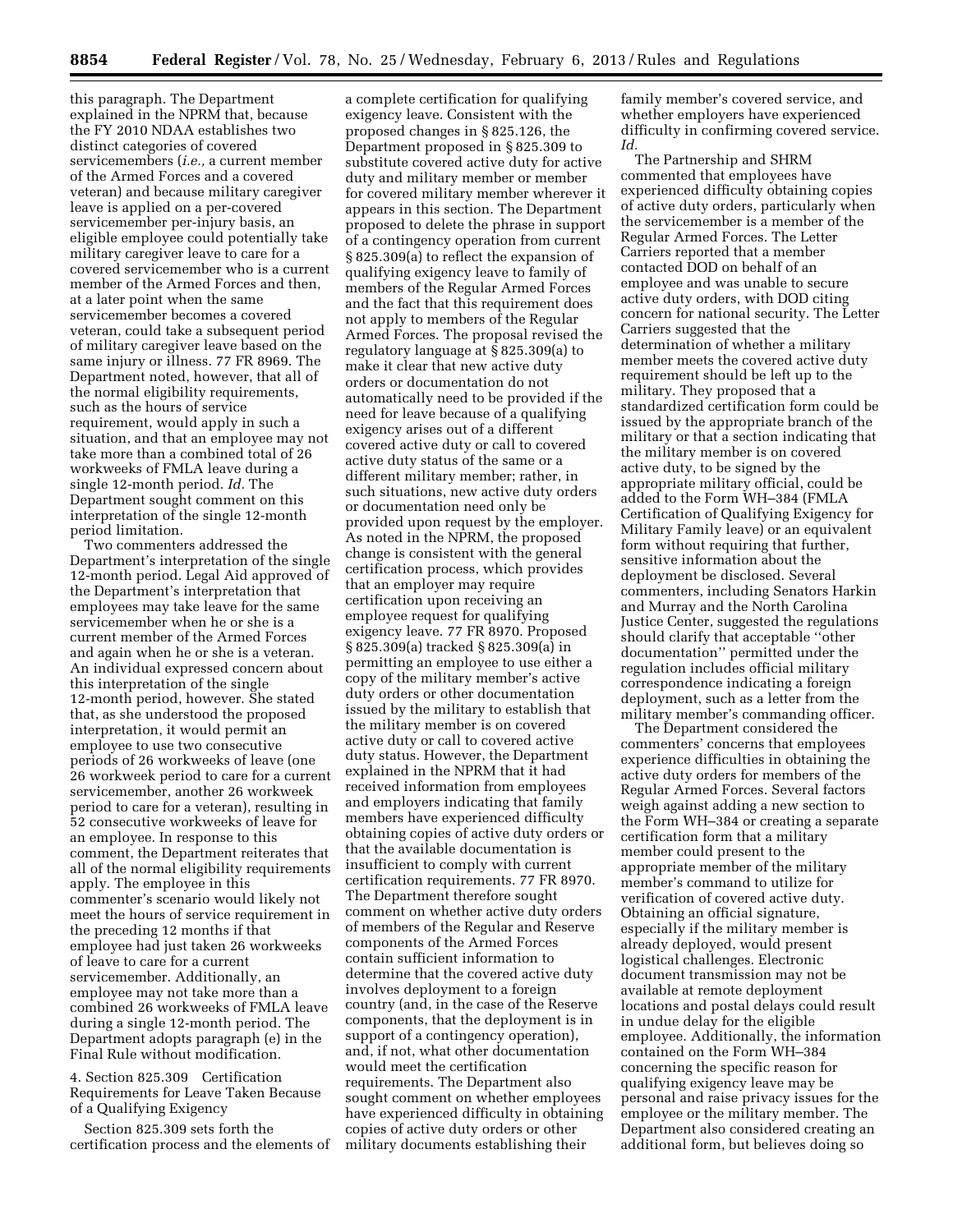could be confusing for employees and administratively burdensome for employers. However, the Department believes that official military correspondence such as a letter from a superior officer in the military member's chain of command will be sufficient to establish that the military member is on covered active duty or under a call to covered active duty and will fulfill the requirements of § 825.309(a). Therefore, the Department adopts proposed § 825.309(a) in the Final Rule without modification.

Current § 825.309(b) addresses information that may be required to support a request for qualifying exigency leave. Consistent with the proposed changes to § 825.126(b)(6), *Rest and Recuperation* qualifying exigency leave, the Department proposed a new paragraph at § 825.309(b)(6) to permit an employer to request a copy of the military member's Rest and Recuperation orders, or other documentation issued by the military indicating that the military member has been granted Rest and Recuperation leave, and the dates of the leave, in order to determine the employee's specific qualifying exigency leave period available for *Rest and Recuperation.* 77 FR 8970. No other changes were proposed to § 825.309(b). SHRM endorsed the Department's proposal. Twiga suggested that the Department and the DOD should agree on a certification form that is easy for a civilian employer to use to verify that the employee's requested period of qualifying exigency leave corresponds with the military member's allotted Rest and Recuperation orders. It is the Department's understanding that the military's Rest and Recuperation orders clearly state the member's dates of leave, and will therefore be sufficient to establish that the employee's requested period of qualifying exigency leave corresponds with the military member's allotted Rest and Recuperation leave. The Department does not believe that it is necessary to create another certification form specific for *Rest and Recuperation* qualifying exigency leave. Accordingly, the Department adopts § 825.309(b)(6) as proposed.

Current § 825.309(c) identifies optional-use Form WH–384, which may be used by an employee when requesting qualifying exigency leave and states that another form containing the same basic information may be used by an employer as long as no information beyond that specified is required. The Department proposed to make minor changes to this form to reflect the FY 2010 NDAA amendments. As discussed above, the Department

proposed to delete the optional-use forms from the Appendices to the regulations. Accordingly, the Department proposed to delete the reference in § 825.309(c) to Appendix G, and proposed to add language explaining that Form WH–384 may be obtained from local WHD offices or the WHD Web site. No other changes were proposed for § 825.309(c). Several comments were received concerning the removal of the forms from the Appendices. Those comments and the Department's decision to remove the forms from the Appendices in the Final Rule are discussed earlier in this preamble. No comments were received on the proposed revisions to Form WH– 384. The form is modified to refer to a military member, use the term covered active duty, and contain the requirement that the member be deployed to a foreign country. The Final Rule implements § 825.309(c) as proposed.

Current § 825.309(d) indicates that where a complete and sufficient certification is submitted in support of a request for leave, an employer may not request additional information from an employee. Where the qualifying exigency involves a third party, employers may contact the individual or entity for purposes of verifying the meeting or appointment and the nature of the meeting. Employers may also contact the appropriate unit of the DOD to verify that the military member is on active duty or call to active duty status. The employee's permission is not required to conduct such verifications. The employer may not, however, request any additional information. The Department solicited information on how this provision has been working for employers and employees, specifically whether any privacy issues have arisen for employees and whether any employees have been denied qualifying exigency leave because their employers have been unable to verify their leave requests. The Department also sought information on whether employers have encountered any difficulties in making third-party verifications, and if so, why and whether they have denied an employee leave as a result. 77 FR 8971. The Department received several comments concerning third-party meeting verification and privacy issues related to third-party verification. The National Business Group on Health supported the provision that allows the employer to contact the individual or third parties to verify meetings, appointments, and the purpose of meetings for FMLA purposes and to contact the appropriate unit of DOD to

verify that military members are on active duty or call to active duty status. SHRM commented that there was nothing to justify any change to this provision. World at Work's survey indicated that 18 of the 94 respondents reported that making third-party verifications of qualifying exigency leave is one of their top three challenges in administering qualifying exigency leave. Only nine respondents listed ''concern about privacy issues surrounding third-party verification of qualifying exigency leave'' as one of their top three challenges in administering the FMLA. By contrast, Legal Aid expressed privacy concerns and asserted that such contacts should occur under very limited circumstances.

Although the commenters were divided on the issue of third-party contact, the Department did not receive any comments addressing administrative difficulties making third party contacts, nor did the Department receive any specific comments from employees or employee advocacy groups indicating that this provision has not been adhered to or has been abused. Accordingly, the Department maintains that where the qualifying exigency involves a third party, employers may contact the third party to verify the meeting and the purpose of the meeting, and may contact the appropriate unit of the DOD to verify that a military member is on covered active duty or call to covered active duty status. The Department makes no changes to § 825.309(d) in the Final Rule.

5. Section 825.310 Certification for Leave Taken To Care for a Covered Servicemember (Military Caregiver Leave)

Section 825.310 sets forth the certification process and the elements of a complete certification for military caregiver leave. Current § 825.310(a) permits an employer to require that a request for leave to care for a covered servicemember with a serious injury or illness be supported by a certification issued by an authorized health care provider, defined as: (1) A DOD health care provider; (2) a VA health care provider; (3) a DOD TRICARE network authorized private health care provider; or (4) a DOD non-network TRICARE authorized private health care provider. The Department proposed in § 825.310(a)(5) to add health care providers, as defined by regulation in § 825.125, as a fifth component to the definition of an authorized health care provider from whom medical certification can be obtained for a serious injury or illness. The Department based this proposal on its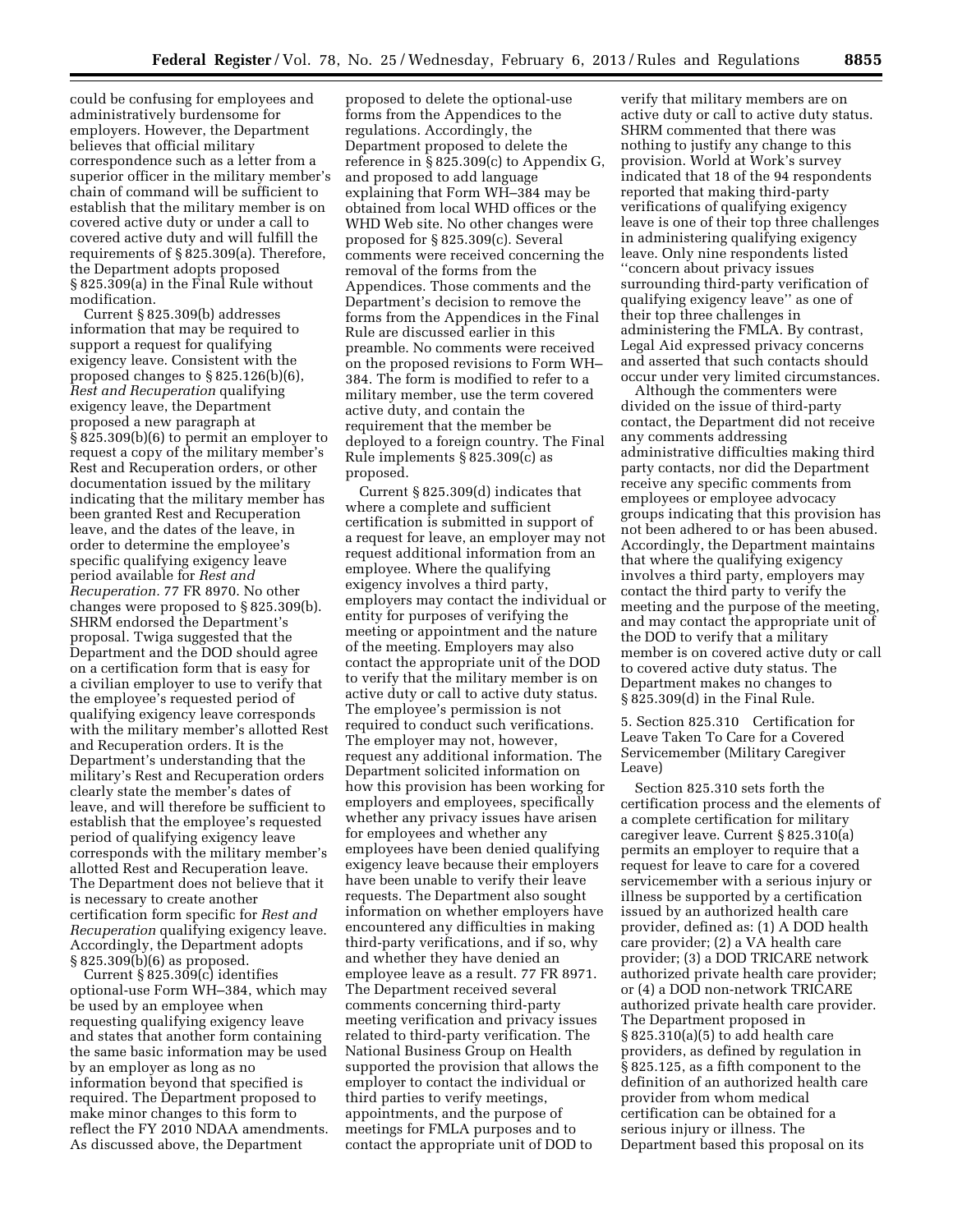understanding that in certain circumstances, such as when seeking treatment for a mental health condition, some current servicemembers may wish to seek care from a health care provider unaffiliated with the DOD. As explained in the NPRM, the Department believes that a family member of a current servicemember who is seeking treatment outside of the military's health care network for an injury or illness that was incurred or aggravated in the line of duty on active duty should be eligible for FMLA leave under this provision. 77 FR 8971. The Department noted that the proposed expansion of authorized health care providers would apply to covered veterans as well because veterans may use non-military-affiliated health care providers (private health care providers) rather than DOD, VA, or TRICARE network health care providers. *Id.* Additionally some veterans may no longer be entitled to seek care through DOD or VA affiliated health care providers, or veterans may also be covered by the private health care plans of a spouse or parent and may utilize the services of private health care providers through these plans. Whether it is because there is no VA center in the area or due to other circumstances, the Department stated that families of veterans should be able to rely upon the determination of the veteran's own private health care provider, who otherwise meets the definition of an FMLA health care provider at § 825.125, in determining if the treated condition is a qualifying serious injury or illness. The Department also noted that expanding the pool of health care providers would avoid increasing the administrative burdens on the VA and DOD. *Id.* 

The Department expressed concern, however, that private health care providers would not have the specialized information available to DOD, VA, and TRICARE network health care providers that is necessary to make several of the military-related determinations. Therefore, the Department sought public comment on the available processes for a private health care provider to obtain information related to whether an injury or illness was incurred in the line of duty while on active duty or whether the covered servicemember's injury or illness existed before beginning service and was aggravated by service in the line of duty while on active duty. The Department also sought comment on whether the covered servicemember will have a copy of medical records from his or her military service, or whether the covered servicemember, or

family member, would be able to access medical records or other documentation that would support the determination that an injury or illness was incurred in the line of duty while on active duty, and the types of documentation that may be available to the covered servicemember or family member. Finally, the Department requested comment on whether a veteran or family member has access to documentation of a VASRD disability rating. *Id.* 

Many of the comments, including those submitted by Senators Harkin and Murray, the North Carolina Justice Center, and the National Business Group on Health, expressed support for the proposal to expand the list of medical providers in § 827.310(a) to include health care providers as defined by the FMLA regulation at § 825.125. The CCD stated that this expansion will reduce the administrative burden on the DOD, VA, and TRICARE network health care providers, while also providing some measure of confidentiality for those family members concerned about the impact on a servicemember's military career of an FMLA application based on certain mental health conditions. Twiga stated that this expansion will make taking leave easier for families. The Partnership affirmed the Department's belief that veterans are frequently treated in private facilities and applauded the proposal. Aon Hewitt supported permitting private health care providers to certify serious injuries or illnesses as long as the Department retains its proposal that employers are permitted to obtain second and third opinions from such providers.

Several comments were received on the private health care provider's ability to determine if a serious injury or illness is related to the servicemember's military service. The Partnership, as well as the National Business Group on Health and the Coalition, requested additional guidance for private health care providers to determine what constitutes a serious injury or illness since private health care providers do not necessarily have experience in providing medical certifications related to military service. Sedgwick Claims Management Services requested that the Department provide private health care providers with directions on how to evaluate whether a caregiver situation applies and to provide such health care providers with the resources to access information necessary to make this determination. This commenter suggested that if private health care providers do not have this necessary information, that they not be added to the list of authorized health care

providers. One individual commenter opposed the proposal based on her belief that it could lead to increased abuse of intermittent leave usage. She expressed concern that a health care provider as defined by the FMLA regulations, is likely to be a family health care provider who would not be able to determine if the medical condition was incurred during or aggravated by the covered servicemember's military duty, and who may be willing, according to the commenter, to certify the frequency and duration of absence requested by the patient. The CCD explained that all veterans receive written notice from the VA of their disability rating, as do servicemembers in the case of a service department disability rating. The CCD further explained that for veterans who have filed claims for disability compensation through the VA, but who have not yet received an official determination of service-connection and a disability rating, veterans or their veterans' service officers may be able to provide documentation to assist the health care provider. It also commented that if a veteran has not received a VASRD rating, and has not received a medical opinion, then the health care provider could make a determination that it is as likely as not that the disability is service-connected, which should be sufficient for FMLA military caregiver leave benefits. According to the CCD, health care providers can also review service medical and administrative records that veterans and their representatives can obtain from the National Personnel Records Center (NPRC) in St. Louis, Missouri. These records may be obtained by submitting a request through the NPRC Web site. The Partnership recommended that the regulations permit the health care provider to contact veteran service officers, with the veteran's permission, since veteran service officers are familiar with the veteran's service record and are often called upon to make similar assessments about their veteran-clients.

With respect to the commenters' request that the Department provide guidance for private health care providers on making medical determinations related to military service, the Department believes that health care providers will be able to make the determinations necessary for a certification, without further regulatory instruction, based on the information provided by the servicemember and any military documentation that may be supplied by the servicemember. The Department understands, based on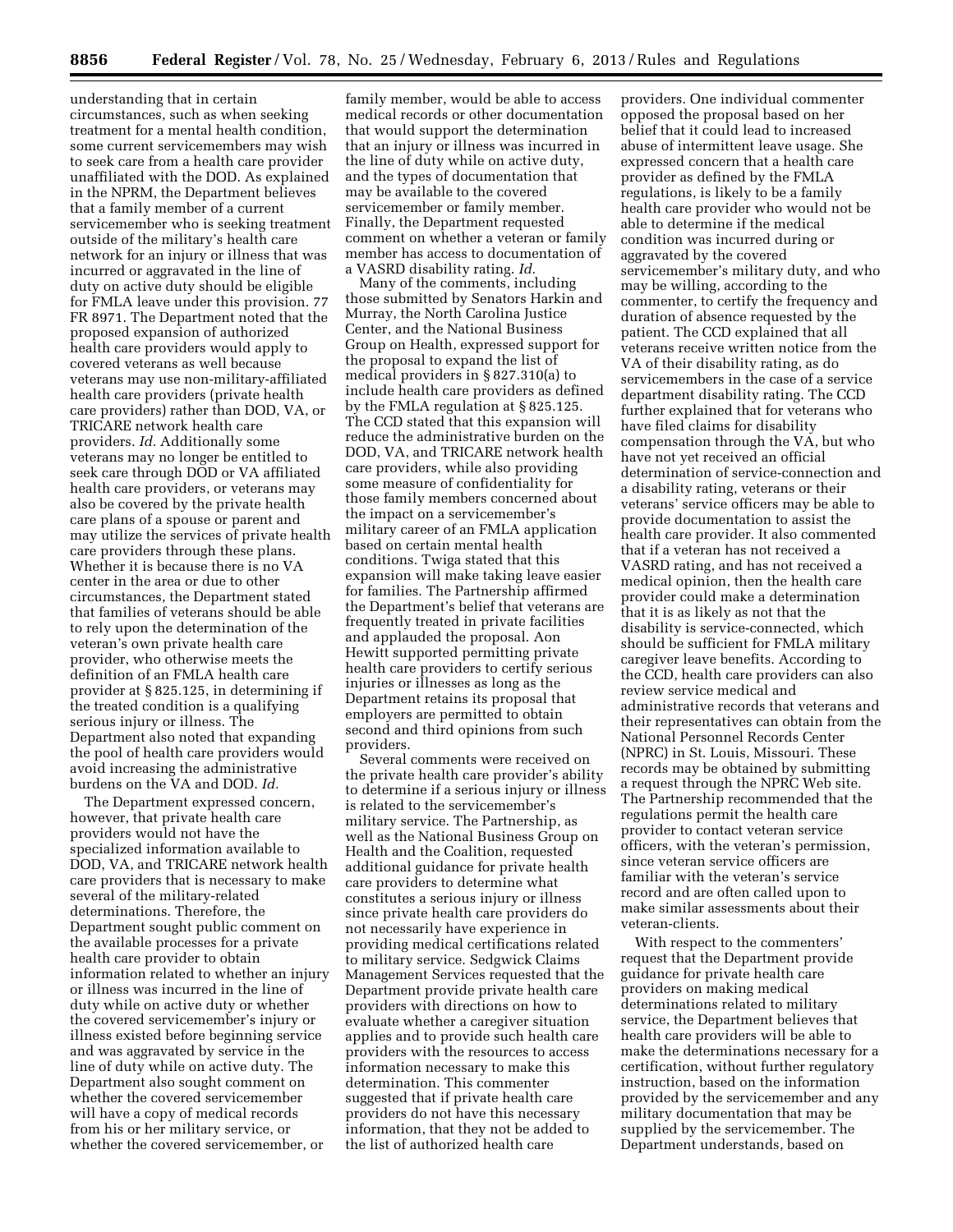consultation with the DOD and VA, that current servicemembers and veterans have access to their medical records for their time during service through eBenefits, an electronic portal provided by the DOD and VA. Veterans may also request their records through their local VA medical facility. In addition, the commenters indicated that veterans who have received a VASRD rating will possess documentation of their disability ratings, which can be produced as part of the medical certification process. While the servicemember is not required to provide the health care provider with military records to complete a certification, if the servicemember does so, the information in these medical records and any other military documentation may aid a health care provider in making a determination that a servicemember's injury or illness is related to the individual's military service. Moreover, private health care providers, while not necessarily familiar with military related determinations, are frequently called upon in conjunction with a patient's Worker's Compensation claim to determine that the patient's medical condition was caused by the patient's work even if the health care provider is not intimately familiar with that patient's particular occupation. Based on their medical experience, private health care providers are able to make such determinations. The Department believes that private health care providers will similarly be able to determine if the servicemember's injury or illness was incurred in or aggravated in the line of duty on active duty. In addition, as discussed in more detail below, if employers have reason to question the certification provided by a private health care provider, employers may seek a second, and if necessary, a third medical opinion. For these reasons,  $§ 825.310(a)(5)$  is adopted as proposed.

The Department proposed to modify portions of paragraph (b), which sets forth the information an employer may request from the health care provider in order to support the employee's request for leave. The Department proposed to modify the language at the beginning of paragraph (b) and in subparagraphs (1)– (4) to reflect the changes to the statute to add preexisting conditions aggravated by service for current servicemembers and to add leave to care for veterans. Proposed § 825.310(b) was modified to indicate that an authorized health care provider may rely on military-related determinations from an authorized VA representative in addition to an authorized DOD representative.

Consistent with the Department's proposal to allow covered servicemembers to utilize any health care provider as defined in § 825.125, the Department proposed to add a new provision (v) to paragraph (b)(1) clarifying that the medical certification may be provided by any health care provider as defined in § 825.125. The Department proposed to add language to paragraph (b)(2) to allow an employer to obtain information that specifies whether the covered servicemember's injury or illness existed before beginning service and was aggravated by service in the line of duty on active duty. The Department sought comment on what processes are or may be used to determine that an injury or illness existed prior to active duty service and was aggravated by service in the line of duty on active duty. Comment was also sought on the basis that a non-DOD or non-VA health care provider would determine that an injury or illness is a condition that existed before the military member's service and was aggravated in the line of duty on active duty. Proposed paragraph (b)(3) allowed an employer to request the approximate date on which the serious injury or illness commenced or was aggravated and its probable duration. The Department proposed to move the description of the medical facts that must be included in the certification for a serious injury or illness of a current servicemember from current § 825.310(b)(4) to proposed § 825.310(b)(4)(i), without any changes in that subparagraph. The Department proposed to describe in § 825.310(b)(4)(ii) the medical facts that must be included in the certification for an injury or illness of a covered veteran, which tracked the proposed definition of a serious injury or illness of a covered veteran. In light of the Department's consideration of adding enrollment in VA's Program of Comprehensive Assistance for Family Caregivers as a fourth definition of serious injury or illness of a veteran, the Department sought comment on whether the medical documentation required for enrollment in that program provides sufficient medical facts to support the need for FMLA leave. The Department proposed no other changes to § 825.310(b).

The National Business Group on Health generally supported the proposal permitting employers to require this new information in the certification supporting military caregiver leave. The Sedgwick Management Group requested that the criteria for determining a preexisting condition be clearly stated in

the regulation, and that the FMLA forms contain questions to identify whether such a condition exists in order to reduce potential ambiguity and employer burden in having to make that determination. As noted in the discussion of § 825.127(c)(1), the Department received two comments from Senators Harkin and Murray and the CCD suggesting that the Department should consider participation in or meeting the eligibility requirements of the SCAADL Caregiver Program as establishing a current servicemember's serious injury or illness. The SCAADL program is available to current servicemembers who have a permanent catastrophic injury or illness that was incurred or aggravated in the line of duty, as certified by a licensed DOD or VA physician, and who need assistance from another person to perform the personal functions required in everyday living. *See* 37 U.S.C. 439(b); DODI 1341.12 (May 24, 2012). Twiga expressed concern that requiring servicemembers to disclose medical information could raise privacy issues and possibly deter a servicemember from seeking medical treatment, particularly for mental health issues and for conditions such as alcohol or drug dependence. To address these concerns, Twiga suggested that the regulation make clear that the certification need only describe whether a qualifying serious injury or illness exists, but need not include a description of the specific medical condition.

With respect to the commenters' request that the Department provide guidance for health care providers on making medical determinations regarding preexisting conditions, the Department believes that health care providers will be able to make the determinations necessary for a certification, without further regulatory instruction, based on the information provided by the servicemember and any military medical records the servicemember may provide. The Department believes that documentation indicating a current servicemember's enrollment in the SCAADL program may be considered by a health care provider in determining whether the current servicemember has a serious injury or illness that makes the current servicemember unable to perform the duties of the member's office, grade, rank, or rating. Similarly, SSDI determinations may be considered by private health care providers in determining whether a veteran has a qualifying serious injury or illness. To the extent that additional information is necessary to establish a complete and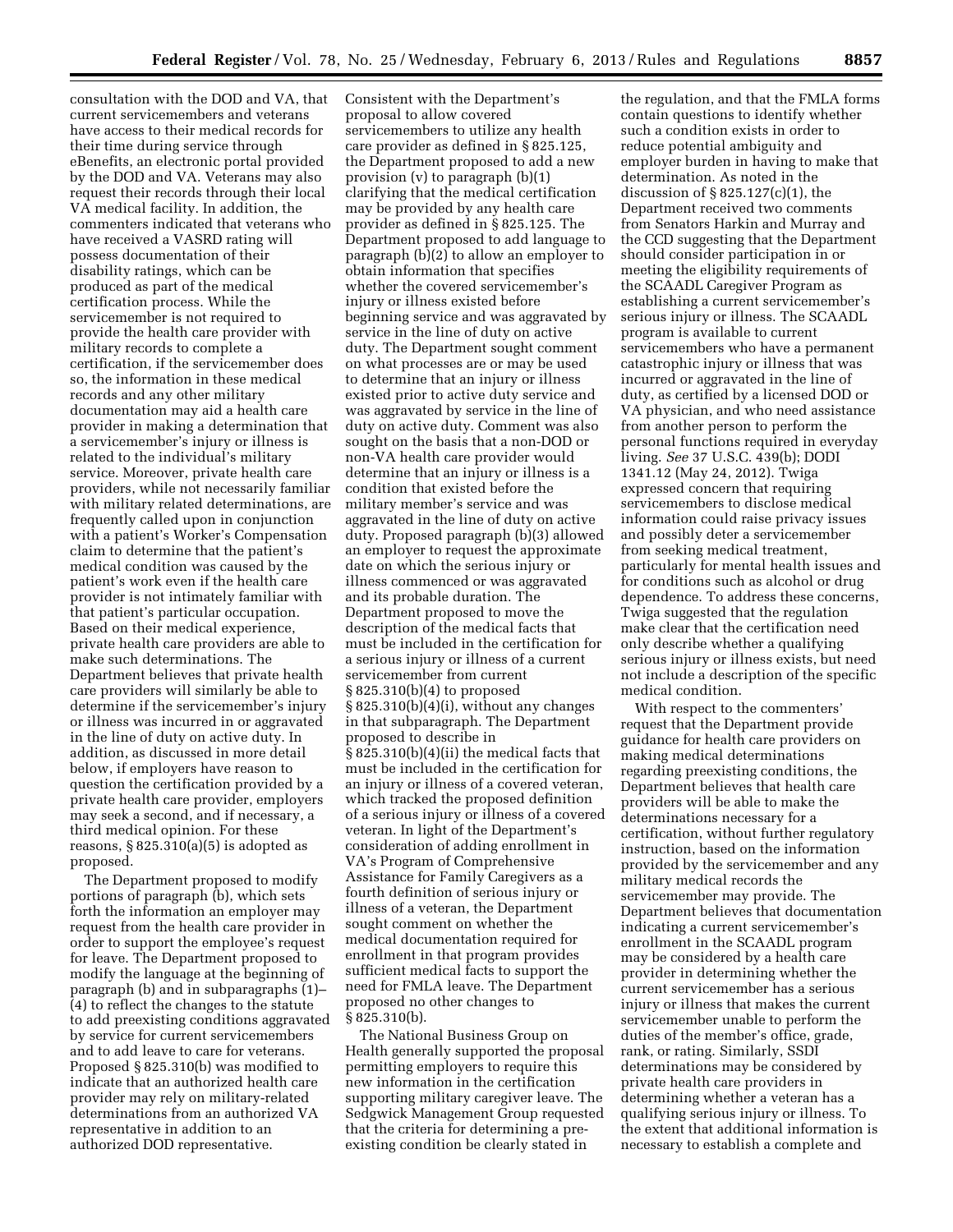sufficient FMLA certification (*e.g.,*  information showing the relationship of the employee to the covered servicemember for whom the employee is requesting leave to care, that the injury or illness was incurred or aggravated in military service, the probable duration of the serious injury or illness, and the servicemember's need for care and an estimate of the time period during which care will be needed), the employee seeking leave will be responsible for providing the employer with the additional information. The Final Rule adopts the provision as proposed.

The privacy concerns raised by Twiga, while not directed at the new information that can be required under the proposal, nonetheless merit discussion. As an initial matter, the Department reiterates that the certification of a serious injury or illness, both for a current servicemember and a veteran, addresses only the serious illness or injury related to military service for which the family member seeks leave. Any medical information unrelated to that serious injury or illness is not part of the certification process for FMLA leave. In addition, the same standard applies to the amount of information required for the certification of the serious illness or injury of a covered servicemember as applies to the amount of information required for the certification of serious health condition. As the Department stated in the 2008 Final Rule in the preamble discussion of certification of a serious health condition in § 825.306:

[T]he determination of what medical facts are appropriate for inclusion on the certification form will vary depending on the nature of the serious health condition at issue, and is appropriately left to the health care provider.\* \* \* [T]he Department continues to believe that it would not be appropriate to require a diagnosis as part of a complete and sufficient FMLA certification. Whether a diagnosis is included in the certification form is left to the discretion of the health care provider and an employer may not reject a complete and sufficient certification because it lacks a diagnosis.

73 FR 68014. Other than the information necessary to show that the servicemember has a qualifying serious injury or illness, as well as the other regulatory requirements (*e.g.,* need for care, probable duration), the certification does not require identification of the servicemember's diagnosis. Inclusion of such information is left to the discretion of the servicemember's health care provider. The Department does not believe that further clarification is necessary.

As noted above in the discussion of  $\S 825.127(c)(2)(iii)$ , the Department removed the term service-connected disability or disabilities in the third definition of a serious injury or illness of a covered veteran and replaced it with the term a disability or disabilities related to military service. This change was in response to comments that only the VA can determine if a disability is service-connected. For the reasons outlined in the discussion of § 825.127 above, the Department makes the same modification to  $\S 825.310(b)(4)(ii)(C)$  by replacing the term service-connected disability or disabilities with the term a disability or disabilities related to military service.

The Department did not receive any comments in response to its query on whether the medical documentation required for enrollment in VA's Program of Comprehensive Assistance for Family Caregivers provides sufficient medical facts to support the need for FMLA leave. As discussed above in conjunction with § 825.127(c)(2), the Department has decided to add in the Final Rule at § 825.127(c)(2)(iv), a veteran's enrollment in the VA's Program of Comprehensive Assistance for Family Caregivers as the fourth definition for establishing a qualifying serious injury or illness for a covered veteran. The VA has advised the Department that upon enrollment in VA's Program for Comprehensive Assistance for Family Caregivers, the caregiver receives a letter from the VA indicating that the caregiver has been designated and approved as the caregiver for the veteran named in the letter. Therefore, the Final Rule provides in § 825.310(b)(4) that such documentation may be produced as part of the certification process to demonstrate that a covered veteran has a qualifying serious injury or illness under the fourth definition of a serious injury or illness. The Department noted in the NPRM that medical documentation prepared in connection with the VA's Program of Comprehensive Assistance for Family Caregivers may be submitted as part of the FMLA certification process under the second and third alternative definitions of serious injury and illness in § 825.127(c)(2)(ii) and (c)(2)(iii). 77 FR 8972. While that is still the case, documentation establishing enrollment in the program will meet the definition of a serious injury or illness under § 825.127(c)(2)(iv) and therefore will not need to meet the definition under (c)(2)(ii) or (iii). The Department notes that, similar to the treatment of invitational travel orders and

international travel authorizations in § 825.310(e), enrollment documentation for the VA Program for Comprehensive Assistance for Family Caregivers may be used by eligible employee family members other than the designated VA caregiver to support a need for military caregiver leave. However, as the Department explained in the NPRM, to the extent that additional information is necessary to establish a complete and sufficient FMLA certification (*e.g.,*  information showing the relationship of the employee to the covered servicemember for whom the employee is requesting leave, that the veteran is within five years of discharge, the probable duration of the serious injury or illness, and the servicemember's need for care and an estimate of the time period during which care will be needed), the employee seeking leave is responsible for providing the employer with the additional information. Therefore, the Department adopts paragraph (b) in the Final Rule with the addition of provision (D) to subparagraph (b)(4)(ii) to permit documentation of enrollment in the VA Program for Comprehensive Assistance for Family Caregivers program to show that the veteran has a qualifying serious injury or illness as defined in § 825.127(c)(2)(iv) of the Final Rule.

The Department proposed to modify portions of § 825.310(c), which sets forth the information an employer may request from the employee or covered servicemember, by adding a new paragraph (c)(6) and renumbering current paragraph (c)(6) as (c)(7). Proposed paragraph (c)(6) permitted an employer to require that the employee or covered servicemember indicate whether the member is a veteran, the date of separation, and whether the separation was other than dishonorable. The proposal also permitted the employer to request documentation confirming this information. It indicated that an eligible employee may provide a copy of the veteran's DD Form 214 (Report of Separation) or other proof of veteran status to satisfy such documentation requirement. Two commenters addressed this subparagraph. The Partnership and the North Carolina Justice Center commented that the Department should use the discharge date on DD Form 214 as the date when the veteran officially transitioned from being active duty to being a veteran. The Department's intention in referencing DD Form 214 in the proposal was to indicate that this form was one available method of showing the veteran's discharge date. Therefore, the Department adopts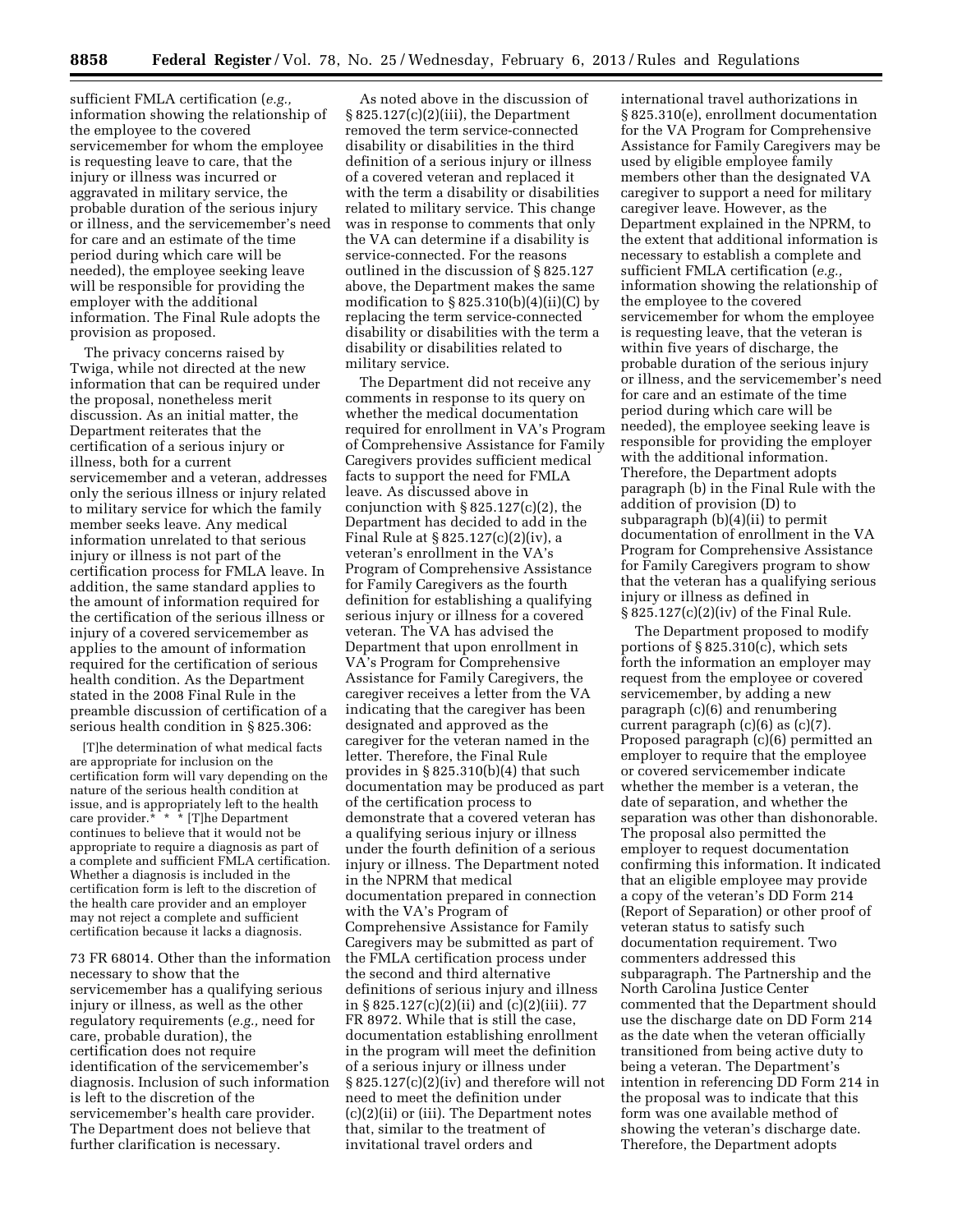paragraph (c) in the Final Rule without modification.

Current § 825.310(d) identifies an optional-use form that may be used to provide certification for military caregiver leave, Form WH–385, Certification for Serious Injury or Illness of a Covered Servicemember for Military Family Leave. The Department proposed to make revisions to this form to implement the statutory amendments. 77 FR 8963. The Department stated in the NPRM that it was considering the development of a new form for certification of military caregiver leave for a covered veteran. 77 FR 8972. The Department sought comments on whether it would be less confusing to develop a separate form or whether adapting the current Form WH–385 would be preferable.

No comments were received on the Department's proposal to revise Form WH–385 to reflect the statutory amendments concerning the definition of a serious injury or illness for current servicemembers. However, the Department received comments supporting the creation of a new form, as well as comments urging the Department to adapt current Form WH– 385 to reflect the expansion of military caregiver leave to covered veterans. Aon Hewitt supported the creation of a separate form as this structure would mirror the separate forms available for FMLA leave for a serious health condition for an employee and a family member. Moreover, Aon Hewitt asserted that one form, combining both current servicemembers and covered veterans, would be too cluttered, too long, and harder to use. However, the North Carolina Justice Center and the Partnership recommended that the Department adapt current Form WH– 385 for covered veterans in order to avoid confusion and unnecessary complication. The Partnership stated that if the Department does adopt a separate form for covered veterans, then an employee who has previously submitted a form for military caregiver leave for a current servicemember should not have to submit a new certification for leave to care for that same servicemember when he or she becomes a covered veteran.

The Department considered these comments and has decided to create a new form for military caregiver leave for a covered veteran. The Department believes that the addition of a separate form will ultimately be less confusing for employees, employers, and health care providers. Adding information related to the serious injury or illness of a covered veteran to current WH–385 would increase the length and

complexity of the form. Two separate forms, one containing the instructions and information germane to a current servicemember and one containing the instructions and information germane to a covered veteran, will lessen the administrative burden on health care providers. Form WH–385 will continue to be the form for military caregiver leave for current servicemembers, and the form for covered veterans is marked WH–385–V for easy identification. While an eligible family member may take military caregiver leave for a current servicemember, and again for the same servicemember when he or she becomes a covered veteran, the employee must submit a new certification form for each leave request. However, the eligible family member, assuming he or she is asserting that the covered veteran has a qualifying serious injury or the first definition at § 825.127(c)(2)(i), may attach the original certification with appropriate veteran documentation attached as part of the certification for leave to care for the covered veteran.

Form WHD–385 is updated to include injuries and illnesses that pre-existed the servicemember's active duty but were aggravated in the line of duty on active duty. The Department has also amended this form to reflect that a health care provider as defined in § 825.125 may certify a serious injury or illness for a current servicemember and that a serious injury or illness includes a condition that existed before the member's military service and was aggravated by service in the line of duty on active duty in the Armed Forces.

As discussed previously in this preamble, the Department has decided to remove the forms from the Appendices. The forms for military caregiver leave, like the other FMLA forms, are available on the WHD Web site (*[www.dol.gov/whd](http://www.dol.gov/whd)*) and at local WHD offices. Accordingly, consistent with the proposal, in this Final Rule the reference to Appendix H in paragraph (d) is deleted, and in its place language is inserted stating that the applicable form may be obtained either from a local WHD office or the WHD Web site.

In conjunction with the Department's proposal to allow family members of covered servicemembers to rely upon certifications completed by health care providers that are not affiliated with DOD, VA, or TRICARE, the Department proposed in § 825.310(d) to permit second and third opinions in these instances. As discussed in the NPRM, when a medical certification is completed by a private health care provider unaffiliated with the DOD, VA, or TRICARE network system, the

process is more akin to the certification process for the serious health condition of civilian family members. 77 FR 8972. Consequently, the Department concluded that in such situations there is no basis to prohibit employers from obtaining second and third opinions. For these reasons, the Department proposed in § 825.310(d) to state that second and third opinions are not permitted when the certification has been completed by a DOD health care provider, a VA health care provider, a DOD TRICARE network authorized private health care provider, or a DOD non-network TRICARE authorized private health care provider (identified in § 825.310(a)(1)–(4)), but are permitted when the certification has been completed by a health care provider that is not one of the types identified in  $§ 825.310(a)(1)–(4).$ 

Aon Hewitt and the National Business Group on Health expressed their support for permitting second and third opinions in cases of military caregiver certifications completed by health care providers who are not affiliated with the VA, DOD, or TRICARE. In contrast, the CCD and Twiga opposed this provision. The CCD questioned the logic of permitting second and third opinions, since the current regulation does not permit second and third opinions even though a DOD non-network TRICARE authorized provider could be almost any health care provider, and recommended that the sufficiency of the certification be based on the health care provider's expertise and not his or her affiliation. Twiga expressed the view that second and third opinions are burdensome on military families, especially if a specialist's care is necessary because wait times to see a specialist can be long and additional expenses may be incurred by family members.

After considering these comments, the Department has decided to retain this provision without change in the Final Rule. In response to the CCD's comment that DOD non-network TRICARE authorized providers may be any health care provider, the Department continues to believe that it is appropriate to distinguish between health care providers who are affiliated in some way with DOD, VA, or TRICARE and health care providers who have no such affiliation in permitting second and third opinions on certifications for military caregiver leave. While obtaining second and third opinions may be time consuming, the employee remains provisionally entitled to FMLA leave while obtaining the second (or third) opinion, and the costs associated with a second or third opinion are the responsibility of the employer. *See*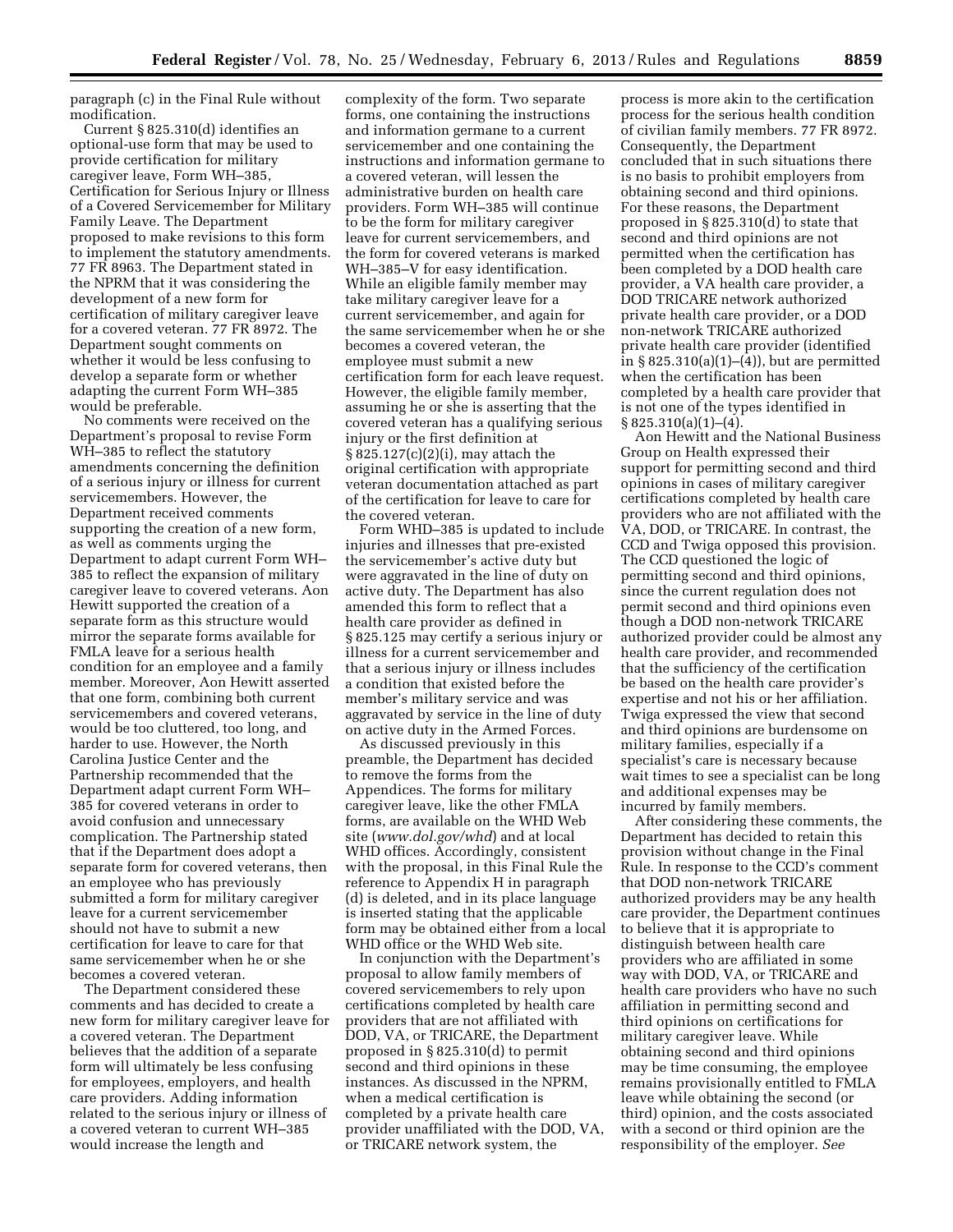§ 825.307(b). As the Department explained in the NPRM, permitting authorized health care providers as defined in § 825.125 to certify military caregiver leave is more akin to the traditional FMLA certification process for a serious health condition. Therefore, the Department adopts the provision regarding second and third opinions when the certification for military caregiver leave is provided by a health care provider who is not affiliated with DOD, VA, or TRICARE in § 825.310(d) as proposed.

Other than to update internal references, the Department did not propose any changes for § 825.310(e), which addresses the use of invitational travel orders (ITO) or invitational travel authorizations (ITA) issued for medical purposes, in lieu of a certification form. The Department sought comment on the effectiveness of the substitution of ITOs and ITAs in support of a need for military caregiver leave, and no comments were received. The Final Rule adopts § 825.310(e) as proposed.

In light of the modifications to § 825.310(b)(4)(i) and (ii) to permit documentation of a veteran's enrollment in the VA's Program for Comprehensive Assistance for Family Caregivers to show that the veteran has a qualifying serious injury or illness, the Department creates a new paragraph (f) in the Final Rule to address such documentation. Section 825.310(f) of the Final Rule requires an employer that is requiring an employee to submit a certification for leave to care for a covered servicemember to accept as sufficient certification of the servicemember's serious injury or illness documentation indicating the servicemember's enrollment in the VA's Program for Comprehensive Assistance for Family Caregivers. This is similar to the provision in paragraph (e) regarding ITOs and ITAs, except that the documentation indicating the servicemember's enrollment in the VA's Program for Comprehensive Assistance for Family Caregivers serves only to show that the covered veteran has a serious injury or illness, but does not necessarily establish the other requirements necessary for a complete certification. The Final Rule further provides at § 825.310(f) that such documentation is sufficient certification of the servicemember's serious injury or illness regardless of whether the employee is the named caregiver in the enrollment documentation. As with ITOs and ITAs, the Final Rule at § 825.310(f)(1) permits an employer to seek authentication and clarification of the documentation indicating the servicemember's enrollment in the

program under § 825.307, but indicates that an employer may not utilize the second or third opinion process outlined in § 825.307 or the recertification process under § 825.308 when the servicemember's serious injury or illness is shown by documentation of enrollment in this program. Lastly, the Final Rule at § 825.310(f)(2) permits an employer to require that an employee provide confirmation of covered family relationship to the servicemember and documentation, such as a veteran's Form DD–214, showing that the discharge was other than dishonorable and the date of the veteran's discharge when an employee supports his or her request for FMLA leave with documentation of enrollment in this program.

Section 825.310(f) currently states that it is the employee's responsibility to provide the employer with a complete and sufficient certification and describes the consequences of failing to do so. The Department proposed to add text that clarified this requirement, providing that ''an employee may not be held liable for administrative delays in the issuance of military documents, despite the employee's diligent, goodfaith efforts to obtain such documents.'' While current § 825.305(b) states that employees who are unable to provide the requested FMLA certification (including certification for military caregiver leave) within 15 days despite their diligent, good faith efforts must be provided with additional time, the Department believed that it was important to reiterate this principle in § 825.310(f). The Department sought to clarify that employees may not be held responsible for administrative delays in the issuance of military documents where a good faith attempt is made by the employee to obtain such documents. Two organizations provided comments on this proposal. Legal Aid commended the Department for making this clarification in § 825.310(f). Twiga suggested that, in light of the burden on military families of obtaining second and third opinions from a non-militaryaffiliated health care provider, § 825.310(f) should be clarified to ''make clear that the extension also applies to second and third opinions of nonmilitary doctors.''

In response to Twiga's comment, the Department notes that the current regulations do not prescribe a time frame for completion of second or third opinions. Instead, § 825.307(b) provides that when an employer seeks a second (and third) opinion, the employee is provisionally entitled to the benefits of the FMLA pending the receipt of the

second (and third) opinion. There is no prescribed time within which an employee must obtain the second or third opinion. Therefore, the Department believes that it is unnecessary to state in the regulation that administrative delays in obtaining medical certifications cannot be held against the employee in obtaining second and third opinions. Because the Final Rule creates a new paragraph (f), the Final Rule redesignates proposed § 825.310(f) as § 825.310(g) without modification to the text of the paragraph.

# *B. Revisions To Implement the AFCTCA Amendments Subpart H—Special Rules Applicable to Airline Flight Crew Employees*

1. Section 825.800 Special Rules for Airline Flight Crew Employees, General

Current § 825.800 contains the definitions of significant terms, phrases, and acronyms used in the regulations. In the NPRM, the Department proposed to move the definitions section of the regulations to § 825.102 to enhance the utility of the regulations. As explained earlier in this preamble, the Department has made that change, leaving § 825.800 available for the use described here.

The AFCTCA established special rules for determining whether airline flight crew employees meet the hours of service requirement for FMLA eligibility, authorized the Department to issue regulations providing a method of calculating leave for airline flight crew employees, and authorized the Department to issue regulations regarding employers' maintenance of certain information for airline flight crew employees. In the NPRM, the Department proposed that the regulations implementing these provisions of AFCTCA be incorporated by topic in §§ 825.110 (employee eligibility), 825.205 (calculation of leave), and 825.500 (recordkeeping). In the Final Rule, the provisions specific to airline flight crew employees are located in a separate, newly titled subpart, Subpart H—Special Rules Applicable to Airline Flight Crew Employees.

Accordingly, § 825.800, *Special rules for airline flight crew employees, general,* explains that airline flight crew employees are subject to special rules for determining employee eligibility and calculation of leave, and that special recordkeeping provisions also apply. Section 825.800 also explains that, except as noted, the other provisions of the FMLA regulations also apply to airline flight crew employees. The proposed revisions concerning the hours of service requirement for airline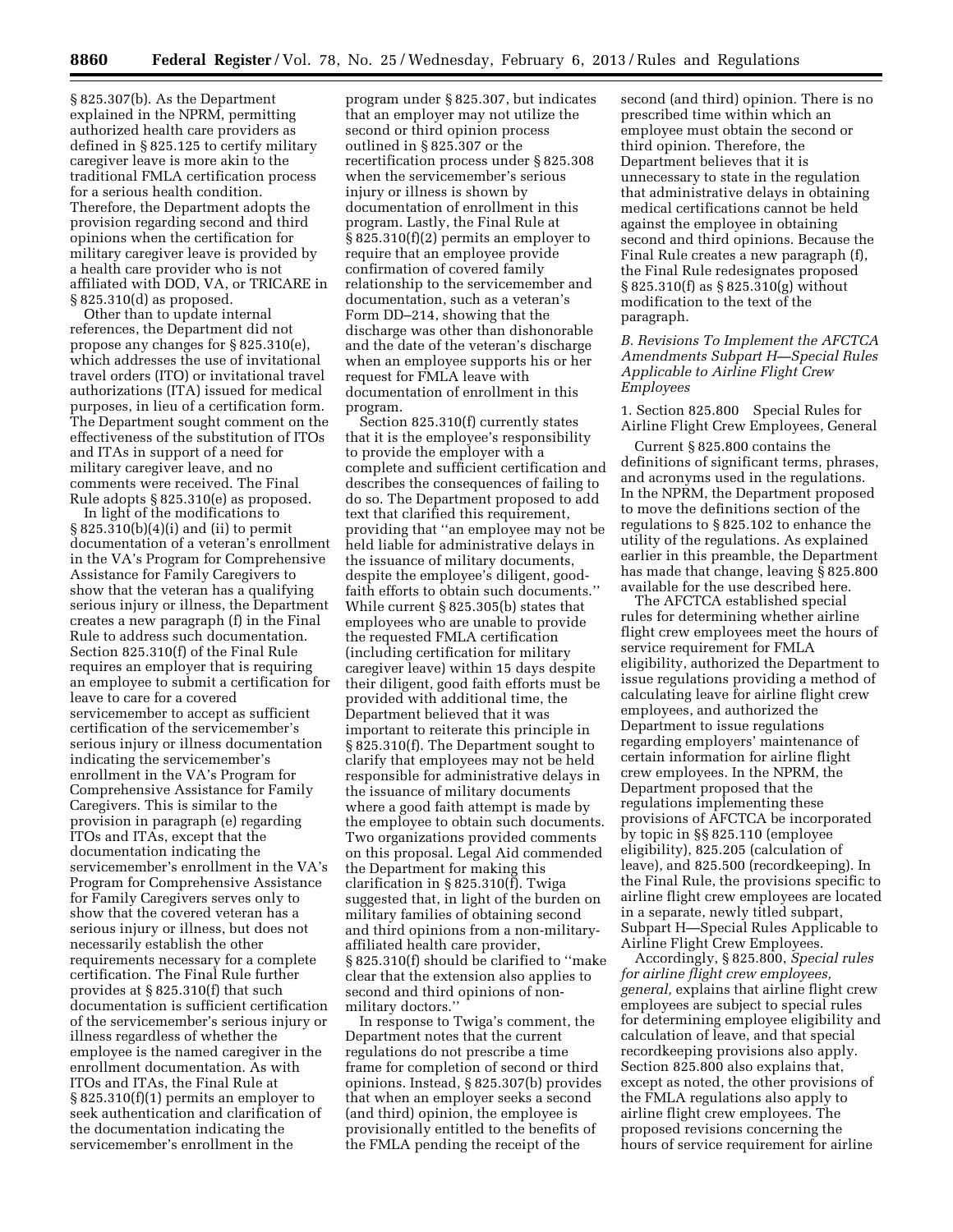flight crew employees are located in § 825.801, *Special rules for airline flight crew employees, hours of service requirement;* the proposed additions regarding calculation of leave for airline flight crew employees, as modified in response to comments, will be located in § 825.802, *Special rules for airline flight crew employees, calculation of leave;* and the proposed addition discussing special recordkeeping requirements for employers of airline flight crew employees will be located in § 825.803, *Special rules for airline flight crew employees, recordkeeping requirements.* The Department believes this reorganization will enhance the utility of the regulations and minimize confusion regarding the rules applicable only to airline flight crew employees. The Department emphasizes, and has noted in the regulatory text, that except as otherwise provided in Subpart H, airline flight crew employees and their employers continue to be subject to all requirements of the FMLA as set forth in part 825, subparts A, B, C, D, E, and  $G.$ 

2. Section 825.801 Special Rules for Airline Flight Crew Employees, Hours of Service Requirement

The AFCTCA established a special hours of service requirement for airline flight crew employees. In the NPRM, the Department proposed to insert into § 825.110(c) language implementing this new requirement. After considering the comments received, the Department has adopted the regulation as proposed in § 825.801.

Proposed § 825.110(c)(2) provided that airline flight crew employees are eligible for FMLA leave if they have worked or been paid for not less than 60 percent of the applicable monthly guarantee and for not less than 504 hours during the previous 12-month period.

Proposed paragraph (c)(2)(i) defined the applicable monthly guarantee for airline flight crew employees on reserve and non-reserve status. As required by the AFCTCA, the Department proposed to define the *applicable monthly guarantee* for non-reserve airline flight crew employees as the number of hours for which an employer has agreed to schedule the employee for any given month. For airline flight crew employees on reserve status, the *applicable monthly guarantee* would be defined as the minimum number of hours for which an employer has agreed to pay such employee for any given month. The Department proposed to refer to airline flight crew employees who are not on reserve status as ''line holders'' in the definition of applicable

monthly guarantee in proposed § 825.102.

In the first sentence of proposed § 825.110(c)(2)(ii), the Department provided that the number of hours that an airline flight crew employee has worked would be the employee's duty hours during the previous 12-month period. The Department noted its understanding that while duty hours may not always reflect all hours that would be considered hours worked under the FLSA, duty hours are closely tracked in a similar manner by all employers in the industry. The Department noted its understanding that the schedule for non-reserve employees is based on duty hours, and that duty hours include the *flight* or *block* hours as determined by the Federal Aviation Administration (FAA) as well as additional time before and after the flight as determined by employer policy or applicable collective bargaining agreement. The Department sought comments on whether this was an accurate interpretation of what comprises non-reserve employees' scheduled hours or whether some other basis such as flight or block hours would be more appropriate for this calculation.

The second sentence of proposed paragraph (c)(2)(ii) provided that the hours for which an airline flight crew employee has been paid are the number of hours for which the employee received wages. The Department explained that airline flight crew employees are generally paid on an hourly basis, and that these hours are routinely tracked by each airline.

In the NPRM, the Department noted that airline flight crew employees are eligible for FMLA leave if they meet either the hours worked or hours paid requirement. It invited comments on whether the proposed calculation methods are the most appropriate bases for determining whether an airline flight crew employee has met the hours of service requirement.

Finally, the Department proposed to add language to current § 825.110(c)(3), which explains an employer's burden when it does not maintain accurate records of hours worked for an employee, clarifying the application of this rule to airline flight crew employees.

Few comments were received on the Department's implementation of the AFCTCA eligibility requirements in proposed  $\S 825.110(c)(2)$  and  $(c)(2)(i)$ . Two employee associations, the Air Line Pilots Association (ALPA) and the Association of Flight Attendants (AFA), suggested that where an employer has determined that an employee meets the

504 hours requirement and is prepared to confirm FMLA eligibility based upon that criterion alone, the employer should not have to perform the calculation for determining whether the employee has worked or been paid for 60 percent of the applicable monthly guarantee. Similarly, Airlines for America (A4A) 3 commented that as a matter of administrative efficiency, employers should not be required to look beyond the 504 hours requirement where that criterion is met. A4A suggested that there be a rebuttable presumption that airline flight crew employees who have been paid for 504 hours have satisfied the eligibility requirements.

With reference to the Department's implementation of the statutory definition of applicable monthly guarantee for airline flight crew employees on reserve and non-reserve status, both ALPA and the International Association of Machinists and Aerospace Workers (IAM) agreed that the Department appropriately defined the applicable monthly guarantee. The ALPA further stated that the Department's characterization of nonreserve employees as ''line holders'' reflects common industry parlance. A4A stated that the distinction between line holder and reserve employees has some validity ''insofar as the monthly guarantee test for eligibility''.

The vast majority of commenters who addressed the Department's proposal to use duty hours as the number of hours that an airline flight crew employee has worked for purposes of meeting the hours of service requirement supported the proposal. Employer and employee groups, such as ALPA, AFA, APFA, IAM, United Steelworkers (USW), and US Airline Pilots Association (USAPA), stated that duty hours provide the most uniform basis for determining hours of service for FMLA eligibility purposes, and most accurately represent the amount of time an airline flight crew employee is working in any single day. Senators Harkin and Murray also supported the Department's use of duty hours to determine the hours an employee has worked for purposes of

<sup>3</sup>A4A is the principal trade and service organization of the U.S. scheduled airline industry. Its members include: Alaska Airlines, Inc.; American Airlines, Inc.; ASTAR Air Cargo, Inc.; Atlas Air, Inc.; Delta Air Lines, Inc.; Evergreen International Airlines, Inc.; Federal Express Corporation; Hawaiian Airlines; JetBlue Airways Corp.; Southwest Airlines Co.; United Continental Holdings; United Parcel Service Co.; and US Airways, Inc. In addition, Air Canada is an A4A associate member, and ABX Air, Inc., Allegiant Air, LLC, Global Air Holdings, NetJets, Inc., and Virgin America participated in A4A's Labor and Employment Council and joined in its comment.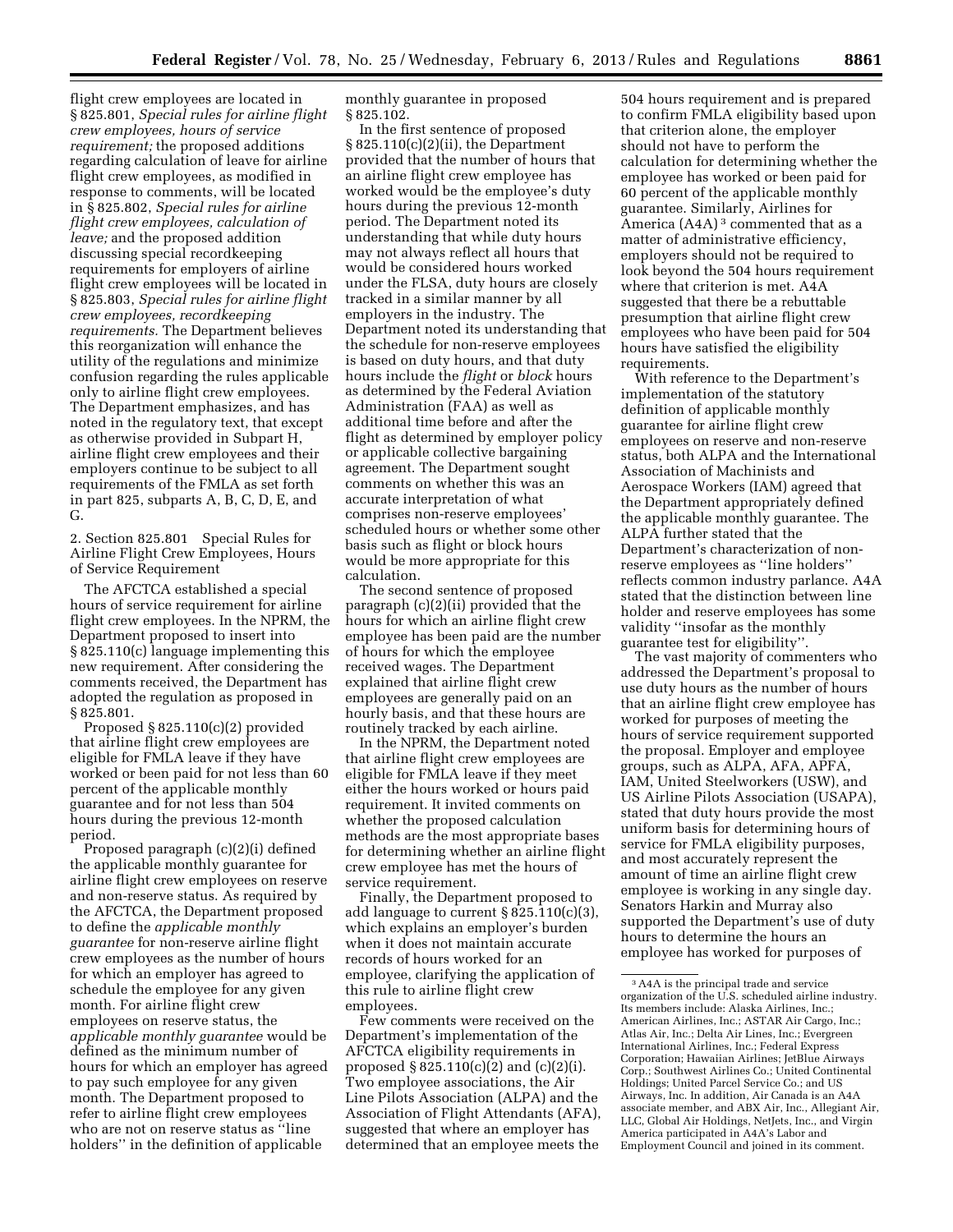determining the hours of service requirement, stating that they understand that duty hours are tracked by all airlines, as required by the FAA. In addition, several commenters, including ALPA, Transportation Trades Department, AFL–CIO (TTD), IAM, and USAPA, confirmed the Department's understanding that scheduled hours for line holders encompass duty hours. ALPA, AFA, APFA, IAM, and TTD commented that the term duty hours should also encompass time spent in mandatory training such as ground school and simulator training or training for new aircraft or services as required by the FAA and carriers. AFA further commented that the Department should provide a definition for duty hours in the regulations, explaining all of the duties that may be encompassed within the term, including training time.

Two commenters opposed the Department's use of the term duty hours. Legal Aid stated that hours of service should be measured by hours paid rather than duty hours, arguing that there are many different contractual definitions of on duty within the industry. RAA claimed that defining eligibility as duty hours imposes an ''artificial and undefined term upon the industry.'' RAA suggested that the Department should instead utilize either the carrier's own minimum guarantee components or an industry standard such as flight or block hours.

The Department received few, and only positive, comments regarding its proposal to define hours paid to an airline flight crew employee as the number of hours for which the employee received wages. ALPA stated that the Department proposed an appropriate measure because airline flight crew employees are generally paid on an hourly basis, and such hours are regularly tracked by carriers. AFA agreed that the proposed definition was ''appropriate and fair.''

Several commenters supported the Department's proposed revision to the explanation of the employer's burden of proof in current § 825.110(c)(3). ALPA, TTD, and IAM stated that the provision appropriately places the burden of proving employee ineligibility if the employer fails to keep accurate records of hours worked or paid, and is consistent with application of the law for non-airline flight crew employees.

After careful consideration of the comments received, the Department has decided to adopt the provisions as proposed, with the aforementioned relocation to Subpart H. Section 825.801(a) explains that airline flight crew employees remain subject to the eligibility requirements in § 825.110

other than those regarding the hours of service requirement. Section 825.801(b) contains the text that appeared in proposed § 825.110(c)(2). (Consistent with this change, the Department has updated the cross references in the definitions of *airline flight crew employee* and *applicable monthly guarantee* in § 825.102 to refer to § 825.801.) Section 825.801(c) explains the exception to the special rules in paragraph (b) for absences from work due to or necessitated by USERRAcovered service, consistent with § 825.110(c)(2). Section 825.801(d) contains the proposed text regarding the employer's burden of proof in the absence of accurate records.

The Department has adopted the definition of *applicable monthly guarantee* as proposed because it received positive comment on this portion of the proposal and the text conforms to the requirements of the AFCTCA. With regard to commenters that requested that the Department approve use of an abridged method for determining whether an employee meets the hours of service requirement, basing eligibility only on the 504-hour criterion, the Department notes that the AFCTCA sets forth a two-part test for eligibility and the Department does not have authority to alter its requirements. The AFCTCA requires that both criteria be met, stating that an employee that has worked or been paid for not less than 60 percent of the applicable monthly guarantee and for not less than 504 hours (not including personal commute time or time spent on vacation leave or sick or medical leave) during the previous 12-month period meets the hours of service eligibility requirement. The Department notes that consistent with the purpose and intent of the FMLA, and the Department's longstanding policy, an employer is not prohibited from providing a more generous leave policy provided the employer complies with the FMLA. *See*  § 825.700(b) (explaining that nothing in the Act is intended to discourage employers from adopting or retaining more generous leave policies than are required). Therefore, if an employer of airline flight crew employees chooses to assume that all employees who meet the 504-hours requirement also meet the 60 percent requirement, the employer may do so, provided that they only deduct from employees' FMLA leave entitlements leave that is covered under the Act.

Additionally, the Department notes that it continues to use the term line holder in the definition of *applicable monthly guarantee* in § 825.102. Because comments confirmed that the industry uses the term line holder to refer to an airline flight crew employee who is not on reserve status, the Department believes use of this term is appropriate.

The Final Rule will also, as proposed, define an airline flight crew employee's hours worked as duty hours. The response to this proposal was largely positive. As many industry commenters indicated, an airline flight crew employee's typical day of work can include a variety of support duties that begin before a plane takes flight and end after it lands. In contrast to *flight* or *block* hours, duty hours encompasses time spent performing these duties. Furthermore, the inclusion of time worked beyond actual flight time is consistent with the FAA's definition of duty period. *See* 14 CFR 121.467(a) (defining duty period as ''the period of elapsed time between reporting for an assignment involving flight time and release from that assignment''). Furthermore, the Department did not find Legal Aid or RAA's comments opposed to use of the term duty hours persuasive. Even if duty hours are not always precisely or consistently defined by different air carriers, they are, as other commenters noted, the most accurate readily available measure of hours worked in the airline industry. As explained, the alternative definition of hours worked considered by the Department and suggested by RAA, flight or block hours, discounts significant amounts of time when airline flight crew employees are working. RAA's other suggestion, to define hours worked as the hours used by each carrier to measure the applicable monthly guarantee, would similarly undercount time spent working as to many airline flight crew employees because, according to RAA itself, the guarantee is ''[t]ypically'' based on flight or block hours.

In light of the overwhelming response from commenters that the term duty hours is recognized and widely utilized by carriers and employees in the industry, the Department does not find it necessary to provide further definition of the term in the regulatory text. Further, in response to comments specifically requesting the inclusion of training time in the definition of duty hours, the Department declines to alter the proposed regulatory text but notes that some airline employers pay for training time and to the extent airline flight crew employees are paid for time spent in training, that time will be counted toward the employee's hours of service requirement.

The Department adopts in § 825.801(b)(2) its definition of hours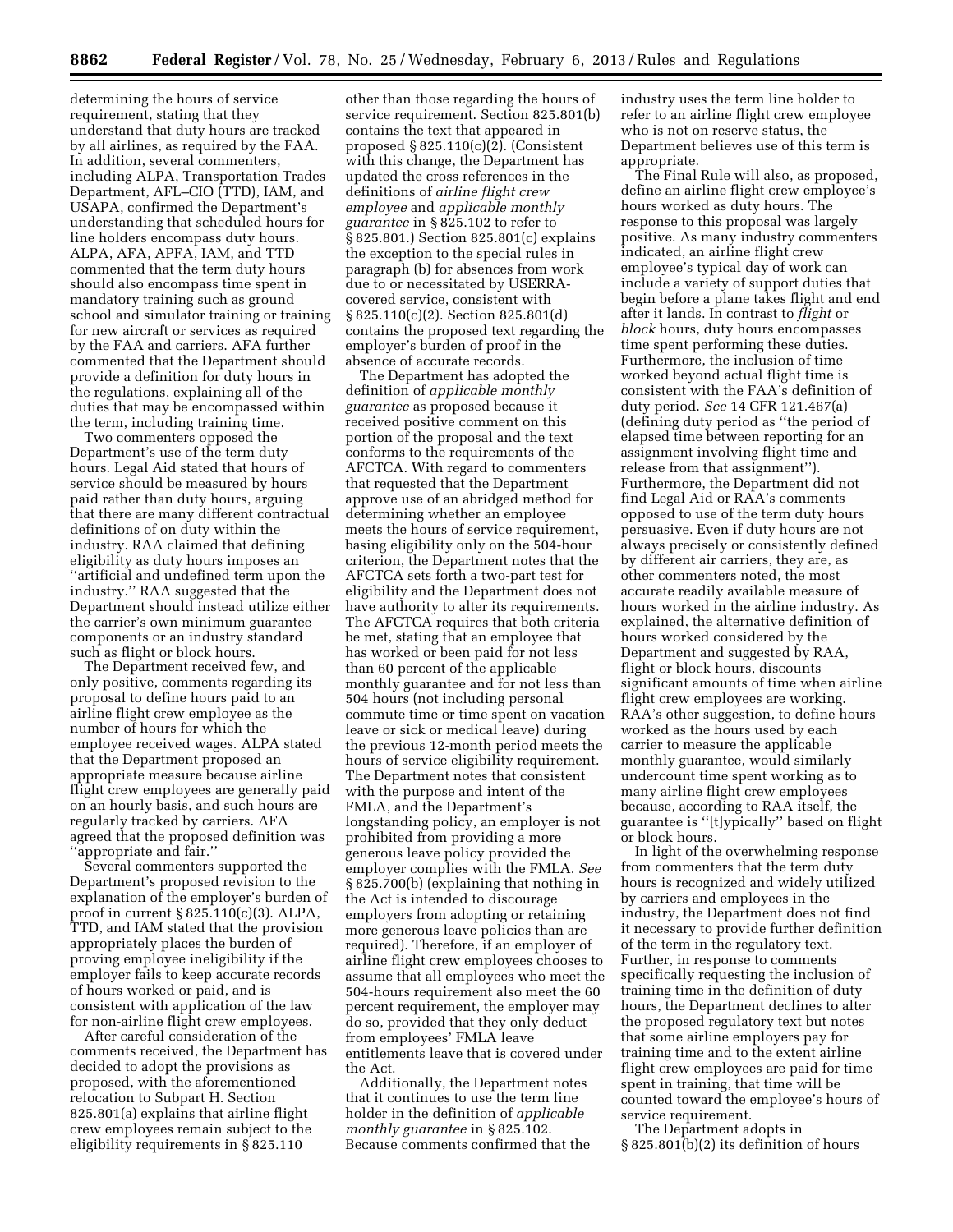paid to airline flight crew employees as proposed because, based on the positive comments received, the Department believes that definition is logical, easy to understand, and easy to administer. The Department also inserts a new paragraph § 825.801(c) to address the application of USERRA covered service to airline flight crew employees. This paragraph is consistent with the general provisions concerning USERRA-covered service in determining employees' eligibility found at § 825.110(c)(2).

The Department also adopts the proposed language regarding an employer's burden of proof. Placing the burden of proving employee ineligibility on the employer if the employer does not maintain accurate records of the employee's hours worked or paid is consistent with application of the law to non-airline flight crew employees. This statement, proposed as a revision to current  $\S 825.110(c)(3)$ , is located in § 825.801(d), with some duplication of the text in current  $\S 825.110(c)(3)$  to provide appropriate context.

3. Section 825.802 Special Rules for Airline Flight Crew Employees, Calculation of Leave

The current regulations contain no provision regarding the calculation of FMLA leave specifically for airline flight crew employees. The AFCTCA explicitly authorized the Department to promulgate such regulations.

In the NPRM, the Department proposed to address FMLA leave calculation for airline flight crew employees in § 825.205(d). Proposed § 825.205(d)(1) provided the method for calculating leave usage for airline flight crew employees who are line holders, *i.e.,* who are not on reserve status, based on principles established for the calculation of FMLA leave for eligible employees who are not airline flight crew employees. Specifically, the Department proposed that the employee's scheduled workweek (defined as the number of scheduled duty hours for that workweek) would serve as the basis for calculating FMLA leave usage. The amount of FMLA leave used would be determined on a pro rata or proportional basis.

Proposed § 825.205(d)(2) provided the method for calculating leave usage for airline flight crew employees on reserve status. For those employees, an average of the greater of the applicable monthly guarantee or actual duty hours worked in each of the prior 12 months would be used to calculate the employee's average workweek. The amount of FMLA leave used would be determined on a pro rata or proportional basis. The Department proposed use of the calculation method

described for airline flight crew employees on reserve status for employees who work as both line holders and on reserve status, as this method was flexible enough to encompass both the applicable monthly guarantee and duty hours.

The Department sought comment on these proposed methods of calculation of leave. It also requested comment on industry practice in this area, application of the FMLA regulations to employees who work on both reserve and non-reserve status, and alternative FMLA leave calculation methods. For the reasons stated below, the Department is modifying the method for calculation of leave for airline flight crew employees, and is implementing a uniform leave entitlement for such employees at § 825.802, *Special rules for airline flight crew employees, calculation of leave.* 

Comments from both employee and employer groups opposed the Department's proposed methods of FMLA leave calculation for airline flight crew employees. Almost uniformly, commenters representing air carrier employers, flight crew employee organizations, and labor organizations, such as TTD, A4A, IAM, and Senators Harkin and Murray, asserted that due to the unique scheduling practices in the airline industry, the proposed calculation of leave methods would be complicated to administer, cause confusion, and lead to inequitable deductions from employees' FMLA entitlements. Even commenters who appreciated that the Department's proposal was an attempt to treat airline flight crew employees similarly to other employees with variable schedules, such as ALPA, nevertheless opposed the proposal because of its complexity and variability.

The Department received two comments regarding the proposed distinction between line holders and employees on reserve status for leave calculation purposes, both of which were critical. RAA stated that many line holders also work reserve days, while reserves are often assigned lines during their reserve period. A4A cautioned that drawing this distinction for calculation of leave purposes would be inappropriate, because airline flight crew employees do not clearly fit within the Department's proposed categories. Both RAA and A4A suggested that by requiring air carriers to use the 12 month averaging option for employees who worked as both line holders and reserves, the Department was unnecessarily complicating FMLA leave calculation.

There was near consensus among commenters representing both employers and employees in the airline industry regarding an appropriate alternative method for calculating FMLA leave for airline flight crew employees. Employer and employee groups, including IAM, ALPA, TTD, APFA, A4A, AFA, and USAPA, supported the establishment of a uniform FMLA leave entitlement for airline flight crew employees, with a one-day increment for leave use. A4A noted that prior to the AFCTCA, various air carriers had instituted internal FMLA programs, including leave entitlement banks, which have proved to be successful. ALPA, among other commenters, believed this approach would be easier for airline flight crew employees to understand and for employers to administer.

RAA opposed the Department's proposal but did not suggest the establishment of a uniform leave entitlement. Rather, RAA suggested that unique calculation provisions for airline flight crew employees are unnecessary. RAA stated that the Department's two proposed calculation methods are historical methods, long utilized to administer FMLA leave, and that under the current regulations, airline carriers should be able to make the proper distinction as to what method (fractional workweek method versus 12 month averaging) to use based on an individual employee's work schedule, regardless of reserve status.

Although commenters were nearly universally in favor of a uniform FMLA leave entitlement or ''bank'' for airline flight crew employees, there were several different suggestions regarding the appropriate size of that entitlement. IAM noted that they had already negotiated an entitlement bank of 90 days for flight attendant contracts, and stated that a uniform bank of 84 days (7  $days \times 12$  weeks) for all airline flight crew employees would be a ''fair application'' of the FMLA entitlement. APFA agreed that all airline flight crew employees should be entitled to a uniform bank of 84 days, and explained that this 84-day bank is currently used by American Airlines. TTD stated that while an 84-day bank was ''ideal,'' a 72 day bank was the ''absolute minimum benefit'' that should be considered. AFA also suggested a bank of 72 days, contending that this would be the ''simplest calculation'' for an FMLA entitlement. USAPA and ALPA both supported a bank of 72 days. These commenters explained that a 72-day bank was based on FAA regulations mandating that airline flight crew employees have one 24-hour period off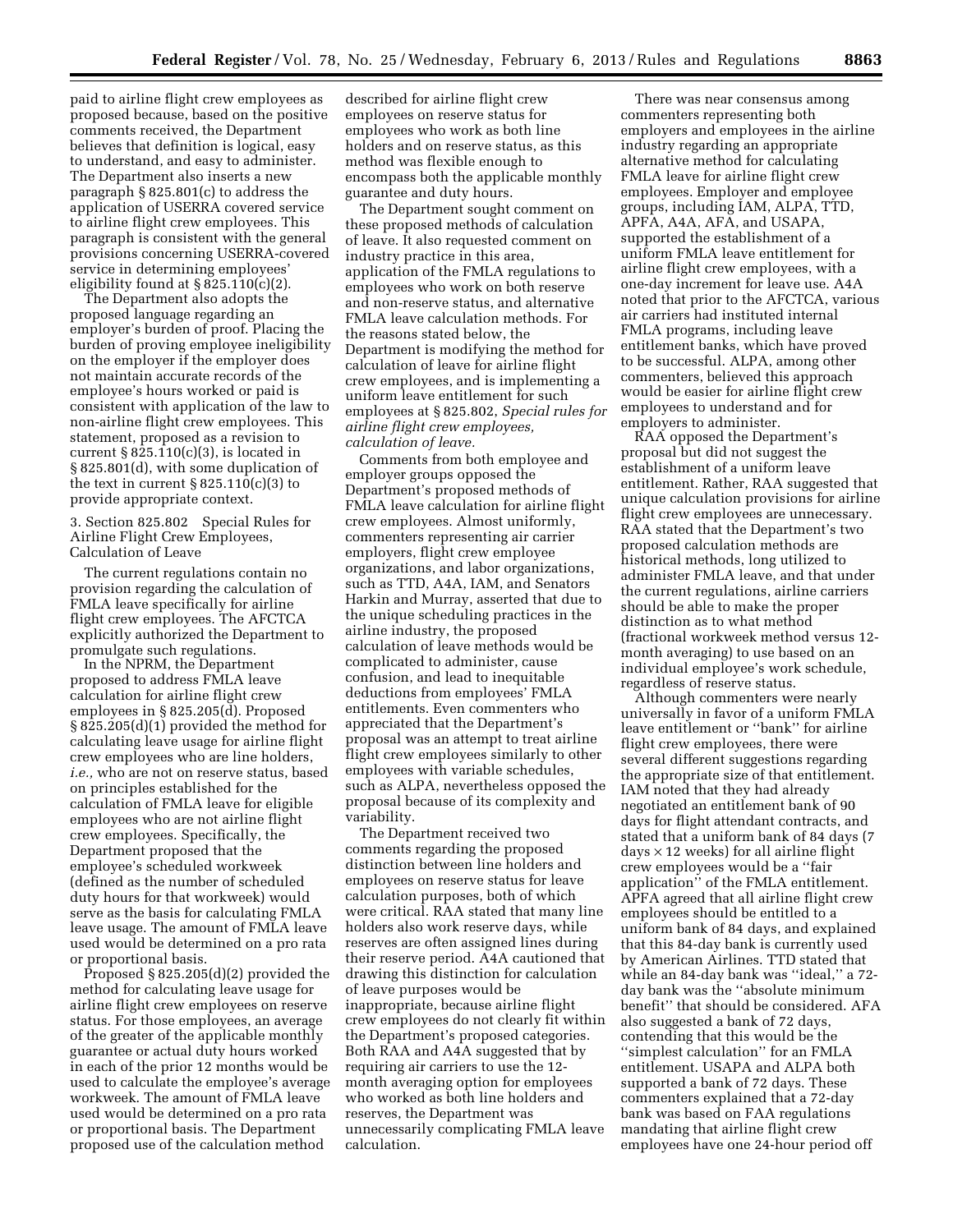duty in any 7-day period, giving the employee a maximum possible 6-day workweek. (6 days  $\times$  12 weeks = 72 days of FMLA leave.) A4A suggested significantly smaller numbers, reasoning that for non-airline flight crew employees, the FMLA entitlement represents 23 percent of the average work year (52 weeks divided by 12 weeks) and therefore the uniform entitlement for airline flight crew employees should consist of a reasonable proxy for 23 percent of the average work year for a typical airline flight crew employee. Because of each airline's unique operations, schedules, policies, and collective bargaining agreements, A4A suggested that each air carrier establish its own entitlement based on the average days worked by its airline flight crew employees. A4A provided the example that if a carrier's pilots averaged 200 work days per year, then an allotment bank of 46 days would be the equivalent of 12 weeks  $(200 \text{ days} \times 23 \text{ percent} = 46 \text{ days of})$ FMLA leave).

Additionally, APFA urged the Department to provide a definition for ''day.'' APFA believed that a day should be defined as a single scheduled duty period, which they noted is the approach utilized by American Airlines for charging employees for the use of vacation days.

The Department has thoroughly considered the comments, and agrees with the commenters that asserted the unique scheduling practices of the airline industry could make administering FMLA leave as proposed confusing and difficult for airline flight crew employees and their employers. In particular, because of the constantly and widely fluctuating workweeks of many airline flight crew employees, the calculation of leave rules proposed would have created uncertainty about how much intermittent or reduced schedule FMLA leave an employee had used and/or had available. Further, the Department understands that the proposed differentiation between line holders and reserves for purposes of leave calculation is inconsistent with the realities of the airline industry. Although the Department attempted to create a method that was similar to the way other employers and employees calculate FMLA leave, the Department is convinced by the many comments it received that the airline industry is best served by a different system.

The Department adopts in § 825.802(a) a uniform entitlement, expressed as a number of days, for eligible airline flight crew employees taking leave for an FMLA-qualifying reason. The Department believes that a

uniform day entitlement of FMLA leave allows for clear FMLA entitlement calculations for the airline industry. It also reflects a consensus among commenters representing both airline flight crew employees and their employers. The Department has considered RAA's comment and acknowledges that the adopted method does not track employees' actual workweeks as is required for FMLA leave usage for all other types of employees. However, the Department was persuaded by the majority of comments from the airline industry which made clear how difficult the proposed methods of calculation of FMLA leave, from which RAA's proposal would not significantly differ, would be to administer and understand.

Additionally, the Department concludes that the appropriate size of the uniform entitlement is 72 days of leave for one or more of the FMLAqualifying reasons set forth in §§ 825.112(a)(1)–(5). This number corresponds to the maximum 6-day workweek an airline flight crew employee can work under FAA regulations. (6 days  $\times$  12 workweeks = 72 days of FMLA leave.) *See, e.g.,* TTD, USAPA, AFA, ALPA; *see also* 14 CFR 121.471(d) (mandating that airline flight crew employees have one 24-hour period off duty in any seven-day period). By the same method, the Department concluded that airline flight crew employees are entitled to 156 days of military caregiver leave. (6 days  $\times 26$ workweeks = 156 days of military caregiver leave.)

Section 825.802(b) explains that an employer must account for an airline flight crew employee's intermittent or reduced schedule FMLA leave usage utilizing an increment no greater than one day. In light of the practical realities of the airline industry, the Department agrees with the numerous commenters representing both airline flight crew employees and their employers who agreed that one day is the most suitable increment of FMLA leave. As stated in § 825.802(b)(1), if an airline flight crew employee needs to take FMLA leave for a two-hour physical therapy appointment, the employer may require the employee to use a full day of FMLA leave, during which the employee would not return to work. The entire amount of leave actually taken (in this example, one day) is designated as FMLA leave and would be deducted from the employee's 72-day entitlement. Further, if the employee must miss work for a physical therapy appointment for an FMLA-qualifying reason once a week for eight weeks, the employer may subtract one day each week from the

employee's entitlement, provided that in each instance of leave, the employer restores the employee to work the following day. After eight weeks, if no other FMLA leave had been taken, the employee would have used eight days of FMLA leave and have 64 days of FMLA leave remaining.

The Department emphasizes that the provisions set forth in § 825.802 maintain an FMLA entitlement of 12 workweeks, as required by statute, and assumes a uniform six-day workweek for airline flight crew employees. For example, an airline flight crew employee who takes four weeks of FMLA leave will use 24 days of FMLA leave regardless of how many days he or she was scheduled to work, or for which he or she would have been paid, during that week. (6 days  $\times$  4 workweeks = 24 days of FMLA leave.) Where an airline flight crew employee takes two days of intermittent FMLA leave in one workweek, he or she has taken leave for two days of his or her six-day workweek regardless of the number of days he or she was scheduled to work or for which he or she would have been paid during that week and two days would be subtracted from the employee's leave entitlement.

The Department further emphasizes that the rules set forth in § 825.802, including the use of one-day increments, are applicable only to airline flight crew employees. The AFCTCA specifically provided the Department with authority to promulgate regulations regarding the calculation of leave for airline flight crew employees. Congress clearly contemplated that the general FMLA leave calculation provisions might not be appropriate for flight crew employees. The Department has determined that a special leave calculation rule is necessary in light of the unique scheduling constraints of the airline industry. The one-day increment in § 825.802 applies only to airline flight crew employees. All eligible employees who are not airline flight crew employees, as defined in § 825.102, are subject to the minimum increment rules set forth in § 825.205(a)(1), which, among other requirements, permit the use of FMLA leave in increments no greater than one hour.

Concerning APFA's comment addressing what constitutes a ''day,'' the Department understands a ''day'' to mean one calendar day, consistent with other provisions of the Act. *See*  §§ 825.115; 825.120; 825.126; 825.213; 825.305; 825.308; 825.313. The Department is concerned that accounting for days in any other manner would create administrative difficulties.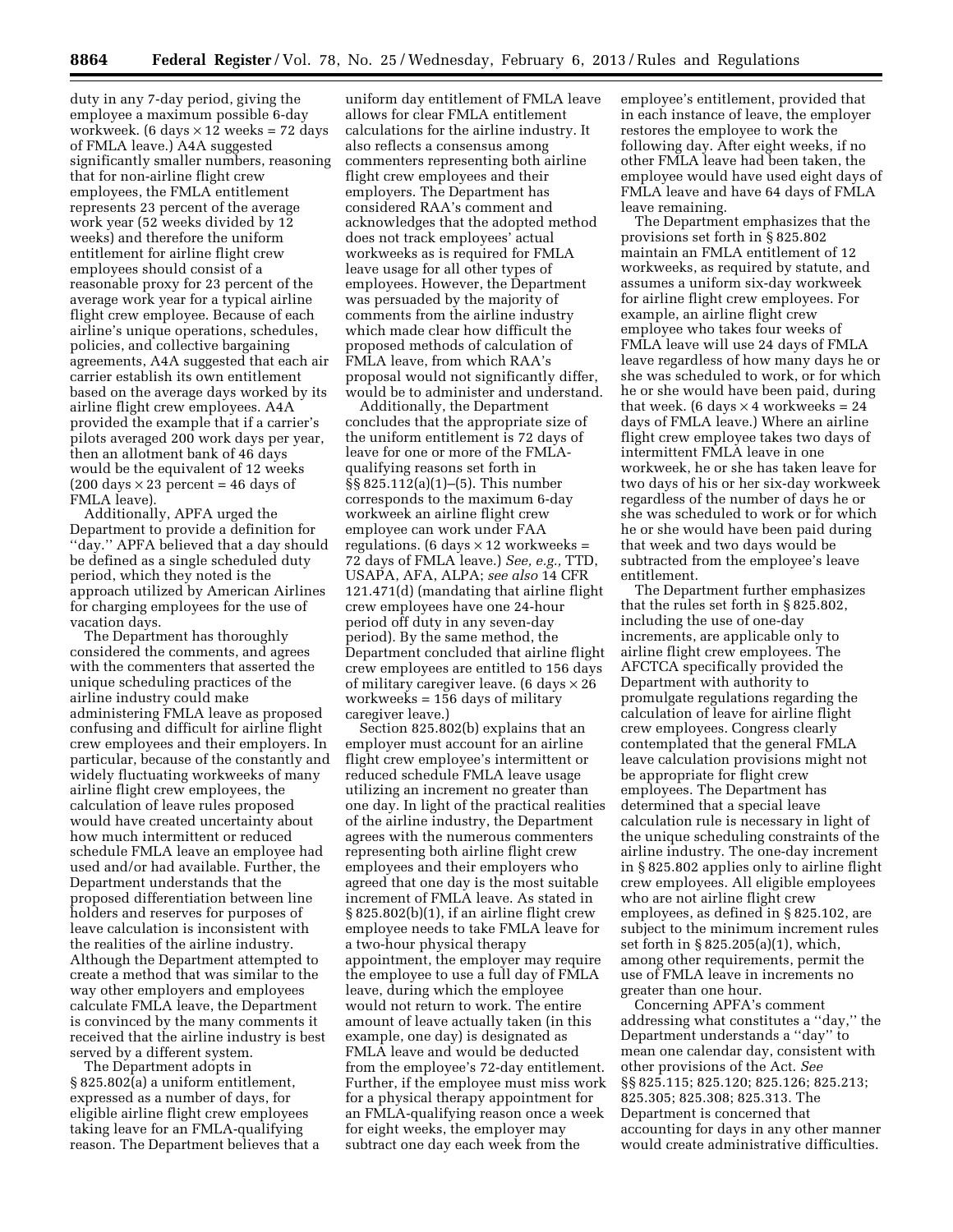Finally, as indicated in § 825.800(b), except as otherwise provided in this subpart, airline flight crew employees and their employers continue to be subject to the requirements of the FMLA as set forth in part 825. In particular, the Department emphasizes that two broadly applicable rules about the calculation of FMLA leave continue to apply to airline flight crew employees despite the special calculation method set out in § 825.802. First, the physical impossibility provision set forth in § 825.205(a)(2) applies to airline flight crew employees. Section 825.802(c) makes this point by explaining that § 825.205, which sets forth rules for calculation of intermittent or reduced schedule FMLA leave for all employees who are not airline flight crew employees, does not apply to airline flight crew employees except for paragraph (a)(2) of that section, the physical impossibility provision. Second, as required by the Act, in all cases, if an employer chooses to restore an employee to work on the same day during which intermittent or reduced schedule FMLA leave is taken, the employee's FMLA leave entitlement may not be reduced by more than the amount of leave actually taken. *See* 29 U.S.C. 2612(b)(1).

# 4. Section 825.803 Special Rules for Airline Flight Crew Employees, Recordkeeping Requirements

The current regulations do not contain recordkeeping requirements that apply specifically to employers of airline flight crew employees. In the NPRM, the Department proposed to add a new paragraph, § 825.500(h), that described the statutory requirement, established by AFCTCA, that employers of airline flight crew employees maintain certain records ''on file with the Secretary.'' The Department explained that proposed paragraph (h) provided that records are to be maintained on file by the employer by making, keeping, and preserving records in accordance with the requirements already delineated in § 825.500, with no actual submission to the Secretary unless requested. Proposed § 825.500(h)(1) and (h)(2) outlined additional records that employers of airline flight crew employees must maintain on file. Paragraph (h)(1) required employers of airline flight crew employees to make, keep, and preserve any records or documents that specify the applicable monthly guarantee for each type of employee to whom the guarantee applies, including any relevant collective bargaining agreements or employer policy documents that establish the applicable

monthly guarantee. Proposed paragraph (h)(2) required employers of airline flight crew employees to make, keep, and preserve records of hours scheduled.

The Department received no substantive comments regarding proposed § 825.500(h). The Department adopts the text essentially as proposed, but proposed § 825.500(h) will be located in § 825.803, *Special rules for airline flight crew employees, recordkeeping requirements.* 

In the Final Rule, § 825.803(a) makes clear that the requirements of § 825.500 apply to employers of airline flight crew employees. Section 825.803(b) describes, as proposed § 825.500(h)(1) and (h)(2) did, the additional recordkeeping requirements that apply to those employers. The Department has slightly modified proposed paragraph (h)(2); the text of § 825.803(b)(2) now specifies, consistent with the AFCTCA, that employers of airline flight crew employees must make, keep, and preserve records of hours worked and hours paid, as those terms are defined in new § 825.801(b)(2).

*C. Proposed Revisions Definitions (§ 825.102), Employee Eligibility (§ 825.110), Calculation of Leave (§ 825.205), and Recordkeeping (§ 825.500)* 

# 1. Section 825.102 Definitions

In the NPRM, the Department proposed to move § 825.800, which currently contains the definitions of significant terms, phrases, and acronyms used in part 825, to § 825.102, which is currently reserved. The Department intended the reorganization to enhance the utility of the regulations by defining terms before they are used in the substantive provisions. Additionally, the proposed change would organize the regulations to be more consistent with other regulations implementing statutes administered by the WHD.

The Department received comments from the Coalition and SHRM addressing the proposed relocation of the definitions section, both of which supported the change. Therefore, the Department adopts the proposal, and the definitions section appears in the Final Rule as § 825.102.

Discussions of comments regarding the proposed substantive changes to certain definitions, as well as modifications to those definitions, appear in the parts of this preamble addressing each of the relevant substantive regulatory sections to which those definitions correspond.

In the Final Rule, the Department modifies the definitions of the terms *covered servicemember, eligible employee, serious injury or illness,* and *son or daughter on covered active duty or call to covered active duty status* in § 825.102 to mirror the modifications to the definitions of these terms that are made in the corresponding relevant substantive regulatory sections. In addition, in the Final Rule, the Department adds definitions for the new terms *airline flight crew employee, applicable monthly guarantee, covered active duty or call to covered active duty status, and covered veteran* to § 825.102 to mirror the addition of these terms and their definitions that are made in the corresponding relevant substantive regulatory sections. The Department also updated the cross-references that appear in the definitions of *contingency operation, next of kin of a covered servicemember, parent of a covered servicemember,* and *son or daughter of a covered servicemember in the Final Rule* in § 825.102. The Department modified the definition of *outpatient status* in the Final Rule in § 825.102 to reflect the fact that this term is only relevant to current servicemembers. The Department also proposed to add, as an aid and service to the reader, definitions of the terms *ITO or ITA, key employee, military caregiver leave, reserve components of the Armed Forces,* and *TRICARE,* which are terms that are already used in the regulations. The Final Rule adopts these definitions as proposed. Lastly, the Department removes, as proposed, the terms *active duty or call to active duty status* and *covered military member* from the Final Rule because these terms are no longer relevant.

## 2. Section 825.110 Eligible Employee

Section 825.110 sets forth the eligibility standards an employee must meet in order to take FMLA leave. To be eligible, an employee must have been employed by the employer for at least 12 months, must have been employed for at least 1,250 hours of service in the 12-month period immediately preceding the commencement of the leave, and must be employed at a worksite where 50 or more employees are employed by the employer within 75 miles.

The Department proposed revisions to § 825.110(a), (c) and (d) to reflect the AFCTCA's special definition of the hours of service requirement for airline flight crew employees. As explained earlier in this preamble, the Department has decided to place the provisions implementing the AFCTCA in new Subpart H—Special Rules Applicable to Airline Flight Crew Employees.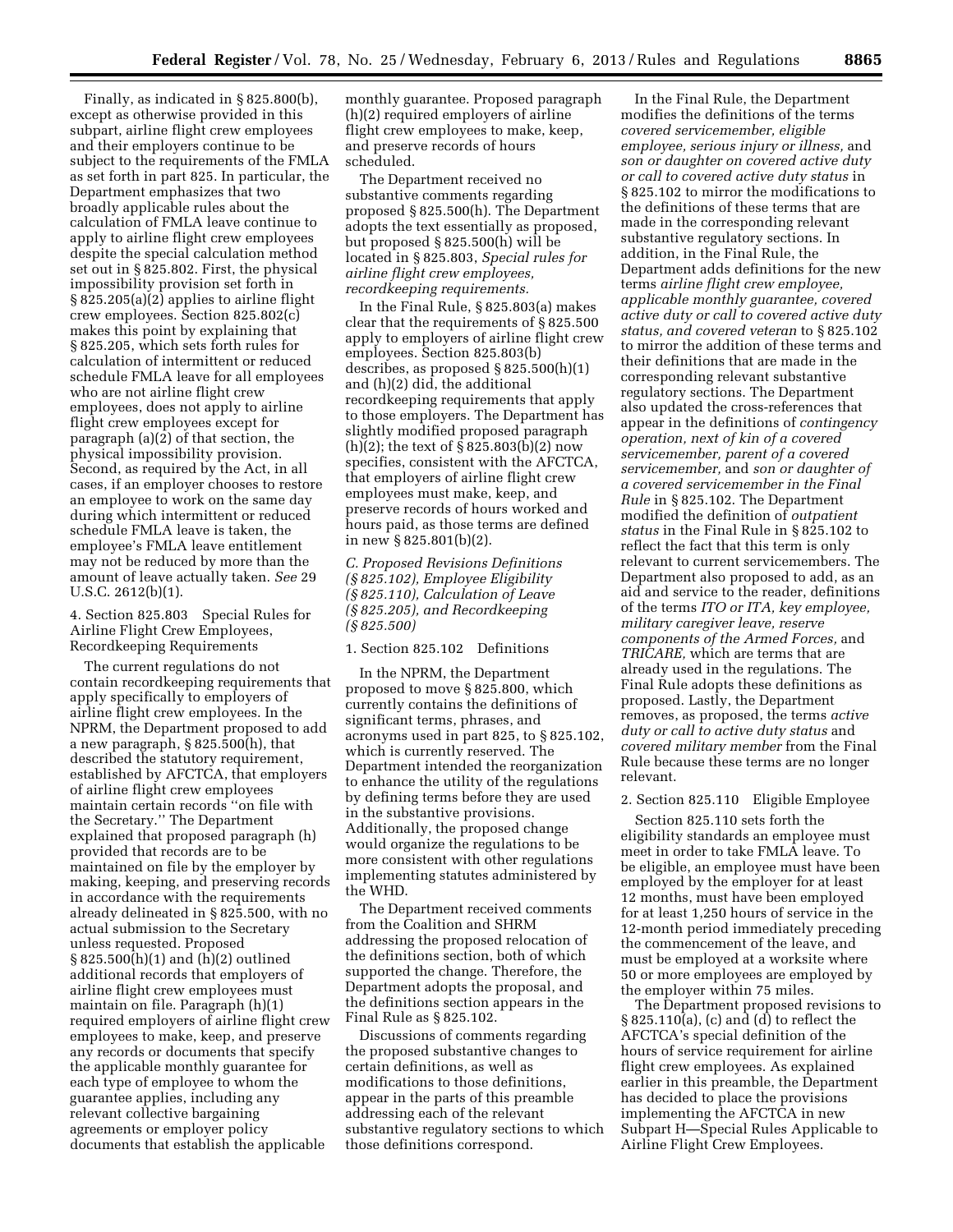Proposed  $\S 825.110(c)(2)$ , as well as the proposed addition to § 825.110(d) relevant to airline flight crew employees, are moved to § 825.801, *Special rules for airline flight crew employees, hours of service requirement,* and comments on that topic are discussed in the section of this preamble addressing § 825.801. Because proposed paragraph (c)(2) will now appear in Subpart H, the Department will not implement its proposal to renumber current paragraphs (c)(2) and (c)(3) and cross-references to § 825.801 have replaced references to proposed paragraph (c)(2) in current paragraphs (a)(2) and (c)(1) of § 825.110. Additionally, for accuracy where statements apply to airline flight crew employees as well as other types of employees, the Department has replaced references to 1,250 hours with the term ''hours of service requirement'' in §§ 825.110(c)(2) and (d), 825.300(b)(3), and 825.702(g). The Department has also inserted, after the references to hours worked in §§ 825.301(b)(2) and 825.702(g), clarification that, as required by AFCTCA and set forth in § 825.801(b), the relevant number for airline flight crew employees only is of hours worked or paid. Corresponding updates are made to the definition of *eligible employee* in § 825.102.

The Department also proposed clarifying edits to §§ 825.110(b), (c), and (d) that were not specific to airline flight crew employees. Two of these changes were to references in the current regulations to the Uniformed Services Employment and Reemployment Act (USERRA). Current § 825.110(b)(2)(i) concerns employee eligibility when there is a break in service occasioned by the fulfillment of the employee's National Guard or Reserve military service. The Department proposed to modify the language in the first sentence of § 825.110(b) $\tilde{O}(2)$ (i) to clarify that the protections afforded by USERRA extend to all military members (active duty and reserve) returning from USERRAqualifying military service. Current § 825.110(c)(2) provides rules pursuant to USERRA for crediting an employee returning from a National Guard or Reserve obligation with the hours of service that would have been performed but for the military service when evaluating whether the hours of service eligibility requirement has been met. The Department proposed to modify the language in this paragraph in recognition that USERRA rights may extend to certain employees returning to civilian employment from service in the Regular Armed Forces.

The Department received two comments regarding the proposed references to USERRA in the regulations. The Coalition supported the Department's proposed change to current  $\S 825.110(c)(2)$ , stating that the language properly aligns with the USERRA regulations. NELA recommended clarification of current § 825.110(c)(2), expressing concern that the reference to the period of military service in the regulatory text could be misconstrued as allowing an employer to count only the amount of time spent performing military duty rather than as required by the USERRA regulation at 20 CFR 1002.210—the entire length of absence due to or necessitated by military service. Accordingly, NELA suggested that the Department replace the phrase ''the period of military service'' with ''the period of absence from work due to or necessitated by military service.'' NELA also suggested similar edits to the definition of eligible employee in proposed § 825.102. NELA also commented that the current definition of eligible employee in § 825.800 includes only National Guard and Reserve service as service that may be credited toward FMLA eligibility requirements, and recommended that the phrase National Guard or Reserve military service obligation in paragraph (1)(i) and the phrase National Guard or Reserve military obligation in paragraph (2)(i) be replaced with USERRAprotected military service obligation.

The Department has carefully considered the comments regarding the proposed changes to the USERRA provisions and has decided to adopt the proposed changes to § 825.110(b)(2)(i) and (c)(2), with modification, as well as corresponding modifications elsewhere in the regulations, in response to comments and for consistency with USERRA regulations. The Department believes the revised language clarifies that these provisions refer to both active and reserve military members. Additionally, the Department agrees that using the language of the USERRA regulations provides consistency and should prevent any misunderstanding concerning the impact of the employee's military service on his or her entitlement to FMLA, and is therefore implementing NELA's suggested revisions. The Department is also referring to the protected services as USERRA-covered service throughout the regulations to accurately reflect that these provisions apply to an absence from work due to any service covered by USERRA. Accordingly, the phrase the period of military service is replaced by the period of absence from work due to or necessitated by USERRA-covered service in paragraph (c)(2), and the

Department makes corresponding changes to language in § 825.110(b)(2)(i), the definition of eligible employee in § 825.102, and § 825.702(g), which also addresses the interaction of USERRA and the FMLA. The Department believes that these revisions will ensure that, consistent with the USERRA regulations, the entire absence necessitated by USERRAprotected service will be counted in computing a returning military member's eligibility.

Finally, the Department also proposed, for purposes of clarity, replacing the general reference to eligibility requirements in the second sentence of § 825.110(d) with a specific reference to the 12-month eligibility requirement. The Department did not receive any comments regarding this proposed revision, and adopts § 825.110(d) as proposed.

3. Section 825.205 Increments of FMLA Leave for Intermittent or Reduced Schedule Leave

In the NPRM, the Department proposed several changes to § 825.205 to clarify the existing rules regarding intermittent or reduced schedule FMLA leave and to implement the AFCTCA provisions regarding calculation of FMLA leave for airline flight crew employees. The Department also proposed removing the varying increments of leave rule from this section and sought comment on whether the physical impossibility rule should also be removed. The Department is adopting most of the changes as proposed, declining to adopt others, and making additional clarifying changes in response to comments. The Department is revising the proposed provision regarding the calculation of FMLA leave for airline flight crew employees, but because the Department has relocated the relevant regulatory text to § 825.802, those revisions are discussed in that section of this preamble.

#### Minimum Increment

Current § 825.205(a)(1) defines the permissible increment of intermittent or reduced schedule FMLA leave as an increment no greater than the shortest period of time that the employer uses to account for other forms of leave, provided that it is not greater than one hour and further provided that an employee's FMLA leave entitlement may not be reduced by more than the amount of leave actually taken. This paragraph also permits employers to utilize different increments of FMLA leave at different times of the day or shift under certain circumstances, a provision referred to in this preamble as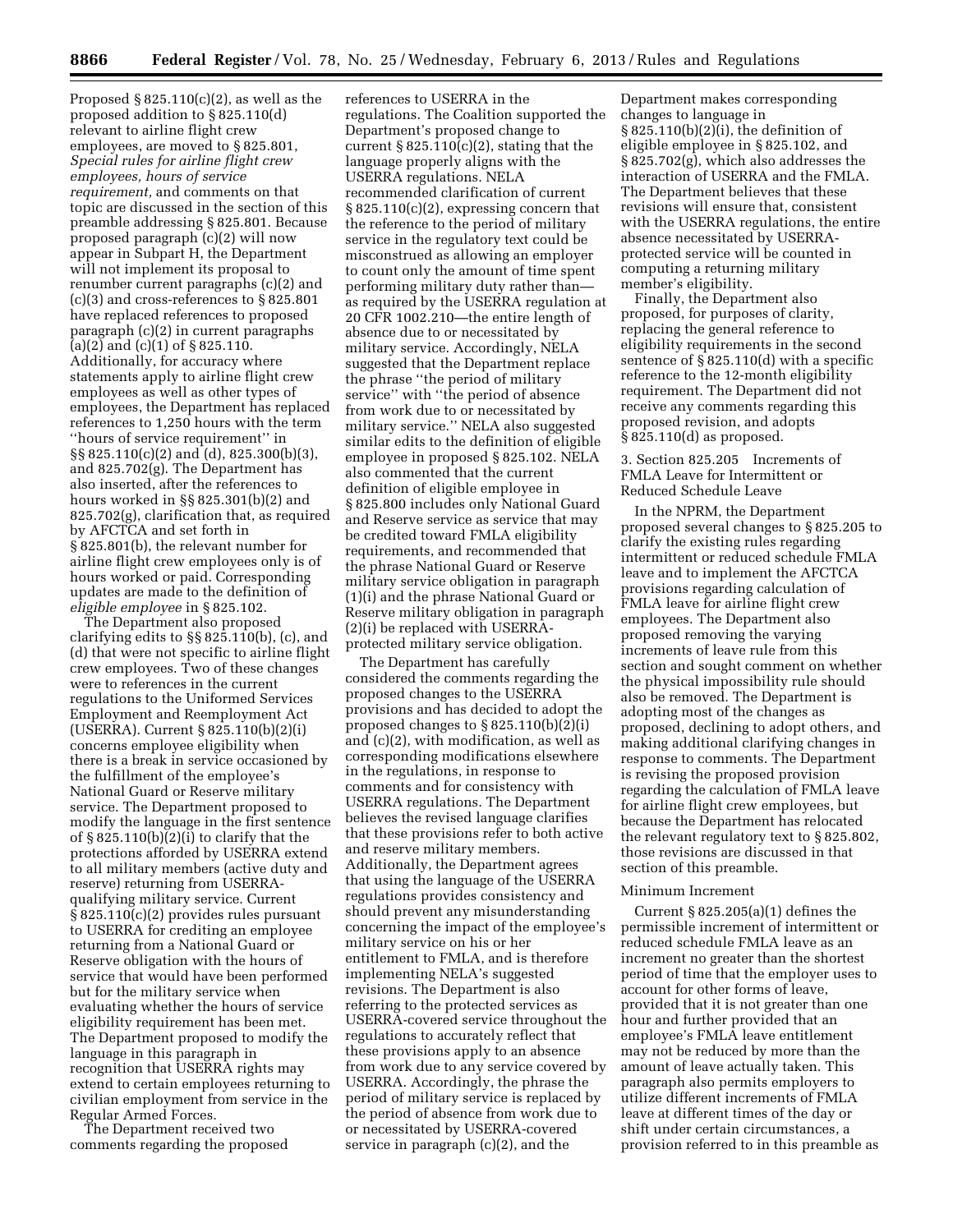the ''varying increments rule.'' In the NPRM, the Department proposed three clarifying changes and one substantive change to § 825.205(a)(1). 77 FR 8974.

The Department's three proposed clarifying changes were intended to more thoroughly explain concepts already set forth in the Act and in paragraph (a)(1). First, the Department proposed re-inserting language used in the 1995 regulation at § 825.203(d) to clarify that an employer may not require an employee to take more leave than is necessary to address the circumstances that precipitated the need for leave. Second, the Department proposed inserting an example to illustrate that when an employer uses different increments to account for different types of leave, the employer must use the smallest of the increments to account for FMLA leave usage. Third, the Department proposed adding language to emphasize that an employer may only reduce an employee's FMLA entitlement by the amount of leave actually taken, excluding any time after an employee has returned to work.

The Department received few comments addressing these three proposed clarifications to paragraph (a)(1). Labor organizations, such as the Brotherhood of Locomotive Engineers and Trainman (BLET) and United Transportation Union (UTU), supported the proposed clarification regarding the prohibition on requiring an employee to take more FMLA leave than necessary, commenting that ''returning this language to the regulations \* \* \* is a needed reminder to employers.'' The Equal Employment Advisory Council (EEAC), however, expressed concern that the proposed clarification would result in additional confusion, because ''it could be read as requiring employers to return to counting intermittent leave in the smallest increments that their payroll system is capable of calculating.'' SHRM also opposed insertion of this language because, SHRM believed, it is redundant and could cause confusion. No commenters addressed the insertion of the example regarding an employer's use of different increments for different types of leave. As to the third clarification, regarding the prohibition on reducing an employee's entitlement by more than the amount of leave actually taken, the Coalition acknowledged that this requirement appears in the statute but stated that ''[a]bsent a showing the current language has somehow resulted in harm to affected employees, the language should not be amended from its current form.'' In contrast, one individual commenter thought that because this third proposed addition is

merely a clarification of an existing requirement, ''there is no cogent reason not to include it.''

After careful consideration of the comments regarding the three clarifying changes proposed in paragraph (a)(1), the Department adopts the clarifying language as proposed, with one modification. The Department adopts the proposed language stating that an employer may not require an employee to take more leave than necessary. As explained in the NPRM, the proposed language was reinserted as a clarification of an employer's statutory obligation. The adopted regulatory text makes clear that this principle does not alter an employer's obligation to account for FMLA leave in an increment no greater than the smallest increment the employer uses to account for other forms of leave so long as it is not greater than one hour and the employee is not required to take more leave than is necessary. For that reason, the Department disagrees with the comments asserting that the language could be understood to impose a requirement to use the smallest increment made possible by a company's timekeeping system. In response to those comments, the Department emphasizes that it is not creating a requirement that employers track FMLA leave using the smallest increment possible under their payroll timekeeping systems. Rather, as explained in the 2008 Final Rule, the increment of FMLA leave is determined by the increment of leave used by the employer for other types of leave (subject to a one hour maximum). The regulatory text further explains that the clarifying provision is subject to the physical impossibility rule in paragraph (a)(2) and the special rules for intermittent leave for school employees in §§ 825.601 and 825.602. The Final Rule modifies the proposed language to make clear that this provision is also subject to the unique increment of leave rules for airline flight crew employees in § 825.802.

The Department also adopts the proposed illustrative example regarding an employer's use of different increments for different types of leave. The Department received no comments addressing this clarifying edit, and continues to believe the new example serves to make § 825.205(a)(1) more understandable.

Additionally, the Department adopts the proposed clarifying language concerning an employer's obligation to deduct from an employee's FMLA entitlement only the amount of leave actually taken. As the Coalition acknowledged, the proposed regulatory

text simply restates a statutory requirement. *See* 29 U.S.C. 2612(b)(1). Furthermore, the Department believes this clarification in the regulatory text will aid employers and employees to better understand the counting of FMLA leave usage when an employee returns to work after intermittent or reduced schedule leave. Accordingly, where an employer chooses to waive its increment of leave policy in order to return an employee to work—for example, where an employee arrives a half hour late to work due to an FMLAqualifying condition and the employer waives its normal one-hour increment of leave and puts the employee to work immediately—only the amount of leave actually taken by the employee may be counted against the FMLA entitlement.

In addition to proposing specific clarifying language for paragraph (a)(1), the Department also proposed to remove the sentence stating that if an employer accounts for use of leave in varying increments at different times of the day or shift, the employer may not account for FMLA leave in a larger increment than the shortest period used to account for other leave during the period in which the FMLA leave is taken. In the NPRM, the Department noted that its enforcement experience indicated some confusion regarding this provision. Specifically, the Department understands that some employers have interpreted the varying increments rule to permit the use of a larger increment of FMLA leave at certain points in a shift than the increment used for other forms of leave in the same time period.

Employers and employer groups opposed the elimination of the varying increments rule. The rule was one subject of the letter-writing campaign by members of SHRM, and the Department therefore received hundreds of comments stating that eliminating the rule would make administration of FMLA leave more difficult, as the current provision ''is important for [] ease in implementing FMLA leave.'' In addition, World at Work reported that employers have difficulty administering intermittent FMLA leave, so the Department should ''maintain the maximum amount of flexibility for employers'' by retaining the varying increments rule. SHRM similarly noted that the varying increments rule gives employers flexibility in administering intermittent or reduced schedule FMLA leave. Furthermore, SHRM members and the Coalition asserted that the varying increment rule discourages employees from using intermittent FMLA leave as an excuse to avoid discipline for arriving late to work. EEAC commented that no confusion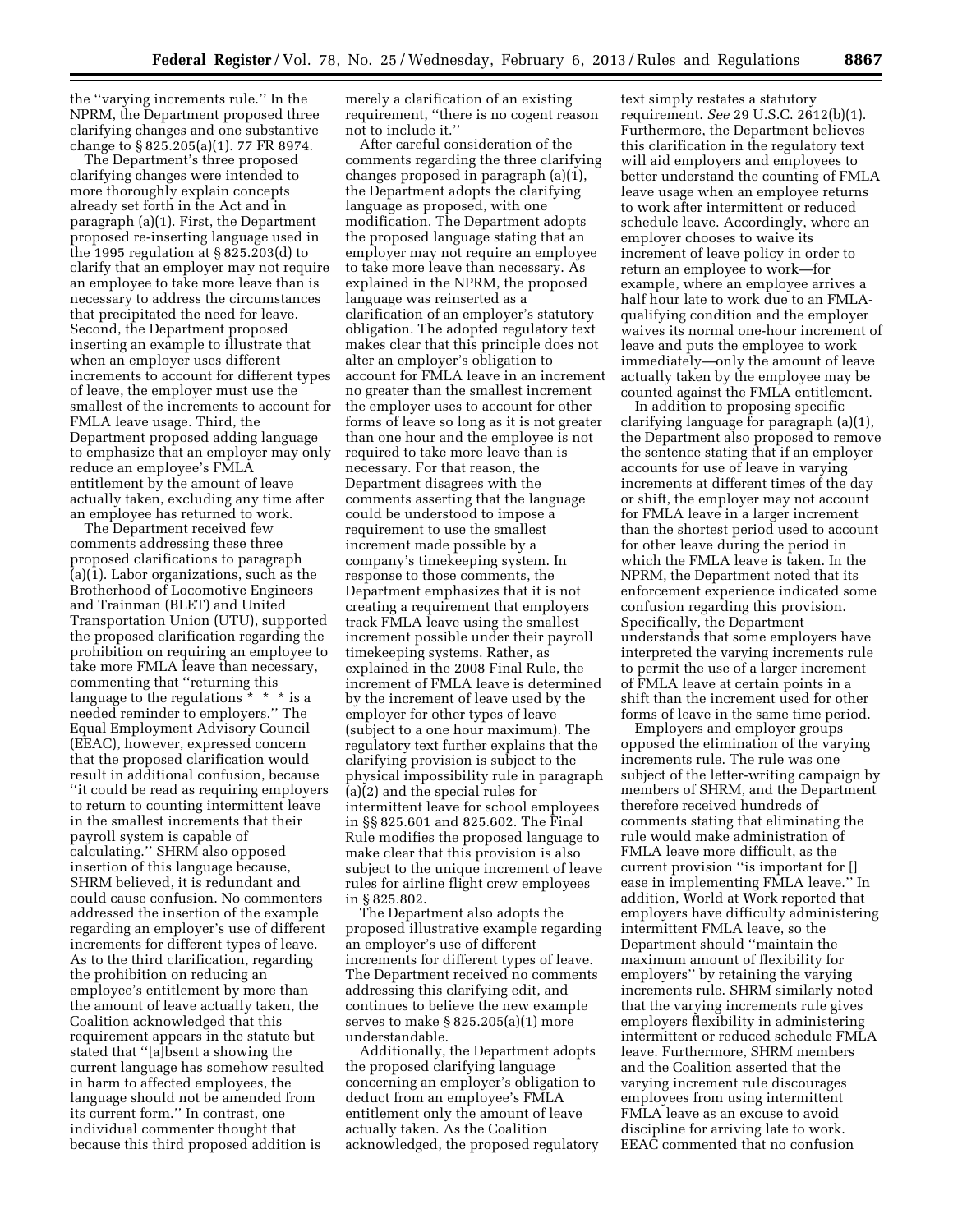exists in the application of the rule and that employers understand that ''they may only count as FMLA leave the shortest increment of time available to all employees for other types of leave during that time period.'' Sedgwick Claim Management Services, Inc. and SHRM suggested that the Department clarify, rather than remove, the rule to eliminate any confusion about its application. The Department did not receive any comments in support of deleting the varying increments rule.

After reviewing the comments, the Department has decided to retain the varying increments rule but to modify the regulatory text to clarify the intended application of the rule. The Department did not eliminate the provision because comments from employers, which were universally opposed to that proposal, made clear that the varying increments rule is helpful in administering FMLA leave, and there were no comments supporting the Department's proposal to delete the rule. The Department is concerned, however, that some employers have found the provisions confusing and has therefore clarified the regulatory text to emphasize that employers who use varying increments of other types of leave may use varying increments of FMLA leave but may not account for FMLA leave in a larger increment than the smallest increment used for any other form of leave during the period in which the FMLA leave is taken. This clarification is meant to better explain that employers may not apply a varying increment of leave only to FMLA leave, but instead must use the varying increment for all types of leave. For example, if an employer usually accounts for all types of leave in increments of 15 minutes, but accounts for all non-FMLA leave for the first hour of the day in 30-minute increments, the employer may also account for FMLA leave in an increment no greater than 30 minutes *only* during the first hour of the day. This modified text is intended as a clarification of the existing varying increment rule, not as a substantive change to the current regulations.

## Physical Impossibility

Section 825.205(a)(2) sets forth the physical impossibility provision, which provides that where it is physically impossible for an employee to commence or end work mid-way through a shift, the entire period that the employee is forced to be absent is designated as FMLA leave and counted against the employee's FMLA leave entitlement. The Department revisited this provision in the proposed rule in connection with the AFCTCA because

of the impact of the physical impossibility provision on the airline industry. In the NPRM, the Department proposed adding language to § 825.205(a)(2) clarifying that the period of physical impossibility may not extend beyond the period during which the employer is unable either to permit the employee to work prior to a period of FMLA leave, or to return the employee to work after a period of FMLA leave, because of physical impossibility. The proposed language was intended to emphasize that the physical impossibility provision be applied in only the most limited circumstances and only where it is, in fact, physically impossible to allow the employee to leave his or her shift early or to restore the employee to his or her same position or to an equivalent position at the time the employee no longer needs FMLA leave. The Department also noted that it was considering deleting the physical impossibility provision in its entirety because of concern that employers may be applying the provision where reinstatement was possible but inconvenient and requested comments on whether the provision should be retained.

Employers, employer groups, and industry organizations, a majority of whom represented the airline and railroad industries, opposed the removal of the physical impossibility provision and emphasized that the airline and railroad industries rely on the exception. For example, they stated that when a flight crew member or railroad employee uses intermittent or reduced schedule FMLA leave at a time that causes him or her to miss a flight or trip, the employer must find a replacement employee to fill in for the employee for the duration of the trip, which can sometimes span several days. Commenters including RAA also asserted that for reasons including travel time and contractual agreements, it is usually not possible, and where possible, it is costly, to return the original worker to his or her scheduled trip. Similarly, A4A argued that it is not always possible to assign the original worker to a new trip the day after he or she returns from FMLA leave because collective bargaining agreements often require that employers prioritize giving assignments to employees based on factors such as seniority, work rules on reserve staffing, and minimum and maximum flight hours when making trips available. The Association of American Railroads (AAR) raised analogous concerns.

A4A and AAR also contended that the provision prevents railroad and airline

employees from misusing FMLA leave, because allowing employees to use only a small amount of intermittent or reduced schedule FMLA leave in order to miss work over the entire duration of a trip may create an incentive to manipulate the system. World at Work, as well as the members of SHRM who submitted hundreds of form letters opposed to deletion of the rule in response to the NPRM, emphasized that employers understand the application of the provision is limited and the existing regulation makes clear the provision is meant to apply narrowly. In addition, both SHRM and the AAR noted they were unaware of any evidence that the exception is being misused by employers, and asserted that the provision protects employees because if FMLA protection does not cover the full period during which reinstatement is physically impossible, the employee may be subject to discipline based on the unprotected portion of the leave.

A number of employee advocacy groups and labor organizations also commented on the physically impossibility provision and generally recommended that the Department remove the exception. These commenters, including BLET and UTU, asserted that the railroad and airline industries have used the exception to improperly diminish employees' FMLA entitlements, because the provision allows employers to deduct more time from an employee's FMLA entitlement than the employee has asked to use. For example, TTD stated that a flight attendant who needs only a single day of FMLA leave at the beginning of a scheduled five-day trip could lose five days of her FMLA entitlement. Airline employee groups asserted that the airline industry is not adversely affected by employees' use of intermittent or reduced schedule FMLA leave, and there is no need for the physical impossibility provision. ALPA and AFA noted that flight crew members frequently take short-term leave for a variety of reasons, often without advance notice, so the industry is prepared to address such situations when they arise because of the use of intermittent or reduced schedule FMLA leave.

Both employer and employee groups argued that the statute compels their preferred result concerning this provision. AAR asserted that the statute's requirement to calculate FMLA leave based on ''actual work time'' mandates that employers be permitted to deduct from an employee's FMLA entitlement the entire work period the employee missed when the use of FMLA leave caused him or her to be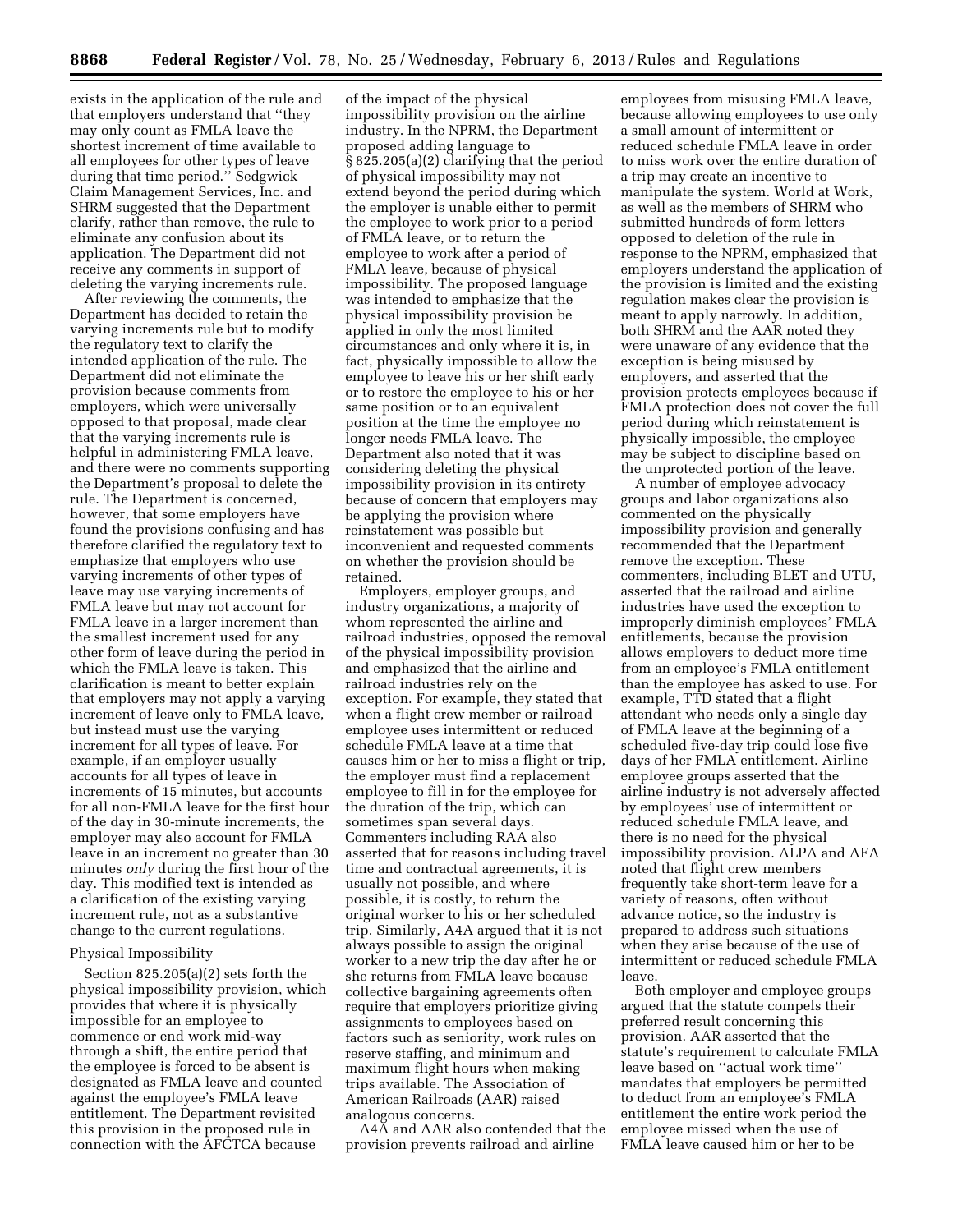unavailable at the time a trip commences. In contrast, ALPA, TTD, and BLET and UTU argued that because the FMLA provides that the use of intermittent or reduced schedule leave ''shall not result in a reduction in the total amount of leave to which the employee is entitled \* \* \* beyond the amount of leave actually taken,'' 29 U.S.C. 2612(b)(1), deductions from FMLA entitlements for more than the amount of leave needed are prohibited.

Numerous comments addressed how the Department should clarify the physical impossibility provision. SHRM opposed the Department's proposed clarification, asserting that it is ''unnecessary and likely to cause confusion'' and that the changes would ''[add] little if any clarification.'' Specifically, SHRM contended that the Department's proposed clarification concerning an ''equivalent position'' could be misinterpreted to mean that an employer could transfer or reassign to a new position an employee involved in a physical impossibility scenario. Other employer organizations were concerned that the proposed clarifying sentence was meant to indicate that when an employee returns from intermittent or reduced schedule FMLA leave, his or her employer must prioritize assignment to a new trip above the assignment of other employees. For example, AAR asserted that treating FMLA leave users differently by allowing them to jump to the top of the list of employees waiting for assignments would violate the statute. The Coalition also requested that the Department not require employers to demonstrate that no equivalent position exists. Furthermore, some employer groups, such as RAA, suggested that the definition of physical impossibility should include contractual and other restrictions on an employer's ability to return an employee to work, including requirements in collective bargaining agreements to assign employees to trips based on seniority. Employee groups, including BLET and UTU, opposed any such expansion to the provision. AFA asked the Department to clarify, should it maintain the provision, that for purposes of the airline industry, an ''equivalent position'' to which an employee may be assigned to allow the return to work after the use of intermittent or reduced schedule FMLA leave includes equivalence regarding the type of trip to which the employee is entitled due to seniority.

Commenters also offered suggestions regarding an employee's obligation to make him or herself available for work after using intermittent or reduced schedule FMLA leave. A4A suggested

that the Department add language to the provision clarifying that if the employer finds an alternative trip that makes the employee's return to work after the use of intermittent or reduced schedule FMLA leave possible, the employee must make him or herself available for the trip or accept that the full duration of the original trip will be deducted from the employee's FMLA entitlement. IAM proposed that flight crew members who miss the beginning of a trip be given two options: take the entire duration of the trip as protected FMLA leave or take one day of FMLA leave and agree to be available to work for the remaining days of the trip, with no FMLA leave deduction for that remaining time if no work assignment is forthcoming.

After careful consideration of the comments, the Department has decided to retain the physical impossibility rule. The Department recognizes the unique circumstances that can make it physically impossible to immediately return employees to work when they need to use intermittent or reduced schedule FMLA leave in certain industries. Although employee groups supported the proposal to remove the rule, they offered only general objections. In addition, the Department notes that the physical impossibility rule is protective of employees who may be subject to disciplinary action because they need to take leave beyond that required for their FMLA condition to account for time not worked due to the physical impossibility. In contrast, under the provision, all of the leave taken due to physical impossibility is counted as FMLA leave. Further, as explained in the 2008 Final Rule, employers have an obligation not to discriminate between employees taking FMLA leave and employees taking other forms of leave in restoring employees or offering alternative work. *See* 73 FR 67978.

With regard to comments asserting that the Act itself mandates a particular result, the Department rejects these contentions. As explained in the 2008 Final Rule, the Department does not believe that a physical impossibility exception contravenes 29 U.S.C. 2612(b) or any other provision of the Act because only the amount of leave used will be counted against the employee's FMLA leave entitlement, and no FMLA provision requires employers to provide alternative work to employees when the employee is unable to return to his or her same or equivalent position due to physical impossibility. *See* 73 FR 67977.

Furthermore, after consideration of the comments regarding clarification to the physical impossibility rule, the

Department is adopting the clarifying language as proposed. The Department believes that the clarification effectively responds to the concerns raised by employee groups and labor organizations regarding misapplication of the rule by emphasizing the Department's intent that the physical impossibility rule apply solely to situations in which it is truly physically impossible to return the employee to work. *See* 73 FR 67977.

The Department will not modify the clarifying language in accordance with the suggestions of employer groups because the Department does not consider contractual or other scheduling restrictions to be appropriate reasons to delay an employee's return to the same or an equivalent position. The FMLA regulations provide that the rights established by the Act may not be diminished by any employment benefit program or plan. The FMLA would supersede a provision of a collective bargaining agreement that allows seniority to take precedence over an employee's reinstatement to an equivalent position. *See* § 825.700(a). The physical impossibility provision is intended to make a limited allowance for the practical realities of the airline, railroad, and other industries with unique workplaces in which it is physically impossible for employees to leave work early or start work late.

The Department also will not modify the proposed regulatory text referring to an ''equivalent position.'' In response to SHRM's comments that the clarifying language concerning ''equivalent position'' may be misinterpreted, the Department notes that § 825.204 already addresses the limited scenarios in which an employer may transfer or reassign an employee during intermittent leave. Additionally, with regard to comments requesting that the Department define ''equivalent position'' and state that, in the case of airline flight crew employees, an employee must be returned to the same type of trip, the Department believes addressing this issue in the regulations is unnecessary. The Department has already promulgated a general ''equivalent position'' regulation, *see*  § 825.215, and has further clarified in this preamble that a contractual restriction is not an appropriate reason to delay restoration.

#### Calculation of Leave

Section 825.205(b) addresses the rules concerning the calculation of leave when FMLA leave is taken on an intermittent or reduced schedule basis. The Department proposed only clarifying changes to this paragraph.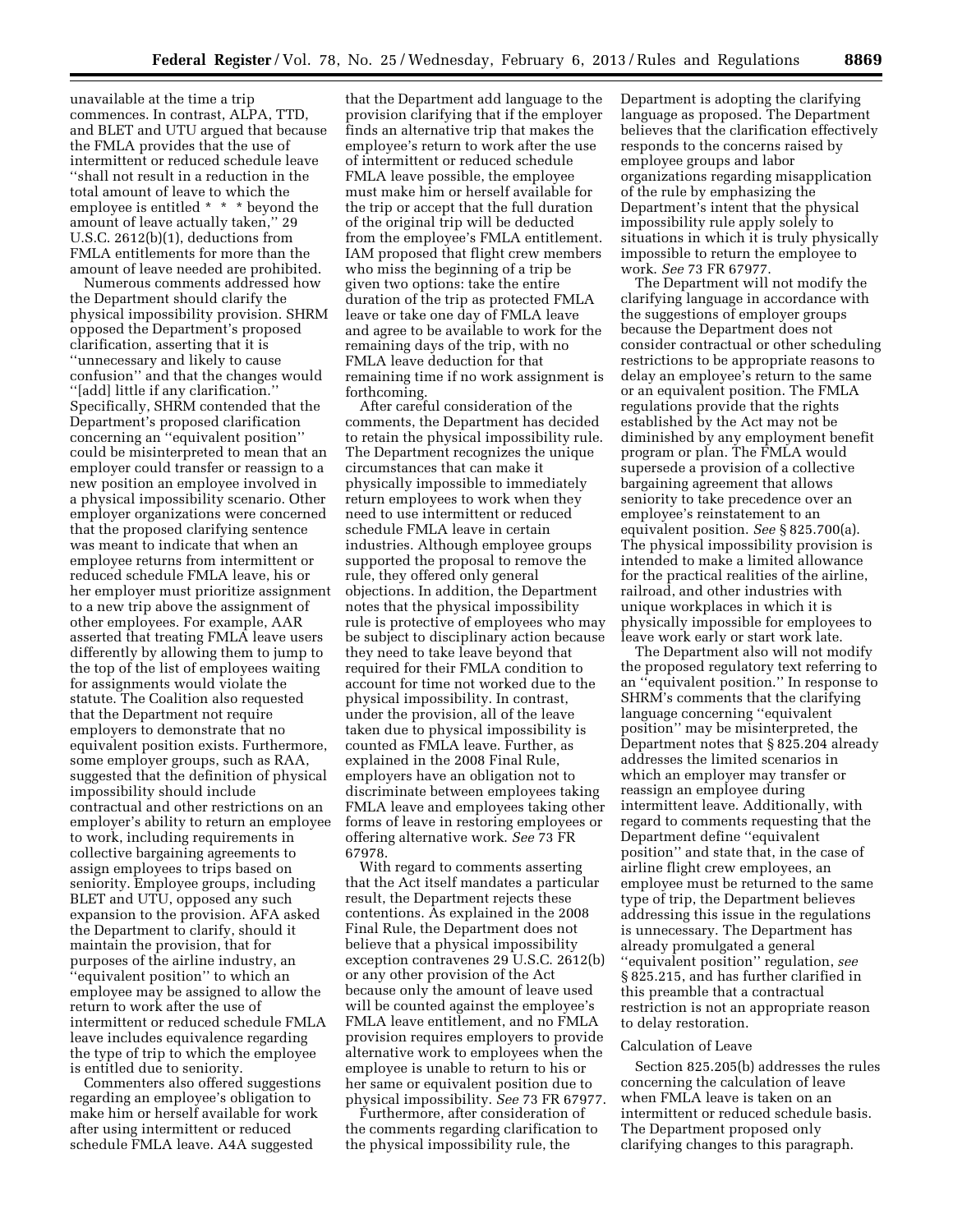The Department proposed to include in the regulatory text language from the 2008 Final Rule preamble to reinforce the requirements that the employee's total available entitlement is 12 workweeks (or 26 workweeks in the case of military caregiver leave), that FMLA leave does not accrue at any particular hourly rate, and that the specific number of hours contained in the workweek is dependent upon the hours the employee would have worked but for the taking of leave. The Department also proposed minor edits making uniform the references to fractions contained in this paragraph. The Department did not receive any comments regarding these changes and adopts paragraph (b) essentially as proposed. The Department makes one correction to the proposed language, changing ''but for the FMLA leave'' to ''but for the use of leave,'' to accurately reflect the method of calculating an employee's workweek. In addition, because in the Final Rule, the calculation of leave rules for airline flight crew employees appear in § 825.802, the Department has added to paragraph (b) a reference to that section.

#### Overtime

Section 825.205(c) addresses when overtime hours that are not worked may be counted as FMLA leave. The Department proposed to change the term ''serious health condition'' in the last sentence in paragraph (c) to ''FMLA-qualifying reason.'' In the NPRM, the Department explained that this change would be consistent with the language used in the first sentence of the paragraph to more accurately reflect that overtime hours missed by an employee may be due to any FMLAqualifying reason. The Department did not receive any comments concerning this proposed change, and adopts the modification in the Final Rule.

### Calculation of Leave for Airline Flight Crew Employees

Finally, the Department proposed adding a new paragraph (d) to § 825.205 that would provide the method for calculating FMLA leave use for airline flight crew employees. As explained earlier in this preamble, the Department has decided to place all of the regulatory provisions implementing the AFCTCA in Subpart H—Special Rules Applicable to Airline Flight Crew Employees. Accordingly, the Final Rule does not include a paragraph (d) in § 825.205, and the discussion of calculation of FMLA leave for airline flight crew employees appears in the section of this preamble addressing new § 825.802,

Special rules for airline flight crew employees, calculation of leave.

4. Section 825.500 Recordkeeping requirements

Section 825.500 explains the recordkeeping requirements under the FMLA. The Department proposed two changes to this section, both of which it is adopting, although the second addition will appear in a different regulatory section than proposed.

First, the Department proposed to add a new sentence at the end of paragraph (g) setting forth the employer's obligation to comply with the confidentiality requirements of the Genetic Information Nondiscrimination Act of 2008 (GINA), Public Law 110– 233. To the extent that records and documents created for FMLA purposes contain family medical history or genetic information as defined in GINA, employers must maintain such records in accordance with the confidentiality requirements of Title II of GINA. GINA permits genetic information, including family medical history, obtained by the employer in FMLA records and documents to be disclosed consistent with the requirements of the FMLA.

The Department received two comments addressing this proposed change. SHRM expressed agreement with this change. The Illinois Credit Union League commented that because the Equal Employment Opportunity Commission (EEOC) is the agency with authority from Congress to administer GINA, the Department ''is not and should not be empowered to exercise authority which it is not delegated to use.''

The Department adopts the proposed new sentence regarding GINA. While the EEOC is the agency charged with administering GINA, as noted in the NPRM, employers must maintain FMLA records in accordance with the confidentiality requirements of Title II of GINA. The GINA regulations provide a narrow exception to the limitations on disclosure for genetic information obtained by the employer for records and documents to be disclosed consistent with the requirements of the FMLA. *See* 29 CFR 1635.9. The Department is acting within its authority to require employers to maintain any relevant FMLA records in conformance with applicable GINA confidentiality and disclosure requirements and believes that this provision provides useful guidance to employers regarding their confidentiality obligations in the FMLA process.

The Department also proposed to add paragraph (h), implementing the

AFCTCA statutory requirement that employers of airline flight crew employees maintain certain records on file with the Secretary. The substance of proposed § 825.500(h) will be located in § 825.803, Special rules for airline flight crew employees, recordkeeping requirements. In the Final Rule, § 825.500(h) provides a cross-reference to § 825.803. The discussion of the recordkeeping requirements specific to employers of airline flight crew employees appears with the section of this preamble addressing Subpart H.

#### **VII. Paperwork Reduction Act**

The Paperwork Reduction Act of 1995 (PRA), 44 U.S.C. 3501 *et seq.,* and its attendant regulations, 5 CFR part 1320, requires that the Department consider the impact of paperwork and other information collection burdens imposed on the public. Under the PRA, an agency may not collect or sponsor the collection of information, nor may it impose an information collection requirement unless it displays a currently valid Office of Management and Budget (OMB) control number. *See*  5 CFR 1320.8(b)(3)(vi).

OMB has assigned control number 1235–0003 to the FMLA information collections. In accordance with the PRA, the February 15, 2012 NPRM solicited comments on the FMLA information collections. This paperwork burden analysis estimates the burdens for the Final Rule. The Final Rule implements amendments to the military leave provisions made by the FY 2010 NDAA, which extends the availability of FMLA leave for qualifying exigencies to employee-family members of members of the Regular Armed Forces and defines the deployments covered by such leave, and extends FMLA military caregiver leave to employee-family members of certain veterans with a serious injury or illness and expands the provision of such leave to cover serious injuries or illnesses that existed prior to a covered servicemember's active duty and were aggravated in the line of duty while on active duty. The Final Rule also implements the AFCTCA, which establishes special hours of service eligibility requirements for airline flight crew members and flight attendants eligibility requirements for airline flight crew members and flight attendants and authorizes the Department to promulgate regulations regarding the calculation of leave for airline flight crew employees as well as recordkeeping requirements for their employers.

Many of the estimates in the analysis of the paperwork requirements derive from data developed for the Regulatory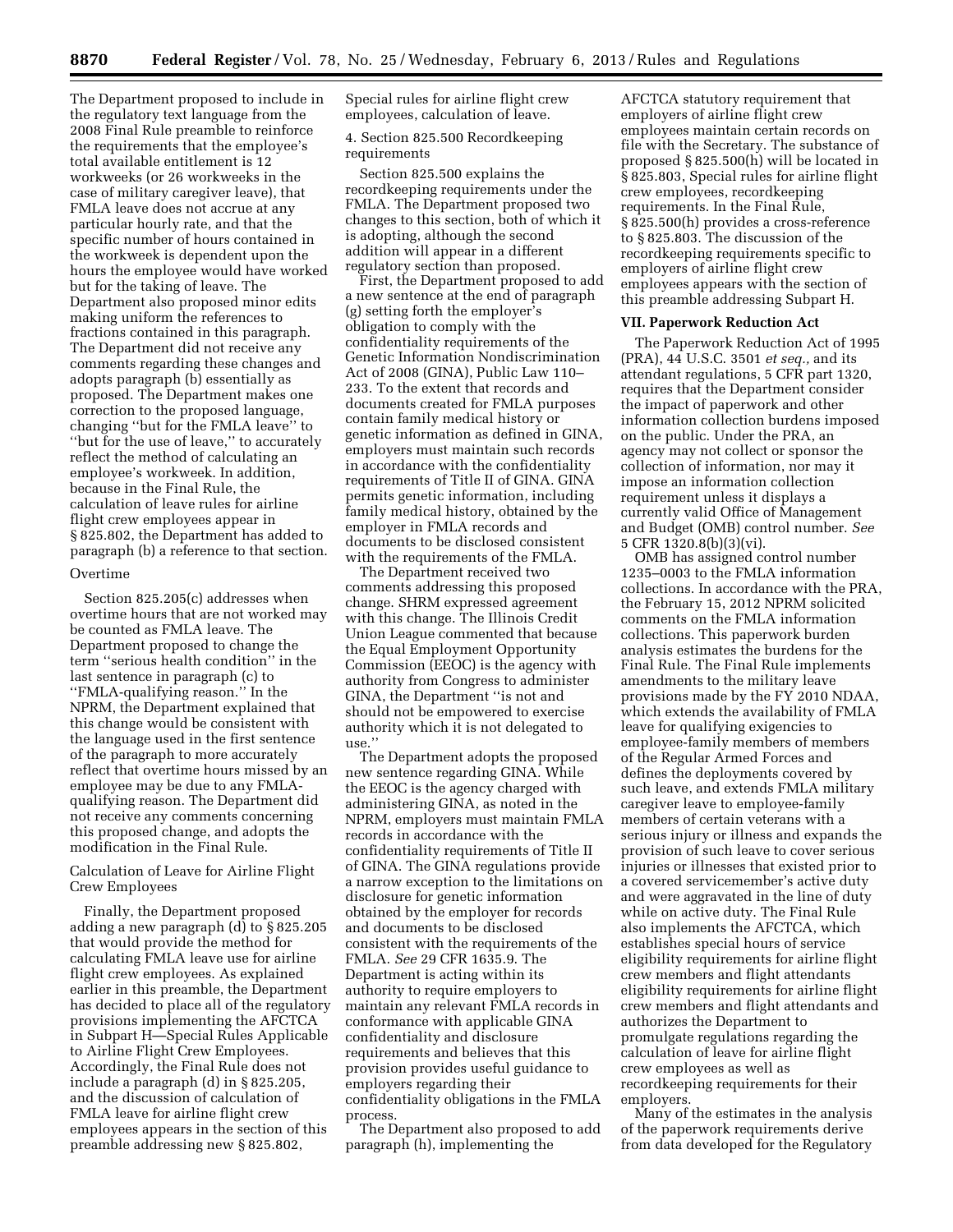Impact Analysis (RIA) under Executive Orders 13563 and 12866. However, the specific needs that the PRA analysis and RIA are intended to meet often require that the data undergo a different analysis to estimate burdens imposed by the paperwork requirements from the analysis used in estimating the effect the regulations will have on the economy. In addition, for certain sections, a range of values is provided in the RIA; the PRA uses the midpoint of those ranges. Consequently, the differing assessment in the PRA analysis and the RIA of the regulatory changes may lead to different results. For example, the PRA analysis measures the additional burden of the information collection on those who are providing information due to the regulatory changes; however, the RIA measures the incremental changes expected to result in the broader economy due to the regulatory changes. Thus, this PRA analysis will calculate the additional paperwork burden in relation to the existing FMLA information collection burden arising from this rule. Conversely, the regulatory definition of collection of information for PRA purposes specifically excludes the public disclosure of information originally supplied by the Federal government to the recipient for the purpose of disclosure to the public. 5 CFR  $1320.3(c)(2)$ . The RIA, however, may need to consider the impact of any regulatory changes in such notifications provided by the government. Finally, the PRA definition of burden can exclude the time, effort, and financial resources necessary to comply with a collection of information that would be incurred by persons in the normal course of their activities (*e.g.,* in compiling and maintaining business records) if the agency demonstrates that the reporting, recordkeeping, or disclosure activities needed to comply are usual and customary. 5 CFR 1320.3(b)(2). The RIA, however, must consider the economic impact of any changes in the Final Rule.

On December 31, 2011, the previous approval for the FMLA information collections expired. Accordingly, the Department issued a 60-day notice on September 28, 2011, on the proposed extension of the approval of information collection requirements (paperwork reclearance). The burden analyses that were calculated for the paperwork reclearance only accounted for the increased burdens stemming from the expansion of qualifying exigency leave to the Regular Armed Forces, pursuant to the 2010 NDAA, and the enactment of AFCTCA. The analyses did not

account for the increased burden resulting from the expansion of military caregiver leave to care for covered veterans.4 OMB approved the request for renewal of the FMLA information collection on February 10, 2012, thereby extending the expiration date to February 28, 2015.

On January 30, 2012, the Department announced that it would be publishing the NPRM proposing changes to the regulations to implement the FY 2010 NDAA and AFCTCA amendments to the FMLA. On February 15, 2012, the NPRM was published in the **Federal Register**. *See* 77 FR 8960. In the NPRM, the Department specifically solicited comments on the proposed changes to the FMLA information collections. The publication of the NPRM subsequent to the approval of the paperwork reclearance package required the Department to re-conduct the paperwork analyses for the Final Rule. The final burden analyses for this Final Rule are based upon the most recently approved burdens by OMB for the FMLA information collections. A copy of the NPRM was submitted to OMB and on March 28, 2012 OMB requested that the Department resubmit the information collection request upon promulgating the Final Rule and after considering public comments on the FMLA NPRM. The Department did receive one comment on the PRA, which is discussed later in this section.

An agency may not conduct or sponsor, and a person is not required to respond to, a collection of information unless it displays a currently valid OMB control number. The information collection requirements contained in this Final Rule have been approved by OMB under OMB control number 1235– 0003 through February 28, 2015. A copy of the information collection request can be obtained at *[www.reginfo.gov](http://www.reginfo.gov)* or by contacting the WHD as shown in the **FOR FURTHER INFORMATION CONTACT** section of this preamble.

*Circumstances Necessitating Collection:* The Family and Medical Leave Act of 1993 (FMLA), 29 U.S.C. 2601, *et seq.,* requires private sector employers who employ 50 or more

employees, all public and private elementary schools, and all public agencies to provide up to 12 weeks of unpaid, job-protected leave during any 12-month period to eligible employees for certain family and medical reasons (*i.e.,* for birth of a son or daughter and to care for the newborn child; for placement with the employee of a son or daughter for adoption or foster care; to care for the employee's spouse, son, daughter, or parent with a serious health condition; because of a serious health condition that makes the employee unable to perform the functions of the employee's job; to address qualifying exigencies arising out of the deployment of the employee's spouse, son, daughter, or parent to covered active duty in the military), and up to 26 workweeks of unpaid, job-protected leave during a single 12-month period to an eligible employee who is the spouse, son, daughter, parent, or next of kin of a covered servicemember for the employee to provide care for the covered servicemember with a serious injury or illness. FMLA section 404 requires the Secretary of Labor to prescribe such regulations as necessary to enforce this Act. 29 U.S.C. 2654. In addition, the FY 2010 NDAA amended the FMLA to expand qualifying exigency leave to employee-family members of the Regular Armed Forces, and military caregiver leave to employee-family members of certain veterans with a serious injury or illness. Public Law 111–84. The FMLA was also amended by the AFCTCA, which created special hours of service eligibility requirement for airline flight crew employees. Public Law 111–119.

The Department's authority for the collection of information and the required disclosure of information under the FMLA stems from the statute and/or the implementing regulations. These third-party disclosures ensure that both employers and employees are aware of and can exercise their rights and meet their respective obligations under FMLA. The required disclosures, which now also include the disclosure of a serious injury or illness for a covered veteran, are listed below.

A. *Employee Notice of Need for FMLA Leave [29 U.S.C. 2612(e); 29 CFR 825.100(d), 825.301(b), 825.302, 825.303].* An employee must provide the employer at least 30 days advance notice before FMLA leave is to begin if the need for the leave is foreseeable based on an expected birth, placement for adoption or foster care, or planned medical treatment for a serious health condition of the employee or of a family member or planned medical treatment for a serious injury or illness of a

<sup>4</sup>As explained earlier in this preamble, it is the Department's position that the expansion of qualifying exigency leave to the Regular Armed Forces was effective on October 28, 2009, the date the FY 2010 NDAA was enacted. It is also the Department's position that the provisions of the AFCTCA were effective on the date of its passage, December 9, 2009. However, the Department's position is that the provision of the FY 2010 NDAA permitting military caregiver leave to care for certain veterans is not effective until the Department issues regulations defining a *serious injury or illness for a covered veteran* as required by the statute.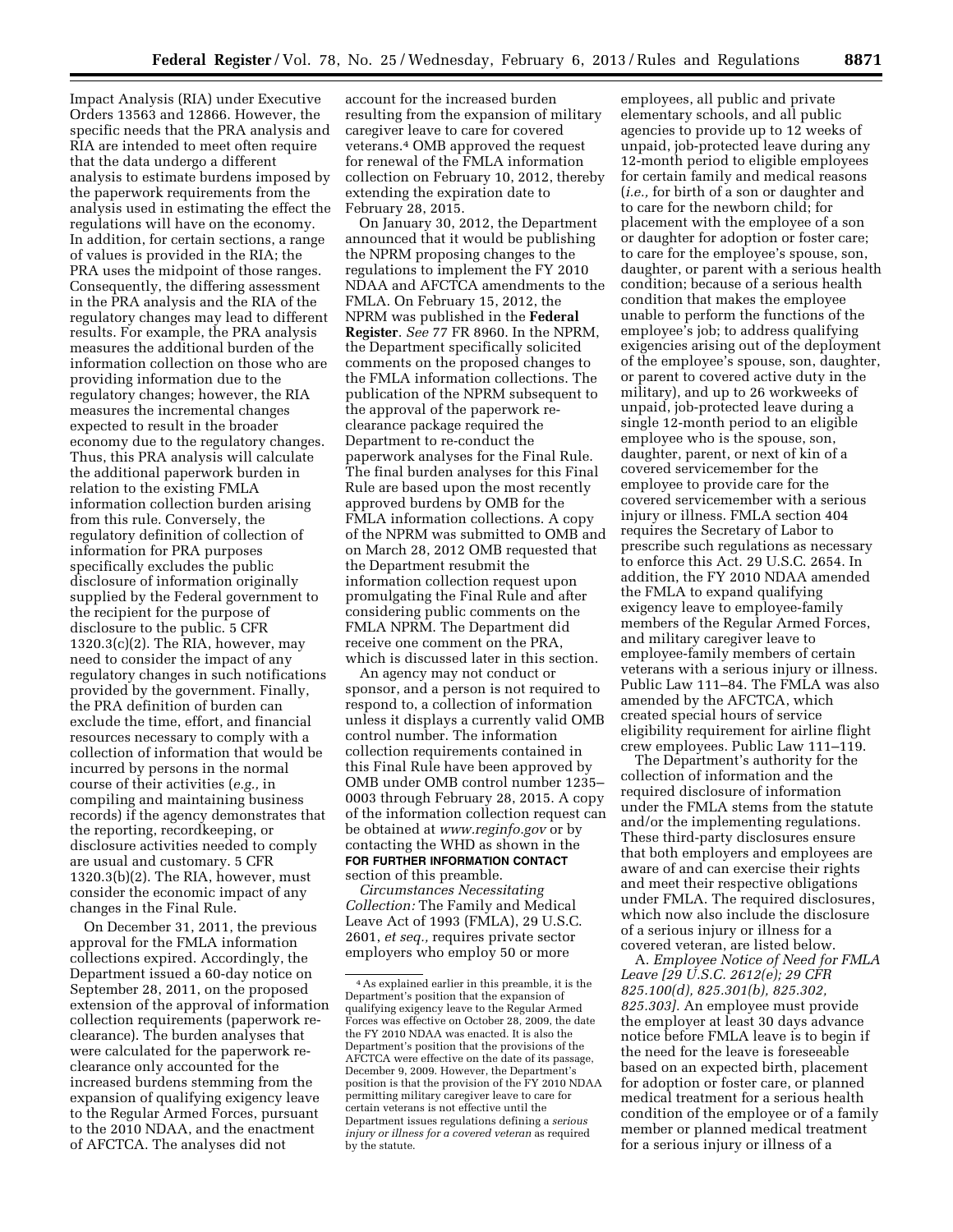covered servicemember. If 30 days notice is not practicable, such as because of a lack of knowledge of approximately when leave will be required to begin, a change in circumstances, or a medical emergency, notice must be given as soon as practicable under the facts and circumstances of the particular case. When an employee seeks leave for the first time for an FMLA-qualifying reason, the employee need not expressly assert rights under the FMLA or even mention the FMLA. The employee must, however, provide sufficient information that indicates that leave is potentially FMLA-qualifying and the timing and anticipated duration of the absence. Such information may include that a condition renders the employee unable to perform the functions of the job, or if the leave is to care for a family member, that the condition renders the family member unable to perform daily activities, or that the family member is a covered servicemember with a serious injury or illness, and whether the employee or the employee's family member is under the continuing care of a health care provider. Sufficient information for leave due to a qualifying family member's call (or impending call) to covered active duty status may include that the military member is on or has been called to covered active duty and that the requested leave is for one of the categories of qualifying exigency leave. An employer, generally, may require an employee to comply with its usual and customary notice and procedural requirements for requesting leave.

B. *Notice to Employee of FMLA Eligibility and Rights and Responsibilities Notice [29 CFR 825.219–.300(b)].* When an employee requests FMLA leave or when the employer acquires knowledge that an employee's leave may be for an FMLAqualifying reason, the employer must notify the employee—within five business days, absent extenuating circumstances—of the employee's eligibility to take FMLA leave and any additional requirements for taking such leave. The eligibility notice must provide information regarding the employee's eligibility for FMLA leave, and, if the employee is determined not to meet the eligibility criteria, provide at least one reason why the employee is not eligible. The rights and responsibilities notice must detail the specific rights and responsibilities of the employee, and explain any consequences of a failure to meet these responsibilities. If an employee provides notice of a subsequent need for FMLA

leave during the applicable 12-month period due to a different FMLAqualifying reason, the employer does not have to provide an additional eligibility notice if the employee's eligibility status has not changed. If the employee's eligibility status has changed, then the employer must notify the employee of the change in eligibility status within five business days, absent extenuating circumstances. The rights and responsibilities notice must be provided to the employee each time the eligibility notice is provided to the employee. Form WH–381 allows an employer to satisfy the regulatory requirement to provide employees with specific information concerning eligibility status and with written notice detailing specific rights as well as expectations and obligations of the employee and explaining any consequences of a failure to meet these obligations. *See* § 825.300(b) and (c).

*C. Employee Certifications—Serious Health Condition of Employee or Employee's Family Member, Recertification, Fitness for Duty, Leave for a Qualifying Exigency, and Leave to Care for a Covered Servicemember.* 

*1. Medical Certification and Recertification [29 U.S.C. 2613, 2614(c)(3); 29 CFR 825.100(d), 825.305– .308].* An employer may require that an employee's leave due to the employee's own serious health condition that makes the employee unable to perform one or more essential functions of the employee's position or to care for the employee's spouse, son, daughter, or parent with a serious health condition, be supported by a certification issued by the health care provider of the eligible employee or of the employee's family member. In addition, an employer may request recertification under certain conditions. The employer must provide the employee at least 15 calendar days to provide the initial certification, and any subsequent recertification, unless the employee is not able to do so despite his or her diligent good faith efforts. An employer must advise an employee whenever it finds a certification incomplete or insufficient and state in writing what additional information is necessary to make the certification complete and sufficient and must provide the employee seven calendar days (unless not practicable under the particular circumstances despite the employee's diligent good faith efforts) to cure any identified deficiency. The employer may contact the employee's health care provider for purposes of clarification and authentication of the medical certification (whether initial certification or recertification) after the employer has given the employee an

opportunity to cure any identified deficiencies. An employer, at its own expense and subject to certain limitations, may also require an employee to obtain a second and third medical opinion. Form WH–380–E allows an employee requesting FMLA leave for his or her own serious health condition to satisfy the statutory requirement to furnish, upon the employer's request, appropriate certification (including a second or third opinion and recertification) to support the need for leave for the employee's own serious health condition. *See*  § 825.305(a). Form WH–380–F allows an employee requesting FMLA leave for a family member's serious health condition to satisfy the statutory requirement to furnish, upon the employer's request, appropriate certification (including a second or third opinion and recertification) to support the need for leave for the family member's serious health condition. *See*  § 825.305(a).

*2. Fitness-for-Duty Medical Certification [29 U.S.C. 2614(a)(4); 29 CFR 825.312].* As a condition of restoring an employee whose FMLA leave was occasioned by the employee's own serious health condition that made the employee unable to perform the employee's job, an employer may have a uniformly applied policy or practice that requires all similarly situated employees (*i.e.,* same occupation, same serious health condition) who take leave for such conditions to obtain and present certification from the employee's health care provider that the employee is able to resume work. The employee has the same obligations to participate and cooperate in providing a complete and sufficient certification to the employer in the fitness-for-duty certification process as in the initial certification process. An employer may require that the fitness-for-duty certification specifically address the employee's essential job functions if the employer has provided the employee with a list of those essential functions and notified the employee of the need for a fitness-for-duty certification in the designation notice. Certain managers for an employer, but not the employee's immediate supervisor, may contact a health care provider for purposes of clarifying and authenticating a fitnessfor-duty certification. An employer is not entitled to a fitness-for-duty certification for each absence taken on an intermittent or reduced leave schedule; however, an employee may be required to furnish a fitness-for-duty certificate no more often than once every 30 days if an employee has used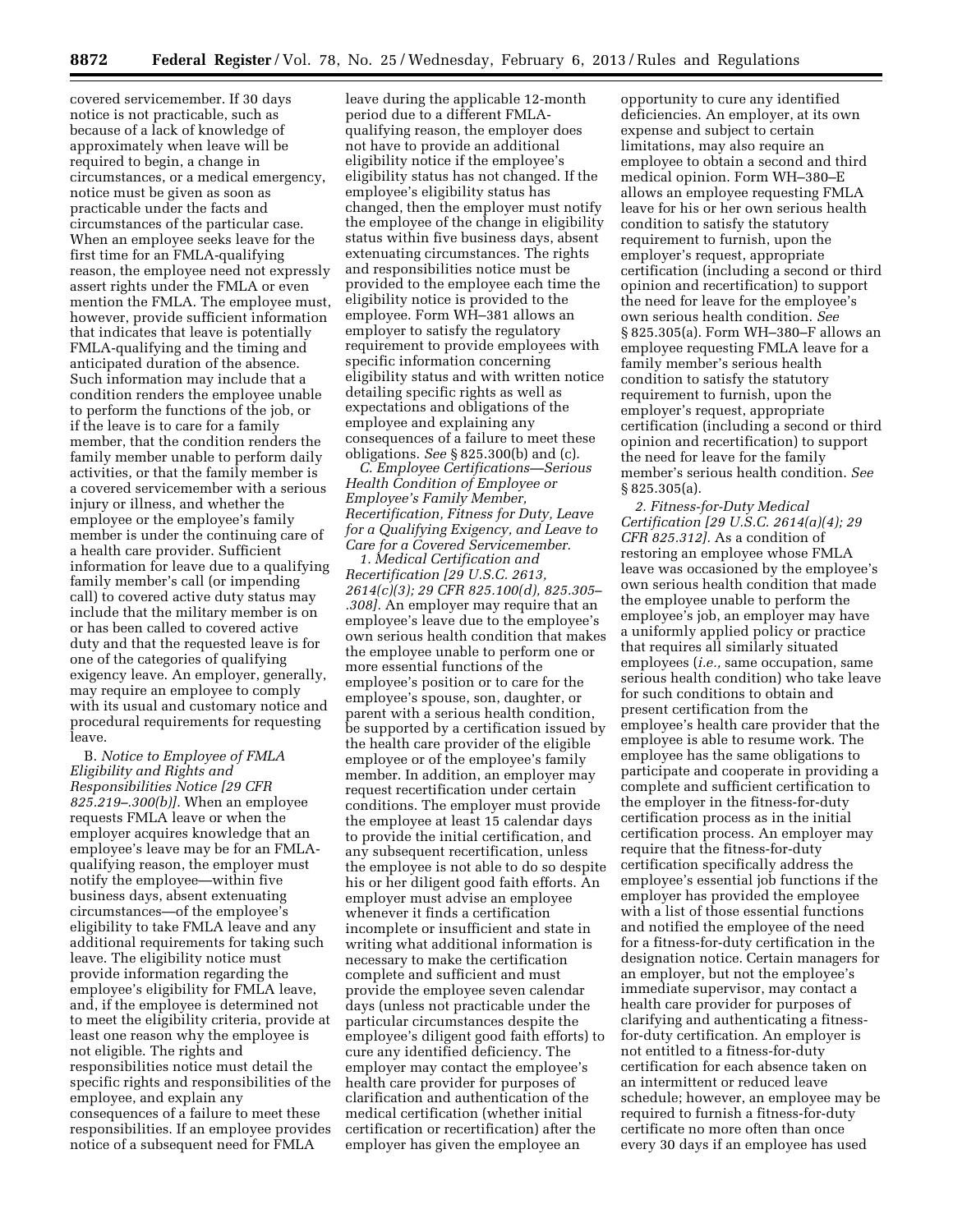intermittent leave during that period and reasonable safety concerns exist.

*3. Certification for Leave for a Qualifying Exigency [29 CFR 825.309].*  An employer may require an employee who requests FMLA leave due to a qualifying exigency to certify the need for leave. In addition, the first time an employee requests leave for a qualifying exigency related to a qualifying family member's active duty status, an employer may require the employee to provide a copy of the military member's active duty orders or other documentation issued by the military that indicates the military member is on covered active duty. Optional form WH– 384 allows an employee requesting FMLA leave based on a qualifying exigency to satisfy the statutory requirement to furnish, upon the employer's request, appropriate certification to support leave for a qualifying exigency.

*4. Certification for Leave to Care for Covered Servicemember [29 CFR 825.310].* An employee who requests FMLA leave to care for a covered servicemember (either a current servicemember or a veteran) may be required by his or her employer to certify the need for leave. An employee requesting FMLA leave based on a covered servicemember's serious injury or illness may satisfy the statutory requirement to furnish, upon the employer's request, a medical certification from an authorized health care provider with optional form WH– 385 or WH–385–V. An employer must accept as sufficient certification of leave to care for a current servicemember an invitational travel order or invitational travel authorization (ITO or ITA) issued to the employee or to another family member in lieu of optional form WH– 385 or the employer's own form.

D. *Notice to Employees of FMLA Designation [29 CFR 825.300(c)– .301(a)].* When the employer has enough information to determine whether the leave qualifies as FMLA leave (after receiving a medical certification, for example), the employer must notify the employee within five business days of making such determination whether the leave has or has not been designated as FMLA leave and the number of hours, days or weeks that will be counted against the employee's FMLA leave entitlement. If it is not possible to provide the hours, days or weeks that will be counted against the employee's FMLA leave entitlement (such as in the case of unforeseeable intermittent leave), then such information must be provided upon request by the employee but not more often than once every 30 days if leave is taken during the 30-day

period. If the employer requires paid leave to be substituted for unpaid leave, or that paid leave taken under an existing leave plan be counted as FMLA leave, this designation also must be made at the time of the FMLA designation. In addition, if the employer will require the employee to submit a fitness-for-duty certification, the employer must provide notice of the requirement with the designation notice. Form WH–382 allows an employer to meet its obligation to designate leave as FMLA-qualifying. *See*  29 CFR § 825.300(d).

E. *Notice to Employees of Change of 12-Month Period for Determining FMLA Entitlement [29 CFR 825.200(d)(1)].* An employer generally must choose a single uniform method from four options available under the regulations for determining the 12-month period for FMLA leave for reasons other than care of a covered servicemember with a serious injury or illness (which is subject to a set single 12-month period). An employer wishing to change to another alternative is required to give at least 60 days notice to all employees.

F. *Key Employee Notification [29 U.S.C. § 2614(b)(1)(B); 29 CFR 825.217– .219 and 825.300(c)(1)(v)].* An employer that believes that it may deny reinstatement to a key employee must give written notice to the employee at the time the employee gives notice of the need for FMLA leave (or when FMLA leave commences, if earlier) that he or she qualifies as a key employee. At the same time, the employer must also fully inform the employee of the potential consequences with respect to reinstatement and maintenance of health benefits if the employer should determine that substantial and grievous economic injury to the employer's operations would result if the employer were to reinstate the employee from FMLA leave. If the employer cannot immediately give such notice, because of the need to determine whether the employee is a key employee, the employer must give the notice as soon as practicable after receiving the employee's notice of a need for leave (or the commencement of leave, if earlier). If an employer fails to provide such timely notice it loses its right to deny restoration, even if substantial and grievous economic injury will result from reinstatement.

As soon as an employer makes a good faith determination—based on the facts available—that substantial and grievous economic injury to its operations will result if a key employee who has given notice of the need for FMLA leave or is using FMLA leave is reinstated, the employer must notify the employee in

writing of its determination, including that the employer cannot deny FMLA leave and that the employer intends to deny restoration to employment on completion of the FMLA leave. The employer must serve this notice either in person or by certified mail. This notice must explain the basis for the employer's finding that substantial and grievous economic injury will result, and, if leave has commenced, must provide the employee a reasonable time in which to return to work, taking into account the circumstances, such as the length of the leave and the urgency of the need for the employee to return.

An employee may still request reinstatement at the end of the leave period, even if the employee did not return to work in response to the employer's notice. The employer must then again determine whether there will be substantial and grievous economic injury from reinstatement, based on the facts at that time. If the employer determines that substantial and grievous economic injury will result from reinstating the employee, the employer must notify the employee in writing (in person or by certified mail) of the denial of restoration.

G. *Periodic Employee Status Reports [29 CFR 825.300(b)(4)].* An employer may require an employee to provide periodic reports regarding the employee's status and intent to return to work.

H. *Notice to Employee of Pending Cancellation of Health Benefits [29 CFR 825.212(a)].* Unless an employer establishes a policy providing a longer grace period, an employer's obligation to maintain health insurance coverage ceases under FMLA if an employee's premium payment is more than 30 days late. In order to drop the coverage for an employee whose premium payment is late, the employer must provide written notice to the employee that the payment has not been received. Such notice must be mailed to the employee at least 15 days before coverage is to cease and advise the employee that coverage will be dropped on a specified date at least 15 days after the date of the letter unless the payment has been received by that date.

I. *Documenting Family Relationship [29 CFR 825.122(k)].* An employer may require an employee giving notice of the need for FMLA leave to provide reasonable documentation or statement of family relationship. This documentation may take the form of a simple statement from the employee, or a child's birth certificate, a court document, etc. The employer is entitled to examine documentation such as a birth certificate, etc., but the employee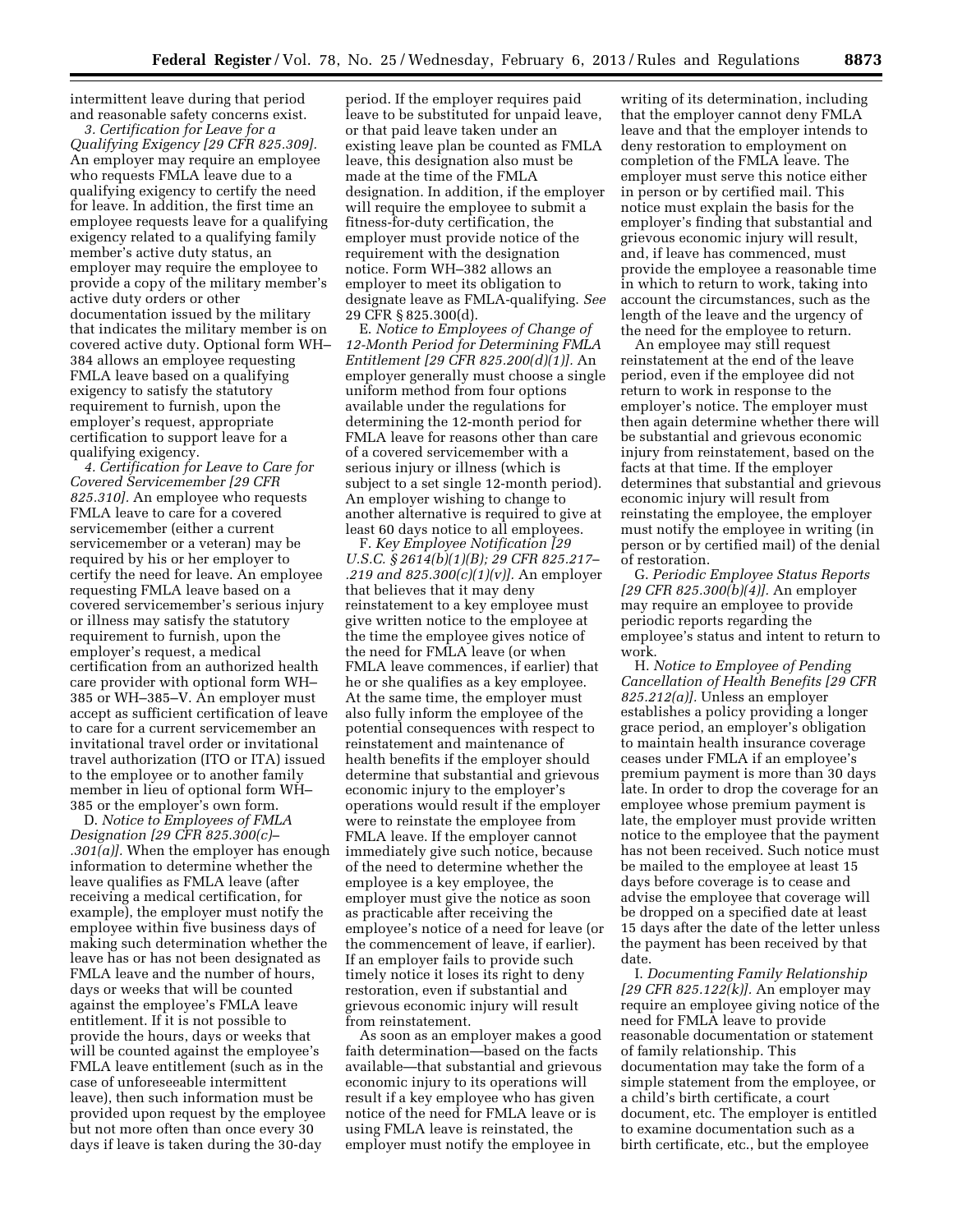is entitled to the return of the official document submitted for this purpose.

J. *General FMLA Recordkeeping [29 U.S.C. 2616; 29 CFR 825.500].* The FMLA provides that employers shall make, keep, and preserve records pertaining to the FMLA in accordance with the recordkeeping requirements of Fair Labor Standards Act section 11(c), 29 U.S.C. 211(c), and regulations issued by the Secretary of Labor. This statutory authority provides that no employer or plan, fund, or program shall be required to submit books or records more than once during any 12-month period unless the Department has reasonable cause to believe a violation of the FMLA exists or is investigating a complaint.

Covered employers who have eligible employees must maintain basic payroll and identifying employee data, including name, address, and occupation; rate or basis of pay and terms of compensation; daily and weekly hours worked per pay period; additions to or deductions from wages; total compensation paid; and dates FMLA leave is taken by FMLA eligible employees (available from time records, requests for leave, etc., if so designated). Leave must be designated in records as FMLA leave and leave so designated may not include leave required under State law or an employer plan which is not also covered by FMLA; if FMLA leave is taken by eligible employees in increments of less than one full day, the hours of the leave; copies of employee notices of leave furnished to the employer under FMLA, if in writing, and copies of all eligibility notices given to employees as required under FMLA and these regulations; any documents (including written and electronic records) describing employee benefits or employer policies and practices regarding the taking of paid and unpaid leaves; premium payments of employee benefits; records of any dispute between the employer and an eligible employee regarding designation of leave as FMLA leave, including any written statement from the employer or employee of the reasons for the designation and for the disagreement.

Covered employers with no eligible employees must maintain the basic payroll and identifying employee data already discussed. Covered employers that jointly employ workers with other employers must keep all the records required by the regulations with respect to any primary employees, and must keep the basic payroll and identifying employee data with respect to any secondary employees.

If FMLA-eligible employees are not subject to FLSA recordkeeping regulations for purposes of minimum

wage or overtime compliance (*i.e.,* not covered by, or exempt from, FLSA), an employer need not keep a record of actual hours worked (as otherwise required under FLSA, 29 CFR 516.2(a)(7)), provided that: eligibility for FMLA leave is presumed for any employee who has been employed for at least 12 months; and with respect to employees who take FMLA leave intermittently or on a reduced leave schedule, the employer and employee agree on the employee's normal schedule or average hours worked each week and reduce their agreement to a written record.

Employers must maintain records and documents relating to any medical certification, recertification or medical history of an employee or employee's family member created for FMLA purposes as confidential medical records in separate files/records from the usual personnel files. Employers must also maintain such records in conformance with any applicable Americans with Disabilities Act (ADA) and GINA confidentiality requirements; except that: supervisors and managers may be informed regarding necessary restrictions on the work or duties of an employee and necessary accommodations; first aid and safety personnel may be informed, when appropriate, if the employee's physical or medical condition might require emergency treatment; and government officials investigating compliance with the FMLA, or other pertinent law, shall be provided relevant information upon request.

The FLSA recordkeeping requirements, contained in Regulations 29 CFR part 516, are currently approved under OMB control number 1215–0018; consequently, this information collection does not duplicate their burden, despite the fact that for the administrative ease of the regulated community this information collection restates them.

*Public Comments:* On February 15, 2012, the Department published a proposed rule and sought comments on the burdens imposed by the information collections covered by the proposed regulations. 77 FR 8960. The same notice provided that comments could also be sent directly to OMB, in accordance with provisions of 5 CFR 1320.11.

As part of the proposed rule, the Department sought public comment regarding the burdens imposed by the information collection contained in this Final Rule. The Department received one comment from an individual identifying himself as a laboremployment attorney stating that the

agency's FMLA information collections are necessary for the proper performance for the functions of the agency. This comment, along with all of the comments relating to the other provisions of the NPRM that were received, are a matter of public record, and posted without change to *[http://](http://www.regulations.gov) [www.regulations.gov,](http://www.regulations.gov)* including any personal information provided.

*Burden Hours Estimates:* The PRA section of the FMLA NPRM published February 15, 2012 (77 FR 8960) used the 2008 analysis as the baseline to determine the burden increase for this paperwork package, and accounts for respondent and burden increases resulting from the statutory amendments to the FMLA covering qualifying exigency leave, military caregiver leave, and airline flight crew employee eligibility. Subsequent to OMB's clearance of the NPRM, but before its publication in the **Federal Register**, OMB approved the reclearance of the existing FMLA ICRs under the PRA. That re-clearance reflected increases in respondents and burden stemming from the selfexecuting portions of the FY 2010 NDAA (qualifying exigency leave for family members of members of the Regular Armed Forces) and the Airline Flight Crew Technical Corrections Act. The following burden analyses are based upon the 2012 reclearance issued on February 9, 2012, and reflect the increase in respondents and burdens resulting from the extension of military caregiver leave to covered veterans. Additionally, due to refinements in the analysis conducted under E.O. 12866, the number of eligible employees assumed to take leave to care for a covered veteran has decreased.

Except as otherwise noted, the Department bases the following burden estimates on the Regulatory Impact Analysis in the Final Rule and the 2012 paperwork reclearance. The Department estimates that the FMLA covers 91.1 million workers. The Department estimates 381,000 employers, comprised of 291,000 private businesses and 89,566 government entities, respond to the FMLA collections. For PRA purposes 89,499 employers are assumed to be state, local, or tribal governmental entities and 67 are assumed to be Federal entities. The Department assumes a proportional response burden between the employer entities (74.033172415 percent private, 25.94333834 percent state, local, and tribal governments, and 0.02348951 percent Federal). Within each information collection, the respondents, responses, and burden estimates are rounded to the nearest whole number.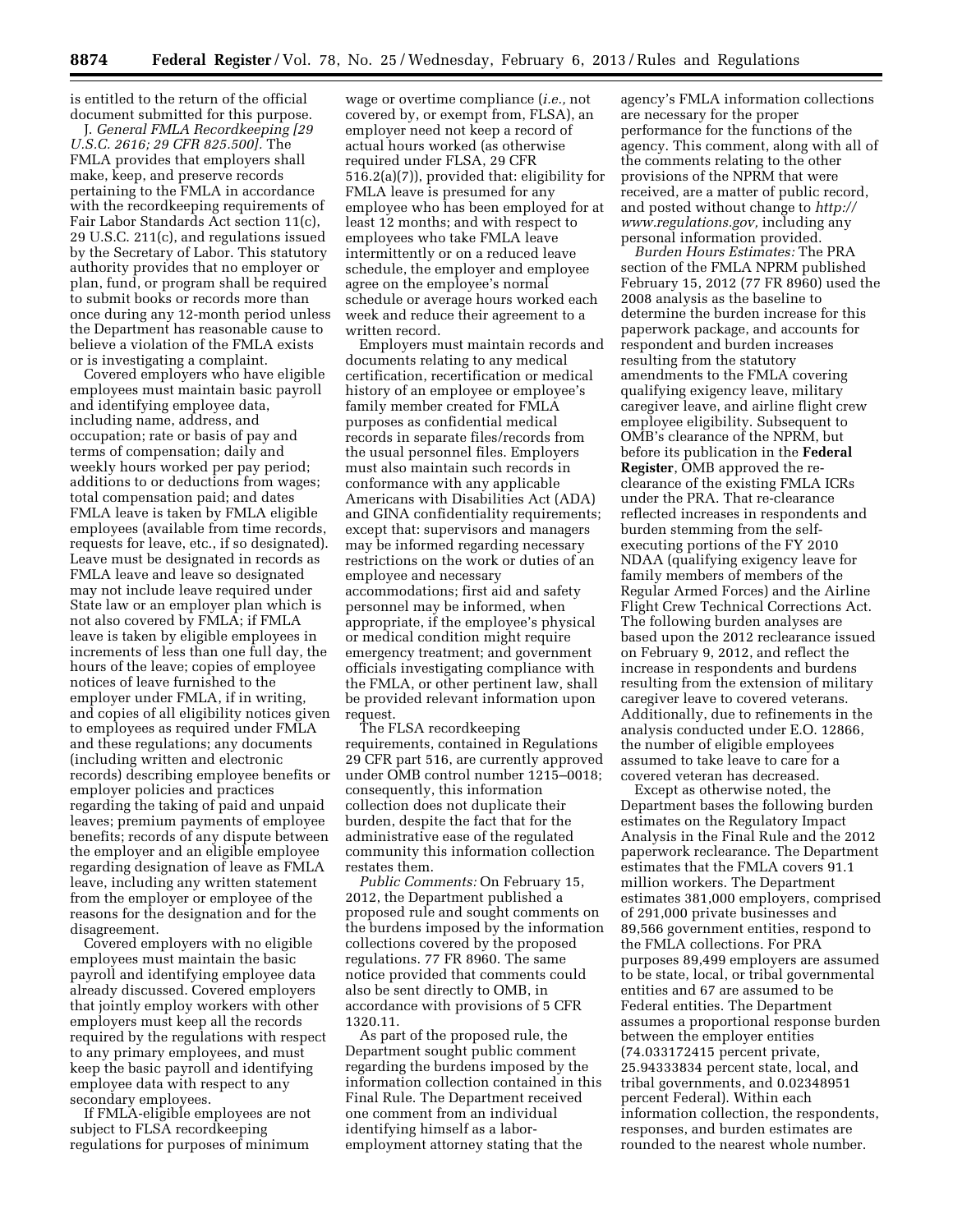In the interest of transparency, for each FMLA information collection requirement this PRA discussion includes references to the incremental burden changes that would be imposed by the rule, the burden imposed by existing requirements, and the total burden after the rule takes effect.

A. *Employee Notice of Need for FMLA Leave.* The Department estimates that there are 26,908 employees who are newly eligible to take leave to care for a covered veteran under the FY 2010 NDAA. Based on leave usage patterns, 7,000 of these employees will take leave to care for a covered veteran (26 percent of 26,908 employees).

Based on the leave patterns estimated by the Department in the PRIA analysis, the Department estimates that there will be 357,000 employee requests for military caregiver leave.

*New burden:* 357,000 employee respondent notices of leave  $\times$  2 minutes/ 60 minutes per hour = 11,900 hours.

*Existing burden for this requirement:*  13,829,680 responses and 460,990 hours.

*Total estimated burden requested for this requirement:* 14,186,680 responses and 472,890 hours.

B. *Notice to Employee of FMLA Eligibility and Rights and Responsibilities Notice.* Based on the leave usage patterns for military caregiver leave, the Department is assuming that all subsequent leave requests will be for the same servicemember for whom the leave was originally requested. The employee is required to notify the employer in each instance of the need for leave. But the employer is not required to provide the employee with a notice of eligibility or rights and responsibilities unless the employee's eligibility status changes. For military caregiver leave, 7,000 leave takers will provide 357,000 employee notices of their need for leave, but employers will only have to issue 7,000 eligibility and rights and responsibilities notices.

*New burden:* 7,000 total responses (notices of eligibility and rights and responsibilities)  $\times$  10 minutes/60 minutes per hour = 1,167 hours

- *Burden Disaggregation by Sector:*  Private (74.03317215%): 5,182  $responents \times 10 minutes/60 minutes =$
- 864 hours State, local, tribal (25.943338%): 1,816 responses × 10 minutes/60 minutes = 303 hours

Federal (0.02348951%): 2 responses  $\times$ 10 minutes/60 minutes = 0 hours *Existing burden requirement:* 

Private: 16,142,733 responses and 7,031,756 hours

- State, local, tribal: 5,656,874 responses and 2,464,128 hours
- Federal: 5,121 responses and 2,231 hours

*Total estimated burden requested for this requirement:* 

- Private: 16,147,915 responses and 7,032,619 hours
- State, local, tribal: 5,658,690 responses and 2,464,431 hours
- Federal: 5,123 responses and 2,231 hours

C. *Employee Certifications: Employee Certifications–Serious Health Condition Certification, Recertification, and Fitness-for-Duty Certification; Documenting Call to Military Active Duty; Certification of Qualifying Exigency Due to Call to Military Active Duty; Covered Servicemember's Serious Injury or Illness Certification.* 

1. *Medical Certification and Recertification.* The Department assumes that the number of employees who will obtain medical certifications to care for a covered veteran from a health care provider as defined in § 825.125 will be very small as most employees will obtain medical certifications from VA, DOD, TRICARE, or DOD nonnetwork TRICARE providers, which are not subject to second or third opinions or recertifications. As such, the Department assumes that five percent of employees will be asked to obtain a second or third opinion/recertification. Utilizing these assumptions, 7,000 employees taking leave multiplied by 5% asked to provide medical certification results in 350 employees requiring additional certification.

*New burden:* 350 employees × 20 minutes/60 minutes per hour = 117 hours.

2. *Fitness-for-Duty Medical Certification.* No change from current burden estimate.

3. *Certification of Qualifying Exigency for Military Family Leave.* Although this Final Rule adds parental leave as a new qualifying exigency for FMLA leave the Department did not update the burden because it lacks any data on which to base an estimate of the number of days of qualifying exigency leave that might be taken for parental leave. Therefore, there is no change from the current burden estimate.

4. *Certification for Leave Taken to Care for a Covered Servicemember— Current Servicemember.* Pursuant to the FY 2010 NDAA, an eligible employeefamily member may take FMLA leave to care for a current servicemember who has a serious injury or illness that existed before the member's active duty and was aggravated by service in the line of duty while on active duty. At the NPRM stage the Department did not

have sufficient information to develop an estimate of employees who will qualify for military caregiver leave for a covered servicemember with a serious injury or illness that existed prior to the servicemember's active duty and was aggravated in the line of duty on active duty, and, thus, did not revise the current burden analysis for certification of leave to care for a current servicemember. The Department did not receive any comments in response to the NPRM addressing this issue. Consequently, the Department still lacks sufficient information to develop an estimate of employees who will qualify for military caregiver leave for a covered servicemember with a serious injury or illness that existed prior to the servicemember's active duty and was aggravated in the line of duty on active duty. However, as stated in the Regulatory Impact Analysis, the Department believes that the number of servicemembers entering the military with an injury or illness with the potential to be aggravated by service to the point of rendering the servicemember unable to perform the duties of his or her office, grade, rank, or rating is quite small due to the selection process used by the Armed Forces.

5. *Certification for Leave Taken to Care for a Covered Servicemember— Covered Veteran.* The FY 2010 NDAA provided FMLA leave for eligible employees to care for a covered veteran with a serious injury or illness that was incurred in the line of duty on active duty (or existed before the member's active duty and was aggravated in the line of duty on active duty) and manifested itself before or after the member became a veteran. The Department estimates that 7,000 employees will take leave to care for a covered veteran. The Department expects that employers will request certification forms for this leave. The Department estimates that it will take a Human Resources specialist 30 minutes to request, review, and verify the employee's certification papers.

*New burden:* 7,000 responses (certification papers)  $\times$  30 minutes/60 minutes per hour = 3,500 hours.

All new certification and recertification requirements: 7,350 responses and 3,617 hours.

*Existing total burden for this requirement:* 12,118,019 responses and 4,022,236 hours.

*Total estimated burden for this requirement:* 12,125,369 responses and 4,025,853 hours.

D. *Notice to Employees of FMLA Designation.* The Department estimates that each written FMLA designation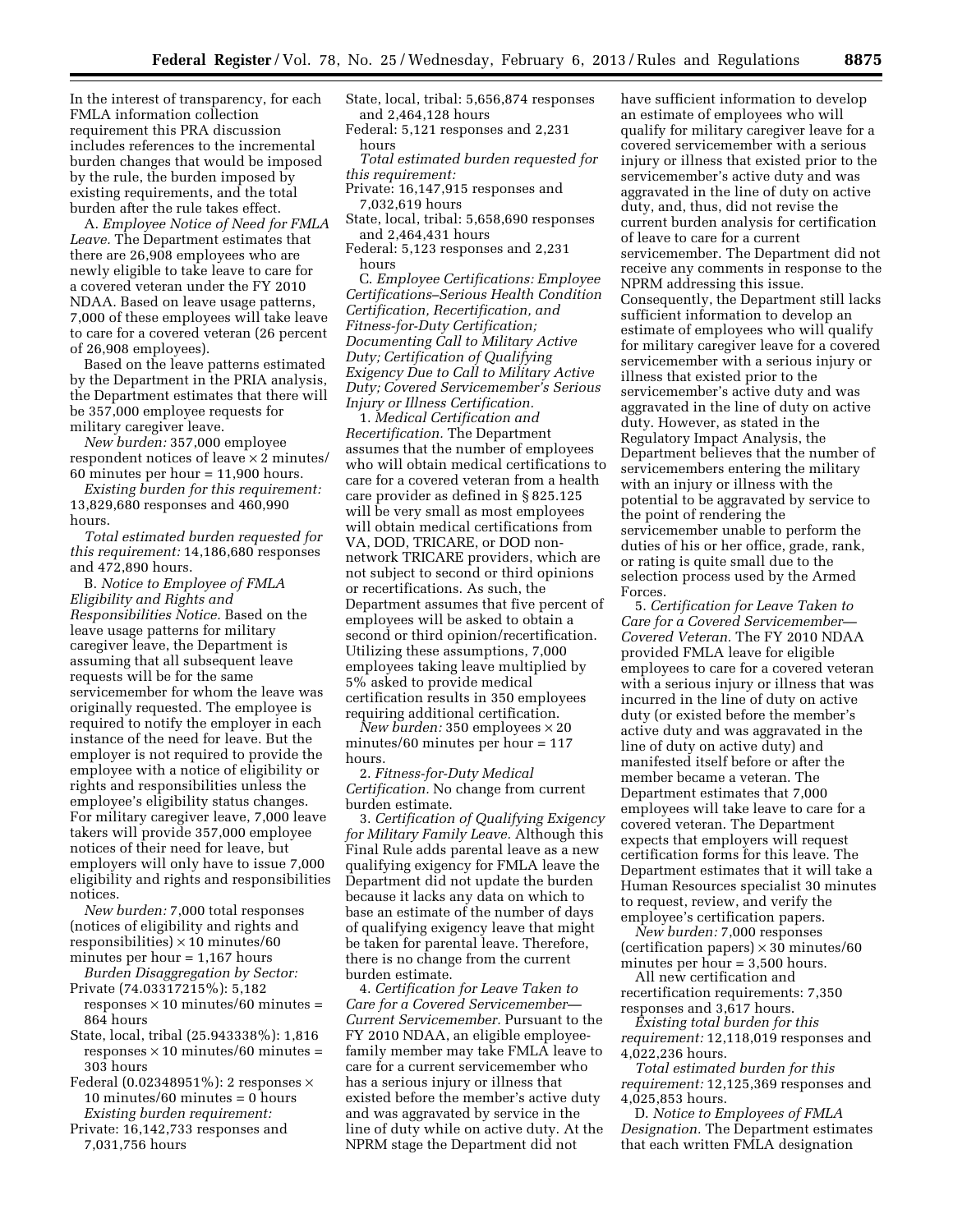notice takes approximately ten minutes to complete.

*New burden:* 7,000 total responses (designation notices)  $\times$  10 minutes/60 minutes per hour  $= 1,167$  hours.

- *Burden Disaggregation by Sector:*  Private (74.03317215%): 5,182
- responses  $\times$  10 minutes/60 minutes = 864 hours
- State, local, tribal (25.943338%): 1,816  $responents \times 10 minutes/60 minutes =$ 303 hours

Federal (0.02348951%): 2 responses  $\times$ 10 minutes/60 minutes = 0 hours *Existing total burden for this* 

- *requirement:*
- Private: 12,898,914 responses and 3,479,716 hours
- State, local, tribal: 4,520,148 responses and 1,219,392 hours
- Federal: 4,092 responses and 1,104 hours
- *Total estimated burden requested for this requirement:*
- Private: 12,904,096 responses and 3,480,580 hours
- State, local, tribal: 4,521,964 responses and 1,219,695 hours
- Federal: 4,094 responses and 1,104 hours

E. *Notice to Employees of Change of 12-month period of determining FMLA eligibility.* No change from current burden estimate.

- 
- *Existing burden for this requirement:*  Private: 7,099,082 respondents and 3,536 hours
- State, local, tribal: 2,487,721 respondents and 1,239 hours
- Federal: 2,351 respondents and 1 hour *Total estimated burden requested for*
- *this requirement:*  Private: 7,099,082 respondents and 3,536 hours
- State, local, tribal: 2,487,721

respondents and 1,239 hours Federal: 2,351 respondents and 1 hour

F. *Key Employee Notification.* The Department assumes that a very small percentage of employees taking leave to care for a covered veteran will be determined key employees and even fewer of those employees will receive notice from the employer that they intend to exercise the option to not reinstate those employees. As such, the Department does not associate a new burden hour estimate with this

particular provision for employees taking leave to care for a covered veteran.

*Existing burden for this requirement:*  Private: 31,676 respondents and 2,640 hours

- State, local, tribal: 11,100 respondents and 925 hours
- Federal: 11 respondents and 1 hour *Total estimated burden requested for*
- *this requirement:*
- Private: 31,676 respondents and 2,640 hours
- State, local, tribal: 11,100 respondents and 925 hours

Federal: 11 respondents and 1 hour G. *Periodic Employee Status Reports.*  The Department estimated in the 2008 paperwork analysis that employers require periodic reports from 25 percent of FMLA leave users, and since it has not received any evidence to believe otherwise, it continues to estimate 25 percent today. The Department also estimates a typical employee would normally respond to an employer's request for a status report; however, to account for any additional burden the regulations might impose, the Department estimates that 10 percent of employees will respond to a request only because of the regulatory requirement, imposing a burden of two minutes per response. The Department also estimates that each such employee provides two annual periodic status reports.

- *New burden:* 7,000 leave takers × 25%  $\times$  10% = 175 employee responses.
- 175 employee responses  $\times$  2 responses = 350 total responses.
- 350 responses × 2 minutes/60 minutes = 12 hours.
- *Existing burden for this requirement:*  371,547 responses and 12,384 hours.

*Total estimated burden for this requirement:* 371,897 responses and 12,396 hours.

H. *Documenting Family Relationships.* The Department assumes that under the military amendments all employees who take leave will be doing so for a family-related reason. (7,000 leave takers). In the 2008 PRA analysis, the Department estimated that employers may require additional documentation to support a family relationship in five percent of these

cases, and the additional documentation will take five minutes.

*New burden:* 7,000 (employees taking leave for family-related reasons)  $\times$  5% (additional documentation) = 350 employees required to document family relationships. 350 employees  $\times$  5 minutes/60 minutes per hour = 29 hours.

*Existing burden for this requirement:*  185,681 responses and 15,473 hours.

*Total estimated burden requested for this requirement:* 186,031 responses and 15,502 hours.

I. *Notice to Employee of Pending Cancellation of Health Benefits.* The Department believes that most employees who take leave to care for a covered veteran will be covered by the military member's health benefits and not by his or her employer's health plan. As such, the Department assumes that a very small percentage of employees taking leave for a covered veteran will receive notification of the pending cancellation of his or her health benefits. The Department does not associate a new burden hour estimate with this provision.

*Existing burden for this requirement:*  Private: 105,585 responses and 8,799 hours

- State, local, tribal: 37,000 responses and 3,083 hours
- Federal: 34 responses and 3 hours *Total burden requested for this requirement:*
- 
- Private: 105,585 responses and 8,799 hours
- State, local, tribal: 37,000 responses and 3,083 hours
- Federal: 34 responses and 3 hours J. *General Recordkeeping.* No change
- from current burden estimate.

*Existing burden for this requirement:*  Private: 9,934,548 responses and 206,970 hours

- State, local, tribal: 3,481,350 responses and 72,528 hours
- Federal: 3,152 responses and 66 hours *Total burden requested for this*
- *requirement:*
- Private: 9,934,548 responses and 206,970 hours
- State, local, tribal: 3,481,350 responses and 72,528 hours
- Federal: 3,152 responses and 66 hours.

# PRA SUMMARY OF BURDEN INCREASE DUE TO THIS RULE

| Required disclosure                                                        | Existing<br>respondents | Increase in<br>respondents | Existing<br>responses | Increase in<br>responses | Existing<br>burden hours | Increase in<br>burden hours |
|----------------------------------------------------------------------------|-------------------------|----------------------------|-----------------------|--------------------------|--------------------------|-----------------------------|
| Employee Notice of Need for FMLA<br>Notice to Employee of FMLA Eligibility | 7.249.100               | 7.000                      | 13.829.680            | 357,000                  | 460.990                  | 11.900                      |
| and Rights and Responsibilities Notice:<br>Private                         | 211.170                 | 5.182                      | 16.142.733            | 5.182                    | 7.031.756                | 864                         |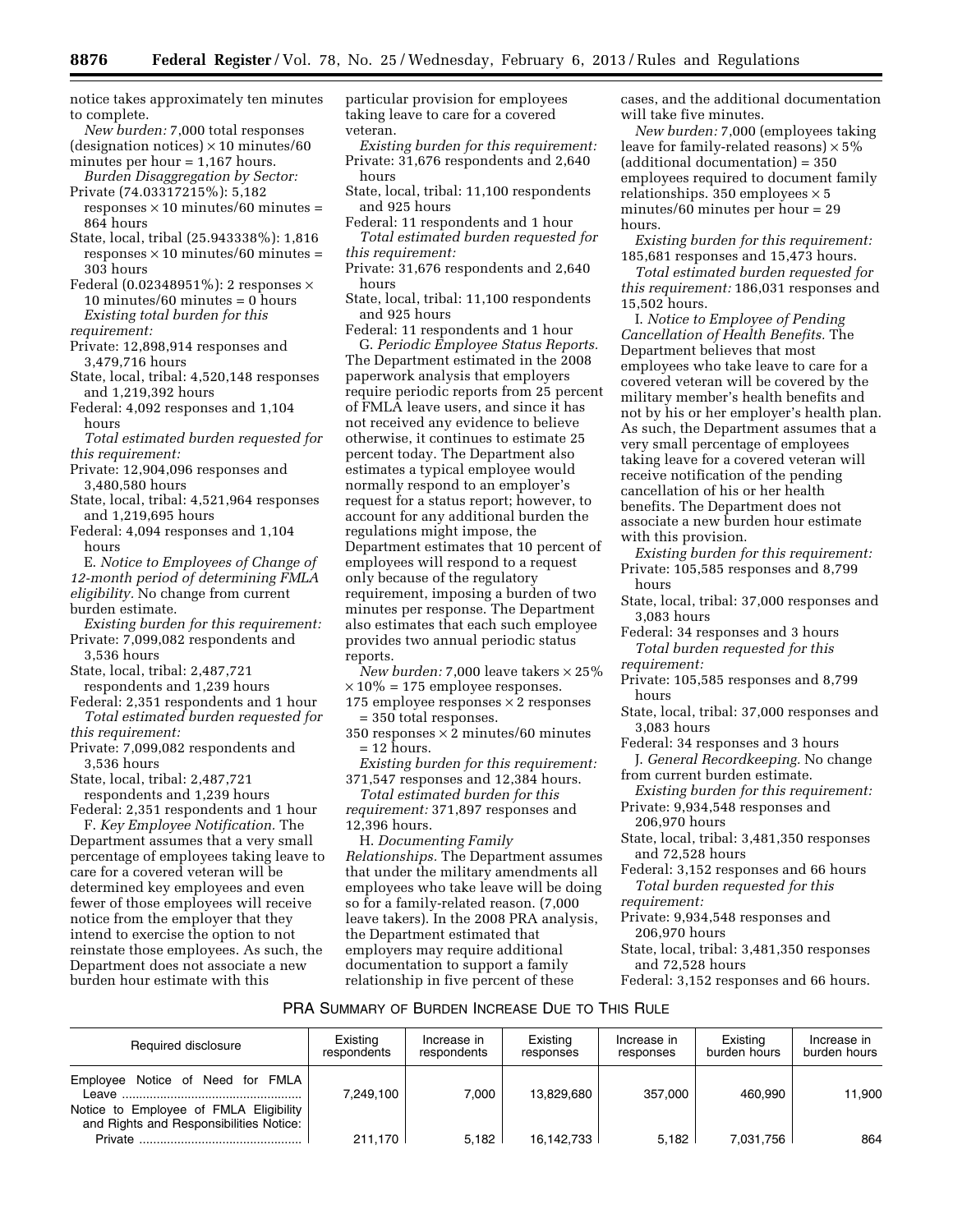| Required disclosure                                                 | Existina<br>respondents | Increase in<br>respondents | Existing<br>responses | Increase in<br>responses | Existing<br>burden hours | Increase in<br>burden hours |
|---------------------------------------------------------------------|-------------------------|----------------------------|-----------------------|--------------------------|--------------------------|-----------------------------|
|                                                                     | 74,000                  | 1,816                      | 5,656,874             | 1,816                    | 2.464.128                | 303                         |
|                                                                     | 67                      | 2                          | 5,121                 | 2                        | 2,231                    | $\Omega$                    |
| Employee Certifications                                             | 5,461,097               | 7,350                      | 12,118,019            | 7,350                    | 4,022,236                | 3,617                       |
| Notice to Employees of FMLA Designa-<br>tion:                       |                         |                            |                       |                          |                          |                             |
|                                                                     | 211,170                 | 5,182                      | 12,898,914            | 5,182                    | 3,479,716                | 864                         |
|                                                                     | 74,000                  | 1,816                      | 4,520,148             | 1,816                    | 1,219,392                | 303                         |
|                                                                     | 67                      | 2                          | 4.092                 | 2                        | 1,104                    | 0                           |
| Notice to Employee of 12-month Period                               |                         |                            |                       |                          |                          |                             |
| Change:                                                             |                         |                            |                       |                          |                          |                             |
|                                                                     | 21,117                  | 0                          | 7,099,082             | 0                        | 3,536                    |                             |
|                                                                     | 7.400                   | O                          | 2,487,721             | O                        | 1,239                    |                             |
|                                                                     |                         | O                          | 2,351                 | 0                        |                          | 0                           |
| Key Employee Notification:                                          |                         |                            |                       |                          |                          |                             |
|                                                                     | 21,117                  | 0                          | 31,676                | 0                        | 2,640                    |                             |
| State, local, tribal                                                | 7.400                   | 0                          | 11,100                | 0                        | 925                      | 0                           |
|                                                                     |                         | O                          | 11                    | 0                        |                          | $\Omega$                    |
| Periodic Employee Status Reports                                    | 184.852                 | 175                        | 371,547               | 350                      | 12,384                   | 12                          |
| Documenting Family Relationships                                    | 183,987                 | 350                        | 185,681               | 350                      | 15,473                   | 29                          |
| Notice to Employee of Pending Cancella-<br>tion of Health Benefits: |                         |                            |                       |                          |                          |                             |
|                                                                     | 105,585                 | O                          | 105,585               | 0                        | 8.799                    |                             |
|                                                                     | 37,000                  |                            | 37,000                | 0                        | 3,083                    |                             |
|                                                                     | 34                      | O                          | 34                    | 0                        |                          | <sup>0</sup>                |
| General Record Keeping:                                             |                         |                            |                       |                          |                          |                             |
|                                                                     | 21.1170                 | 0                          | 9,934,548             | 0                        | 206,970                  |                             |
| State, local, tribal                                                | 74,000                  | 0                          | 3,481,350             | 0                        | 72,528                   |                             |
|                                                                     | 67                      | O                          | 3,152                 | 0                        | 66                       |                             |

| <b>PRA SUMMARY OF BURDEN INCREASE DUE TO THIS RULE—Continued</b> |  |  |
|------------------------------------------------------------------|--|--|
|------------------------------------------------------------------|--|--|

Grand Total Incremental Increase of Burden Hours = 17,892

Grand Total Annual Burden Hours = 19,027,093 Hours

Persons responding to the various FMLA information collections may be employees of any of a wide variety of businesses. Absent specific wage data regarding respondents, the Department used the median hourly wage for a nonsupervisory Human Resources Assistant (Except Payroll and Timekeeping) for May 2010. The median hourly wage is \$17.69 plus 40 percent in fringe benefits (\$24.77). See BLS Occupational Employment Statistics, Occupational Employment and Wages, May 2010 (*[http://www.bls.gov/oes/current/](http://www.bls.gov/oes/current/oes434161.htm) [oes434161.htm](http://www.bls.gov/oes/current/oes434161.htm)*). The Department estimates total annual respondent costs for the value of their time to be \$471,301,094 (\$24.77 × 19,027,093 total annual burden hours).

*Other Respondent Cost Burdens (Maintenance and Operation):* The Department estimates that it will take approximately 20 minutes to complete the certification for a covered veteran. Thus, the time would equal the employee's time in obtaining the certification. The Department used the median hourly wage for a physician's assistant of \$41.54 plus 40 percent in fringe benefits (\$58.17) to compute a \$19.39 cost for the certification of a serious health condition (\$58.17  $\times$  20

minutes/60 minutes per hour). *See* BLS Occupational Employment Statistics, Occupational Employment and Wages, May 2010, *[http://www.bls.gov/oes/](http://www.bls.gov/oes/current/oes291071.htm)  [current/oes291071.htm.](http://www.bls.gov/oes/current/oes291071.htm)* 

*New burden (covered veterans):* 7,000 medical certifications for covered veterans  $\times$  \$19.39 cost per certification  $= $135,730.$ 

Existing maintenance and operations cost estimate for the existing FMLA information collections: \$163,332,185.

*Grand total of maintenance and operations cost burden for respondents = \$163,467,915.* 

The total burden imposed by the FMLA information collections (existing and new) is summarized as follows.

*Agency:* Wage and Hour Division. *Title of Collection:* Family and

Medical Leave Act, as Amended. *OMB Control Number:* 1235–0003.

*Affected Public:* Individuals or Households; Private Sector—Businesses or other for profits. Not for profit institutions, Farms: State, Local, or Tribal Governments.

*Total estimated number of respondents:* 14,134,414.

*Total estimated number of responses:*  89,305,469.

*Total estimated annual burden hours:*  19,027,093.

*Total estimated annual other cost burdens:* \$163,467,915.

## **VIII. Executive Order 12866; Executive Order 13563**

Executive Orders 12866 and 13563 direct agencies to assess all costs and benefits of available regulatory alternatives and, if regulation is necessary, to select regulatory approaches that maximize net benefits (including potential economic, environmental, public health and safety effects, distributive impacts, and equity). Executive Order 13563 emphasizes the importance of quantifying both costs and benefits, of reducing costs, of harmonizing rules, and of promoting flexibility. This rule has been designated a ''significant regulatory action'' because, although not economically significant under section 3(f) of Executive Order 12866, it raises novel issues of law and policy. Therefore, the rule was reviewed by OMB. The Family and Medical Leave Act (FMLA or Act) is administered by the U.S. Department of Labor, Wage and Hour Division (WHD). The FMLA provides a means for employees to balance their work and family responsibilities by taking unpaid leave for certain reasons. The Act is intended to promote the stability and economic security of families as well as the nation's interest in preserving the integrity of families.

The FMLA applies to any employer in the private sector engaged in commerce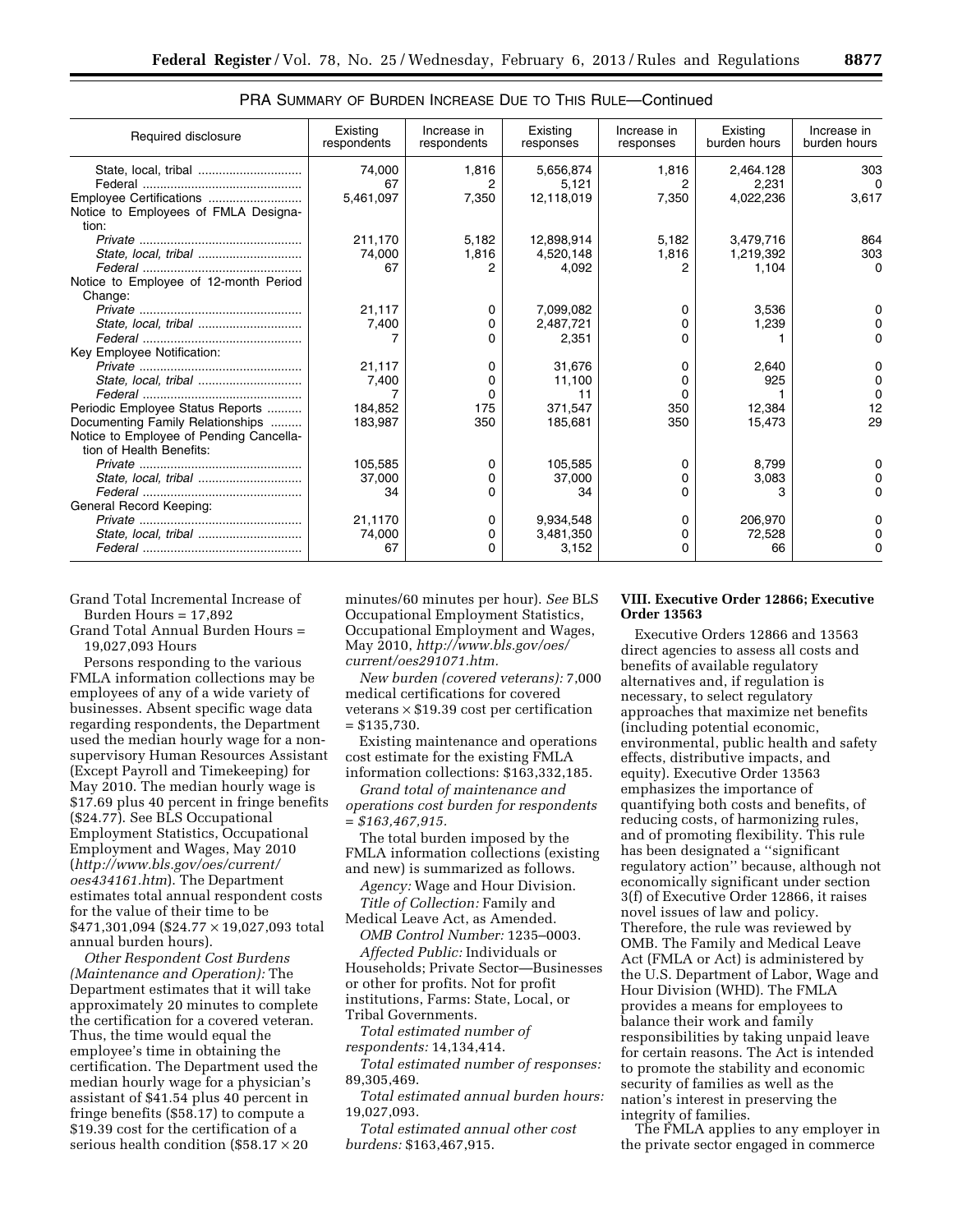or in an industry or activity affecting commerce who employed 50 or more employees each working day during at least 20 weeks in the current or preceding calendar year; all public agencies and local education agencies; and most Federal employees.5

To be eligible for leave, an individual must:

B. Be employed by a covered employer at a worksite that employs at least 50 employees within 75 miles;

C. Have worked at least 12 months for the employer (not necessarily consecutively); and

■ Have at least 1,250 hours of service during 12 months preceding the beginning of the FMLA leave (as discussed herein, special hours of service rules apply to airline flight crew employees).

The FMLA provides for job-protected, unpaid leave, which may be continuous or intermittent, and allows for the substitution of paid leave. Employees are entitled to:

 $\blacksquare$  A combined total of 12 workweeks of leave in a 12-month period for:

Æ birth and care of the employee's child (within one year);

 $\circ$  placement with employee of a child for adoption or foster care (within one year);

 $\circ$  care of a spouse, child, or parent with serious health condition;

 $\circ$  the employee's own serious health condition; and

 $\circ$  qualifying exigencies arising out of the fact that the employee's spouse, son, daughter, or parent is a military member and is on covered active duty or has been notified of an impending call or order to covered active duty.

Employees are also entitled to 26 workweeks of leave in a single 12 month period to care for a covered servicemember with a serious injury or illness if the employee is the spouse, son, daughter, parent, or next of kin of the servicemember.

#### *A. Need for Regulation*

The changes to the FMLA regulations are primarily to implement statutory amendments to the FMLA's military family leave provisions and separate statutory changes affecting the eligibility requirements for airline flight crewmembers and flight attendants (collectively referred to as airline flight crew employees). The military statutory amendments are designed to make it easier for workers with family in

military service to balance their work and family lives during particularly demanding times without the fear of losing their jobs. 73 FR 68070. The amendments relating to the airline flight crew employees established a special hours of service eligibility requirement in order to address this industry's unique scheduling practices and expand access to FMLA-protected leave for airline flight crew employees.

1. National Defense Authorization Act for Fiscal Year 2010 Amendments

On October 28, 2009, the President signed into law the National Defense Authorization Act for FY 2010 (FY 2010 NDAA), Public Law 111–84. Section 565(a) of the FY 2010 NDAA amends the FMLA. These amendments expand the military family leave provisions added to the FMLA in 2008, which provide qualifying exigency and military caregiver leave for employees with family members who are covered military members.

The FY 2010 NDAA amendments to the FMLA provide that an eligible employee may take FMLA leave for any qualifying exigency arising out of the fact that the employee's spouse, son, daughter, or parent is on (or has been notified of an impending call to) covered active duty in the Armed Forces. Covered active duty for members of a regular component of the Armed Forces means duty during deployment of the member with the Armed Forces to a foreign country. For members of the U.S. National Guard and Reserves it means duty during deployment of the member with the Armed Forces to a foreign country under a call or order to active duty in a contingency operation as defined in section 101(a)(13)(B) of title 10, United States Code. Prior to the FY 2010 NDAA amendments, qualifying exigency leave did not apply to employees with family members serving in a regular component of the Armed Forces.

The FY 2010 NDAA also expands the military caregiver leave provisions of the FMLA. Military caregiver leave entitles an eligible employee who is the spouse, son, daughter, parent, or next of kin of a covered servicemember with a serious injury or illness, to take up to 26 workweeks of FMLA leave in a single 12-month period to care for the covered servicemember. Under the FY 2010 NDAA amendments, the definition of covered servicemember is expanded to include a veteran ''who is undergoing medical treatment, recuperation, or therapy for a serious injury or illness'' if the veteran was a member of the Armed Forces ''at any time during the period of 5 years preceding the date on

which the veteran undergoes that medical treatment, recuperation, or therapy.'' Prior to the FY 2010 NDAA amendments, military caregiver leave was limited to care for current members of the U.S. Armed Forces, including members of the Regular Armed Forces and members of the National Guard and Reserves.

In addition, the FY 2010 NDAA amends the FMLA's definition of a serious injury or illness for a current member of the U.S. Armed Forces, including National Guard or Reserves, to include not only a serious injury or illness that was incurred by the member in the line of duty on active duty but also one that ''existed before the beginning of the member's active duty and was aggravated by service in line of duty on active duty in the Armed Forces'' that may render the member medically unfit to perform the duties of the member's office, grade, rank, or rating. For covered veterans, the term is defined as ''a qualifying (as defined by the Secretary of Labor) injury or illness that was incurred by the member in line of duty on active duty in the Armed Forces (or existed before the beginning of the member's active duty and was aggravated by service in line of duty on active duty in the Armed Forces) and that manifested itself before or after the member became a veteran.''

### 2. Airline Flight Crew Technical Amendments

On December 21, 2009, the President signed into law the Airline Flight Crew Technical Corrections Act (AFCTCA), Public Law 111–119. This amendment to the FMLA establishes a special hours of service eligibility provision for airline flight crew employees. This amendment also permits the Secretary of Labor to provide by regulation a method of calculating FMLA leave for airline flight crew employees. Airline flight crew employees continue to be subject to the FMLA's other eligibility requirements.

The amendment provides that an airline flight attendant or flight crewmember meets the hours of service requirement if, during the previous 12 month period, he or she has worked or been paid for:

■ Not less than 60 percent of the applicable total monthly guarantee (or its equivalent), and

D. Not less than 504 hours, not including personal commute time, or time spent on vacation, medical, or sick leave.

Prior to this amendment, many flight crew employees were not eligible for FMLA leave because the nature of the airline industry, including regulatory limits on the flying time, prevented

<sup>5</sup>Most Federal employees are covered under Title II of the FMLA (incorporated in Title V, Chapter 63, Subchapter 5 of the U.S. Code), which is administered by the Office of Personnel Management under regulations set forth at 5 CFR part 630, subpart L.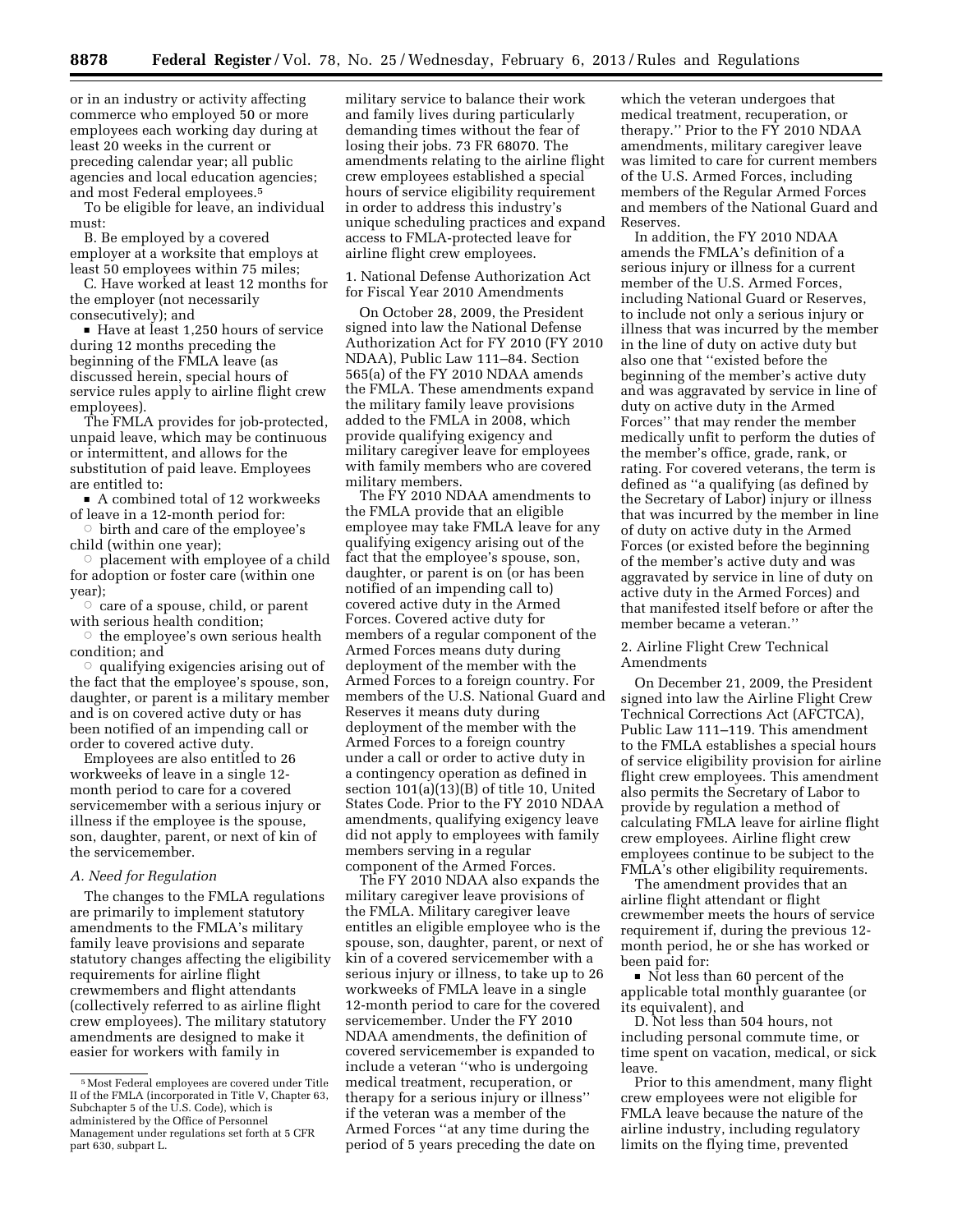them from meeting the required 1,250 hours of service requirement. Airline employees other than flight crew employees continue to be subject to the 1,250 hours of service eligibility requirement with hours of service determined according to principles established under the FLSA for compensable work time (*i.e.,* hours worked). *See* § 825.110.

# *B. Summary of Public Comments*

#### 1. Additional Data

World at Work and Airlines for America (A4A) provided additional data about FMLA usage and administration in their comments; these comments were especially relevant to the data and assumptions used in the economic analysis.

World at Work provided a summary of survey results from a recent ''Snapshot Survey'' of their members' opinions about issues raised by the NPRM as well as an overview of insights from earlier surveys related to more general FMLA issues. World at Work found that 65 percent of their members have received no requests for qualifying exigency leave and that members must focus most of their time on administration related to intermittent leaves for other FMLA-qualifying reasons. While the most recent results presented in the World at Work comment are derived from a fairly small sample size (93 responses), they provide useful feedback on qualifying exigency leave that is generally consistent with the estimates in the NPRM.

There were numerous general comments on the burden of tracking intermittent FMLA leave; however, absent new data, the Department continues to rely on its previous surveys as the best available data for calculations regarding intermittent leave usage. The Department notes that it is conducting a new survey of employers and employees to obtain current representative data for FMLA leave usage.

A4A provided a detailed comment including information on trends of usage of FMLA-type leave in the airline industry. In the comment, A4A noted that on the enactment of the AFCTCA all airlines implemented the new eligibility standard and there have been few reported disputes of airline flight crew employee eligibility. Additionally, airline experience implementing FMLAtype leave has shown that for airline flight crew employees, intermittent leave is far more common than block leave, likely due to the way this industry schedules work and provides banks of paid leave for many workers.

This commenter further stated that when airline flight crew employees use FMLA leave, they ''almost always request and are charged a minimum of one day usage or the hourly equivalent of one paid day.'' The Department notes that this Final Rule recognizes industry practice and establishes a bank of leave for eligible airline flight crew employees and a minimum increment of one day of leave.

The Department notes that the economic analysis of leave taken by airline flight crew employees as a result of the rule may be an underestimate, because such employees may take more short periods of leave rather than fewer long periods of leave. However, the Department received no data concerning how leave usage by airline flight crew employees may vary from FMLA leave usage by non-airline employees or from the assumption of FMLA leave use contained in the proposed rule: that airline flight crew employees take approximately the same number of FMLA leave periods as the rest of the population of eligible employees. 77 FR 8997. As a result, the costs driven by number of leaves (certifications, notices) may be underestimated; however, it is likely that the underestimated costs are offset by an associated overestimate of costs driven by leave length (maintenance of health benefits).

#### 2. Regulatory Familiarization

Two commenters, Aon Hewitt and the National Coalition to Protect Family Leave, raised concerns about the Department's estimate of the amount of time required for employers to familiarize themselves with the rule. Specifically, both commenters felt that two hours was too low and that it is unclear if this includes time for the employer to make revisions based on its review of the rule. Aon Hewitt observed that its clients usually involve staff in multiple roles to review and make decisions, and that a more appropriate estimate of the time required would be 20 hours for airline companies and 15 hours for all others.

The commenters did not provide justification for why employers already administering FMLA leave should require a 10-fold increase in the amount of time for regulatory familiarization. The Department notes that this rulemaking builds upon changes made in the 2008 Final Rule. Therefore, the Department believes that covered employers are already familiar with the relevant provisions of the FMLA and merely have to apply those provisions to additional groups of workers, or with slight modification for particular types of employees. The Final Rule is limited

in scope and length, limiting the time required for familiarization. Furthermore, the Department believes that most employers will make use of guidance and educational materials from the Department, industry trade groups, franchisers and other organizations to help them review the regulations more efficiently. Accordingly, the Department will leave the assumption as is.

#### 3. Other Costs to Employers

Several individual commenters and the National Business Group on Health raised concerns about the administrative burden to employers of tracking FMLA leaves and rescheduling work. The National Business Group on Health noted ''our members, many of whom are the human resources professionals who administer FMLA leave, consistently confirm that compliance with FMLA involves complex and costly processes.'' An individual, identifying himself as an employment law attorney and human resources professional, agreed with business concerns about the timeconsuming task of administering FMLA leave, but also noted that there are creative approaches available to lessen this burden.

These commenters did not provide any additional data or observations on which to base any revisions to the analysis. Based on the survey results presented by World at Work, in 2005 respondents indicated that processing a request for FMLA leave requires 30 minutes to two hours of time, which is consistent with the time estimates used in the economic analysis.

### 4. Costs to Employees

One commenter discussed the burden of certification costs to employees, noting that for workers with multiple serious conditions the cost of obtaining certifications (and recertifications) could become quite expensive. This commenter noted that he typically pays \$25 to \$55 per certification to the health care provider, depending on specialty.

This range of costs per certification is consistent with the cost the Department cites in the economic analysis. The Department has proposed only minor revisions to the certifications to reflect the statutory amendments under the FMLA but encourages employers to work with employees with multiple conditions to reduce cost.

#### *C. Summary of Impacts* 6

The Department projects that the average annualized cost of the rule will

<sup>6</sup>On certain provisions, the Department provides a range of estimates. Where the ranges provide a Continued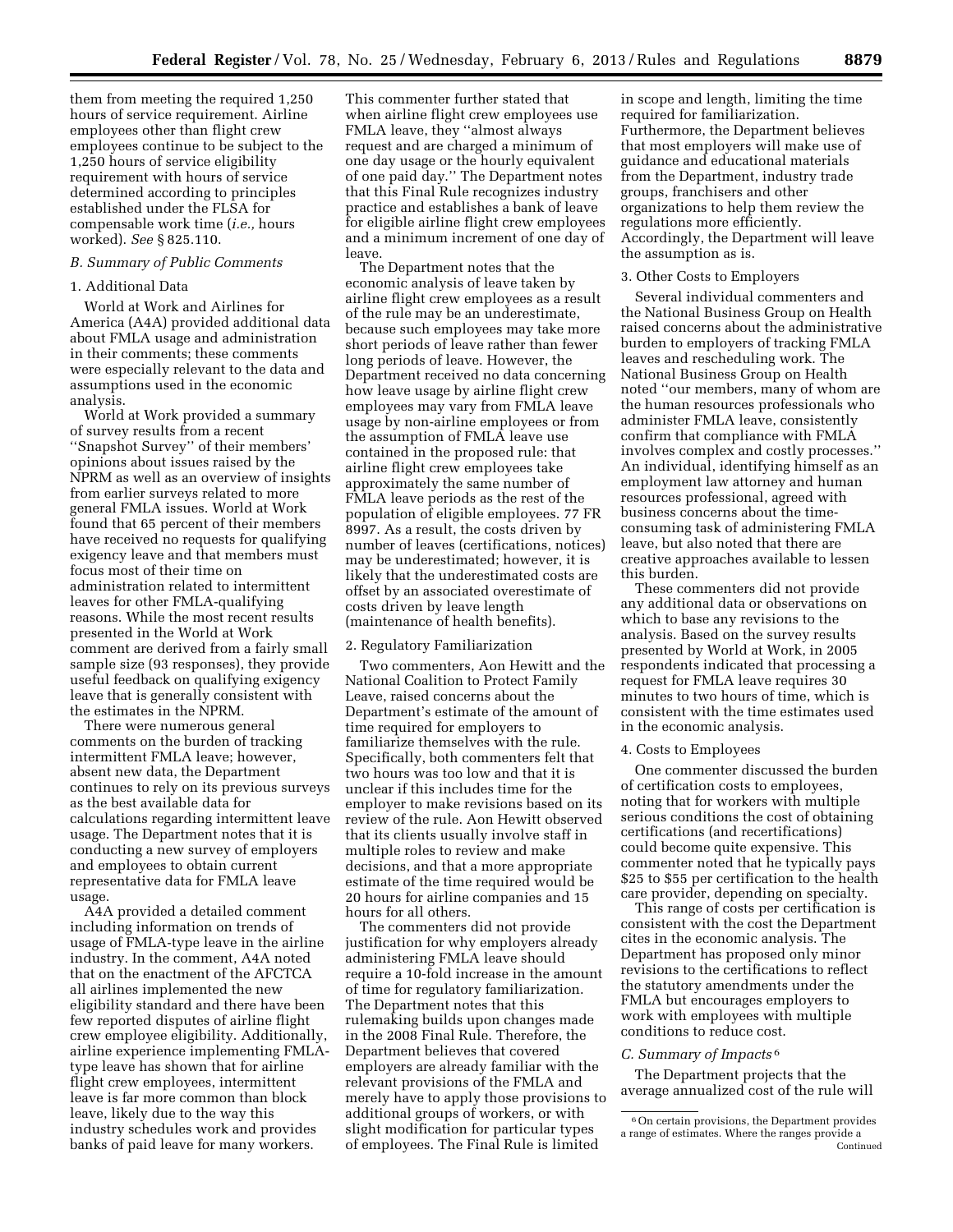be somewhat less than \$43 million per year over 10 years. The rule is expected to cost \$53.9 million in the first year, and \$41.3 million per year in subsequent years. The amendment to extend FMLA provisions to airline flight crew employees accounts for 0.7 percent

of first year costs and 0.9 percent in subsequent years, while qualifying exigency and military caregiver leave account for 75.9 percent of first year costs and 99.1 percent of costs in subsequent years. Regulatory familiarization costs account for 23.4

percent of first year costs. The costs related to the provision of health benefits account for the largest share of costs, about 44.0 percent of costs in the first year of the rule, and 57.5 percent of costs each in each of the following years.

| TABLE 1-SUMMARY OF IMPACT OF CHANGES TO FMLA <sup>a</sup> |  |  |  |
|-----------------------------------------------------------|--|--|--|
|-----------------------------------------------------------|--|--|--|

|                          |                     |                     | Annualized (\$1,000)b    |                          |  |
|--------------------------|---------------------|---------------------|--------------------------|--------------------------|--|
| Component                | Year 1<br>(\$1,000) | Year 2<br>(\$1.000) | Real discount<br>rate 3% | Real discount<br>rate 7% |  |
| Total                    | \$53.9              | \$41.3              | \$42.8                   | \$43.0                   |  |
| Cost of Each Amendment   |                     |                     |                          |                          |  |
|                          | 12.6                |                     | 1.4                      |                          |  |
|                          | 0.4                 | 0.4                 | 0.4                      | 0.4                      |  |
|                          | 41.0                | 41.0                | 41.0                     | 41.0                     |  |
|                          | 25.8                | 25.8                | 25.8                     | 25.8                     |  |
|                          | 15.1                | 15.1                | 15.1                     | 15.1                     |  |
| Cost of Each Requirement |                     |                     |                          |                          |  |
|                          | 12.6                |                     | 1.4                      |                          |  |
|                          | 17.1                | 17.1                | 17.1                     | 17.1                     |  |
| <b>Certifications</b>    | 0.4                 | 0.4                 | 0.4                      | 0.4                      |  |
| <b>Health Benefits</b>   | 23.8                | 23.8                | 23.8                     | 23.8                     |  |

<sup>a</sup> Columns may not sum due to rounding.<br><sup>b</sup> Costs are annualized over 10 years.

# *D. Industry Profile*

The first step in the analysis is to estimate the number of firms, establishments and employees in the public and private sectors that will be impacted by the changes. The Department estimates that there are a total of 7.9 million firms and government agencies with 10.6 million establishments in the U.S.7 These entities employ 133.4 million workers with an annual payroll of \$5.9 trillion.8 Estimated annual revenues equal \$33.2 trillion and estimated net income is \$1.1 trillion.9

After identifying and excluding from the analysis those businesses that are not covered by the FMLA, the Department estimates that there are 381,000 covered firms and government agencies with 1.2 million establishments. These firms employ 91.1 million workers that will potentially be impacted by the Final Rule changes. These employers have an

annual payroll of \$5.0 trillion, estimated annual revenues of \$23.7 trillion, and estimated net income of \$1.03 trillion.

Table 2 presents the estimated number of establishments, firms, employment, annual wages, revenue, and net income for all employers; Table 3 presents the same information for covered employers. The following subsection describes in detail the methods and data sources used to develop the industry profile.

## TABLE 2—2008 INDUSTRY PROFILE: ALL PRIVATE AND PUBLIC SECTOR EMPLOYERS

| <b>NAICS</b> | Industry                                     | Number of<br>firms<br>(1,000) | Number of<br>establishments<br>(1,000) | Employment<br>(1,000) | Annual payroll<br>$(S$ bil.) | Estimated<br>revenues<br>$($$ bil.) | Estimated net<br>income<br>$($$ bil.) |
|--------------|----------------------------------------------|-------------------------------|----------------------------------------|-----------------------|------------------------------|-------------------------------------|---------------------------------------|
| 11           | Agriculture, Forestry,<br>Fishing & Hunting. | 86                            | 93                                     | 1,084                 | \$30                         | \$192                               | \$2.4                                 |
| 11f          | Farms                                        | 2.208                         | 2,205                                  | 843                   | 0.02                         | 284                                 | a                                     |
| 21           | Mining                                       | 21                            | 30                                     | 729                   | 62                           | 265                                 | 23.8                                  |
| 22           | Utilities                                    |                               | 16                                     | 561                   | 47                           | 589                                 | 28.5                                  |
| 23           | Construction                                 | 686                           | 789                                    | 6,692                 | 348                          | 1,764                               | 13.1                                  |
| $31 - 33$    | Manufacturing                                | 285                           | 347                                    | 12,992                | 727                          | 5,042                               | 220.0                                 |
| 42           | Wholesale Trade                              | 341                           | 588                                    | 5,901                 | 366                          | 5,217                               | 34.9                                  |
| 44-45        | Retail Trade                                 | 638                           | 1,019                                  | 15.737                | 4.006                        | 5.603                               | 94.0                                  |
| 48-49        | Transportation and<br>Warehousing b.         | 154                           | 208                                    | 4.981                 | 183                          | 920                                 | 14.5                                  |
| 51           | Information                                  | 73                            | 136                                    | 2.970                 | 210                          | 830                                 | 46.7                                  |

summary of information, the midpoint of the range is represented.

7Number of firms and establishments includes private industry, farms, and governments.

8The Department's analysis is based on: USDA 2007 Census of Agriculture, available at: *[http://](http://www.agcensus.usda.gov/Publications/2007/index.asp) [www.agcensus.usda.gov/Publications/2007/](http://www.agcensus.usda.gov/Publications/2007/index.asp) [index.asp;](http://www.agcensus.usda.gov/Publications/2007/index.asp)* 2007 Annual Survey of State and Local Government Employment and Payroll, available at: *[http://www.census.gov/govs/estimate/;](http://www.census.gov/govs/estimate/)* and Unpublished Special Tabulations produced by the Bureau of Labor Statistics, Quarterly Census of Employment and Wages (QCEW) Program. For more information on the QCEW program, please see the Web site: *[http://www.bls.gov/cew/.](http://www.bls.gov/cew/)* 

9Estimated net income does not include net income for farms. The Department's analysis is based on: U.S. Census Bureau, Statistics of U.S. Businesses, ''Number of Firms, Number of Establishments, Employment, Annual Payroll, and Receipts by Employment Size of the Enterprise for the United States, All Industries—2002''; Unpublished Special Tabulations, BLS; and, IRS, 2007 Statistics of Income, Returns of Active Corporations, Table 5—Selected Balance Sheet, Income Statement, and Tax Items, by sector, by Size of Business Receipts.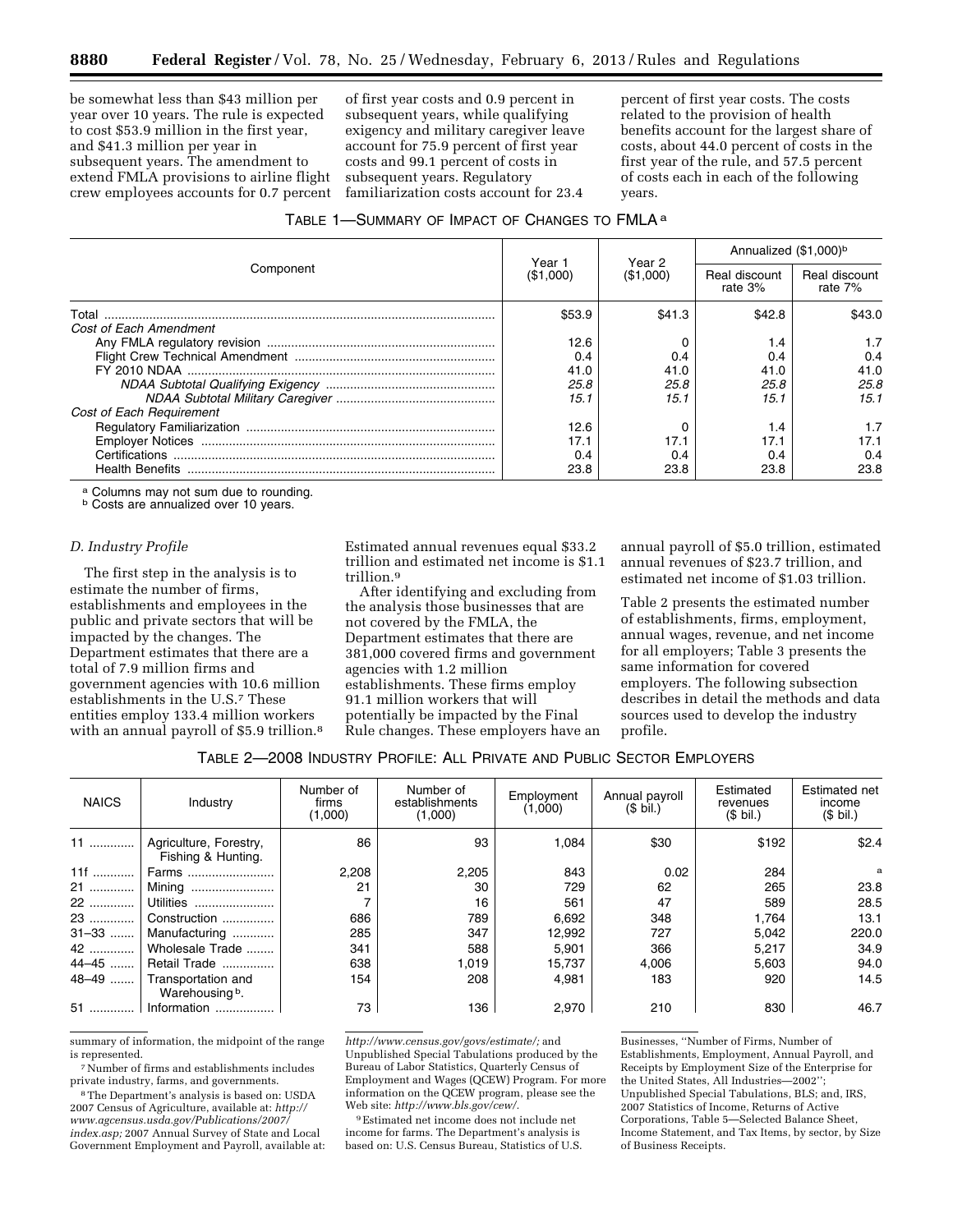| <b>NAICS</b> | Industry                                                   | Number of<br>firms<br>(1,000) | Number of<br>establishments<br>(1,000) | Employment<br>(1,000) | Annual payroll<br>$($$ bil.) | Estimated<br>revenues<br>$($$ bil.) | Estimated net<br>income<br>$($$ bil.) |
|--------------|------------------------------------------------------------|-------------------------------|----------------------------------------|-----------------------|------------------------------|-------------------------------------|---------------------------------------|
| 52           | Finance and Insur-<br>ance.                                | 234                           | 459                                    | 5,824                 | 492                          | 2,590                               | 114.9                                 |
| $53$         | Real Estate and Rent-<br>al and Leasing.                   | 243                           | 342                                    | 2,085                 | 91                           | 439                                 | 14.6                                  |
| 54           | Professional, Scientific<br>& Technical Serv.              | 695                           | 933                                    | 7,876                 | 578                          | 1,476                               | 18.5                                  |
| 55           | Management of Com-<br>panies & Enter-<br>prises.           | 35                            | 48                                     | 1,896                 | 179                          | 466                                 | 57.0                                  |
| 56           | Admin, Support,<br>Waste Mgmt &<br>Remed Serv.             | 315                           | 432                                    | 7,705                 | 255                          | 649                                 | 4.0                                   |
| 61           | <b>Education Services-</b><br>Total.                       | 68                            | 85                                     | 2,502                 | 97                           | 269                                 | 4.7                                   |
| 61a          | <b>Education Services-</b><br>all others.                  | 51                            | 65                                     | 1,624                 | 73                           | 185                                 | 3.8                                   |
| 61e          | <b>Education Services-</b><br>Elementary and<br>Secondary. | 19                            | 20                                     | 878                   | 24                           | 83                                  | 1.0                                   |
| 62           | Health Care and So-<br>cial Assistance.                    | 594                           | 748                                    | 15,911                | 655                          | 1,750                               | 14.4                                  |
| 71           | Arts, Entertainment,<br>and Recreation.                    | 99                            | 116                                    | 1,816                 | 62                           | 194                                 | 3.0                                   |
| 72           | Accommodation and<br>Food Services.                        | 447                           | 592                                    | 11,218                | 189                          | 560                                 | 4.2                                   |
| 81&95        | Other Services & Aux-<br>iliaries.                         | 455                           | 1,112                                  | 4,466                 | 128                          | 544                                 | 3.3                                   |
| 99           | Unclassified                                               | 101                           | 140                                    | 190                   | 7                            | 30                                  | 0.8                                   |
|              | All industries                                             | 7,786                         | 10,438                                 | 113,978               | 5,108                        | 29,672                              | 717.3                                 |
|              | Government                                                 | 90                            | 180                                    | 19,386                | 770                          | 3.537                               | 401.3                                 |
|              | Public and Private Sector Total                            | 7,876                         | 10,618                                 | 133,364               | 5,878                        | 33,209                              | 1,118.6                               |

# TABLE 2—2008 INDUSTRY PROFILE: ALL PRIVATE AND PUBLIC SECTOR EMPLOYERS—Continued

Sources: BLS Unpublished special tabulations; 2007 Annual Survey of State and Local Government Employment and Payroll; 2007 Census of Agriculture; IRS 2001 Statistics of Income. Government Finance; Census of Agriculture; IRS 2001 Statistics of Income.<br>a Net income for farms is not available.

**b NAICS code 48–49 includes the Postal Service (Source: [www.usps.com,](http://www.usps.com) and USPS Annual Report 2008); postal service employees are cov**ered by the final rulemaking while most other Federal employees are covered under FMLA regulations administered by the Office of Personnel Management.

| TABLE 3—2008 INDUSTRY PROFILE: COVERED EMPLOYERS |  |  |
|--------------------------------------------------|--|--|
|                                                  |  |  |

| <b>NAICS</b>  | Industry                                      | Number of<br>firms<br>(1,000) | Number of<br>establishments<br>(1,000) | Employment<br>(1,000) | Annual payroll<br>$(S$ bil.) | Estimated<br>revenues<br>$($$ bil.) | Estimated net<br>income<br>$($$ bil.) |
|---------------|-----------------------------------------------|-------------------------------|----------------------------------------|-----------------------|------------------------------|-------------------------------------|---------------------------------------|
| 11            | Agriculture, Forestry,<br>Fishing & Hunting.  | 2.0                           | 4.9                                    | 538                   | \$9                          | \$90                                | \$1.3                                 |
| $11f$         | Farms                                         | $\mathbf a$                   | a                                      |                       | a                            | a                                   | a                                     |
| 21            | Mining                                        | 1.6                           | 5.4                                    | 534                   | 54                           | 214                                 | 22.1                                  |
| 22            | Utilities                                     | 0.9                           | 6.4                                    | 473                   | 48                           | 504                                 | 26.1                                  |
| 23            | Construction                                  | 19.0                          | 25.9                                   | 2,651                 | 181                          | 787                                 | 7.0                                   |
| $31 - 33$     | Manufacturing                                 | 34.9                          | 63.9                                   | 10,272                | 638                          | 4,435                               | 211.7                                 |
| 42            | Wholesale Trade                               | 21.3                          | 78.0                                   | 3,057                 | 291                          | 2,863                               | 21.1                                  |
| $44 - 45$<br> | Retail Trade                                  | 22.3                          | 215.7                                  | 10,146                | 338                          | 3,998                               | 84.8                                  |
| 48-49         | Transportation and<br>Warehousing b.          | 8.8                           | 32.7                                   | 3,908                 | 216                          | 716                                 | 12.8                                  |
| 51            | Information                                   | 5.0                           | 38.8                                   | 2,323                 | 205                          | 693                                 | 42.9                                  |
| 52            | Finance and Insurance                         | 9.3                           | 115.4                                  | 4,008                 | 478                          | 2,195                               | 104.3                                 |
| 53            | <b>Real Estate and Rental</b><br>and Leasing. | 5.2                           | 37.5                                   | 842                   | 62                           | 163                                 | 8.4                                   |
| 54            | Professional, Scientific<br>& Technical Serv. | 17.4                          | 59.8                                   | 4,020                 | 408                          | 789                                 | 13.7                                  |
| 55            | Management of Com-<br>panies & Enterprises.   | 24.3                          | 22.2                                   | 1,650                 | 188                          | 334                                 | 40.9                                  |
| 56            | Admin, Support, Waste<br>Mgmt & Remed Serv.   | 20.0                          | 52.8                                   | 5,416                 | 218                          | 389                                 | 2.8                                   |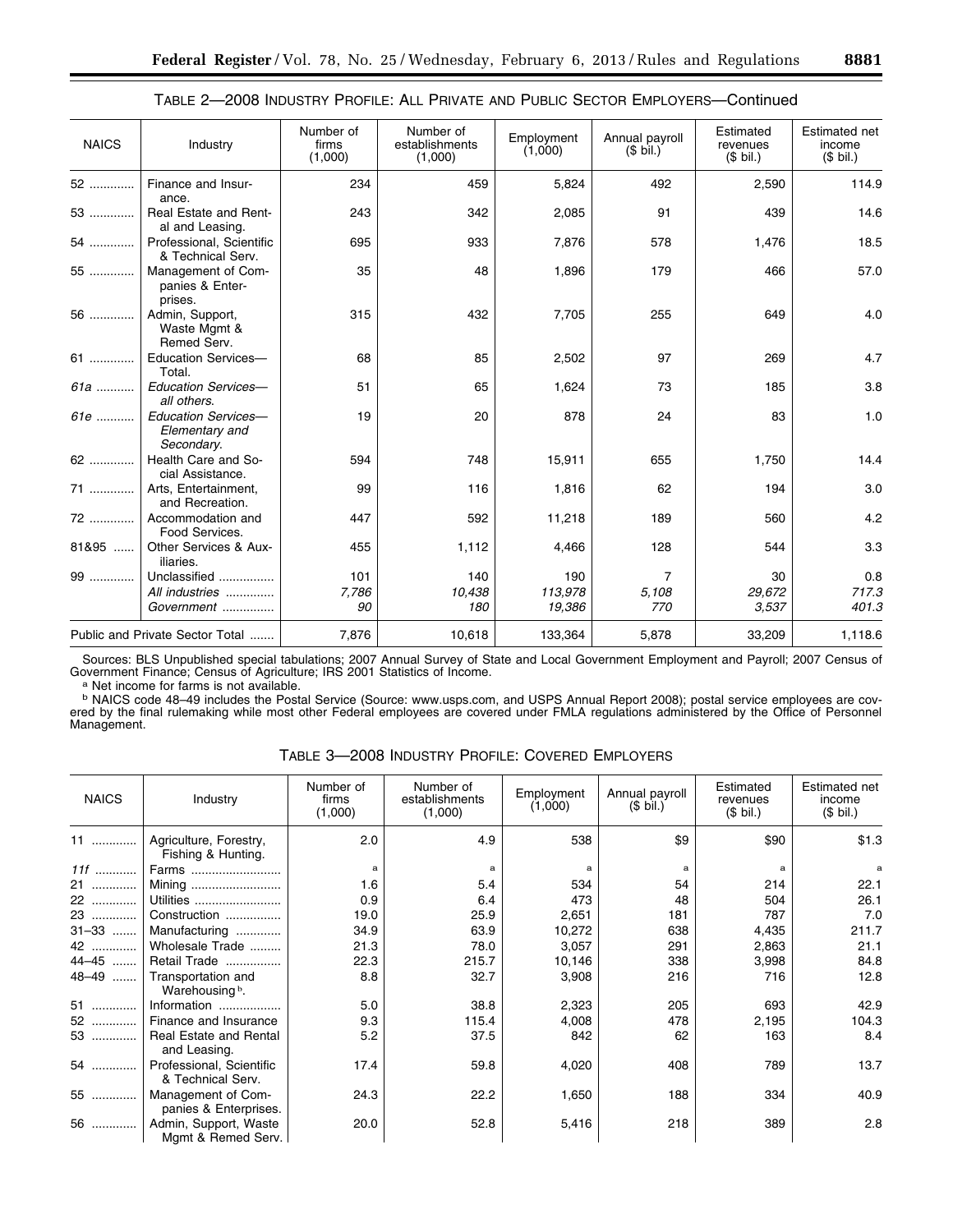| <b>NAICS</b> | Industry                                                     | Number of<br>firms<br>(1,000) | Number of<br>establishments<br>(1,000) | Employment<br>(1,000) | Annual payroll<br>$($$ bil.) | Estimated<br>revenues<br>$($$ bil.) | Estimated net<br>income<br>$($$ bil.) |
|--------------|--------------------------------------------------------------|-------------------------------|----------------------------------------|-----------------------|------------------------------|-------------------------------------|---------------------------------------|
| 61           | <b>Education Services-</b><br>Total.                         |                               |                                        |                       |                              |                                     |                                       |
| 61a          | <b>Education Services-</b><br>all others.                    | 3.3                           | 7.6                                    | 1,329                 | 67                           | 158                                 | 3.5                                   |
| 61e          | <b>Education Services-</b><br>Elementary and Sec-<br>ondary. | 18.6                          | 20.0                                   | 878                   | 24                           | 83                                  | 1.0                                   |
| 62           | Health Care and Social<br>Assistance.                        | 34.3                          | 114.7                                  | 11,364                | 524                          | 1,202                               | 12.7                                  |
| 71           | Arts, Entertainment,<br>and Recreation.                      | 5.8                           | 10.3                                   | 1,135                 | 39                           | 116                                 | 2.1                                   |
| 72           | Accommodation and<br>Food Services.                          | 27.6                          | 105.2                                  | 5,956                 | 150                          | 285                                 | 3.0                                   |
| $81895$      | Other Services & Auxil-<br>iaries.                           | 9.5                           | 51.0                                   | 1,260                 | 59                           | 171                                 | 1.7                                   |
| 99           | Unclassified                                                 | 0.0                           | 0.0                                    |                       | 0                            | $\Omega$                            | 0.0                                   |
|              | All industries                                               | 291.2                         | 1,068.2                                | 71,761                | 4,199                        | 20,187                              | 623.7                                 |
|              | Government                                                   | 89.5                          | 180.0                                  | 19,386                | 770                          | 3,537                               | 401.3                                 |
| Total        |                                                              | 380.7                         | 1,248.1                                | 91,147                | 4,969                        | 23,723                              | 1,025.0                               |

| TABLE 3-2008 INDUSTRY PROFILE: COVERED EMPLOYERS-Continued |
|------------------------------------------------------------|
|                                                            |

Sources: BLS Unpublished special tabulations; 2007 Annual Survey of State and Local Government Employment and Payroll; 2007 Census of Government Finance; Census of Agriculture; IRS 2001 Statistics of Income.<br><sup>a</sup> Based on the 2007 Census of Agriculture, about 2% of all farms have more than 10 hired employees, suggesting that the number of covered

farms is likely very close to zero. Due to the seasonal nature of farm employment, it is similarly likely that few employees would be eligible for<br>FMLA leave even if the farm were covered.

b NAICS code 48–49 includes the Postal Service (Source: [www.usps.com,](http://www.usps.com) and USPS Annual Report 2008); postal service employees are covered by the final rulemaking while most other Federal employees are covered under FMLA regulations administered by the Office of Personnel Management.

#### 1. Methods and Data Sources

The analysis draws on the methods used in the 2008 Final Rule to estimate a profile of employers and employees who will be impacted by the Final Rule. The foundation for the profile is a special tabulation of data produced by the Bureau of Labor Statistics (BLS) Quarterly Census of Employment and Wages (QCEW) Program. The tabulation describes the distribution of establishments and employment by major industry division (two-digit NAICS level) across nine employment size categories. As explained more fully below, the analysis is based on establishment-level data because employer coverage and employee eligibility for the Final Rule is determined, in part, by establishment size.

The number of establishments and employment for each two-digit industry, as defined by the North American Industry Classification System (NAICS), by employment size class, were obtained directly from BLS Quarterly Census of Employment and Wages Business Employment Dynamics (QCEW).10 The number of farms was obtained from the U.S. Department of Agriculture 2007 Census of Agriculture. The number of governments and number of government workers was

obtained from the U.S. Census of Governments.

The number of firms was determined by distributing the BLS QCEW total number of firms at the two-digit industry level to each size class using the proportion of firms in each size class calculated from the Statistics of U.S. Businesses 2006. The Department used a similar approach to determine the annual payroll within each industry. The total annual payroll at the two-digit industry level was distributed to each of the employment size classes using the proportion of payroll in each size class calculated from the Statistics of U.S. Businesses 2006.11 Annual wages for government entities were obtained from the U.S. Census of Governments.12

In order to determine estimated 2008 revenues for each industry and employment size class, the Department calculated the receipts per employee in each size class from the 2007 Statistics of U.S. Business by aggregating the 2007 size classes to match BLS size classes, then dividing total receipts by the number of employees in each size class.

Then, the Department estimated the BLS worker output index and producer price index for each two-digit sector as a weighted average of industries composing that sector. For sectors where no indices were available, the Department used the median value from those sectors with indices. Finally, to obtain an estimate of 2008 revenues, the Department multiplied receipts per employee in each size class by the 2008 number of employees in each size class, the worker output index and the producer price index. Government revenues were directly obtained from the 2007 Census of Government Finance.<sup>13</sup>

To determine estimated 2008 net income for each industry and employment class size, the Department calculated the average revenues per firm in each size class and calculated the ratio of net income to total receipts using the 2007 IRS Statistics of Income.14 The estimated average revenue per firm in each size class was used to select an appropriate ''size of business receipts'' category from

<sup>10</sup>Unpublished Special Tabulations, BLS.

 $^{\rm 11}$  Statistics of U.S. Businesses, 2006 features a range of size classes; in some cases these size classes were aggregated to match the size classes available in the BLS Quarterly Census of Employment and Wages Business Employment Dynamics data set.

<sup>12</sup> 2007 Annual Survey of State and Local Government Employment and Payroll, available at: *[http://www.census.gov/govs/estimate/.](http://www.census.gov/govs/estimate/)* 

<sup>13</sup>U.S. Census Bureau 2007 Census of Government Finance, available at: *[http://](http://www.census.gov/govs/estimate/index.html#state_local) [www.census.gov/govs/estimate/](http://www.census.gov/govs/estimate/index.html#state_local) [index.html#state](http://www.census.gov/govs/estimate/index.html#state_local)*\_*local.* 

<sup>14</sup> Internal Revenue Service, 2007 Statistics of Income, Returns of Active Corporations, Table 5— Selected Balance Sheet, Income Statement, and Tax Items, by Sector, by Size of Business Receipts.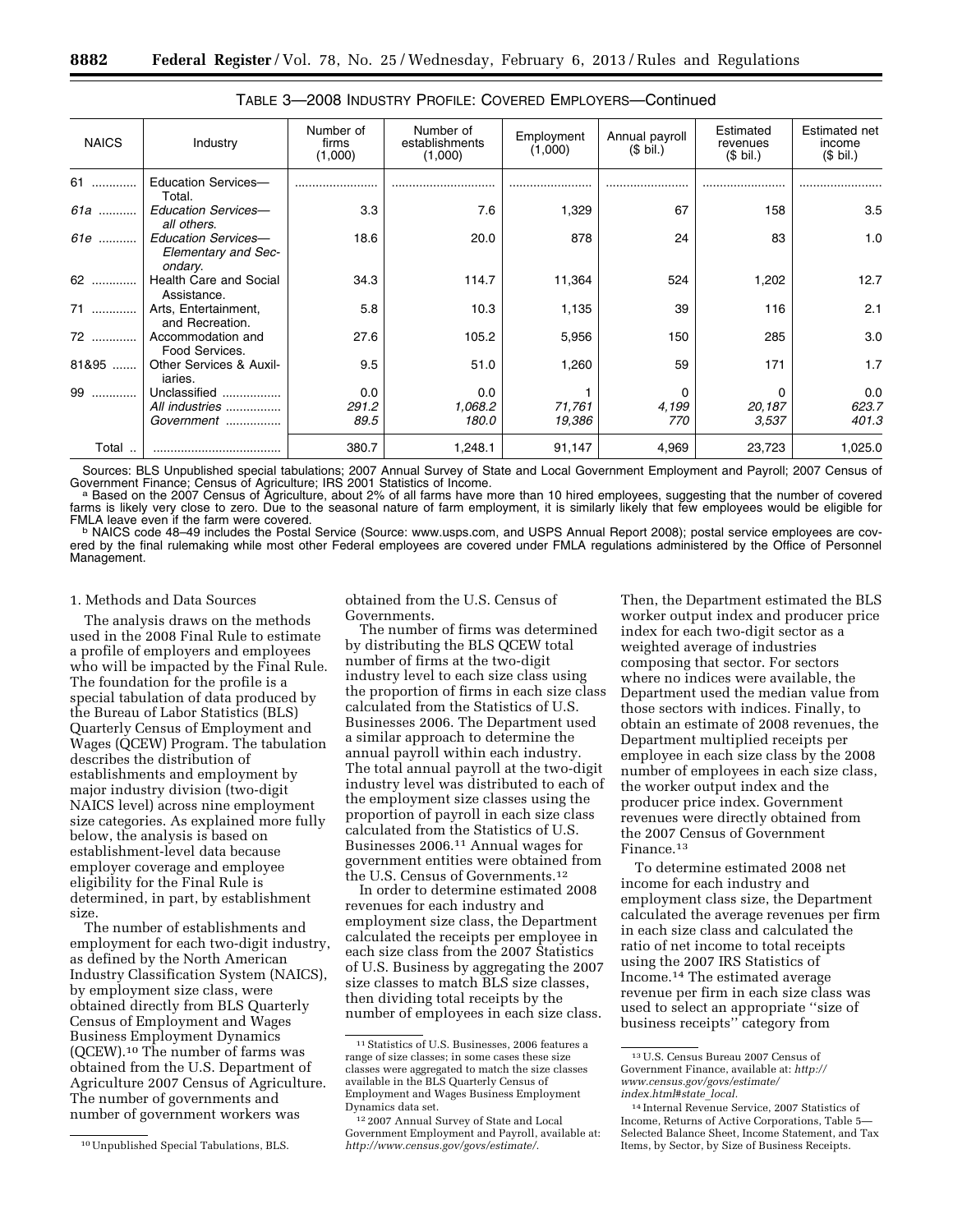Statistics of Income for a size class in a particular industry and to generate the ratio of net income to total receipts for that category. The 2007 ratio of net income to total receipts was multiplied by the estimated 2008 revenues in each size class to calculate the estimated 2008 net income. Government net income was estimated by subtracting expenditures from revenues.15

## 2. Covered Employers

The FMLA applies to any employer in the private sector engaged in commerce or in an industry affecting commerce who employed 50 or more employees each working day during at least 20 weeks in the current or preceding calendar year; and all public agencies and local education agencies. Most Federal employees are covered by Title II of the FMLA which is administered by the Office of Personnel Management (OPM).

First, the Department dropped from the profile all establishments in employment size classes of less than 50 employees (*i.e.,* 0—49 employees) except for those in elementary and secondary education. For the purpose of this analysis, all Federal government employers are assumed to be covered by FMLA regulations as administered by the OPM and, therefore, not subject to these revisions; state and local government employees, as well as U.S. Postal Service employees, are covered by this final rulemaking and are included in the profile of covered workers. Additionally, based on estimates from the 2007 Census of Agriculture, it is likely that very few farms employ more than 50 employees, and among those that do, very few of their employees are eligible for FMLA as the seasonal nature of the work limits the total number of hours employees work each year. As a result, this analysis assumes that no farm employers are

covered by FMLA.16 *See* Table 3 for a summary of covered employers.

Additionally, the Department used Statistics of U.S. Business, 2006 at the six-digit NAICS level to identify the proportion of employers in NAICS 61 ''Education Services'' who are categorized as ''Elementary and Secondary Education.'' This proportion was used to calculate the number of employers in each size class in NAICS 61 that are considered local education agencies, and, therefore, covered by FMLA regardless of size. These employers were subtracted from the broader category of education services, and treated separately by the analysis; the remaining employers in education services with fewer than 50 employees were dropped from the profile.

Next, in the absence of reliable data on the geographic proximity of establishments owned by the same firm, and employment at those establishments, the Department calculated an adjustment factor to account for establishments with fewer than 50 employees at a worksite owned by a firm with more than 50 employees within 75 miles. This is necessary to avoid underestimating the number of covered employers and eligible employees affected by the Final Rule.

The Department calculated this adjustment factor as the midpoint of a range defined by assumptions concerning the proximity of establishments employing fewer than 50 workers owned by the same company. To define one end of this range, the Department takes employment in establishments with more than 50 employees according to the U.S. County Business Patterns of 2007.17 This essentially assumes that no establishments with fewer than 50 workers and owned by the same company are located within 75 miles of each other, and therefore excludes all

employees in such establishments from the calculation. The other end of this range is defined by taking all employment in firms with greater than 50 employees according to the Statistics of U.S. Businesses 2007 small employment size classes.18 This assumes that all establishments with fewer than 50 workers owned by the same company are located within 75 miles of each other and includes all such employees in the calculation. The adjustment factor is the midpoint of this range, that isthe Department calculated 50 percent of the difference between the higher and lower number of employees to estimate the number of workers at covered worksites of less than 50 employees in 2007. This estimate was then calculated as a percent of total employment in each industry, and that percent multiplied by the total employment in each industry in 2008 to estimate the number of workers at covered worksites of less than 50 employees in 2008. The Department did not attempt to distribute these workers to size classes. This approach was repeated to estimate the number of establishments and annual payroll for this category.19 The numbers presented in Table 3 are the Department's best estimates based on this methodology.

### *E. FMLA Leave Profile*

This section describes how, in light of the recent amendments, the Department estimated the number of covered, eligible workers who may be in a position to take qualifying exigency or military caregiver leave and the number of leaves they may take, and the number of covered eligible airline flight crew employees who may take FMLA leave and the number of leaves they may take. Table 4 provides a summary of the estimated leaves, a discussion of the methodology used to produce these estimates follows.

# TABLE 4—SUMMARY OF LEAVES TAKEN AS A RESULT OF THE FINAL RULE

| Leave taker         | Covered serv-<br>ice-members<br>and veterans | Number<br>eligible for<br>leave | Number who<br>will take FMLA<br>leave | Number of<br>leaves<br>(1,000) | Days of leave<br>(1,000) | Hours of leave<br>(mil.) |
|---------------------|----------------------------------------------|---------------------------------|---------------------------------------|--------------------------------|--------------------------|--------------------------|
|                     |                                              | 90,560                          | 5,950                                 | 8.9                            | 8.9                      |                          |
|                     |                                              | 41,470                          | 2,070                                 | 3.1                            | 3.1                      |                          |
|                     |                                              | 49,090                          | 3.880                                 | 5.8                            | 5.8                      |                          |
|                     | 218.130                                      | 219.908                         | 37,896                                | 758                            | 1.311                    | 10.5                     |
| Qualifying Exigency | 197.000                                      | 193.000                         | 30.900                                | 401                            | 926                      | 7.4                      |

<sup>15</sup> 2007 Census of Government Finance.

<sup>&</sup>lt;sup>16</sup> Based on the 2007 Census of Agriculture, about 2% of all farms have more than 10 hired employees, suggesting that the number of covered farms is likely very close to zero. Due to the seasonal nature of farm employment, it is similarly likely that few

employees would be eligible for FMLA leave even if the farm were covered. 17U.S. County Business Patterns of 2007,

available at *[http://www.census.gov/econ/cbp/](http://www.census.gov/econ/cbp/download/07_data/index.htm)  download/07*\_*[data/index.htm.](http://www.census.gov/econ/cbp/download/07_data/index.htm)* 

<sup>18</sup>Statistics of U.S. Businesses, available at: *[http://www.census.gov/econ/susb/.](http://www.census.gov/econ/susb/)* 

<sup>19</sup>This is the same approach used in the 2007 ''Preliminary Analysis of the Impacts of Prospective Revision to the Regulation Implementing the FMLA of 1993 at 29 CFR 825'' (hereafter, ''the 2007 PRIA''). CONSAD Research Corporation, December 7, 2007, pp. 6–8.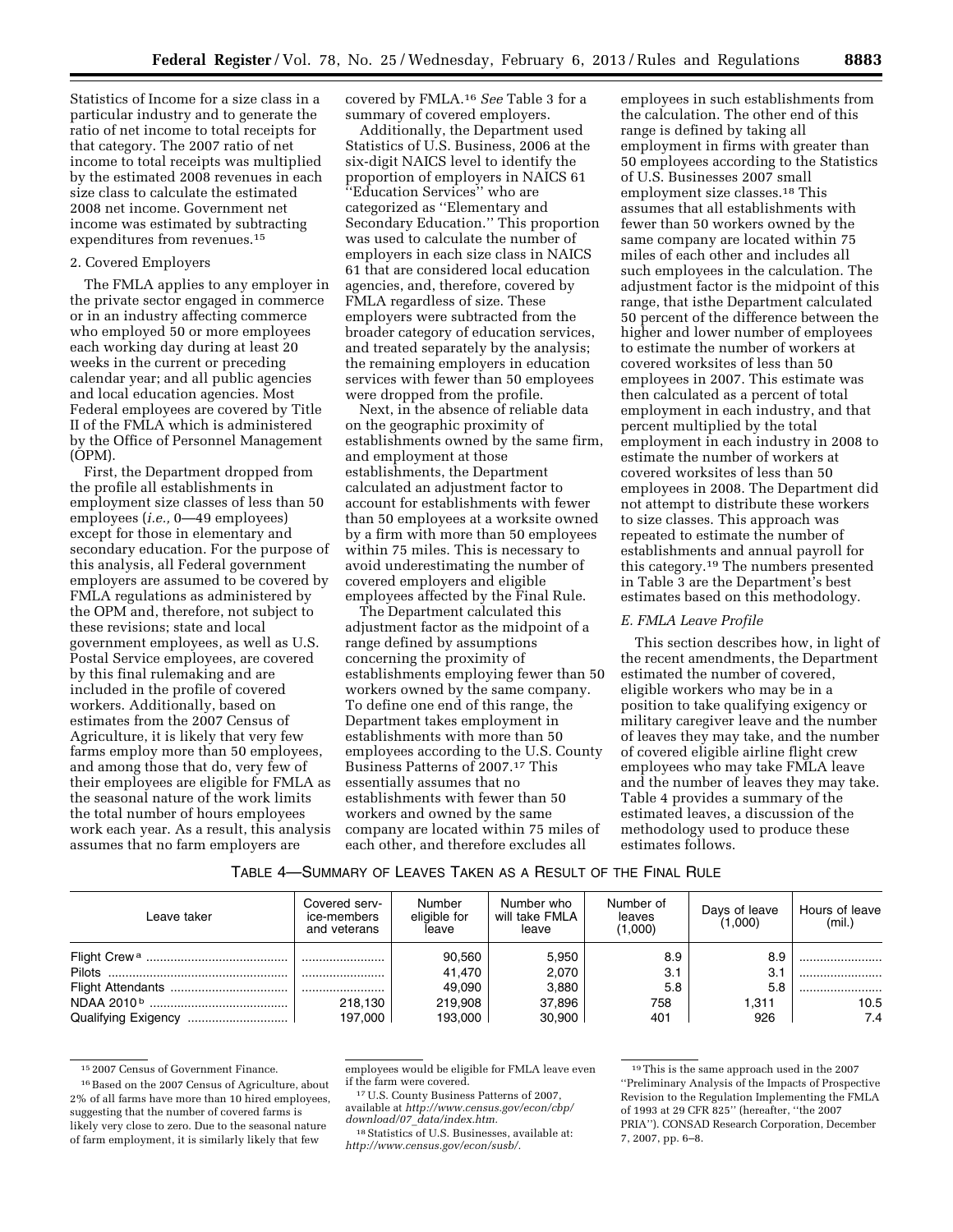| Leave taker | Covered serv-<br>ice-members<br>and veterans | Number<br>eligible for<br>leave | Number who<br>will take FMLA<br>leave |     | Davs of leave<br>(1,000) | Hours of leave<br>(mil.) |
|-------------|----------------------------------------------|---------------------------------|---------------------------------------|-----|--------------------------|--------------------------|
|             | 21.130                                       | 26.908                          | 6.966                                 | 357 | 385                      | 3.1                      |

| TABLE 4—SUMMARY OF LEAVES TAKEN AS A RESULT OF THE FINAL RULE—Continued |  |  |  |  |  |
|-------------------------------------------------------------------------|--|--|--|--|--|
|-------------------------------------------------------------------------|--|--|--|--|--|

a Number eligible for leave represents only those flight crew employees not currently covered by an FMLA-type provision under a CBA; thus, the number of leaves equals new leaves as a result of this rule. The Department did not estimate the number of hours of leave for flight crew<br>employees because the rule establishes a bank of days of leave, to be used in fu

b Number of days and hours of leave estimated based on leave profiles, see discussion for more detail.

#### 1. Military Family Leave Under the FMLA

The changes to the military family leave provisions of the FMLA impact a variety of employees and employers across the economy. While these changes do not alter the conditions for employer coverage or employee eligibility under the FMLA, they do change the circumstances under which eligible employees who are family members of covered servicemembers qualify for FMLA leave and, as a result, will affect the number and frequency of FMLA leaves taken for those reasons.

In order to estimate the number of individuals who may take leave under the qualifying exigency or military caregiver provisions as a result of the changes, the Department estimated the number of servicemembers or veterans covered by the amendments, completed an age profile of those individuals and estimated the number of eligible family members or potential caregivers likely to be associated with each age range. This method is described in full detail in Appendix A.

#### a. Qualifying Exigency

The FY 2010 NDAA amendments to the FMLA provide that an eligible employee may take FMLA leave for any qualifying exigency arising out of the fact that the employee's spouse, son, daughter, or parent is on (or has been

notified of an impending call to) covered active duty in the Armed Forces. For members of a regular component of the Armed Forces, this means duty during deployment to a foreign country. For members of the U.S. National Guard and Reserves, it means duty during deployment to a foreign country under a call or order to active duty under a provision of law referred to in section 101(a)(13)(B) of title 10, United States Code.

To determine the number of eligible employees who may take FMLA leave as a result of this amendment, the Department first estimated the number of servicemembers on covered active duty and the number of family members who may be eligible and employed at a covered employer and then subtracted those servicemembers and family members already entitled to take qualifying exigency leave prior to the FY 2010 NDAA amendments. Clear, consistent data on the number of military personnel deployed in any given year are difficult to find; many sources, for example, do not adequately distinguish military personnel deployed overseas from those stationed overseas. For example, the U.S. Department of Defense publishes an annual report profiling the military community including the distribution of geographic location of active duty members, but without any designation of deployed

versus stationed status.20 In addition, estimates might vary significantly depending on sources utilized.21 Furthermore, when deployments do occur, a Congressional Research Service report showed that estimates of personnel involved might vary significantly depending on definition and source. Thus, estimates of ''boots on the ground'' in Iraq between 2003 and 2008 are only 30 percent to 60 percent of the total involved when personnel outside Iraq are included.22 Therefore, the Department drew on several data sources to determine the number of servicemembers likely to be called to covered active duty in the Armed Forces annually.

Table 5 provides a summary of deployments of the U.S. Armed Forces from 1960 through 2007. Although composed of the best data found to date, some estimates of personnel deployed appear to use more restrictive definitions than would be covered by the Department's definition of covered active duty. For example, the table shows deployment of 1,200 personnel for operations in Lebanon from 1982 through 1984. However, this appears to include only those Marine Corps troops that were on the ground in Lebanon, but excludes sailors on the Navy support ships that were also deployed in this operation.23

| TABLE 5-U.S. DEPLOYMENTS AND TOTAL ACTIVE MILITARY PERSONNEL, 1960-2007 |  |  |
|-------------------------------------------------------------------------|--|--|
|-------------------------------------------------------------------------|--|--|

| Year | Total active            | Deployed personnel |         | Total deploved<br>as % of total | Deployment           |
|------|-------------------------|--------------------|---------|---------------------------------|----------------------|
|      | military<br>personnel b | Total <sup>a</sup> | Active  | active                          |                      |
|      | 2,490,000               | 900                | 900     | 0.1                             | Vietnam <sup>c</sup> |
|      | 2,550,000               | 3,000              | 3,000   | 0.1                             |                      |
|      | 2,690,000               | 11.000             | 11.000  | 0.4                             |                      |
|      | 2,700,000               | 16,000             | 16,000  | 0.6                             |                      |
|      | 2,690,000               | 23,000             | 23,000  | 0.9                             |                      |
|      | 2,720,000               | 184,000            | 184,000 | 6.8                             |                      |
|      | 3,230,000               | 385.000            | 385,000 | 11.9                            |                      |
|      | 3,410,000               | 486.000            | 486.000 | 14.3                            |                      |

<sup>20</sup>U.S. Department of Defense. Demographics: Profile of the Military Community. Available for the years 2003 to 2010 at *[http://](http://www.militaryhomefront.dod.mil/pls/psgprod/f?p=MHF:DETAIL0:0::::CID:20.20.60.70.0.0.0.0.0)* 

*[www.militaryhomefront.dod.mil/pls/psgprod/](http://www.militaryhomefront.dod.mil/pls/psgprod/f?p=MHF:DETAIL0:0::::CID:20.20.60.70.0.0.0.0.0)  [f?p=MHF:DETAIL0:0::::CID:20.20.60.70.0.0.0.0.0.](http://www.militaryhomefront.dod.mil/pls/psgprod/f?p=MHF:DETAIL0:0::::CID:20.20.60.70.0.0.0.0.0)* 

21*See*, for example, the promisingly, but misleadingly, titled: Kane, T. 2004. Global U.S. Troop Deployment, 1950–2003. The Heritage Foundation. October 27. accessed at *[http://www.](http://www.heritage.org/research/reports/2004/10/global-us-troop-deployment-1950-2003) [heritage.org/research/reports/2004/10/global-us-](http://www.heritage.org/research/reports/2004/10/global-us-troop-deployment-1950-2003)*

<sup>22</sup> Belasco, A. 2009. Troop Levels in the Afghan and Iraq Wars, FY2001—FY2010: Cost and Other Potential Issues. Congressional Research Service.

July 2. Accessed at *[http://www.fas.org/sgp/crs/](http://www.fas.org/sgp/crs/natsec/R40682.pdf) [natsec/R40682.pdf](http://www.fas.org/sgp/crs/natsec/R40682.pdf)* on July 7, 2012.

23For example, the U.S.S. New Jersey provided offshore fire support during this operation; this ship alone has a crew of about 1,900. Thus, this source may use a ''boots on the ground'' definition.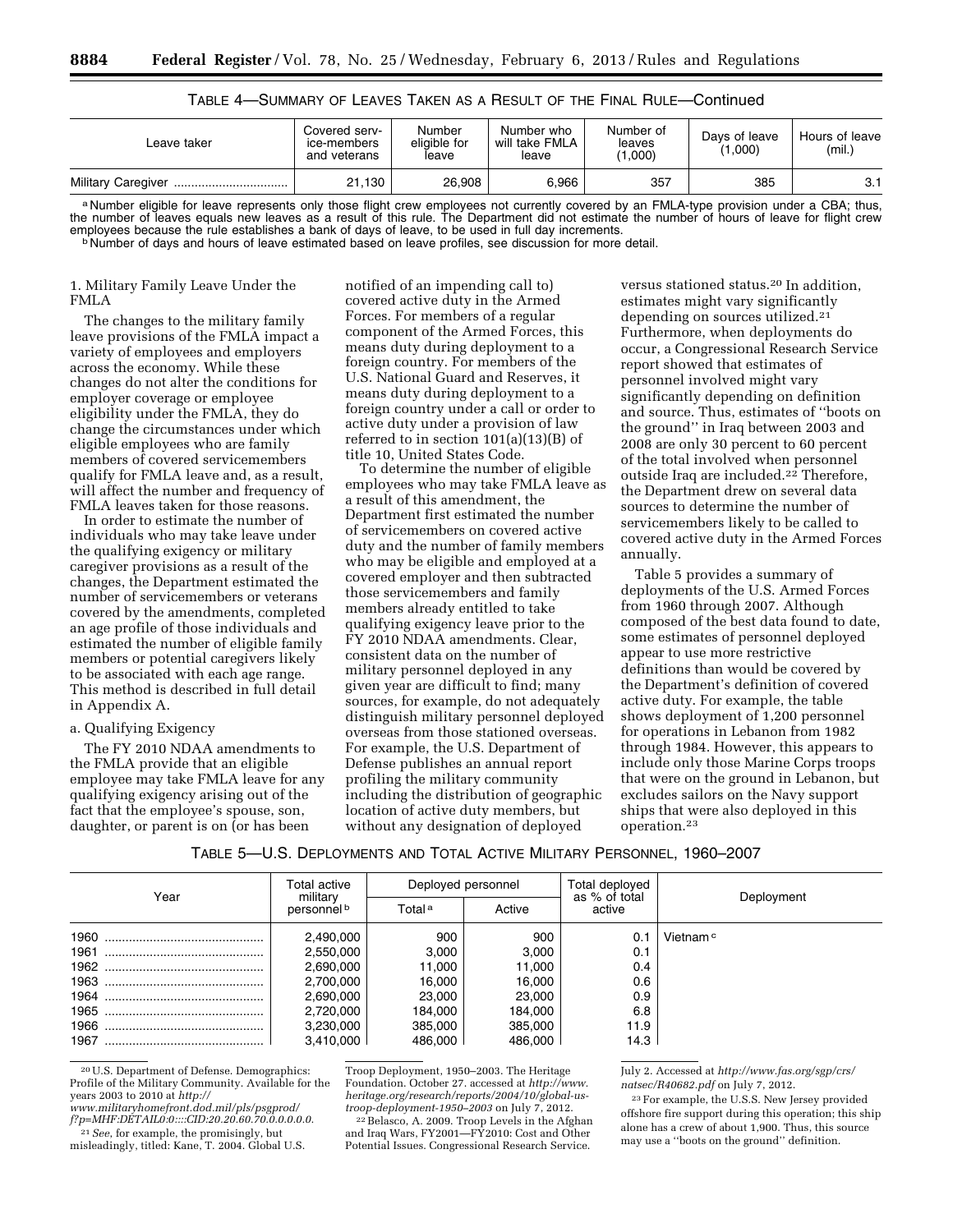# TABLE 5—U.S. DEPLOYMENTS AND TOTAL ACTIVE MILITARY PERSONNEL, 1960–2007—Continued

|      | Total active                       | Deployed personnel |         | Total deployed          |                                                                 |
|------|------------------------------------|--------------------|---------|-------------------------|-----------------------------------------------------------------|
| Year | military<br>personnel <sup>b</sup> | Total <sup>a</sup> | Active  | as % of total<br>active | Deployment                                                      |
|      | 3,490,000                          | 536,000            | 536,000 | 15.4                    |                                                                 |
| 1969 | 3,450,000                          | 475,000            | 475,000 | 13.8                    |                                                                 |
| 1970 | 2,980,000                          | 335,000            | 335,000 | 11.2                    |                                                                 |
| 1971 | 2,630,000                          | 157,000            | 157,000 | 6.0                     |                                                                 |
|      | 2,360,000                          | 24,000             | 24,000  | 1.0                     |                                                                 |
| 1973 | 2,230,000                          | 50                 | 50      | 0.0                     |                                                                 |
| 1974 | 2,160,000                          |                    |         |                         |                                                                 |
| 1975 | 2,100,000                          |                    |         |                         |                                                                 |
| 1976 | 2,080,000                          |                    |         |                         |                                                                 |
| 1977 | 2,070,000                          |                    |         |                         |                                                                 |
| 1978 | 2,060,000                          |                    |         |                         |                                                                 |
| 1979 | 2,030,000                          |                    |         |                         |                                                                 |
| 1980 | 2,050,000                          |                    |         |                         |                                                                 |
| 1981 | 2,080,000                          |                    |         |                         |                                                                 |
| 1982 | 2,110,000                          | 10,000             | 10,000  | 0.5                     | Lebanon <sup>e</sup> , Grenada <sup>e</sup>                     |
| 1983 | 2,120,000                          | 1,200              | 1,200   | 0.1                     | Lebanon <sup>e</sup>                                            |
| 1984 | 2,140,000                          | 1,200              | 1,200   | 0.1                     |                                                                 |
| 1985 | 2,150,000                          |                    |         |                         |                                                                 |
| 1986 | 2,170,000                          |                    |         |                         |                                                                 |
| 1987 | 2,170,000                          |                    |         |                         |                                                                 |
| 1988 | 2,140,000                          |                    |         |                         |                                                                 |
|      | 2,130,000                          | 27,000             | 27,000  | 1.3                     | Panama <sup>e</sup>                                             |
| 1990 | 2,050,000                          |                    | .       |                         |                                                                 |
| 1991 | 1,990,000                          | 560,000            | 476,000 | 28.1                    | Iraq $(1)$ <sup>f</sup>                                         |
| 1992 | 1,810,000                          | 25,800             | 25,800  | 1.4                     | Iraq OSW [f], Somalia <sup>e</sup>                              |
| 1993 | 1,710,000                          | 25,800             | 25,800  | 1.5                     |                                                                 |
| 1994 | 1,610,000                          | 26,500             | 26,500  | 1.7                     | Somalia <sup>e</sup> , Rwanda <sup>e</sup> , Haiti <sup>e</sup> |
| 1995 | 1,520,000                          | 12,200             | 12,200  | 0.8                     | Somalia <sup>e</sup> , Haiti <sup>e</sup> , Bosnia <sup>e</sup> |
| 1996 | 1,470,000                          | 9,300              | 9,300   | 0.6                     | Haiti <sup>e</sup> , Bosnia <sup>e</sup>                        |
| 1997 | 1,440,000                          | 1,400              | 1,400   | 0.1                     | Iraq ONW <sup>f</sup>                                           |
| 1998 | 1,410,000                          |                    |         | .                       |                                                                 |
| 1999 | 1,390,000                          | 37,100             | 37,100  | 2.7                     | Kosovo <sup>f</sup>                                             |
| 2000 | 1,380,000                          |                    |         |                         |                                                                 |
| 2001 | 1,390,000                          | 83,400             | 83,400  | 6.0                     | Afghanistan <sup>d</sup>                                        |
| 2002 | 1,410,000                          | 21,100             | 21,100  | 1.5                     |                                                                 |
| 2003 | 1,430,000                          | 237,600            | 178,200 | 16.6                    | Afghanistan [d], Iraq (2) 9                                     |
| 2004 | 1,410,000                          | 236,100            | 177,100 | 16.7                    |                                                                 |
| 2005 | 1,380,000                          | 258,900            | 194,200 | 18.8                    |                                                                 |
| 2006 | 1,380,000                          | 265,400            | 199,100 | 19.2                    |                                                                 |
|      | 1,380,000                          | 285,700            | 214,300 | 20.7                    |                                                                 |
|      | 2,102,000                          | 99,200             | 90,800  | 4.7                     | Overall, 1960-2007                                              |
|      | 2,140,000                          | 144,000            | 132,000 | 6.7                     | Deployment Years Only                                           |

a Total deployed personnel is equal to the active personnel plus Reserve and/or National Guard personnel.

bKane, T. 2004. Global U.S. Troop Deployment, 1950–2003. The Heritage Foundation. October 27. Available at *[http://www.heritage.org/re](http://www.heritage.org/research/reports/2004/10/global-us-troop-deployment-1950-2003)*[search/reports/2004/10/global-us-troop-deployment-1950-2003](http://www.heritage.org/research/reports/2004/10/global-us-troop-deployment-1950-2003) on July 7, 2012.<br>CAmerican War Library. Vietnam War Allied Troop Levels 1960–73. Available at: <http://www.americanwarlibrary.com/vietnam/vwatl.htm>on July

7, 2012.<br><sup>d</sup>Belasco, A. 2009. Troop Levels in the Afghan and Iraq Wars, FY2001–FY2010: Cost and Other Potential Issues. Congressional Research<br>Service. July 2. Available at *http://www.fas.org/sgp/crs/natsec/R40682.pdf* on

Example of the U.S. Processional Research Service Box 1999. Nullevelops by U.S. Forces from Vietnam to Bosnia: Background, Outcomes, and "Lessons learned" for<br>Kosovo. Congressional Research Service. May 20.

<sup>f</sup> U.S. Department of Defense, Deployment Health Clinical Center (DHCC): Deployments by Operation. Available at *[http://www.pdhealth.mil/dcs/](http://www.pdhealth.mil/dcs/deploy_op.asp)* deploy\_op.asp on July 7, 2012.<br>[g](http://www.pdhealth.mil/dcs/deploy_op.asp) "Contingency Tracking System deployment file for Operation Enduring Freedom and Iraqi Freedom, as of: October 31, 2007." Available at:

*[http://veterans.house.gov/Media/File/110/2-7-08/DoDOct2007-DeploymentReport.htm.](http://veterans.house.gov/Media/File/110/2-7-08/DoDOct2007-DeploymentReport.htm)* 

OSW (Operation Southern Watch) and ONW (Operation Northern Watch) refer to operations in support of the Iraqi no-fly zones.

According to the Department of Defense reports on active duty military strengths, the number of troops (including Reserve and National Guard) deployed as part of overseas contingency operations deployments has steadily declined since 2007.24 As of December 31, 2008 there were 226,950 servicemembers deployed as part of an overseas contingency operation; by September 30, 2012 there were 146,712 total servicemembers deployed for such an operation.

Supplementing the deployment data with annual active military personnel

counts, the Department estimated the annual number and percent of military personnel deployed on average over the 1960 to 2007 period.25 Over the entire 48-year period, each year the U.S. deployed on average about 99,200 of its

<sup>24</sup>Active Duty Military Personnel by Service by Region/Country. United States Department of Defense. Retrieved January 24, 2013. Available at:

*[http://siadapp.dmdc.osd.mil/personnel/MILITARY/](http://siadapp.dmdc.osd.mil/personnel/MILITARY/miltop.htm)  [miltop.htm.](http://siadapp.dmdc.osd.mil/personnel/MILITARY/miltop.htm)* 

 $^{\rm 25}$  For the years available in the U.S. Department of Defense ''Demographics'' reports, the numbers of ''Active Duty personnel'' are consistent with the numbers of ''Total Active Military Personnel'' listed in Table 5.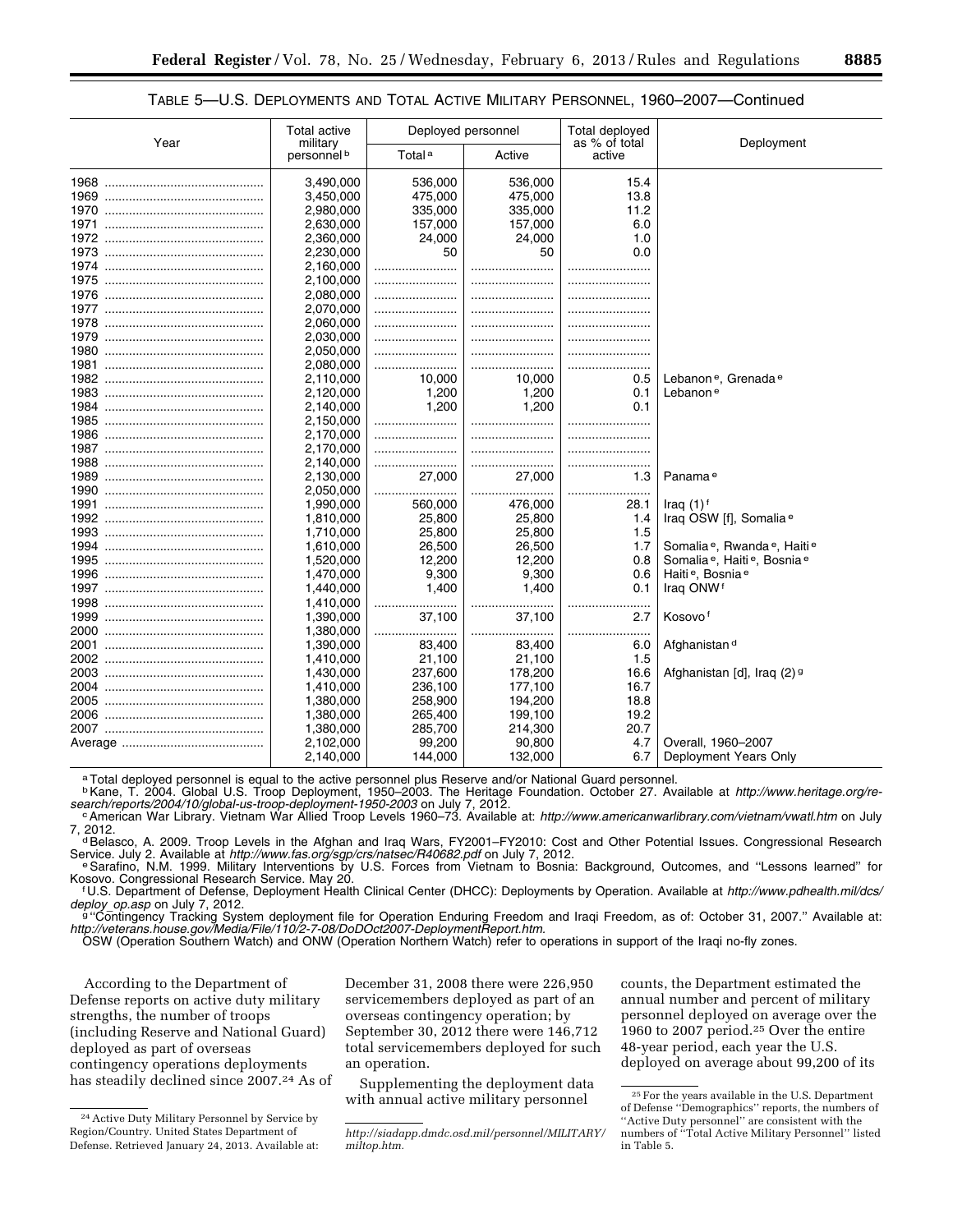2.1 million personnel active military force (4.7 percent) on operations that meet the definition of covered active duty. The overall average covers a wide variation in the timing, duration, and size of those operations; of the 48 years included in Table 5, in:

■ 16 years, essentially no personnel were deployed (with the exception of 50 servicemembers in Vietnam in 1973);

 $\blacksquare$  18 years, 900 to 37,100 personnel were deployed, an average of 15,400 per year (0.8 percent of active servicemembers);

■ 14 years (Vietnam and the two Iraq conflicts), deployments ranged from 83,400 to 560,000 personnel, an average of 320,400 per year (13.9 percent of active servicemembers).

Finally, with the exception of the Vietnam and second Iraq conflicts, most of the conflicts listed in Table 5 were for two years or less.

Based on the information provided in Table 5, and acknowledging the limitations of those data, the Department judged that the simple average of 99,200 deployed personnel does not adequately represent the typical number of service personnel on covered active duty in any given year for projecting the costs associated with this rule. The Department also calculated that, on average, 144,000 personnel per year were deployed in the 33 years in which a deployment occurred. Using this figure instead to represent average annual deployments on covered active duty provides a 45 percent cushion to account for data inconsistencies and omissions. Therefore, for the purposes of this analysis, the Department assumes an average of 144,000 military personnel are deployed per year on covered active duty.

Two additional adjustments to this estimate must be made:

• Qualifying exigency leave for eligible family members of National Guard and Reserve personnel was promulgated in 2008.

• Military personnel may deploy more than once in any given year; if their eligible family members use less than the entire allotment of leave on the first deployment (12 weeks), they may use some or all of the remaining leave on subsequent deployments that year.

Data on U.S. military deployments showed that 17 percent of personnel deployed to Iraq in 1991 were Reserve units, while 28 percent of personnel deployed to Iraq between 2003 and 2007 were Reserve or National Guard units.26 Therefore, the Department adjusted the estimated number of personnel downward by 15 percent for 1991, and 25 percent for 2003 through 2007. Thus, the Department estimates that on average 132,000 active military personnel per year are deployed on covered active duty.

The Department used a Department of Defense news release on typical deployment lengths in the Iraq conflict by service (Army, one year; Navy and Marines, six months; Air Force, three months)<sup>27</sup> to estimate the average number of deployments per person. This average was weighted by the relative percent of active personnel by service deployed to Iraq (Army, 61 percent; Navy and Marines, 28 percent; Air Force, 11 percent) 28 to determine that the military would use 1.49 deployments to maintain one person in Iraq for one year. Thus, deployment of 132,000 personnel might require 197,000 actual deployments per year.

In the 2008 Final Rule, the Department estimated the joint probability that a servicemember will have one or more family members (parent, spouse, or adult child), that those family members will be employed at an FMLA-covered establishment, and

that they would be eligible to take FMLA leave under the qualifying exigency provision (*see* 2007 PRIA and Appendix A). Applying these joint probabilities to the 197,000 annual deployments, the Department estimates approximately 193,000 family members will be eligible to take FMLA leave to address qualifying exigencies. Military deployments represent a non-routine departure from normal family life to potentially long-term exposure to a high stress, high risk environment, often at relatively short notice. Therefore, the Department assumes the rate at which eligible employees take FMLA leave for this purpose will be twice the rate (about 16 percent) of those taking regular FMLA leave (7.9 percent). The Department does not assert that only 16 percent of family members will take leave for reasons related to the servicemember's deployment, but that 16 percent will use leave designated as FMLA leave for qualifying exigencies. Based on these assumptions, the Department estimates 30,900 family members will take FMLA leave annually to address qualifying exigencies.

In the 2008 Final Rule, the Department developed a profile of the ''typical'' usage of qualifying exigency leave over the course of a 12-month period for an eligible employee. 73 FR 68051. Under this leave profile, the typical employee will take a one week block of leave upon notification of the deployment of the servicemember, 10 days of unforeseeable leave during deployment, one week of foreseeable leave to join the servicemember while on rest and recuperation, and one week of foreseeable leave post deployment to address qualifying exigencies. *Id.* The revisions to the rule increase foreseeable leave to join a servicemember while the servicemember is on Rest and Recuperation leave. Table 6 summarizes the revised leave pattern.

# TABLE 6—PROFILE OF QUALIFYING EXIGENCY LEAVE

| Reason | Description | Davs | Hours |
|--------|-------------|------|-------|
|        |             |      | 40    |
|        |             | 10   | 80    |
|        |             | 10   | 80    |
|        |             |      | 40    |
| Total  |             | 30   | 240   |

<sup>&</sup>lt;sup>26</sup> Belasco, A. 2009. Troop Levels in the Afghan and Iraq Wars, FY2001–FY2010: Cost and Other Potential Issues. Congressional Research Service. July 2. Accessed at: *[http://www.fas.org/sgp/crs/](http://www.fas.org/sgp/crs/natsec/R40682.pdf) [natsec/R40682.pdf](http://www.fas.org/sgp/crs/natsec/R40682.pdf)* on July 7, 2012.

''Contingency Tracking System deployment file for Operation Enduring Freedom and Iraqi Freedom, as of: October 31, 2007.'' Accessed at:

*[http://veterans.house.gov/Media/File/110/2-7-08/](http://veterans.house.gov/Media/File/110/2-7-08/DoDOct2007-DeploymentReport.htm) [DoDOct2007-DeploymentReport.htm.](http://veterans.house.gov/Media/File/110/2-7-08/DoDOct2007-DeploymentReport.htm)* 

27 DOD News Briefing with Secretary Gates and Gen Pace from the Pentagon. April 11, 2007. Available at: *[http://www.defense.gov/Transcripts/](http://www.defense.gov/Transcripts/Transcript.aspx?TranscriptID=3928) [Transcript.aspx?TranscriptID=3928.](http://www.defense.gov/Transcripts/Transcript.aspx?TranscriptID=3928) See also*  Powers, R. 2007. ''Joint Chiefs Continue to Examine Deployment Lengths.'' April 14. Accessed at: *[http://](http://usmilitary.about.com/od/terrorism/a/deploylength.htm)* 

*[usmilitary.about.com/od/terrorism/a/](http://usmilitary.about.com/od/terrorism/a/deploylength.htm) [deploylength.htm.](http://usmilitary.about.com/od/terrorism/a/deploylength.htm)* 

28 ''Contingency Tracking System deployment file for Operation Enduring Freedom and Iraqi Freedom, as of: October 31, 2007.'' Accessed at: *[http://veterans.house.gov/Media/File/110/2-7-08/](http://veterans.house.gov/Media/File/110/2-7-08/DoDOct2007-DeploymentReport.htm) [DoDOct2007-DeploymentReport.htm.](http://veterans.house.gov/Media/File/110/2-7-08/DoDOct2007-DeploymentReport.htm)*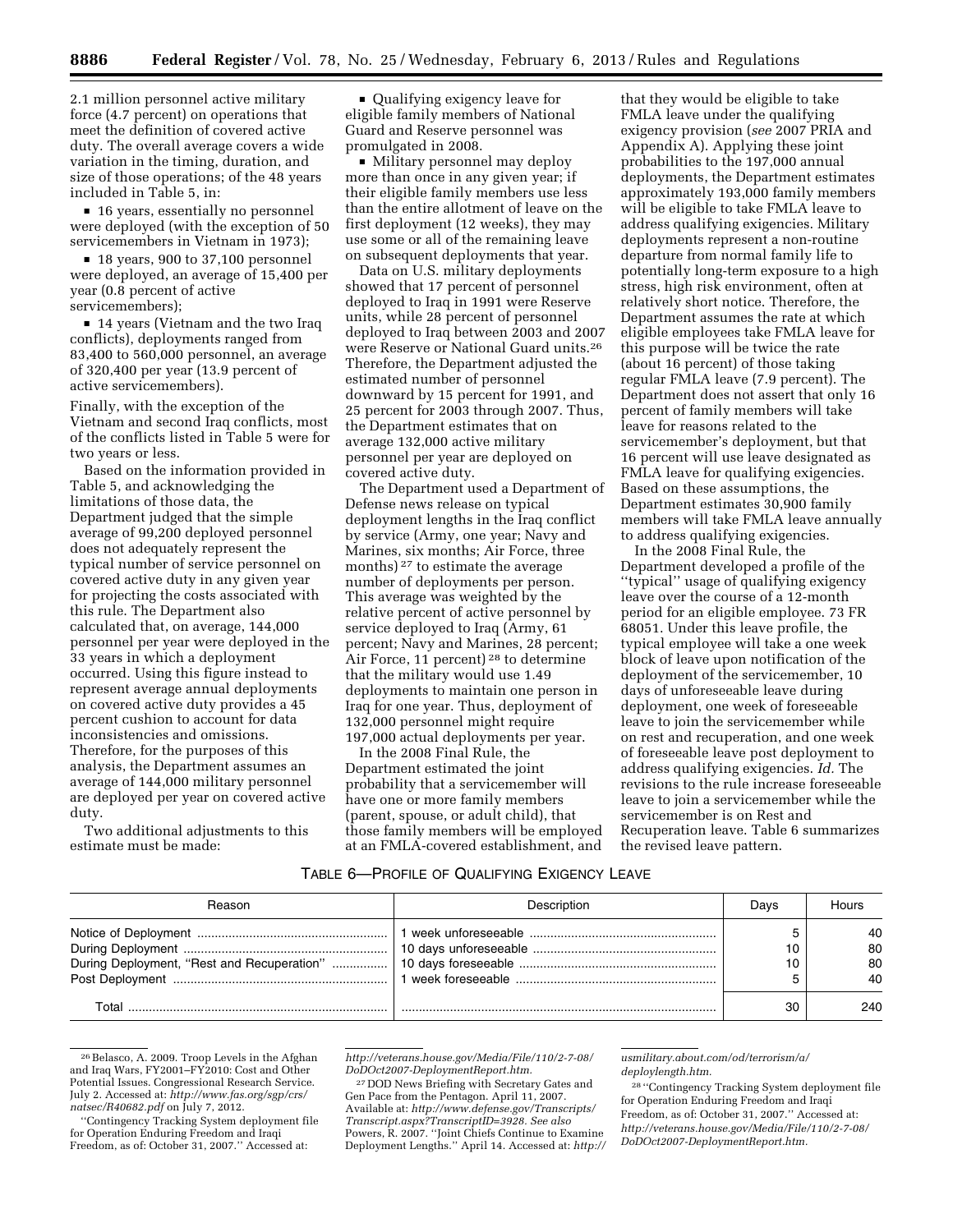For the purpose of this analysis, the Department is assuming that the average employee will take 10 days of leave to be with their servicemember during rest and recuperation leave. While the Department proposed in the NPRM to increase the number of days of qualifying exigency leave an employee may take for the servicemember's Rest and Recuperation leave to coincide with the number of days provided the servicemember, up to 15 days, the Department does not have a basis at this time to estimate the percentage of servicemembers who would be granted 15 days of Rest and Recuperation or the probability that their family member(s) would join them for the entire Rest and Recuperation leave. Therefore, the Department assumes for the purpose of this analysis that a covered and eligible employee will take 10 days of qualifying exigency leave for the servicemember's Rest and Recuperation leave. The Department invited comment on the amount of Rest and Recuperation leave provided to service personnel and the extent to which employees would take an equal number of days of FMLA qualifying exigency leave to be with their servicemember family member. Several commenters, including the National Association of Letter Carriers, the North Carolina Justice Center, the Partnership, the Military Officers Association of America, Twiga, and the

Coalition confirmed that servicemembers are often granted 15 days of leave for Rest and Recuperation and that family members should be allowed to take an amount of leave that is equal to the amount granted to the servicemember. None of these commenters were able to provide any further information on the percent of servicemembers that are granted five, 10, or 15 days of leave, or the frequency with which family members join them or for how long; therefore, the Department will continue to use the midpoint of 10 days for this analysis. Similarly, because the Department has no data on which to base an estimate of the number of days of qualifying exigency leave that might be taken for parental care, it will continue to use 10 days of unforeseen leave during deployment for this analysis.

Based on this profile, the Department estimates that 30,900 eligible employees will take 926,000 days (7.4 million hours) of FMLA leave annually to address qualifying exigencies under the FY 2010 NDAA amendments. These estimates may vary from 770,000 days (6.2 million hours) if eligible employees average five days of leave to 1.1 million days (8.7 million hours) if they average 15 days of leave when a servicemember is on Rest and Recuperation leave.

The Department acknowledges that estimated qualifying exigency leave also represents an average of periods with high levels of deployment and active conflict and periods with low or minimal deployments. Therefore, the Department supplements its analysis by considering a ''heavy conflict'' scenario and a ''low conflict'' scenario to capture the range of leave usage that may be expected in any given year in the future.

Drawing on the data in Table 5, for the purposes of these cost estimates, the Department defines the low conflict scenario as a year containing no deployment exceeding 40,000 servicemembers, while the heavy conflict scenario is one in which deployments exceed 40,000 servicemembers. Applying this standard to the data in Table 5, the average size of a deployment during the low conflict scenario is 15,400 troops, compared to 320,400 during a period of heavy conflict.

The Department applied the same probabilities of having eligible family members and patterns of leave usage as were used for the average analysis. Using this method, the Department estimates that 2,400 employees will take 72,000 days (576,500 hours) of leave for qualifying exigencies under the low conflict scenario, while 50,100 employees will take 1.5 million days (12 million hours) of leave during periods of heavy conflict. *See* Table 7.

| TABLE 7—ESTIMATED QUALIFYING EXIGENCY LEAVE USAGE UNDER A RANGE OF CONFLICT SCENARIOS |
|---------------------------------------------------------------------------------------|
|---------------------------------------------------------------------------------------|

| Leave type | Covered<br>service-<br>members or<br>veterans<br>(1,000) | Number of<br>eligible<br>family or<br>caregivers<br>(1,000) | Number of<br>leave<br>takers<br>(1,000) | Days of leave<br>per year<br>(1,000) | Hours of leave<br>per year<br>(1,000) | Leave events<br>per year<br>(1,000) |
|------------|----------------------------------------------------------|-------------------------------------------------------------|-----------------------------------------|--------------------------------------|---------------------------------------|-------------------------------------|
|            | 15<br>197<br>320                                         | 15<br>193<br>313                                            | 31<br>50                                | 72<br>926<br>.503                    | 576<br>7.393<br>12,023                | 31<br>401<br>651                    |

#### b. Military Caregiver Leave

Military caregiver leave entitles an eligible employee who is the spouse, son, daughter, parent, or next of kin of a covered servicemember to take up to 26 workweeks of FMLA leave in a single 12-month period to care for a covered servicemember with a serious injury or illness. Under the FY 2010 NDAA amendments, the definition of covered servicemember is expanded to include a veteran ''who is undergoing medical treatment, recuperation, or therapy for a serious injury or illness'' if the veteran was a member of the Armed Forces ''at any time during the period of 5 years preceding the date on which the veteran undergoes that medical treatment, recuperation, or therapy.'' The FY 2010

NDAA amendments define a serious injury or illness for a covered veteran as ''a qualifying (as defined by the Secretary of Labor) injury or illness that was incurred by the member in line of duty on active duty in the Armed Forces (or existed before the beginning of the member's active duty and was aggravated by service in line of duty on active duty in the Armed Forces) and that manifested itself before or after the member became a veteran.''

The amendments also expand the definition of serious illness or injury to include an injury or illness of a current member of the military that ''existed before the beginning of the member's active duty and was aggravated by service in line of duty'' and that may cause the servicemember to be unable to

perform the duties of his or her office, grade, rank, or rating. The Department does not attempt in this analysis to estimate the number of additional current servicemembers who may be covered under this expansion of the definition due to the lack of data to support reasonable assumptions on the potential size of this group. However, for the reasons discussed earlier in this preamble, the Department believes it is reasonable to conclude that the number of servicemembers entering the military with an injury or illness with the potential to be aggravated by service to the point of rendering the servicemember unable to perform the duties of his or her office, grade, rank, or rating is quite small due to the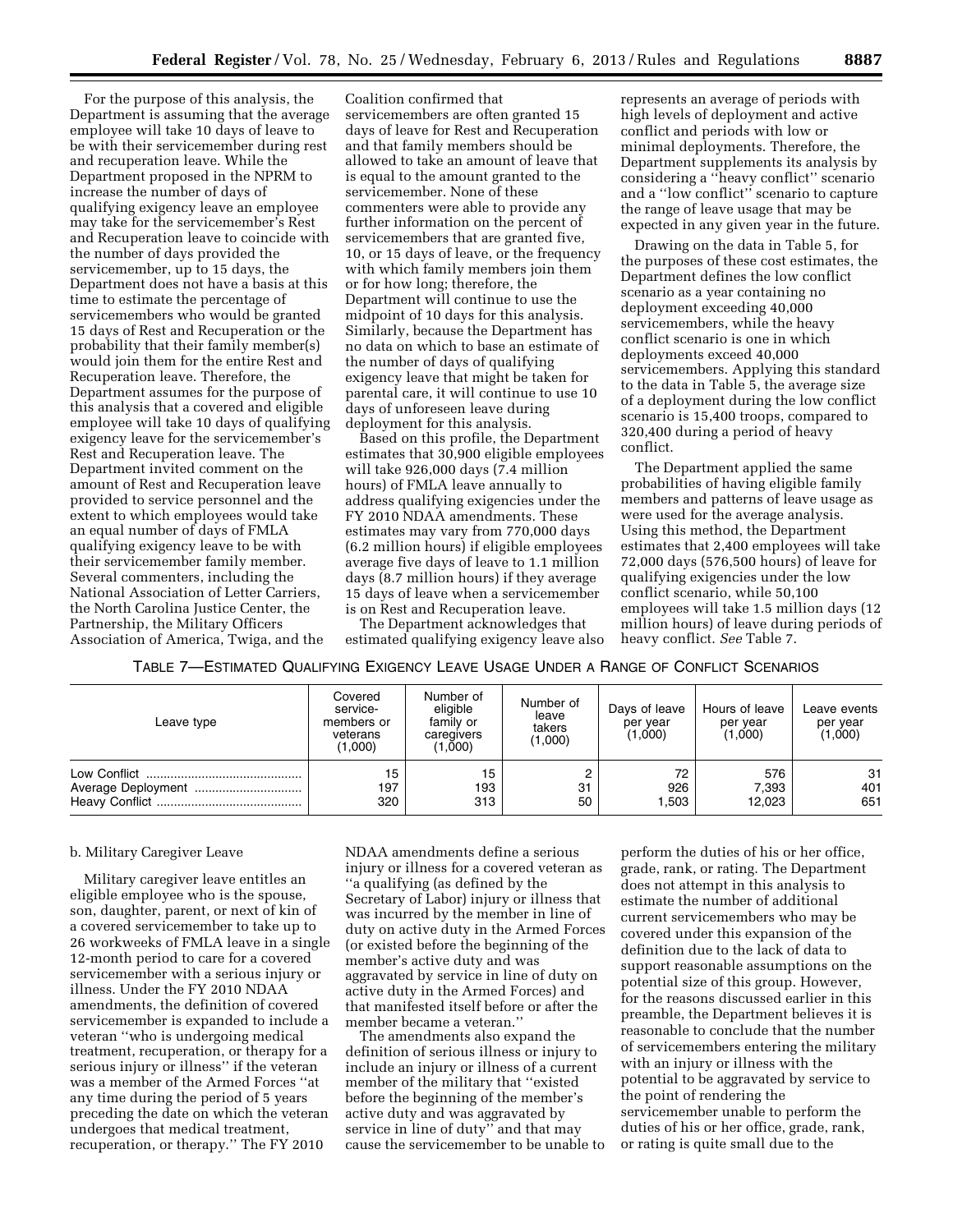selection process used by the Armed Forces.

To determine the number of eligible employees that may take FMLA leave as a result of the expansion of caregiver leave to family members of covered veterans, the Department first estimated the number of veterans likely to undergo medical treatment for a serious injury or illness, and the number of family members who are employed by a covered employer and who may be eligible to take FMLA leave to care for them. The Department reviewed several summaries of injuries and illnesses among military servicemembers to estimate the rate at which injuries that are sufficiently severe as to require medical care after separation from the military might occur.29 A number of data limitations make the estimation of serious injury and illness rates problematic:

 $\blacksquare$  The Department of Defense generally publishes data on the number of servicemembers killed or wounded in action, but little about non-combat injuries and illnesses.

 $\blacksquare$  Except for the most severe injuries (e.g., amputations, severe burns, blindness), little is published about the nature or severity of illnesses and injuries.

After determining the number of servicemembers with serious injuries and illnesses separating from the military annually, the Department adjusts the estimate to account for servicemembers that were covered under the 2008 Final Rule and the percent of veterans likely to seek medical care after separation. This baseline number of servicemembers with serious injuries or illnesses differs from the estimate used in the 2008 Final Rule for several reasons. First, the definition of serious injury and illness

has expanded to include injuries or illnesses that existed prior to the servicemember joining the military that were exacerbated by active duty and to reflect the fact that injuries such as PTSD and TBI that manifest following separation from the military have been badly underreported in the past. Second, the analysis relies on improved data sources such as the distribution of servicemembers by VASRD rating. No commenters submitted data or alternative estimates of the numbers of servicemembers who will incur such injuries or illness requiring treatment; the Department reached this estimate based on the following information and analysis.

The Department first estimated the percent of servicemembers that might receive an injury or illness requiring care while in the service or after separation. In 2001, the Department of Veterans Affairs undertook a survey that showed 24 percent of veterans who served during the Gulf War era reported having a service-related disability rating.30 Service-related disability ratings do not require that the servicemember is totally disabled; the rating might be less than 30 percent (or even zero in the case of a service-related injury that healed prior to separation) however, the mere fact that a servicemember has a rating indicates that a service-related injury occurred.31

The Department then examined deployment rates across different time periods. Table 5 indicates that servicemembers deployed during the Gulf War of 1991 account for about 28 percent of the total active military at that time. The same table shows that servicemembers deployed in Operations Enduring Freedom and Iraqi Freedom (Iraq (2)) comprise a smaller percentage

of the active military (roughly 20 percent). However, the Department believes this is an underestimate; because the second Iraq conflict lasted several years, it is likely that many in the active military not deployed at the time of the snapshot were deployed sometime during its duration; conversely, the first Iraq war was relatively brief, and personnel had a smaller likelihood of rotating into the war zone during its duration. Therefore, the Department believes that the percent of active military personnel who were deployed to Afghanistan or Iraq is higher than the calculations in Table 5 show, and that the true percent is similar to the first Iraq conflict: approximately 30 percent of active military personnel were deployed. The Department also concludes that the percent of veterans who received a service-connected disability rating from the first Gulf War era is a reasonable proxy for veterans of the period 2003 through 2007, about 25 percent (rounded up from 24 percent). Thus, the Department expects that at least 25 percent of active military personnel in the post-9/11 era will separate from the military with a disability rating.

Data provided by the Department of Veterans Affairs (VA) indicates that among the population of current veterans with a disability rating, 41.3 percent have a rating of 50 percent or greater (Table 8). Assuming the distribution of disability ratings among servicemembers who will separate from the military in years to come is the same as the distribution of disability ratings of current veterans, the Department estimates that 10 percent (25 percent × 40 percent = 10 percent) of separating servicemembers will have a disability rating of 50 percent or greater.

|  | TABLE 8-2011 DISTRIBUTION OF CURRENT VETERANS BY DISABILITY RATING (DR) |  |  |  |
|--|-------------------------------------------------------------------------|--|--|--|
|--|-------------------------------------------------------------------------|--|--|--|

| Degree of disability<br>(percent) | Number of<br>current<br>veterans<br>with DR | Percent of<br>current<br>veterans<br>with DR | Cumulative<br>percent of<br>current<br>veterans<br>with DR |
|-----------------------------------|---------------------------------------------|----------------------------------------------|------------------------------------------------------------|
| 0                                 | 1.423                                       | 0.3                                          | 0.3                                                        |
| 10                                | 780.978                                     | 23.8                                         | 24.1                                                       |
| 20                                | 440,188                                     | 13.4                                         | 37.5                                                       |
| 30                                | 373.677                                     | 11.4                                         | 48.9                                                       |
| 40                                | 322,635                                     | 9.8                                          | 58.7                                                       |
| 50                                | 214.552                                     | 6.5                                          | 65.3                                                       |

29The most useful of these sources were: Dole, R. and D. Shalala. Serve, Support, and Simplify. Report of the President's Commission on Care for America's Returning Wounded Warriors. July, 2007.

Fischer, H. United States Military Casualty Statistics: Operation Iraqi Freedom and Operation Enduring Freedom. CRS Report for Congress. Congressional Research Service, March 25, 2009.

Tanielian, T. and L.H. Jaycox (eds.). Invisible Wounds: Mental Health and Cognitive Care Needs of America's Returning Veterans. Research Highlights. RAND Center for Military Health Policy Research. 2008.

U.S. Department of Defense. DOD Military Injury Metrics Working Group White Paper. December 2002.

<sup>30</sup>U.S. Department of Veterans Affairs. 2001 National Survey of Veterans. Accessed at: *[http://](http://www1.va.gov/VETDATA/docs/SurveysAndStudies/NSV_Final_Report.pdf) [www1.va.gov/VETDATA/docs/SurveysAndStudies/](http://www1.va.gov/VETDATA/docs/SurveysAndStudies/NSV_Final_Report.pdf) NSV*\_*Final*\_*[Report.pdf](http://www1.va.gov/VETDATA/docs/SurveysAndStudies/NSV_Final_Report.pdf)*.

<sup>31</sup> Veterans Administration Service Related Disability Rating (VASRD). Accessed at: *[http://](http://myarmybenefits.us.army.mil/Home/Benefit_Library/Federal_Benefits_Page/Veterans_Affairs_Schedule_for_Rating_Disabilities_(VASRD).html) [myarmybenefits.us.army.mil/Home/Benefit](http://myarmybenefits.us.army.mil/Home/Benefit_Library/Federal_Benefits_Page/Veterans_Affairs_Schedule_for_Rating_Disabilities_(VASRD).html)*\_ *[Library/Federal](http://myarmybenefits.us.army.mil/Home/Benefit_Library/Federal_Benefits_Page/Veterans_Affairs_Schedule_for_Rating_Disabilities_(VASRD).html)*\_*Benefits*\_*Page/Veterans*\_*Affairs*\_ *Schedule*\_*for*\_*Rating*\_*Disabilities*\_*[\(VASRD\).html](http://myarmybenefits.us.army.mil/Home/Benefit_Library/Federal_Benefits_Page/Veterans_Affairs_Schedule_for_Rating_Disabilities_(VASRD).html)*.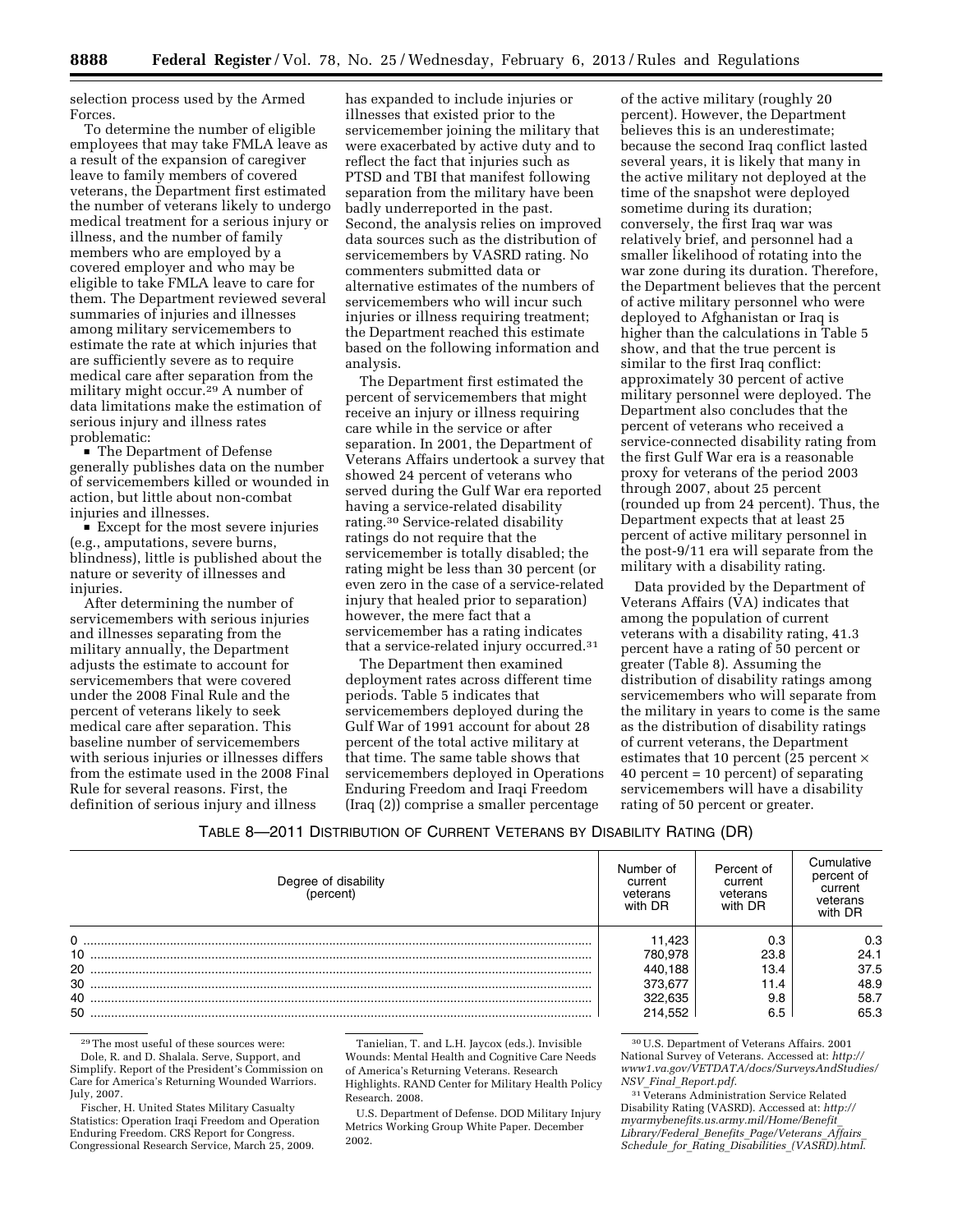|     | Degree of disability<br>(percent | Number of<br>current vet-<br>erans with DR | Percent of cur-<br>rent veterans<br>with DR<br>(percent) | Cumulative<br>percent of cur-<br>rent veterans<br>with DR |
|-----|----------------------------------|--------------------------------------------|----------------------------------------------------------|-----------------------------------------------------------|
| 60  |                                  | 267,838                                    | 8.2                                                      | 73.4                                                      |
| 70  |                                  | 247,636                                    | 7.5                                                      | 81.0                                                      |
| 80  |                                  | 192,546                                    | 5.9                                                      | 86.8                                                      |
| 90  |                                  | 112.824                                    | 3.4                                                      | 90.3                                                      |
| 100 |                                  | 320.059                                    | 9.7                                                      | 100.0                                                     |
|     |                                  |                                            |                                                          |                                                           |

# TABLE 8—2011 DISTRIBUTION OF CURRENT VETERANS BY DISABILITY RATING (DR)—Continued

**Source:** Department of Veterans Affairs.

However, it is possible that a servicemember may not manifest the symptoms of a serious injury or illness at the time of his or her separation, and therefore, not go through the VA disability rating process prior to leaving the service. In 2008, the RAND organization published a report entitled *Invisible Wounds: Mental Health and Cognitive Care Needs of America's Returning Veterans* (Tanielian and Jaycox, 2008) that summarized the results from a survey of servicemembers,32 and found that among servicemembers who returned from Operation Enduring Freedom and Operation Iraqi Freedom:

• 11.2 percent met the criteria for post-traumatic stress disorder (PTSD) or depression,

• 12.2 percent had likely experienced a traumatic brain injury (TBI),

• 7.3 percent had experienced both a TBI and either PTSD or a TBI and depression, and

• Roughly 50 percent of these servicemembers sought treatment for their symptoms within one year of returning from overseas.

Furthermore, symptoms of such injuries may not appear until several years after the injury was experienced, have traditionally been badly underreported, and are not well understood. Due to the high visibility research performed in this area, and recent initiatives undertaken by the Department of Veterans Affairs,<sup>33</sup> it is reasonable to assume a much higher percentage of these types of injuries will be diagnosed and reported than in previous cohorts of veterans.

U.S. Department of Veterans Affairs. 38 CFR Part 3. Post Traumatic Stress Syndrome. Interim Final Rule. **Federal Register**, Vol. 73, No. 210, p. 64208.

Consequently, the Department must also account for veterans who may suffer a serious injury or illness that manifested after their separation from the military. Evidence from the RAND report indicates that approximately 30 percent of servicemembers who were deployed to Afghanistan and Iraq experienced a TBI or met the criteria for PTSD or depression. Data on deployment show that roughly 30 percent of active military personnel were deployed to Afghanistan or Iraq. Assuming that such injuries would result in the equivalent of a Veterans Affairs Schedule for Rating Disabilities (VASRD) rating of at least 50 percent, and did not manifest until after separation from the military, it is reasonable to estimate that 10 percent  $(0.3 \times 0.3 = 0.09$ , then rounding up) of these veterans incurred such an injury or illness that manifested after separation from the military. The Department added this 10 percent of veterans who suffer a post-separation serious injury or illness to the 10 percent of military members who separate from the military with a VASRD rating. Therefore, the estimated percent of veterans likely to have a service-related injury or illness that might require treatment after separation is 20 percent.

In summary, for the purposes of this analysis, the Department assumes that 20 percent of servicemembers may separate from the military with an injury or illness requiring treatment. This may be an overestimate. The Department assumes that of the additional 10 percent of servicemembers who experience a serious injury or illness that might not manifest until well after the event occurs (*e.g.,* PTSD, TBI, or depression), none go through the VA disability rating process. We also assume that all eventually seek treatment within the five-year period as defined in this Final Rule. Both of these assumptions are very conservative, and therefore, likely overestimate the number of servicemembers who may

suffer a serious injury or illness as defined by this rule.

This estimate suffers from a number of qualifications and limitations:

• This injury rate was based on data for military personnel that had a high likelihood of experiencing active combat while in the military; to the extent that future cohorts experience less combat, the injury rate may well be significantly smaller.

• It is not clear that all injuries included in this figure will be severe enough to require treatment.

• Even if the injury is severe, it is unclear that the servicemember will seek treatment; it has long been known that the treatment rate for mental health conditions such as depression amongst the general population is less than 100 percent.

• This estimate does not account for other injuries that might require treatment; however, the Department could find little data on which to base an estimate of such injuries.

• This estimate abstracts from the requirement that treatment must occur within five years of separation for the injury to be eligible for FMLA caregiver leave. Thus, we implicitly assume 100 percent will seek treatment within the five-year period as defined in this Final Rule.

The Department used projections of military personnel separations for fiscal years 2010 through 2036 from the Department of Veterans Affairs as the basis for the average number of personnel (208,000) who might newly seek medical care in a given year, *see*  Table 9.34 We did not model a medical

<sup>32</sup>A more concise discussion of the findings is available in a RAND research brief: Tanielian, T. et al. 2008 Invisible Wounds: Mental Health and Cognitive Care Needs of America's Returning Veterans. Pages 1–3. Accessed at: *[http://](http://www.rand.org/pubs/research_briefs/RB9336.html) [www.rand.org/pubs/research](http://www.rand.org/pubs/research_briefs/RB9336.html)*\_*briefs/RB9336.html*.

<sup>33</sup>*See e.g.,* DeKosky, S.T., M.D. Ikonomovic, and S. Gandy. 2010. Traumatic Brain Injury—Football, Warfare, and Long-Term Effects. The New England Journal of Medicine. 363:14. September 30.

<sup>34</sup>U.S. Department of Veterans Affairs. 2008. Demographics: Veteran Population Model 2007. Table 8S. January. Accessed at: *[http://www1.va.gov/](http://www1.va.gov/VETDATA/Demographics/Demographics.asp) [VETDATA/Demographics/Demographics.asp](http://www1.va.gov/VETDATA/Demographics/Demographics.asp)*. As a check, the FY2010 number of separations are similar to those in the U.S. Department of Defense ''Demographics 2009'' report (see tables 2.66 and 4.68 for active and reserve separations, respectively). Note: the average number of separations per year in Table 9 has increased from the number reported in the NPRM because the Department now includes Coast Guard separations in the calculation.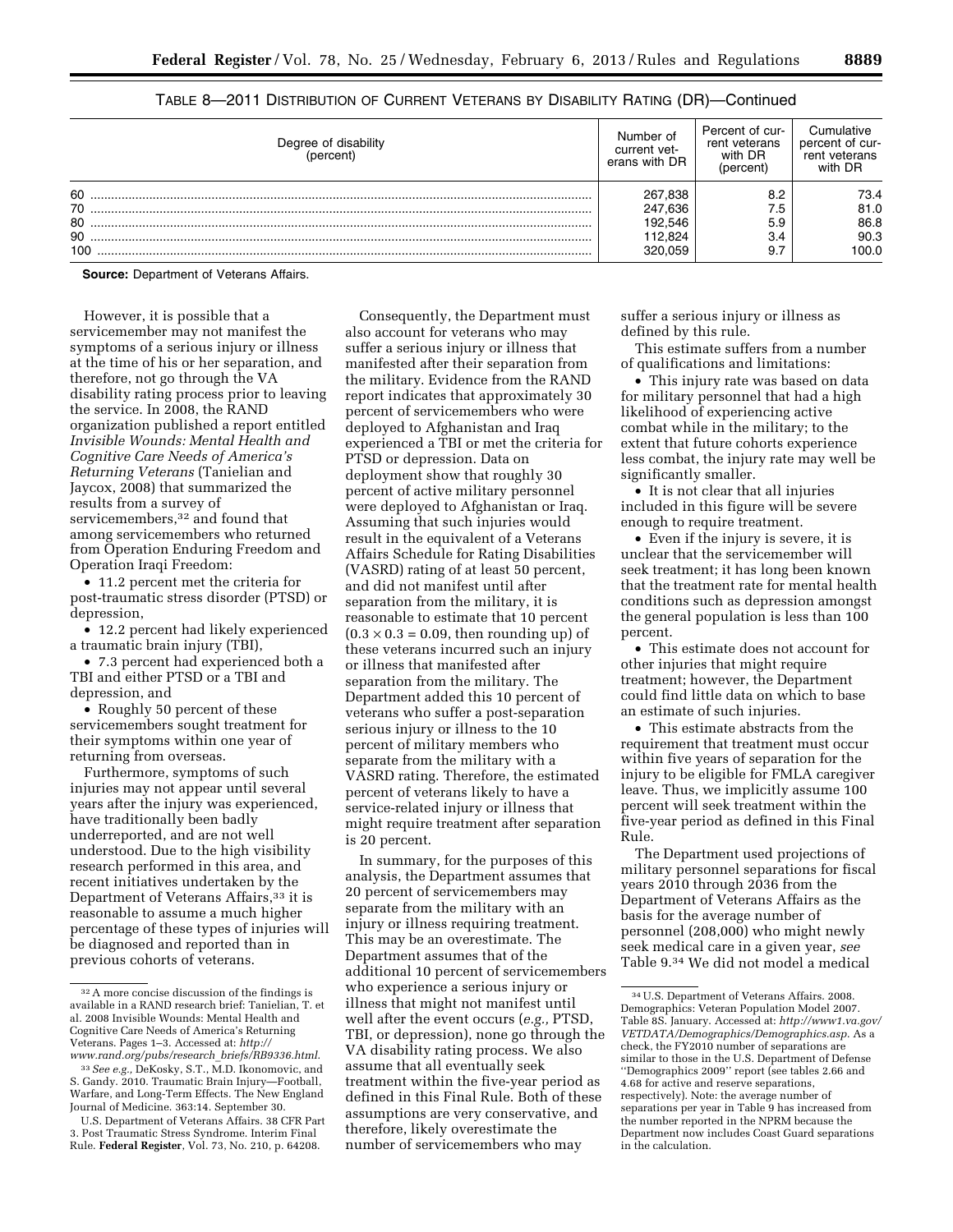care usage pattern for these servicemembers. Because we project this to be an average annual ''stream'' of cohorts of separating servicemembers, as long as we assume each year's cohort follows the same usage pattern, the primary factor governing the number of servicemembers requiring treatment is the total number in each cohort that will seek treatment within the five year period as defined in this Final Rule.35 Since not all veterans will seek medical treatment in the first year following separation, a true time series representation of the number of veterans

seeking medical care would show a ''ramp-up'' over the first few years until the average annual steady state stream comprised of overlapping multiple cohorts of veterans is reached. That is, we model the steady state stream of veterans seeking medical care as if it starts in year 1; by ignoring the ''ramp up'' we have over-estimated the number of veterans seeking care and the number of family members taking military caregiver leave in that year. If all cohorts of separating servicemembers follow the same pattern of care usage, then until the steady state is reached, this

overestimate of leave usage is mathematically equivalent to starting the program four years prior to the promulgation date. By using the simplifying assumption of a steady state stream of veterans using the program, we have implicitly already included demand from prior cohorts in the analysis, including those veterans who will benefit from the Final Rule's exclusion of the period between the enactment of the FY 2010 NDAA amendments and the effective date of this Final Rule in calculating the five year period post-discharge.

### TABLE 9—MILITARY SEPARATIONS 2010–2036 BY BRANCH AND PERIOD

|             |      |      | Separations by branch (1,000) <sup>a</sup> |         |                                |                             |                |  |  |  |
|-------------|------|------|--------------------------------------------|---------|--------------------------------|-----------------------------|----------------|--|--|--|
| Fiscal year | Army | Navy | Air Force                                  | Marines | Reserve<br>Forces <sup>b</sup> | Coast<br>Guard <sup>c</sup> | Grand<br>total |  |  |  |
|             | 77.8 | 46.9 | 37.1                                       | 28.9    | 48.3                           | 4.4                         | 243.4          |  |  |  |
| 2011        | 78.4 | 46.8 | 37.0                                       | 28.8    | 28.1                           | 4.5                         | 223.6          |  |  |  |
| 2012        | 78.8 | 46.6 | 36.9                                       | 28.7    | 18.1                           | 4.6                         | 213.7          |  |  |  |
| 2013        | 79.6 | 46.7 | 37.0                                       | 28.7    | 8.0                            | 4.8                         | 204.8          |  |  |  |
| 2014        | 80.0 | 47.0 | 37.2                                       | 28.8    | 8.1                            | 4.8                         | 205.7          |  |  |  |
|             | 79.5 | 46.7 | 36.9                                       | 28.6    | 8.0                            | 4.8                         | 204.5          |  |  |  |
| 2016        | 79.2 | 46.5 | 36.8                                       | 28.5    | 8.0                            | 4.8                         | 203.8          |  |  |  |
| 2017        | 79.6 | 46.7 | 37.0                                       | 28.6    | 8.0                            | 4.8                         | 204.8          |  |  |  |
| 2018        | 80.1 | 47.0 | 37.2                                       | 28.8    | 8.1                            | 4.8                         | 205.9          |  |  |  |
| 2019        | 80.2 | 47.1 | 37.3                                       | 28.8    | 8.1                            | 4.8                         | 206.3          |  |  |  |
| 2020        | 80.2 | 47.1 | 37.3                                       | 28.8    | 8.1                            | 4.8                         | 206.2          |  |  |  |
| 2021        | 80.3 | 47.2 | 37.4                                       | 28.8    | 8.1                            | 4.8                         | 206.6          |  |  |  |
| 2022        | 81.0 | 47.6 | 37.7                                       | 29.0    | 8.1                            | 4.9                         | 208.3          |  |  |  |
| 2023        | 81.0 | 47.5 | 37.7                                       | 29.0    | 8.1                            | 4.9                         | 208.3          |  |  |  |
| 2024        | 80.4 | 47.2 | 37.5                                       | 28.8    | 8.1                            | 4.8                         | 206.8          |  |  |  |
| 2025        | 79.5 | 46.7 | 37.1                                       | 28.4    | 8.0                            | 4.8                         | 204.4          |  |  |  |
| 2026        | 79.6 | 46.7 | 37.1                                       | 28.5    | 8.0                            | 4.8                         | 204.7          |  |  |  |
| 2027        | 80.0 | 46.9 | 37.3                                       | 28.6    | 8.0                            | 4.8                         | 205.5          |  |  |  |
| 2028        | 79.9 | 46.9 | 37.3                                       | 28.5    | 8.0                            | 4.8                         | 205.3          |  |  |  |
| 2029        | 79.5 | 46.6 | 37.1                                       | 28.4    | 8.0                            | 4.8                         | 204.3          |  |  |  |
| 2030        | 79.9 | 46.9 | 37.3                                       | 28.5    | 8.0                            | 4.8                         | 205.5          |  |  |  |
| 2031        | 80.1 | 47.0 | 37.4                                       | 28.6    | 8.0                            | 4.8                         | 206.0          |  |  |  |
| 2032        | 80.0 | 46.9 | 37.3                                       | 28.5    | 8.0                            | 4.8                         | 205.5          |  |  |  |
| 2033        | 79.9 | 46.8 | 37.3                                       | 28.4    | 8.0                            | 4.8                         | 205.2          |  |  |  |
| 2034        | 79.9 | 46.9 | 37.3                                       | 28.5    | 8.0                            | 4.8                         | 205.4          |  |  |  |
| 2035        | 79.9 | 46.8 | 37.3                                       | 28.4    | 8.0                            | 4.8                         | 205.2          |  |  |  |
|             | 79.9 | 46.8 | 37.3                                       | 28.4    | 8.0                            | 4.8                         | 205.2          |  |  |  |
|             |      |      |                                            |         |                                |                             | 208.0          |  |  |  |

a Includes only separations from the five armed services; excludes separations from the Public Health Service (PHS) and National Oceanic and Atmospheric Administration (NOAA).

<sup>b</sup> Reserve Forces include only those who have had active Federal military service (other than for training) as a result of their membership in the reserves or National Guard. Reserve forces with prior active military service in the regular military, are classified according to the branch (Army, Navy, Air Force, Marines) in which they served while in the regular military, notwithstanding their subsequent service in the Reserve<br>Forces.

<sup>c</sup> Coast Guard separations estimated from VETDATA "Non-Defense" separations by determining the current proportion of non-defense personnel in the Coast Guard (84.8%) versus NOAA and PHS.

Source: *[http://www.va.gov/VETDATA/Demographics/Demographics.asp.](http://www.va.gov/VETDATA/Demographics/Demographics.asp)* 

The Department is defining a *serious injury or illness of a veteran* as an injury or illness incurred in the line of duty on active duty (or a pre-existing injury or illness aggravated by service in line of

duty on active duty) that manifests itself before or after the member became a veteran and is either: a continuation of a serious injury or illness that was incurred or aggravated when the

covered veteran was a member of the Armed Forces and rendered the servicemember unable to perform the duties of the servicemember's office, grade, rank, or rating; a physical or

<sup>35</sup>For example, compared to a single cohort separating from the military over 5 years, modeling the separation of that same cohort over 10 years will result in fewer servicemembers from that cohort seeking treatment in any given year. However,

modeling separation over 10 years will result in servicemembers from more cohorts seeking treatment in a given year. Thus, in a steady state, the one effect will cancel out the other. Different models of separation patterns will, however, result

in different numbers of treatments prior to reaching the steady state, and the net present value of the stream of treatments.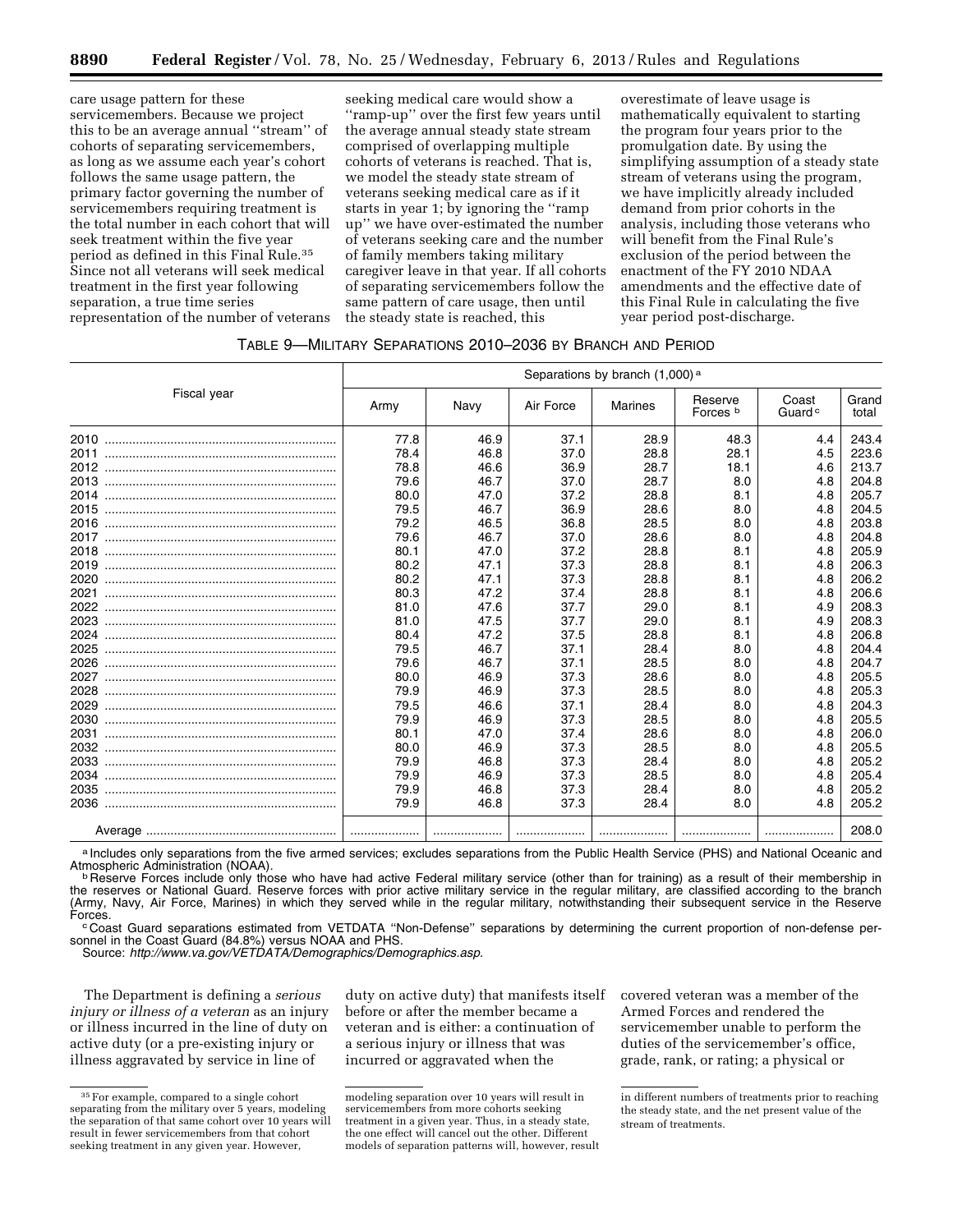mental condition for which the covered veteran has received a VASRD of 50 percent or greater and such VASRD rating is based, in whole or in part, on the condition precipitating the need for military caregiver leave; a condition that substantially impairs the veteran's ability to secure or follow a substantially gainful occupation by reason of a disability or disabilities related to military service, or would do so absent treatment; an injury, including a psychological injury, on the basis of which the covered veteran has been enrolled in the Department of Veterans Affairs Program of Comprehensive Assistance for Family Caregivers. Assuming an annual cohort of 208,000 personnel separate from the military each year, and that about 20 percent of those personnel incurred an injury or illness in service that manifests before or after the servicemember became a veteran, the Department estimates that approximately 42,260 military personnel separating from the military (20.3 percent of 208,000) per year might have family members who may take FMLA caregiver leave, if the regulatory requirements are met. This estimate may be over-inclusive due to data limitations on the severity of service-related injuries and illnesses.

Based on the RAND findings, the Department assumes that about 50 percent of servicemembers will seek treatment as a veteran (*i.e.,* not all the injuries will be severe enough to require treatment beyond active service in the military). Thus, the number of injured servicemembers separating from the military per year who may seek

treatment and with family that may be eligible for caregiver leave is equal to 50 percent of 42,260, or 21,130 per year.36 Using the previously described calculations of the joint probabilities that a servicemember will have one or more family members eligible for FMLA (*see* Appendix A), the Department estimates that those 21,130 veterans and servicemembers will have 26,908 eligible family members who may qualify for FMLA and act as caregivers.37 The Department assumes that at least 26 percent of eligible employees, or an average of 7,000 per year, will take FMLA leave to care for a veteran undergoing medical treatment for a serious injury or illness. This assumption is based on a survey of injured servicemembers concerning the impact of their needs on their caregivers. The survey found that about 16 percent of working caregivers used ''unpaid leave from their job'' and 10 percent ''cut back their hours'' to care for the servicemember.38 However, the Department is aware that it is not drawing from a more comprehensive data source and acknowledges the limitations of its estimate. Nevertheless, because the commenters provided no additional data in response to the request for information about this issue in the NPRM, the Department continues to use the best information available.

In the 2008 Final Rule, the Department developed a profile of the ''typical'' usage of military caregiver leave over the course of a 12-month period for an eligible employee. Under this profile of leave, the typical employee will take a block of four

weeks of unforeseeable leave upon notification of the serious injury or illness, a second block of two weeks of unforeseeable leave following transfer of the covered servicemember to a rehabilitation facility, two one-week blocks of unforeseeable leave for unanticipated complications, and 40 individual days of foreseeable leave to care for the covered servicemember. 73 FR 68051.

This profile is based on a typical leave pattern of an eligible employee caring for an injured or ill servicemember on active duty; for the purpose of this analysis, the profile was adjusted to capture a likely leave pattern for employees taking leave to care for a covered veteran. In this case, the nature of the serious injury or illness is expected to be different from those encountered during active duty. The Department assumes an injury to an active duty servicemember that results in FMLA caregiver leave is likely to be a sudden, severe injury, which necessitates a large block of leave for the employee to travel to be at the bedside of the injured servicemember. Conversely, ongoing treatment for an existing injury or diagnosis and then treatment of an emerging injury or illness (*e.g.,* PTSD, TBI) might call for frequent but short periods of leave for the employee to take the servicemember to appointments and provide other ongoing support. Adjusting the leave profile to account for these differences generates a leave pattern such as that summarized in Table 10.

### TABLE 10—PROFILE OF MILITARY CAREGIVER LEAVE—VETERANS

| Reason | Description | Davs | Hours     |
|--------|-------------|------|-----------|
|        |             | 50   | 40<br>400 |
| Total  |             | 55   | 440       |

caregivers (and the rounding up of those estimates) adequately accounts for these servicemembers.

37The Department made one modification to the joint probabilities used for caregiver leave. In addition to family members such as parents, spouses, and adult children, designated ''next of kin'' are also eligible to take military caregiver leave under FMLA. The Department accounted for this difference by assuming all servicemembers have at least one potential caregiver eligible for FMLA leave.

38Christensen et al. Economic Impact on Caregivers of the Seriously Wounded, Ill, and Injured. CNA, April 2009. Available at: *[http://](http://www.cna.org/sites/default/files/research/D0019966.A2.pdf) [www.cna.org/sites/default/files/research/](http://www.cna.org/sites/default/files/research/D0019966.A2.pdf)  [D0019966.A2.pdf.](http://www.cna.org/sites/default/files/research/D0019966.A2.pdf)* 

<sup>36</sup>This number accounts for the 14,000 servicemembers whose family members are expected to take military caregiver leave while the servicemember is still in the military as well as the approximately 3,700 participants in the Veterans Affairs Program of Comprehensive Assistance for Family Caregivers. For reasons discussed above, the Department now estimates that 42,260 servicemembers are likely to separate having had injuries or illnesses that would make them eligible for military caregiver, not just the 14,000 servicemembers per year who might require treatment while still on active duty (as estimated in the 2008 rulemaking). Under the proposed rule, the Department erroneously assumed that it had to account for the additional caregiver leave that might have occurred while on active duty due to the

changed baseline estimate. However, although the baseline estimate of eligible servicemembers is now larger, this rule makes no change to caregiver leave while those servicemembers are on active duty. In this rulemaking the Department now only accounts for caregiver leave that occurs after separation and therefore assumes 50 percent of separating servicemembers will require care, instead of 1.5 times the number as it did in the proposed rule. The Department believes that the military's stringent screening procedures result in the intake of few recruits with pre-existing injuries or illnesses that might be aggravated by service. Absent any data on servicemembers with such pre-existing conditions, the Department believes its conservative assumptions used to estimate the number of eligible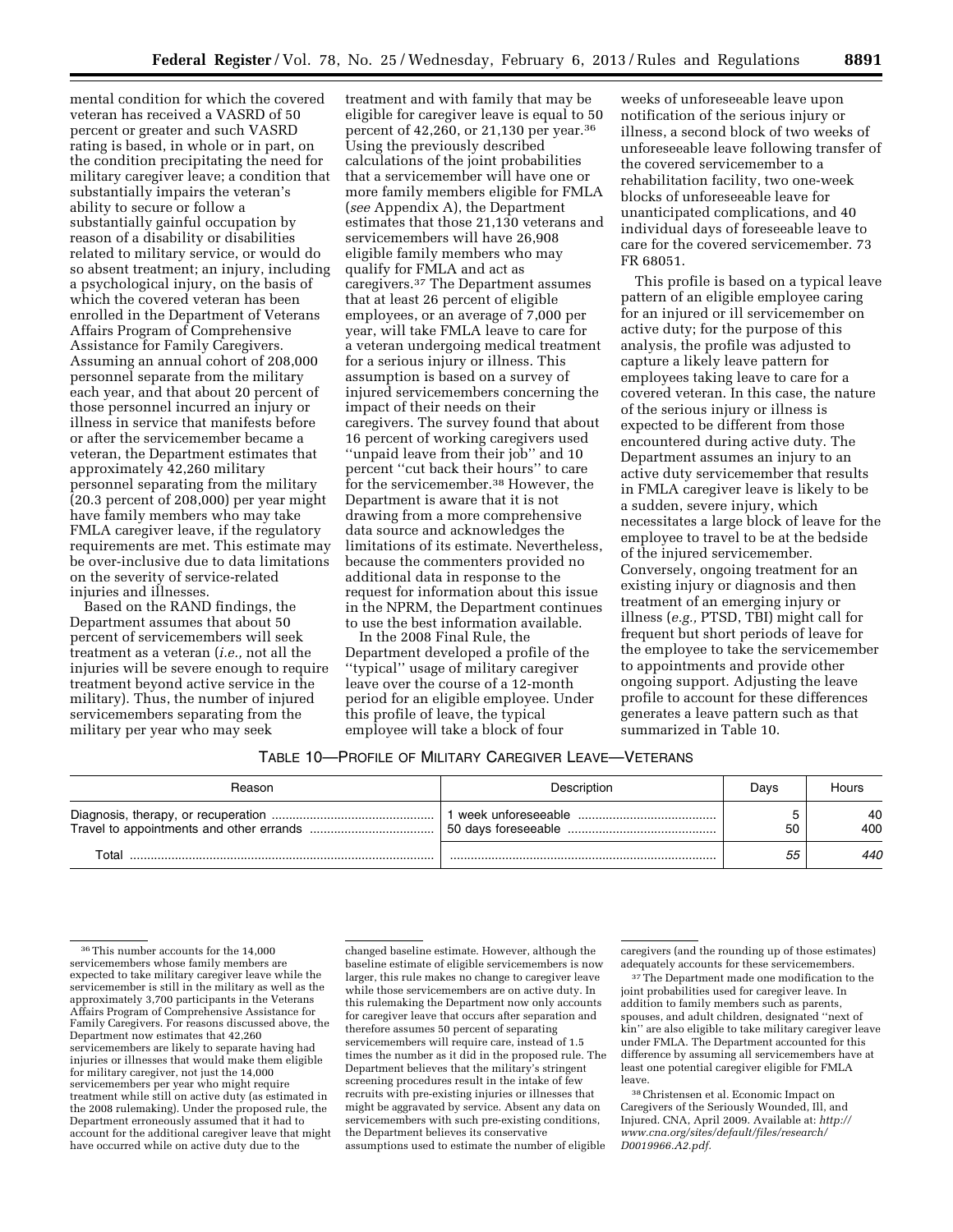Based on this profile, the Department estimates that 7,000 eligible employees will take 385,000 days (3.1 million hours) of FMLA leave annually to act as a caregiver for a veteran who is undergoing treatment for a serious illness or injury. For comparative

purposes, if the definition of serious injury or illness was set more stringently to include disability ratings of 60 percent or greater, then the Department estimates that about 6,400 eligible employees would take 354,000 days (2.8 million hours) of FMLA leave;

if the definition was set more inclusively to include disability ratings of 30 percent or greater, then 8,800 eligible employees would take 485,000 days (3.9 million hours) of FMLA leave. *See* Table 11.

TABLE 11—ESTIMATED MILITARY CAREGIVER LEAVE USAGE UNDER DIFFERENT DEFINITIONS OF SERIOUS INJURY OR **ILLNESS** 

| Leave type | Covered<br>service-<br>members<br>or veterans<br>(1,000) | Number of<br>eligible<br>family<br>(1,000) | Number of<br>leave<br>takers<br>(1,000) | Davs of<br>leave per<br>year<br>(1,000) | Hours of<br>leave<br>per year<br>(mil.) | Leave<br>events<br>per year<br>1,000 |
|------------|----------------------------------------------------------|--------------------------------------------|-----------------------------------------|-----------------------------------------|-----------------------------------------|--------------------------------------|
|            | 19.4                                                     | 24.7                                       | 6.4                                     | 354                                     | 2.8                                     | 328                                  |
|            | 21.1                                                     | 26.9                                       | 7.0                                     | 385                                     | 3.1                                     | 357                                  |
|            | 26.6                                                     | 33.9                                       | 8.8                                     | 485                                     | 3.9                                     | 450                                  |

#### 2. Airline Flight Crew FMLA Leave

The changes to the FMLA eligibility requirements for airline flight crew employees do not alter the number of covered employers in the airline industry but increase the number of pilots, co-pilots, flight attendants and flight engineers who are eligible to take FMLA leave, and as a result, will likely increase the total number of FMLA leaves taken by these employees in the airline industry.39 The amendment changes eligibility such that an airline flight crew employee meets the hours of service requirement if, during the previous 12-month period, he or she has worked or been paid for not less than 60 percent of the applicable total monthly

guarantee (or its equivalent), and worked or been paid for not less than 504 hours, not including personal commute time, or time spent on vacation, medical, or sick leave. Additionally, the rule establishes a bank of 72 days of FMLA leave (156 days for military caregiver leave) for flight crew employees to use in full day increments, and establishes new recordkeeping requirements for the airline industry.

The Department estimated the profile of covered employers in the ''Air Transportation'' industry, the number of airline flight crew employees who would be eligible for FMLA leave, and the number of leaves they may take. The profile of covered employers, *see* Table

12 below, was developed by estimating the proportion of NAICS code 48 classified as ''Air Transportation'' (NAICS 481) in each size class from the 2006 Statistics of U.S. Businesses at the 6-digit NAICS level. This proportion was multiplied by the total number of establishments, firms, employment and payroll in NAICS 48 according to the 2008 BLS special tabulations. Next, employers with fewer than 50 employees were dropped from the profile; as described below, the Department did not attempt to make an adjustment for establishments with fewer than 50 employees that are owned by firms with more than 50 employees in a 75 mile area for this sub-industry.

| Table 12—2008 Covered Employers in Air Transportation |  |
|-------------------------------------------------------|--|
|-------------------------------------------------------|--|

| Size class<br>(employees) | Firms             | Number of<br>establish-<br>ments | Employment                 | Annual<br>payroll<br>$(S \text{ mil.})$ | Estimated<br>revenues<br>$($$ mil.) | Estimated<br>net income<br>$$$ mil.) |
|---------------------------|-------------------|----------------------------------|----------------------------|-----------------------------------------|-------------------------------------|--------------------------------------|
| $500+$                    | 118<br>113<br>135 | 184<br>544<br>2.204              | 5,098<br>16,577<br>439.315 | \$266<br>919<br>24.905                  | \$742<br>2.370<br>70.922            | \$4.2<br>23.3<br>2,295               |
| Total                     | 366               | 2.932                            | 460.990                    | 26.090                                  | 74.033                              | 2,323                                |

**Source:** BLS Special Tabulations, 2008; and Statistics of U.S. Businesses, 2006

Based on conversations with experts in the airline industry, the Department assumes that all potentially eligible airline flight crew employees are employed at a covered worksite. In general, flight crew members are scheduled for flights from a home base, or domicile. A domicile would not only include the airline flight crew employees, but the non-flight crew employees as well; therefore, the

interviewees observed that for most carriers it was very unlikely that airline flight crew employees would be employed at a domicile with fewer than 50 total employees.40 Next, the Department determined the total number of airline flight crew employees employed in air transportation from the BLS Occupational Employment Statistics for 2008; in 2008 there were about 162,200 airline flight crew

40Rob DeLucia. 2010. Interview with Rob DeLucia of AIR Conference (now A4A), Calvin employees. This includes pilots, copilots, flight engineers, and flight attendants.

The next step was to determine the proportion of those airline flight crew employees who will be eligible for FMLA leave. Crew members who are paid for 50 to 60 hours per month will, over the course of a 12-month period, be paid for 600 to 720 hours and they will easily meet the hours of service required

<sup>39</sup>The FAA defines a flight crew member as ''A pilot, flight engineer, or flight navigator assigned to duty in an aircraft during flight time.'' Available at:

*[http://www.faa-aircraft-certification.com/faa](http://www.faa-aircraft-certification.com/faa-definitions.html)[definitions.html.](http://www.faa-aircraft-certification.com/faa-definitions.html)* 

Franz and Lauren Jankovic, both of ERG. Janet Zweber. 2010. Interview with Janet Zweber of U.S. Airways Pilots Association, Calvin Franz and Lauren Jankovic, both of ERG.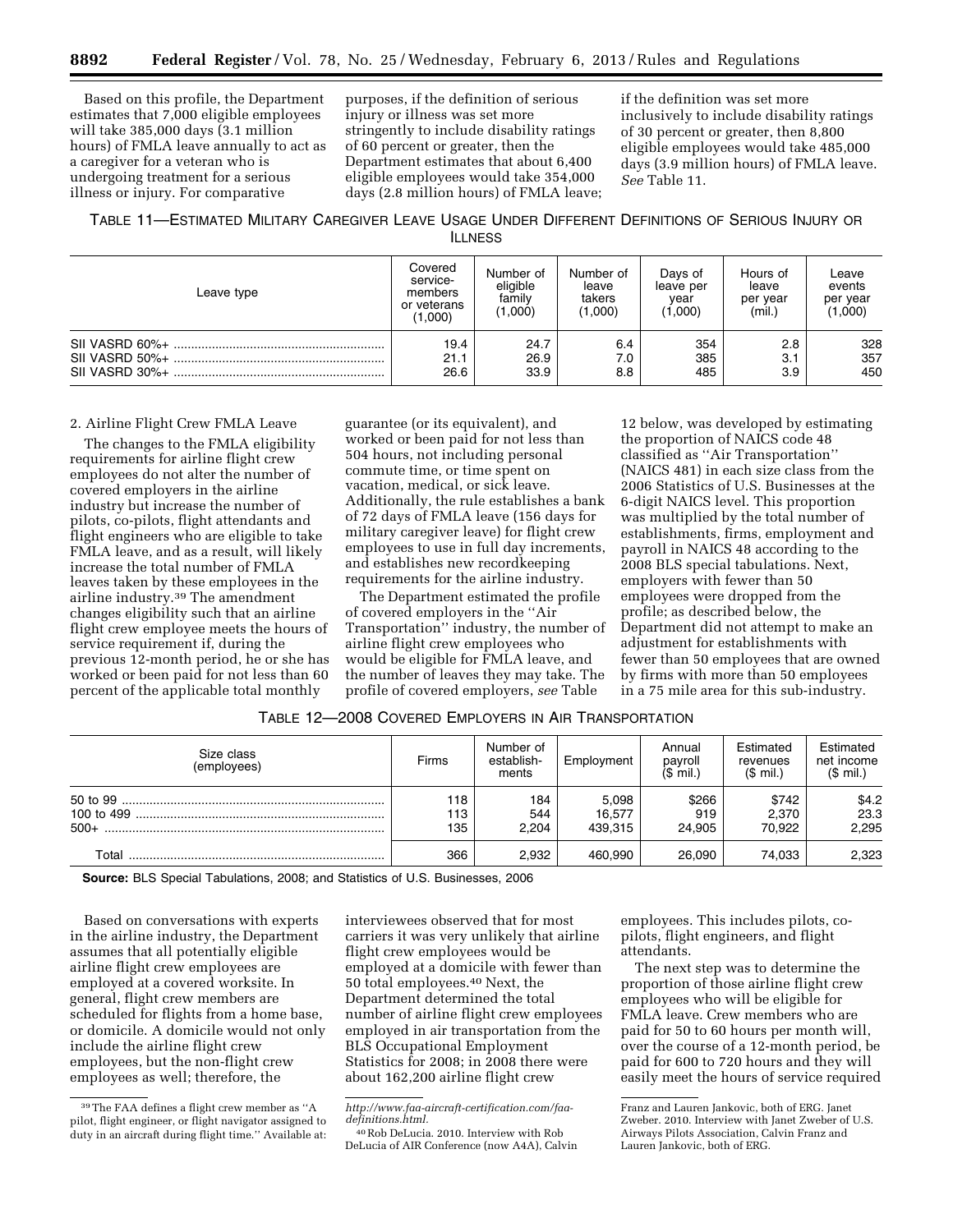for eligibility under the AFCTCA. According to sample data provided by the industry, about 80 percent of American Airlines flight attendants are paid for 50 or more hours per month, and this is considered reasonably representative of industry patterns.41 While a similar distribution of paid hours for pilots is not available, the FAA indicates that most pilots are paid for an average of 75 hours per month; based on this observation, the Department assumes that a similar proportion of pilots, 80 percent, would reach the hours of service required for eligibility. Based on these estimates, about 129,760 airline flight crew employees may be eligible to take FMLA leave.

Many airlines have already incorporated FMLA-type provisions in collective bargaining agreements with pilots and flight attendants. In terms of the costs associated with the number of leaves resulting from the changes, it is important to consider the proportion of airline flight crew employees already taking FMLA-type leave under collective bargaining agreements. Based

on a review of the current FMLA-type leave policies in the labor contracts for 19 air carriers, the Department finds that about 20 percent of pilots and 35 to 40 percent of flight attendants are covered and eligible for FMLA-type leave policies.42 Assuming that 80 percent of pilots and 63 percent of flight attendants are not currently covered by FMLA-type policies, the Department estimates, as outlined in Table 13, that, of the 129,760 airline flight crew employees that will be eligible, 90,560 are not already covered by an FMLA-type leave policy under a collective bargaining agreement.

Because there is little information available on the FMLA-type leave usage patterns of airline flight crew employees, the Department assumes that flight attendants will use FMLA leave at a similar rate to the rest of the population. Based on interviews with experts in the airline industry, pilots (also co-pilots and flight engineers) tend to use less FMLA-type leave due to different demographic needs and the availability of other types of paid leave.43 The 2008 PRIA extrapolated

leave usage rates from surveys of FMLA leave usage to estimate expected leave use among the general population for 2007; the Department further extrapolated this number to estimate an expected leave usage rate of 7.9 percent of eligible employees and applied this rate to the number of eligible flight attendants not covered by a collective bargaining agreement.44 Given that pilots use less FMLA-type leave, the Department used a rate of five percent in its calculation of the estimated number of eligible pilots not covered by a collective bargaining agreement. Based on these estimates and assumptions, just under 6,000 flight attendants, pilots, copilots, and flight engineers will take new FMLA leaves under the changes. Assuming that airline flight crew employees will take approximately the same number of leaves per 12-month period as the general population, the Department estimates that each individual will take 1.5 leaves, for a total of 8,930 leaves.45 Table 13 summarizes the estimates developed in this section.

# TABLE 13. ESTIMATED FMLA USAGE BY FLIGHT CREWS

| Flight crew | Number of<br>crew <sup>a</sup> | Number of<br>eligible<br>crew <sup>b</sup> | Eligible crew<br>not covered by<br><b>CBA FMLA-</b><br>type policy <sup>c</sup> | Eligible crew,<br>not covered by<br>CBA that will<br>take leave <sup>d</sup> | Number of<br>new FMLA<br>leaves <sup>e</sup> |
|-------------|--------------------------------|--------------------------------------------|---------------------------------------------------------------------------------|------------------------------------------------------------------------------|----------------------------------------------|
| Pilots      | 64,800<br>97.400               | 51,840<br>77.920                           | 41.470<br>49.090                                                                | 2,070<br>3.880                                                               | 3,110<br>5,820                               |
| Total       | 162.200                        | 129.760                                    | 90.560                                                                          | 5.950                                                                        | 8,930                                        |

Sources: BLS Occupational Employment Statistics, May 2008, Scheduled Air Transportation; CONSAD Research Corporation, December 7, 2007.

a Number of pilots includes: pilots, co-pilots and flight engineers (532011); and commercial pilots (532012)<br> **b** Eligibility based on estimated proportion of crew members (80%) meeting hours of service requirement.<br> **c** B ble to take leave (we assumed a point estimate of 37% for the calculation); for pilots about 20% are currently covered by an FMLA-type provision<br>such that they are eligible to take leave.

<sup>d</sup> Flight attendants take leave at same rate as other industries (7.9%); pilots and other crew use slightly less FMLA leave (5%).<br><sup>e</sup> Individuals taking FMLA leave average 1.5 leaves per year.

# *F. Costs*

This section describes the costs associated with the changes to FMLA, including: regulatory familiarization, employer and employee notices, certifications, and other costs.

### 1. Regulatory Familiarization

In response to the changes to the FMLA, each employer will need to review the changes and determine what revisions are necessary to their policies, obtain copies of the revised FMLA poster and templates for required notices and certifications, and update their handbooks or other leave-related

44The extrapolation is used because the survey was performed relatively soon after FMLA was enacted; over time, as employee knowledge of

materials to incorporate the changes (*see*  General Notice below). This is a onetime cost to each employer, calculated as two hours at the loaded hourly wage of a Human Resources (HR) staff member in the airline industry and one hour in all other industries to complete the tasks described above.46 Industries

<sup>41</sup>Table ''AA Flight Attendant Block Hours and Paid Hours'' provided by Interviewee. Rob DeLucia. 2010. Interview with Rob DeLucia of AIR Conference (now A4A), Calvin Franz and Lauren Jankovic, both of ERG. Table available at: *[http://](http://www.aanegotiations.com/documents/AAFACharts_7.8.10.pdf)  [www.aanegotiations.com/documents/](http://www.aanegotiations.com/documents/AAFACharts_7.8.10.pdf) [AAFACharts](http://www.aanegotiations.com/documents/AAFACharts_7.8.10.pdf)*\_*7.8.10.pdf;* last accessed on July 7, 2012.

<sup>42</sup>Based on a review of excerpts from the collective bargaining agreements of 19 airlines transmitted to the Department by Steve Schembs,

Association of Flight Attendants—CWA, on January 19, 2010.

<sup>43</sup>Rob DeLucia. 2010. Interview with Rob DeLucia of AIR Conference (now A4A), Calvin Franz and Lauren Jankovic, both of ERG. Janet Zweber. 2010. Interview with Janet Zweber of U.S. Airways Pilots Association, Calvin Franz and Lauren Jankovic, both of ERG.

FMLA provisions has grown, presumably so has FMLA usage.

<sup>45</sup>CONSAD Research Corporation, December 7, 2007

<sup>46</sup>The loaded hourly wage is the regular hourly wage multiplied by 1.3 to account for payroll taxes and any employee benefits. For this analysis we used a loaded hourly wage of about \$27 per hour based on a comparison of two occupations: 43–4161 Human Resources Assistant (loaded hourly wage \$24), and 13–1078 Human Resources Training and Continued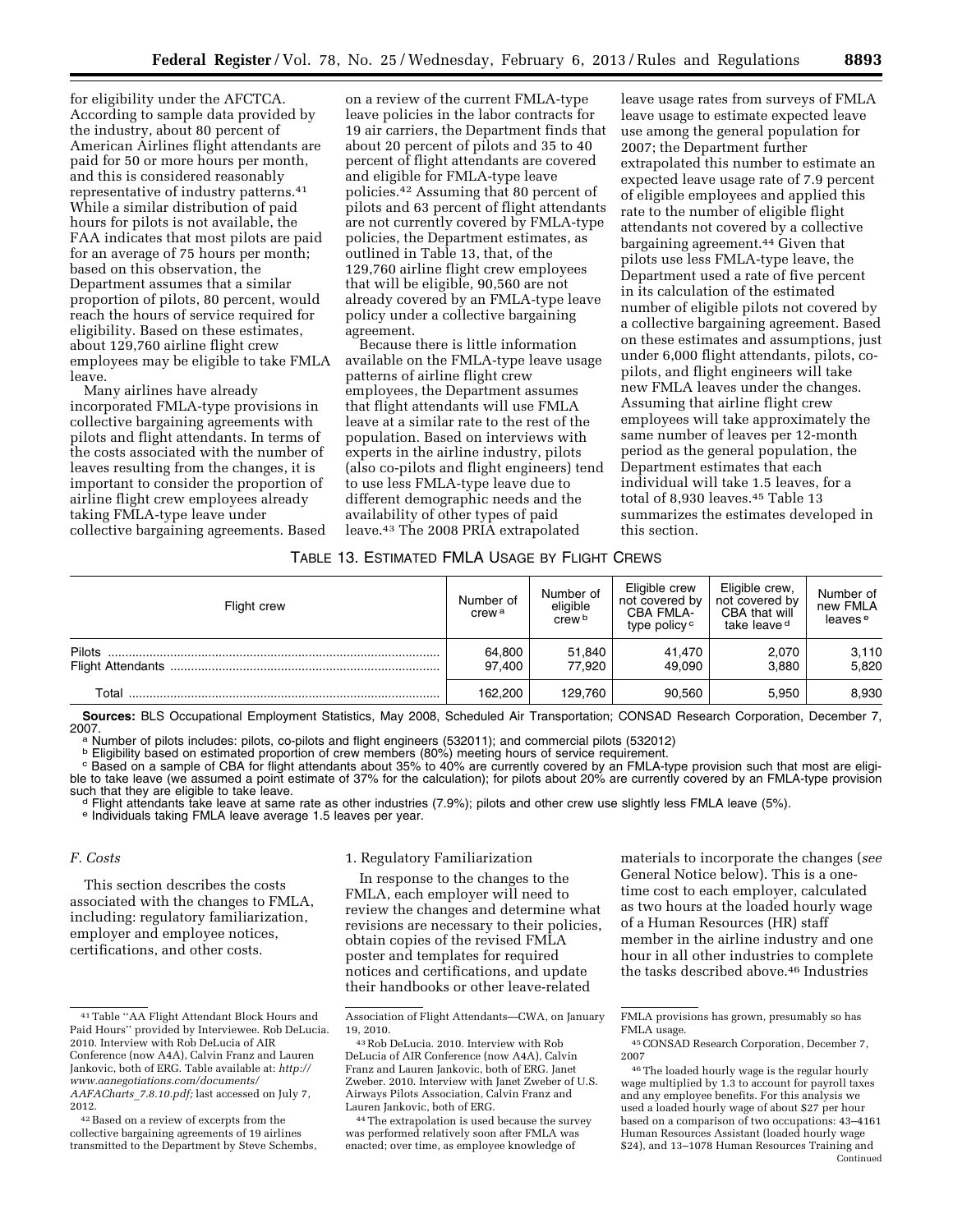other than the airline industry will need less time for this task because there is no need for them to review the components of the rule pertaining to flight crews and they are already familiar with the requirements of the FMLA, including the FY 2008 NDAA amendments to the FMLA that initially created the military family leave provisions. In the 2008 Final Rule, the Department estimated the FY 2008 NDAA amendments would involve two hours for regulatory familiarization. 73 FR 68047. Because the FY 2010 NDAA amendments are simply an expansion of provisions with which the employers are already familiar, the Department believes one hour is appropriate for that component. The Department requested comment on the suitability of the assumption that regulatory familiarization will require two hours for the airline industry and one hour for all other industries but received few comments on this issue and found no data to justify revising these assumptions. *See* the Summary of Public Comments for a more detailed discussion of the comments.

#### 2. Employer Notices

Under the FMLA, as described in § 825.300, employers are required to provide certain types of notices to employees including FMLA eligibility, employee rights and responsibilities, and employee usage of leave. The estimated time to complete each notice is based on the PRA contained in the 2008 Final Rule. 73 FR 68040.

a. *General Notice.* Every covered employer must provide general notice of the FMLA provisions to all employees; this notice may be provided in employee handbooks or other benefits and leave materials or as a one-time notice to new employees. For the purpose of this analysis, the cost associated with the changes will be a one-time cost to each employer to update the notice provided and is included under regulatory familiarization costs above.

b. *Eligibility Notice and Rights and Responsibilities Notice.* An employer is required to notify an employee of his or her eligibility to take FMLA leave when an employee requests FMLA leave or the employer becomes aware that an employee's leave may be for an FMLAqualifying reason. The notice must state whether or not the employee is eligible and, if not, the reason the employee is not eligible. Along with the eligibility notice, the employer must include a discussion of employee rights and

obligations, that leave may be designated as FMLA, the applicable 12 month period for leave, certification requirements, and other key details. The cost of these combined notices is calculated as 10 minutes at the loaded hourly wage of an HR staff member to process each notice.

c. *Designation Notice.* The employer is required to determine if leave taken by the employee is for an FMLAqualifying reason and will be designated and counted as FMLA leave and provide written notice to the employee of this determination. Notice must be provided even if the employer determines that the leave will not be designated as FMLA, and only one notice is required per FMLA reason per 12-month period. The cost of this type of notice is calculated as 10 minutes at the loaded hourly wage of an HR staff member to process each notice.

### 3. Certifications

Under the FMLA, as described in § 825.305, employers are allowed to request certification to support an employee's need for FMLA leave due to his or her own or a family member's serious health condition, the serious injury or illness of a covered servicemember, a qualifying exigency, or to verify an employee's fitness for duty after an absence due to the employee's own health condition.47 In addition, an employer, at its own expense and subject to certain limitations, may also require an employee to obtain a second and third medical opinion. The costs associated with these certifications include: Employer cost to request, review, and verify the certification and second and third opinions, and employee cost to obtain the certification from the designated authority.

a. *Medical Certification.* This type of certification may be requested of employees who take FMLA leave for their own serious health condition or that of a family member and is obtained from the health care provider. This is a recurring cost to both the employee and the employer for each FMLA leave event that is required to have medical certification. The cost to the employee is calculated as the cost of the visit to the health care provider completing the

certification, assumed to be approximately \$50 per visit.48 The cost to the employer is 30 minutes at the loaded hourly wage of an HR staff person to review and verify each certification. The changes in this Final Rule will only impact the usage of FMLA leave for the employee's own or the employee's family member's serious health condition for airline flight crew employees; therefore, for the purposes of this analysis, the additional costs of the changes will only accrue to airline flight crew employees and airline industry employers. (The cost for medical certification for military caregiver leave is discussed below.)

Under the Final Rule the employer may seek a second or third opinion for certification of a serious injury or illness of a covered servicemember if the original certification was obtained from a health care provider other than: A DOD health care provider, a VA health care provider, a DOD TRICARE network authorized private health care provider, or a DOD non-network TRICARE authorized private health care provider. The number of employers able to seek additional opinions on certifications under these circumstances is likely very close to zero, as most current military members and recently separated veterans rely on one of the aforementioned health care providers for care. As a result, the Department did not estimate these costs, which are expected to be minimal.

b. *Qualifying Exigency.* Employees taking FMLA leave for a qualifying exigency may be asked to provide a copy of the relevant military orders or other documentation, and a copy of Form WH–384 Certification of Qualifying Exigency to their employers to substantiate their need for leave. This is a recurring cost to the employer for each FMLA qualifying exigency leave for which the employer requires the employee to provide certification. The cost is calculated as 20 minutes at the loaded hourly wage of an HR staff person to review and verify each certification.

c. *Military Caregiver.* Employees taking FMLA military caregiver leave to care for a covered servicemember with a qualifying illness or injury may be asked to provide medical certification of the condition from an authorized health care provider. This is a recurring cost to both the employee and the employer for each FMLA military caregiver leave event for which the employer requires medical certification. The cost to the employee is calculated as the cost of the visit to the health care provider

Labor Relations Specialists (loaded hourly wage \$36).

<sup>47</sup>An unknown percent of employers require employees to periodically recertify their need for FMLA leave. The Department does not have any data on the percent of employers that require certification, and believe the percent of employers that require recertification is a small percent of those that require certification. Therefore the Department has not attempted to estimate the number of employers that require recertification or the costs associated with it; we expect that these costs are small.

<sup>48</sup> CONSAD, December 2007.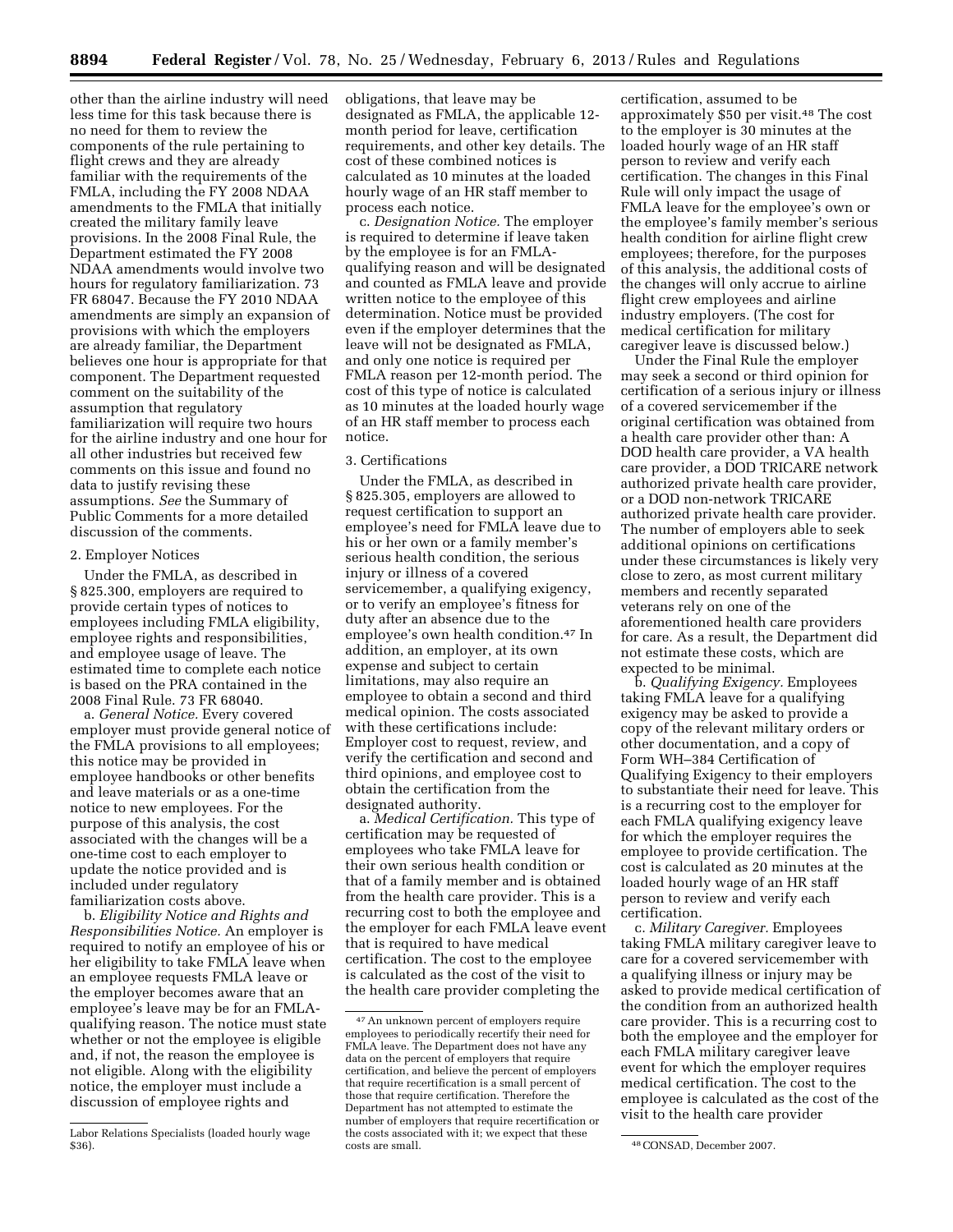completing the certification, assumed to be approximately \$50 per visit.49 The cost to the employer is 30 minutes at the loaded hourly wage of an HR staff person to review and verify each certification. For the purposes of this analysis, these costs accrue to employees taking FMLA military caregiver leave to care for a covered veteran with a qualifying illness or injury and their employers.

d. *Fitness for Duty.* For certain occupations, employers may desire certification from a medical professional that an employee is well enough to fulfill their duties following an FMLA leave for the employee's own serious health condition. Under prescribed circumstances, an employer may request a fitness-for-duty certification. The cost to the employee is calculated as the cost of the visit to the health care provider completing the certification, assumed to be approximately \$50 per visit.<sup>50</sup> The cost to the employer is 30 minutes at the loaded hourly wage of an HR staff person to review and verify each certification. For the purposes of this analysis, the additional costs of the changes will only accrue to airline flight crew employees and airline industry employers.

### 4. Other Employer Costs

The FMLA includes employer recordkeeping requirements but those costs are not addressed here. Employers must continue to keep and maintain records under the Final Rule as they are required to do so under the current regulations. Additionally, while the Final Rule implements the statutory amendments that more broadly cover airline flight crew employees, the Department expects that employers in the airline industry have already been tracking hours to comply with the FMLA. Prior to enactment of the AFCTCA, covered airlines were already required to comply with FMLA with respect to employees, such as ticketing agents, baggage handlers, and administrative personnel, as well as some airline flight crew employees. Further, A4A noted that prior to the AFCTCA, various air carriers had instituted internal FMLA programs, including leave entitlement banks, and therefore had been tracking flight crew employees' hours for internal business purposes as well. As such, the Department expects the Final Rule will create minimal additional recordkeeping burdens on airline employers.

a. *Employee Health Benefits.*  Employers are required by the FMLA to maintain employee health benefits during their absence on FMLA leave. This is a recurring cost to each employer that is calculated as the cost per hour to cover employee health benefits multiplied by the total number of hours of FMLA leave taken.51 This cost results from additional reasons an employee may take FMLA leave (qualifying exigency, military caregiver), and additional employees entitled to leave (airline flight crew employees). The Department estimated this cost as part of the 2008 Final Rule and is using the same methodology here, noting that ''the marginal costs related to workers taking \* \* \* military family leave  $*$  result from the cost of providing health insurance during the period the worker is on leave \* \* \* The Department believes these \* \* \* costs are reasonable proxies for the opportunity cost of the NDAA provisions, since health insurance coverage represents the marginal compensation an employer is still required to cover under the FMLA when a worker is absent.'' 73 FR 68051. According to the BLS ''Employer Costs for Employee Compensation Survey'' of June 2008, employers spend an average of \$2.25 per employee per hour worked on health insurance coverage.52 For the purpose of this analysis, for leaves related to the NDAA the Department used the estimated hours of leave taken, for flight crew leaves the Department assumed each leave is eight hours in length.

b. *Replacement Workers.* In some businesses, employers are able to redistribute work among other employees while an employee is absent on FMLA leave but in other cases the employer may need to hire temporary replacement workers. This process involves costs resulting from recruitment of temporary workers with needed skill sets, training the temporary workers, and lost or reduced productivity of these workers. The cost to compensate the temporary workers is in most cases offset by the amount of wages not paid to the employee absent on FMLA leave.

In the initial FMLA rulemaking in 1993, the Department drew upon available research to suggest that the cost per employer to adjust for workers who are on FMLA leave is fairly small.

58 FR 31810. As in previous rulemakings, the Department requested information from businesses on the impact of different strategies for compensating for workers on leave, particularly the extent to which work is redistributed among other workers, and the costs of recruiting and training temporary workers. With no additional information forthcoming from public comments, we will continue to assume that these costs are fairly small for the purpose of this analysis. Furthermore, most employers subject to this rule change have been implementing the FMLA for some time and have already developed internal systems for work redistribution and recruitment and training of temporary workers. The air transportation industry, however, is an exception to this reasoning and employers in this industry may face additional challenges with respect to scheduling.

Due to the nature of the industry, airlines have varied and complex approaches to scheduling airline flight crew employees for flights.53 Based on seniority, these employees may bid on their desired domicile (*i.e.,* primary airport), equipment (*i.e.,* type of airplane), and flying schedule (*e.g.,*  international, shuttle). Generally, the employees can bid a ''line of flying'' or a ''block'' of flights or may bid on a number of days on reserve. According to our interviewees, approximately 15 to 20 percent of employees may be on reserve at any point in time and this amount fluctuates by airline and demand.54 There are different types of reserve that are loosely based on the proximity of the employee to the airport; an employee on ''short call'' may be required to arrive at the domicile within 90 minutes, while an employee on ''long call'' may be given nine hours notice to arrive at the domicile for a flight.

Overall, the scheduling is fairly flexible in order to manage schedule changes; for example, ''block holders'' can be rescheduled to cover additional flights, flight attendants can engage in ''trip trading'' or volunteer for open flying time, and airlines can use ''dead heading'' to fly in a crew from another airport.

There are several key limitations to the flexibility of the system; the primary one being regulatory limits on flying

<sup>49</sup>CONSAD, December 2007.

<sup>50</sup>CONSAD, December 2007.

 $^{\rm 51}$  The Department notes that this methodology overstates the cost associated with this provision as not all employees who take FMLA leave receive insurance from their employers.

<sup>52</sup>BLS Employment Cost Trends, available at: [http://www.bls.gov/ncs/ect/.](http://www.bls.gov/ncs/ect/) Accessed on July 7, 2012.

<sup>53</sup>This discussion is highly generalized and may not represent the practices of a specific airline. The purpose of the discussion is to provide context for understanding the impact of FMLA leave on overall scheduling practices.

<sup>54</sup>Rob DeLucia. 2010. Interview with Rob DeLucia of AIR Conference (now A4A), Calvin Franz and Lauren Jankovic, both of ERG.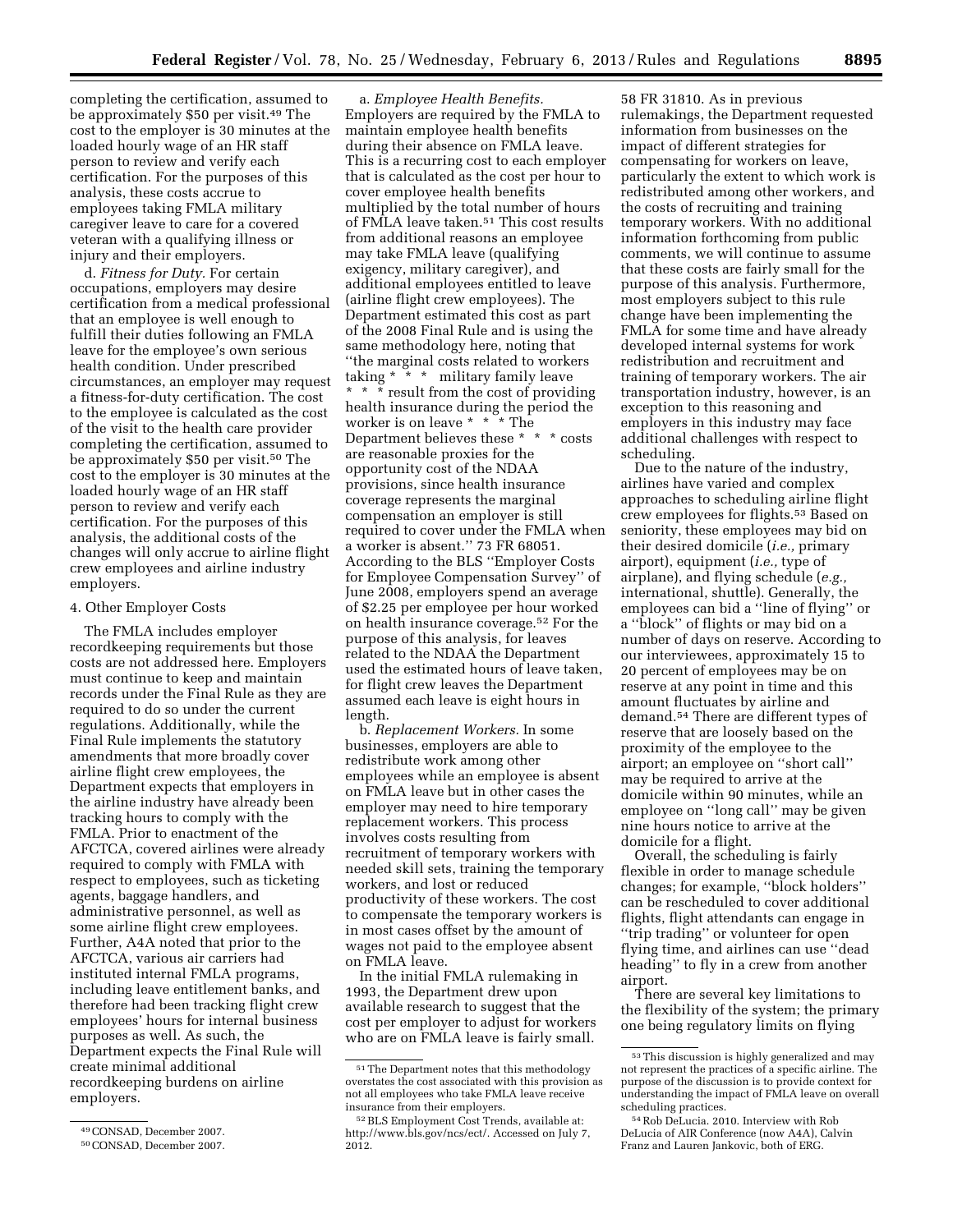time and equipment. This limitation is the most stringent for pilots who have more restrictive limitations on flying time than other flight crew members and who may only fly specific types of aircraft. Additionally, schedule changes due to events such as severe weather can impact scheduling; reserve flight crew members are utilized to make up for cancelled and rescheduled flights.

Based on comments received from A4A and employers in the industry, the Department does not expect the AFCTCA to impose a significant cost on

air transportation employers. The Department believes that the rule will increase the number of flight crew leaves classified as, and thus protected by, FMLA, but does not have data to quantify the amount of any such increase.

### *G. Regulatory Impacts*

This section draws on the estimates of potentially affected employees, and the unit costs discussed above to determine the anticipated impact of the final regulations in terms of total cost across

all industries as well as estimated cost per firm and per employee.

# 1. Projected Regulatory Cost

The total estimated impact of the Final Rule is \$53.9 million in the first year with \$41.3 million in recurring costs in subsequent years. Table 14 summarizes the total estimated costs of the changes to the FMLA by cost type (first year, recurring), amendment (flight crew, military caregiver), and regulatory requirement (familiarization, notices, certifications, benefits).

# TABLE 14—SUMMARY OF IMPACT OF CHANGES TO THE FMLA

| Component                 | $$$ mil. |       |
|---------------------------|----------|-------|
| T∩tal                     |          | 541.3 |
| Cost of Each Amendment:   |          |       |
|                           | 12.6     |       |
|                           |          | 0.4   |
|                           |          | 41.0  |
|                           | 25.8     | 25.8  |
|                           | 15.1     | 15.1  |
| Cost of Each Requirement: |          |       |
|                           | 12.6     |       |
|                           |          |       |
| Certifications            |          | 04    |
| Health Benefits           |          | 23.8  |

**Note:** Columns may not sum due to rounding.

All covered employers will incur costs of \$12.6 million during the first year for regulatory familiarization associated with any new FMLA revision. Other than the initial regulatory familiarization costs that occur only in the first year, all other costs are annual costs; they occur in the first year, and in each subsequent year. Covered employers in the air transportation industry who are not already providing family and medical leave to flight crew employees will incur costs of about \$372,000 per year to implement the changes. Covered employers of workers eligible for military family leave will incur costs of about \$41 million per year as a result of the changes. Looking at the key requirements of the FMLA, most of the costs of the changes will stem from generation of employer notices and maintenance of health benefits in recurring years.

To facilitate the public's understanding of the impact of this Final Rule, the Department provides some alternative assumptions on the utilization of leave and corresponding costs.

The Department estimates the cost of the FY 2010 NDAA as \$41.0 million, with qualifying exigency leave costing \$25.8 million and military caregiver leave costing \$15.1 million. However, under different scenarios, the cost of the FY 2010 NDAA may increase or decrease. The cost of qualifying exigency leave will vary between \$2.0 million and \$41.9 million in times of low conflict and high conflict with 10 days of Rest and Recuperation leave (*see*  Table 7 for leave estimates).55 As a result, the cost of the FY 2010 NDAA will vary from \$17.1 million in low conflict times and \$57.0 million in high conflict times. The cost of qualifying exigency leave will also change

depending on whether leave taken for *Rest and Recuperation* is closer to five days or to 15 days. In an average conflict scenario, the cost of qualifying exigency leave might range from \$23.0 million to \$31.4 million, and, thus, the total cost of the FY 2010 NDAA will range from \$38.2 million to \$46.5 million. *See*  Table 15.

Similarly, if the definition of serious injury or illness was set only to include disability ratings of 60 percent or greater (*i.e.,* was more stringent), or alternatively to include more ratings of 30 percent or greater (*i.e.,* was more inclusive), then the cost of military caregiver leave would range from \$13.9 million to \$19.1 million (*see* Table 11 for leave estimates). As a result, the total cost of the NDAA would vary between \$39.7 million and \$44.9 million. *See*  Table 15.

<sup>55</sup> In addition, no deployments take place in 16 of the 48 years of data examined (33.3 percent), and costs associated with qualifying exigency leave for

deployment would be zero in those years. Low levels of conflict occurred in 18 of 48 years (37.5

percent) and high levels of conflict took place in 14 of 48 years (29.2 percent).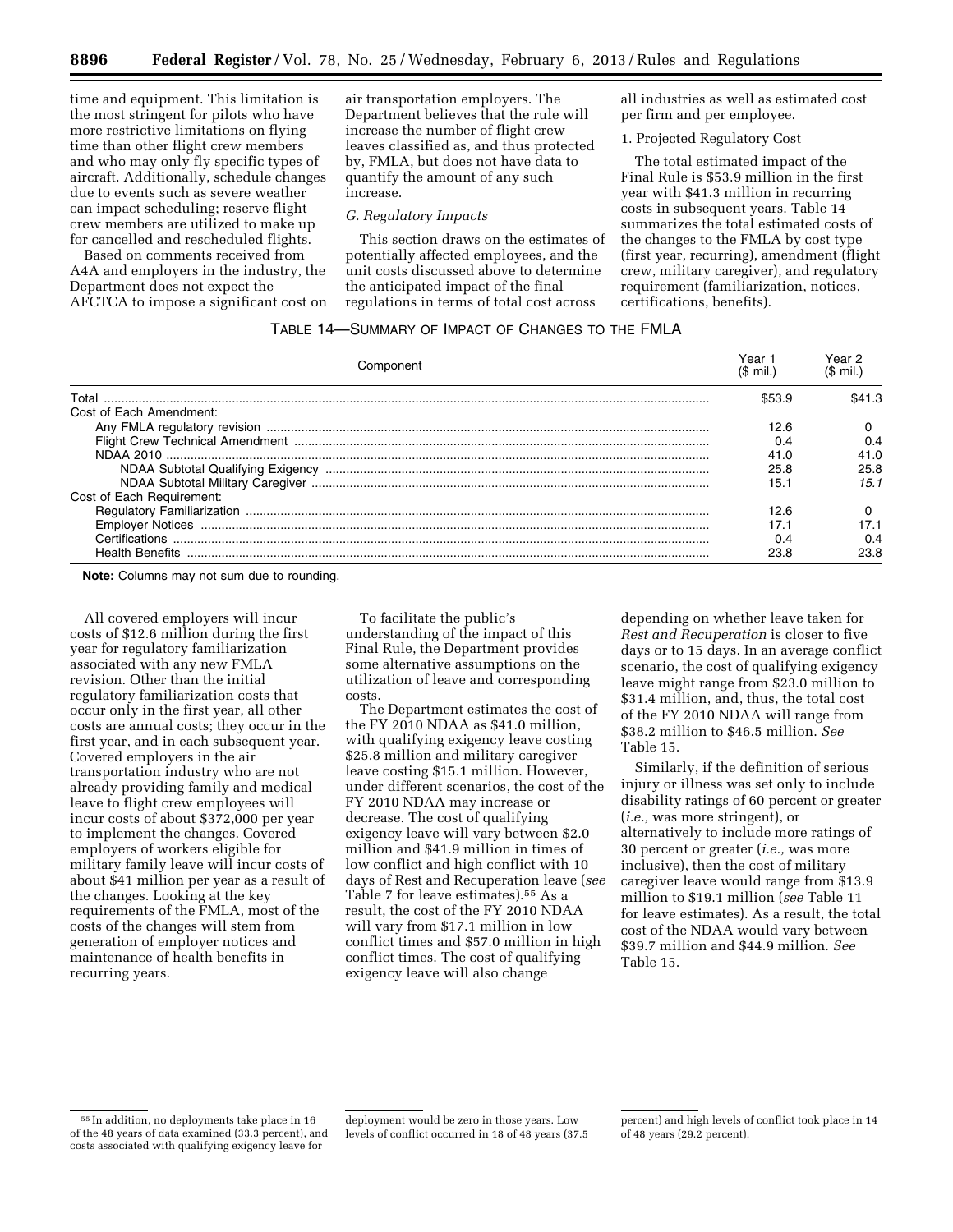TABLE 15—COST OF THE NDAA UNDER DIFFERENT CONFLICT SCENARIOS, AMOUNTS OF TIME FOR REST AND RECUPERATION LEAVE, AND DEFINITIONS OF SERIOUS INJURY OR ILLNESS

|                            | Covered<br>service-               | Number of                        | Number of               | Costs                                     |                         |  |
|----------------------------|-----------------------------------|----------------------------------|-------------------------|-------------------------------------------|-------------------------|--|
| Leave type                 | members or<br>veterans<br>(1,000) | eligible<br>employees<br>(1.000) | leave<br>takers (1,000) | Leave type<br>total<br>$(S \text{ mil.})$ | NDAA total<br>$$$ mil.) |  |
| <b>Qualifying Exigency</b> |                                   |                                  |                         |                                           |                         |  |
|                            | 15.4                              | 15.0                             | 2.4                     | \$2.0                                     | \$17.1                  |  |
|                            | 197.0                             | 192.5                            | 30.8                    | 25.8                                      | 41.0                    |  |
|                            | 197.0                             | 192.5                            | 30.8                    | 23.0                                      | 38.2                    |  |
|                            | 197.0                             | 192.5                            | 30.8                    | 28.6                                      | 43.7                    |  |
|                            | 320.4                             | 313.1                            | 50.1                    | 41.9                                      | 57.0                    |  |
| <b>Military Caregiver</b>  |                                   |                                  |                         |                                           |                         |  |
|                            | 44.0                              | 56.1                             | 14.6                    | 13.9                                      | 39.7                    |  |
|                            | 49.1                              | 62.5                             | 16.3                    | 15.1                                      | 41.0                    |  |
|                            | 65.5                              | 83.5                             | 21.7                    | 19.1                                      | 44.9                    |  |

Table 16 provides the total, net present value and average annualized projected compliance costs over 10 years. Average annualized costs take the entire stream of costs over 10 years, including both first-year costs that are only incurred once, and recurring costs that are incurred every year, and

converts them into a stream of equal annual payments with a net present value equal to the original stream of time-varying costs at the specified real discount rate.

Calculating annualized costs allows the examination of an appropriate measure of average costs (by accounting for the time-value of money) over time

without overestimating impacts by focusing on initial costs, or underestimating impacts by focusing solely on recurring costs. The OMB directs that the streams of costs and benefits should be discounted using three and seven percent real discount rates.

| TABLE 16-AVERAGE ANNUALIZED COSTS BY AMENDMENT AND REQUIREMENT |  |
|----------------------------------------------------------------|--|
|----------------------------------------------------------------|--|

|                        |       | Annualized a                                   |                                                |  |
|------------------------|-------|------------------------------------------------|------------------------------------------------|--|
| Component              |       | Real discount<br>rate 3%<br>$(S \text{ mil.})$ | Real discount<br>rate 7%<br>$(S \text{ mil.})$ |  |
| Total                  | \$426 | \$42.8                                         | 643.O                                          |  |
| By Amendment:          |       |                                                |                                                |  |
|                        | 13    | 1.4                                            |                                                |  |
|                        | 4     | ሰ 4                                            | 0.4                                            |  |
|                        | 410   | 41.0                                           | 41.0                                           |  |
|                        | 258   | 25.8                                           | 25.8                                           |  |
|                        | 151   | 15.1                                           | 15.1                                           |  |
| By Requirement:        |       |                                                |                                                |  |
|                        | 13    | 1.4                                            |                                                |  |
|                        | 171   | 17.1                                           | 17.1                                           |  |
|                        |       | 0.4                                            | 04                                             |  |
| <b>Health Benefits</b> | 238   | 23.8                                           | 23.8                                           |  |

a Columns may not sum due to rounding.

The results presented in the table show that the Final Rule is projected to cost an average of \$43 million per year over 10 years using a seven percent real discount rate.

The military family leave provisions (FY 2010 NDAA) account for about 96.2 percent of the rule's total annualized cost. In terms of requirements of the rule employer notices and maintenance of health benefits each account for about 40 and 56 percent of the total cost, respectively.

2. Impacts of Projected Cost on Business Income

In this section we review the impact of projected regulatory costs on business

income. To avoid misrepresenting impacts, they are presented in four different ways: first-year costs are the largest, thus the ratio of first-year costs to income (business and worker) represent the most severe impacts that might be incurred in any one year; the ratio of recurring costs to income are more typical impacts—those that can be expected in any year except the first year; finally, average annualized costs, as described above, reflect the overall average over 10 years. Table 17 presents aggregate projected costs, projected costs per firm, and projected costs per firm as a percent of firm revenue and payroll. Costs are also disaggregated by amendment and regulatory requirement.

The projected first year costs of the Final Rule are about \$142 per firm, which is less than one-hundredth of a percent of average annual revenues and payroll. For most firms, the military family leave provisions account for the largest part of this impact, at \$108 per firm. With the exception of regulatory familiarization, first year costs for employer notices, certifications, and the maintenance of health benefits are identical to the amounts incurred in each subsequent year. The cost of the flight crew technical amendments may be a small portion of overall first year costs, but the impact will be concentrated on the air transportation industry. As a result, the cost per firm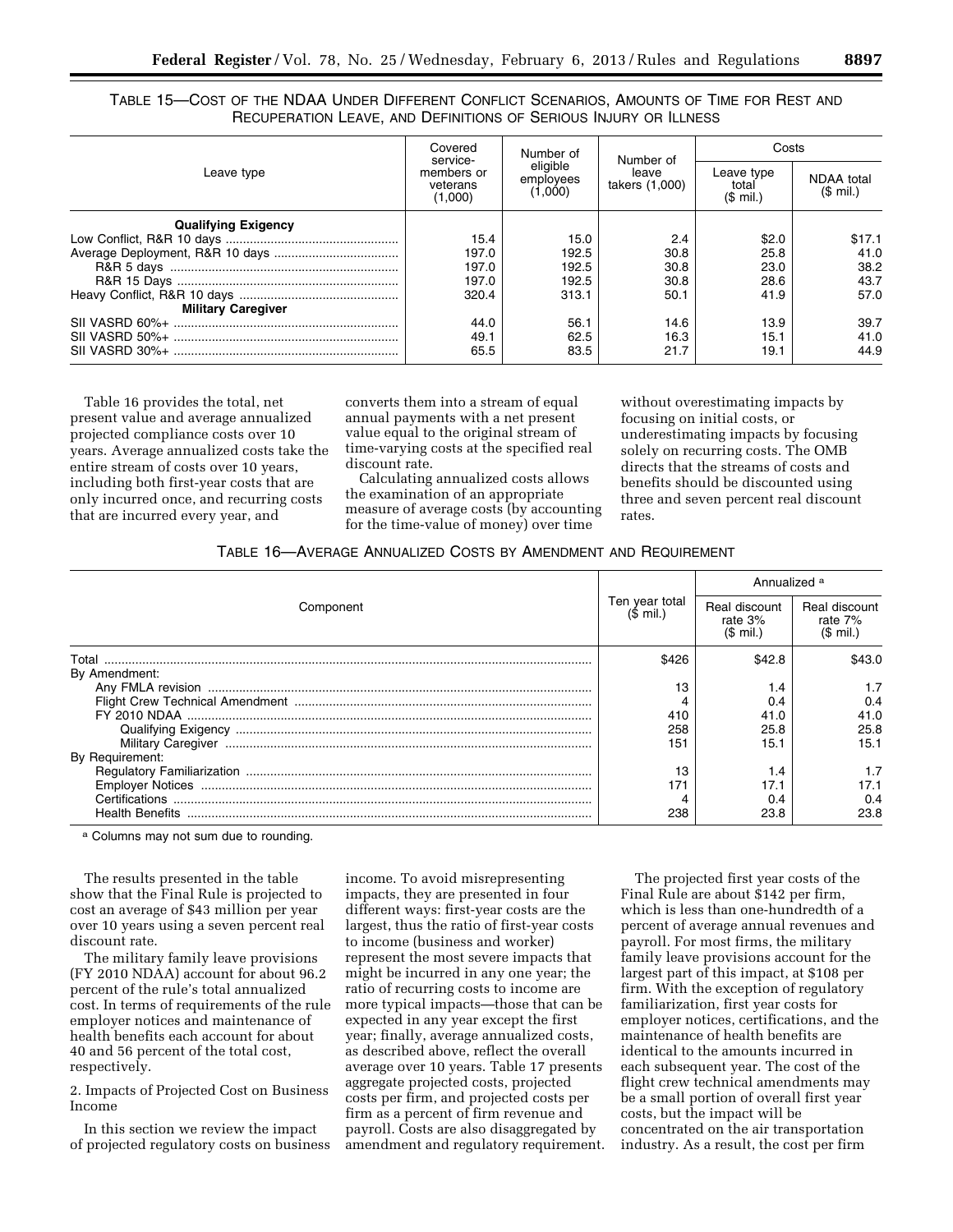is \$1,070 (\$1,016 for airline flight crew leave plus \$54 for regulatory familiarization), which is less than onehundredth of a percent of average annual revenues or payroll.

The impact of recurring costs will be about \$109 per firm; the military family leave provisions continue to be the driver of the size of the impact due to the cost of employer notices and

maintenance of employee health benefits associated with the requirement.

| TABLE 17-IMPACT OF COMPLIANCE COSTS ON FIRM INCOME |  |  |  |
|----------------------------------------------------|--|--|--|
|                                                    |  |  |  |
|                                                    |  |  |  |
|                                                    |  |  |  |
|                                                    |  |  |  |
|                                                    |  |  |  |
|                                                    |  |  |  |
|                                                    |  |  |  |
|                                                    |  |  |  |
|                                                    |  |  |  |
|                                                    |  |  |  |
|                                                    |  |  |  |
|                                                    |  |  |  |

|                        | Costs                   |                               | Projected impacts                             |                                              |  |
|------------------------|-------------------------|-------------------------------|-----------------------------------------------|----------------------------------------------|--|
| Component              | Total cost<br>$$$ mil.) | Cost per<br>firm <sup>a</sup> | Cost per<br>firm as<br>percent of<br>revenues | Cost per<br>firm as<br>percent of<br>payroll |  |
|                        | \$53.9                  | \$142                         | 0.0002                                        | 0.0011                                       |  |
| By Amendment:          | 12.6                    | 33                            | 0.0001                                        | 0.0003                                       |  |
|                        | 0.4                     | 1,016                         | 0.0004                                        | 0.0014                                       |  |
|                        | 41.0                    | 108                           | 0.0002                                        | 0.0008                                       |  |
| By Requirement:        |                         |                               |                                               |                                              |  |
|                        | 12.6                    | 33                            | 0.0001                                        | 0.0003                                       |  |
|                        | 17.1                    | 45                            | 0.0001                                        | 0.0003                                       |  |
|                        | 0.4                     |                               | 0.0000                                        | 0.0000                                       |  |
|                        | 23.8                    | 62                            | 0.0001                                        | 0.0005                                       |  |
|                        | 41.3                    | 109                           | 0.0002                                        | 0.0008                                       |  |
| By Amendment:          |                         |                               |                                               |                                              |  |
|                        | 0                       | 0                             | 0.0000                                        | 0.0000                                       |  |
|                        | 0.4                     | 1,016                         | 0.0004                                        | 0.0014                                       |  |
| <b>NDAA 2010</b>       | 41.0                    | 108                           | 0.0002                                        | 0.0008                                       |  |
| <b>By Requirement:</b> |                         |                               |                                               |                                              |  |
|                        | 0                       | 0                             | 0.0000                                        | 0.0000                                       |  |
|                        | 17.1                    | 45                            | 0.0001                                        | 0.0003                                       |  |
|                        | 0.4                     |                               | 0.0000                                        | 0.0000                                       |  |
|                        | 23.8                    | 62                            | 0.0001                                        | 0.0005                                       |  |
|                        | 43.0                    | 113                           | 0.0002                                        | 0.0009                                       |  |
| By Amendment:          |                         |                               |                                               |                                              |  |
|                        | 1.7                     | 4                             | 0.0000                                        | 0.0000                                       |  |
|                        | 0.4                     | 1,016                         | 0.0004                                        | 0.0014                                       |  |
| NDAA 2010              | 41.0                    | 108                           | 0.0002                                        | 0.0008                                       |  |
| By Requirement:        |                         |                               |                                               |                                              |  |
|                        | 1.7                     | 4                             | 0.0000                                        | 0.0000                                       |  |
|                        | 17.1                    | 45                            | 0.0001                                        | 0.0003                                       |  |
|                        | 0.4                     |                               | 0.0000                                        | 0.0000                                       |  |
|                        | 23.8                    | 62                            | 0.0001                                        | 0.0005                                       |  |

a Calculated as total cost divided by the number of affected firms. For example, first year cost per firm for the flight crew technical amendment is \$372,000 divided by 366 firms.

Table 17 also presents the impact of projected costs on firm and worker income for average annualized costs with a seven percent real discount rate. The results demonstrate that the overall average annualized cost of the rule is \$43 million, or about \$113 per firm (\$1,016 per firm in the air transportation industry). Total cost per firm is approximately two ten-thousandths of one percent of average annual firm revenue. However, it is likely that some of these costs will be borne by the firm and some by the workers; the exact incidence of these impacts will depend on the relative bargaining strength of firms and workers, which will vary by industry.

#### *H. Benefits*

The Department anticipates significant benefits resulting from the revisions. Employers that have adopted flexible workplace practices cite many

economic benefits such as reduced worker absenteeism and turnover, improvements in their ability to attract and retain workers, and other positive changes that translate into increased worker productivity. *See* ''Work-Life Balance and the Economics of Workplace Flexibility'' at 16, Executive Office of the President, Council of Economic Advisors (March 2010). However, quantifying the benefits is challenging. *Id.* The Department does not attempt to quantify these benefits in this analysis, but does, however, describe the expected benefits of each major revision in the proceeding section.

# 1. Military Family Leave

The benefits stemming from improving access to military family leave were described in the 2008 Final Rule as follows:

[T]he families of servicemembers will no longer have to worry about losing their jobs or health insurance due to absences to care for a covered seriously injured or ill servicemember or due to a qualifying exigency resulting from active duty or call to active duty in support of a contingency operation.

73 FR 68069. Based on the preceding analysis, and the availability of recent research examining the impacts of service-connected injuries and illnesses, the Department also anticipates additional benefits to accrue to servicemembers and their families from the FY 2010 NDAA amendments.

Providing job-protected leave for caregivers of covered veterans under the military caregiver provision is expected to have several benefits, including increased family involvement in recovery, improved self-reliance and access to resources for caregivers, and a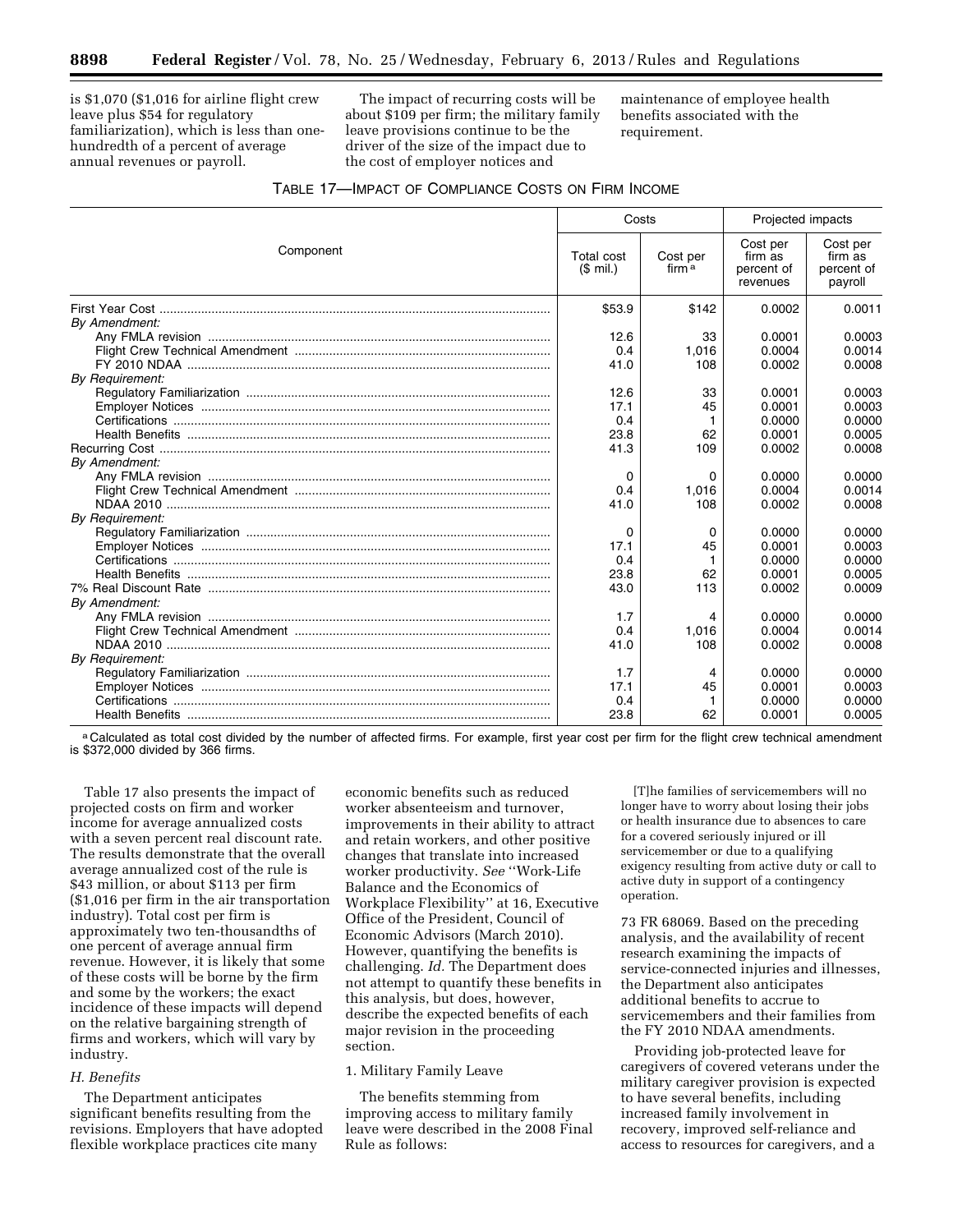reduction in negative outcomes for covered veterans and their families.

Recent research suggests that as many as 30 percent of returning servicemembers may suffer from symptoms of PTSD, major depression, and/or TBI. These individuals often suffer from:

E. Co-morbidities such as anxiety and mood disorders, and substance abuse;

F. increased risk of suicidal ideation and attempts;

G. higher rates of unhealthy behaviors such as smoking, poor diet, and unsafe sex;

H. higher rates of other health problems and mortality; and

I. decreased work productivity in the form of missed work days and decreased performance at work.56

While this study focused on active servicemembers, these disorders involve long timeframes for recovery and management of the symptoms, so it is reasonable to conclude that these same issues would impact the servicemember following separation from service. Furthermore, the impact of these disorders, and other serious injuries or illnesses incurred by covered servicemembers and veterans, extends to family members as well. Common issues include marital discord and increased likelihood of divorce, intimate partner violence, poor parenting skills and poor child outcomes, and caregiver burden. In ''Economic Impact on Caregivers of the Seriously Wounded, Ill, and Injured,'' the authors describe the impact on caregivers as follows:

Family support is critical to patients' successful rehabilitation. Especially in a prolonged recovery, it is family members who make therapy appointments and ensure they are kept, drive the servicemember to these appointments, pick up medications and make sure they are taken, provide a wide range of personal care, become the impassioned advocates, take care of the kids, pay the bills and negotiate with the benefits offices, find suitable housing for a family that includes a person with a disability, provide emotional support, and, in short, find they have a full-time job—or more—for which they never prepared. When family members give up jobs to become caregivers, income can drop precipitously.57

The support provided by caregivers plays a pivotal role in the course of the servicemember's recovery, as noted in ''Invisible Wounds of War'':

The likelihood that the condition will trigger a negative cascade of consequences over time is greater if the initial symptoms of the condition are more severe and the afflicted individual has other sources of vulnerability \* \* \* Early interventions are likely to pay long-term dividends in improved outcomes for years to come; so, it is critical to help servicemembers and veterans seek and receive treatment.58

Providing caregivers with jobprotected FMLA leave to care for their family member who is a covered veteran creates a window of opportunity to interrupt the negative cascade of consequences experienced by sufferers of PTSD, TBI and depression. Furthermore, maintaining the flow of resources and self-sufficiency provided by a secure employment situation ensures that the caregivers are able to maintain their own mental and physical health during the veteran's recovery process.59

At this point, there is not sufficient data to accurately estimate the number of servicemembers suffering from these disorders or the range of severity of symptoms; as a result, we are unable to quantify the benefits of reduced rates of negative outcomes for affected veterans and their families. However, in ''Invisible Wounds of War,'' RAND developed estimates of costs associated with PTSD, major depression, and TBI stemming from the conflicts in Afghanistan and Iraq. For example:

. Servicemembers diagnosed with PTSD incur costs of \$5,000—10,000 per servicemember during the first two years after returning home.60

K. Servicemembers diagnosed with major depression incur costs of \$15,000—25,000 per servicemember during the first two years after returning home.<sup>61</sup>

L. Servicemembers diagnosed with TBI incur costs of \$27,000—32,000 for a mild case and up to \$268,000—  $408,000$  for severe cases.<sup>62</sup>

The Final Rule will likely reduce these costs, and the costs associated with other negative outcomes associated with these diagnoses; but, at this point in time we do not have sufficient data to estimate the reduction in costs.

#### 2. Airline Industry FMLA Leave

As a result of the AFCTA, airline flight crew employees will enjoy all the benefits of FMLA coverage that have

60RAND, 2008, p. xxiii. Variation due to severity and inclusion, or not, of cost of lives lost to suicide. Costs do not include costs due to substance abuse, domestic violence, homelessness, or family strain.

been afforded to employees in other industries. Additionally, as discussed in the 2008 Final Rule, employers may see reduced ''presenteeism''—the loss of productivity due to employees working while injured or ill—and a resultant increase in overall productivity, workplace safety, and wellness among employees. 73 FR 68071.

### **IX. Final Regulatory Flexibility Analysis**

The Regulatory Flexibility Act of 1980 (Pub. L. 96–354) requires agencies to evaluate the potential effects of their proposed and final rules on small businesses, small organizations and small governmental jurisdictions. *See* 5 U.S.C. 603–604. If the rule is not expected to have a significant economic impact on a substantial number of small entities, the RFA allows an agency to certify such, in lieu of preparing an analysis. *See* 5 U.S.C. 605.

The Department certifies that this Final Rule will not have a significant economic impact on a substantial number of small entities. The FMLA covers private employers of 50 or more employees; employers with fewer than 50 employees are exempt. Therefore, changes to the FMLA regulations by definition will not impact small businesses with less than 50 employees. The Department acknowledges that some small employers that are within the SBA definition of small business (50–500 employees) will still have to comply with the regulation and incur costs. However, based on the analysis in section VIII Executive Order 12866; Executive Order 13563, even if all businesses subject to this Final Rule were considered to be small businesses, the economic impact would not be significant. As discussed above, the initial and recurring annual costs of the rule to all employers will be low. Further, as shown in Table 17, the first year cost per firm is estimated to be \$142 and the recurring cost per year per firm is estimated to be \$109. Therefore, the data and economic implications of the rule do not reveal a significant economic impact on any small entities. The Department also notes that no comments were received from businesses, small or otherwise, regarding the cost of this Final Rule.

## *Appendix A: Military Family Leave Profile*

In order to estimate the number of individuals who may take leave under the qualifying exigency or military caregiver provisions as a result of the amendments to the FMLA included in the FY 2010 NDAA, the Department estimated (1) The number of active duty

<sup>56</sup>Tanielian, Terri and Lisa Jaycox. 2008. Invisible wounds of war: psychological and cognitive injuries, their consequences, and services to assist recovery. RAND. Available at: *[www.rand.org.](http://www.rand.org)* 

<sup>57</sup>Christensen, et. al., April 2009, Economic Impact on Caregivers of the Seriously Wounded, Ill, and Injured, CNA, p. 8.

<sup>58</sup>Tanielian and Jaycox, 2008.

<sup>59</sup>Christensen, et. al., 2009, p.9.

<sup>61</sup>RAND, 2008, p. xxiii. Costs associated with comorbid PTSD and depression are approximately \$12,000 to 16,000.

<sup>62</sup>RAND, 2008, p. xxiii. Costs presented in 2007 dollars.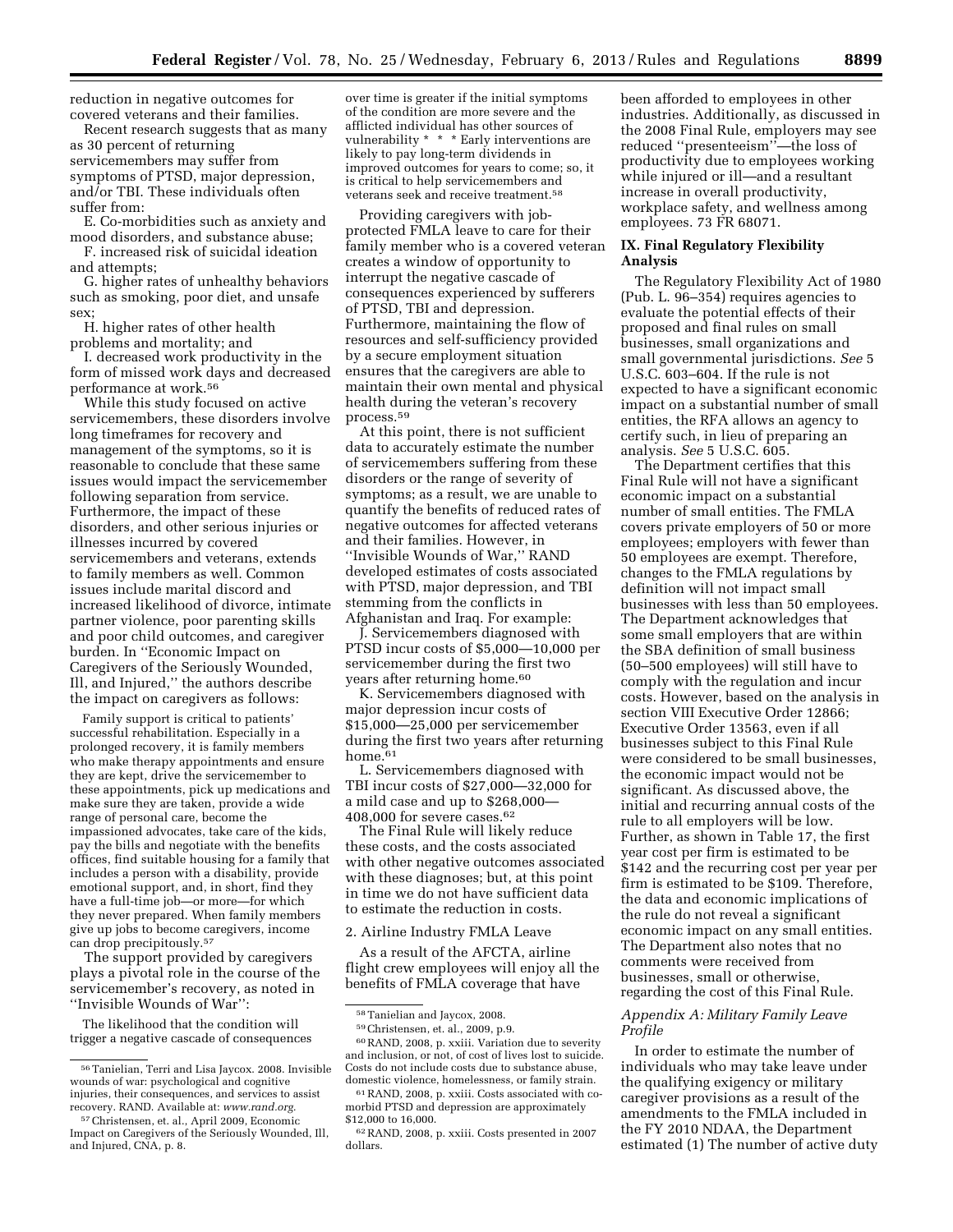servicemembers whose family members are entitled to qualifying exigency leave and the number of veterans whose family members will be entitled to caregiver leave, (2) the age profile of those servicemembers and veterans, and (3) the ratio of the number of eligible family members or caregivers associated with that age profile. The first estimate is described in more detail in the text of the economic analysis. This appendix provides an explanation of the method used to develop the age profiles and eligible family members.

#### *A. Overview of Approach*

The Department replicated and updated the method used in the 2008 Final Rule to ensure consistency with previous estimates. In that approach, the Department used data from the Defense Manpower Database, the Current Population Survey, and the decennial Census of Population to estimate the age distribution of servicemembers; the proportion of servicemembers in each

age category with living parents, a spouse, and children (over 18 years of age); 63 and the proportion of those individuals who may be employed by a covered employer. The Department used these estimates to determine the likely number of family members eligible to take leave for a qualifying exigency or to act as a caregiver for a covered veteran.

The first step is to apply the age profile of servicemembers to the estimated number of servicemembers to distribute the number of servicemembers to the age groups. Table A–1 presents the estimated proportion of servicemembers by age range estimated for the 2008 Final rule. The Department aggregated the age groups for this calculation. For example, if the Final Rule was expected to affect 1000 servicemembers then this age profile would estimate that 469 of them would be between the ages of 22 and 30 years old.

# TABLE A–1—AGE PROFILE OF **SERVICEMEMBERS**

| General military servicemem-<br>ber age range | Average esti-<br>mated propor-<br>tion of military<br>members<br>(percent) |
|-----------------------------------------------|----------------------------------------------------------------------------|
|                                               | 19.8                                                                       |
|                                               | 46.9                                                                       |
|                                               | 24.7                                                                       |
|                                               | 8.0                                                                        |
| $51 - 59$                                     |                                                                            |

The next step is to estimate the number of servicemembers in each age group with 0, 1, 2, 3, 4, or 5 eligible family members. Table A–2 presents the estimated percent of servicemembers with the specified number of eligible family members by age range of the servicemember. For example, 44.1 percent of servicemembers aged 31–40 have at least one eligible family member.

| TABLE A-2-PROPORTION OF SERVICEMEMBERS WITH "n" ELIGIBLE FAMILY MEMBERS |
|-------------------------------------------------------------------------|
|                                                                         |

| Age range | Number of eligible family members<br>(in percent) |                                      |                                      |                                 |                                 |                                 |  |  |
|-----------|---------------------------------------------------|--------------------------------------|--------------------------------------|---------------------------------|---------------------------------|---------------------------------|--|--|
|           |                                                   |                                      |                                      |                                 |                                 |                                 |  |  |
| $18 - 21$ | 29.3<br>27.4<br>31.1<br>37.8<br>45.3              | 49.5<br>46.5<br>44.1<br>40.4<br>35.4 | 21.0<br>23.3<br>21.1<br>16.9<br>14.6 | 0.2<br>2.8<br>3.6<br>4.2<br>3.9 | 0.0<br>0.0<br>0.2<br>0.7<br>0.7 | 0.0<br>0.0<br>0.2<br>0.1<br>0.1 |  |  |

Finally, the number of estimated eligible family members for each age group of servicemembers is summed up by multiplying the number of servicemembers in each column by the number of eligible family members. First, the number of servicemembers in each age range is multiplied by the percentage in each cell in that row to determine the number of servicemembers with that number of eligible family members. For example, if there are 1000 servicemembers aged 18– 21 then about 293 of them have no eligible family members, about 495 have one eligible family member, about 210 have two eligible family members, and two have three eligible family members.

Next, the number of servicemembers in each category is converted to the total number of eligible family members and

summed across the row to determine the total number of family members for that age range. For each row the calculation is  $(\# * 0) + (\# * 1) + (\# * 2) + (\# * 3)$  $+(# * 4) + (* * 5)$  where # represents the number of service members and the integers zero through five represent the number of eligible family members per servicemembers. The equation is modified slightly for estimating the number of eligible caregivers for military caregiver leave; we assume that each servicemember has at least one eligible caregiver and modify the equation to  $(\# * 1) + (\# * 1) + (\# * 2)$  $+($   $\#$   $*$  3) +  $(\#$   $*$  4) +  $(\#$   $*$  5) to reflect the fact that servicemembers with no available family members may designate a next of kin to serve as their caregiver.

For example, the number of family members eligible for qualifying exigency leave for 1000 servicemembers aged 18– 21 is equal to  $(293 * 0) + (495 * 1) +$  $(210 * 2) + (2 * 3) + (0 * 4) + (0 * 5);$ for 1000 servicemembers aged 18—21 there are 921 eligible family members. In this example, the number of eligible caregivers for military caregiver leave is equal to  $(293 * 1) + (495 * 1) + (210 *$  $2) + (2 * 3) + (0 * 4) + (0 * 5)$ ; for 1000 servicemembers aged 18–21 there are 1,214 eligible caregivers. Finally, the total number of eligible family members or caregivers is summed across the age groups to estimate the total number of eligible family members or caregivers.

The next two tables present summary tables for a sample calculation assuming 5,000 total servicemembers (Table A–3) and veterans (Table A–4).

<sup>63</sup>Under military caregiver leave a designated next of kin may also take leave to care for a covered

veteran. We accounted for these individuals by assuming that every covered veteran has at least one caregiver.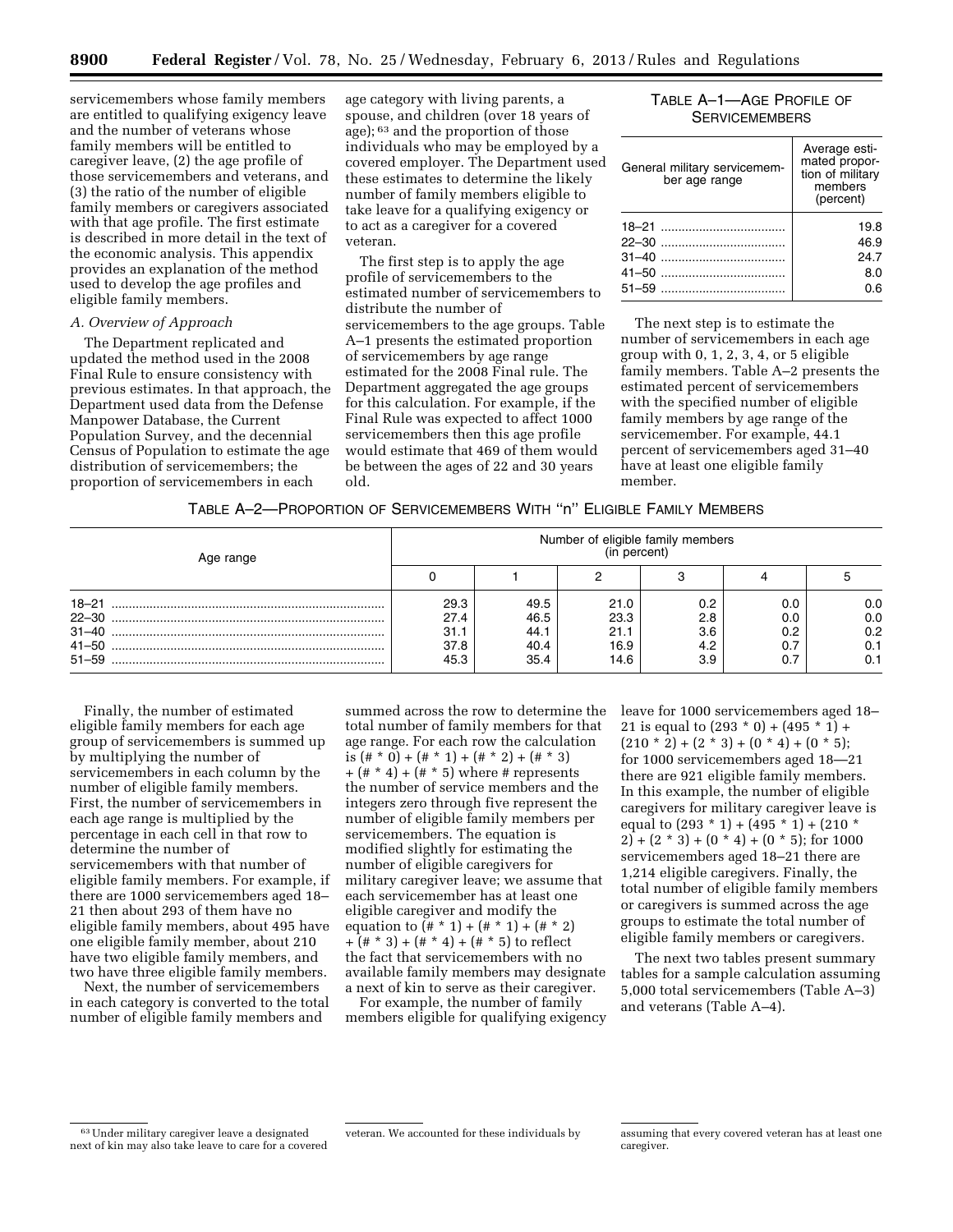| TABLE A-3-EXAMPLE CALCULATION OF NUMBER OF ELIGIBLE FAMILY MEMBERS FOR 5000 SERVICEMEMBERS |  |
|--------------------------------------------------------------------------------------------|--|
|--------------------------------------------------------------------------------------------|--|

| General military service<br>member age range | Example<br>distribution of                   | ERG's number of servicemen with $n \#$ of eligible family members where $n =$ |                                            |                                        |                                    |                                 |                                 |                                              |
|----------------------------------------------|----------------------------------------------|-------------------------------------------------------------------------------|--------------------------------------------|----------------------------------------|------------------------------------|---------------------------------|---------------------------------|----------------------------------------------|
|                                              | service-<br>members                          |                                                                               |                                            | 2                                      | 3                                  |                                 | 5                               | family<br>members                            |
| 18-21<br>22-30                               | 992.0<br>2,343.0<br>1,236.3<br>398.8<br>29.9 | 290.8<br>641.6<br>384.2<br>150.7<br>13.5                                      | 490.6<br>1,090.3<br>545.2<br>161.0<br>10.6 | 208.3<br>544.9<br>261.4<br>67.2<br>4.4 | 2.3<br>66.2<br>44.3<br>16.6<br>1.2 | 0.0<br>0.0<br>2.2<br>2.9<br>0.2 | 0.0<br>0.0<br>0.2<br>0.4<br>0.0 | 914.2<br>2,378.5<br>1,210.8<br>359.1<br>23.8 |
| Total                                        | 5,000                                        | 1.480.8                                                                       | 2.297.6                                    | 1,086.2                                | 130.6                              | 5.3                             | 0.7                             | 4,886.5                                      |

# TABLE A–4—EXAMPLE CALCULATION OF NUMBER OF ELIGIBLE FAMILY MEMBERS FOR 5000 VETERANS

| General military service | Example<br>distribution                     | ERG's number of servicemen with $n \#$ of eligible family members where $n =$ |                                            |                                        |                                    |                                           |                                 |                                                |  |
|--------------------------|---------------------------------------------|-------------------------------------------------------------------------------|--------------------------------------------|----------------------------------------|------------------------------------|-------------------------------------------|---------------------------------|------------------------------------------------|--|
| member age range         | of veterans                                 |                                                                               |                                            |                                        | З                                  |                                           |                                 | familv<br>members                              |  |
| 31-40<br>41-50<br>51-59  | 992.0<br>2.343.0<br>.236.3<br>398.8<br>29.9 | 290.8<br>641.6<br>384.2<br>150.7<br>13.5                                      | 490.6<br>1,090.3<br>545.2<br>161.0<br>10.6 | 208.3<br>544.9<br>261.4<br>67.2<br>4.4 | 2.3<br>66.2<br>44.3<br>16.6<br>1.2 | 0.0<br>0.0<br>$2.2^{\circ}$<br>2.9<br>0.2 | 0.0<br>0.0<br>0.2<br>0.4<br>0.0 | 1,205.0<br>3,020.1<br>1,595.0<br>509.8<br>37.4 |  |
| Total                    | 5.000                                       | 1.480.8                                                                       | 2.297.6                                    | 1.086.2                                | 130.6                              | 5.3                                       | 0.7                             | 6.367.3                                        |  |

For the NPRM, the Department provided detailed tables illustrating the calculation of the number of eligible family members and caregivers for the Department's estimates of the number of covered servicemembers for qualifying exigency leave, and the number of covered veterans who might seek treatment for a serious injury or illness for military caregiver leave. For the Final Rule, the Department has streamlined the discussion of this method and provides a useful shortcut for developing these estimates.

As long as the distribution of servicemembers with a specified number of eligible family members or caregivers remains the same, *see* Table A–2, then the number of eligible family members or caregivers for any estimated number of servicemembers can be calculated through the use of a ratio instead of performing the full calculation described above. The Department calculated the ratio of eligible family members or caregivers to covered servicemembers by dividing the estimated number of eligible family members by the number of covered servicemembers for qualifying exigency leave, and by dividing the number of eligible caregivers by the number of

veterans for military caregiver leave. Per the examples above in Table A–3 and A–4, the ratios are:

• 0.977 eligible family members per covered servicemember for qualifying exigency leave (4.887/5,000).

• 1.273 eligible caregivers per veteran for military caregiver leave (6,367/ 5,000).

Note, these ratios are primarily provided as a tool for those who wish to replicate the Department's estimates in this economic analysis; over time, the actual distribution of eligible family members per servicemember by age group will fluctuate with changes in the composition of the military, demographic patterns, and employment with covered employers and will necessitate an updated profile.

### **X. Unfunded Mandates Reform Act**

Title II of the Unfunded Mandates Reform Act of 1995 (UMRA), Public Law 104–4, establishes requirements for Federal agencies to assess the effects of their regulatory actions on State, local, and tribal governments as well as on the private sector. Under Section 202(a) of UMRA, the Department must generally prepare a written statement, including a cost-benefit analysis, for proposed and

final regulations that ''includes any Federal mandate that may result in the expenditure by State, local, and tribal governments, in the aggregate or by the private sector'' in excess of \$100 million in any one year (equivalent to \$143 million in 2010 dollars after adjusting for inflation).

State, local, and tribal government entities are within the scope of the regulated community for this regulation. The Department has determined that this rule contains a Federal mandate that is unlikely to result in expenditures of \$143 million or more for State, local, and tribal governments, in the aggregate, or the private sector in any one year. Total costs to government entities do not exceed \$15 million in any single year of the rule. *See* Table 18. Total costs to the private sector do not exceed \$50 million in the first, most costly year of the rule. *See* Table 18. The total first year cost of this rule is estimated at \$53.9 million to the private and public sectors combined. Thus, the Final Rule is not expected to result in any expenditures of \$143 million or more for State, local, and tribal governments, in the aggregate, or the private sector in any one year.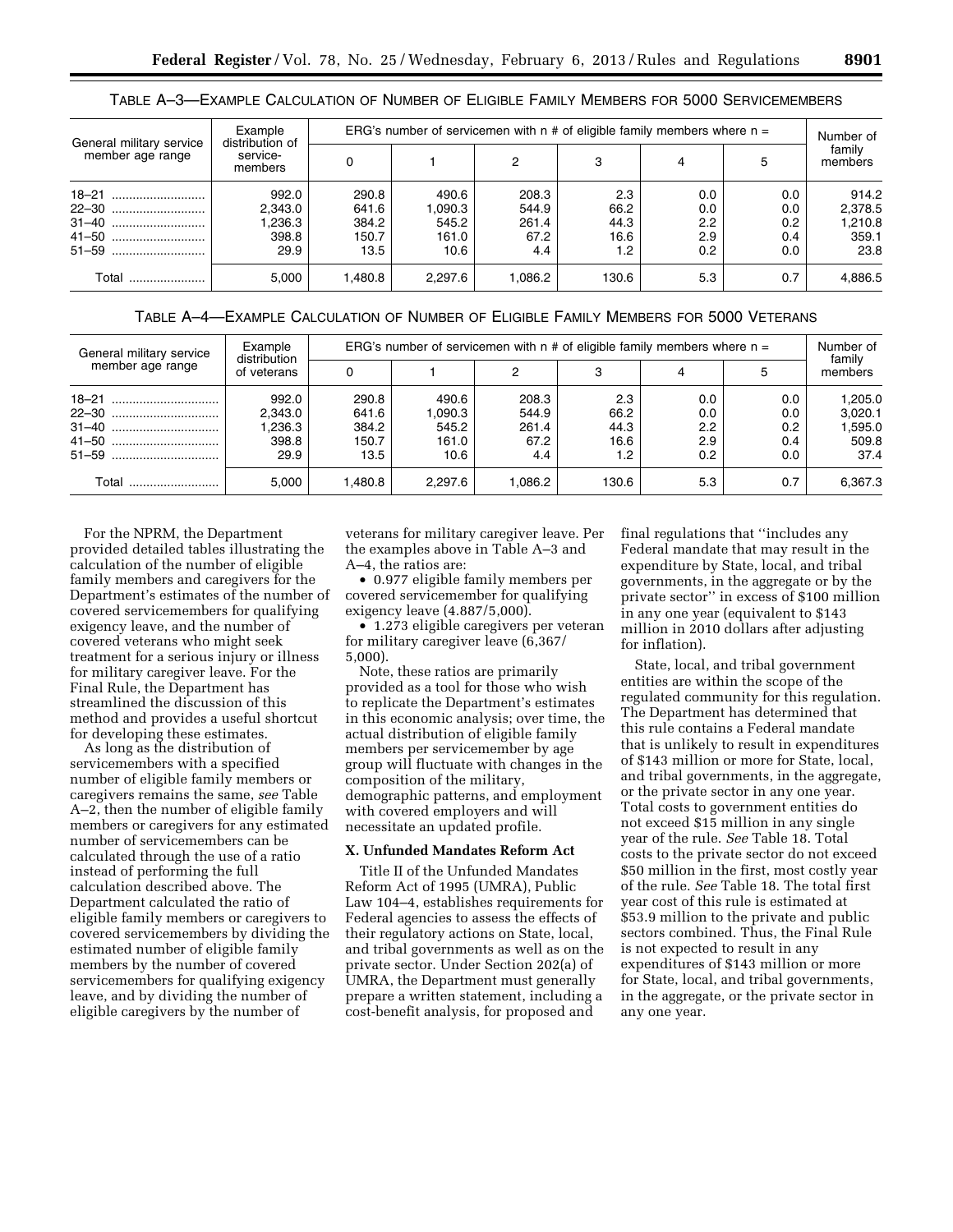| Industry               | First year<br>$($$ mil.) and<br>percent<br>of total |            | Recurring<br>$($$ mil.) and<br>percent<br>of total |            | Annualized<br>$($$ mil.) and<br>percent<br>of total |            |
|------------------------|-----------------------------------------------------|------------|----------------------------------------------------|------------|-----------------------------------------------------|------------|
| Small:                 | \$30.2<br>\$7.9                                     | 56%<br>15% | \$23.4<br>\$4.5                                    | 57%<br>11% | \$24.3<br>\$5.0                                     | 57%<br>12% |
| Subtotal<br>Non Small: | \$38.1<br>\$10.1                                    | 71%<br>19% | \$28.0<br>\$9.0                                    | 68%<br>22% | \$29.3<br>\$9.1                                     | 68%<br>21% |
|                        | \$5.8                                               | 11%        | \$4.4                                              | 11%        | \$4.6                                               | 11%        |
| Subtotal<br>Total:     | \$15.8                                              | 29%        | \$13.4                                             | 32%        | \$13.7                                              | 32%        |
|                        | \$40.2<br>\$13.7                                    | 75%<br>25% | \$32.4<br>\$8.9                                    | 78%<br>22% | \$33.5<br>\$9.6                                     | 78%<br>22% |
| Total                  | \$53.9                                              | 100%       | \$41.3                                             | 100%       | \$43.0                                              | 100%       |

# TABLE 18—COMPLIANCE COSTS BY BUSINESS SIZE

### **XI. Executive Order 13132, Federalism**

The rule does not have federalism implications as outlined in E.O. 13132. Although states are covered employers under the FMLA, the rule does not have substantial direct effects on the states, on the relationship between the Federal government and the states, or on the distribution of power and responsibilities among the various levels of government.

# **XII. Executive Order 13175, Indian Tribal Governments**

This rule was reviewed under the terms of E.O. 13175 and determined not to have tribal implications. The rule does not have ''substantial direct effects on one or more Indian tribes, on the relationship between the Federal government and Indian tribes, or on the distribution of power and responsibilities between the Federal government and Indian tribes.'' As a result, no tribal summary impact statement has been prepared.

### **XIII. Effects on Families**

The undersigned hereby certifies that this rule will not adversely affect the well-being of families, as discussed under section 654 of the Treasury and General Government Appropriations Act, 1999.

## **XIV. Executive Order 13045, Protection of Children**

E.O. 13045 applies to any rule that (1) is determined to be economically significant as defined in E.O. 12866, and (2) concerns an environmental health or safety risk that the promulgating agency has reason to believe may have a disproportionate effect on children. This rule is not subject to E.O. 13045 because, although it addresses family and medical leave provisions of the

FMLA including the rights of employees to take leave for the birth or adoption of a child and to care for a healthy newborn or adopted child, and to take leave to care for a son or daughter with a serious health condition, it does not concern environmental health or safety risks that may disproportionately affect children.

## **XV. Environmental Impact Assessment**

A review of this rule in accordance with the requirements of the National Environmental Policy Act of 1969 (NEPA), 42 U.S.C. 4321 *et seq.;* the regulations of the Council on Environmental Quality, 40 CFR 1500 *et seq.;* and the Departmental NEPA procedures, 29 CFR part 11, indicates that this rule will not have a significant impact on the quality of the human environment. There is, thus, no corresponding environmental assessment or an environmental impact statement.

# **XVI. Executive Order 13211, Energy Supply**

This rule is not subject to E.O. 13211. It will not have a significant adverse effect on the supply, distribution or use of energy.

# **XVII. Executive Order 12630, Constitutionally Protected Property Rights**

This rule is not subject to E.O. 12630, because it does not involve implementation of a policy ''that has takings implications'' or that could impose limitations on private property use.

# **XVIII. Executive Order 12988, Civil Justice Reform Analysis**

This rule was drafted and reviewed in accordance with E.O. 12988 and will

not unduly burden the Federal court system. The proposed rule was: (1) Reviewed to eliminate drafting errors and ambiguities; (2) written to minimize litigation; and (3) written to provide a clear legal standard for affected conduct and to promote burden reduction.

### **List of Subjects in 29 CFR Part 825**

Employee benefit plans, Health, Health insurance, Labor management relations, Maternal and child health, Teachers.

Signed at Washington, DC, this 30th day of January 2013.

# **Mary Beth Maxwell**

*Acting Deputy Administrator, Wage and Hour Division.* 

For the reasons set out in the preamble, the Department of Labor amends Chapter V of Title 29, by revising part 825 of the Code of Federal Regulations as follows:

## **PART 825—THE FAMILY AND MEDICAL LEAVE ACT OF 1993**

### **Subpart A—Coverage Under the Family and Medical Leave Act**

Sec.

- 825.100 The Family and Medical Leave Act.<br>825.101 Purpose of the Act
- 825.101 Purpose of the Act.<br>825.102 Definitions.
- 825.102 Definitions.<br>825.103 [Reserved]
- 825.103 [Reserved]<br>825.104 Covered en
- 825.104 Covered employer.<br>825.105 Counting employee
- Counting employees for determining coverage.
- 825.106 Joint employer coverage.<br>825.107 Successor in interest cov
- 825.107 Successor in interest coverage.<br>825.108 Public agency coverage
- 825.108 Public agency coverage.<br>825.109 Federal agency coverage
- 825.109 Federal agency coverage.<br>825.110 Eligible employee
- 825.110 Eligible employee.<br>825.111 Determining wheth
- Determining whether 50 employees are employed within 75 miles.
- 825.112 Qualifying reasons for leave, general rule.
- 825.113 Serious health condition.
- 825.114 Inpatient care.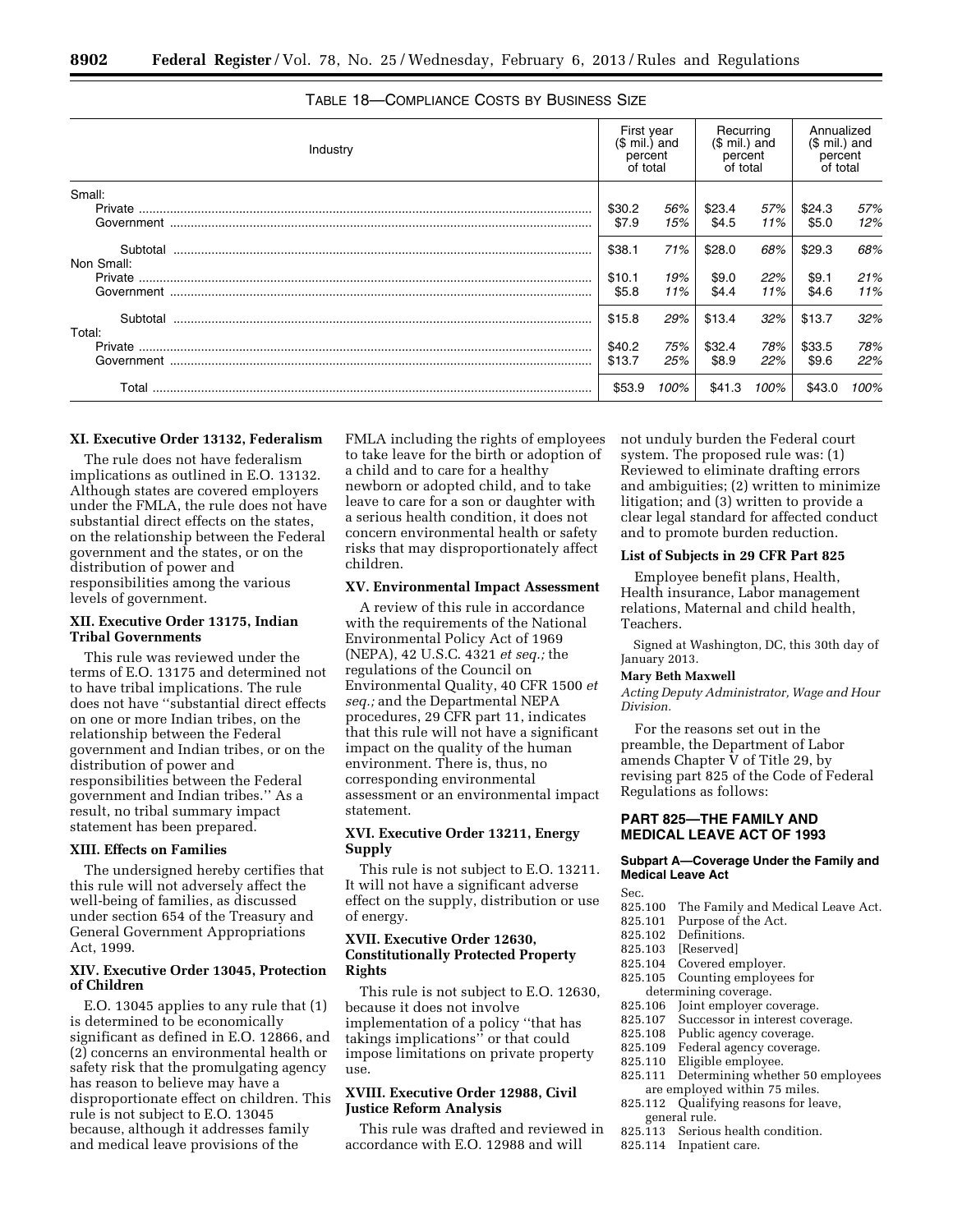- 825.115 Continuing treatment.
- 825.116 [Reserved]
- 825.117 [Reserved]
- 825.118 [Reserved]
- 825.119 Leave for treatment of substance abuse.
- 825.120 Leave for pregnancy or birth.
- 825.121 Leave for adoption or foster care.
- 825.122 Definitions of covered servicemember, spouse, parent, son or daughter, next of kin of a covered servicemember, adoption, foster care, son or daughter on covered active duty or call to covered active duty status, son or daughter of a covered servicemember, and parent of a covered servicemember.
- 825.123 Unable to perform the functions of the position.
- 825.124 Needed to care for a family member or covered servicemember.
- 825.125 Definition of health care provider. 825.126 Leave because of a qualifying
- exigency. 825.127 Leave to care for a covered servicemember with a serious injury or illness (military caregiver leave).

#### **Subpart B—Employee Leave Entitlements Under the Family and Medical Leave Act**

- 825.200 Amount of leave.
- 825.201 Leave to care for a parent.
- 825.202 Intermittent leave or reduced leave schedule.
- 825.203 Scheduling of intermittent or reduced schedule leave.
- 825.204 Transfer of an employee to an alternative position during intermittent leave or reduced schedule leave.
- 825.205 Increments of FMLA leave for
- intermittent or reduced schedule leave.<br>825.206 Interaction with the FLSA. Interaction with the FLSA.
- 825.207 Substitution of paid leave.
- 825.208 [Reserved]
- 825.209 Maintenance of employee benefits.
- 825.210 Employee payment of group health benefit premiums.
- 825.211 Maintenance of benefits under multi-employer health plans.
- 825.212 Employee failure to pay health plan premium payments.<br>825.213 Employer recovery
- Employer recovery of benefit costs.
- 825.214 Employee right to reinstatement.
- 825.215 Equivalent position.
- 825.216 Limitations on an employee's right to reinstatement.
- 825.217 Key employee, general rule.
- 825.218 Substantial and grievous economic injury.
- 825.219 Rights of a key employee.
- 825.220 Protection for employees who request leave or otherwise assert FMLA rights.

### **Subpart C—Employee and Employer Rights and Obligations Under the Act**

- 825.300 Employer notice requirements.<br>825.301 Designation of FMLA leave.
- Designation of FMLA leave.
- 825.302 Employee notice requirements for foreseeable FMLA leave.
- 825.303 Employee notice requirements for unforeseeable FMLA leave.
- 825.304 Employee failure to provide notice.
- 825.305 Certification, general rule.
- 825.306 Content of medical certification for leave taken because of an employee's

own serious health condition or the serious health condition of a family member.

- 825.307 Authentication and clarification of medical certification for leave taken because of an employee's own serious health condition or the serious health condition of a family member; second and third opinions
- 825.308 Recertifications for leave taken because of an employee's own serious health condition or the serious health condition of a family member.
- 825.309 Certification for leave taken because of a qualifying exigency.
- 825.310 Certification for leave taken to care for a covered servicemember (military caregiver leave).
- 825.311 Intent to return to work.
- 825.312 Fitness-for-duty certification.
- 825.313 Failure to provide certification.

#### **Subpart D—Enforcement Mechanisms**

- 825.400 Enforcement, general rules. 825.401 Filing a complaint with the Federal Government.
- 825.402 Violations of the posting requirement.
- 825.403 Appealing the assessment of a penalty for willful violation of the posting requirement.
- 825.404 Consequences for an employer when not paying the penalty assessment after a final order is issued.

#### **Subpart E—Recordkeeping Requirements**

# 825.500 Recordkeeping requirements.

### **Subpart F—Special Rules Applicable to Employees of Schools**

- 825.600 Special rules for school employees, definitions.
- 825.601 Special rules for school employees, limitations on intermittent leave.
- 825.602 Special rules for school employees, limitations on leave near the end of an academic term.
- 825.603 Special rules for school employees, duration of FMLA leave.

825.604 Special rules for school employees, restoration to ''an equivalent position.''

#### **Subpart G—Effect of Other Laws, Employer Practices, and Collective Bargaining Agreements on Employee Rights Under FMLA**

- 825.700 Interaction with employer's policies.
- 825.701 Interaction with State laws.
- 825.702 Interaction with Federal and State anti-discrimination laws.

# **Subpart H—Definitions Special Rules Applicable to Airline Flight Crew Employees**

- 825.800 Definitions. Special rules for airline flight crew employees, general.
- 825.801 Special rules for airline flight crew employees, hours of service requirement.
- 825.802 Special rules for airline flight crew employees, calculation of leave.
- 825.803 Special rules for airline flight crew employees, recordkeeping requirements.

**Authority:** 29 U.S.C. 2654.

### **Subpart A—Coverage Under the Family and Medical Leave Act**

#### **§ 825.100 The Family and Medical Leave Act.**

(a) The Family and Medical Leave Act of 1993, as amended, (FMLA or Act) allows eligible employees of a covered employer to take job-protected, unpaid leave, or to substitute appropriate paid leave if the employee has earned or accrued it, for up to a total of 12 workweeks in any 12 months (*see*  § 825.200(b)) because of the birth of a child and to care for the newborn child, because of the placement of a child with the employee for adoption or foster care, because the employee is needed to care for a family member (child, spouse, or parent) with a serious health condition, because the employee's own serious health condition makes the employee unable to perform the functions of his or her job, or because of any qualifying exigency arising out of the fact that the employee's spouse, son, daughter, or parent is a military member on active duty or call to covered active duty status (or has been notified of an impending call or order to covered active duty). In addition, eligible employees of a covered employer may take jobprotected, unpaid leave, or substitute appropriate paid leave if the employee has earned or accrued it, for up to a total of 26 workweeks in a single 12-month period to care for a covered servicemember with a serious injury or illness. In certain cases, FMLA leave may be taken on an intermittent basis rather than all at once, or the employee may work a part-time schedule.

(b) An employee on FMLA leave is also entitled to have health benefits maintained while on leave as if the employee had continued to work instead of taking the leave. If an employee was paying all or part of the premium payments prior to leave, the employee would continue to pay his or her share during the leave period. The employer may recover its share only if the employee does not return to work for a reason other than the serious health condition of the employee or the employee's covered family member, the serious injury or illness of a covered servicemember, or another reason beyond the employee's control.

(c) An employee generally has a right to return to the same position or an equivalent position with equivalent pay, benefits, and working conditions at the conclusion of the leave. The taking of FMLA leave cannot result in the loss of any benefit that accrued prior to the start of the leave.

(d) The employer generally has a right to advance notice from the employee. In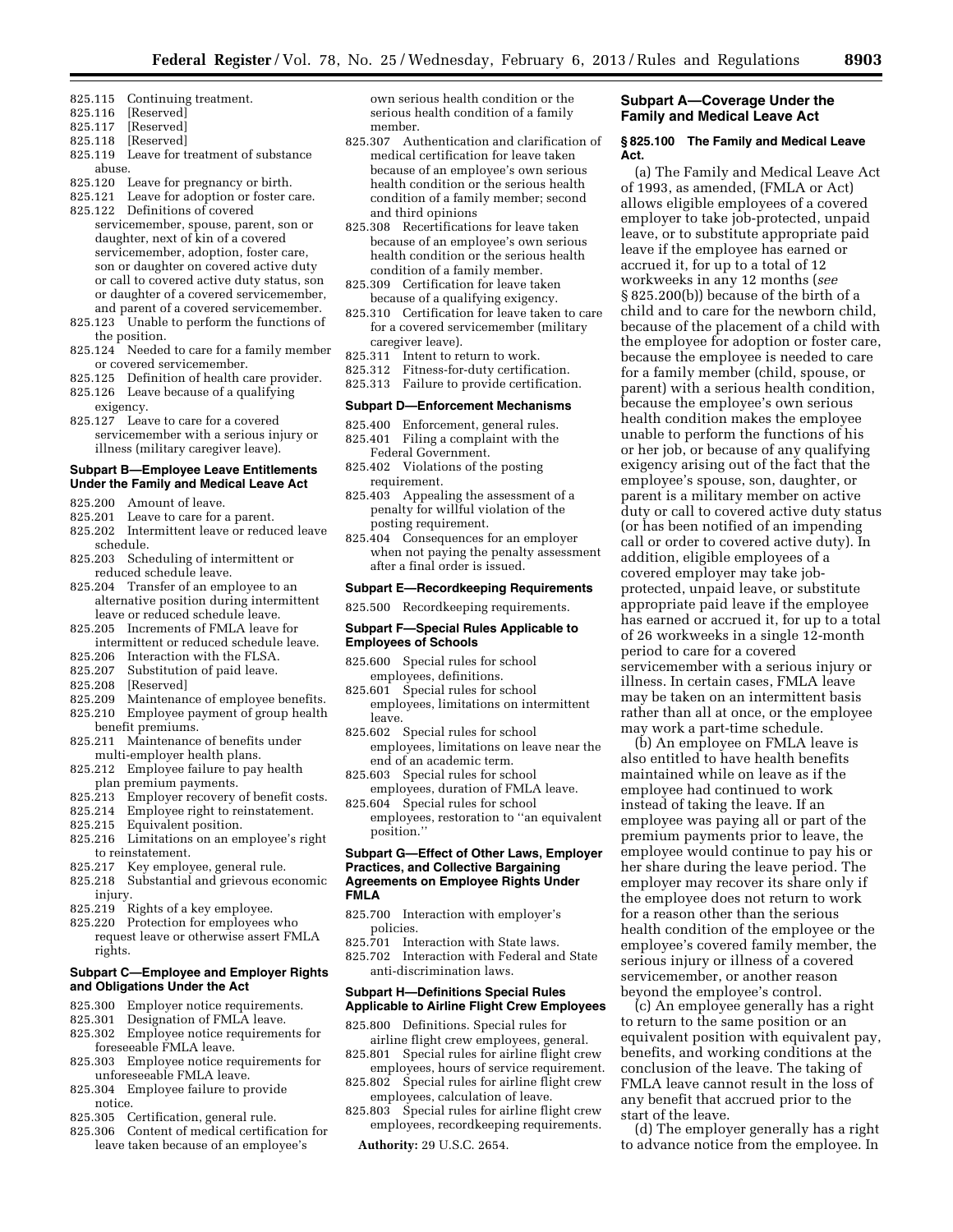addition, the employer may require an employee to submit certification to substantiate that the leave is due to the serious health condition of the employee or the employee's covered family member, due to the serious injury or illness of a covered servicemember, or because of a qualifying exigency. Failure to comply with these requirements may result in a delay in the start of FMLA leave. Pursuant to a uniformly applied policy, the employer may also require that an employee present a certification of fitness to return to work when the absence was caused by the employee's serious health condition (*see* §§ 825.312 and 825.313). The employer may delay restoring the employee to employment without such certificate relating to the health condition which caused the employee's absence.

### **§ 825.101 Purpose of the Act.**

(a) FMLA is intended to allow employees to balance their work and family life by taking reasonable unpaid leave for medical reasons, for the birth or adoption of a child, for the care of a child, spouse, or parent who has a serious health condition, for the care of a covered servicemember with a serious injury or illness, or because of a qualifying exigency arising out of the fact that the employee's spouse, son, daughter, or parent is a military member on covered active duty or call to covered active duty status. The Act is intended to balance the demands of the workplace with the needs of families, to promote the stability and economic security of families, and to promote national interests in preserving family integrity. It was intended that the Act accomplish these purposes in a manner that accommodates the legitimate interests of employers, and in a manner consistent with the Equal Protection Clause of the Fourteenth Amendment in minimizing the potential for employment discrimination on the basis of sex, while promoting equal employment opportunity for men and women.

(b) The FMLA was predicated on two fundamental concerns—the needs of the American workforce, and the development of high-performance organizations. Increasingly, America's children and elderly are dependent upon family members who must spend long hours at work. When a family emergency arises, requiring workers to attend to seriously-ill children or parents, or to newly-born or adopted infants, or even to their own serious illness, workers need reassurance that they will not be asked to choose between continuing their employment,

and meeting their personal and family obligations or tending to vital needs at home.

(c) The FMLA is both intended and expected to benefit employers as well as their employees. A direct correlation exists between stability in the family and productivity in the workplace. FMLA will encourage the development of high-performance organizations. When workers can count on durable links to their workplace they are able to make their own full commitments to their jobs. The record of hearings on family and medical leave indicate the powerful productive advantages of stable workplace relationships, and the comparatively small costs of guaranteeing that those relationships will not be dissolved while workers attend to pressing family health obligations or their own serious illness.

### **§ 825.102 Definitions.**

For purposes of this part: *Act* or *FMLA* means the Family and Medical Leave Act of 1993, Public Law 103–3 (February 5, 1993), 107 Stat. 6 (29 U.S.C. 2601 *et seq., as amended*).

*ADA* means the Americans With Disabilities Act (42 U.S.C. 12101 *et seq.,*  as amended).

*Administrator* means the Administrator of the Wage and Hour Division, U.S. Department of Labor, and includes any official of the Wage and Hour Division authorized to perform any of the functions of the Administrator under this part.

*Airline flight crew employee* means an airline flight crewmember or flight attendant as those terms are defined in regulations of the Federal Aviation Administration. *See also* § 825.800(a).

*Applicable monthly guarantee* means: (1) For an airline flight crew employee who is not on reserve status (line holder), the minimum number of hours for which an employer has agreed to *schedule* such employee for any given month; and

(2) For an airline flight crew employee who is on reserve status, the number of hours for which an employer has agreed to *pay* the employee for any given month. *See also* § 825.801(b)(1).

*COBRA* means the continuation coverage requirements of Title X of the Consolidated Omnibus Budget Reconciliation Act of 1986, as amended (Pub. L. 99–272, title X, section 10002; 100 Stat 227; 29 U.S.C. 1161–1168).

*Commerce* and *industry or activity affecting commerce* mean any activity, business, or industry in commerce or in which a labor dispute would hinder or obstruct commerce or the free flow of commerce, and include ''commerce'' and any ''industry affecting commerce''

as defined in sections 501(1) and 501(3) of the Labor Management Relations Act of 1947, 29 U.S.C. 142(1) and (3).

*Contingency operation* means a military operation that:

(1) Is designated by the Secretary of Defense as an operation in which members of the Armed Forces are or may become involved in military actions, operations, or hostilities against an enemy of the United States or against an opposing military force; or

(2) Results in the call or order to, or retention on, active duty of members of the uniformed services under section 688, 12301(a), 12302, 12304, 12305, or 12406 of Title 10 of the United States Code, chapter 15 of Title 10 of the United States Code, or any other provision of law during a war or during a national emergency declared by the President or Congress. *See also*  § 825.126(a)(2).

*Continuing treatment by a health care provider* means any one of the following:

(1) *Incapacity and treatment.* A period of incapacity of more than three consecutive, full calendar days, and any subsequent treatment or period of incapacity relating to the same condition, that also involves:

(i) Treatment two or more times, within 30 days of the first day of incapacity, unless extenuating circumstances exist, by a health care provider, by a nurse under direct supervision of a health care provider, or by a provider of health care services (*e.g.,* physical therapist) under orders of, or on referral by, a health care provider; or

(ii) Treatment by a health care provider on at least one occasion, which results in a regimen of continuing treatment under the supervision of the health care provider.

(iii) The requirement in paragraphs (i) and (ii) of this definition for treatment by a health care provider means an inperson visit to a health care provider. The first in-person treatment visit must take place within seven days of the first day of incapacity.

(iv) Whether additional treatment visits or a regimen of continuing treatment is necessary within the 30-day period shall be determined by the health care provider.

(v) The term ''extenuating circumstances'' in paragraph (i) means circumstances beyond the employee's control that prevent the follow-up visit from occurring as planned by the health care provider. Whether a given set of circumstances are extenuating depends on the facts. *See also* § 825.115(a)(5).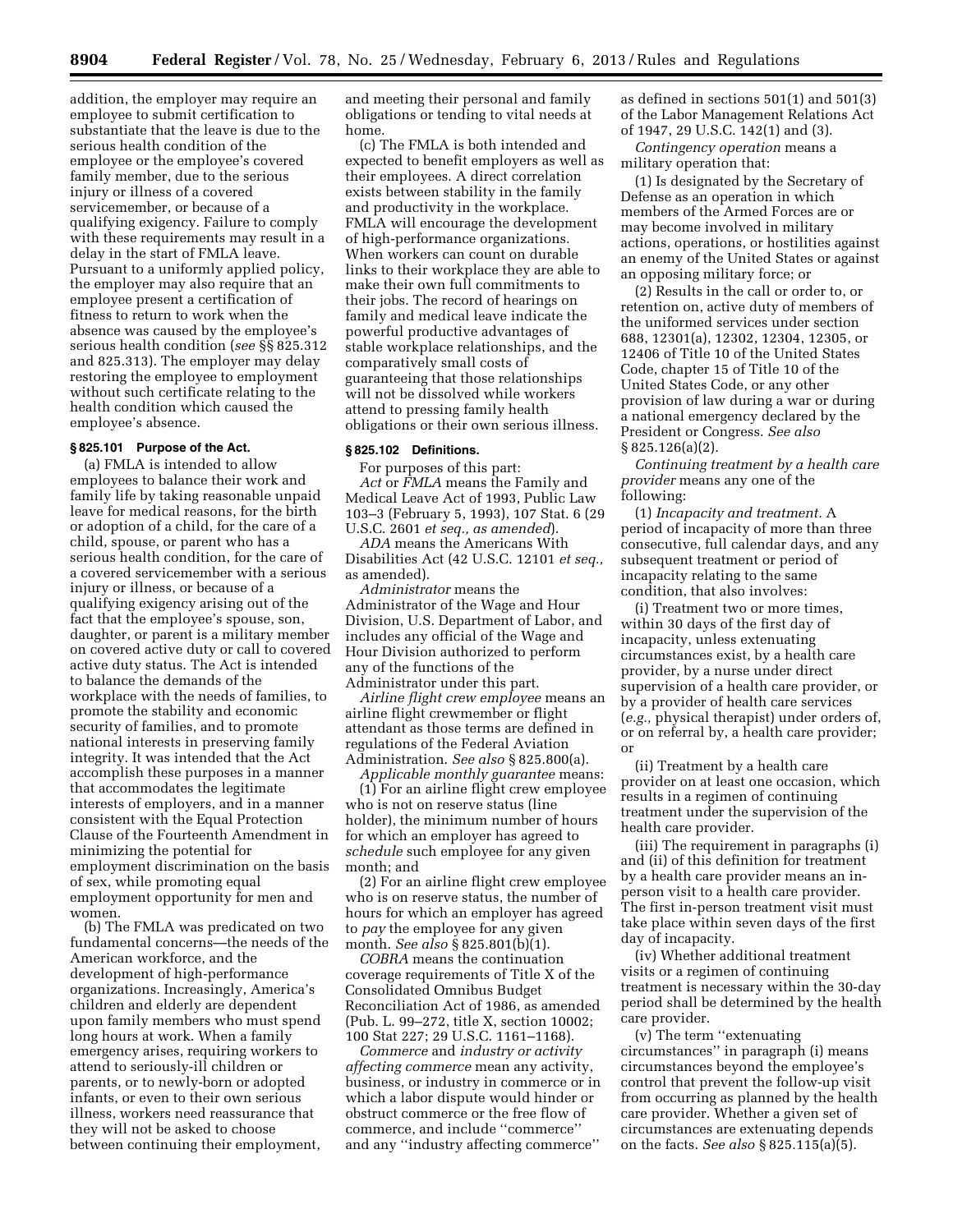(2) *Pregnancy or prenatal care.* Any period of incapacity due to pregnancy, or for prenatal care. *See also* § 825.120.

(3) *Chronic conditions.* Any period of incapacity or treatment for such incapacity due to a chronic serious health condition. A chronic serious health condition is one which:

(i) Requires periodic visits (defined as at least twice a year) for treatment by a health care provider, or by a nurse under direct supervision of a health care provider;

(ii) Continues over an extended period of time (including recurring episodes of a single underlying condition); and

(iii) May cause episodic rather than a continuing period of incapacity (*e.g.,*  asthma, diabetes, epilepsy, *etc.*).

(4) *Permanent or long-term conditions.* A period of incapacity which is permanent or long-term due to a condition for which treatment may not be effective. The employee or family member must be under the continuing supervision of, but need not be receiving active treatment by, a health care provider. Examples include Alzheimer's, a severe stroke, or the terminal stages of a disease.

(5) *Conditions requiring multiple treatments.* Any period of absence to receive multiple treatments (including any period of recovery therefrom) by a health care provider or by a provider of health care services under orders of, or on referral by, a health care provider, for:

(i) Restorative surgery after an accident or other injury; or

(ii) A condition that would likely result in a period of incapacity of more than three consecutive full calendar days in the absence of medical intervention or treatment, such as cancer (chemotherapy, radiation, etc.), severe arthritis (physical therapy), kidney disease (dialysis).

(6) Absences attributable to incapacity under paragraphs (2) or (3) of this definition qualify for FMLA leave even though the employee or the covered family member does not receive treatment from a health care provider during the absence, and even if the absence does not last more than three consecutive full calendar days. For example, an employee with asthma may be unable to report for work due to the onset of an asthma attack or because the employee's health care provider has advised the employee to stay home when the pollen count exceeds a certain level. An employee who is pregnant may be unable to report to work because of severe morning sickness.

*Covered active duty or call to covered active duty status* means:

(1) In the case of a member of the Regular Armed Forces, duty during the deployment of the member with the Armed Forces to a foreign country; and,

(2) In the case of a member of the Reserve components of the Armed Forces, duty during the deployment of the member with the Armed Forces to a foreign country under a Federal call or order to active duty in support of a contingency operation pursuant to: Section 688 of Title 10 of the United States Code, which authorizes ordering to active duty retired members of the Regular Armed Forces and members of the retired Reserve who retired after completing at least 20 years of active service; Section 12301(a) of Title 10 of the United States Code, which authorizes ordering all reserve component members to active duty in the case of war or national emergency; Section 12302 of Title 10 of the United States Code, which authorizes ordering any unit or unassigned member of the Ready Reserve to active duty; Section 12304 of Title 10 of the United States Code, which authorizes ordering any unit or unassigned member of the Selected Reserve and certain members of the Individual Ready Reserve to active duty; Section 12305 of Title 10 of the United States Code, which authorizes the suspension of promotion, retirement or separation rules for certain Reserve components; Section 12406 of Title 10 of the United States Code, which authorizes calling the National Guard into Federal service in certain circumstances; chapter 15 of Title 10 of the United States Code, which authorizes calling the National Guard and state military into Federal service in the case of insurrections and national emergencies; or any other provision of law during a war or during a national emergency declared by the President or Congress so long as it is in support of a contingency operation. *See* 10 U.S.C. 101(a)(13)(B). *See also* § 825.126(a).

*Covered servicemember* means: (1) A current member of the Armed Forces, including a member of the National Guard or Reserves, who is undergoing medical treatment, recuperation, or therapy, is otherwise in outpatient status, or is otherwise on the temporary disability retired list, for a serious injury or illness, or

(2) A covered veteran who is undergoing medical treatment, recuperation, or therapy for a serious injury or illness.

*Covered veteran* means an individual who was a member of the Armed Forces (including a member of the National Guard or Reserves), and was discharged or released under conditions other than dishonorable at any time during the

five-year period prior to the first date the eligible employee takes FMLA leave to care for the covered veteran. *See*  § 825.127(b)(2).

*Eligible employee* means:

(1) An employee who has been employed for a total of at least 12 months by the employer on the date on which any FMLA leave is to commence, except that an employer need not consider any period of previous employment that occurred more than seven years before the date of the most recent hiring of the employee, *unless:* 

(i) The break in service is occasioned by the fulfillment of the employee's Uniformed Services Employment and Reemployment Rights Act (USERRA), 38 U.S.C. 4301, *et seq.,* covered service obligation (the period of absence from work due to or necessitated by USERRA-covered service must be also counted in determining whether the employee has been employed for at least 12 months by the employer, but this section does not provide any greater entitlement to the employee than would be available under the USERRA; or

(ii) A written agreement, including a collective bargaining agreement, exists concerning the employer's intention to rehire the employee after the break in service (*e.g.,* for purposes of the employee furthering his or her education or for childrearing purposes); and

(2) Who, on the date on which any FMLA leave is to commence, has met the hours of service requirement by having been employed for at least 1,250 hours of service with such employer during the previous 12-month period, or for an airline flight crew employee, in the previous 12 months, having worked or been paid for not less than 60 percent of the applicable total monthly guarantee and having worked or been paid for not less than 504 hours, not counting personal commute time, or vacation, medical or sick leave (*see*  § 825.801(b)), *except that:* 

(i) An employee returning from fulfilling his or her USERRA-covered service obligation shall be credited with the hours of service that would have been performed but for the period of absence from work due to or necessitated by USERRA-covered service in determining whether the employee met the hours of service requirement (accordingly, a person reemployed following absence from work due to or necessitated by USERRA-covered service has the hours that would have been worked for the employer (or, for an airline flight crew employee, would have been worked for or paid by the employer) added to any hours actually worked (or, for an airline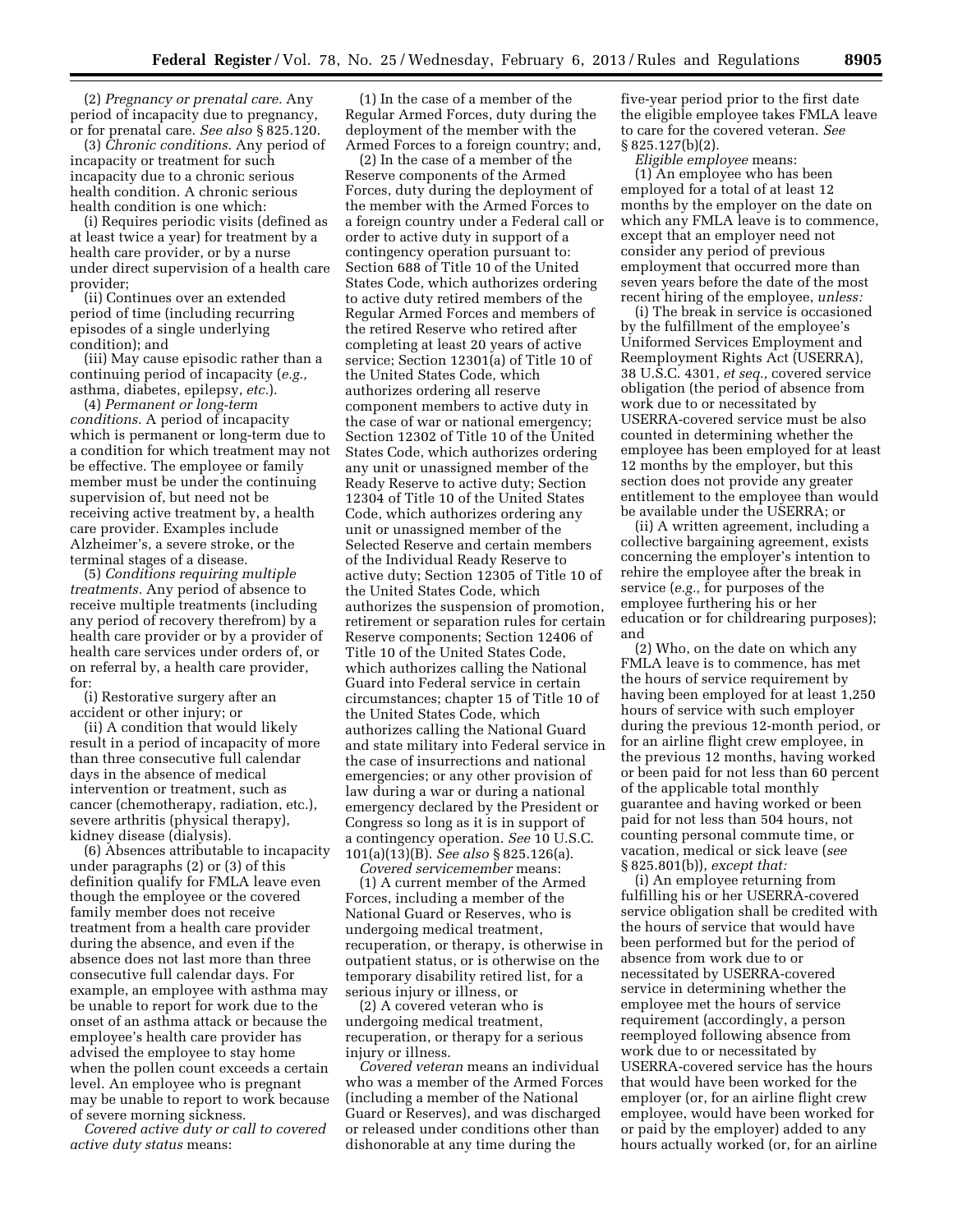flight crew employee, actually worked or paid) during the previous 12-month period to meet the hours of service requirement); and

(ii) To determine the hours that would have been worked (or, for an airline flight crew employee, would have been worked or paid) during the period of absence from work due to or necessitated by USERRA-covered service, the employee's pre-service work schedule can generally be used for calculations; and

(3) Who is employed in any State of the United States, the District of Columbia or any Territories or possession of the United States.

(4) Excludes any Federal officer or employee covered under subchapter V of chapter 63 of title 5, United States Code.

(5) Excludes any employee of the United States House of Representatives or the United States Senate covered by the Congressional Accountability Act of 1995, 2 U.S.C. 1301.

(6) Excludes any employee who is employed at a worksite at which the employer employs fewer than 50 employees if the total number of employees employed by that employer within 75 miles of that worksite is also fewer than 50.

(7) Excludes any employee employed in any country other than the United States or any Territory or possession of the United States.

*Employ* means to suffer or permit to work.

*Employee* has the meaning given the same term as defined in section 3(e) of the Fair Labor Standards Act, 29 U.S.C. 203(e), as follows:

(1) The term *employee* means any individual employed by an employer;

(2) In the case of an individual employed by a public agency, *employee*  means—

(i) Any individual employed by the Government of the United States—

(A) As a civilian in the military departments (as defined in section 102 of Title 5, United States Code),

(B) In any executive agency (as defined in section 105 of Title 5, United States Code), excluding any Federal officer or employee covered under subchapter V of chapter 63 of Title 5, United States Code,

(C) In any unit of the legislative or judicial branch of the Government which has positions in the competitive service, excluding any employee of the United States House of Representatives or the United States Senate who is covered by the Congressional Accountability Act of 1995,

(D) In a nonappropriated fund instrumentality under the jurisdiction of the Armed Forces, or

(ii) Any individual employed by the United States Postal Service or the Postal Regulatory Commission; and

(iii) Any individual employed by a State, political subdivision of a State, or an interstate governmental agency, other than such an individual—

(A) Who is not subject to the civil service laws of the State, political subdivision, or agency which employs the employee; and

(B) Who—

(1) Holds a public elective office of that State, political subdivision, or agency,

(2) Is selected by the holder of such an office to be a member of his personal staff,

(3) Is appointed by such an officeholder to serve on a policymaking level,

(4) Is an immediate adviser to such an officeholder with respect to the constitutional or legal powers of the office of such officeholder, or

(5) Is an employee in the legislative branch or legislative body of that State, political subdivision, or agency and is not employed by the legislative library of such State, political subdivision, or agency.

*Employee employed in an instructional capacity. See* the definition of *Teacher* in this section.

*Employer* means any person engaged in commerce or in an industry or activity affecting commerce who employs 50 or more employees for each working day during each of 20 or more calendar workweeks in the current or preceding calendar year, and includes—

(1) Any person who acts, directly or indirectly, in the interest of an employer to any of the employees of such employer;

(2) Any successor in interest of an employer; and

(3) Any public agency.

*Employment benefits* means all benefits provided or made available to employees by an employer, including group life insurance, health insurance, disability insurance, sick leave, annual leave, educational benefits, and pensions, regardless of whether such benefits are provided by a practice or written policy of an employer or through an employee benefit plan as defined in section 3(3) of the Employee Retirement Income Security Act of 1974, 29 U.S.C. 1002(3). The term does not include non-employment related obligations paid by employees through voluntary deductions such as supplemental insurance coverage. *See also* § 825.209(a).

*FLSA* means the Fair Labor Standards Act (29 U.S.C. 201 *et seq.*).

*Group health plan* means any plan of, or contributed to by, an employer (including a self-insured plan) to provide health care (directly or otherwise) to the employer's employees, former employees, or the families of such employees or former employees. For purposes of FMLA the term group health plan shall not include an insurance program providing health coverage under which employees purchase individual policies from insurers provided that:

(1) No contributions are made by the employer;

(2) Participation in the program is completely voluntary for employees;

(3) The sole functions of the employer with respect to the program are, without endorsing the program, to permit the insurer to publicize the program to employees, to collect premiums through payroll deductions and to remit them to the insurer;

(4) The employer receives no consideration in the form of cash or otherwise in connection with the program, other than reasonable compensation, excluding any profit, for administrative services actually rendered in connection with payroll deduction; and,

(5) The premium charged with respect to such coverage does not increase in the event the employment relationship terminates.

*Health care provider* means:

(1) The Act defines health care provider as:

(i) A doctor of medicine or osteopathy who is authorized to practice medicine or surgery (as appropriate) by the State in which the doctor practices; or

(ii) Any other person determined by the Secretary to be capable of providing health care services.

(2) Others ''capable of providing health care services" include only:

(i) Podiatrists, dentists, clinical psychologists, optometrists, and chiropractors (limited to treatment consisting of manual manipulation of the spine to correct a subluxation as demonstrated by X-ray to exist) authorized to practice in the State and performing within the scope of their practice as defined under State law;

(ii) Nurse practitioners, nursemidwives, clinical social workers and physician assistants who are authorized to practice under State law and who are performing within the scope of their practice as defined under State law;

(iii) Christian Science Practitioners listed with the First Church of Christ, Scientist in Boston, Massachusetts. Where an employee or family member is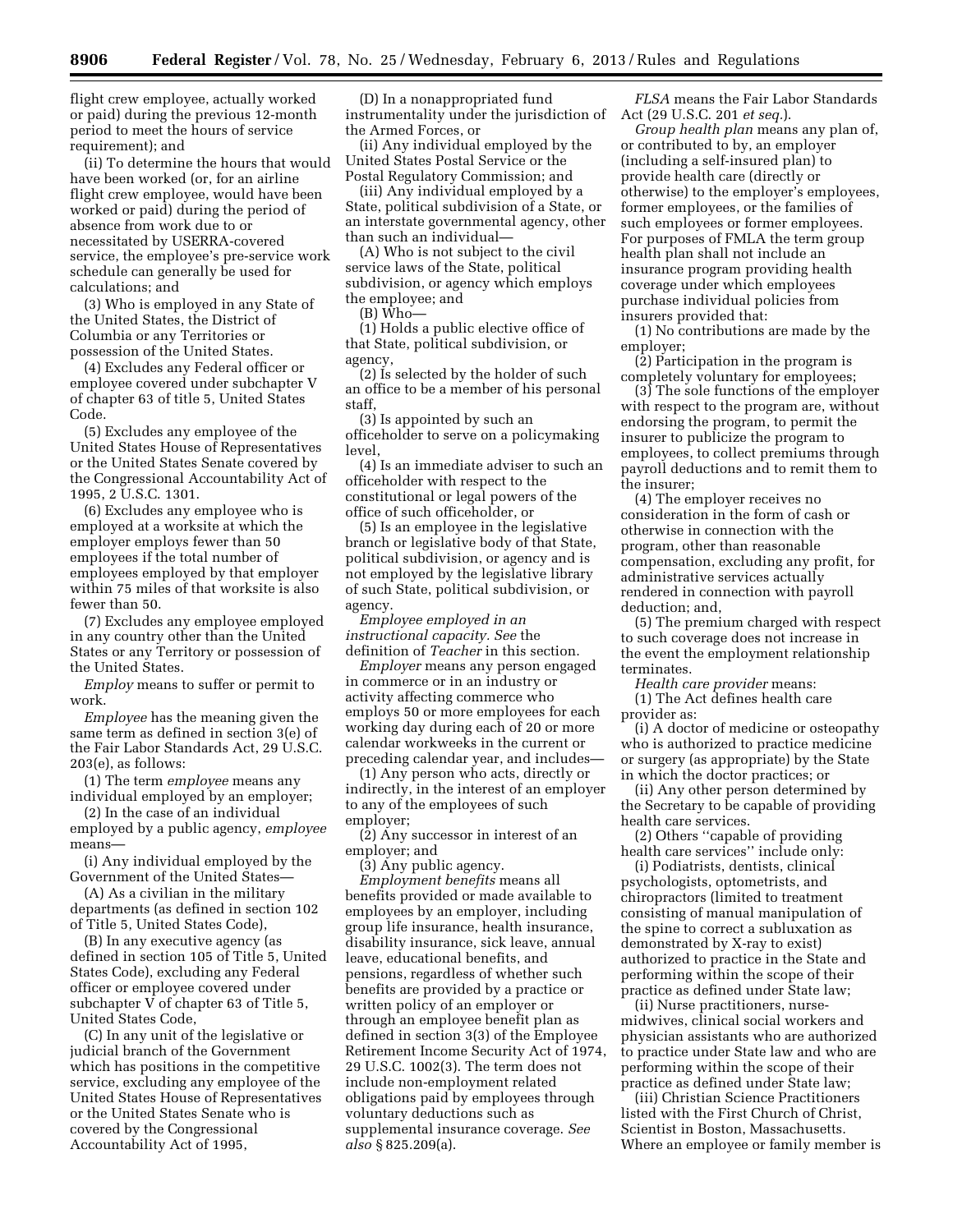receiving treatment from a Christian Science practitioner, an employee may not object to any requirement from an employer that the employee or family member submit to examination (though not treatment) to obtain a second or third certification from a health care provider other than a Christian Science practitioner except as otherwise provided under applicable State or local law or collective bargaining agreement.

(iv) Any health care provider from whom an employer or the employer's group health plan's benefits manager will accept certification of the existence of a serious health condition to substantiate a claim for benefits; and

(v) A health care provider listed above who practices in a country other than the United States, who is authorized to practice in accordance with the law of that country, and who is performing within the scope of his or her practice as defined under such law.

(3) The phrase ''authorized to practice in the State'' as used in this section means that the provider must be authorized to diagnose and treat physical or mental health conditions.

*Incapable of self-care* means that the individual requires active assistance or supervision to provide daily self-care in several of the ''activities of daily living'' (ADLs) or ''instrumental activities of daily living'' (IADLs). Activities of daily living include adaptive activities such as caring appropriately for one's grooming and hygiene, bathing, dressing and eating. Instrumental activities of daily living include cooking, cleaning, shopping, taking public transportation, paying bills, maintaining a residence, using telephones and directories, using a post office, etc.

*Instructional employee:* See the definition of *Teacher* in this section*.* 

*Intermittent leave* means leave taken in separate periods of time due to a single illness or injury, rather than for one continuous period of time, and may include leave of periods from an hour or more to several weeks. Examples of intermittent leave would include leave taken on an occasional basis for medical appointments, or leave taken several days at a time spread over a period of six months, such as for chemotherapy.

*Invitational travel authorization* (ITA) or *Invitational travel order* (ITO) are orders issued by the Armed Forces to a family member to join an injured or ill servicemember at his or her bedside. *See also* § 825.310(e).

*Key employee* means a salaried FMLA-eligible employee who is among the highest paid 10 percent of all the employees employed by the employer within 75 miles of the employee's worksite. *See also* § 825.217.

*Mental disability: See* the definition of *Physical or mental disability* in this section.

*Military caregiver leave* means leave taken to care for a covered servicemember with a serious injury or illness under the Family and Medical Leave Act of 1993. *See also* § 825.127.

*Next of kin of a covered servicemember* means the nearest blood relative other than the covered servicemember's spouse, parent, son, or daughter, in the following order of priority: blood relatives who have been granted legal custody of the covered servicemember by court decree or statutory provisions, brothers and sisters, grandparents, aunts and uncles, and first cousins, unless the covered servicemember has specifically designated in writing another blood relative as his or her nearest blood relative for purposes of military caregiver leave under the FMLA. When no such designation is made, and there are multiple family members with the same level of relationship to the covered servicemember, all such family members shall be considered the covered servicemember's next of kin and may take FMLA leave to provide care to the covered servicemember, either consecutively or simultaneously. When such designation has been made, the designated individual shall be deemed to be the covered servicemember's only next of kin. *See also* § 825.127(d)(3).

*Outpatient status* means, with respect to a covered servicemember who is a current member of the Armed Forces, the status of a member of the Armed Forces assigned to either a military medical treatment facility as an outpatient; or a unit established for the purpose of providing command and control of members of the Armed Forces receiving medical care as outpatients. *See also* § 825.127(b)(1).

*Parent* means a biological, adoptive, step or foster father or mother, or any other individual who stood in loco parentis to the employee when the employee was a son or daughter as defined below. This term does not include parents ''in law.''

*Parent of a covered servicemember*  means a covered servicemember's biological, adoptive, step or foster father or mother, or any other individual who stood in loco parentis to the covered servicemember. This term does not include parents ''in law.'' *See also*  § 825.127(d)(2).

*Person* means an individual, partnership, association, corporation, business trust, legal representative, or any organized group of persons, and

includes a public agency for purposes of this part.

*Physical or mental disability* means a physical or mental impairment that substantially limits one or more of the major life activities of an individual. Regulations at 29 CFR part 1630, issued by the Equal Employment Opportunity Commission under the Americans with Disabilities Act (ADA), 42 U.S.C. 12101 *et seq.,* as amended, define these terms.

*Public agency* means the government of the United States; the government of a State or political subdivision thereof; any agency of the United States (including the United States Postal Service and Postal Regulatory Commission), a State, or a political subdivision of a State, or any interstate governmental agency. Under section 101(5)(B) of the Act, a public agency is considered to be a ''person'' engaged in commerce or in an industry or activity affecting commerce within the meaning of the Act.

*Reduced leave schedule* means a leave schedule that reduces the usual number of hours per workweek, or hours per workday, of an employee.

*Reserve components of the Armed Forces,* for purposes of qualifying exigency leave, include the Army National Guard of the United States, Army Reserve, Navy Reserve, Marine Corps Reserve, Air National Guard of the United States, Air Force Reserve, and Coast Guard Reserve, and retired members of the Regular Armed Forces or Reserves who are called up in support of a contingency operation. *See also* § 825.126(a)(2)(i).

*Secretary* means the Secretary of Labor or authorized representative.

*Serious health condition* means an illness, injury, impairment or physical or mental condition that involves inpatient care as defined in § 825.114 or continuing treatment by a health care provider as defined in § 825.115. Conditions for which cosmetic treatments are administered (such as most treatments for acne or plastic surgery) are not serious health conditions unless inpatient hospital care is required or unless complications develop. Restorative dental or plastic surgery after an injury or removal of cancerous growths are serious health conditions provided all the other conditions of this regulation are met. Mental illness or allergies may be serious health conditions, but only if all the conditions of § 825.113 are met.

*Serious injury or illness* means: (1) In the case of a current member of the Armed Forces, including a member of the National Guard or Reserves, an injury or illness that was incurred by the covered servicemember in the line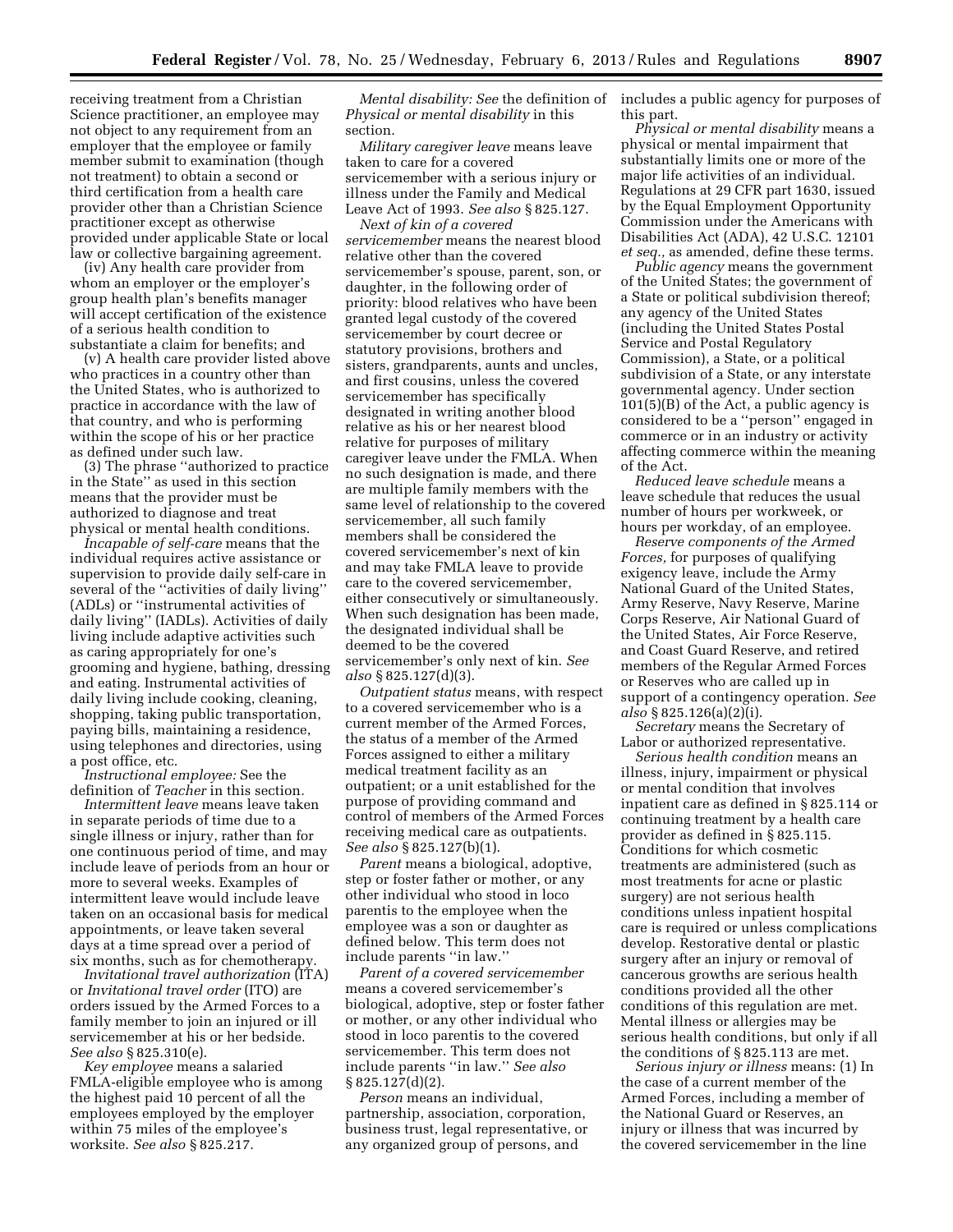of duty on active duty in the Armed Forces or that existed before the beginning of the member's active duty and was aggravated by service in the line of duty on active duty in the Armed Forces and that may render the servicemember medically unfit to perform the duties of the member's office, grade, rank, or rating; and

(2) In the case of a covered veteran, an injury or illness that was incurred by the member in the line of duty on active duty in the Armed Forces (or existed before the beginning of the member's active duty and was aggravated by service in the line of duty on active duty in the Armed Forces) and manifested itself before or after the member became a veteran, and is:

(i) A continuation of a serious injury or illness that was incurred or aggravated when the covered veteran was a member of the Armed Forces and rendered the servicemember unable to perform the duties of the servicemember's office, grade, rank, or rating; or

(ii) A physical or mental condition for which the covered veteran has received a U.S. Department of Veterans Affairs Service-Related Disability Rating (VASRD) of 50 percent or greater, and such VASRD rating is based, in whole or in part, on the condition precipitating the need for military caregiver leave; or

(iii) A physical or mental condition that substantially impairs the covered veteran's ability to secure or follow a substantially gainful occupation by reason of a disability or disabilities related to military service, or would do so absent treatment; or

(iv) An injury, including a psychological injury, on the basis of which the covered veteran has been enrolled in the Department of Veterans Affairs Program of Comprehensive Assistance for Family Caregivers. *See also* § 825.127(c).

*Son or daughter* means a biological, adopted, or foster child, a stepchild, a legal ward, or a child of a person standing in loco parentis, who is either under age 18, or age 18 or older and ''incapable of self-care because of a mental or physical disability'' at the time that FMLA leave is to commence.

*Son or daughter of a covered servicemember* means a covered servicemember's biological, adopted, or foster child, stepchild, legal ward, or a child for whom the covered servicemember stood in loco parentis, and who is of any age. *See also*  § 825.127(d)(1).

*Son or daughter on covered active duty or call to covered active duty status*  means the employee's biological, adopted, or foster child, stepchild, legal

ward, or a child for whom the employee stood in loco parentis, who is on covered active duty or call to covered active duty status, and who is of any age. *See also* § 825.126(a)(5).

*Spouse* means a husband or wife as defined or recognized under State law for purposes of marriage in the State where the employee resides, including common law marriage in States where it is recognized.

*State* means any State of the United States or the District of Columbia or any Territory or possession of the United States.

*Teacher* (or employee employed in an instructional capacity, or instructional employee) means an employee employed principally in an instructional capacity by an educational agency or school whose principal function is to teach and instruct students in a class, a small group, or an individual setting, and includes athletic coaches, driving instructors, and special education assistants such as signers for the hearing impaired. The term does not include teacher assistants or aides who do not have as their principal function actual teaching or instructing, nor auxiliary personnel such as counselors, psychologists, curriculum specialists, cafeteria workers, maintenance workers, bus drivers, or other primarily noninstructional employees.

*TRICARE* is the health care program serving active duty servicemembers, National Guard and Reserve members, retirees, their families, survivors, and certain former spouses worldwide.

#### **§ 825.103 [Reserved]**

#### **§ 825.104 Covered employer.**

(a) An employer covered by FMLA is any person engaged in commerce or in any industry or activity affecting commerce, who employs 50 or more employees for each working day during each of 20 or more calendar workweeks in the current or preceding calendar year. Employers covered by FMLA also include any person acting, directly or indirectly, in the interest of a covered employer to any of the employees of the employer, any successor in interest of a covered employer, and any public agency. Public agencies are covered employers without regard to the number of employees employed. Public as well as private elementary and secondary schools are also covered employers without regard to the number of employees employed. *See* § 825.600.

(b) The terms commerce and industry affecting commerce are defined in accordance with section 501(1) and (3) of the Labor Management Relations Act of 1947 (LMRA) (29 U.S.C. 142 (1) and

(3)), as set forth in the definitions at § 825.800 of this part. For purposes of the FMLA, employers who meet the 50 employee coverage test are deemed to be engaged in commerce or in an industry or activity affecting commerce.

(c) Normally the legal entity which employs the employee is the employer under FMLA. Applying this principle, a corporation is a single employer rather than its separate establishments or divisions.

(1) Where one corporation has an ownership interest in another corporation, it is a separate employer unless it meets the joint employment test discussed in § 825.106, or the integrated employer test contained in paragraph (c)(2) of this section.

(2) Separate entities will be deemed to be parts of a single employer for purposes of FMLA if they meet the integrated employer test. Where this test is met, the employees of all entities making up the integrated employer will be counted in determining employer coverage and employee eligibility. A determination of whether or not separate entities are an integrated employer is not determined by the application of any single criterion, but rather the entire relationship is to be reviewed in its totality. Factors considered in determining whether two or more entities are an integrated employer include:

(i) Common management;

- (ii) Interrelation between operations;
- (iii) Centralized control of labor

relations; and

(iv) Degree of common ownership/ financial control.

(d) An employer includes any person who acts directly or indirectly in the interest of an employer to any of the employer's employees. The definition of employer in section 3(d) of the Fair Labor Standards Act (FLSA), 29 U.S.C. 203(d), similarly includes any person acting directly or indirectly in the interest of an employer in relation to an employee. As under the FLSA, individuals such as corporate officers ''acting in the interest of an employer'' are individually liable for any violations of the requirements of FMLA.

# **§ 825.105 Counting employees for determining coverage.**

(a) The definition of employ for purposes of FMLA is taken from the Fair Labor Standards Act, § 3(g), 29 U.S.C. 203(g). The courts have made it clear that the employment relationship under the FLSA is broader than the traditional common law concept of master and servant. The difference between the employment relationship under the FLSA and that under the common law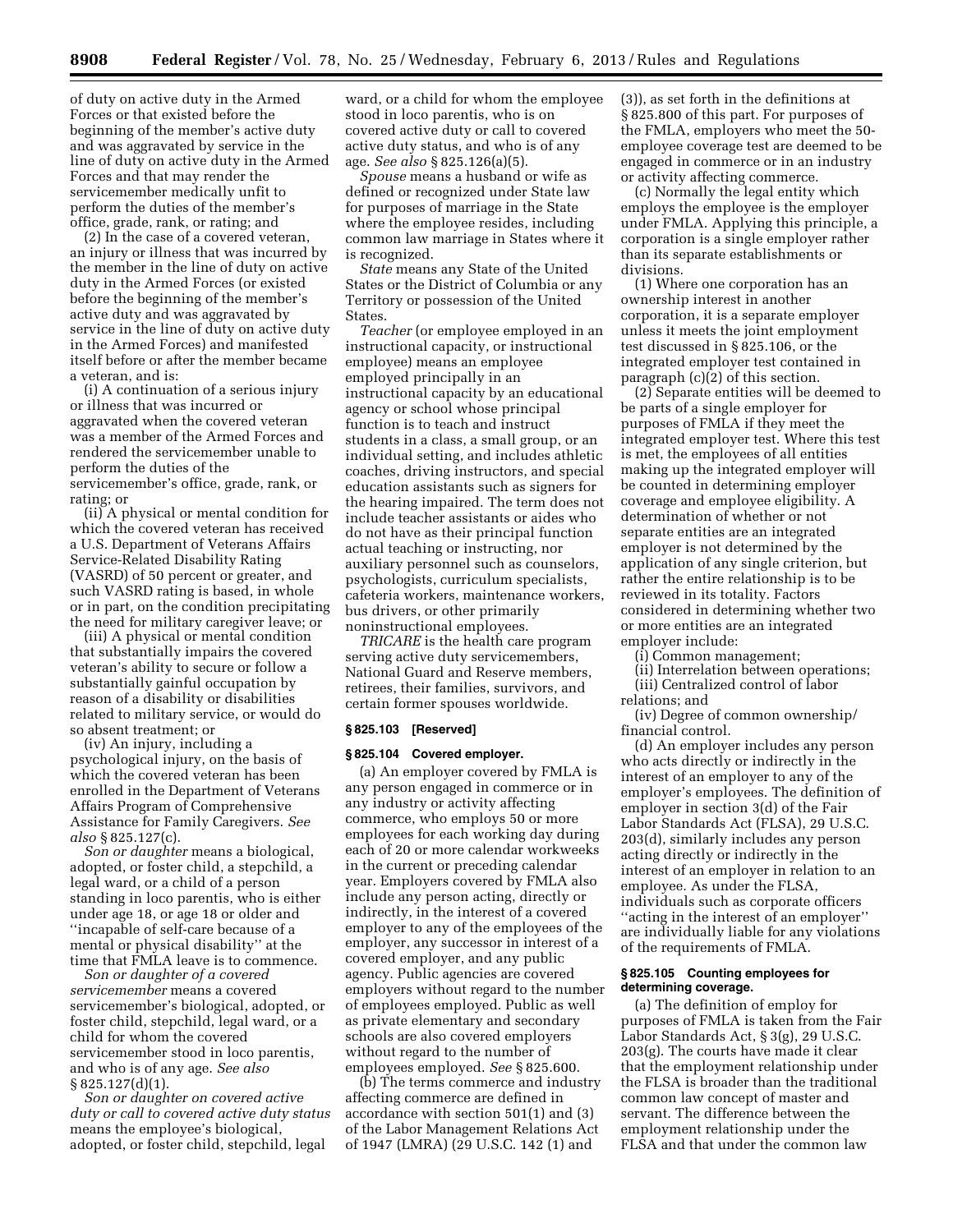arises from the fact that the term ''employ'' as defined in the Act includes ''to suffer or permit to work.'' The courts have indicated that, while ''to permit'' requires a more positive action than ''to suffer,'' both terms imply much less positive action than required by the common law. Mere knowledge by an employer of work done for the employer by another is sufficient to create the employment relationship under the Act. The courts have said that there is no definition that solves all problems as to the limitations of the employeremployee relationship under the Act; and that determination of the relation cannot be based on isolated factors or upon a single characteristic or technical concepts, but depends ''upon the circumstances of the whole activity'' including the underlying ''economic reality.'' In general an employee, as distinguished from an independent contractor who is engaged in a business of his/her own, is one who ''follows the usual path of an employee'' and is dependent on the business which he/ she serves.

(b) Any employee whose name appears on the employer's payroll will be considered employed each working day of the calendar week, and must be counted whether or not any compensation is received for the week. However, the FMLA applies only to employees who are employed within any State of the United States, the District of Columbia or any Territory or possession of the United States. Employees who are employed outside these areas are not counted for purposes of determining employer coverage or employee eligibility.

(c) Employees on paid or unpaid leave, including FMLA leave, leaves of absence, disciplinary suspension, *etc.,*  are counted as long as the employer has a reasonable expectation that the employee will later return to active employment. If there is no employer/ employee relationship (as when an employee is laid off, whether temporarily or permanently) such individual is not counted. Part-time employees, like full-time employees, are considered to be employed each working day of the calendar week, as long as they are maintained on the payroll.

(d) An employee who does not begin to work for an employer until after the first working day of a calendar week, or who terminates employment before the last working day of a calendar week, is not considered employed on each working day of that calendar week.

(e) A private employer is covered if it maintained 50 or more employees on the payroll during 20 or more calendar

workweeks (not necessarily consecutive workweeks) in either the current or the preceding calendar year.

(f) Once a private employer meets the 50 employees/20 workweeks threshold, the employer remains covered until it reaches a future point where it no longer has employed 50 employees for 20 (nonconsecutive) workweeks in the current and preceding calendar year. For example, if an employer who met the 50 employees/20 workweeks test in the calendar year as of September 1, 2008, subsequently dropped below 50 employees before the end of 2008 and continued to employ fewer than 50 employees in all workweeks throughout calendar year 2009, the employer would continue to be covered throughout calendar year 2009 because it met the coverage criteria for 20 workweeks of the preceding (*i.e.,* 2008) calendar year.

### **§ 825.106 Joint employer coverage.**

(a) Where two or more businesses exercise some control over the work or working conditions of the employee, the businesses may be joint employers under FMLA. Joint employers may be separate and distinct entities with separate owners, managers, and facilities. Where the employee performs work which simultaneously benefits two or more employers, or works for two or more employers at different times during the workweek, a joint employment relationship generally will be considered to exist in situations such as:

(1) Where there is an arrangement between employers to share an employee's services or to interchange employees;

(2) Where one employer acts directly or indirectly in the interest of the other employer in relation to the employee; or,

(3) Where the employers are not completely disassociated with respect to the employee's employment and may be deemed to share control of the employee, directly or indirectly, because one employer controls, is controlled by, or is under common control with the other employer.

(b)(1) A determination of whether or not a joint employment relationship exists is not determined by the application of any single criterion, but rather the entire relationship is to be viewed in its totality. For example, joint employment will ordinarily be found to exist when a temporary placement agency supplies employees to a second employer.

 $(2)$  Å type of company that is often called a Professional Employer Organization (PEO) contracts with client employers to perform administrative

functions such as payroll, benefits, regulatory paperwork, and updating employment policies. The determination of whether a PEO is a joint employer also turns on the economic realities of the situation and must be based upon all the facts and circumstances. A PEO does not enter into a joint employment relationship with the employees of its client companies when it merely performs such administrative functions. On the other hand, if in a particular fact situation, a PEO has the right to hire, fire, assign, or direct and control the client's employees, or benefits from the work that the employees perform, such rights may lead to a determination that the PEO would be a joint employer with the client employer, depending upon all the facts and circumstances.

(c) In joint employment relationships, only the primary employer is responsible for giving required notices to its employees, providing FMLA leave, and maintenance of health benefits. Factors considered in determining which is the primary employer include authority/responsibility to hire and fire, assign/place the employee, make payroll, and provide employment benefits. For employees of temporary placement agencies, for example, the placement agency most commonly would be the primary employer. Where a PEO is a joint employer, the client employer most commonly would be the primary employer.

(d) Employees jointly employed by two employers must be counted by both employers, whether or not maintained on one of the employer's payroll, in determining employer coverage and employee eligibility. For example, an employer who jointly employs 15 workers from a temporary placement agency and 40 permanent workers is covered by FMLA. (A special rule applies to employees jointly employed who physically work at a facility of the secondary employer for a period of at least one year. *See* § 825.111(a)(3).) An employee on leave who is working for a secondary employer is considered employed by the secondary employer, and must be counted for coverage and eligibility purposes, as long as the employer has a reasonable expectation that that employee will return to employment with that employer. In those cases in which a PEO is determined to be a joint employer of a client employer's employees, the client employer would only be required to count employees of the PEO (or employees of other clients of the PEO) if the client employer jointly employed those employees.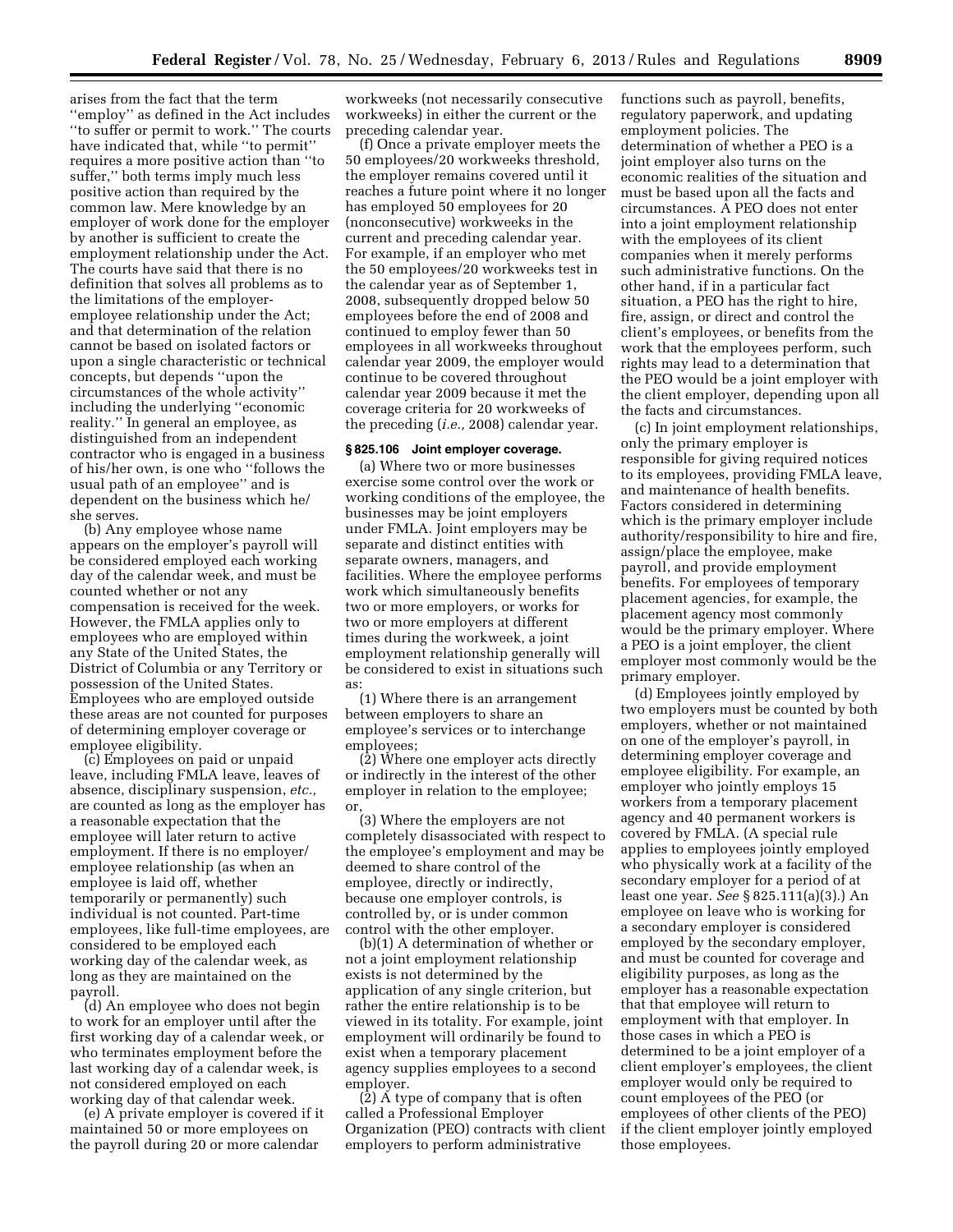(e) Job restoration is the primary responsibility of the primary employer. The secondary employer is responsible for accepting the employee returning from FMLA leave in place of the replacement employee if the secondary employer continues to utilize an employee from the temporary placement agency, and the agency chooses to place the employee with the secondary employer. A secondary employer is also responsible for compliance with the prohibited acts provisions with respect to its jointly employed employees, whether or not the secondary employer is covered by FMLA. *See* § 825.220(a). The prohibited acts include prohibitions against interfering with an employee's attempt to exercise rights under the Act, or discharging or discriminating against an employee for opposing a practice which is unlawful under FMLA. A covered secondary employer will be responsible for compliance with all the provisions of the FMLA with respect to its regular, permanent workforce.

# **§ 825.107 Successor in interest coverage.**

(a) For purposes of FMLA, in determining whether an employer is covered because it is a ''successor in interest'' to a covered employer, the factors used under Title VII of the Civil Rights Act and the Vietnam Era Veterans' Adjustment Act will be considered. However, unlike Title VII, whether the successor has notice of the employee's claim is not a consideration. Notice may be relevant, however, in determining successor liability for violations of the predecessor. The factors to be considered include:

(1) Substantial continuity of the same business operations;

(2) Use of the same plant;

(3) Continuity of the work force;

(4) Similarity of jobs and working conditions;

(5) Similarity of supervisory personnel;

(6) Similarity in machinery,

equipment, and production methods; (7) Similarity of products or services;

and

(8) The ability of the predecessor to provide relief.

(b) A determination of whether or not a successor in interest exists is not determined by the application of any single criterion, but rather the entire circumstances are to be viewed in their totality.

(c) When an employer is a successor in interest, employees' entitlements are the same as if the employment by the predecessor and successor were continuous employment by a single employer. For example, the successor, whether or not it meets FMLA coverage

criteria, must grant leave for eligible employees who had provided appropriate notice to the predecessor, or continue leave begun while employed by the predecessor, including maintenance of group health benefits during the leave and job restoration at the conclusion of the leave. A successor which meets FMLA's coverage criteria must count periods of employment and hours of service with the predecessor for purposes of determining employee eligibility for FMLA leave.

# **§ 825.108 Public agency coverage.**

(a) An employer under FMLA includes any public agency, as defined in section  $3(x)$  of the Fair Labor Standards Act, 29 U.S.C. 203(x). Section 3(x) of the FLSA defines *public agency*  as the government of the United States; the government of a State or political subdivision of a State; or an agency of the United States, a State, or a political subdivision of a State, or any interstate governmental agency. *State* is further defined in Section 3(c) of the FLSA to include any State of the United States, the District of Columbia, or any Territory or possession of the United **States** 

(b) The determination of whether an entity is a public agency, as distinguished from a private employer, is determined by whether the agency has taxing authority, or whether the chief administrative officer or board, *etc.,* is elected by the voters-at-large or their appointment is subject to approval by an elected official.

(c)(1) A State or a political subdivision of a State constitutes a single public agency and, therefore, a single employer for purposes of determining employee eligibility. For example, a State is a single employer; a county is a single employer; a city or town is a single employer. Whether two agencies of the same State or local government constitute the same public agency can only be determined on a case-by-case basis. One factor that would support a conclusion that two agencies are separate is whether they are treated separately for statistical purposes in the Census of Governments issued by the Bureau of the Census, U.S. Department of Commerce.

(2) The Census Bureau takes a census of governments at five-year intervals. Volume I, Government Organization, contains the official counts of the number of State and local governments. It includes tabulations of governments by State, type of government, size, and county location. Also produced is a universe list of governmental units, classified according to type of government. Copies of Volume I,

Government Organization, and subsequent volumes are available from the Superintendent of Documents, U.S. Government Printing Office, Washington, DC 20402, U.S. Department of Commerce District Offices, or can be found in Regional and selective depository libraries, or online at *[http://](http://www.census.gov/govs/www/index.html)  [www.census.gov/govs/www/index.html.](http://www.census.gov/govs/www/index.html)*  For a list of all depository libraries, write to the Government Printing Office, 710 N. Capitol St. NW., Washington, DC 20402.

(d) All public agencies are covered by the FMLA regardless of the number of employees; they are not subject to the coverage threshold of 50 employees carried on the payroll each day for 20 or more weeks in a year. However, employees of public agencies must meet all of the requirements of eligibility, including the requirement that the employer (*e.g.,* State) employ 50 employees at the worksite or within 75 miles.

#### **§ 825.109 Federal agency coverage.**

(a) Most employees of the government of the United States, if they are covered by the FMLA, are covered under Title II of the FMLA (incorporated in Title V, Chapter 63, Subchapter 5 of the United States Code) which is administered by the U.S. Office of Personnel Management (OPM). OPM has separate regulations at 5 CFR Part 630, Subpart L. Employees of the Government Printing Office are covered by Title II. While employees of the Government Accountability Office and the Library of Congress are covered by Title I of the FMLA, the Comptroller General of the United States and the Librarian of Congress, respectively, have responsibility for the administration of the FMLA with respect to these employees. Other legislative branch employees, such as employees of the Senate and House of Representatives, are covered by the Congressional Accountability Act of 1995, 2 U.S.C. 1301.

(b) The Federal Executive Branch employees within the jurisdiction of these regulations include:

(1) Employees of the Postal Service; (2) Employees of the Postal Regulatory Commission;

(3) A part-time employee who does not have an established regular tour of duty during the administrative workweek; and,

(4) An employee serving under an intermittent appointment or temporary appointment with a time limitation of one year or less.

(c) Employees of other Federal executive agencies are also covered by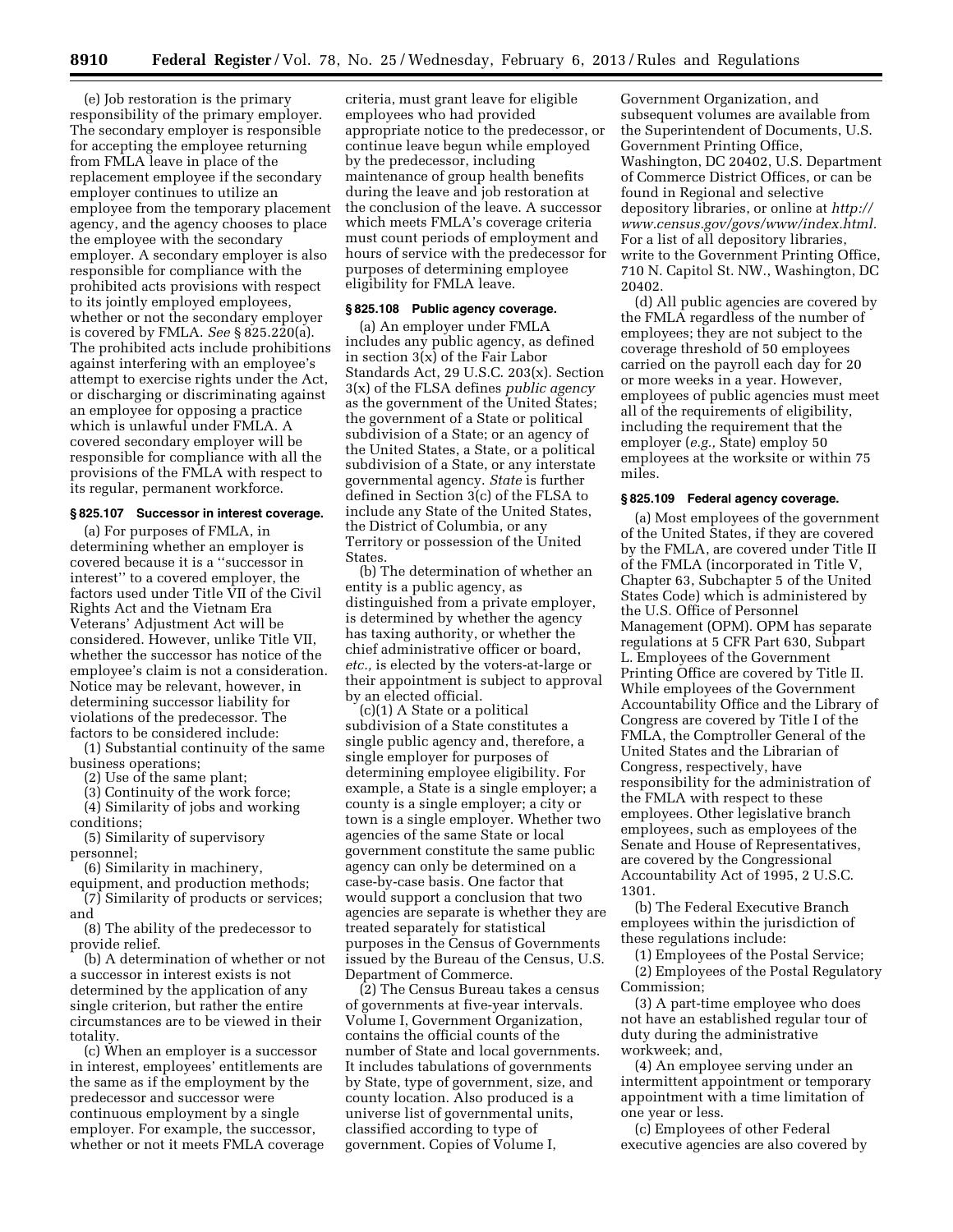these regulations if they are not covered by Title II of FMLA.

(d) Employees of the judicial branch of the United States are covered by these regulations only if they are employed in a unit which has employees in the competitive service. For example, employees of the U.S. Tax Court are covered by these regulations.

(e) For employees covered by these regulations, the U.S. Government constitutes a single employer for purposes of determining employee eligibility. These employees must meet all of the requirements for eligibility, including the requirement that the Federal Government employ 50 employees at the worksite or within 75 miles.

# **§ 825.110 Eligible employee.**

(a) An eligible employee is an employee of a covered employer who: (1) Has been employed by the

employer for at least 12 months, and

(2) Has been employed for at least 1,250 hours of service during the 12 month period immediately preceding the commencement of the leave (*see*  § 825.801 for special hours of service requirements for airline flight crew employees), and

(3) Is employed at a worksite where 50 or more employees are employed by the employer within 75 miles of that worksite. *See* § 825.105(b) regarding employees who work outside the U.S.

(b) The 12 months an employee must have been employed by the employer need not be consecutive months, *provided* 

(1) Subject to the exceptions provided in paragraph (b)(2) of this section, employment periods prior to a break in service of seven years or more need not be counted in determining whether the employee has been employed by the employer for at least 12 months.

(2) Employment periods preceding a break in service of more than seven years must be counted in determining whether the employee has been employed by the employer for at least 12 months where:

(i) The employee's break in service is occasioned by the fulfillment of his or her Uniformed Services Employment and Reemployment Rights Act (USERRA), 38 U.S.C. 4301, *et seq.,*  covered service obligation. The period of absence from work due to or necessitated by USERRA-covered service must be also counted in determining whether the employee has been employed for at least 12 months by the employer. However, this section does not provide any greater entitlement to the employee than would be available under the USERRA; or

(ii) A written agreement, including a collective bargaining agreement, exists concerning the employer's intention to rehire the employee after the break in service (*e.g.,* for purposes of the employee furthering his or her education or for childrearing purposes).

(3) If an employee is maintained on the payroll for any part of a week, including any periods of paid or unpaid leave (sick, vacation) during which other benefits or compensation are provided by the employer (*e.g.,* workers' compensation, group health plan benefits, *etc.*), the week counts as a week of employment. For purposes of determining whether intermittent/ occasional/casual employment qualifies as at least 12 months, 52 weeks is deemed to be equal to 12 months.

(4) Nothing in this section prevents employers from considering employment prior to a continuous break in service of more than seven years when determining whether an employee has met the 12-month employment requirement. However, if an employer chooses to recognize such prior employment, the employer must do so uniformly, with respect to all employees with similar breaks in service.

(c)(1) Except as provided in paragraph (c)(2) of this section and in § 825.801 containing the special hours of service requirement for airline flight crew employees, whether an employee has worked the minimum 1,250 hours of service is determined according to the principles established under the Fair Labor Standards Act (FLSA) for determining compensable hours of work. *See* 29 CFR part 785. The determining factor is the number of hours an employee has worked for the employer within the meaning of the FLSA. The determination is not limited by methods of recordkeeping, or by compensation agreements that do not accurately reflect all of the hours an employee has worked for or been in service to the employer. Any accurate accounting of actual hours worked under FLSA's principles may be used.

(2) An employee returning from USERRA-covered service shall be credited with the hours of service that would have been performed but for the period of absence from work due to or necessitated by USERRA-covered service in determining the employee's eligibility for FMLA-qualifying leave. Accordingly, a person reemployed following USERRA-covered service has the hours that would have been worked for the employer added to any hours actually worked during the previous 12 month period to meet the hours of service requirement. In order to determine the hours that would have

been worked during the period of absence from work due to or necessitated by USERRA-covered service, the employee's pre-service work schedule can generally be used for calculations. *See* § 825.801(c) for special rules applicable to airline flight crew employees.

(3) In the event an employer does not maintain an accurate record of hours worked by an employee, including for employees who are exempt from FLSA's requirement that a record be kept of their hours worked (*e.g.,* bona fide executive, administrative, and professional employees as defined in FLSA Regulations, 29 CFR part 541), the employer has the burden of showing that the employee has not worked the requisite hours. An employer must be able to clearly demonstrate, for example, that full-time teachers (*see* § 825.102 for definition) of an elementary or secondary school system, or institution of higher education, or other educational establishment or institution (who often work outside the classroom or at their homes) did not work 1,250 hours during the previous 12 months in order to claim that the teachers are not eligible for FMLA leave. *See*  § 825.801(d) for special rules applicable to airline flight crew employees.

(d) The determination of whether an employee meets the hours of service requirement and has been employed by the employer for a total of at least 12 months must be made as of the date the FMLA leave is to start. An employee may be on non-FMLA leave at the time he or she meets the 12-month eligibility requirement, and in that event, any portion of the leave taken for an FMLAqualifying reason after the employee meets the eligibility requirement would be FMLA leave. *See* § 825.300(b) for rules governing the content of the eligibility notice given to employees.

(e) Whether 50 employees are employed within 75 miles to ascertain an employee's eligibility for FMLA benefits is determined when the employee gives notice of the need for leave. Whether the leave is to be taken at one time or on an intermittent or reduced leave schedule basis, once an employee is determined eligible in response to that notice of the need for leave, the employee's eligibility is not affected by any subsequent change in the number of employees employed at or within 75 miles of the employee's worksite, for that specific notice of the need for leave. Similarly, an employer may not terminate employee leave that has already started if the employee count drops below 50. For example, if an employer employs 60 employees in August, but expects that the number of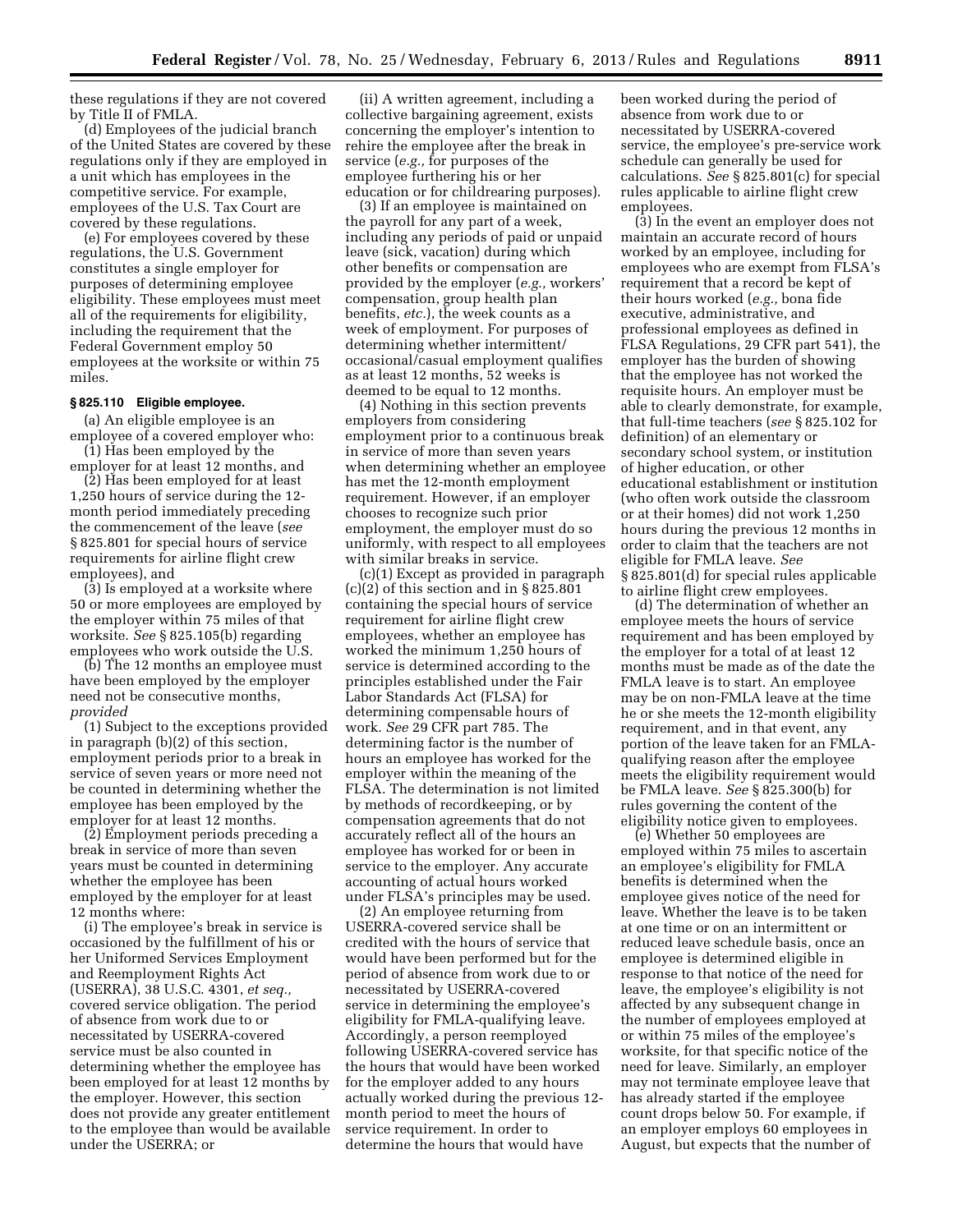employees will drop to 40 in December, the employer must grant FMLA benefits to an otherwise eligible employee who gives notice of the need for leave in August for a period of leave to begin in December.

# **§ 825.111 Determining whether 50 employees are employed within 75 miles.**

(a) Generally, a worksite can refer to either a single location or a group of contiguous locations. Structures which form a campus or industrial park, or separate facilities in proximity with one another, may be considered a single site of employment. On the other hand, there may be several single sites of employment within a single building, such as an office building, if separate employers conduct activities within the building. For example, an office building with 50 different businesses as tenants will contain 50 sites of employment. The offices of each employer will be considered separate sites of employment for purposes of FMLA. An employee's worksite under FMLA will ordinarily be the site the employee reports to or, if none, from which the employee's work is assigned.

(1) Separate buildings or areas which are not directly connected or in immediate proximity are a single worksite if they are in reasonable geographic proximity, are used for the same purpose, and share the same staff and equipment. For example, if an employer manages a number of warehouses in a metropolitan area but regularly shifts or rotates the same employees from one building to another, the multiple warehouses would be a single worksite.

(2) For employees with no fixed worksite, *e.g.,* construction workers, transportation workers (*e.g.,* truck drivers, seamen, pilots), salespersons, *etc.,* the worksite is the site to which they are assigned as their home base, from which their work is assigned, or to which they report. For example, if a construction company headquartered in New Jersey opened a construction site in Ohio, and set up a mobile trailer on the construction site as the company's on-site office, the construction site in Ohio would be the worksite for any employees hired locally who report to the mobile trailer/company office daily for work assignments, *etc.* If that construction company also sent personnel such as job superintendents, foremen, engineers, an office manager, *etc.,* from New Jersey to the job site in Ohio, those workers sent from New Jersey continue to have the headquarters in New Jersey as their worksite. The workers who have New Jersey as their worksite would not be counted in

determining eligibility of employees whose home base is the Ohio worksite, but would be counted in determining eligibility of employees whose home base is New Jersey. For transportation employees, their worksite is the terminal to which they are assigned, report for work, depart, and return after completion of a work assignment. For example, an airline pilot may work for an airline with headquarters in New York, but the pilot regularly reports for duty and originates or begins flights from the company's facilities located in an airport in Chicago and returns to Chicago at the completion of one or more flights to go off duty. The pilot's worksite is the facility in Chicago. An employee's personal residence is not a worksite in the case of employees, such as salespersons, who travel a sales territory and who generally leave to work and return from work to their personal residence, or employees who work at home, as under the concept of flexiplace or telecommuting. Rather, their worksite is the office to which they report and from which assignments are made.

(3) For purposes of determining that employee's eligibility, when an employee is jointly employed by two or more employers (*see* § 825.106), the employee's worksite is the primary employer's office from which the employee is assigned or reports, unless the employee has physically worked for at least one year at a facility of a secondary employer, in which case the employee's worksite is that location. The employee is also counted by the secondary employer to determine eligibility for the secondary employer's full-time or permanent employees.

(b) The 75-mile distance is measured by surface miles, using surface transportation over public streets, roads, highways and waterways, by the shortest route from the facility where the employee needing leave is employed. Absent available surface transportation between worksites, the distance is measured by using the most frequently utilized mode of transportation (*e.g.,* airline miles).

(c) The determination of how many employees are employed within 75 miles of the worksite of an employee is based on the number of employees maintained on the payroll. Employees of educational institutions who are employed permanently or who are under contract are maintained on the payroll during any portion of the year when school is not in session. *See*  § 825.105(c).

#### **§ 825.112 Qualifying reasons for leave, general rule.**

(a) *Circumstances qualifying for leave.*  Employers covered by FMLA are required to grant leave to eligible employees:

(1) For birth of a son or daughter, and to care for the newborn child (*see*  § 825.120);

(2) For placement with the employee of a son or daughter for adoption or foster care (*see* § 825.121);

(3) To care for the employee's spouse, son, daughter, or parent with a serious health condition (*see* §§ 825.113 and 825.122);

(4) Because of a serious health condition that makes the employee unable to perform the functions of the employee's job (*see* §§ 825.113 and 825.123);

(5) Because of any qualifying exigency arising out of the fact that the employee's spouse, son, daughter, or parent is a military member on covered active duty (or has been notified of an impending call or order to covered active duty status (*see* §§ 825.122 and 825.126); and

(6) To care for a covered servicemember with a serious injury or illness if the employee is the spouse, son, daughter, parent, or next of kin of the covered servicemember. *See*  §§ 825.122 and 825.127.

(b) *Equal application.* The right to take leave under FMLA applies equally to male and female employees. A father, as well as a mother, can take family leave for the birth, placement for adoption, or foster care of a child.

(c) *Active employee.* In situations where the employer/employee relationship has been interrupted, such as an employee who has been on layoff, the employee must be recalled or otherwise be re-employed before being eligible for FMLA leave. Under such circumstances, an eligible employee is immediately entitled to further FMLA leave for a qualifying reason.

# **§ 825.113 Serious health condition.**

(a) For purposes of FMLA, *serious health condition* entitling an employee to FMLA leave means an illness, injury, impairment or physical or mental condition that involves inpatient care as defined in § 825.114 or continuing treatment by a health care provider as defined in § 825.115.

(b) The term *incapacity* means inability to work, attend school or perform other regular daily activities due to the serious health condition, treatment therefore, or recovery therefrom.

(c) The term treatment includes (but is not limited to) examinations to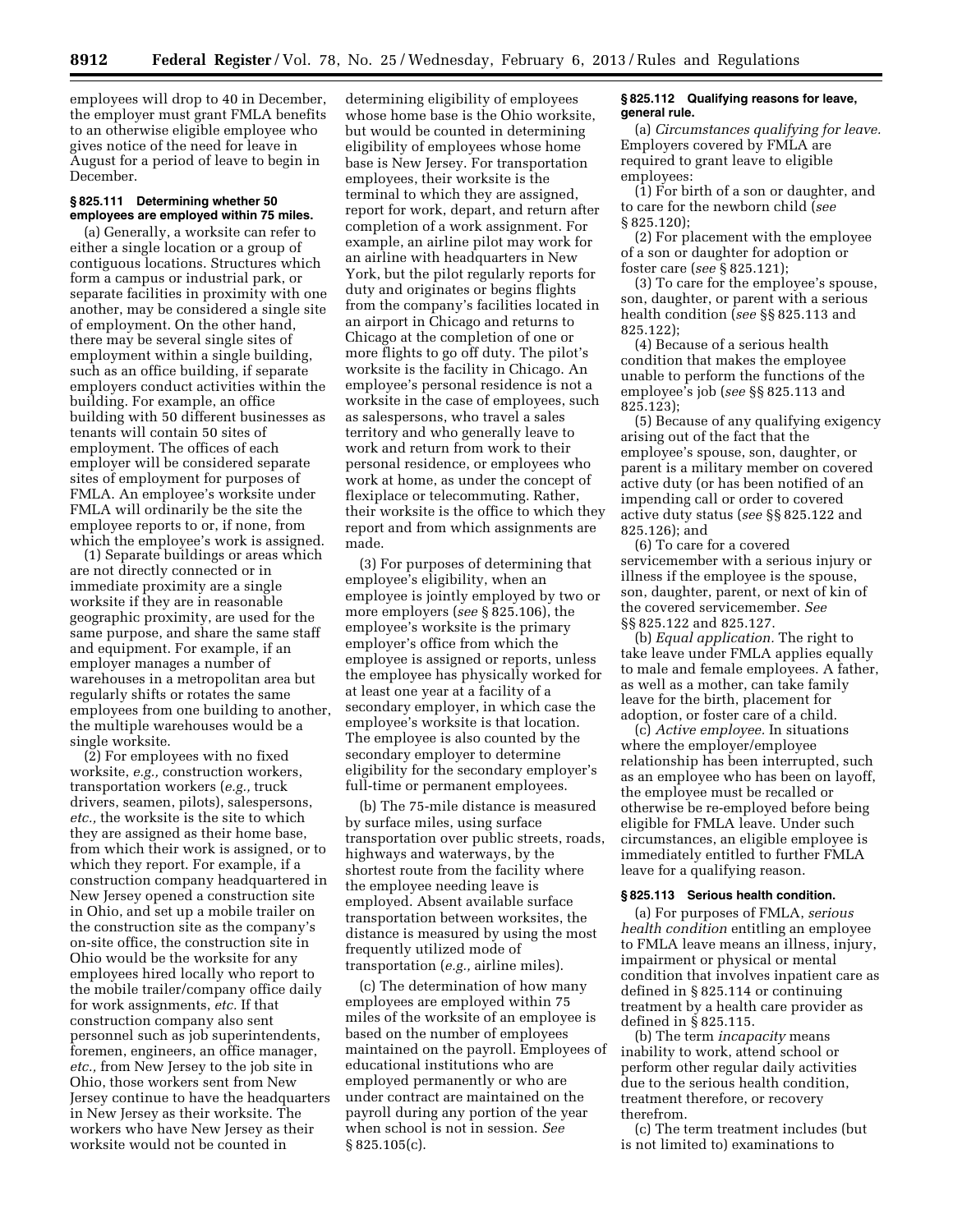determine if a serious health condition exists and evaluations of the condition. Treatment does not include routine physical examinations, eye examinations, or dental examinations. A regimen of continuing treatment includes, for example, a course of prescription medication (*e.g.,* an antibiotic) or therapy requiring special equipment to resolve or alleviate the health condition (*e.g.,* oxygen). A regimen of continuing treatment that includes the taking of over-the-counter medications such as aspirin, antihistamines, or salves; or bed-rest, drinking fluids, exercise, and other similar activities that can be initiated without a visit to a health care provider, is not, by itself, sufficient to constitute a regimen of continuing treatment for purposes of FMLA leave.

(d) Conditions for which cosmetic treatments are administered (such as most treatments for acne or plastic surgery) are not serious health conditions unless inpatient hospital care is required or unless complications develop. Ordinarily, unless complications arise, the common cold, the flu, ear aches, upset stomach, minor ulcers, headaches other than migraine, routine dental or orthodontia problems, periodontal disease, *etc.,* are examples of conditions that do not meet the definition of a serious health condition and do not qualify for FMLA leave. Restorative dental or plastic surgery after an injury or removal of cancerous growths are serious health conditions provided all the other conditions of this regulation are met. Mental illness or allergies may be serious health conditions, but only if all the conditions of this section are met.

# **§ 825.114 Inpatient care.**

Inpatient care means an overnight stay in a hospital, hospice, or residential medical care facility, including any period of incapacity as defined in § 825.113(b), or any subsequent treatment in connection with such inpatient care.

### **§ 825.115 Continuing treatment.**

A serious health condition involving continuing treatment by a health care provider includes any one or more of the following:

(a) *Incapacity and treatment.* A period of incapacity of more than three consecutive, full calendar days, and any subsequent treatment or period of incapacity relating to the same condition, that also involves:

(1) Treatment two or more times, within 30 days of the first day of incapacity, unless extenuating circumstances exist, by a health care

provider, by a nurse under direct supervision of a health care provider, or by a provider of health care services (*e.g.,* physical therapist) under orders of, or on referral by, a health care provider; or

(2) Treatment by a health care provider on at least one occasion, which results in a regimen of continuing treatment under the supervision of the health care provider.

(3) The requirement in paragraphs (a)(1) and (2) of this section for treatment by a health care provider means an in-person visit to a health care provider. The first (or only) in-person treatment visit must take place within seven days of the first day of incapacity.

(4) Whether additional treatment visits or a regimen of continuing treatment is necessary within the 30-day period shall be determined by the health care provider.

(5) The term *extenuating circumstances* in paragraph (a)(1) of this section means circumstances beyond the employee's control that prevent the follow-up visit from occurring as planned by the health care provider. Whether a given set of circumstances are extenuating depends on the facts. For example, extenuating circumstances exist if a health care provider determines that a second in-person visit is needed within the 30-day period, but the health care provider does not have any available appointments during that time period.

(b) *Pregnancy or prenatal care.* Any period of incapacity due to pregnancy, or for prenatal care. *See also* § 825.120.

(c) *Chronic conditions.* Any period of incapacity or treatment for such incapacity due to a chronic serious health condition. A chronic serious health condition is one which:

(1) Requires periodic visits (defined as at least twice a year) for treatment by a health care provider, or by a nurse under direct supervision of a health care provider;

(2) Continues over an extended period of time (including recurring episodes of a single underlying condition); and

(3) May cause episodic rather than a continuing period of incapacity (*e.g.,*  asthma, diabetes, epilepsy, *etc.*).

(d) *Permanent or long-term conditions.* A period of incapacity which is permanent or long-term due to a condition for which treatment may not be effective. The employee or family member must be under the continuing supervision of, but need not be receiving active treatment by, a health care provider. Examples include Alzheimer's, a severe stroke, or the terminal stages of a disease.

(e) *Conditions requiring multiple treatments.* Any period of absence to receive multiple treatments (including any period of recovery therefrom) by a health care provider or by a provider of health care services under orders of, or on referral by, a health care provider, for:

(1) Restorative surgery after an accident or other injury; or

(2) A condition that would likely result in a period of incapacity of more than three consecutive, full calendar days in the absence of medical intervention or treatment, such as cancer (chemotherapy, radiation, *etc.*), severe arthritis (physical therapy), or kidney disease (dialysis).

(f) Absences attributable to incapacity under paragraph (b) or (c) of this section qualify for FMLA leave even though the employee or the covered family member does not receive treatment from a health care provider during the absence, and even if the absence does not last more than three consecutive, full calendar days. For example, an employee with asthma may be unable to report for work due to the onset of an asthma attack or because the employee's health care provider has advised the employee to stay home when the pollen count exceeds a certain level. An employee who is pregnant may be unable to report to work because of severe morning sickness.

| §825.116 [Reserved] |
|---------------------|
| §825.117 [Reserved] |
| §825.118 [Reserved] |
|                     |

# **§ 825.119 Leave for treatment of substance abuse.**

(a) Substance abuse may be a serious health condition if the conditions of §§ 825.113 through 825.115 are met. However, FMLA leave may only be taken for treatment for substance abuse by a health care provider or by a provider of health care services on referral by a health care provider. On the other hand, absence because of the employee's use of the substance, rather than for treatment, does not qualify for FMLA leave.

(b) Treatment for substance abuse does not prevent an employer from taking employment action against an employee. The employer may not take action against the employee because the employee has exercised his or her right to take FMLA leave for treatment. However, if the employer has an established policy, applied in a nondiscriminatory manner that has been communicated to all employees, that provides under certain circumstances an employee may be terminated for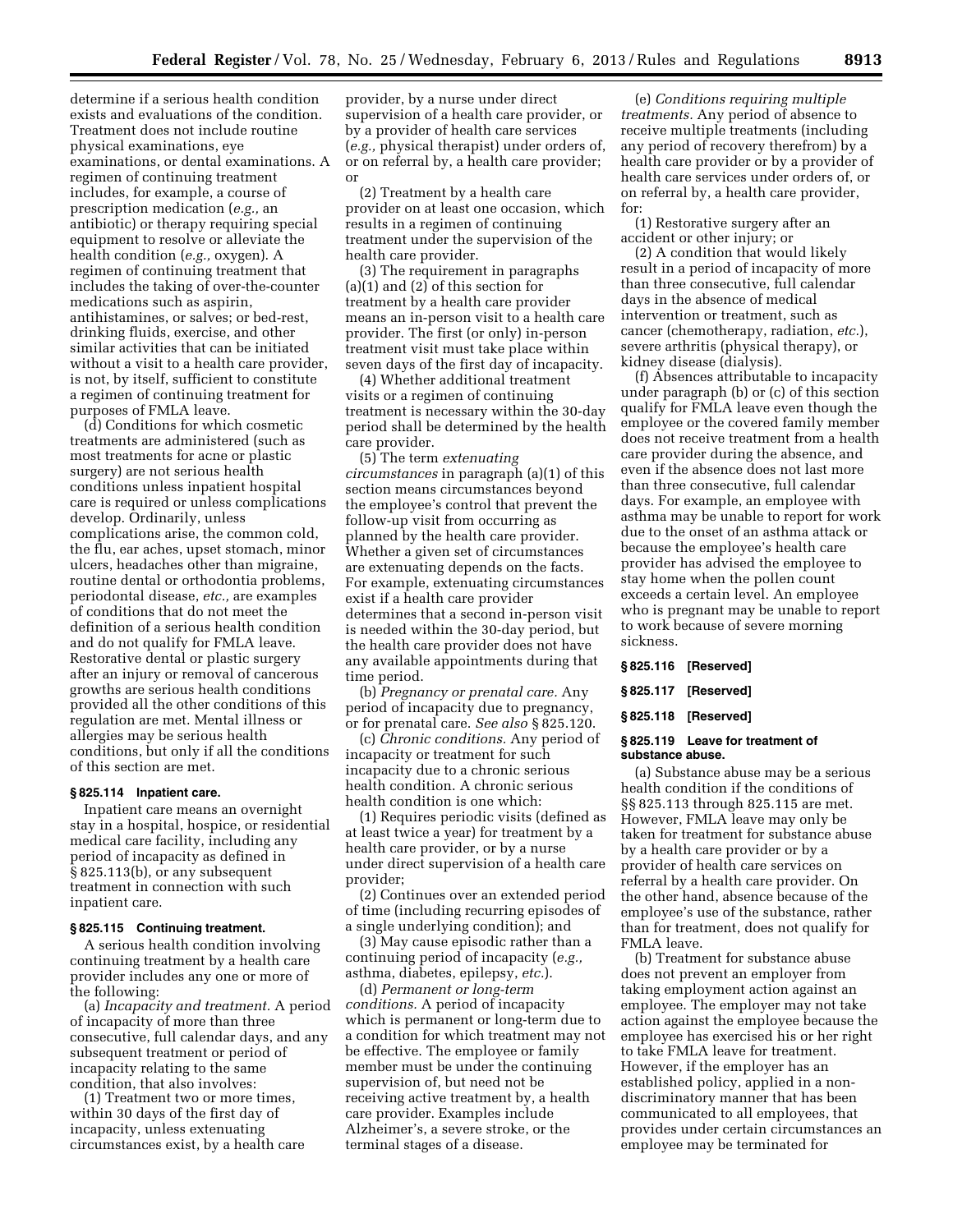substance abuse, pursuant to that policy the employee may be terminated whether or not the employee is presently taking FMLA leave. An employee may also take FMLA leave to care for a covered family member who is receiving treatment for substance abuse. The employer may not take action against an employee who is providing care for a covered family member receiving treatment for substance abuse.

# **§ 825.120 Leave for pregnancy or birth.**

(a) *General rules.* Eligible employees are entitled to FMLA leave for pregnancy or birth of a child as follows:

(1) Both the mother and father are entitled to FMLA leave for the birth of their child.

(2) Both the mother and father are entitled to FMLA leave to be with the healthy newborn child (*i.e.,* bonding time) during the 12-month period beginning on the date of birth. An employee's entitlement to FMLA leave for a birth expires at the end of the 12 month period beginning on the date of the birth. If state law allows, or the employer permits, bonding leave to be taken beyond this period, such leave will not qualify as FMLA leave. *See*  § 825.701 regarding non-FMLA leave which may be available under applicable State laws. Under this section, both the mother and father are entitled to FMLA leave even if the newborn does not have a serious health condition.

(3) A husband and wife who are eligible for FMLA leave and are employed by the same covered employer may be limited to a combined total of 12 weeks of leave during any 12 month period if the leave is taken for birth of the employee's son or daughter or to care for the child after birth, for placement of a son or daughter with the employee for adoption or foster care or to care for the child after placement, or to care for the employee's parent with a serious health condition. This limitation on the total weeks of leave applies to leave taken for the reasons specified as long as a husband and wife are employed by the same employer. It would apply, for example, even though the spouses are employed at two different worksites of an employer located more than 75 miles from each other, or by two different operating divisions of the same company. On the other hand, if one spouse is ineligible for FMLA leave, the other spouse would be entitled to a full 12 weeks of FMLA leave. Where the husband and wife both use a portion of the total 12-week FMLA leave entitlement for either the birth of a child, for placement for adoption or

foster care, or to care for a parent, the husband and wife would each be entitled to the difference between the amount he or she has taken individually and 12 weeks for FMLA leave for other purposes. For example, if each spouse took six weeks of leave to care for a healthy, newborn child, each could use an additional six weeks due to his or her own serious health condition or to care for a child with a serious health condition. Note, too, that many State pregnancy disability laws specify a period of disability either before or after the birth of a child; such periods would also be considered FMLA leave for a serious health condition of the mother, and would not be subject to the combined limit.

(4) The mother is entitled to FMLA leave for incapacity due to pregnancy, for prenatal care, or for her own serious health condition following the birth of the child. Circumstances may require that FMLA leave begin before the actual date of birth of a child. An expectant mother may take FMLA leave before the birth of the child for prenatal care or if her condition makes her unable to work. The mother is entitled to leave for incapacity due to pregnancy even though she does not receive treatment from a health care provider during the absence, and even if the absence does not last for more than three consecutive calendar days. For example, a pregnant employee may be unable to report to work because of severe morning sickness.

(5) The husband is entitled to FMLA leave if needed to care for his pregnant spouse who is incapacitated or if needed to care for her during her prenatal care, or if needed to care for the spouse following the birth of a child if the spouse has a serious health condition. *See* § 825.124.

(6) Both the mother and father are entitled to FMLA leave if needed to care for a child with a serious health condition if the requirements of §§ 825.113 through 825.115 and 825.122(d) are met. Thus, a husband and wife may each take 12 weeks of FMLA leave if needed to care for their newborn child with a serious health condition, even if both are employed by the same employer, provided they have not exhausted their entitlements during the applicable 12-month FMLA leave period.

(b) *Intermittent and reduced schedule leave.* An eligible employee may use intermittent or reduced schedule leave after the birth to be with a healthy newborn child only if the employer agrees. For example, an employer and employee may agree to a part-time work schedule after the birth. If the employer

agrees to permit intermittent or reduced schedule leave for the birth of a child, the employer may require the employee to transfer temporarily, during the period the intermittent or reduced leave schedule is required, to an available alternative position for which the employee is qualified and which better accommodates recurring periods of leave than does the employee's regular position. Transfer to an alternative position may require compliance with any applicable collective bargaining agreement, Federal law (such as the Americans with Disabilities Act), and State law. Transfer to an alternative position may include altering an existing job to better accommodate the employee's need for intermittent or reduced leave. The employer's agreement is not required for intermittent leave required by the serious health condition of the mother or newborn child. *See* §§ 825.202— 825.205 for general rules governing the use of intermittent and reduced schedule leave. *See* § 825.121 for rules governing leave for adoption or foster care. *See* § 825.601 for special rules applicable to instructional employees of schools. *See* § 825.802 for special rules applicable to airline flight crew employees.

#### **§ 825.121 Leave for adoption or foster care.**

(a) *General rules.* Eligible employees are entitled to FMLA leave for placement with the employee of a son or daughter for adoption or foster care as follows:

(1) Employees may take FMLA leave before the actual placement or adoption of a child if an absence from work is required for the placement for adoption or foster care to proceed. For example, the employee may be required to attend counseling sessions, appear in court, consult with his or her attorney or the doctor(s) representing the birth parent, submit to a physical examination, or travel to another country to complete an adoption. The source of an adopted child (*e.g.,* whether from a licensed placement agency or otherwise) is not a factor in determining eligibility for leave for this purpose.

(2) An employee's entitlement to leave for adoption or foster care expires at the end of the 12-month period beginning on the date of the placement. If state law allows, or the employer permits, leave for adoption or foster care to be taken beyond this period, such leave will not qualify as FMLA leave. *See* § 825.701 regarding non-FMLA leave which may be available under applicable State laws. Under this section, the employee is entitled to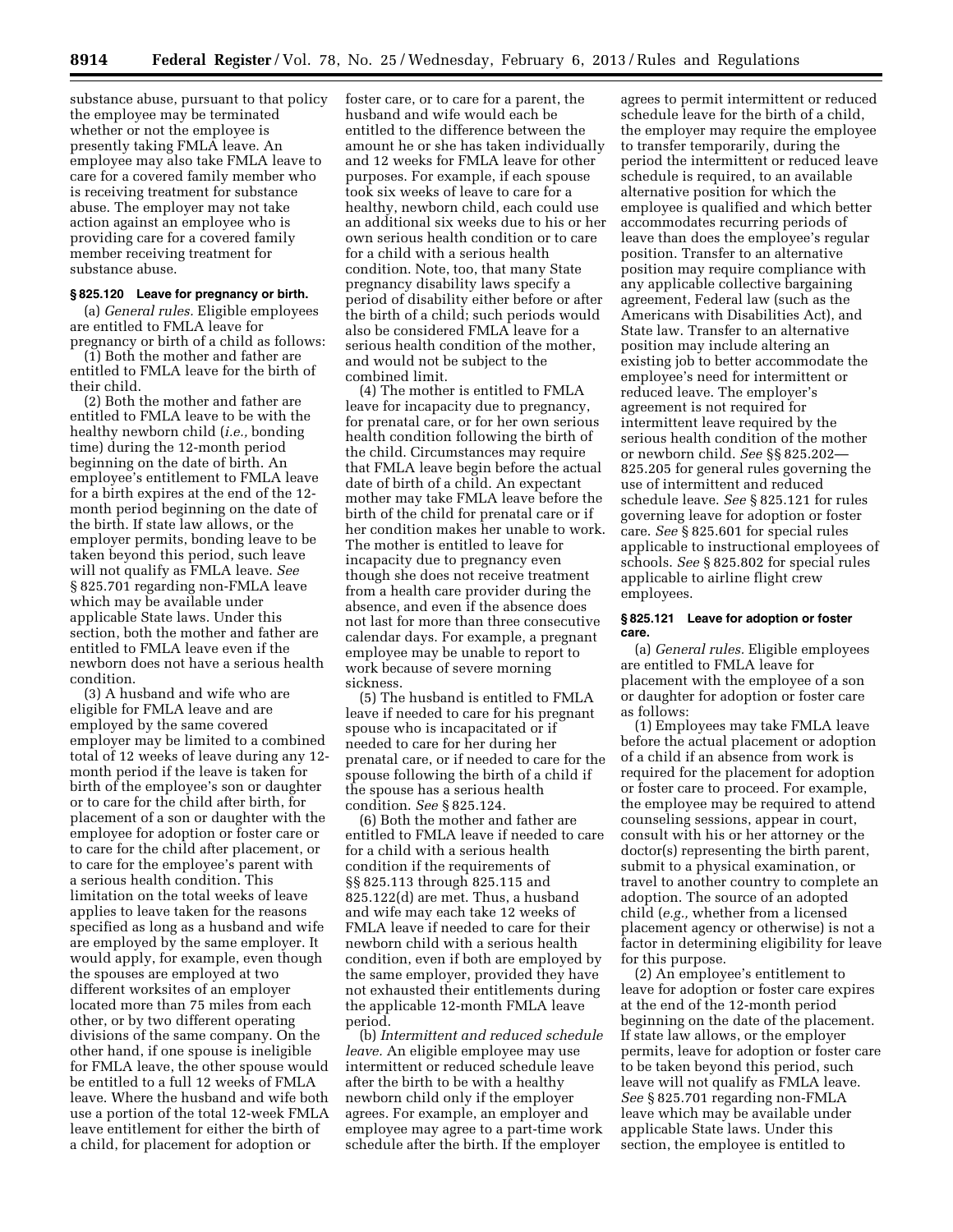FMLA leave even if the adopted or foster child does not have a serious health condition.

(3) A husband and wife who are eligible for FMLA leave and are employed by the same covered employer may be limited to a combined total of 12 weeks of leave during any 12 month period if the leave is taken for the placement of the employee's son or daughter or to care for the child after placement, for the birth of the employee's son or daughter or to care for the child after birth, or to care for the employee's parent with a serious health condition. This limitation on the total weeks of leave applies to leave taken for the reasons specified as long as a husband and wife are employed by the same employer. It would apply, for example, even though the spouses are employed at two different worksites of an employer located more than 75 miles from each other, or by two different operating divisions of the same company. On the other hand, if one spouse is ineligible for FMLA leave, the other spouse would be entitled to a full 12 weeks of FMLA leave. Where the husband and wife both use a portion of the total 12-week FMLA leave entitlement for either the birth of a child, for placement for adoption or foster care, or to care for a parent, the husband and wife would each be entitled to the difference between the amount he or she has taken individually and 12 weeks for FMLA leave for other purposes. For example, if each spouse took six weeks of leave to care for a healthy, newly placed child, each could use an additional six weeks due to his or her own serious health condition or to care for a child with a serious health condition.

(4) An eligible employee is entitled to FMLA leave in order to care for an adopted or foster child with a serious health condition if the requirements of §§ 825.113 through 825.115 and 825.122(d) are met. Thus, a husband and wife may each take 12 weeks of FMLA leave if needed to care for an adopted or foster child with a serious health condition, even if both are employed by the same employer, provided they have not exhausted their entitlements during the applicable 12 month FMLA leave period.

(b) *Use of intermittent and reduced schedule leave.* An eligible employee may use intermittent or reduced schedule leave after the placement of a healthy child for adoption or foster care only if the employer agrees. Thus, for example, the employer and employee may agree to a part-time work schedule after the placement for bonding purposes. If the employer agrees to

permit intermittent or reduced schedule leave for the placement for adoption or foster care, the employer may require the employee to transfer temporarily, during the period the intermittent or reduced leave schedule is required, to an available alternative position for which the employee is qualified and which better accommodates recurring periods of leave than does the employee's regular position. Transfer to an alternative position may require compliance with any applicable collective bargaining agreement, federal law (such as the Americans with Disabilities Act), and State law. Transfer to an alternative position may include altering an existing job to better accommodate the employee's need for intermittent or reduced leave. The employer's agreement is not required for intermittent leave required by the serious health condition of the adopted or foster child. *See* §§ 825.202–825.205 for general rules governing the use of intermittent and reduced schedule leave. *See* § 825.120 for general rules governing leave for pregnancy and birth of a child. *See* § 825.601 for special rules applicable to instructional employees of schools. *See* § 825.802 for special rules applicable to airline flight crew employees.

### **§ 825.122 Definitions of covered servicemember, spouse, parent, son or daughter, next of kin of a covered servicemember, adoption, foster care, son or daughter on covered active duty or call to covered active duty status, son or daughter of a covered servicemember, and parent of a covered servicemember.**

(a) Covered servicemember means: (1) A current member of the Armed Forces, including a member of the National Guard or Reserves, who is undergoing medical treatment, recuperation or therapy, is otherwise in outpatient status, or is otherwise on the temporary disability retired list, for a serious injury or illness; or

(2) A covered veteran who is undergoing medical treatment, recuperation, or therapy for a serious injury or illness. *Covered veteran* means an individual who was a member of the Armed Forces (including a member of the National Guard or Reserves), and was discharged or released under conditions other than dishonorable at any time during the five-year period prior to the first date the eligible employee takes FMLA leave to care for the covered veteran. *See* § 825.127(b)(2).

(b) *Spouse.* Spouse means a husband or wife as defined or recognized under State law for purposes of marriage in the State where the employee resides, including common law marriage in States where it is recognized.

(c) *Parent.* Parent means a biological, adoptive, step or foster father or mother, or any other individual who stood in loco parentis to the employee when the employee was a son or daughter as defined in paragraph (d) of this section. This term does not include parents ''in law.''

(d) *Son or daughter.* For purposes of FMLA leave taken for birth or adoption, or to care for a family member with a serious health condition, son or daughter means a biological, adopted, or foster child, a stepchild, a legal ward, or a child of a person standing in loco parentis, who is either under age 18, or age 18 or older and ''incapable of selfcare because of a mental or physical disability'' at the time that FMLA leave is to commence.

(1) *Incapable of self-care* means that the individual requires active assistance or supervision to provide daily self-care in three or more of the activities of daily living (ADLs) or instrumental activities of daily living (IADLs). Activities of daily living include adaptive activities such as caring appropriately for one's grooming and hygiene, bathing, dressing and eating. Instrumental activities of daily living include cooking, cleaning, shopping, taking public transportation, paying bills, maintaining a residence, using telephones and directories, using a post office, *etc.* 

(2) *Physical or mental disability*  means a physical or mental impairment that substantially limits one or more of the major life activities of an individual. Regulations at 29 CFR 1630.2(h), (i), and (j), issued by the Equal Employment Opportunity Commission under the Americans with Disabilities Act (ADA), 42 U.S.C. 12101 *et seq.,* define these terms.

(3) Persons who are ''in loco parentis'' include those with day-to-day responsibilities to care for and financially support a child, or, in the case of an employee, who had such responsibility for the employee when the employee was a child. A biological or legal relationship is not necessary.

(e) *Next of kin of a covered servicemember* means the nearest blood relative other than the covered servicemember's spouse, parent, son, or daughter, in the following order of priority: blood relatives who have been granted legal custody of the covered servicemember by court decree or statutory provisions, brothers and sisters, grandparents, aunts and uncles, and first cousins, unless the covered servicemember has specifically designated in writing another blood relative as his or her nearest blood relative for purposes of military caregiver leave under the FMLA. When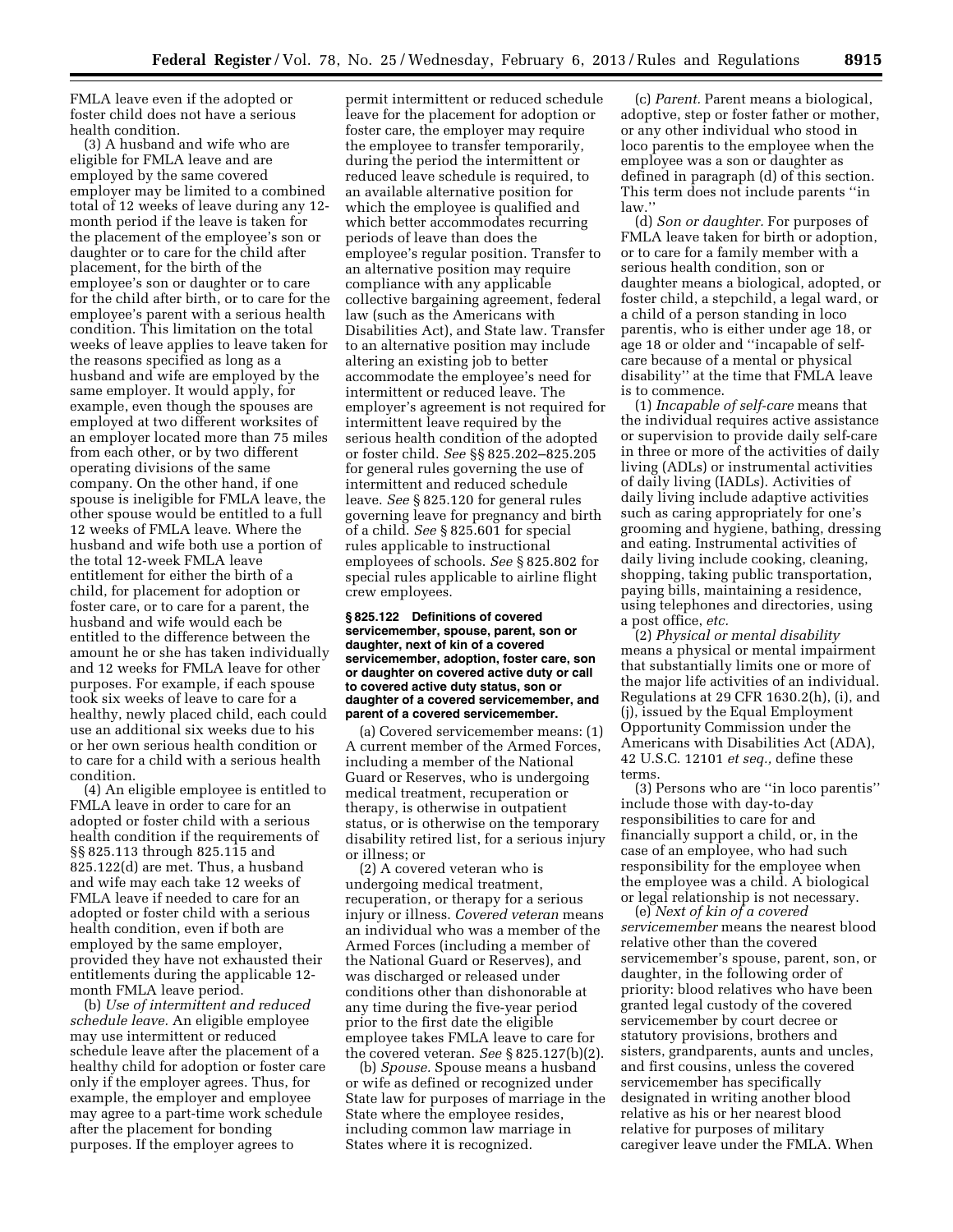no such designation is made, and there are multiple family members with the same level of relationship to the covered servicemember, all such family members shall be considered the covered servicemember's next of kin and may take FMLA leave to provide care to the covered servicemember, either consecutively or simultaneously. When such designation has been made, the designated individual shall be deemed to be the covered servicemember's only next of kin. *See*  § 825.127(d)(3).

(f) *Adoption* means legally and permanently assuming the responsibility of raising a child as one's own. The source of an adopted child (*e.g.,* whether from a licensed placement agency or otherwise) is not a factor in determining eligibility for FMLA leave. *See* § 825.121 for rules governing leave for adoption.

(g) *Foster care* means 24-hour care for children in substitution for, and away from, their parents or guardian. Such placement is made by or with the agreement of the State as a result of a voluntary agreement between the parent or guardian that the child be removed from the home, or pursuant to a judicial determination of the necessity for foster care, and involves agreement between the State and foster family that the foster family will take care of the child. Although foster care may be with relatives of the child, State action is involved in the removal of the child from parental custody. *See* § 825.121 for rules governing leave for foster care.

(h) *Son or daughter on covered active duty or call to covered active duty status*  means the employee's biological, adopted, or foster child, stepchild, legal ward, or a child for whom the employee stood in loco parentis, who is on covered active duty or call to covered active duty status, and who is of any age. *See* § 825.126(a)(5).

(i) *Son or daughter of a covered servicemember* means the covered servicemember's biological, adopted, or foster child, stepchild, legal ward, or a child for whom the covered servicemember stood in loco parentis, and who is of any age. *See*   $§ 825.127(d)(1).$ 

(j) *Parent of a covered servicemember*  means a covered servicemember's biological, adoptive, step or foster father or mother, or any other individual who stood in loco parentis to the covered servicemember. This term does not include parents ''in law.'' *See*  § 825.127(d)(2).

(k) *Documenting relationships.* For purposes of confirmation of family relationship, the employer may require the employee giving notice of the need

for leave to provide reasonable documentation or statement of family relationship. This documentation may take the form of a simple statement from the employee, or a child's birth certificate, a court document, *etc.* The employer is entitled to examine documentation such as a birth certificate, *etc.,* but the employee is entitled to the return of the official document submitted for this purpose.

## **§ 825.123 Unable to perform the functions of the position.**

(a) *Definition.* An employee is unable to perform the functions of the position where the health care provider finds that the employee is unable to work at all or is unable to perform any one of the essential functions of the employee's position within the meaning of the Americans with Disabilities Act (ADA), as amended, 42 U.S.C. 12101 *et seq.,*  and the regulations at 29 CFR 1630.2(n). An employee who must be absent from work to receive medical treatment for a serious health condition is considered to be unable to perform the essential functions of the position during the absence for treatment.

(b) *Statement of functions.* An employer has the option, in requiring certification from a health care provider, to provide a statement of the essential functions of the employee's position for the health care provider to review. A sufficient medical certification must specify what functions of the employee's position the employee is unable to perform so that the employer can then determine whether the employee is unable to perform one or more essential functions of the employee's position. For purposes of FMLA, the essential functions of the employee's position are to be determined with reference to the position the employee held at the time notice is given or leave commenced, whichever is earlier. *See* § 825.306.

#### **§ 825.124 Needed to care for a family member or covered servicemember.**

(a) The medical certification provision that an employee is needed to care for a family member or covered servicemember encompasses both physical and psychological care. It includes situations where, for example, because of a serious health condition, the family member is unable to care for his or her own basic medical, hygienic, or nutritional needs or safety, or is unable to transport himself or herself to the doctor. The term also includes providing psychological comfort and reassurance which would be beneficial to a child, spouse or parent with a

serious health condition who is receiving inpatient or home care.

(b) The term also includes situations where the employee may be needed to substitute for others who normally care for the family member or covered servicemember, or to make arrangements for changes in care, such as transfer to a nursing home. The employee need not be the only individual or family member available to care for the family member or covered servicemember.

(c) An employee's intermittent leave or a reduced leave schedule necessary to care for a family member or covered servicemember includes not only a situation where the condition of the family member or covered servicemember itself is intermittent, but also where the employee is only needed intermittently—such as where other care is normally available, or care responsibilities are shared with another member of the family or a third party. *See* §§ 825.202–825.205 for rules governing the use of intermittent or reduced schedule leave.

#### **§ 825.125 Definition of health care provider.**

(a) The Act defines *health care provider* as:

(1) A doctor of medicine or osteopathy who is authorized to practice medicine or surgery (as appropriate) by the State in which the doctor practices; or

(2) Any other person determined by the Secretary to be capable of providing health care services.

(b) Others capable of providing health care services include only:

(1) Podiatrists, dentists, clinical psychologists, optometrists, and chiropractors (limited to treatment consisting of manual manipulation of the spine to correct a subluxation as demonstrated by X-ray to exist) authorized to practice in the State and performing within the scope of their practice as defined under State law;

(2) Nurse practitioners, nursemidwives, clinical social workers and physician assistants who are authorized to practice under State law and who are performing within the scope of their practice as defined under State law;

(3) Christian Science Practitioners listed with the First Church of Christ, Scientist in Boston, Massachusetts. Where an employee or family member is receiving treatment from a Christian Science practitioner, an employee may not object to any requirement from an employer that the employee or family member submit to examination (though not treatment) to obtain a second or third certification from a health care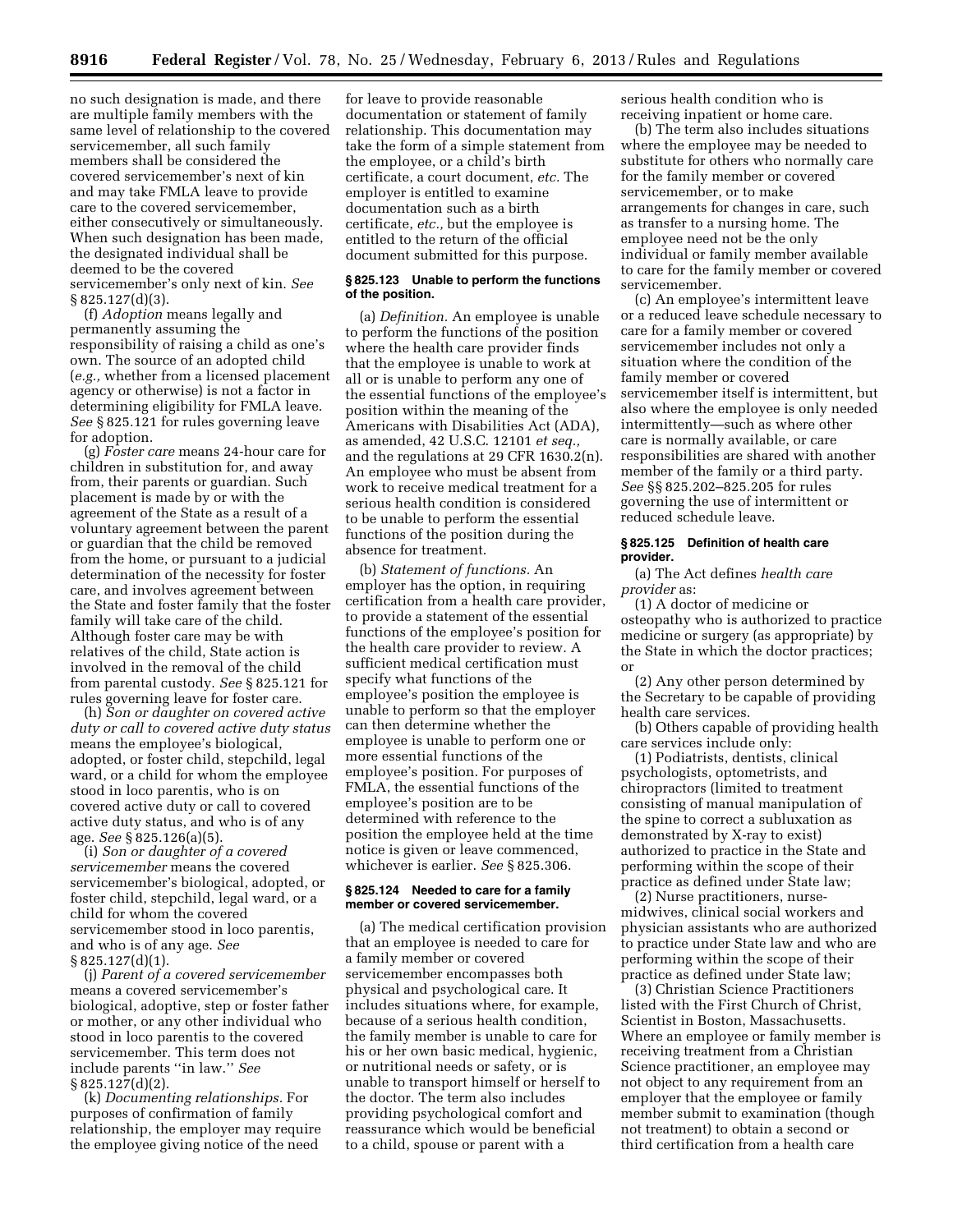provider other than a Christian Science practitioner except as otherwise provided under applicable State or local law or collective bargaining agreement;

(4) Any health care provider from whom an employer or the employer's group health plan's benefits manager will accept certification of the existence of a serious health condition to substantiate a claim for benefits; and

(5) A health care provider listed above who practices in a country other than the United States, who is authorized to practice in accordance with the law of that country, and who is performing within the scope of his or her practice as defined under such law.

(c) The phrase authorized to practice in the State as used in this section means that the provider must be authorized to diagnose and treat physical or mental health conditions.

# **§ 825.126 Leave because of a qualifying exigency.**

(a) Eligible employees may take FMLA leave for a qualifying exigency while the employee's spouse, son, daughter, or parent (the military member or member) is on covered active duty or call to covered active duty status (or has been notified of an impending call or order to covered active duty).

(1) *Covered active duty or call to covered active duty status* in the case of a member of the Regular Armed Forces means duty during the deployment of the member with the Armed Forces to a foreign country. The active duty orders of a member of the Regular components of the Armed Forces will generally specify if the member is deployed to a foreign country.

(2) *Covered active duty or call to covered active duty status* in the case of a member of the Reserve components of the Armed Forces means duty during the deployment of the member with the Armed Forces to a foreign country under a Federal call or order to active duty in support of a contingency operation pursuant to: Section 688 of Title 10 of the United States Code, which authorizes ordering to active duty retired members of the Regular Armed Forces and members of the retired Reserve who retired after completing at least 20 years of active service; Section 12301(a) of Title 10 of the United States Code, which authorizes ordering all reserve component members to active duty in the case of war or national emergency; Section 12302 of Title 10 of the United States Code, which authorizes ordering any unit or unassigned member of the Ready Reserve to active duty; Section 12304 of Title 10 of the United States Code, which authorizes ordering any unit or

unassigned member of the Selected Reserve and certain members of the Individual Ready Reserve to active duty; Section 12305 of Title 10 of the United States Code, which authorizes the suspension of promotion, retirement or separation rules for certain Reserve components; Section 12406 of Title 10 of the United States Code, which authorizes calling the National Guard into Federal service in certain circumstances; chapter 15 of Title 10 of the United States Code, which authorizes calling the National Guard and state military into Federal service in the case of insurrections and national emergencies; or any other provision of law during a war or during a national emergency declared by the President or Congress so long as it is in support of a contingency operation. *See* 10 U.S.C. 101(a)(13)(B).

(i) For purposes of covered active duty or call to covered active duty status, the Reserve components of the Armed Forces include the Army National Guard of the United States, Army Reserve, Navy Reserve, Marine Corps Reserve, Air National Guard of the United States, Air Force Reserve and Coast Guard Reserve, and retired members of the Regular Armed Forces or Reserves who are called up in support of a contingency operation pursuant to one of the provisions of law identified in paragraph (a)(2).

(ii) The active duty orders of a member of the Reserve components will generally specify if the military member is serving in support of a contingency operation by citation to the relevant section of Title 10 of the United States Code and/or by reference to the specific name of the contingency operation and will specify that the deployment is to a foreign country.

(3) *Deployment of the member with the Armed Forces to a foreign country*  means deployment to areas outside of the United States, the District of Columbia, or any Territory or possession of the United States, including international waters.

(4) A call to covered active duty for purposes of leave taken because of a qualifying exigency refers to a Federal call to active duty. State calls to active duty are not covered unless under order of the President of the United States pursuant to one of the provisions of law identified in paragraph (a)(2) of this section.

(5) *Son or daughter on covered active duty or call to covered active duty status*  means the employee's biological, adopted, or foster child, stepchild, legal ward, or a child for whom the employee stood in loco parentis, who is on covered active duty or call to covered

active duty status, and who is of any age.

(b) An eligible employee may take FMLA leave for one or more of the following qualifying exigencies:

(1) *Short-notice deployment.* (i) To address any issue that arises from the fact that the military member is notified of an impending call or order to covered active duty seven or less calendar days prior to the date of deployment;

(ii) Leave taken for this purpose can be used for a period of seven calendar days beginning on the date the military member is notified of an impending call or order to covered active duty;

(2) *Military events and related activities.* (i) To attend any official ceremony, program, or event sponsored by the military that is related to the covered active duty or call to covered active duty status of the military member; and

(ii) To attend family support or assistance programs and informational briefings sponsored or promoted by the military, military service organizations, or the American Red Cross that are related to the covered active duty or call to covered active duty status of the military member;

(3) *Childcare and school activities.*  For the purposes of leave for childcare and school activities listed in (i) through (iv) of this paragraph, a child of the military member must be the military member's biological, adopted, or foster child, stepchild, legal ward, or child for whom the military member stands in loco parentis, who is either under 18 years of age or 18 years of age or older and incapable of self-care because of a mental or physical disability at the time that FMLA leave is to commence. As with all instances of qualifying exigency leave, the military member must be the spouse, son, daughter, or parent of the employee requesting qualifying exigency leave.

(i) To arrange for alternative childcare for a child of the military member when the covered active duty or call to covered active duty status of the military member necessitates a change in the existing childcare arrangement;

(ii) To provide childcare for a child of the military member on an urgent, immediate need basis (but not on a routine, regular, or everyday basis) when the need to provide such care arises from the covered active duty or call to covered active duty status of the military member;

(iii) To enroll in or transfer to a new school or day care facility a child of the military member when enrollment or transfer is necessitated by the covered active duty or call to covered active duty status of the military member; and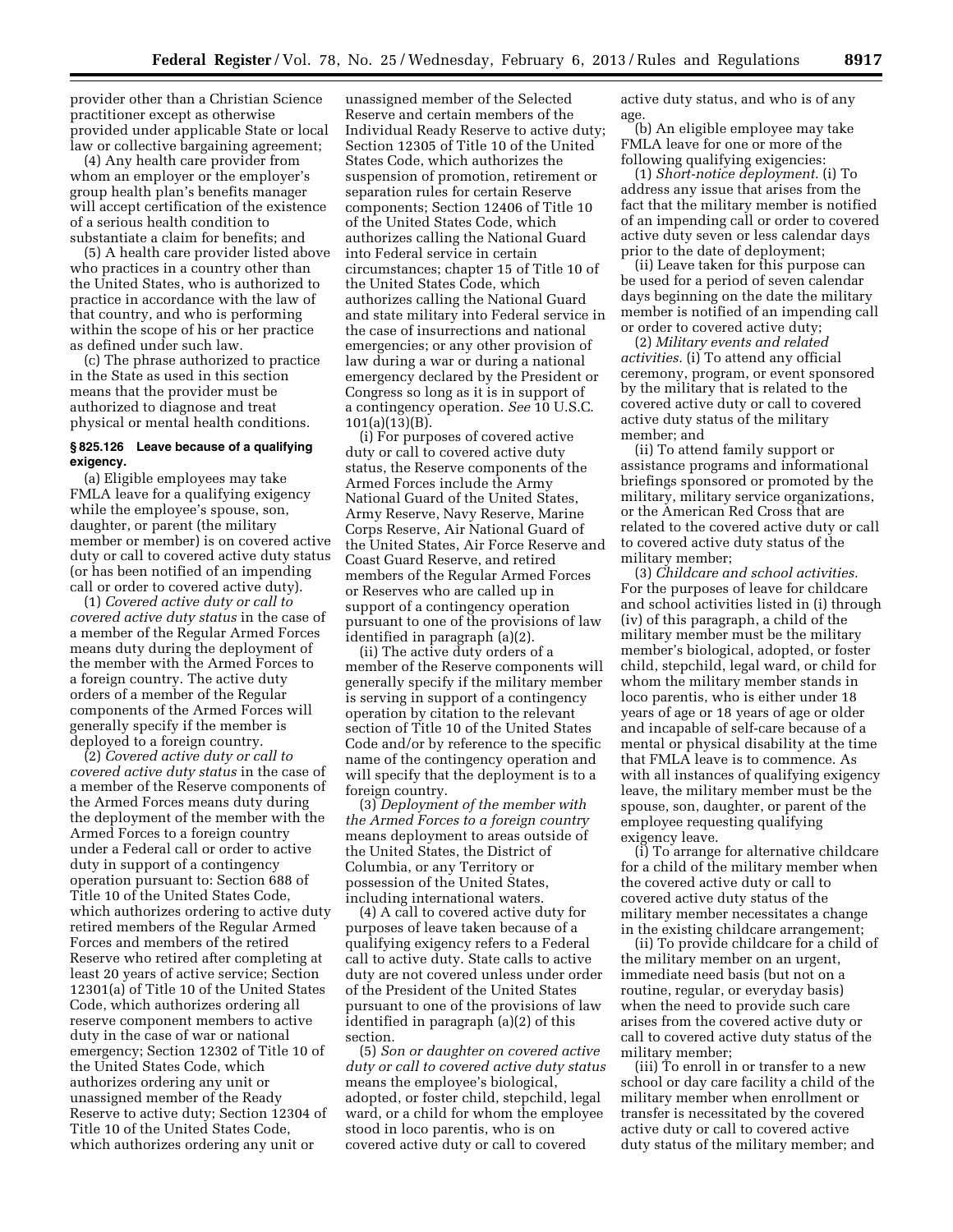(iv) To attend meetings with staff at a school or a daycare facility, such as meetings with school officials regarding disciplinary measures, parent-teacher conferences, or meetings with school counselors, for a child of the military member, when such meetings are necessary due to circumstances arising from the covered active duty or call to covered active duty status of the military member;

(4) *Financial and legal arrangements.*  (i) To make or update financial or legal arrangements to address the military member's absence while on covered active duty or call to covered active duty status, such as preparing and executing financial and healthcare powers of attorney, transferring bank account signature authority, enrolling in the Defense Enrollment Eligibility Reporting System (DEERS), obtaining military identification cards, or preparing or updating a will or living trust; and

(ii) To act as the military member's representative before a federal, state, or local agency for purposes of obtaining, arranging, or appealing military service benefits while the military member is on covered active duty or call to covered active duty status, and for a period of 90 days following the termination of the military member's covered active duty status;

(5) *Counseling.* To attend counseling provided by someone other than a health care provider, for oneself, for the military member, or for the biological, adopted, or foster child, a stepchild, or a legal ward of the military member, or a child for whom the military member stands in loco parentis, who is either under age 18, or age 18 or older and incapable of self-care because of a mental or physical disability at the time that FMLA leave is to commence, provided that the need for counseling arises from the covered active duty or call to covered active duty status of the military member;

(6) *Rest and Recuperation.* (i) To spend time with the military member who is on short-term, temporary, Rest and Recuperation leave during the period of deployment;

(ii) Leave taken for this purpose can be used for a period of 15 calendar days beginning on the date the military member commences each instance of Rest and Recuperation leave;

(7) *Post-deployment activities.* (i) To attend arrival ceremonies, reintegration briefings and events, and any other official ceremony or program sponsored by the military for a period of 90 days following the termination of the military member's covered active duty status; and

(ii) To address issues that arise from the death of the military member while on covered active duty status, such as meeting and recovering the body of the military member, making funeral arrangements, and attending funeral services;

(8) *Parental care.* For purposes of leave for parental care listed in (i) through (iv) of this paragraph, the parent of the military member must be incapable of self-care and must be the military member's biological, adoptive, step, or foster father or mother, or any other individual who stood in loco parentis to the military member when the member was under 18 years of age. A parent who is incapable of self-care means that the parent requires active assistance or supervision to provide daily self-care in three or more of the activities of daily living or instrumental activities of daily living. Activities of daily living include adaptive activities such as caring appropriately for one's grooming and hygiene, bathing, dressing, and eating. Instrumental activities of daily living include cooking, cleaning, shopping, taking public transportation, paying bills, maintaining a residence, using telephones and directories, using a post office, etc. As with all instances of qualifying exigency leave, the military member must be the spouse, son, daughter, or parent of the employee requesting qualifying exigency leave.

(i) To arrange for alternative care for a parent of the military member when the parent is incapable of self-care and the covered active duty or call to covered active duty status of the military member necessitates a change in the existing care arrangement for the parent;

(ii) To provide care for a parent of the military member on an urgent, immediate need basis (but not on a routine, regular, or everyday basis) when the parent is incapable of self-care and the need to provide such care arises from the covered active duty or call to covered active duty status of the military member;

(iii) To admit to or transfer to a care facility a parent of the military member when admittance or transfer is necessitated by the covered active duty or call to covered active duty status of the military member; and

(iv) To attend meetings with staff at a care facility, such as meetings with hospice or social service providers for a parent of the military member, when such meetings are necessary due to circumstances arising from the covered active duty or call to covered active duty status of the military member but not for routine or regular meetings;

(9) *Additional activities.* To address other events which arise out of the military member's covered active duty or call to covered active duty status provided that the employer and employee agree that such leave shall qualify as an exigency, and agree to both the timing and duration of such leave.

#### **§ 825.127 Leave to care for a covered servicemember with a serious injury or illness (military caregiver leave).**

(a) Eligible employees are entitled to FMLA leave to care for a covered servicemember with a serious illness or injury.

(b) *Covered servicemember* means:

(1) A current member of the Armed Forces, including a member of the National Guard or Reserves, who is undergoing medical treatment, recuperation, or therapy, is otherwise in outpatient status; or is otherwise on the temporary disability retired list, for a serious injury or illness. *Outpatient status* means the status of a member of the Armed Forces assigned to either a military medical treatment facility as an outpatient or a unit established for the purpose of providing command and control of members of the Armed Forces receiving medical care as outpatients.

(2) A covered veteran who is undergoing medical treatment, recuperation or therapy for a serious injury or illness. *Covered veteran* means an individual who was a member of the Armed Forces (including a member of the National Guard or Reserves), and was discharged or released under conditions other than dishonorable at any time during the five-year period prior to the first date the eligible employee takes FMLA leave to care for the covered veteran. An eligible employee must commence leave to care for a covered veteran within five years of the veteran's active duty service, but the single 12-month period described in paragraph (e)(1) of this section may extend beyond the five-year period.

(i) For an individual who was a member of the Armed Forces (including a member of the National Guard or Reserves) and who was discharged or released under conditions other than dishonorable prior to the effective date of this Final Rule, the period between October 28, 2009 and the effective date of this Final Rule shall not count towards the determination of the fiveyear period for covered veteran status.

(c) A *serious injury or illness* means:

(1) In the case of a current member of the Armed Forces, including a member of the National Guard or Reserves, means an injury or illness that was incurred by the covered servicemember in the line of duty on active duty in the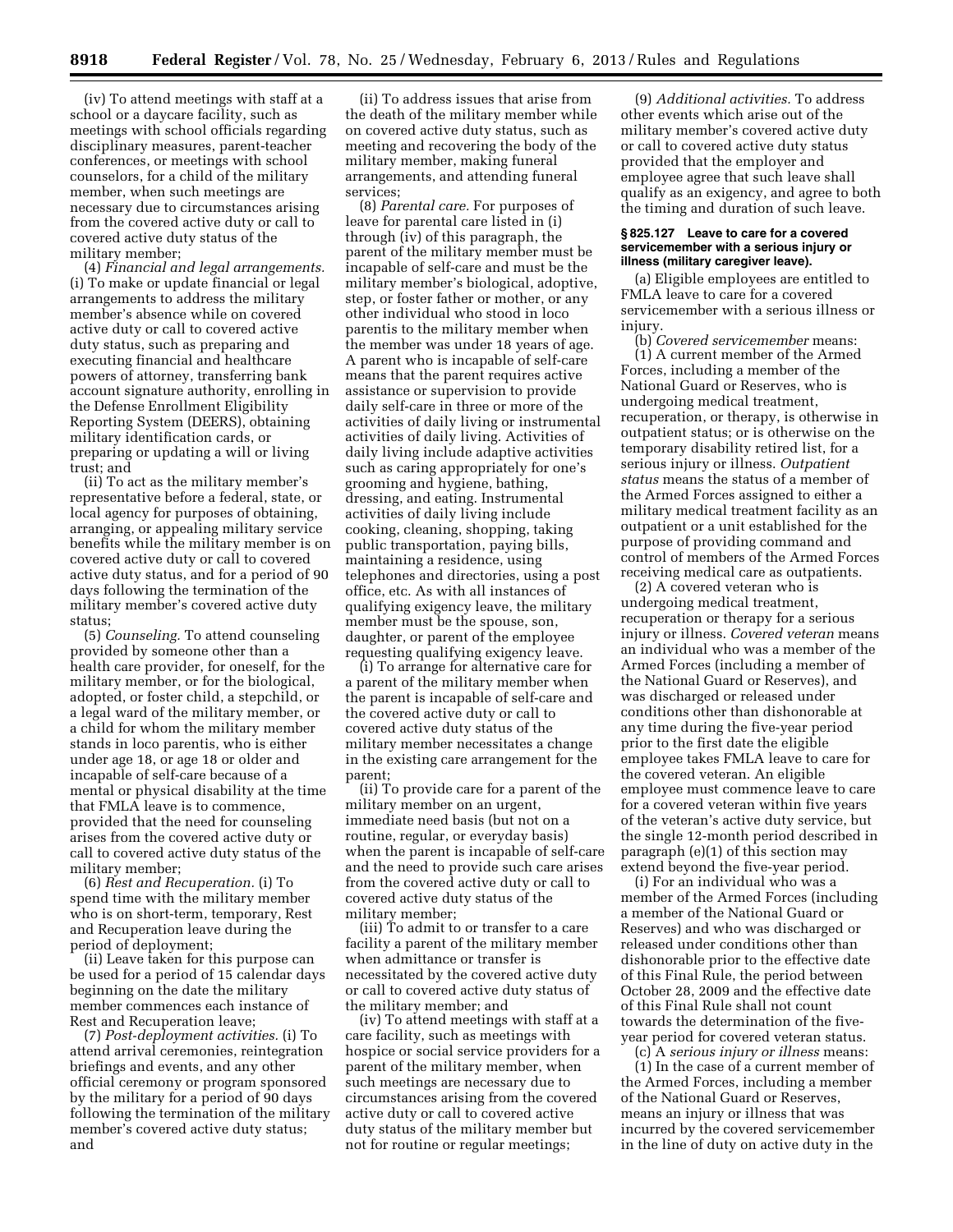Armed Forces or that existed before the beginning of the member's active duty and was aggravated by service in the line of duty on active duty in the Armed Forces, and that may render the member medically unfit to perform the duties of the member's office, grade, rank or rating; and,

(2) In the case of a covered veteran, means an injury or illness that was incurred by the member in the line of duty on active duty in the Armed Forces (or existed before the beginning of the member's active duty and was aggravated by service in the line of duty on active duty in the Armed Forces) and manifested itself before or after the member became a veteran, and is:

(i) a continuation of a serious injury or illness that was incurred or aggravated when the covered veteran was a member of the Armed Forces and rendered the servicemember unable to perform the duties of the servicemember's office, grade, rank, or rating; or

(ii) a physical or mental condition for which the covered veteran has received a U.S. Department of Veterans Affairs Service-Related Disability Rating (VASRD) of 50 percent or greater, and such VASRD rating is based, in whole or in part, on the condition precipitating the need for military caregiver leave; or

(iii) a physical or mental condition that substantially impairs the covered veteran's ability to secure or follow a substantially gainful occupation by reason of a disability or disabilities related to military service, or would do so absent treatment; or

(iv) an injury, including a psychological injury, on the basis of which the covered veteran has been enrolled in the Department of Veterans Affairs Program of Comprehensive Assistance for Family Caregivers.

(d) In order to care for a covered servicemember, an eligible employee must be the spouse, son, daughter, or parent, or next of kin of a covered servicemember.

(1) *Son or daughter of a covered servicemember* means the covered servicemember's biological, adopted, or foster child, stepchild, legal ward, or a child for whom the covered servicemember stood in loco parentis, and who is of any age.

(2) *Parent of a covered servicemember*  means a covered servicemember's biological, adoptive, step or foster father or mother, or any other individual who stood in loco parentis to the covered servicemember. This term does not include parents ''in law.''

(3) *Next of kin of a covered servicemember* means the nearest blood relative, other than the covered

servicemember's spouse, parent, son, or daughter, in the following order of priority: blood relatives who have been granted legal custody of the servicemember by court decree or statutory provisions, brothers and sisters, grandparents, aunts and uncles, and first cousins, unless the covered servicemember has specifically designated in writing another blood relative as his or her nearest blood relative for purposes of military caregiver leave under the FMLA. When no such designation is made, and there are multiple family members with the same level of relationship to the covered servicemember, all such family members shall be considered the covered servicemember's next of kin and may take FMLA leave to provide care to the covered servicemember, either consecutively or simultaneously. When such designation has been made, the designated individual shall be deemed to be the covered servicemember's only next of kin. For example, if a covered servicemember has three siblings and has not designated a blood relative to provide care, all three siblings would be considered the covered servicemember's next of kin. Alternatively, where a covered servicemember has a sibling(s) and designates a cousin as his or her next of kin for FMLA purposes, then only the designated cousin is eligible as the covered servicemember's next of kin. An employer is permitted to require an employee to provide confirmation of covered family relationship to the covered servicemember pursuant to § 825.122(k).

(e) An eligible employee is entitled to 26 workweeks of leave to care for a covered servicemember with a serious injury or illness during a single 12 month period.

(1) The single 12-month period described in paragraph (e) of this section begins on the first day the eligible employee takes FMLA leave to care for a covered servicemember and ends 12 months after that date, regardless of the method used by the employer to determine the employee's 12 workweeks of leave entitlement for other FMLA-qualifying reasons. If an eligible employee does not take all of his or her 26 workweeks of leave entitlement to care for a covered servicemember during this single 12 month period, the remaining part of his or her 26 workweeks of leave entitlement to care for the covered servicemember is forfeited.

(2) The leave entitlement described in paragraph (e) of this section is to be applied on a per-coveredservicemember, per-injury basis such

that an eligible employee may be entitled to take more than one period of 26 workweeks of leave if the leave is to care for different covered servicemembers or to care for the same servicemember with a subsequent serious injury or illness, except that no more than 26 workweeks of leave may be taken within any single 12-month period. An eligible employee may take more than one period of 26 workweeks of leave to care for a covered servicemember with more than one serious injury or illness only when the serious injury or illness is a subsequent serious injury or illness. When an eligible employee takes leave to care for more than one covered servicemember or for a subsequent serious injury or illness of the same covered servicemember, and the single 12-month periods corresponding to the different military caregiver leave entitlements overlap, the employee is limited to taking no more than 26 workweeks of leave in each single 12-month period.

(3) An eligible employee is entitled to a combined total of 26 workweeks of leave for any FMLA-qualifying reason during the single 12-month period described in paragraph (e) of this section, provided that the employee is entitled to no more than 12 workweeks of leave for one or more of the following: because of the birth of a son or daughter of the employee and in order to care for such son or daughter; because of the placement of a son or daughter with the employee for adoption or foster care; in order to care for the spouse, son, daughter, or parent with a serious health condition; because of the employee's own serious health condition; or because of a qualifying exigency. Thus, for example, an eligible employee may, during the single 12 month period, take 16 workweeks of FMLA leave to care for a covered servicemember and 10 workweeks of FMLA leave to care for a newborn child. However, the employee may not take more than 12 weeks of FMLA leave to care for the newborn child during the single 12-month period, even if the employee takes fewer than 14 workweeks of FMLA leave to care for a covered servicemember.

(4) In all circumstances, including for leave taken to care for a covered servicemember, the employer is responsible for designating leave, paid or unpaid, as FMLA-qualifying, and for giving notice of the designation to the employee as provided in § 825.300. In the case of leave that qualifies as both leave to care for a covered servicemember and leave to care for a family member with a serious health condition during the single 12-month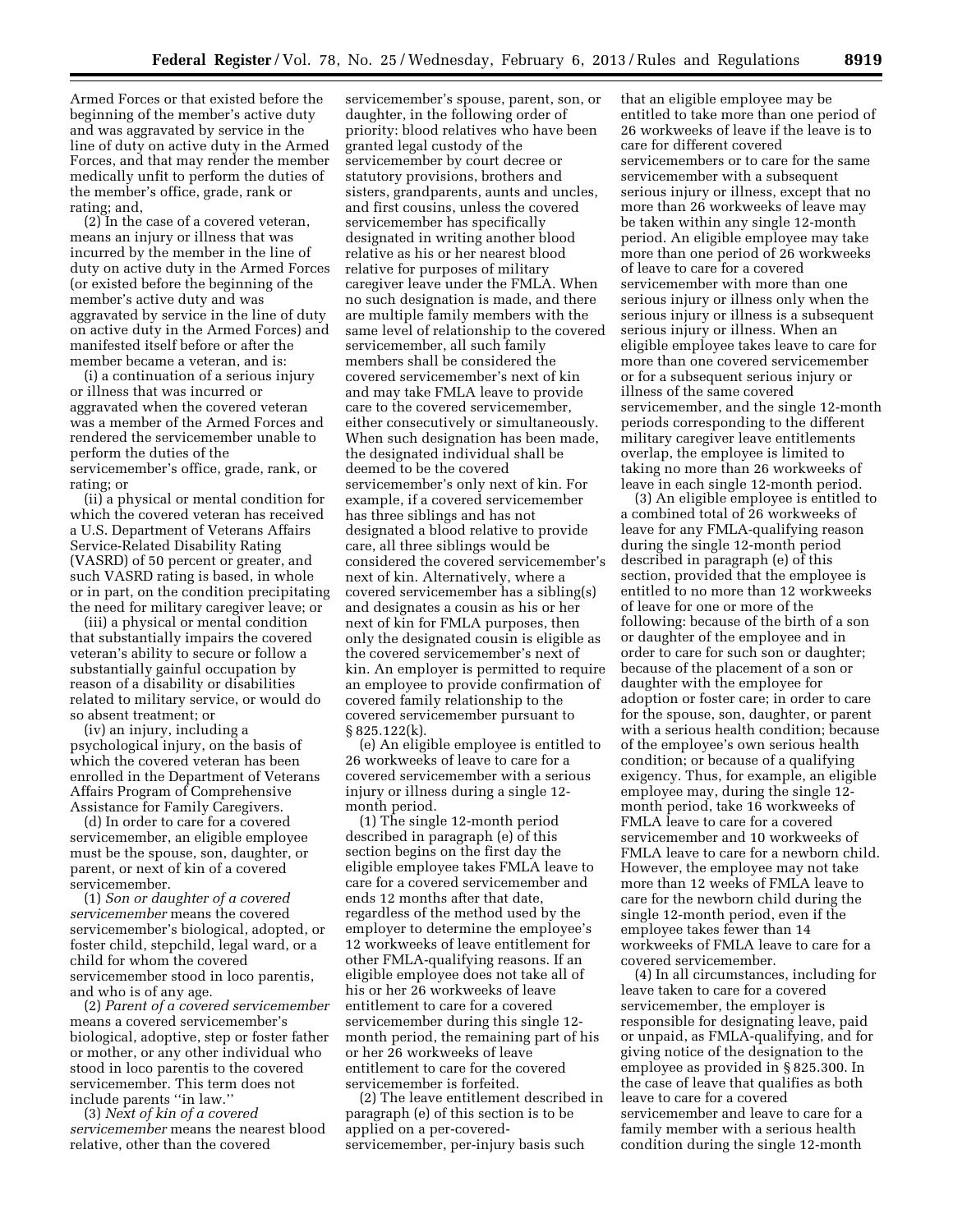period described in paragraph (e) of this section, the employer must designate such leave as leave to care for a covered servicemember in the first instance. Leave that qualifies as both leave to care for a covered servicemember and leave taken to care for a family member with a serious health condition during the single 12-month period described in paragraph (e) of this section must not be designated and counted as both leave to care for a covered servicemember and leave to care for a family member with a serious health condition. As is the case with leave taken for other qualifying reasons, employers may retroactively designate leave as leave to care for a covered servicemember pursuant to § 825.301(d).

(f) A husband and wife who are eligible for FMLA leave and are employed by the same covered employer may be limited to a combined total of 26 workweeks of leave during the single 12-month period described in paragraph (e) of this section if the leave is taken for birth of the employee's son or daughter or to care for the child after birth, for placement of a son or daughter with the employee for adoption or foster care, or to care for the child after placement, to care for the employee's parent with a serious health condition, or to care for a covered servicemember with a serious injury or illness. This limitation on the total weeks of leave applies to leave taken for the reasons specified as long as a husband and wife are employed by the same employer. It would apply, for example, even though the spouses are employed at two different worksites of an employer located more than 75 miles from each other, or by two different operating divisions of the same company. On the other hand, if one spouse is ineligible for FMLA leave, the other spouse would be entitled to a full 26 workweeks of FMLA leave.

# **Subpart B—Employee Leave Entitlements Under the Family and Medical Leave Act**

#### **§ 825.200 Amount of leave.**

(a) Except in the case of leave to care for a covered servicemember with a serious injury or illness, an eligible employee's FMLA leave entitlement is limited to a total of 12 workweeks of leave during any 12-month period for any one, or more, of the following reasons:

(1) The birth of the employee's son or daughter, and to care for the newborn child;

(2) The placement with the employee of a son or daughter for adoption or

foster care, and to care for the newly placed child;

(3) To care for the employee's spouse, son, daughter, or parent with a serious health condition;

(4) Because of a serious health condition that makes the employee unable to perform one or more of the essential functions of his or her job; and,

(5) Because of any qualifying exigency arising out of the fact that the employee's spouse, son, daughter, or parent is a military member on covered active duty status (or has been notified of an impending call or order to covered active duty).

(b) An employer is permitted to choose any one of the following methods for determining the 12-month period in which the 12 weeks of leave entitlement described in paragraph (a) of this section occurs:

(1) The calendar year;

(2) Any fixed 12-month leave year, such as a fiscal year, a year required by State law, or a year starting on an employee's anniversary date;

(3) The 12-month period measured forward from the date any employee's first FMLA leave under paragraph (a) begins; or,

(4) A ''rolling'' 12-month period measured backward from the date an employee uses any FMLA leave as described in paragraph (a).

(c) Under methods in paragraphs (b)(1) and (b)(2) of this section an employee would be entitled to up to 12 weeks of FMLA leave at any time in the fixed 12-month period selected. An employee could, therefore, take 12 weeks of leave at the end of the year and 12 weeks at the beginning of the following year. Under the method in paragraph (b)(3) of this section, an employee would be entitled to 12 weeks of leave during the year beginning on the first date FMLA leave is taken; the next 12-month period would begin the first time FMLA leave is taken after completion of any previous 12-month period. Under the method in paragraph (b)(4) of this section, the ''rolling'' 12 month period, each time an employee takes FMLA leave the remaining leave entitlement would be any balance of the 12 weeks which has not been used during the immediately preceding 12 months. For example, if an employee has taken eight weeks of leave during the past 12 months, an additional four weeks of leave could be taken. If an employee used four weeks beginning February 1, 2008, four weeks beginning June 1, 2008, and four weeks beginning December 1, 2008, the employee would not be entitled to any additional leave until February 1, 2009. However, beginning on February 1, 2009, the

employee would again be eligible to take FMLA leave, recouping the right to take the leave in the same manner and amounts in which it was used in the previous year. Thus, the employee would recoup (and be entitled to use) one additional day of FMLA leave each day for four weeks, commencing February 1, 2009. The employee would also begin to recoup additional days beginning on June 1, 2009, and additional days beginning on December 1, 2009. Accordingly, employers using the rolling 12-month period may need to calculate whether the employee is entitled to take FMLA leave each time that leave is requested, and employees taking FMLA leave on such a basis may fall in and out of FMLA protection based on their FMLA usage in the prior 12 months. For example, in the example above, if the employee needs six weeks of leave for a serious health condition commencing February 1, 2009, only the first four weeks of the leave would be FMLA protected.

(d)(1) Employers will be allowed to choose any one of the alternatives in paragraph (b) of this section for the leave entitlements described in paragraph (a) of this section provided the alternative chosen is applied consistently and uniformly to all employees. An employer wishing to change to another alternative is required to give at least 60 days notice to all employees, and the transition must take place in such a way that the employees retain the full benefit of 12 weeks of leave under whichever method affords the greatest benefit to the employee. Under no circumstances may a new method be implemented in order to avoid the Act's leave requirements.

(2) An exception to this required uniformity would apply in the case of a multi-State employer who has eligible employees in a State which has a family and medical leave statute. The State may require a single method of determining the period during which use of the leave entitlement is measured. This method may conflict with the method chosen by the employer to determine any 12 months for purposes of the Federal statute. The employer may comply with the State provision for all employees employed within that State, and uniformly use another method provided by this regulation for the leave entitlements described in paragraph (a) for all other employees.

(e) If an employer fails to select one of the options in paragraph (b) of this section for measuring the 12-month period for the leave entitlements described in paragraph (a), the option that provides the most beneficial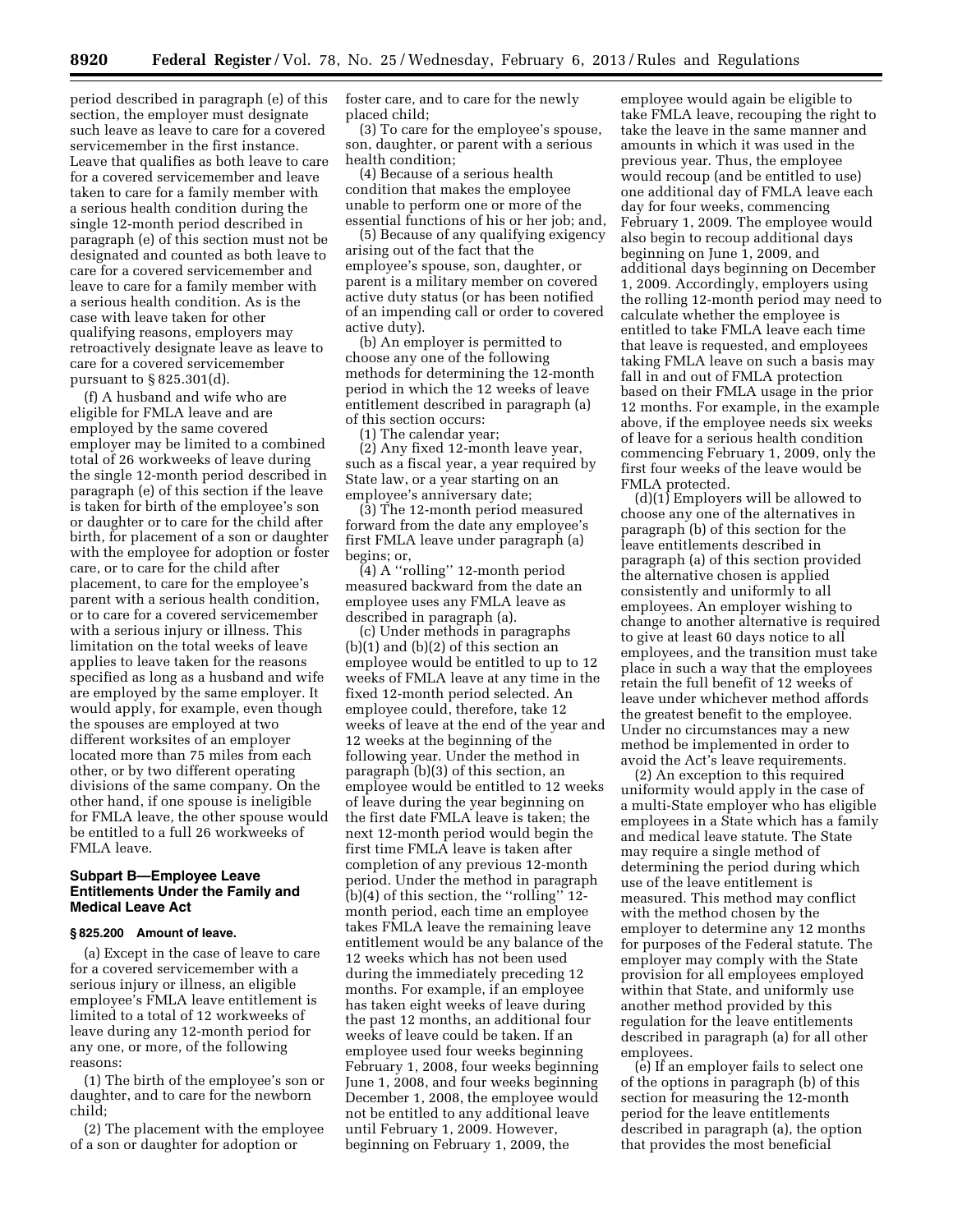outcome for the employee will be used. The employer may subsequently select an option only by providing the 60-day notice to all employees of the option the employer intends to implement. During the running of the 60-day period any other employee who needs FMLA leave may use the option providing the most beneficial outcome to that employee. At the conclusion of the 60-day period the employer may implement the selected option.

(f) An eligible employee's FMLA leave entitlement is limited to a total of 26 workweeks of leave during a single 12 month period to care for a covered servicemember with a serious injury or illness. An employer shall determine the single 12-month period in which the 26-weeks-of-leave-entitlement described in this paragraph occurs using the 12 month period measured forward from the date an employee's first FMLA leave to care for the covered servicemember begins. *See* § 825.127(e)(1).

(g) During the single 12-month period described in paragraph (f), an eligible employee's FMLA leave entitlement is limited to a combined total of 26 workweeks of FMLA leave for any qualifying reason. *See* § 825.127(e)(3).

(h) For purposes of determining the amount of leave used by an employee, the fact that a holiday may occur within the week taken as FMLA leave has no effect; the week is counted as a week of FMLA leave. However, if an employee is using FMLA leave in increments of less than one week, the holiday will not count against the employee's FMLA entitlement unless the employee was otherwise scheduled and expected to work during the holiday. Similarly, if for some reason the employer's business activity has temporarily ceased and employees generally are not expected to report for work for one or more weeks (*e.g.,* a school closing two weeks for the Christmas/New Year holiday or the summer vacation or an employer closing the plant for retooling or repairs), the days the employer's activities have ceased do not count against the employee's FMLA leave entitlement. Methods for determining an employee's 12-week leave entitlement are also described in § 825.205. *See* § 825.802 for special calculation of leave rules applicable to airline flight crew employees.

# **§ 825.201 Leave to care for a parent.**

(a) *General rule.* An eligible employee is entitled to FMLA leave if needed to care for the employee's parent with a serious health condition. Care for parents-in-law is not covered by the FMLA. *See* § 825.122(c) for definition of parent.

(b) *Same employer limitation.* A husband and wife who are eligible for FMLA leave and are employed by the same covered employer may be limited to a combined total of 12 weeks of leave during any 12-month period if the leave is taken to care for the employee's parent with a serious health condition, for the birth of the employee's son or daughter or to care for the child after the birth, or for placement of a son or daughter with the employee for adoption or foster care or to care for the child after placement. This limitation on the total weeks of leave applies to leave taken for the reasons specified as long as a husband and wife are employed by the same employer. It would apply, for example, even though the spouses are employed at two different worksites of an employer located more than 75 miles from each other, or by two different operating divisions of the same company. On the other hand, if one spouse is ineligible for FMLA leave, the other spouse would be entitled to a full 12 weeks of FMLA leave. Where the husband and wife both use a portion of the total 12-week FMLA leave entitlement for either the birth of a child, for placement for adoption or foster care, or to care for a parent, the husband and wife would each be entitled to the difference between the amount he or she has taken individually and 12 weeks for FMLA leave for other purposes. For example, if each spouse took six weeks of leave to care for a parent, each could use an additional six weeks due to his or her own serious health condition or to care for a child with a serious health condition. *See also*  § 825.127(d).

#### **§ 825.202 Intermittent leave or reduced leave schedule.**

(a) *Definition.* FMLA leave may be taken intermittently or on a reduced leave schedule under certain circumstances. *Intermittent leave* is FMLA leave taken in separate blocks of time due to a single qualifying reason. A *reduced leave schedule* is a leave schedule that reduces an employee's usual number of working hours per workweek, or hours per workday. A reduced leave schedule is a change in the employee's schedule for a period of time, normally from full-time to parttime.

(b) *Medical necessity.* For intermittent leave or leave on a reduced leave schedule taken because of one's own serious health condition, to care for a spouse, parent, son, or daughter with a serious health condition, or to care for a covered servicemember with a serious injury or illness, there must be a medical need for leave and it must be

that such medical need can be best accommodated through an intermittent or reduced leave schedule. The treatment regimen and other information described in the certification of a serious health condition and in the certification of a serious injury or illness, if required by the employer, addresses the medical necessity of intermittent leave or leave on a reduced leave schedule. *See*  §§ 825.306, 825.310. Leave may be taken intermittently or on a reduced leave schedule when medically necessary for planned and/or unanticipated medical treatment of a serious health condition or of a covered servicemember's serious injury or illness, or for recovery from treatment or recovery from a serious health condition or a covered servicemember's serious injury or illness. It may also be taken to provide care or psychological comfort to a covered family member with a serious health condition or a covered servicemember with a serious injury or illness.

(1) Intermittent leave may be taken for a serious health condition of a spouse, parent, son, or daughter, for the employee's own serious health condition, or a serious injury or illness of a covered servicemember which requires treatment by a health care provider periodically, rather than for one continuous period of time, and may include leave of periods from an hour or more to several weeks. Examples of intermittent leave would include leave taken on an occasional basis for medical appointments, or leave taken several days at a time spread over a period of six months, such as for chemotherapy. A pregnant employee may take leave intermittently for prenatal examinations or for her own condition, such as for periods of severe morning sickness. An example of an employee taking leave on a reduced leave schedule is an employee who is recovering from a serious health condition and is not strong enough to work a full-time schedule.

(2) Intermittent or reduced schedule leave may be taken for absences where the employee or family member is incapacitated or unable to perform the essential functions of the position because of a chronic serious health condition or a serious injury or illness of a covered servicemember, even if he or she does not receive treatment by a health care provider. *See* §§ 825.113 and 825.127.

(c) *Birth or placement.* When leave is taken after the birth of a healthy child or placement of a healthy child for adoption or foster care, an employee may take leave intermittently or on a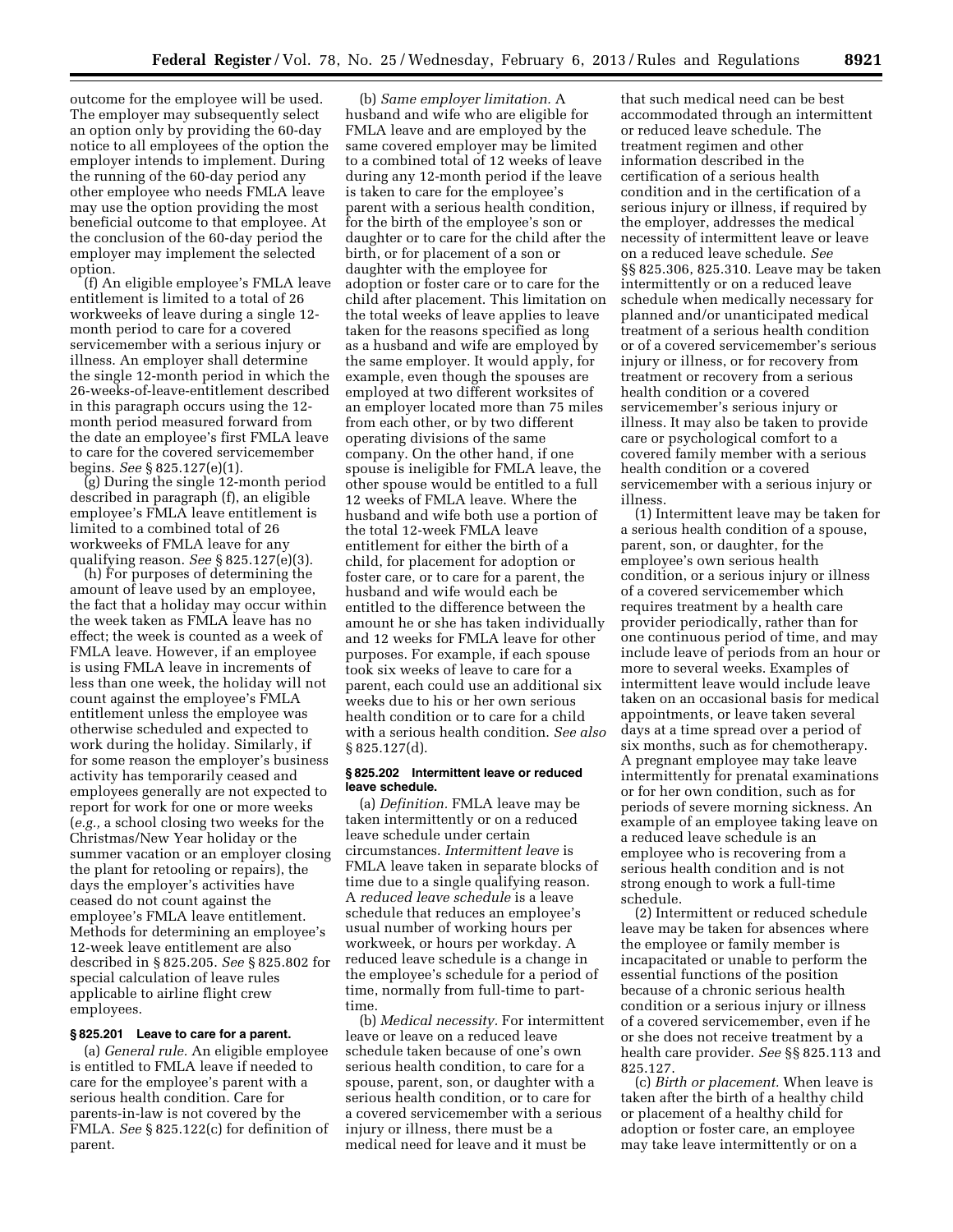reduced leave schedule only if the employer agrees. Such a schedule reduction might occur, for example, where an employee, with the employer's agreement, works part-time after the birth of a child, or takes leave in several segments. The employer's agreement is not required, however, for leave during which the mother has a serious health condition in connection with the birth of her child or if the newborn child has a serious health condition. *See*  § 825.204 for rules governing transfer to an alternative position that better accommodates intermittent leave. *See also* § 825.120 (pregnancy) and § 825.121 (adoption and foster care).

(d) *Qualifying exigency.* Leave due to a qualifying exigency may be taken on an intermittent or reduced leave schedule basis.

# **§ 825.203 Scheduling of intermittent or reduced schedule leave.**

Eligible employees may take FMLA leave on an intermittent or reduced schedule basis when medically necessary due to the serious health condition of a covered family member or the employee or the serious injury or illness of a covered servicemember. *See*  § 825.202. Eligible employees may also take FMLA leave on an intermittent or reduced schedule basis when necessary because of a qualifying exigency. If an employee needs leave intermittently or on a reduced leave schedule for planned medical treatment, then the employee must make a reasonable effort to schedule the treatment so as not to disrupt unduly the employer's operations.

#### **§ 825.204 Transfer of an employee to an alternative position during intermittent leave or reduced schedule leave.**

(a) *Transfer or reassignment.* If an employee needs intermittent leave or leave on a reduced leave schedule that is foreseeable based on planned medical treatment for the employee, a family member, or a covered servicemember, including during a period of recovery from one's own serious health condition, a serious health condition of a spouse, parent, son, or daughter, or a serious injury or illness of a covered servicemember, or if the employer agrees to permit intermittent or reduced schedule leave for the birth of a child or for placement of a child for adoption or foster care, the employer may require the employee to transfer temporarily, during the period that the intermittent or reduced leave schedule is required, to an available alternative position for which the employee is qualified and which better accommodates recurring periods of leave than does the

employee's regular position. *See*  § 825.601 for special rules applicable to instructional employees of schools.

(b) *Compliance.* Transfer to an alternative position may require compliance with any applicable collective bargaining agreement, Federal law (such as the Americans with Disabilities Act), and State law. Transfer to an alternative position may include altering an existing job to better accommodate the employee's need for intermittent or reduced schedule leave.

(c) *Equivalent pay and benefits.* The alternative position must have equivalent pay and benefits. An alternative position for these purposes does not have to have equivalent duties. The employer may increase the pay and benefits of an existing alternative position, so as to make them equivalent to the pay and benefits of the employee's regular job. The employer may also transfer the employee to a parttime job with the same hourly rate of pay and benefits, provided the employee is not required to take more leave than is medically necessary. For example, an employee desiring to take leave in increments of four hours per day could be transferred to a half-time job, or could remain in the employee's same job on a part-time schedule, paying the same hourly rate as the employee's previous job and enjoying the same benefits. The employer may not eliminate benefits which otherwise would not be provided to part-time employees; however, an employer may proportionately reduce benefits such as vacation leave where an employer's normal practice is to base such benefits on the number of hours worked.

(d) *Employer limitations.* An employer may not transfer the employee to an alternative position in order to discourage the employee from taking leave or otherwise work a hardship on the employee. For example, a white collar employee may not be assigned to perform laborer's work; an employee working the day shift may not be reassigned to the graveyard shift; an employee working in the headquarters facility may not be reassigned to a branch a significant distance away from the employee's normal job location. Any such attempt on the part of the employer to make such a transfer will be held to be contrary to the prohibited acts of the FMLA.

(e) *Reinstatement of employee.* When an employee who is taking leave intermittently or on a reduced leave schedule and has been transferred to an alternative position no longer needs to continue on leave and is able to return to full-time work, the employee must be placed in the same or equivalent job as

the job he or she left when the leave commenced. An employee may not be required to take more leave than necessary to address the circumstance that precipitated the need for leave.

#### **§ 825.205 Increments of FMLA leave for intermittent or reduced schedule leave.**

(a) *Minimum increment.* (1) When an employee takes FMLA leave on an intermittent or reduced leave schedule basis, the employer must account for the leave using an increment no greater than the shortest period of time that the employer uses to account for use of other forms of leave provided that it is not greater than one hour and provided further that an employee's FMLA leave entitlement may not be reduced by more than the amount of leave actually taken. An employer may not require an employee to take more leave than is necessary to address the circumstances that precipitated the need for the leave, provided that the leave is counted using the shortest increment of leave used to account for any other type of leave. *See also* § 825.205(a)(2) for the physical impossibility exception, §§ 825.600 and 825.601 for special rules applicable to employees of schools, and § 825.802 for special rules applicable to airline flight crew employees. If an employer uses different increments to account for different types of leave, the employer must account for FMLA leave in the smallest increment used to account for any other type of leave. For example, if an employer accounts for the use of annual leave in increments of one hour and the use of sick leave in increments of one-half hour, then FMLA leave use must be accounted for using increments no larger than one-half hour. If an employer accounts for use of leave in varying increments at different times of the day or shift, the employer may also account for FMLA leave in varying increments, provided that the increment used for FMLA leave is no greater than the smallest increment used for any other type of leave during the period in which the FMLA leave is taken. If an employer accounts for other forms of leave use in increments greater than one hour, the employer must account for FMLA leave use in increments no greater than one hour. An employer may account for FMLA leave in shorter increments than used for other forms of leave. For example, an employer that accounts for other forms of leave in one hour increments may account for FMLA leave in a shorter increment when the employee arrives at work several minutes late, and the employer wants the employee to begin work immediately. Such accounting for FMLA leave will not alter the increment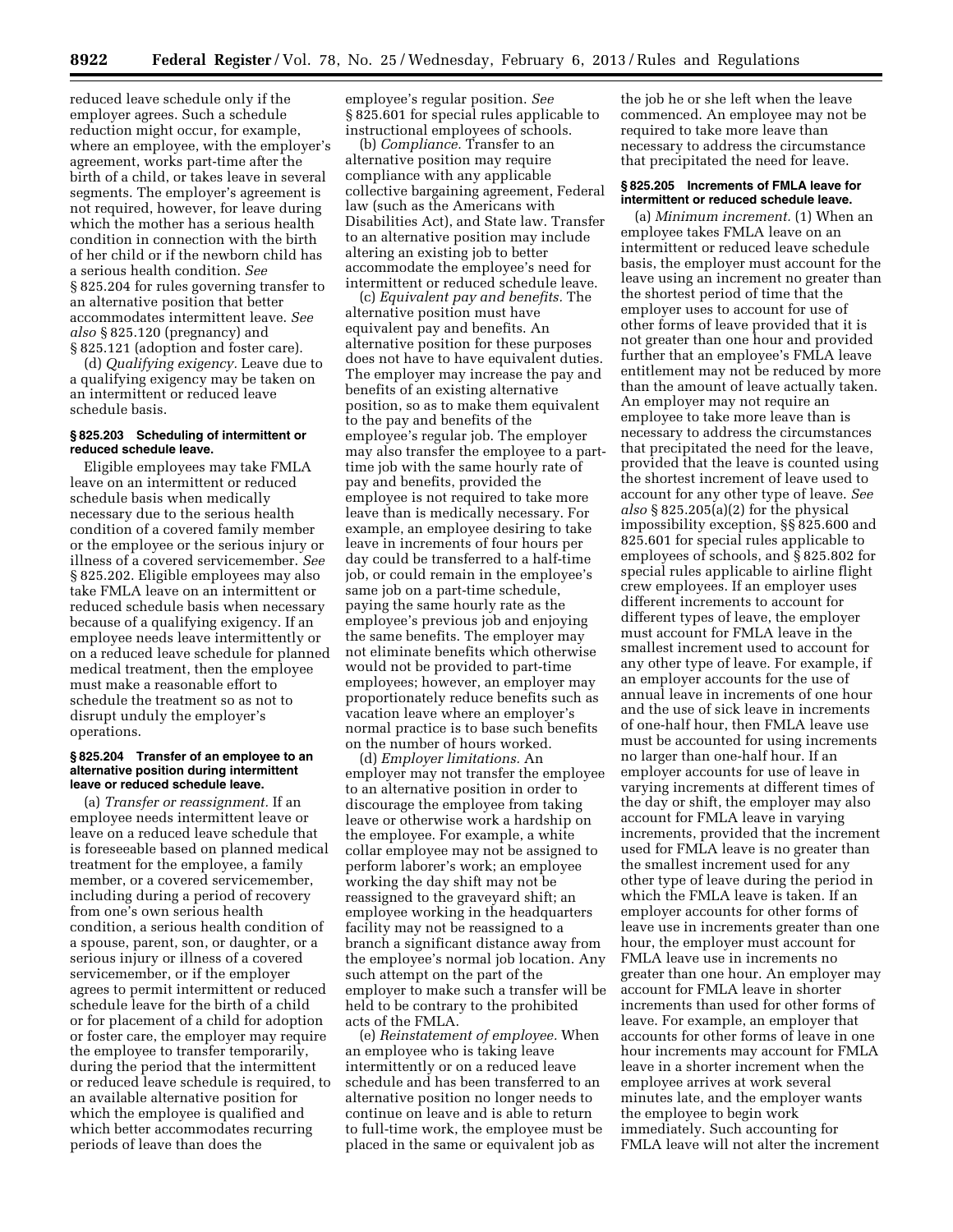considered to be the shortest period used to account for other forms of leave or the use of FMLA leave in other circumstances. In all cases, employees may not be charged FMLA leave for periods during which they are working.

(2) Where it is physically impossible for an employee using intermittent leave or working a reduced leave schedule to commence or end work mid-way through a shift, such as where a flight attendant or a railroad conductor is scheduled to work aboard an airplane or train, or a laboratory employee is unable to enter or leave a sealed ''clean room'' during a certain period of time and no equivalent position is available, the entire period that the employee is forced to be absent is designated as FMLA leave and counts against the employee's FMLA entitlement. The period of the physical impossibility is limited to the period during which the employer is unable to permit the employee to work prior to a period of FMLA leave or return the employee to the same or equivalent position due to the physical impossibility after a period of FMLA leave. *See* § 825.214.

(b) *Calculation of leave.* (1) When an employee takes leave on an intermittent or reduced leave schedule, only the amount of leave actually taken may be counted toward the employee's leave entitlement. The actual workweek is the basis of leave entitlement. Therefore, if an employee who would otherwise work 40 hours a week takes off eight hours, the employee would use one-fifth (1⁄5) of a week of FMLA leave. Similarly, if a full-time employee who would otherwise work eight hour days works four-hour days under a reduced leave schedule, the employee would use onehalf (1⁄2) week of FMLA leave. Where an employee works a part-time schedule or variable hours, the amount of FMLA leave that an employee uses is determined on a pro rata or proportional basis. If an employee who would otherwise work 30 hours per week, but works only 20 hours a week under a reduced leave schedule, the employee's 10 hours of leave would constitute onethird  $(1/3)$  of a week of FMLA leave for each week the employee works the reduced leave schedule. An employer may convert these fractions to their hourly equivalent so long as the conversion equitably reflects the employee's total normally scheduled hours. An employee does not accrue FMLA-protected leave at any particular hourly rate. An eligible employee is entitled to up to a total of 12 workweeks of leave, or 26 workweeks in the case of military caregiver leave, and the total number of hours contained in those workweeks is necessarily dependent on

the specific hours the employee would have worked but for the use of leave. *See also* §§ 825.601 and 825.602, special rules for schools and § 825.802, special rules for airline flight crew employees.

(2) If an employer has made a permanent or long-term change in the employee's schedule (for reasons other than FMLA, and prior to the notice of need for FMLA leave), the hours worked under the new schedule are to be used for making this calculation.

(3) If an employee's schedule varies from week to week to such an extent that an employer is unable to determine with any certainty how many hours the employee would otherwise have worked (but for the taking of FMLA leave), a weekly average of the hours scheduled over the 12 months prior to the beginning of the leave period (including any hours for which the employee took leave of any type) would be used for calculating the employee's leave entitlement.

(c) *Overtime.* If an employee would normally be required to work overtime, but is unable to do so because of a FMLA-qualifying reason that limits the employee's ability to work overtime, the hours which the employee would have been required to work may be counted against the employee's FMLA entitlement. In such a case, the employee is using intermittent or reduced schedule leave. For example, if an employee would normally be required to work for 48 hours in a particular week, but due to a serious health condition the employee is unable to work more than 40 hours that week, the employee would utilize eight hours of FMLA-protected leave out of the 48 hour workweek, or one-sixth  $(1/6)$  of a week of FMLA leave. Voluntary overtime hours that an employee does not work due to an FMLA-qualifying reason may not be counted against the employee's FMLA leave entitlement.

# **§ 825.206 Interaction with the FLSA.**

(a) Leave taken under FMLA may be unpaid. If an employee is otherwise exempt from minimum wage and overtime requirements of the Fair Labor Standards Act (FLSA) as a salaried executive, administrative, professional, or computer employee (under regulations issued by the Secretary, 29 CFR part 541), providing unpaid FMLAqualifying leave to such an employee will not cause the employee to lose the FLSA exemption. *See* 29 CFR 541.602(b)(7). This means that under regulations currently in effect, where an employee meets the specified duties test, is paid on a salary basis, and is paid a salary of at least the amount specified in the regulations, the employer may

make deductions from the employee's salary for any hours taken as intermittent or reduced FMLA leave within a workweek, without affecting the exempt status of the employee. The fact that an employer provides FMLA leave, whether paid or unpaid, and maintains records required by this part regarding FMLA leave, will not be relevant to the determination whether an employee is exempt within the meaning of 29 CFR part 541.

(b) For an employee paid in accordance with the fluctuating workweek method of payment for overtime (*see* 29 CFR 778.114), the employer, during the period in which intermittent or reduced schedule FMLA leave is scheduled to be taken, may compensate an employee on an hourly basis and pay only for the hours the employee works, including time and one-half the employee's regular rate for overtime hours. The change to payment on an hourly basis would include the entire period during which the employee is taking intermittent leave, including weeks in which no leave is taken. The hourly rate shall be determined by dividing the employee's weekly salary by the employee's normal or average schedule of hours worked during weeks in which FMLA leave is not being taken. If an employer chooses to follow this exception from the fluctuating workweek method of payment, the employer must do so uniformly, with respect to all employees paid on a fluctuating workweek basis for whom FMLA leave is taken on an intermittent or reduced leave schedule basis. If an employer does not elect to convert the employee's compensation to hourly pay, no deduction may be taken for FMLA leave absences. Once the need for intermittent or reduced scheduled leave is over, the employee may be restored to payment on a fluctuating workweek basis.

(c) This special exception to the salary basis requirements of the FLSA exemption or fluctuating workweek payment requirements applies only to employees of covered employers who are eligible for FMLA leave, and to leave which qualifies as FMLA leave. Hourly or other deductions which are not in accordance with 29 CFR part 541 or 29 CFR 778.114 may not be taken, for example, from the salary of an employee who works for an employer with fewer than 50 employees, or where the employee has not worked long enough to be eligible for FMLA leave without potentially affecting the employee's eligibility for exemption. Nor may deductions which are not permitted by 29 CFR part 541 or 29 CFR 778.114 be taken from such an employee's salary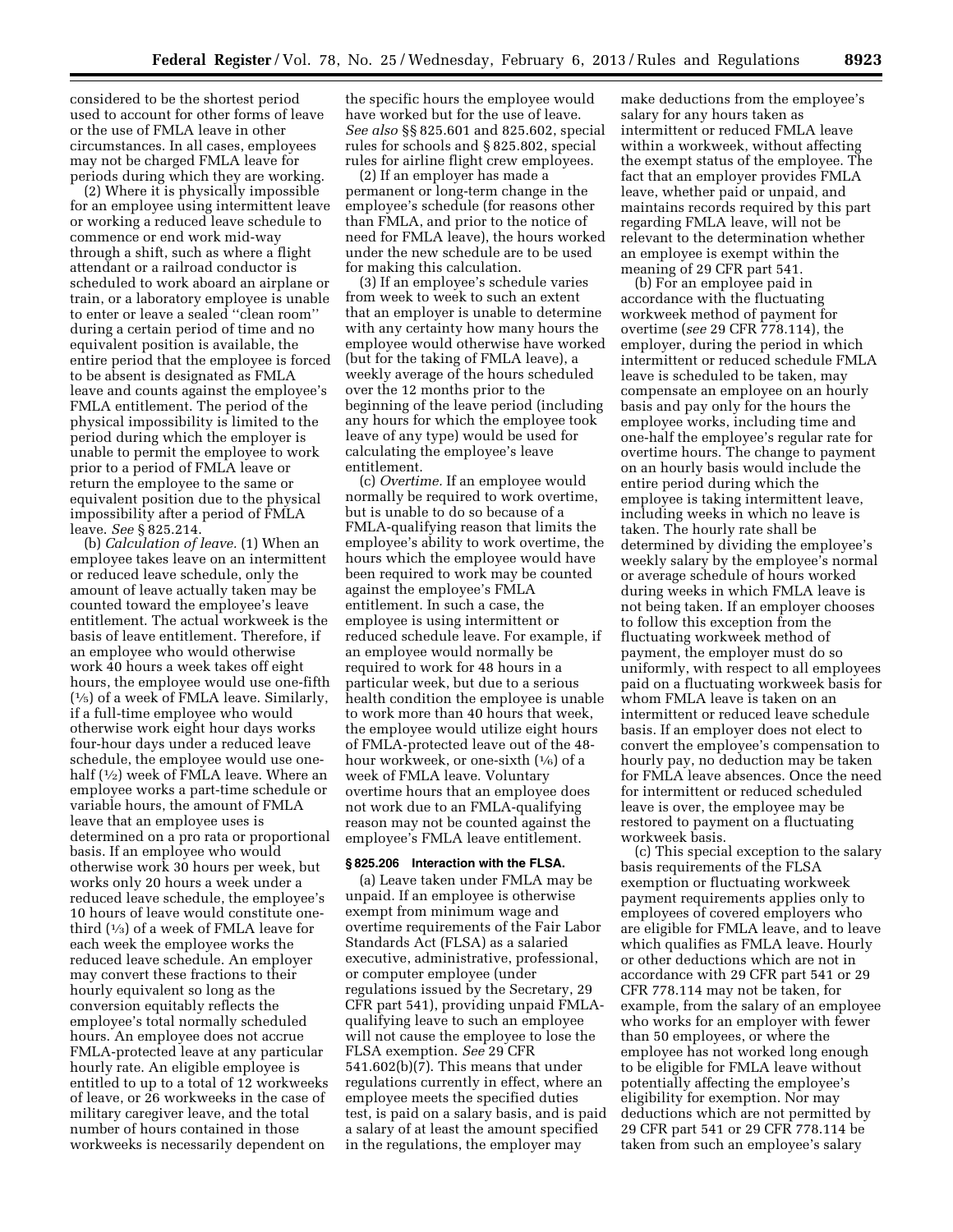for any leave which does not qualify as FMLA leave, for example, deductions from an employee's pay for leave required under State law or under an employer's policy or practice for a reason which does not qualify as FMLA leave, *e.g.,* leave to care for a grandparent or for a medical condition which does not qualify as a serious health condition or serious injury or illness; or for leave which is more generous than provided by FMLA. Employers may comply with State law or the employer's own policy/practice under these circumstances and maintain the employee's eligibility for exemption or for the fluctuating workweek method of pay by not taking hourly deductions from the employee's pay, in accordance with FLSA requirements, or may take such deductions, treating the employee as an hourly employee and pay overtime premium pay for hours worked over 40 in a workweek.

#### **§ 825.207 Substitution of paid leave.**

(a) Generally, FMLA leave is unpaid leave. However, under the circumstances described in this section, FMLA permits an eligible employee to choose to substitute accrued paid leave for FMLA leave. If an employee does not choose to substitute accrued paid leave, the employer may require the employee to substitute accrued paid leave for unpaid FMLA leave. The term substitute means that the paid leave provided by the employer, and accrued pursuant to established policies of the employer, will run concurrently with the unpaid FMLA leave. Accordingly, the employee receives pay pursuant to the employer's applicable paid leave policy during the period of otherwise unpaid FMLA leave. An employee's ability to substitute accrued paid leave is determined by the terms and conditions of the employer's normal leave policy. When an employee chooses, or an employer requires, substitution of accrued paid leave, the employer must inform the employee that the employee must satisfy any procedural requirements of the paid leave policy only in connection with the receipt of such payment. *See*  § 825.300(c). If an employee does not comply with the additional requirements in an employer's paid leave policy, the employee is not entitled to substitute accrued paid leave, but the employee remains entitled to take unpaid FMLA leave. Employers may not discriminate against employees on FMLA leave in the administration of their paid leave policies.

(b) If neither the employee nor the employer elects to substitute paid leave for unpaid FMLA leave under the above conditions and circumstances, the

employee will remain entitled to all the paid leave which is earned or accrued under the terms of the employer's plan.

(c) If an employee uses paid leave under circumstances which do not qualify as FMLA leave, the leave will not count against the employee's FMLA leave entitlement. For example, paid sick leave used for a medical condition which is not a serious health condition or serious injury or illness does not count against the employee's FMLA leave entitlement.

(d) Leave taken pursuant to a disability leave plan would be considered FMLA leave for a serious health condition and counted in the leave entitlement permitted under FMLA if it meets the criteria set forth above in §§ 825.112 through 825.115. In such cases, the employer may designate the leave as FMLA leave and count the leave against the employee's FMLA leave entitlement. Because leave pursuant to a disability benefit plan is not unpaid, the provision for substitution of the employee's accrued paid leave is inapplicable, and neither the employee nor the employer may require the substitution of paid leave. However, employers and employees may agree, where state law permits, to have paid leave supplement the disability plan benefits, such as in the case where a plan only provides replacement income for two-thirds of an employee's salary.

(e) The Act provides that a serious health condition may result from injury to the employee on or off the job. If the employer designates the leave as FMLA leave in accordance with § 825.300(d), the leave counts against the employee's FMLA leave entitlement. Because the workers' compensation absence is not unpaid, the provision for substitution of the employee's accrued paid leave is not applicable, and neither the employee nor the employer may require the substitution of paid leave. However, employers and employees may agree, where state law permits, to have paid leave supplement workers' compensation benefits, such as in the case where workers' compensation only provides replacement income for twothirds of an employee's salary. If the health care provider treating the employee for the workers' compensation injury certifies the employee is able to return to a light duty job but is unable to return to the same or equivalent job, the employee may decline the employer's offer of a light duty job. As a result the employee may lose workers' compensation payments, but is entitled to remain on unpaid FMLA leave until the employee's FMLA leave entitlement is exhausted. As of the date workers'

compensation benefits cease, the substitution provision becomes applicable and either the employee may elect or the employer may require the use of accrued paid leave. *See also*  §§ 825.210(f), 825.216(d), 825.220(d), 825.307(a) and 825.702(d)(1) and (2) regarding the relationship between workers' compensation absences and FMLA leave.

(f) Section 7(o) of the Fair Labor Standards Act (FLSA) permits public employers under prescribed circumstances to substitute compensatory time off accrued at one and one-half hours for each overtime hour worked in lieu of paying cash to an employee when the employee works overtime hours as prescribed by the Act. This section of the FLSA limits the number of hours of compensatory time an employee may accumulate depending upon whether the employee works in fire protection or law enforcement (480 hours) or elsewhere for a public agency (240 hours). In addition, under the FLSA, an employer always has the right to cash out an employee's compensatory time or to require the employee to use the time. Therefore, if an employee requests and is permitted to use accrued compensatory time to receive pay for time taken off for an FMLA reason, or if the employer requires such use pursuant to the FLSA, the time taken may be counted against the employee's FMLA leave entitlement.

#### **§ 825.208 [Reserved]**

#### **§ 825.209 Maintenance of employee benefits.**

(a) During any FMLA leave, an employer must maintain the employee's coverage under any group health plan (as defined in the Internal Revenue Code of 1986 at 26 U.S.C. 5000(b)(1)) on the same conditions as coverage would have been provided if the employee had been continuously employed during the entire leave period. All employers covered by FMLA, including public agencies, are subject to the Act's requirements to maintain health coverage. The definition of group health plan is set forth in § 825.800. For purposes of FMLA, the term group health plan shall not include an insurance program providing health coverage under which employees purchase individual policies from insurers provided that:

(1) No contributions are made by the employer;

(2) Participation in the program is completely voluntary for employees;

(3) The sole functions of the employer with respect to the program are, without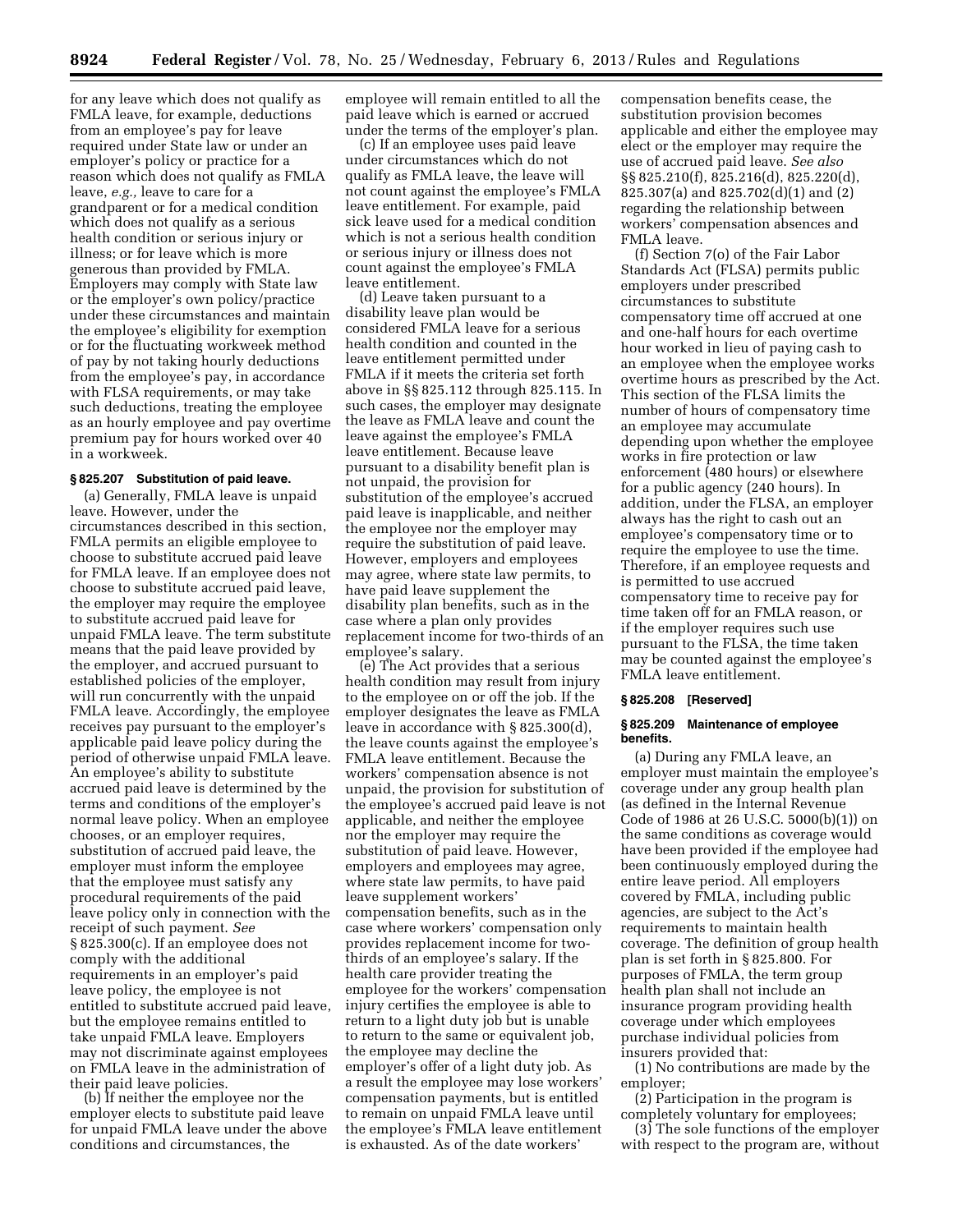endorsing the program, to permit the insurer to publicize the program to employees, to collect premiums through payroll deductions and to remit them to the insurer;

(4) The employer receives no consideration in the form of cash or otherwise in connection with the program, other than reasonable compensation, excluding any profit, for administrative services actually rendered in connection with payroll deduction; and,

(5) The premium charged with respect to such coverage does not increase in the event the employment relationship terminates.

(b) The same group health plan benefits provided to an employee prior to taking FMLA leave must be maintained during the FMLA leave. For example, if family member coverage is provided to an employee, family member coverage must be maintained during the FMLA leave. Similarly, benefit coverage during FMLA leave for medical care, surgical care, hospital care, dental care, eye care, mental health counseling, substance abuse treatment, *etc.,* must be maintained during leave if provided in an employer's group health plan, including a supplement to a group health plan, whether or not provided through a flexible spending account or other component of a cafeteria plan.

(c) If an employer provides a new health plan or benefits or changes health benefits or plans while an employee is on FMLA leave, the employee is entitled to the new or changed plan/benefits to the same extent as if the employee were not on leave. For example, if an employer changes a group health plan so that dental care becomes covered under the plan, an employee on FMLA leave must be given the same opportunity as other employees to receive (or obtain) the dental care coverage. Any other plan changes (*e.g.,*  in coverage, premiums, deductibles, *etc.*) which apply to all employees of the workforce would also apply to an employee on FMLA leave.

(d) Notice of any opportunity to change plans or benefits must also be given to an employee on FMLA leave. If the group health plan permits an employee to change from single to family coverage upon the birth of a child or otherwise add new family members, such a change in benefits must be made available while an employee is on FMLA leave. If the employee requests the changed coverage it must be provided by the employer.

(e) An employee may choose not to retain group health plan coverage during FMLA leave. However, when an employee returns from leave, the

employee is entitled to be reinstated on the same terms as prior to taking the leave, including family or dependent coverages, without any qualifying period, physical examination, exclusion of pre-existing conditions, *etc. See*  § 825.212(c).

(f) Except as required by the Consolidated Omnibus Budget Reconciliation Act of 1986 (COBRA) and for key employees (as discussed below), an employer's obligation to maintain health benefits during leave (and to restore the employee to the same or equivalent employment) under FMLA ceases if and when the employment relationship would have terminated if the employee had not taken FMLA leave (*e.g.,* if the employee's position is eliminated as part of a nondiscriminatory reduction in force and the employee would not have been transferred to another position); an employee informs the employer of his or her intent not to return from leave (including before starting the leave if the employer is so informed before the leave starts); or the employee fails to return from leave or continues on leave after exhausting his or her FMLA leave entitlement in the 12-month period.

(g) If a key employee (*see* § 825.218) does not return from leave when notified by the employer that substantial or grievous economic injury will result from his or her reinstatement, the employee's entitlement to group health plan benefits continues unless and until the employee advises the employer that the employee does not desire restoration to employment at the end of the leave period, or the FMLA leave entitlement is exhausted, or reinstatement is actually denied.

(h) An employee's entitlement to benefits other than group health benefits during a period of FMLA leave (*e.g.,*  holiday pay) is to be determined by the employer's established policy for providing such benefits when the employee is on other forms of leave (paid or unpaid, as appropriate).

# **§ 825.210 Employee payment of group health benefit premiums.**

(a) Group health plan benefits must be maintained on the same basis as coverage would have been provided if the employee had been continuously employed during the FMLA leave period. Therefore, any share of group health plan premiums which had been paid by the employee prior to FMLA leave must continue to be paid by the employee during the FMLA leave period. If premiums are raised or lowered, the employee would be required to pay the new premium rates. Maintenance of health insurance

policies which are not a part of the employer's group health plan, as described in § 825.209(a), are the sole responsibility of the employee. The employee and the insurer should make necessary arrangements for payment of premiums during periods of unpaid FMLA leave.

(b) If the FMLA leave is substituted paid leave, the employee's share of premiums must be paid by the method normally used during any paid leave, presumably as a payroll deduction.

(c) If FMLA leave is unpaid, the employer has a number of options for obtaining payment from the employee. The employer may require that payment be made to the employer or to the insurance carrier, but no additional charge may be added to the employee's premium payment for administrative expenses. The employer may require employees to pay their share of premium payments in any of the following ways:

(1) Payment would be due at the same time as it would be made if by payroll deduction;

(2) Payment would be due on the same schedule as payments are made under COBRA;

(3) Payment would be prepaid pursuant to a cafeteria plan at the employee's option;

(4) The employer's existing rules for payment by employees on leave without pay would be followed, provided that such rules do not require prepayment (*i.e.,* prior to the commencement of the leave) of the premiums that will become due during a period of unpaid FMLA leave or payment of higher premiums than if the employee had continued to work instead of taking leave; or,

(5) Another system voluntarily agreed to between the employer and the employee, which may include prepayment of premiums (*e.g.,* through increased payroll deductions when the need for the FMLA leave is foreseeable).

(d) The employer must provide the employee with advance written notice of the terms and conditions under which these payments must be made. *See* § 825.300(c).

(e) An employer may not require more of an employee using unpaid FMLA leave than the employer requires of other employees on leave without pay.

(f) An employee who is receiving payments as a result of a workers' compensation injury must make arrangements with the employer for payment of group health plan benefits when simultaneously taking FMLA leave. *See* § 825.207(e).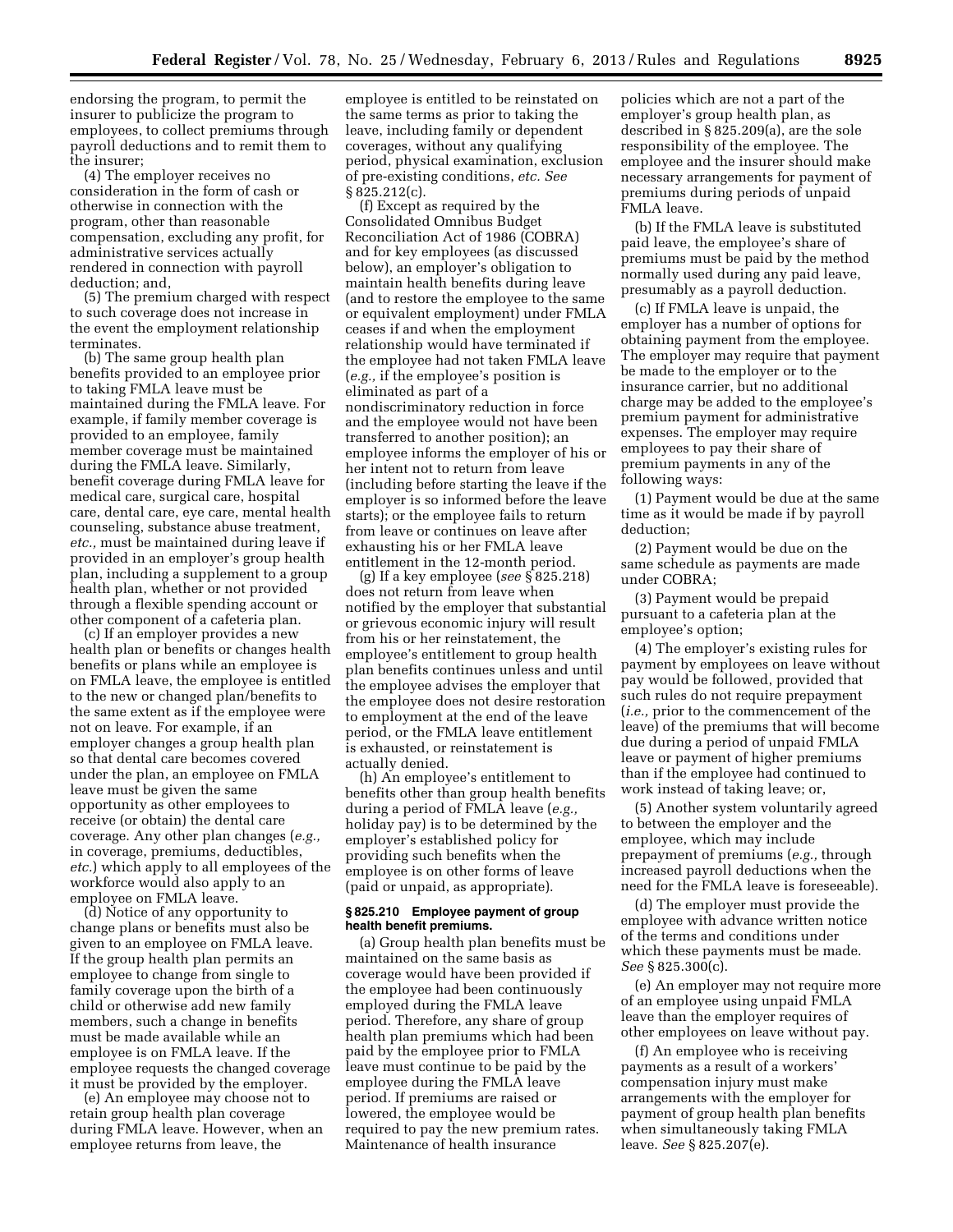# **§ 825.211 Maintenance of benefits under multi-employer health plans.**

(a) A multi-employer health plan is a plan to which more than one employer is required to contribute, and which is maintained pursuant to one or more collective bargaining agreements between employee organization(s) and the employers.

(b) An employer under a multiemployer plan must continue to make contributions on behalf of an employee using FMLA leave as though the employee had been continuously employed, unless the plan contains an explicit FMLA provision for maintaining coverage such as through pooled contributions by all employers party to the plan.

(c) During the duration of an employee's FMLA leave, coverage by the group health plan, and benefits provided pursuant to the plan, must be maintained at the level of coverage and benefits which were applicable to the employee at the time FMLA leave commenced.

(d) An employee using FMLA leave cannot be required to use banked hours or pay a greater premium than the employee would have been required to pay if the employee had been continuously employed.

(e) As provided in § 825.209(f) of this part, group health plan coverage must be maintained for an employee on FMLA leave until:

(1) The employee's FMLA leave entitlement is exhausted;

(2) The employer can show that the employee would have been laid off and the employment relationship terminated; or,

(3) The employee provides unequivocal notice of intent not to return to work.

# **§ 825.212 Employee failure to pay health plan premium payments.**

(a)(1) In the absence of an established employer policy providing a longer grace period, an employer's obligations to maintain health insurance coverage cease under FMLA if an employee's premium payment is more than 30 days late. In order to drop the coverage for an employee whose premium payment is late, the employer must provide written notice to the employee that the payment has not been received. Such notice must be mailed to the employee at least 15 days before coverage is to cease, advising that coverage will be dropped on a specified date at least 15 days after the date of the letter unless the payment has been received by that date. If the employer has established policies regarding other forms of unpaid leave that provide for the employer to cease

coverage retroactively to the date the unpaid premium payment was due, the employer may drop the employee from coverage retroactively in accordance with that policy, provided the 15-day notice was given. In the absence of such a policy, coverage for the employee may be terminated at the end of the 30-day grace period, where the required 15-day notice has been provided.

(2) An employer has no obligation regarding the maintenance of a health insurance policy which is not a group health plan. *See* § 825.209(a).

(3) All other obligations of an employer under FMLA would continue; for example, the employer continues to have an obligation to reinstate an employee upon return from leave.

(b) The employer may recover the employee's share of any premium payments missed by the employee for any FMLA leave period during which the employer maintains health coverage by paying the employee's share after the premium payment is missed.

(c) If coverage lapses because an employee has not made required premium payments, upon the employee's return from FMLA leave the employer must still restore the employee to coverage/benefits equivalent to those the employee would have had if leave had not been taken and the premium payment(s) had not been missed, including family or dependent coverage. *See*  § 825.215(d)(1)–(5). In such case, an employee may not be required to meet any qualification requirements imposed by the plan, including any new preexisting condition waiting period, to wait for an open season, or to pass a medical examination to obtain reinstatement of coverage. If an employer terminates an employee's insurance in accordance with this section and fails to restore the employee's health insurance as required by this section upon the employee's return, the employer may be liable for benefits lost by reason of the violation, for other actual monetary losses sustained as a direct result of the violation, and for appropriate equitable relief tailored to the harm suffered.

#### **§ 825.213 Employer recovery of benefit costs.**

(a) In addition to the circumstances discussed in § 825.212(b), an employer may recover its share of health plan premiums during a period of unpaid FMLA leave from an employee if the employee fails to return to work after the employee's FMLA leave entitlement has been exhausted or expires, unless the reason the employee does not return is due to:

(1) The continuation, recurrence, or onset of either a serious health condition of the employee or the employee's family member, or a serious injury or illness of a covered servicemember, which would otherwise entitle the employee to leave under FMLA; or

(2) Other circumstances beyond the employee's control. Examples of other circumstances beyond the employee's control are necessarily broad. They include such situations as where a parent chooses to stay home with a newborn child who has a serious health condition; an employee's spouse is unexpectedly transferred to a job location more than 75 miles from the employee's worksite; a relative or individual other than a covered family member has a serious health condition and the employee is needed to provide care; the employee is laid off while on leave; or, the employee is a key employee who decides not to return to work upon being notified of the employer's intention to deny restoration because of substantial and grievous economic injury to the employer's operations and is not reinstated by the employer. Other circumstances beyond the employee's control would not include a situation where an employee desires to remain with a parent in a distant city even though the parent no longer requires the employee's care, or a parent chooses not to return to work to stay home with a well, newborn child.

(3) When an employee fails to return to work because of the continuation, recurrence, or onset of either a serious health condition of the employee or employee's family member, or a serious injury or illness of a covered servicemember, thereby precluding the employer from recovering its (share of) health benefit premium payments made on the employee's behalf during a period of unpaid FMLA leave, the employer may require medical certification of the employee's or the family member's serious health condition or the covered servicemember's serious injury or illness. Such certification is not required unless requested by the employer. The cost of the certification shall be borne by the employee, and the employee is not entitled to be paid for the time or travel costs spent in acquiring the certification. The employee is required to provide medical certification in a timely manner which, for purposes of this section, is within 30 days from the date of the employer's request. For purposes of medical certification, the employee may use the optional DOL forms developed for these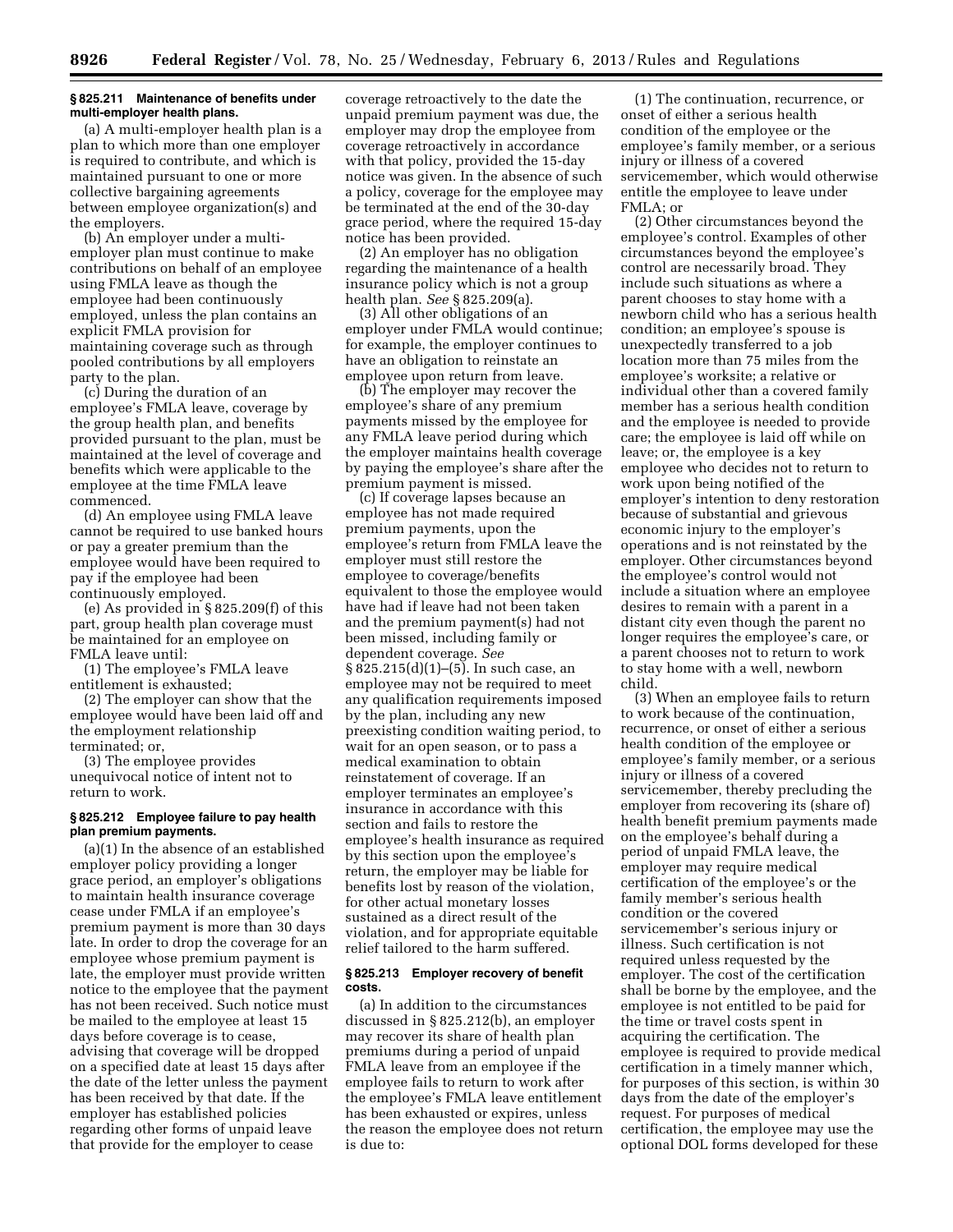purposes. *See* §§ 825.306(b), 825.310(c)– (d). If the employer requests medical certification and the employee does not provide such certification in a timely manner (within 30 days), or the reason for not returning to work does not meet the test of other circumstances beyond the employee's control, the employer may recover 100 percent of the health benefit premiums it paid during the period of unpaid FMLA leave.

(b) Under some circumstances an employer may elect to maintain other benefits, *e.g.,* life insurance, disability insurance, *etc.,* by paying the employee's (share of) premiums during periods of unpaid FMLA leave. For example, to ensure the employer can meet its responsibilities to provide equivalent benefits to the employee upon return from unpaid FMLA leave, it may be necessary that premiums be paid continuously to avoid a lapse of coverage. If the employer elects to maintain such benefits during the leave, at the conclusion of leave, the employer is entitled to recover only the costs incurred for paying the employee's share of any premiums whether or not the employee returns to work.

(c) An employee who returns to work for at least 30 calendar days is considered to have returned to work. An employee who transfers directly from taking FMLA leave to retirement, or who retires during the first 30 days after the employee returns to work, is deemed to have returned to work.

(d) When an employee elects or an employer requires paid leave to be substituted for FMLA leave, the employer may not recover its (share of) health insurance or other non-health benefit premiums for any period of FMLA leave covered by paid leave. Because paid leave provided under a plan covering temporary disabilities (including workers' compensation) is not unpaid, recovery of health insurance premiums does not apply to such paid leave.

(e) The amount that self-insured employers may recover is limited to only the employer's share of allowable premiums as would be calculated under COBRA, excluding the two percent fee for administrative costs.

(f) When an employee fails to return to work, any health and non-health benefit premiums which this section of the regulations permits an employer to recover are a debt owed by the nonreturning employee to the employer. The existence of this debt caused by the employee's failure to return to work does not alter the employer's responsibilities for health benefit coverage and, under a self-insurance plan, payment of claims incurred during the period of FMLA leave. To the extent recovery is allowed, the employer may recover the costs through deduction from any sums due to the employee (*e.g.,* unpaid wages, vacation pay, profit sharing, *etc.*), provided such deductions do not otherwise violate applicable Federal or State wage payment or other laws. Alternatively, the employer may initiate legal action against the employee to recover such costs.

# **§ 825.214 Employee right to reinstatement.**

*General rule.* On return from FMLA leave, an employee is entitled to be returned to the same position the employee held when leave commenced, or to an equivalent position with equivalent benefits, pay, and other terms and conditions of employment. An employee is entitled to such reinstatement even if the employee has been replaced or his or her position has been restructured to accommodate the employee's absence. *See also*  § 825.106(e) for the obligations of joint employers.

#### **§ 825.215 Equivalent position.**

(a) *Equivalent position.* An equivalent position is one that is virtually identical to the employee's former position in terms of pay, benefits and working conditions, including privileges, perquisites and status. It must involve the same or substantially similar duties and responsibilities, which must entail substantially equivalent skill, effort, responsibility, and authority.

(b) *Conditions to qualify.* If an employee is no longer qualified for the position because of the employee's inability to attend a necessary course, renew a license, fly a minimum number of hours, *etc.,* as a result of the leave, the employee shall be given a reasonable opportunity to fulfill those conditions upon return to work.

(c) *Equivalent pay.* (1) An employee is entitled to any unconditional pay increases which may have occurred during the FMLA leave period, such as cost of living increases. Pay increases conditioned upon seniority, length of service, or work performed must be granted in accordance with the employer's policy or practice with respect to other employees on an equivalent leave status for a reason that does not qualify as FMLA leave. An employee is entitled to be restored to a position with the same or equivalent pay premiums, such as a shift differential. If an employee departed from a position averaging ten hours of overtime (and corresponding overtime pay) each week, an employee is ordinarily entitled to such a position on return from FMLA leave.

(2) Equivalent pay includes any bonus or payment, whether it is discretionary or non-discretionary, made to employees consistent with the provisions of paragraph (c)(1) of this section. However, if a bonus or other payment is based on the achievement of a specified goal such as hours worked, products sold or perfect attendance, and the employee has not met the goal due to FMLA leave, then the payment may be denied, unless otherwise paid to employees on an equivalent leave status for a reason that does not qualify as FMLA leave. For example, if an employee who used paid vacation leave for a non-FMLA purpose would receive the payment, then the employee who used paid vacation leave for an FMLAprotected purpose also must receive the payment.

(d) *Equivalent benefits.* Benefits include all benefits provided or made available to employees by an employer, including group life insurance, health insurance, disability insurance, sick leave, annual leave, educational benefits, and pensions, regardless of whether such benefits are provided by a practice or written policy of an employer through an employee benefit plan as defined in Section 3(3) of the Employee Retirement Income Security Act of 1974, 29 U.S.C. 1002(3).

(1) At the end of an employee's FMLA leave, benefits must be resumed in the same manner and at the same levels as provided when the leave began, and subject to any changes in benefit levels that may have taken place during the period of FMLA leave affecting the entire workforce, unless otherwise elected by the employee. Upon return from FMLA leave, an employee cannot be required to requalify for any benefits the employee enjoyed before FMLA leave began (including family or dependent coverages). For example, if an employee was covered by a life insurance policy before taking leave but is not covered or coverage lapses during the period of unpaid FMLA leave, the employee cannot be required to meet any qualifications, such as taking a physical examination, in order to requalify for life insurance upon return from leave. Accordingly, some employers may find it necessary to modify life insurance and other benefits programs in order to restore employees to equivalent benefits upon return from FMLA leave, make arrangements for continued payment of costs to maintain such benefits during unpaid FMLA leave, or pay these costs subject to recovery from the employee on return from leave. *See* § 825.213(b).

(2) An employee may, but is not entitled to, accrue any additional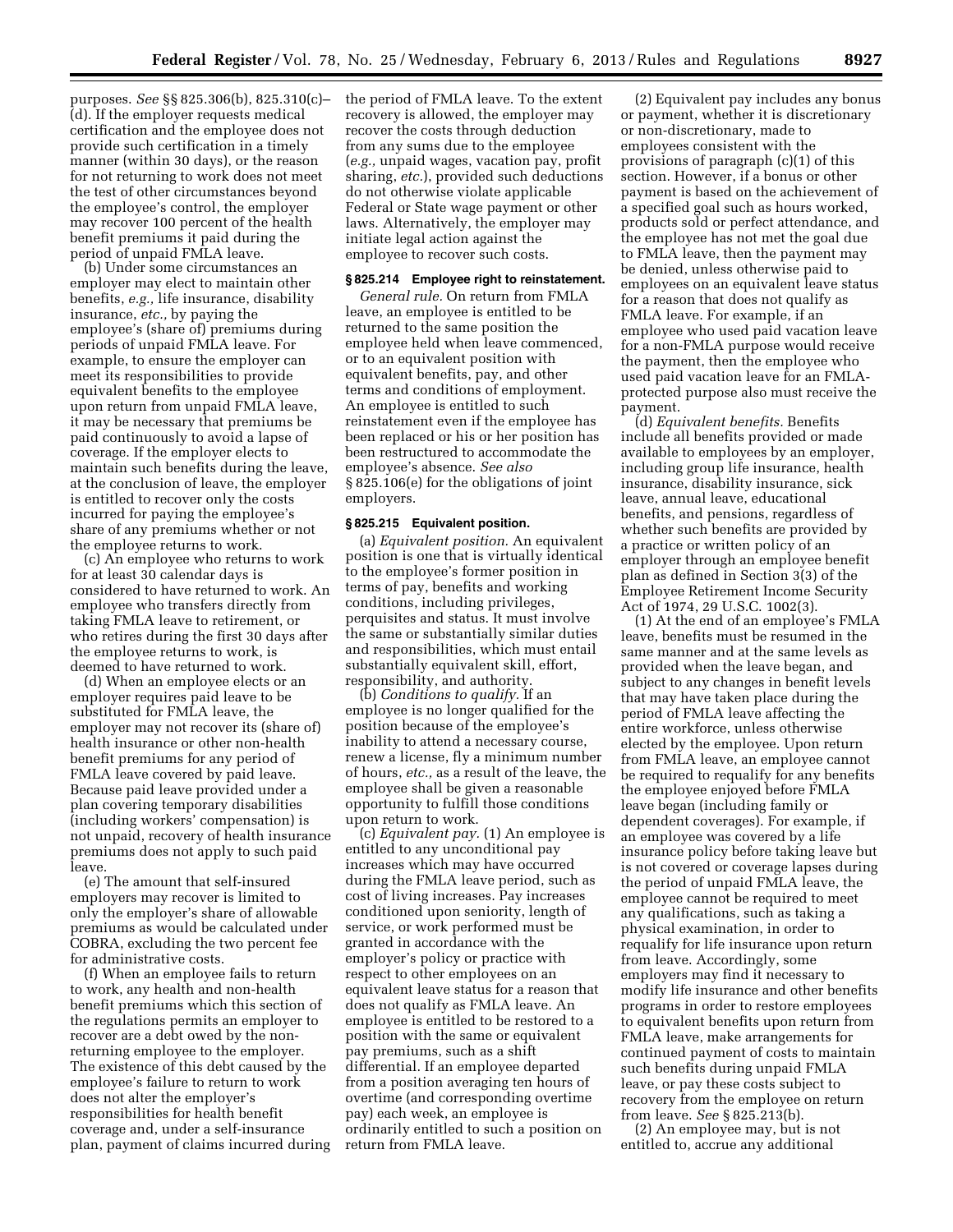benefits or seniority during unpaid FMLA leave. Benefits accrued at the time leave began, however, (*e.g.,* paid vacation, sick or personal leave to the extent not substituted for FMLA leave) must be available to an employee upon return from leave.

(3) If, while on unpaid FMLA leave, an employee desires to continue life insurance, disability insurance, or other types of benefits for which he or she typically pays, the employer is required to follow established policies or practices for continuing such benefits for other instances of leave without pay. If the employer has no established policy, the employee and the employer are encouraged to agree upon arrangements before FMLA leave begins.

(4) With respect to pension and other retirement plans, any period of unpaid FMLA leave shall not be treated as or counted toward a break in service for purposes of vesting and eligibility to participate. Also, if the plan requires an employee to be employed on a specific date in order to be credited with a year of service for vesting, contributions or participation purposes, an employee on unpaid FMLA leave on that date shall be deemed to have been employed on that date. However, unpaid FMLA leave periods need not be treated as credited service for purposes of benefit accrual, vesting and eligibility to participate.

(5) Employees on unpaid FMLA leave are to be treated as if they continued to work for purposes of changes to benefit plans. They are entitled to changes in benefits plans, except those which may be dependent upon seniority or accrual during the leave period, immediately upon return from leave or to the same extent they would have qualified if no leave had been taken. For example, if the benefit plan is predicated on a preestablished number of hours worked each year and the employee does not have sufficient hours as a result of taking unpaid FMLA leave, the benefit is lost. (In this regard, § 825.209 addresses health benefits.)

(e) *Equivalent terms and conditions of employment.* An equivalent position must have substantially similar duties, conditions, responsibilities, privileges and status as the employee's original position.

(1) The employee must be reinstated to the same or a geographically proximate worksite (*i.e.,* one that does not involve a significant increase in commuting time or distance) from where the employee had previously been employed. If the employee's original worksite has been closed, the employee is entitled to the same rights as if the employee had not been on leave when the worksite closed. For example,

if an employer transfers all employees from a closed worksite to a new worksite in a different city, the employee on leave is also entitled to transfer under the same conditions as if he or she had continued to be employed.

(2) The employee is ordinarily entitled to return to the same shift or the same or an equivalent work schedule.

(3) The employee must have the same or an equivalent opportunity for bonuses, profit-sharing, and other similar discretionary and nondiscretionary payments.

(4) FMLA does not prohibit an employer from accommodating an employee's request to be restored to a different shift, schedule, or position which better suits the employee's personal needs on return from leave, or to offer a promotion to a better position. However, an employee cannot be induced by the employer to accept a different position against the employee's wishes.

(f) *De minimis exception.* The requirement that an employee be restored to the same or equivalent job with the same or equivalent pay, benefits, and terms and conditions of employment does not extend to de minimis, intangible, or unmeasurable aspects of the job.

#### **§ 825.216 Limitations on an employee's right to reinstatement.**

(a) An employee has no greater right to reinstatement or to other benefits and conditions of employment than if the employee had been continuously employed during the FMLA leave period. An employer must be able to show that an employee would not otherwise have been employed at the time reinstatement is requested in order to deny restoration to employment. For example:

(1) If an employee is laid off during the course of taking FMLA leave and employment is terminated, the employer's responsibility to continue FMLA leave, maintain group health plan benefits and restore the employee cease at the time the employee is laid off, provided the employer has no continuing obligations under a collective bargaining agreement or otherwise. An employer would have the burden of proving that an employee would have been laid off during the FMLA leave period and, therefore, would not be entitled to restoration. Restoration to a job slated for lay-off when the employee's original position is not would not meet the requirements of an equivalent position.

(2) If a shift has been eliminated, or overtime has been decreased, an

employee would not be entitled to return to work that shift or the original overtime hours upon restoration. However, if a position on, for example, a night shift has been filled by another employee, the employee is entitled to return to the same shift on which employed before taking FMLA leave.

(3) If an employee was hired for a specific term or only to perform work on a discrete project, the employer has no obligation to restore the employee if the employment term or project is over and the employer would not otherwise have continued to employ the employee. On the other hand, if an employee was hired to perform work on a contract, and after that contract period the contract was awarded to another contractor, the successor contractor may be required to restore the employee if it is a successor employer. *See* § 825.107.

(b) In addition to the circumstances explained above, an employer may deny job restoration to salaried eligible employees (key employees, as defined in § 825.217(c)), if such denial is necessary to prevent substantial and grievous economic injury to the operations of the employer; or may delay restoration to an employee who fails to provide a fitness-for-duty certificate to return to work under the conditions described in § 825.312.

(c) If the employee is unable to perform an essential function of the position because of a physical or mental condition, including the continuation of a serious health condition or an injury or illness also covered by workers' compensation, the employee has no right to restoration to another position under the FMLA. The employer's obligations may, however, be governed by the Americans with Disabilities Act (ADA), as amended. *See* § 825.702, state leave laws, or workers' compensation laws.

(d) An employee who fraudulently obtains FMLA leave from an employer is not protected by FMLA's job restoration or maintenance of health benefits provisions.

(e) If the employer has a uniformlyapplied policy governing outside or supplemental employment, such a policy may continue to apply to an employee while on FMLA leave. An employer which does not have such a policy may not deny benefits to which an employee is entitled under FMLA on this basis unless the FMLA leave was fraudulently obtained as in paragraph (d) of this section.

### **§ 825.217 Key employee, general rule.**

(a) A *key employee* is a salaried FMLA-eligible employee who is among the highest paid 10 percent of all the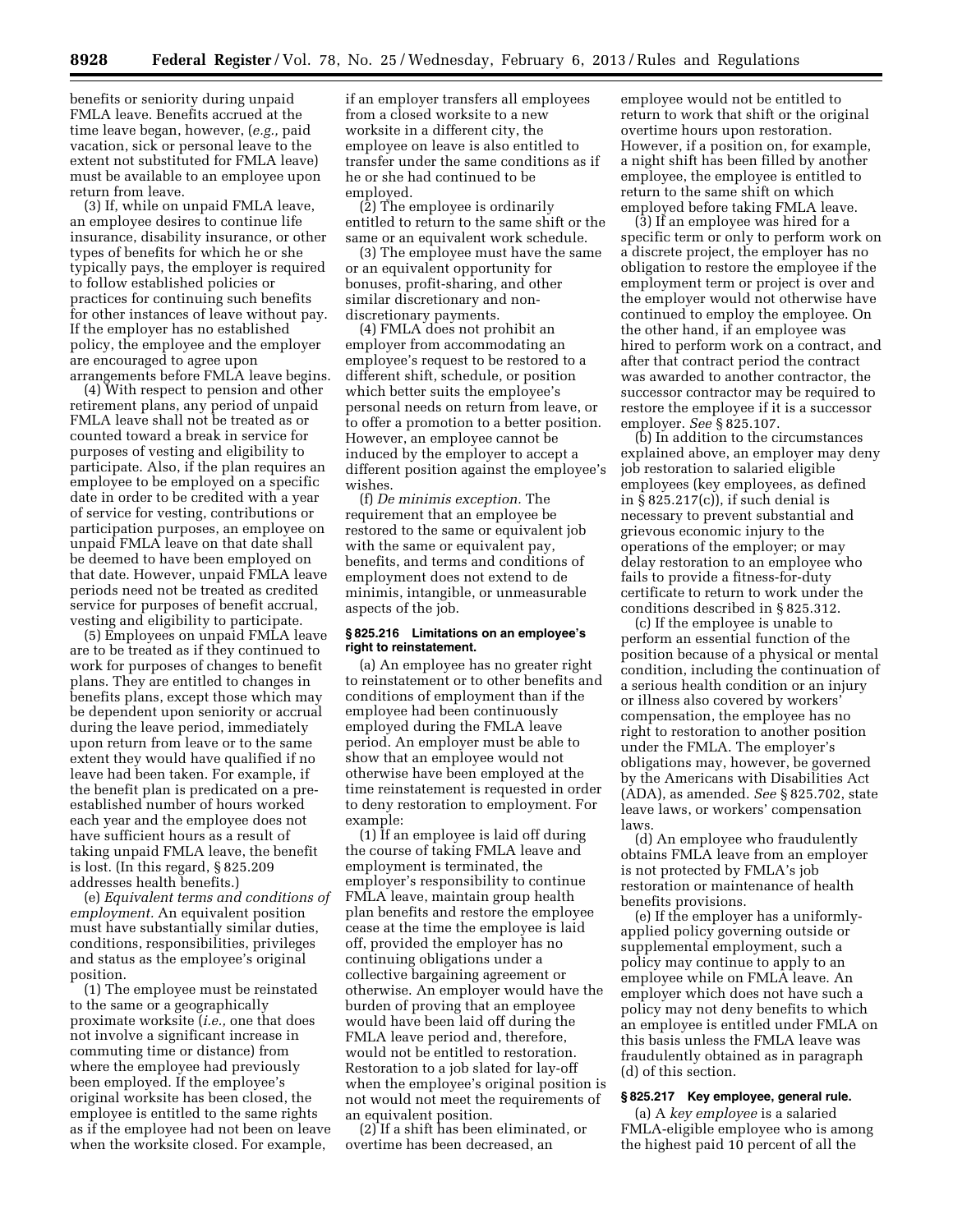employees employed by the employer within 75 miles of the employee's worksite.

(b) The term *salaried* means paid on a salary basis, as defined in 29 CFR 541.602. This is the Department of Labor regulation defining employees who may qualify as exempt from the minimum wage and overtime requirements of the FLSA as executive, administrative, professional, and computer employees.

(c) A key employee must be among the highest paid 10 percent of all the employees—both salaried and nonsalaried, eligible and ineligible—who are employed by the employer within 75 miles of the worksite.

(1) In determining which employees are among the highest paid 10 percent, year-to-date earnings are divided by weeks worked by the employee (including weeks in which paid leave was taken). Earnings include wages, premium pay, incentive pay, and nondiscretionary and discretionary bonuses. Earnings do not include incentives whose value is determined at some future date, *e.g.,* stock options, or benefits or perquisites.

(2) The determination of whether a salaried employee is among the highest paid 10 percent shall be made at the time the employee gives notice of the need for leave. No more than 10 percent of the employer's employees within 75 miles of the worksite may be key employees.

# **§ 825.218 Substantial and grievous economic injury.**

(a) In order to deny restoration to a key employee, an employer must determine that the restoration of the employee to employment will cause substantial and grievous economic injury to the operations of the employer, not whether the absence of the employee will cause such substantial and grievous injury.

(b) An employer may take into account its ability to replace on a temporary basis (or temporarily do without) the employee on FMLA leave. If permanent replacement is unavoidable, the cost of then reinstating the employee can be considered in evaluating whether substantial and grievous economic injury will occur from restoration; in other words, the effect on the operations of the company of reinstating the employee in an equivalent position.

(c) A precise test cannot be set for the level of hardship or injury to the employer which must be sustained. If the reinstatement of a key employee threatens the economic viability of the firm, that would constitute substantial

and grievous economic injury. A lesser injury which causes substantial, longterm economic injury would also be sufficient. Minor inconveniences and costs that the employer would experience in the normal course of doing business would certainly not constitute substantial and grievous economic injury.

(d) FMLA's substantial and grievous economic injury standard is different from and more stringent than the undue hardship test under the ADA. *See also*  § 825.702.

# **§ 825.219 Rights of a key employee.**

(a) An employer who believes that reinstatement may be denied to a key employee, must give written notice to the employee at the time the employee gives notice of the need for FMLA leave (or when FMLA leave commences, if earlier) that he or she qualifies as a key employee. At the same time, the employer must also fully inform the employee of the potential consequences with respect to reinstatement and maintenance of health benefits if the employer should determine that substantial and grievous economic injury to the employer's operations will result if the employee is reinstated from FMLA leave. If such notice cannot be given immediately because of the need to determine whether the employee is a key employee, it shall be given as soon as practicable after being notified of a need for leave (or the commencement of leave, if earlier). It is expected that in most circumstances there will be no desire that an employee be denied restoration after FMLA leave and, therefore, there would be no need to provide such notice. However, an employer who fails to provide such timely notice will lose its right to deny restoration even if substantial and grievous economic injury will result from reinstatement.

(b) As soon as an employer makes a good faith determination, based on the facts available, that substantial and grievous economic injury to its operations will result if a key employee who has given notice of the need for FMLA leave or is using FMLA leave is reinstated, the employer shall notify the employee in writing of its determination, that it cannot deny FMLA leave, and that it intends to deny restoration to employment on completion of the FMLA leave. It is anticipated that an employer will ordinarily be able to give such notice prior to the employee starting leave. The employer must serve this notice either in person or by certified mail. This notice must explain the basis for the employer's finding that substantial and

grievous economic injury will result, and, if leave has commenced, must provide the employee a reasonable time in which to return to work, taking into account the circumstances, such as the length of the leave and the urgency of the need for the employee to return.

(c) If an employee on leave does not return to work in response to the employer's notification of intent to deny restoration, the employee continues to be entitled to maintenance of health benefits and the employer may not recover its cost of health benefit premiums. A key employee's rights under FMLA continue unless and until the employee either gives notice that he or she no longer wishes to return to work, or the employer actually denies reinstatement at the conclusion of the leave period.

(d) After notice to an employee has been given that substantial and grievous economic injury will result if the employee is reinstated to employment, an employee is still entitled to request reinstatement at the end of the leave period even if the employee did not return to work in response to the employer's notice. The employer must then again determine whether there will be substantial and grievous economic injury from reinstatement, based on the facts at that time. If it is determined that substantial and grievous economic injury will result, the employer shall notify the employee in writing (in person or by certified mail) of the denial of restoration.

### **§ 825.220 Protection for employees who request leave or otherwise assert FMLA rights.**

(a) The FMLA prohibits interference with an employee's rights under the law, and with legal proceedings or inquiries relating to an employee's rights. More specifically, the law contains the following employee protections:

(1) An employer is prohibited from interfering with, restraining, or denying the exercise of (or attempts to exercise) any rights provided by the Act.

(2) An employer is prohibited from discharging or in any other way discriminating against any person (whether or not an employee) for opposing or complaining about any unlawful practice under the Act.

(3) All persons (whether or not employers) are prohibited from discharging or in any other way discriminating against any person (whether or not an employee) because that person has—

(i) Filed any charge, or has instituted (or caused to be instituted) any proceeding under or related to this Act;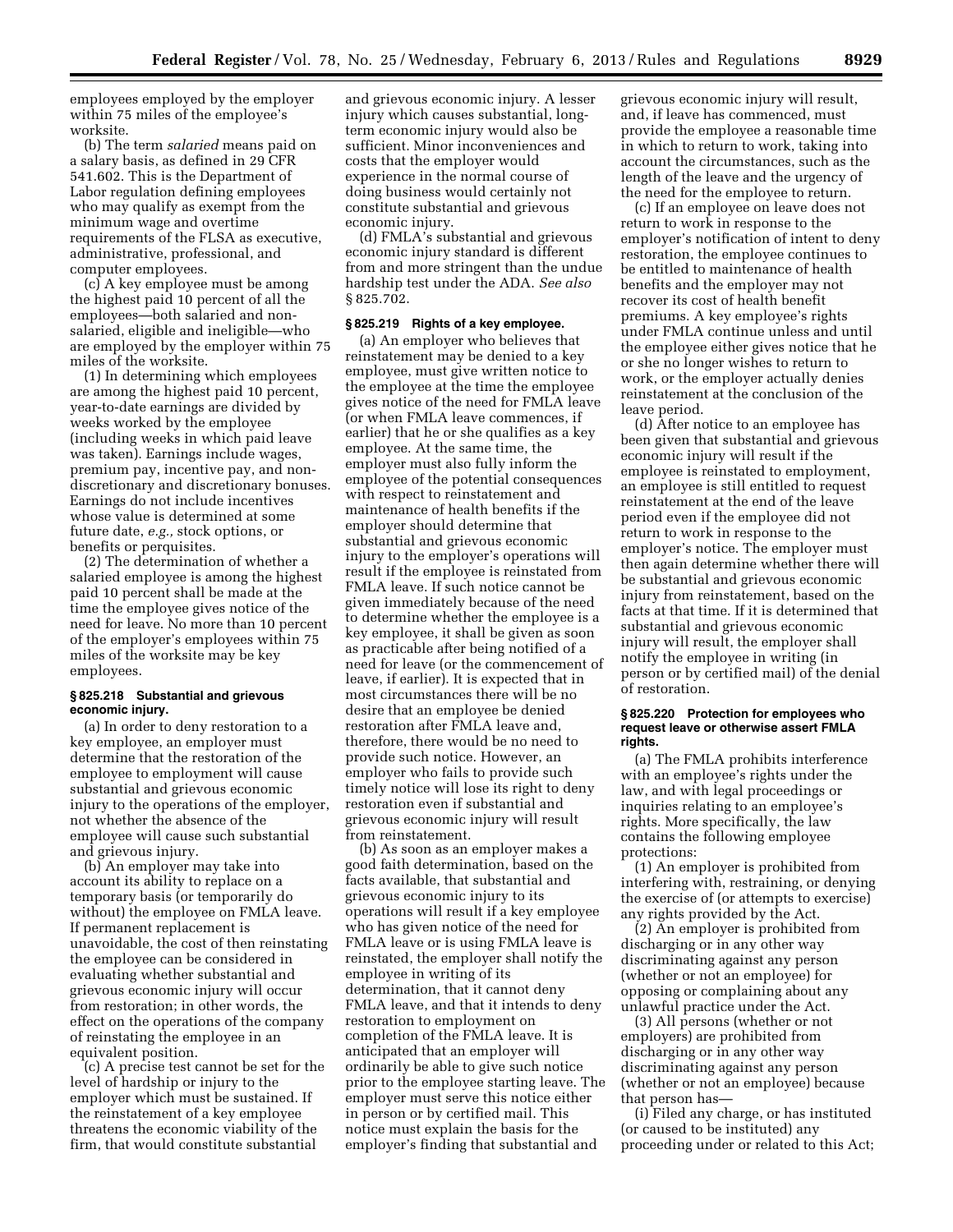(ii) Given, or is about to give, any information in connection with an inquiry or proceeding relating to a right under this Act;

(iii) Testified, or is about to testify, in any inquiry or proceeding relating to a right under this Act.

(b) Any violations of the Act or of these regulations constitute interfering with, restraining, or denying the exercise of rights provided by the Act. An employer may be liable for compensation and benefits lost by reason of the violation, for other actual monetary losses sustained as a direct result of the violation, and for appropriate equitable or other relief, including employment, reinstatement, promotion, or any other relief tailored to the harm suffered. *See* § 825.400(c). Interfering with the exercise of an employee's rights would include, for example, not only refusing to authorize FMLA leave, but discouraging an employee from using such leave. It would also include manipulation by a covered employer to avoid responsibilities under FMLA, for example:

(1) Transferring employees from one worksite to another for the purpose of reducing worksites, or to keep worksites, below the 50-employee threshold for employee eligibility under the Act;

(2) Changing the essential functions of the job in order to preclude the taking of leave;

(3) Reducing hours available to work in order to avoid employee eligibility.

(c) The Act's prohibition against interference prohibits an employer from discriminating or retaliating against an employee or prospective employee for having exercised or attempted to exercise FMLA rights. For example, if an employee on leave without pay would otherwise be entitled to full benefits (other than health benefits), the same benefits would be required to be provided to an employee on unpaid FMLA leave. By the same token, employers cannot use the taking of FMLA leave as a negative factor in employment actions, such as hiring, promotions or disciplinary actions; nor can FMLA leave be counted under no fault attendance policies. *See* § 825.215.

(d) Employees cannot waive, nor may employers induce employees to waive, their prospective rights under FMLA. For example, employees (or their collective bargaining representatives) cannot trade off the right to take FMLA leave against some other benefit offered by the employer. This does not prevent the settlement or release of FMLA claims by employees based on past employer conduct without the approval

of the Department of Labor or a court. Nor does it prevent an employee's voluntary and uncoerced acceptance (not as a condition of employment) of a light duty assignment while recovering from a serious health condition. *See*  § 825.702(d). An employee's acceptance of such light duty assignment does not constitute a waiver of the employee's prospective rights, including the right to be restored to the same position the employee held at the time the employee's FMLA leave commenced or to an equivalent position. The employee's right to restoration, however, ceases at the end of the applicable 12-month FMLA leave year.

(e) Individuals, and not merely employees, are protected from retaliation for opposing (*e.g.,* filing a complaint about) any practice which is unlawful under the Act. They are similarly protected if they oppose any practice which they reasonably believe to be a violation of the Act or regulations.

### **Subpart C—Employee and Employer Rights and Obligations Under the Act**

# **§ 825.300 Employer notice requirements.**

(a) *General notice.* (1) Every employer covered by the FMLA is required to post and keep posted on its premises, in conspicuous places where employees are employed, a notice explaining the Act's provisions and providing information concerning the procedures for filing complaints of violations of the Act with the Wage and Hour Division. The notice must be posted prominently where it can be readily seen by employees and applicants for employment. The poster and the text must be large enough to be easily read and contain fully legible text. Electronic posting is sufficient to meet this posting requirement as long as it otherwise meets the requirements of this section. An employer that willfully violates the posting requirement may be assessed a civil money penalty by the Wage and Hour Division not to exceed \$110 for each separate offense.

(2) Covered employers must post this general notice even if no employees are eligible for FMLA leave.

(3) If an FMLA-covered employer has any eligible employees, it shall also provide this general notice to each employee by including the notice in employee handbooks or other written guidance to employees concerning employee benefits or leave rights, if such written materials exist, or by distributing a copy of the general notice to each new employee upon hiring. In either case, distribution may be accomplished electronically.

(4) To meet the requirements of paragraph (a)(3) of this section, employers may duplicate the text of the Department's prototype notice (WHD Publication 1420) or may use another format so long as the information provided includes, at a minimum, all of the information contained in that notice. Where an employer's workforce is comprised of a significant portion of workers who are not literate in English, the employer shall provide the general notice in a language in which the employees are literate. Prototypes are available from the nearest office of the Wage and Hour Division or on the Internet at [www.dol.gov/whd.](http://www.dol.gov/whd)  Employers furnishing FMLA notices to sensory-impaired individuals must also comply with all applicable requirements under Federal or State law.

(b) *Eligibility notice.* (1) When an employee requests FMLA leave, or when the employer acquires knowledge that an employee's leave may be for an FMLA-qualifying reason, the employer must notify the employee of the employee's eligibility to take FMLA leave within five business days, absent extenuating circumstances. *See*  § 825.110 for definition of an eligible employee and § 825.801 for special hours of service eligibility requirements for airline flight crews. Employee eligibility is determined (and notice must be provided) at the commencement of the first instance of leave for each FMLA-qualifying reason in the applicable 12-month period. *See*  §§ 825.127(c) and 825.200(b). All FMLA absences for the same qualifying reason are considered a single leave and employee eligibility as to that reason for leave does not change during the applicable 12-month period.

(2) The eligibility notice must state whether the employee is eligible for FMLA leave as defined in § 825.110. If the employee is not eligible for FMLA leave, the notice must state at least one reason why the employee is not eligible, including as applicable the number of months the employee has been employed by the employer, the hours of service with the employer during the 12-month period, and whether the employee is employed at a worksite where 50 or more employees are employed by the employer within 75 miles of that worksite. Notification of eligibility may be oral or in writing; employers may use optional Form WH– 381 (Notice of Eligibility and Rights and Responsibility) to provide such notification to employees. Prototypes are available from the nearest office of the Wage and Hour Division or on the Internet at [www.dol.gov/whd.](http://www.dol.gov/whd) The employer is obligated to translate this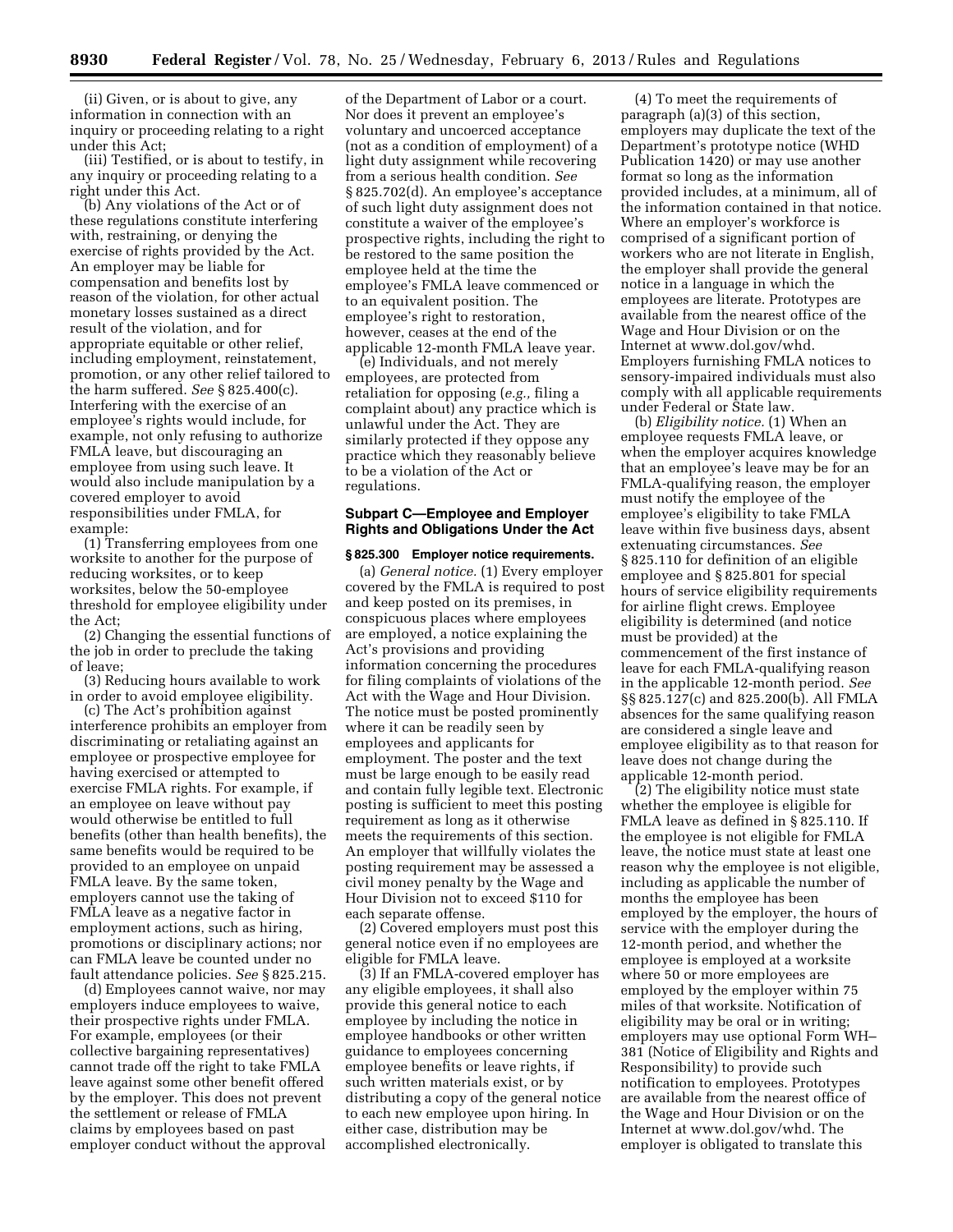notice in any situation in which it is obligated to do so in § 825.300(a)(4).

(3) If, at the time an employee provides notice of a subsequent need for FMLA leave during the applicable 12 month period due to a different FMLAqualifying reason, and the employee's eligibility status has not changed, no additional eligibility notice is required. If, however, the employee's eligibility status has changed (*e.g.,* if the employee has not met the hours of service requirement in the 12 months preceding the commencement of leave for the subsequent qualifying reason or the size of the workforce at the worksite has dropped below 50 employees), the employer must notify the employee of the change in eligibility status within five business days, absent extenuating circumstances.

(c) *Rights and responsibilities notice.*  (1) Employers shall provide written notice detailing the specific expectations and obligations of the employee and explaining any consequences of a failure to meet these obligations. The employer is obligated to translate this notice in any situation in which it is obligated to do so in § 825.300(a)(4). This notice shall be provided to the employee each time the eligibility notice is provided pursuant to paragraph (b) of this section. If leave has already begun, the notice should be mailed to the employee's address of record. Such specific notice must include, as appropriate:

(i) That the leave may be designated and counted against the employee's annual FMLA leave entitlement if qualifying (*see* §§ 825.300(c) and 825.301) and the applicable 12-month period for FMLA entitlement (*see*  §§ 825.127(c), 825.200(b), (f), and (g));

(ii) Any requirements for the employee to furnish certification of a serious health condition, serious injury or illness, or qualifying exigency arising out of covered active duty or call to covered active duty status, and the consequences of failing to do so (*see*  §§ 825.305, 825.309, 825.310, 825.313);

(iii) The employee's right to substitute paid leave, whether the employer will require the substitution of paid leave, the conditions related to any substitution, and the employee's entitlement to take unpaid FMLA leave if the employee does not meet the conditions for paid leave (*see*  § 825.207);

(iv) Any requirement for the employee to make any premium payments to maintain health benefits and the arrangements for making such payments (*see* § 825.210), and the possible consequences of failure to make such payments on a timely basis (*i.e.,* the

circumstances under which coverage may lapse);

(v) The employee's status as a key employee and the potential consequence that restoration may be denied following FMLA leave, explaining the conditions required for such denial (*see* § 825.218);

(vi) The employee's rights to maintenance of benefits during the FMLA leave and restoration to the same or an equivalent job upon return from FMLA leave (*see* §§ 825.214 and 825.604); and

(vii) The employee's potential liability for payment of health insurance premiums paid by the employer during the employee's unpaid FMLA leave if the employee fails to return to work after taking FMLA leave (*see* § 825.213).

(2) The notice of rights and responsibilities may include other information—*e.g.,* whether the employer will require periodic reports of the employee's status and intent to return to work—but is not required to do so.

(3) The notice of rights and responsibilities may be accompanied by any required certification form.

(4) If the specific information provided by the notice of rights and responsibilities changes, the employer shall, within five business days of receipt of the employee's first notice of need for leave subsequent to any change, provide written notice referencing the prior notice and setting forth any of the information in the notice of rights and responsibilities that has changed. For example, if the initial leave period was paid leave and the subsequent leave period would be unpaid leave, the employer may need to give notice of the arrangements for making premium payments.

(5) Employers are also expected to responsively answer questions from employees concerning their rights and responsibilities under the FMLA.

(6) A prototype notice of rights and responsibilities may be obtained from local offices of the Wage and Hour Division or from the Internet at *[www.dol.gov/whd.](http://www.dol.gov/whd)* Employers may adapt the prototype notice as appropriate to meet these notice requirements. The notice of rights and responsibilities may be distributed electronically so long as it otherwise meets the requirements of this section.

(d) *Designation notice.* (1) The employer is responsible in all circumstances for designating leave as FMLA-qualifying, and for giving notice of the designation to the employee as provided in this section. When the employer has enough information to determine whether the leave is being taken for a FMLA-qualifying reason

(*e.g.,* after receiving a certification), the employer must notify the employee whether the leave will be designated and will be counted as FMLA leave within five business days absent extenuating circumstances. Only one notice of designation is required for each FMLA-qualifying reason per applicable 12-month period, regardless of whether the leave taken due to the qualifying reason will be a continuous block of leave or intermittent or reduced schedule leave. If the employer determines that the leave will not be designated as FMLA-qualifying (*e.g.,* if the leave is not for a reason covered by FMLA or the FMLA leave entitlement has been exhausted), the employer must notify the employee of that determination. If the employer requires paid leave to be substituted for unpaid FMLA leave, or that paid leave taken under an existing leave plan be counted as FMLA leave, the employer must inform the employee of this designation at the time of designating the FMLA leave.

(2) If the employer has sufficient information to designate the leave as FMLA leave immediately after receiving notice of the employee's need for leave, the employer may provide the employee with the designation notice at that time.

(3) If the employer will require the employee to present a fitness-for-duty certification to be restored to employment, the employer must provide notice of such requirement with the designation notice. If the employer will require that the fitness-for-duty certification address the employee's ability to perform the essential functions of the employee's position, the employer must so indicate in the designation notice, and must include a list of the essential functions of the employee's position. *See* § 825.312. If the employer handbook or other written documents (if any) describing the employer's leave policies clearly provide that a fitness-for-duty certification will be required in specific circumstances (*e.g.,* by stating that fitness-for-duty certification will be required in all cases of back injuries for employees in a certain occupation), the employer is not required to provide written notice of the requirement with the designation notice, but must provide oral notice no later than with the designation notice.

(4) The designation notice must be in writing. A prototype designation notice may be obtained from local offices of the Wage and Hour Division or from the Internet at *[www.dol.gov/whd.](http://www.dol.gov/whd)* If the leave is not designated as FMLA leave because it does not meet the requirements of the Act, the notice to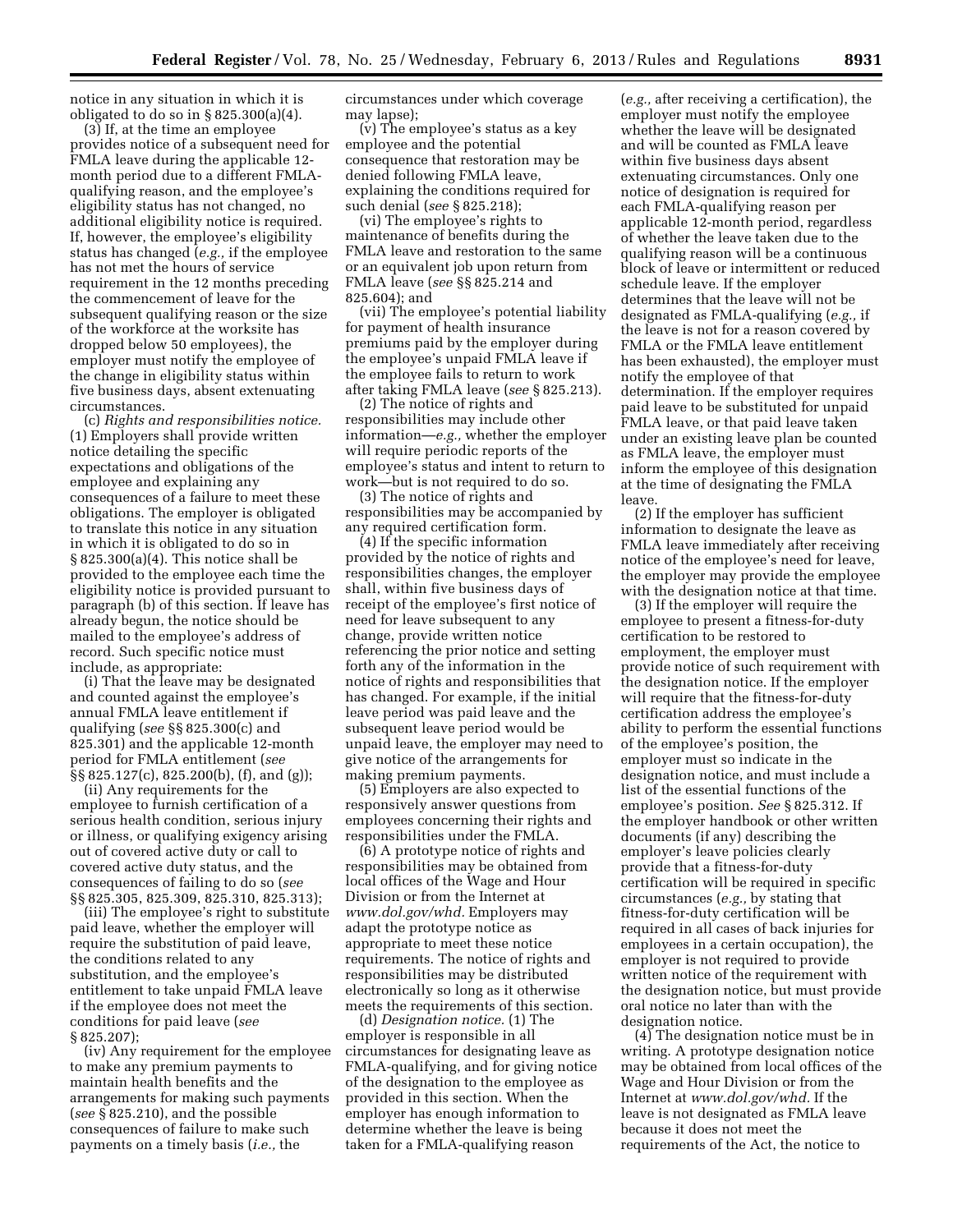the employee that the leave is not designated as FMLA leave may be in the form of a simple written statement.

(5) If the information provided by the employer to the employee in the designation notice changes (*e.g.,* the employee exhausts the FMLA leave entitlement), the employer shall provide, within five business days of receipt of the employee's first notice of need for leave subsequent to any change, written notice of the change.

(6) The employer must notify the employee of the amount of leave counted against the employee's FMLA leave entitlement. If the amount of leave needed is known at the time the employer designates the leave as FMLAqualifying, the employer must notify the employee of the number of hours, days, or weeks that will be counted against the employee's FMLA leave entitlement in the designation notice. If it is not possible to provide the hours, days, or weeks that will be counted against the employee's FMLA leave entitlement (such as in the case of unforeseeable intermittent leave), then the employer must provide notice of the amount of leave counted against the employee's FMLA leave entitlement upon the request by the employee, but no more often than once in a 30-day period and only if leave was taken in that period. The notice of the amount of leave counted against the employee's FMLA entitlement may be oral or in writing. If such notice is oral, it shall be confirmed in writing, no later than the following payday (unless the payday is less than one week after the oral notice, in which case the notice must be no later than the subsequent payday). Such written notice may be in any form, including a notation on the employee's pay stub.

(e) *Consequences of failing to provide notice.* Failure to follow the notice requirements set forth in this section may constitute an interference with, restraint, or denial of the exercise of an employee's FMLA rights. An employer may be liable for compensation and benefits lost by reason of the violation, for other actual monetary losses sustained as a direct result of the violation, and for appropriate equitable or other relief, including employment, reinstatement, promotion, or any other relief tailored to the harm suffered *See*  § 825.400(c).

### **§ 825.301 Designation of FMLA leave.**

(a) *Employer responsibilities.* The employer's decision to designate leave as FMLA-qualifying must be based only on information received from the employee or the employee's spokesperson (*e.g.,* if the employee is incapacitated, the employee's spouse,

adult child, parent, doctor, *etc.,* may provide notice to the employer of the need to take FMLA leave). In any circumstance where the employer does not have sufficient information about the reason for an employee's use of leave, the employer should inquire further of the employee or the spokesperson to ascertain whether leave is potentially FMLA-qualifying. Once the employer has acquired knowledge that the leave is being taken for a FMLAqualifying reason, the employer must notify the employee as provided in § 825.300(d).

(b) *Employee responsibilities.* An employee giving notice of the need for FMLA leave does not need to expressly assert rights under the Act or even mention the FMLA to meet his or her obligation to provide notice, though the employee would need to state a qualifying reason for the needed leave and otherwise satisfy the notice requirements set forth in § 825.302 or § 825.303 depending on whether the need for leave is foreseeable or unforeseeable. An employee giving notice of the need for FMLA leave must explain the reasons for the needed leave so as to allow the employer to determine whether the leave qualifies under the Act. If the employee fails to explain the reasons, leave may be denied. In many cases, in explaining the reasons for a request to use leave, especially when the need for the leave was unexpected or unforeseen, an employee will provide sufficient information for the employer to designate the leave as FMLA leave. An employee using accrued paid leave may in some cases not spontaneously explain the reasons or their plans for using their accrued leave. However, if an employee requesting to use paid leave for a FMLA-qualifying reason does not explain the reason for the leave and the employer denies the employee's request, the employee will need to provide sufficient information to establish a FMLA-qualifying reason for the needed leave so that the employer is aware that the leave may not be denied and may designate that the paid leave be appropriately counted against (substituted for) the employee's FMLA leave entitlement. Similarly, an employee using accrued paid vacation leave who seeks an extension of unpaid leave for a FMLA-qualifying reason will need to state the reason. If this is due to an event which occurred during the period of paid leave, the employer may count the leave used after the FMLAqualifying reason against the employee's FMLA leave entitlement.

(c) *Disputes.* If there is a dispute between an employer and an employee as to whether leave qualifies as FMLA

leave, it should be resolved through discussions between the employee and the employer. Such discussions and the decision must be documented.

(d) *Retroactive designation.* If an employer does not designate leave as required by § 825.300, the employer may retroactively designate leave as FMLA leave with appropriate notice to the employee as required by § 825.300 provided that the employer's failure to timely designate leave does not cause harm or injury to the employee. In all cases where leave would qualify for FMLA protections, an employer and an employee can mutually agree that leave be retroactively designated as FMLA leave.

(e) *Remedies.* If an employer's failure to timely designate leave in accordance with § 825.300 causes the employee to suffer harm, it may constitute an interference with, restraint of, or denial of the exercise of an employee's FMLA rights. An employer may be liable for compensation and benefits lost by reason of the violation, for other actual monetary losses sustained as a direct result of the violation, and for appropriate equitable or other relief, including employment, reinstatement, promotion, or any other relief tailored to the harm suffered. *See* § 825.400(c). For example, if an employer that was put on notice that an employee needed FMLA leave failed to designate the leave properly, but the employee's own serious health condition prevented him or her from returning to work during that time period regardless of the designation, an employee may not be able to show that the employee suffered harm as a result of the employer's actions. However, if an employee took leave to provide care for a son or daughter with a serious health condition believing it would not count toward his or her FMLA entitlement, and the employee planned to later use that FMLA leave to provide care for a spouse who would need assistance when recovering from surgery planned for a later date, the employee may be able to show that harm has occurred as a result of the employer's failure to designate properly. The employee might establish this by showing that he or she would have arranged for an alternative caregiver for the seriously ill son or daughter if the leave had been designated timely.

### **§ 825.302 Employee notice requirements for foreseeable FMLA leave.**

(a) *Timing of notice.* An employee must provide the employer at least 30 days advance notice before FMLA leave is to begin if the need for the leave is foreseeable based on an expected birth,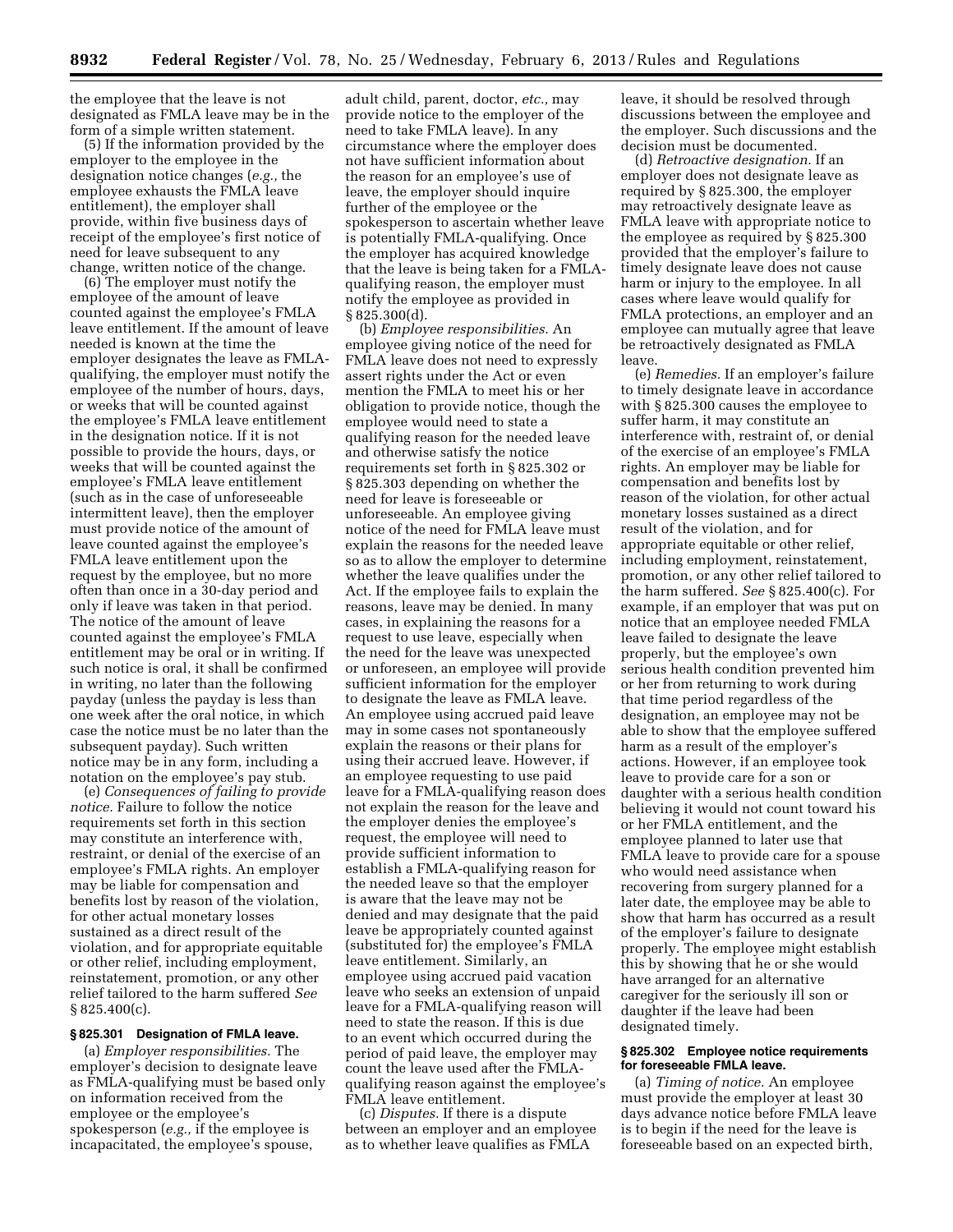placement for adoption or foster care, planned medical treatment for a serious health condition of the employee or of a family member, or the planned medical treatment for a serious injury or illness of a covered servicemember. If 30 days notice is not practicable, such as because of a lack of knowledge of approximately when leave will be required to begin, a change in circumstances, or a medical emergency, notice must be given as soon as practicable. For example, an employee's health condition may require leave to commence earlier than anticipated before the birth of a child. Similarly, little opportunity for notice may be given before placement for adoption. For foreseeable leave due to a qualifying exigency notice must be provided as soon as practicable, regardless of how far in advance such leave is foreseeable. Whether FMLA leave is to be continuous or is to be taken intermittently or on a reduced schedule basis, notice need only be given one time, but the employee shall advise the employer as soon as practicable if dates of scheduled leave change or are extended, or were initially unknown. In those cases where the employee is required to provide at least 30 days notice of foreseeable leave and does not do so, the employee shall explain the reasons why such notice was not practicable upon a request from the employer for such information.

(b) *As soon as practicable* means as soon as both possible and practical, taking into account all of the facts and circumstances in the individual case. When an employee becomes aware of a need for FMLA leave less than 30 days in advance, it should be practicable for the employee to provide notice of the need for leave either the same day or the next business day. In all cases, however, the determination of when an employee could practicably provide notice must take into account the individual facts and circumstances.

(c) *Content of notice.* An employee shall provide at least verbal notice sufficient to make the employer aware that the employee needs FMLAqualifying leave, and the anticipated timing and duration of the leave. Depending on the situation, such information may include that a condition renders the employee unable to perform the functions of the job; that the employee is pregnant or has been hospitalized overnight; whether the employee or the employee's family member is under the continuing care of a health care provider; if the leave is due to a qualifying exigency, that a military member is on covered active duty or call to covered active duty status

(or has been notified of an impending call or order to covered active duty), and that the requested leave is for one of the reasons listed in § 825.126(b); if the leave is for a family member, that the condition renders the family member unable to perform daily activities, or that the family member is a covered servicemember with a serious injury or illness; and the anticipated duration of the absence, if known. When an employee seeks leave for the first time for a FMLA-qualifying reason, the employee need not expressly assert rights under the FMLA or even mention the FMLA. When an employee seeks leave due to a FMLA-qualifying reason, for which the employer has previously provided FMLA-protected leave, the employee must specifically reference the qualifying reason for leave or the need for FMLA leave. In all cases, the employer should inquire further of the employee if it is necessary to have more information about whether FMLA leave is being sought by the employee, and obtain the necessary details of the leave to be taken. In the case of medical conditions, the employer may find it necessary to inquire further to determine if the leave is because of a serious health condition and may request medical certification to support the need for such leave. *See* § 825.305. An employer may also request certification to support the need for leave for a qualifying exigency or for military caregiver leave. *See* §§ 825.309, 825.310). When an employee has been previously certified for leave due to more than one FMLA-qualifying reason, the employer may need to inquire further to determine for which qualifying reason the leave is needed. An employee has an obligation to respond to an employer's questions designed to determine whether an absence is potentially FMLA-qualifying. Failure to respond to reasonable employer inquiries regarding the leave request may result in denial of FMLA protection if the employer is unable to determine whether the leave is FMLAqualifying.

(d) *Complying with employer policy.*  An employer may require an employee to comply with the employer's usual and customary notice and procedural requirements for requesting leave, absent unusual circumstances. For example, an employer may require that written notice set forth the reasons for the requested leave, the anticipated duration of the leave, and the anticipated start of the leave. An employee also may be required by an employer's policy to contact a specific individual. Unusual circumstances

would include situations such as when an employee is unable to comply with the employer's policy that requests for leave should be made by contacting a specific number because on the day the employee needs to provide notice of his or her need for FMLA leave there is no one to answer the call-in number and the voice mail box is full. Where an employee does not comply with the employer's usual notice and procedural requirements, and no unusual circumstances justify the failure to comply, FMLA-protected leave may be delayed or denied. However, FMLAprotected leave may not be delayed or denied where the employer's policy requires notice to be given sooner than set forth in paragraph (a) of this section and the employee provides timely notice as set forth in paragraph (a) of this section.

(e) *Scheduling planned medical treatment.* When planning medical treatment, the employee must consult with the employer and make a reasonable effort to schedule the treatment so as not to disrupt unduly the employer's operations, subject to the approval of the health care provider. Employees are ordinarily expected to consult with their employers prior to the scheduling of treatment in order to work out a treatment schedule which best suits the needs of both the employer and the employee. For example, if an employee who provides notice of the need to take FMLA leave on an intermittent basis for planned medical treatment neglects to consult with the employer to make a reasonable effort to arrange the schedule of treatments so as not to unduly disrupt the employer's operations, the employer may initiate discussions with the employee and require the employee to attempt to make such arrangements, subject to the approval of the health care provider. *See* §§ 825.203 and 825.205.

(f) Intermittent leave or leave on a reduced leave schedule must be medically necessary due to a serious health condition or a serious injury or illness. An employee shall advise the employer, upon request, of the reasons why the intermittent/reduced leave schedule is necessary and of the schedule for treatment, if applicable. The employee and employer shall attempt to work out a schedule for such leave that meets the employee's needs without unduly disrupting the employer's operations, subject to the approval of the health care provider.

(g) An employer may waive employees' FMLA notice requirements. *See* § 825.304.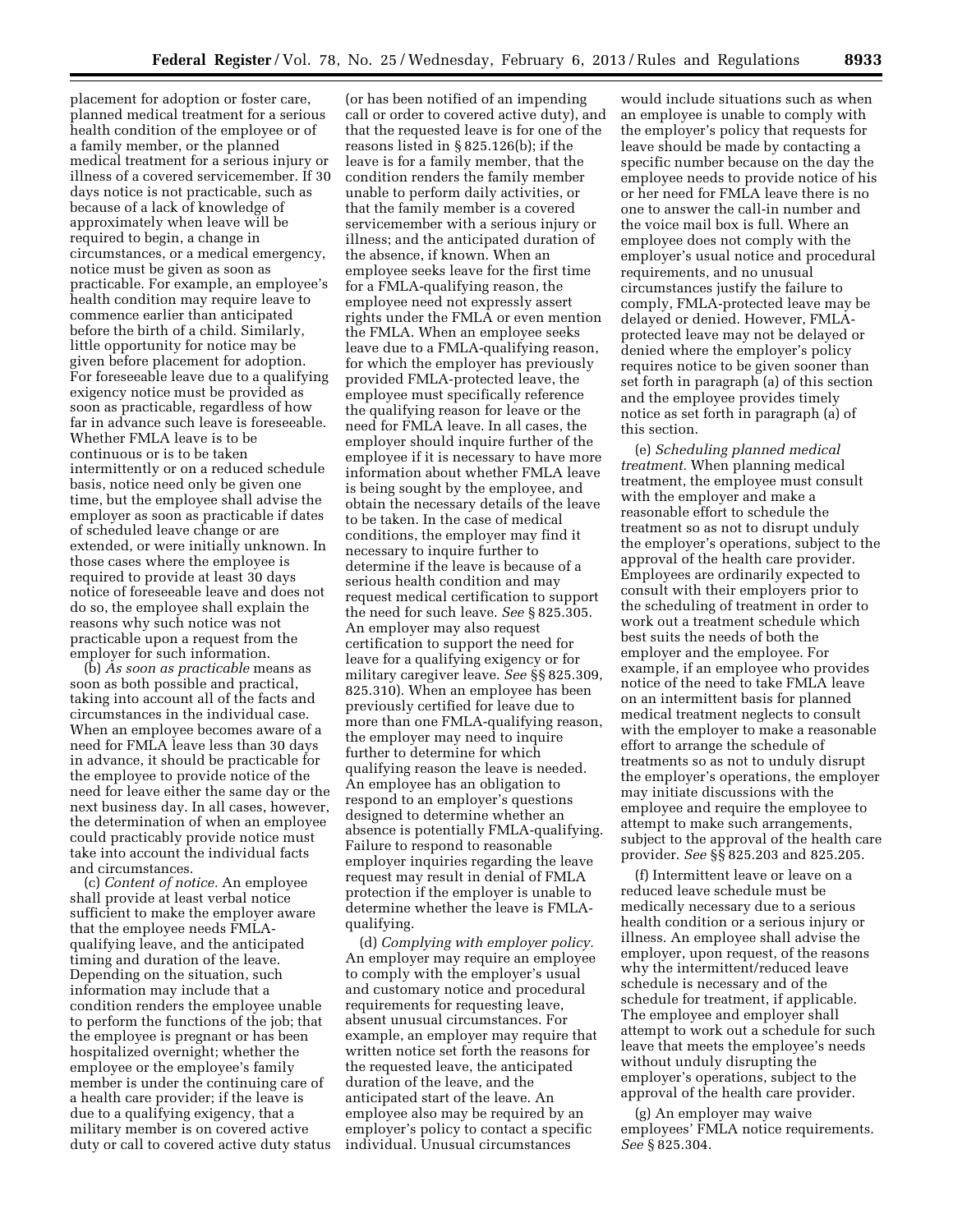# **§ 825.303 Employee notice requirements for unforeseeable FMLA leave.**

(a) *Timing of notice.* When the approximate timing of the need for leave is not foreseeable, an employee must provide notice to the employer as soon as practicable under the facts and circumstances of the particular case. It generally should be practicable for the employee to provide notice of leave that is unforeseeable within the time prescribed by the employer's usual and customary notice requirements applicable to such leave. *See*  § 825.303(c). Notice may be given by the employee's spokesperson (*e.g.,* spouse, adult family member, or other responsible party) if the employee is unable to do so personally. For example, if an employee's child has a severe asthma attack and the employee takes the child to the emergency room, the employee would not be required to leave his or her child in order to report the absence while the child is receiving emergency treatment. However, if the child's asthma attack required only the use of an inhaler at home followed by a period of rest, the employee would be expected to call the employer promptly after ensuring the child has used the inhaler.

(b) *Content of notice.* An employee shall provide sufficient information for an employer to reasonably determine whether the FMLA may apply to the leave request. Depending on the situation, such information may include that a condition renders the employee unable to perform the functions of the job; that the employee is pregnant or has been hospitalized overnight; whether the employee or the employee's family member is under the continuing care of a health care provider; if the leave is due to a qualifying exigency, that a military member is on covered active duty or call to covered active duty status (or has been notified of an impending call or order to covered active duty), that the requested leave is for one of the reasons listed in § 825.126(b), and the anticipated duration of the absence; or if the leave is for a family member that the condition renders the family member unable to perform daily activities or that the family member is a covered servicemember with a serious injury or illness; and the anticipated duration of the absence, if known. When an employee seeks leave for the first time for a FMLA-qualifying reason, the employee need not expressly assert rights under the FMLA or even mention the FMLA. When an employee seeks leave due to a qualifying reason, for which the employer has previously provided the employee FMLA-protected leave, the employee must specifically

reference either the qualifying reason for until 30 days after the date the leave or the need for FMLA leave. Calling in ''sick'' without providing more information will not be considered sufficient notice to trigger an employer's obligations under the Act. The employer will be expected to obtain any additional required information through informal means. An employee has an obligation to respond to an employer's questions designed to determine whether an absence is potentially FMLA-qualifying. Failure to respond to reasonable employer inquiries regarding the leave request may result in denial of FMLA protection if the employer is unable to determine whether the leave is FMLA-qualifying.

(c) *Complying with employer policy.*  When the need for leave is not foreseeable, an employee must comply with the employer's usual and customary notice and procedural requirements for requesting leave, absent unusual circumstances. For example, an employer may require employees to call a designated number or a specific individual to request leave. However, if an employee requires emergency medical treatment, he or she would not be required to follow the callin procedure until his or her condition is stabilized and he or she has access to, and is able to use, a phone. Similarly, in the case of an emergency requiring leave because of a FMLA-qualifying reason, written advance notice pursuant to an employer's internal rules and procedures may not be required when FMLA leave is involved. If an employee does not comply with the employer's usual notice and procedural requirements, and no unusual circumstances justify the failure to comply, FMLA-protected leave may be delayed or denied.

## **§ 825.304 Employee failure to provide notice.**

(a) *Proper notice required.* In all cases, in order for the onset of an employee's FMLA leave to be delayed due to lack of required notice, it must be clear that the employee had actual notice of the FMLA notice requirements. This condition would be satisfied by the employer's proper posting of the required notice at the worksite where the employee is employed and the employer's provision of the required notice in either an employee handbook or employee distribution, as required by § 825.300.

(b) *Foreseeable leave—30 days.* When the need for FMLA leave is foreseeable at least 30 days in advance and an employee fails to give timely advance notice with no reasonable excuse, the employer may delay FMLA coverage

employee provides notice. The need for leave and the approximate date leave would be taken must have been clearly foreseeable to the employee 30 days in advance of the leave. For example, knowledge that an employee would receive a telephone call about the availability of a child for adoption at some unknown point in the future would not be sufficient to establish the leave was clearly foreseeable 30 days in advance.

(c) *Foreseeable leave—less than 30 days.* When the need for FMLA leave is foreseeable fewer than 30 days in advance and an employee fails to give notice as soon as practicable under the particular facts and circumstances, the extent to which an employer may delay FMLA coverage for leave depends on the facts of the particular case. For example, if an employee reasonably should have given the employer two weeks notice but instead only provided one week notice, then the employer may delay FMLA-protected leave for one week (thus, if the employer elects to delay FMLA coverage and the employee nonetheless takes leave one week after providing the notice (*i.e.,* a week before the two week notice period has been met) the leave will not be FMLAprotected).

(d) *Unforeseeable leave.* When the need for FMLA leave is unforeseeable and an employee fails to give notice in accordance with § 825.303, the extent to which an employer may delay FMLA coverage for leave depends on the facts of the particular case. For example, if it would have been practicable for an employee to have given the employer notice of the need for leave very soon after the need arises consistent with the employer's policy, but instead the employee provided notice two days after the leave began, then the employer may delay FMLA coverage of the leave by two days.

(e) *Waiver of notice.* An employer may waive employees' FMLA notice obligations or the employer's own internal rules on leave notice requirements. If an employer does not waive the employee's obligations under its internal leave rules, the employer may take appropriate action under its internal rules and procedures for failure to follow its usual and customary notification rules, absent unusual circumstances, as long as the actions are taken in a manner that does not discriminate against employees taking FMLA leave and the rules are not inconsistent with § 825.303(a).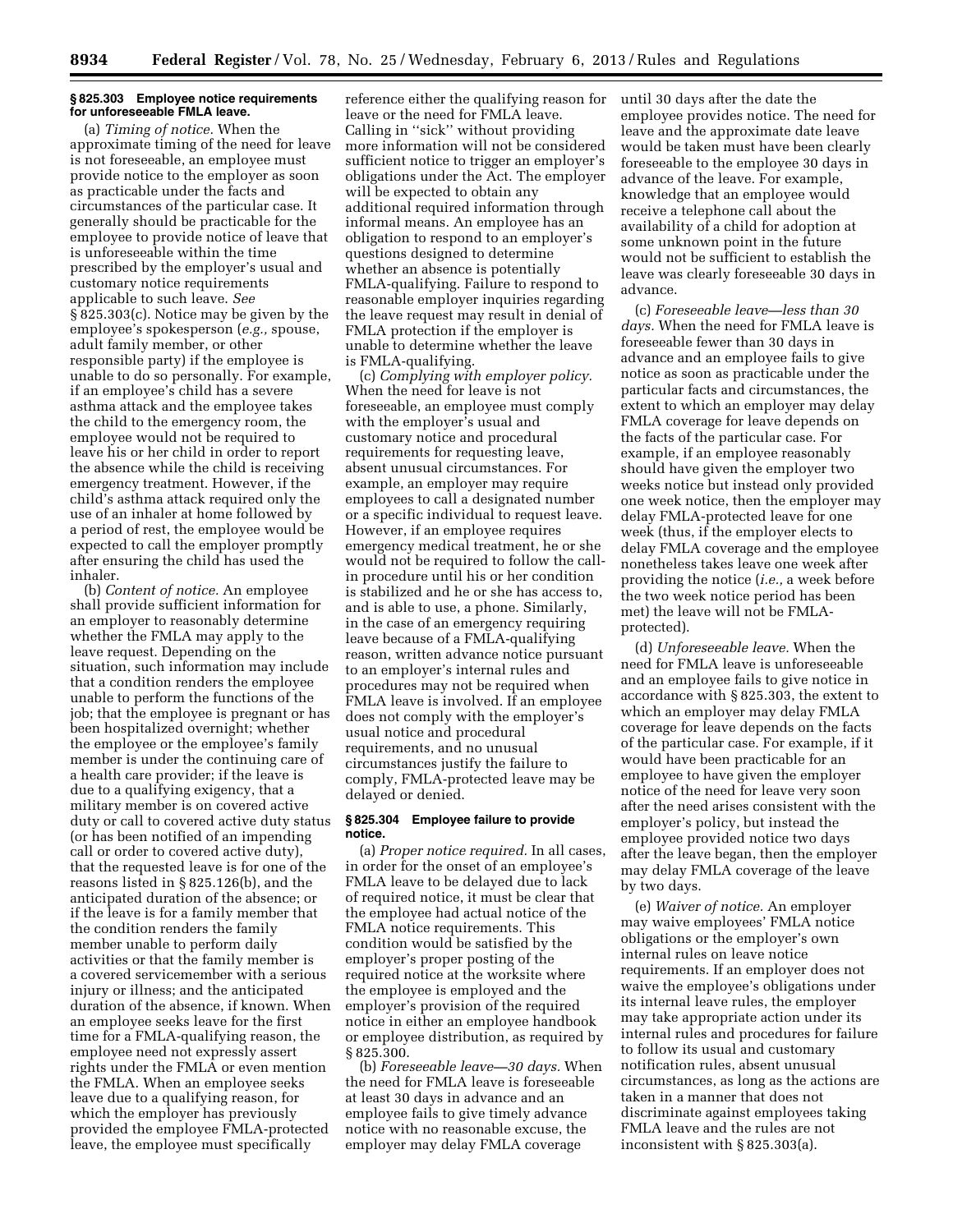## **§ 825.305 Certification, general rule.**

(a) *General.* An employer may require that an employee's leave to care for the employee's covered family member with a serious health condition, or due to the employee's own serious health condition that makes the employee unable to perform one or more of the essential functions of the employee's position, be supported by a certification issued by the health care provider of the employee or the employee's family member. An employer may also require that an employee's leave because of a qualifying exigency or to care for a covered servicemember with a serious injury or illness be supported by a certification, as described in §§ 825.309 and 825.310, respectively. An employer must give notice of a requirement for certification each time a certification is required; such notice must be written notice whenever required by § 825.300(c). An employer's oral request to an employee to furnish any subsequent certification is sufficient.

(b) *Timing.* In most cases, the employer should request that an employee furnish certification at the time the employee gives notice of the need for leave or within five business days thereafter, or, in the case of unforeseen leave, within five business days after the leave commences. The employer may request certification at some later date if the employer later has reason to question the appropriateness of the leave or its duration. The employee must provide the requested certification to the employer within 15 calendar days after the employer's request, unless it is not practicable under the particular circumstances to do so despite the employee's diligent, good faith efforts or the employer provides more than 15 calendar days to return the requested certification.

(c) *Complete and sufficient certification.* The employee must provide a complete and sufficient certification to the employer if required by the employer in accordance with §§ 825.306, 825.309, and 825.310. The employer shall advise an employee whenever the employer finds a certification incomplete or insufficient, and shall state in writing what additional information is necessary to make the certification complete and sufficient. A certification is considered incomplete if the employer receives a certification, but one or more of the applicable entries have not been completed. A certification is considered insufficient if the employer receives a complete certification, but the information provided is vague, ambiguous, or non-responsive. The

employer must provide the employee with seven calendar days (unless not practicable under the particular circumstances despite the employee's diligent good faith efforts) to cure any such deficiency. If the deficiencies specified by the employer are not cured in the resubmitted certification, the employer may deny the taking of FMLA leave, in accordance with § 825.313. A certification that is not returned to the employer is not considered incomplete or insufficient, but constitutes a failure to provide certification.

(d) *Consequences.* At the time the employer requests certification, the employer must also advise an employee of the anticipated consequences of an employee's failure to provide adequate certification. If the employee fails to provide the employer with a complete and sufficient certification, despite the opportunity to cure the certification as provided in paragraph (c) of this section, or fails to provide any certification, the employer may deny the taking of FMLA leave, in accordance with § 825.313. It is the employee's responsibility either to furnish a complete and sufficient certification or to furnish the health care provider providing the certification with any necessary authorization from the employee or the employee's family member in order for the health care provider to release a complete and sufficient certification to the employer to support the employee's FMLA request. This provision will apply in any case where an employer requests a certification permitted by these regulations, whether it is the initial certification, a recertification, a second or third opinion, or a fitness for duty certificate, including any clarifications necessary to determine if such certifications are authentic and sufficient. *See* §§ 825.306, 825.307, 825.308, and 825.312.

(e) *Annual medical certification.*  Where the employee's need for leave due to the employee's own serious health condition, or the serious health condition of the employee's covered family member, lasts beyond a single leave year (as defined in § 825.200), the employer may require the employee to provide a new medical certification in each subsequent leave year. Such new medical certifications are subject to the provisions for authentication and clarification set forth in § 825.307, including second and third opinions.

#### **§ 825.306 Content of medical certification for leave taken because of an employee's own serious health condition or the serious health condition of a family member.**

(a) *Required information.* When leave is taken because of an employee's own serious health condition, or the serious health condition of a family member, an employer may require an employee to obtain a medical certification from a health care provider that sets forth the following information:

(1) The name, address, telephone number, and fax number of the health care provider and type of medical practice/specialization;

(2) The approximate date on which the serious health condition commenced, and its probable duration;

(3) A statement or description of appropriate medical facts regarding the patient's health condition for which FMLA leave is requested. The medical facts must be sufficient to support the need for leave. Such medical facts may include information on symptoms, diagnosis, hospitalization, doctor visits, whether medication has been prescribed, any referrals for evaluation or treatment (physical therapy, for example), or any other regimen of continuing treatment;

(4) If the employee is the patient, information sufficient to establish that the employee cannot perform the essential functions of the employee's job as well as the nature of any other work restrictions, and the likely duration of such inability (*see* § 825.123(b) and (c));

(5) If the patient is a covered family member with a serious health condition, information sufficient to establish that the family member is in need of care, as described in § 825.124, and an estimate of the frequency and duration of the leave required to care for the family member;

(6) If an employee requests leave on an intermittent or reduced schedule basis for planned medical treatment of the employee's or a covered family member's serious health condition, information sufficient to establish the medical necessity for such intermittent or reduced schedule leave and an estimate of the dates and duration of such treatments and any periods of recovery;

(7) If an employee requests leave on an intermittent or reduced schedule basis for the employee's serious health condition, including pregnancy, that may result in unforeseeable episodes of incapacity, information sufficient to establish the medical necessity for such intermittent or reduced schedule leave and an estimate of the frequency and duration of the episodes of incapacity; and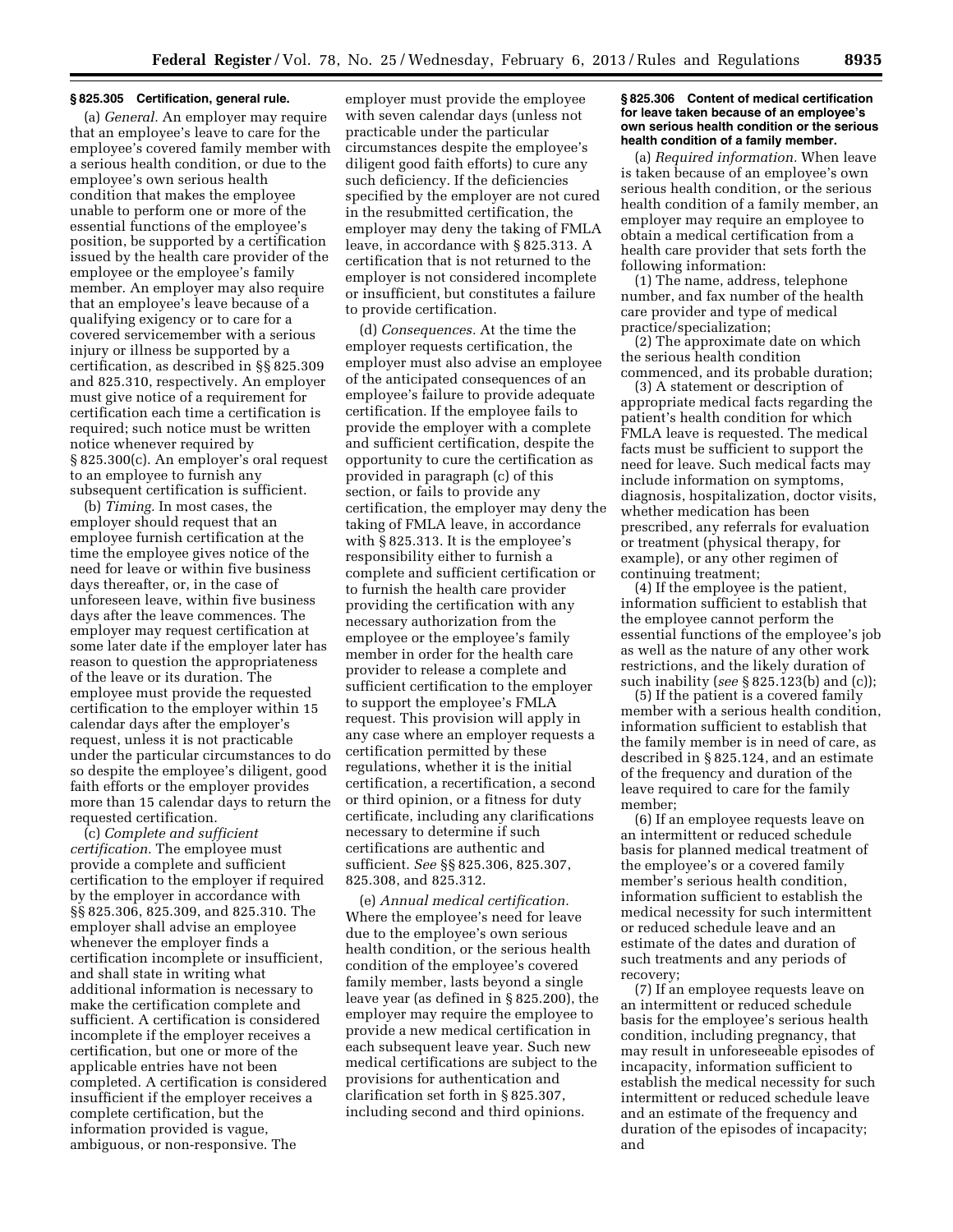(8) If an employee requests leave on an intermittent or reduced schedule basis to care for a covered family member with a serious health condition, a statement that such leave is medically necessary to care for the family member, as described in §§ 825.124 and 825.203(b), which can include assisting in the family member's recovery, and an estimate of the frequency and duration of the required leave.

(b) DOL has developed two optional forms (Form WH–380E and Form WH– 380F, as revised) for use in obtaining medical certification, including second and third opinions, from health care providers that meets FMLA's certification requirements. Optional form WH–380E is for use when the employee's need for leave is due to the employee's own serious health condition. Optional form WH–380F is for use when the employee needs leave to care for a family member with a serious health condition. These optional forms reflect certification requirements so as to permit the health care provider to furnish appropriate medical information. Form WH–380–E and WH– 380–F, as revised, or another form containing the same basic information, may be used by the employer; however, no information may be required beyond that specified in §§ 825.306, 825.307, and 825.308. In all instances the information on the form must relate only to the serious health condition for which the current need for leave exists. Prototype forms WH–380–E and WH– 380–F may be obtained from local offices of the Wage and Hour Division or from the Internet at *[www.dol.gov/](http://www.dol.gov/whd)  [whd.](http://www.dol.gov/whd)* 

(c) If an employee is on FMLA leave running concurrently with a workers' compensation absence, and the provisions of the workers' compensation statute permit the employer or the employer's representative to request additional information from the employee's workers' compensation health care provider, the FMLA does not prevent the employer from following the workers' compensation provisions and information received under those provisions may be considered in determining the employee's entitlement to FMLA-protected leave. Similarly, an employer may request additional information in accordance with a paid leave policy or disability plan that requires greater information to qualify for payments or benefits, provided that the employer informs the employee that the additional information only needs to be provided in connection with receipt of such payments or benefits. Any information received pursuant to such policy or plan may be considered in

determining the employee's entitlement to FMLA-protected leave. If the employee fails to provide the information required for receipt of such payments or benefits, such failure will not affect the employee's entitlement to take unpaid FMLA leave. *See*  § 825.207(a).

(d) If an employee's serious health condition may also be a disability within the meaning of the Americans with Disabilities Act (ADA), as amended, the FMLA does not prevent the employer from following the procedures for requesting medical information under the ADA. Any information received pursuant to these procedures may be considered in determining the employee's entitlement to FMLA-protected leave.

(e) While an employee may choose to comply with the certification requirement by providing the employer with an authorization, release, or waiver allowing the employer to communicate directly with the health care provider of the employee or his or her covered family member, the employee may not be required to provide such an authorization, release, or waiver. In all instances in which certification is requested, it is the employee's responsibility to provide the employer with complete and sufficient certification and failure to do so may result in the denial of FMLA leave. *See*  § 825.305(d).

### **§ 825.307 Authentication and clarification of medical certification for leave taken because of an employee's own serious health condition or the serious health condition of a family member; second and third opinions.**

(a) *Clarification and authentication.* If an employee submits a complete and sufficient certification signed by the health care provider, the employer may not request additional information from the health care provider. However, the employer may contact the health care provider for purposes of clarification and authentication of the medical certification (whether initial certification or recertification) after the employer has given the employee an opportunity to cure any deficiencies as set forth in § 825.305(c). To make such contact, the employer must use a health care provider, a human resources professional, a leave administrator, or a management official. Under no circumstances, however, may the employee's direct supervisor contact the employee's health care provider. For purposes of these regulations, *authentication* means providing the health care provider with a copy of the certification and requesting verification

that the information contained on the certification form was completed and/or authorized by the health care provider who signed the document; no additional medical information may be requested. *Clarification* means contacting the health care provider to understand the handwriting on the medical certification or to understand the meaning of a response. Employers may not ask health care providers for additional information beyond that required by the certification form. The requirements of the Health Insurance Portability and Accountability Act (HIPAA) Privacy Rule (*see* 45 CFR parts 160 and 164), which governs the privacy of individually-identifiable health information created or held by HIPAAcovered entities, must be satisfied when individually-identifiable health information of an employee is shared with an employer by a HIPAA-covered health care provider. If an employee chooses not to provide the employer with authorization allowing the employer to clarify the certification with the health care provider, and does not otherwise clarify the certification, the employer may deny the taking of FMLA leave if the certification is unclear. *See*  § 825.305(d). It is the employee's responsibility to provide the employer with a complete and sufficient certification and to clarify the certification if necessary.

(b) *Second opinion.* (1) An employer who has reason to doubt the validity of a medical certification may require the employee to obtain a second opinion at the employer's expense. Pending receipt of the second (or third) medical opinion, the employee is provisionally entitled to the benefits of the Act, including maintenance of group health benefits. If the certifications do not ultimately establish the employee's entitlement to FMLA leave, the leave shall not be designated as FMLA leave and may be treated as paid or unpaid leave under the employer's established leave policies. In addition, the consequences set forth in § 825.305(d) will apply if the employee or the employee's family member fails to authorize his or her health care provider to release all relevant medical information pertaining to the serious health condition at issue if requested by the health care provider designated to provide a second opinion in order to render a sufficient and complete second opinion.

(2) The employer is permitted to designate the health care provider to furnish the second opinion, but the selected health care provider may not be employed on a regular basis by the employer. The employer may not regularly contract with or otherwise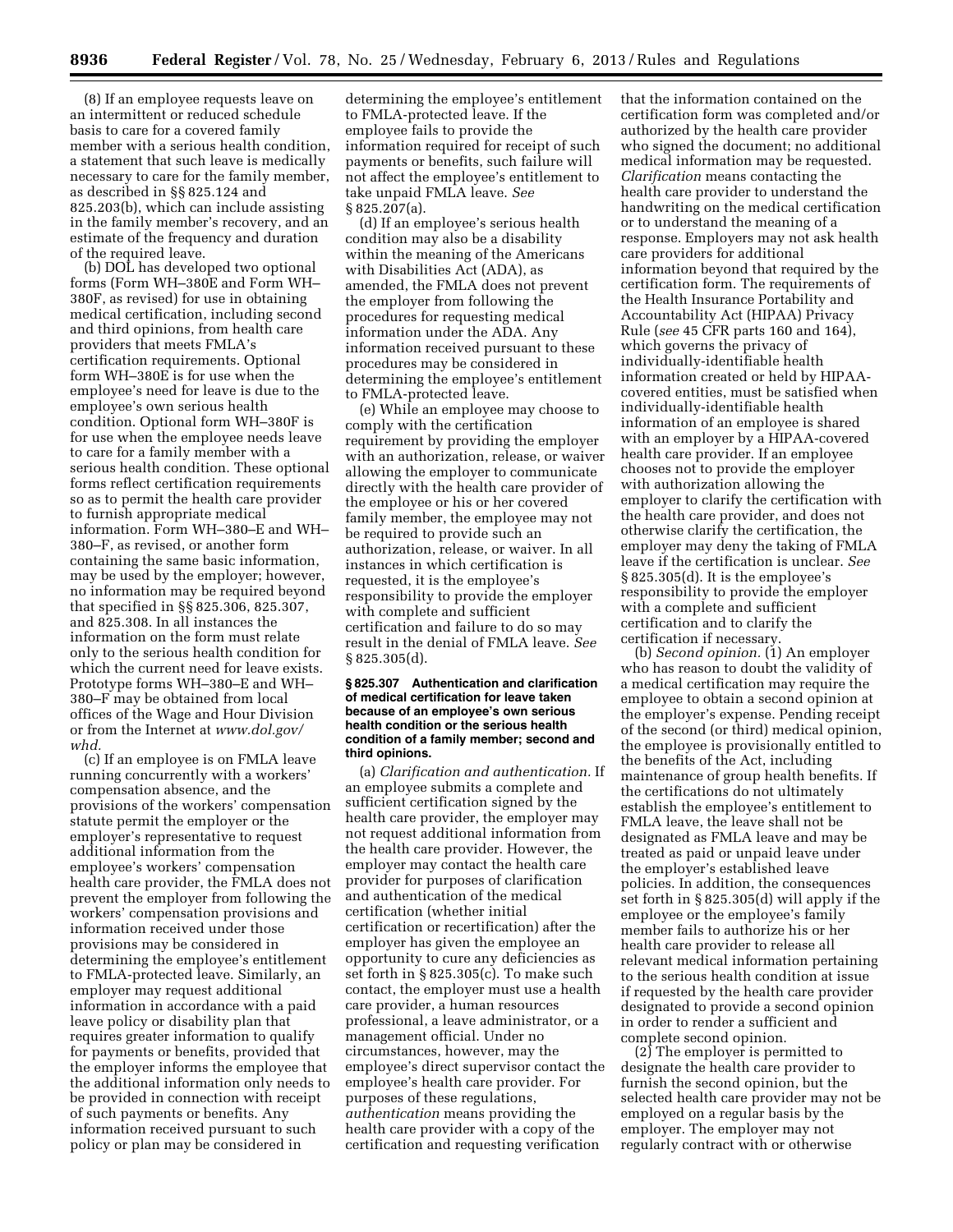regularly utilize the services of the health care provider furnishing the second opinion unless the employer is located in an area where access to health care is extremely limited (*e.g.,* a rural area where no more than one or two doctors practice in the relevant specialty in the vicinity).

(c) *Third opinion.* If the opinions of the employee's and the employer's designated health care providers differ, the employer may require the employee to obtain certification from a third health care provider, again at the employer's expense. This third opinion shall be final and binding. The third health care provider must be designated or approved jointly by the employer and the employee. The employer and the employee must each act in good faith to attempt to reach agreement on whom to select for the third opinion provider. If the employer does not attempt in good faith to reach agreement, the employer will be bound by the first certification. If the employee does not attempt in good faith to reach agreement, the employee will be bound by the second certification. For example, an employee who refuses to agree to see a doctor in the specialty in question may be failing to act in good faith. On the other hand, an employer that refuses to agree to any doctor on a list of specialists in the appropriate field provided by the employee and whom the employee has not previously consulted may be failing to act in good faith. In addition, the consequences set forth in § 825.305(d) will apply if the employee or the employee's family member fails to authorize his or her health care provider to release all relevant medical information pertaining to the serious health condition at issue if requested by the health care provider designated to provide a third opinion in order to render a sufficient and complete third opinion.

(d) *Copies of opinions.* The employer is required to provide the employee with a copy of the second and third medical opinions, where applicable, upon request by the employee. Requested copies are to be provided within five business days unless extenuating circumstances prevent such action.

(e) *Travel expenses.* If the employer requires the employee to obtain either a second or third opinion the employer must reimburse an employee or family member for any reasonable ''out of pocket'' travel expenses incurred to obtain the second and third medical opinions. The employer may not require the employee or family member to travel outside normal commuting distance for purposes of obtaining the second or

third medical opinions except in very unusual circumstances.

(f) *Medical certification abroad.* In circumstances in which the employee or a family member is visiting in another country, or a family member resides in another country, and a serious health condition develops, the employer shall accept a medical certification as well as second and third opinions from a health care provider who practices in that country. Where a certification by a foreign health care provider is in a language other than English, the employee must provide the employer with a written translation of the certification upon request.

#### **§ 825.308 Recertifications for leave taken because of an employee's own serious health condition or the serious health condition of a family member.**

(a) *30-day rule.* An employer may request recertification no more often than every 30 days and only in connection with an absence by the employee, unless paragraphs (b) or (c) of this section apply.

(b) *More than 30 days.* If the medical certification indicates that the minimum duration of the condition is more than 30 days, an employer must wait until that minimum duration expires before requesting a recertification, unless paragraph (c) of this section applies. For example, if the medical certification states that an employee will be unable to work, whether continuously or on an intermittent basis, for 40 days, the employer must wait 40 days before requesting a recertification. In all cases, an employer may request a recertification of a medical condition every six months in connection with an absence by the employee. Accordingly, even if the medical certification indicates that the employee will need intermittent or reduced schedule leave for a period in excess of six months (*e.g.,* for a lifetime condition), the employer would be permitted to request recertification every six months in connection with an absence.

(c) *Less than 30 days.* An employer may request recertification in less than 30 days if:

(1) The employee requests an extension of leave;

(2) Circumstances described by the previous certification have changed significantly (*e.g.,* the duration or frequency of the absence, the nature or severity of the illness, complications). For example, if a medical certification stated that an employee would need leave for one to two days when the employee suffered a migraine headache and the employee's absences for his or her last two migraines lasted four days

each, then the increased duration of absence might constitute a significant change in circumstances allowing the employer to request a recertification in less than 30 days. Likewise, if an employee had a pattern of using unscheduled FMLA leave for migraines in conjunction with his or her scheduled days off, then the timing of the absences also might constitute a significant change in circumstances sufficient for an employer to request a recertification more frequently than every 30 days; or

(3) The employer receives information that casts doubt upon the employee's stated reason for the absence or the continuing validity of the certification. For example, if an employee is on FMLA leave for four weeks due to the employee's knee surgery, including recuperation, and the employee plays in company softball league games during the employee's third week of FMLA leave, such information might be sufficient to cast doubt upon the continuing validity of the certification allowing the employer to request a recertification in less than 30 days.

(d) *Timing.* The employee must provide the requested recertification to the employer within the time frame requested by the employer (which must allow at least 15 calendar days after the employer's request), unless it is not practicable under the particular circumstances to do so despite the employee's diligent, good faith efforts.

(e) *Content.* The employer may ask for the same information when obtaining recertification as that permitted for the original certification as set forth in § 825.306. The employee has the same obligations to participate and cooperate (including providing a complete and sufficient certification or adequate authorization to the health care provider) in the recertification process as in the initial certification process. *See*  § 825.305(d). As part of the information allowed to be obtained on recertification for leave taken because of a serious health condition, the employer may provide the health care provider with a record of the employee's absence pattern and ask the health care provider if the serious health condition and need for leave is consistent with such a pattern.

(f) Any recertification requested by the employer shall be at the employee's expense unless the employer provides otherwise. No second or third opinion on recertification may be required.

#### **§ 825.309 Certification for leave taken because of a qualifying exigency.**

(a) *Active Duty Orders.* The first time an employee requests leave because of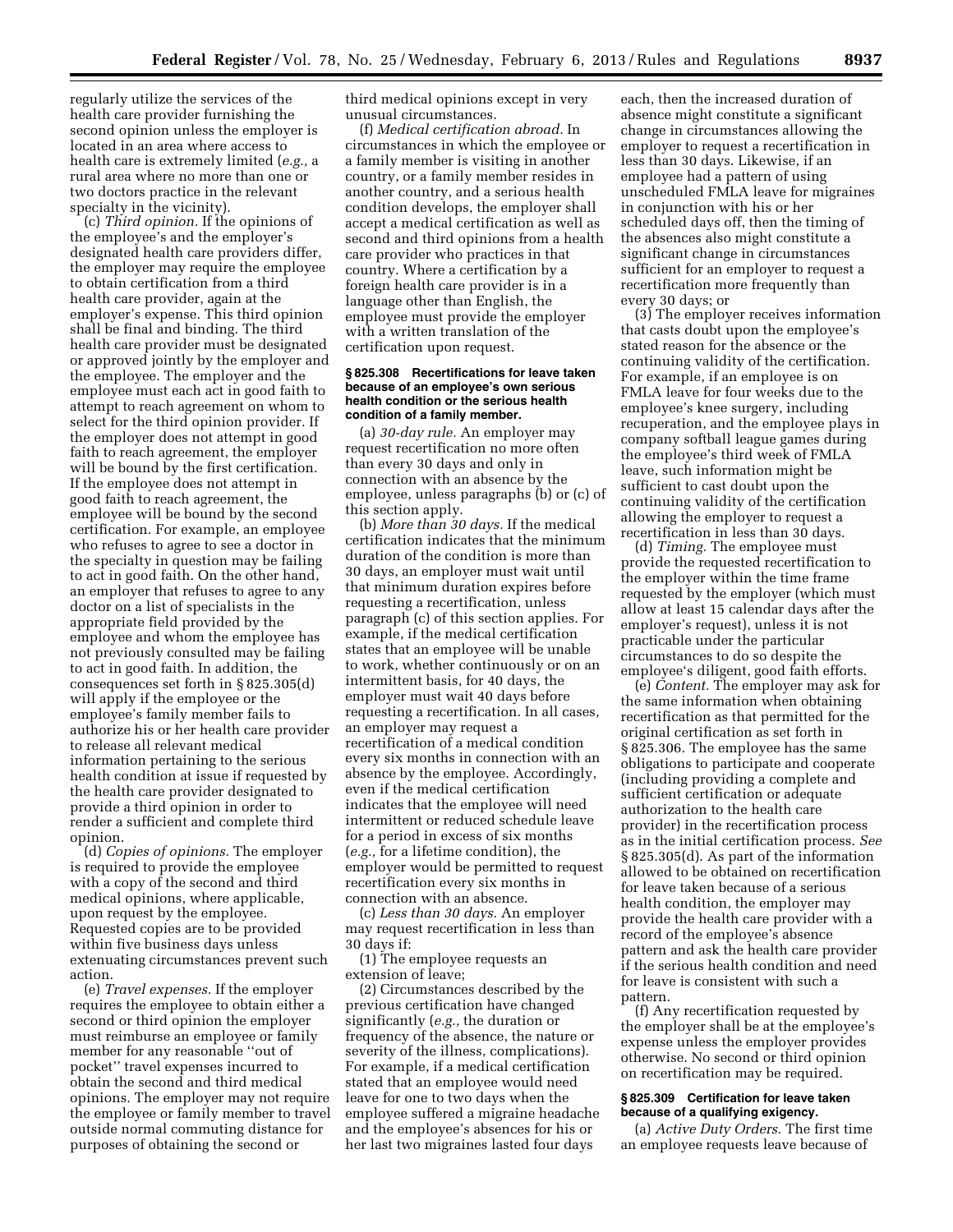a qualifying exigency arising out of the covered active duty or call to covered active duty status (or notification of an impending call or order to covered active duty)of a military member (*see*  § 825.126(a)), an employer may require the employee to provide a copy of the military member's active duty orders or other documentation issued by the military which indicates that the military member is on covered active duty or call to covered active duty status, and the dates of the military member's covered active duty service. This information need only be provided to the employer once. A copy of new active duty orders or other documentation issued by the military may be required by the employer if the need for leave because of a qualifying exigency arises out of a different covered active duty or call to covered active duty status (or notification of an impending call or order to covered active duty) of the same or a different military member;

(b) *Required information.* An employer may require that leave for any qualifying exigency specified in § 825.126 be supported by a certification from the employee that sets forth the following information:

(1) A statement or description, signed by the employee, of appropriate facts regarding the qualifying exigency for which FMLA leave is requested. The facts must be sufficient to support the need for leave. Such facts should include information on the type of qualifying exigency for which leave is requested and any available written documentation which supports the request for leave; such documentation, for example, may include a copy of a meeting announcement for informational briefings sponsored by the military, a document confirming an appointment with a counselor or school official, or a copy of a bill for services for the handling of legal or financial affairs;

(2) The approximate date on which the qualifying exigency commenced or will commence;

(3) If an employee requests leave because of a qualifying exigency for a single, continuous period of time, the beginning and end dates for such absence;

(4) If an employee requests leave because of a qualifying exigency on an intermittent or reduced schedule basis, an estimate of the frequency and duration of the qualifying exigency;

(5) If the qualifying exigency involves meeting with a third party, appropriate contact information for the individual or entity with whom the employee is meeting (such as the name, title,

organization, address, telephone number, fax number, and email address) and a brief description of the purpose of the meeting; and

(6) If the qualifying exigency involves *Rest and Recuperation* leave, a copy of the military member's Rest and Recuperation orders, or other documentation issued by the military which indicates that the military member has been granted Rest and Recuperation leave, and the dates of the military member's Rest and Recuperation leave.

(c) DOL has developed an optional form (Form WH–384) for employees' use in obtaining a certification that meets FMLA's certification requirements. Form WH–384 may be obtained from local offices of the Wage and Hour Division or from the Internet at *[www.dol.gov/whd.](http://www.dol.gov/whd)* This optional form reflects certification requirements so as to permit the employee to furnish appropriate information to support his or her request for leave because of a qualifying exigency. Form WH–384, or another form containing the same basic information, may be used by the employer; however, no information may be required beyond that specified in this section.

(d) *Verification.* If an employee submits a complete and sufficient certification to support his or her request for leave because of a qualifying exigency, the employer may not request additional information from the employee. However, if the qualifying exigency involves meeting with a third party, the employer may contact the individual or entity with whom the employee is meeting for purposes of verifying a meeting or appointment schedule and the nature of the meeting between the employee and the specified individual or entity. The employee's permission is not required in order to verify meetings or appointments with third parties, but no additional information may be requested by the employer. An employer also may contact an appropriate unit of the Department of Defense to request verification that a military member is on covered active duty or call to covered active duty status (or has been notified of an impending call or order to covered active duty); no additional information may be requested and the employee's permission is not required.

#### **§ 825.310 Certification for leave taken to care for a covered servicemember (military caregiver leave).**

(a) *Required information from health care provider.* When leave is taken to care for a covered servicemember with a serious injury or illness, an employer may require an employee to obtain a certification completed by an authorized health care provider of the covered servicemember. For purposes of leave taken to care for a covered servicemember, any one of the following health care providers may complete such a certification:

(1) A United States Department of Defense (''DOD'') health care provider;

(2) A United States Department of Veterans Affairs (''VA'') health care provider;

(3) A DOD TRICARE network authorized private health care provider;

(4) A DOD non-network TRICARE authorized private health care provider; or

(5) Any health care provider as defined in § 825.125.

(b) If the authorized health care provider is unable to make certain military-related determinations outlined below, the authorized health care provider may rely on determinations from an authorized DOD representative (such as a DOD Recovery Care Coordinator) or an authorized VA representative. An employer may request that the health care provider provide the following information:

(1) The name, address, and appropriate contact information (telephone number, fax number, and/or email address) of the health care provider, the type of medical practice, the medical specialty, and whether the health care provider is one of the following:

(i) A DOD health care provider;

(ii) A VA health care provider;

(iii) A DOD TRICARE network authorized private health care provider;

(iv) A DOD non-network TRICARE authorized private health care provider;

or (v) A health care provider as defined in § 825.125.

(2) Whether the covered servicemember's injury or illness was incurred in the line of duty on active duty or, if not, whether the covered servicemember's injury or illness existed before the beginning of the servicemember's active duty and was aggravated by service in the line of duty on active duty;

(3) The approximate date on which the serious injury or illness commenced, or was aggravated, and its probable duration;

(4) A statement or description of appropriate medical facts regarding the covered servicemember's health condition for which FMLA leave is requested. The medical facts must be sufficient to support the need for leave.

(i) In the case of a current member of the Armed Forces, such medical facts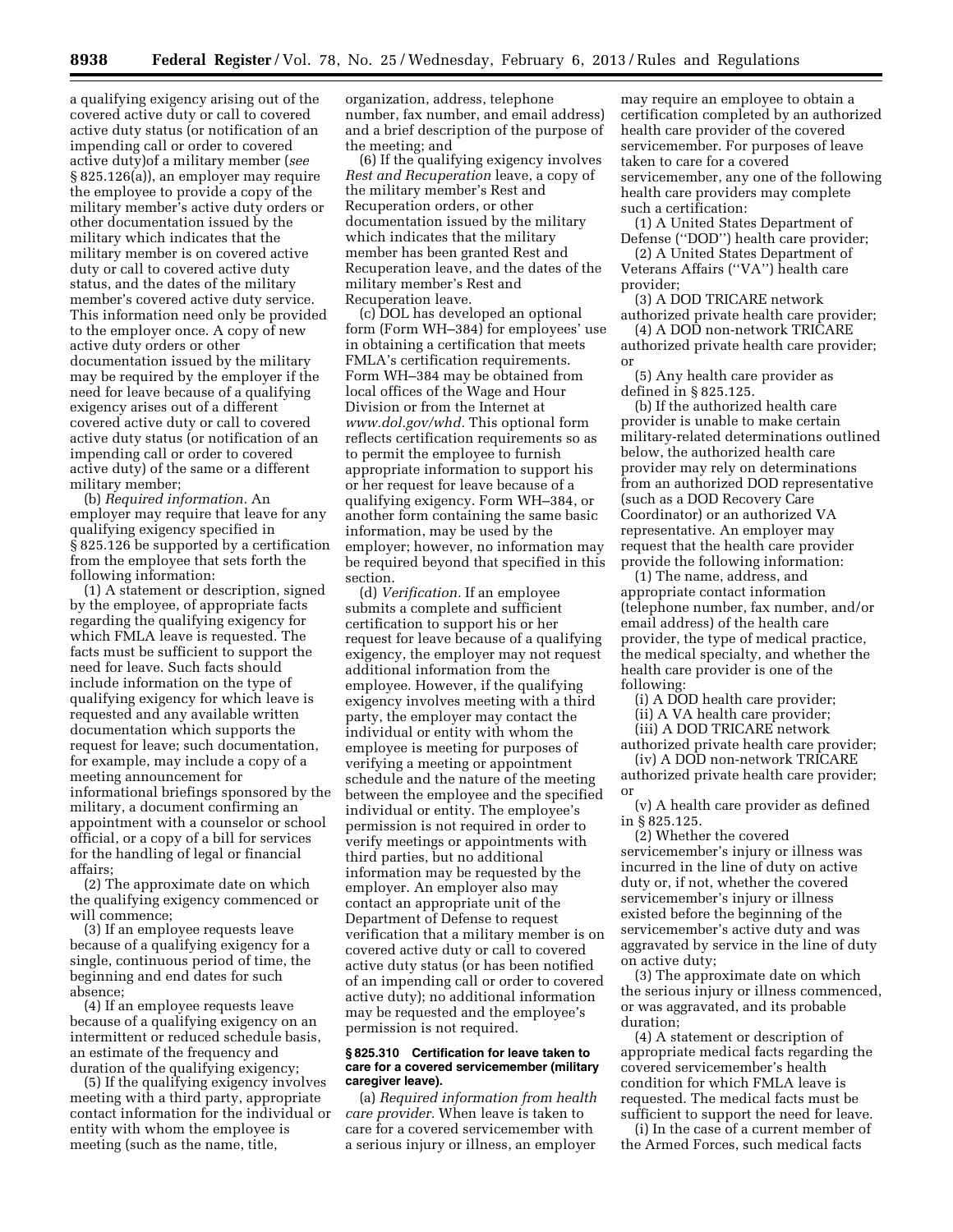must include information on whether the injury or illness may render the covered servicemember medically unfit to perform the duties of the servicemember's office, grade, rank, or rating and whether the member is receiving medical treatment, recuperation, or therapy.

(ii) In the case of a covered veteran, such medical facts must include:

(A) Information on whether the veteran is receiving medical treatment, recuperation, or therapy for an injury or illness that is the continuation of an injury or illness that was incurred or aggravated when the covered veteran was a member of the Armed Forces and rendered the servicemember medically unfit to perform the duties of the servicemember's office, grade, rank, or rating; or

(B) Information on whether the veteran is receiving medical treatment, recuperation, or therapy for an injury or illness that is a physical or mental condition for which the covered veteran has received a U.S. Department of Veterans Affairs Service-Related Disability Rating (VASRD) of 50 percent or greater, and that such VASRD rating is based, in whole or in part, on the condition precipitating the need for military caregiver leave; or

(C) Information on whether the veteran is receiving medical treatment, recuperation, or therapy for an injury or illness that is a physical or mental condition that substantially impairs the covered veteran's ability to secure or follow a substantially gainful occupation by reason of a disability or disabilities related to military service, or would do so absent treatment; or

(D) Documentation of enrollment in the Department of Veterans Affairs Program of Comprehensive Assistance for Family Caregivers.

(5) Information sufficient to establish that the covered servicemember is in need of care, as described in § 825.124, and whether the covered servicemember will need care for a single continuous period of time, including any time for treatment and recovery, and an estimate as to the beginning and ending dates for this period of time;

(6) If an employee requests leave on an intermittent or reduced schedule basis for planned medical treatment appointments for the covered servicemember, whether there is a medical necessity for the covered servicemember to have such periodic care and an estimate of the treatment schedule of such appointments;

(7) If an employee requests leave on an intermittent or reduced schedule basis to care for a covered servicemember other than for planned

medical treatment (*e.g.,* episodic flareups of a medical condition), whether there is a medical necessity for the covered servicemember to have such periodic care, which can include assisting in the covered servicemember's recovery, and an estimate of the frequency and duration of the periodic care.

(c) *Required information from employee and/or covered servicemember.* In addition to the information that may be requested under § 825.310(b), an employer may also request that such certification set forth the following information provided by an employee and/or covered servicemember:

(1) The name and address of the employer of the employee requesting leave to care for a covered servicemember, the name of the employee requesting such leave, and the name of the covered servicemember for whom the employee is requesting leave to care;

(2) The relationship of the employee to the covered servicemember for whom the employee is requesting leave to care;

(3) Whether the covered servicemember is a current member of the Armed Forces, the National Guard or Reserves, and the covered servicemember's military branch, rank, and current unit assignment;

(4) Whether the covered servicemember is assigned to a military medical facility as an outpatient or to a unit established for the purpose of providing command and control of members of the Armed Forces receiving medical care as outpatients (such as a medical hold or warrior transition unit), and the name of the medical treatment facility or unit;

(5) Whether the covered servicemember is on the temporary disability retired list;

(6) Whether the covered servicemember is a veteran, the date of separation from military service, and whether the separation was other than dishonorable. The employer may require the employee to provide documentation issued by the military which indicates that the covered servicemember is a veteran, the date of separation, and that the separation is other than dishonorable. Where an employer requires such documentation, an employee may provide a copy of the veteran's Certificate of Release or Discharge from Active Duty issued by the U.S. Department of Defense (DD Form 214) or other proof of veteran status. *See* § 825.127(c)(2).

(7) A description of the care to be provided to the covered servicemember and an estimate of the leave needed to provide the care.

(d) DOL has developed optional forms (WH-385, WH-385- $\overline{V}$ ) for employees' use in obtaining certification that meets FMLA's certification requirements, which may be obtained from local offices of the Wage and Hour Division or on the Internet at [www.dol.gov/whd.](http://www.dol.gov/whd) These optional forms reflect certification requirements so as to permit the employee to furnish appropriate information to support his or her request for leave to care for a covered servicemember with a serious injury or illness. WH–385, WH–385–V, or another form containing the same basic information, may be used by the employer; however, no information may be required beyond that specified in this section. In all instances the information on the certification must relate only to the serious injury or illness for which the current need for leave exists. An employer may seek authentication and/ or clarification of the certification under § 825.307. Second and third opinions under § 825.307 are not permitted for leave to care for a covered servicemember when the certification has been completed by one of the types of health care providers identified in § 825.310(a)(1)–(4). However, second and third opinions under § 825.307 are permitted when the certification has been completed by a health care provider as defined in § 825.125 that is not one of the types identified in § 825.310(a)(1)–(4). Additionally, recertifications under § 825.308 are not permitted for leave to care for a covered servicemember. An employer may require an employee to provide confirmation of covered family relationship to the seriously injured or ill servicemember pursuant to § 825.122(k) of the FMLA.

(e) An employer requiring an employee to submit a certification for leave to care for a covered servicemember must accept as sufficient certification, in lieu of the Department's optional certification forms (WH–385) or an employer's own certification form, invitational travel orders (ITOs) or invitational travel authorizations (ITAs) issued to any family member to join an injured or ill servicemember at his or her bedside. An ITO or ITA is sufficient certification for the duration of time specified in the ITO or ITA. During that time period, an eligible employee may take leave to care for the covered servicemember in a continuous block of time or on an intermittent basis. An eligible employee who provides an ITO or ITA to support his or her request for leave may not be required to provide any additional or separate certification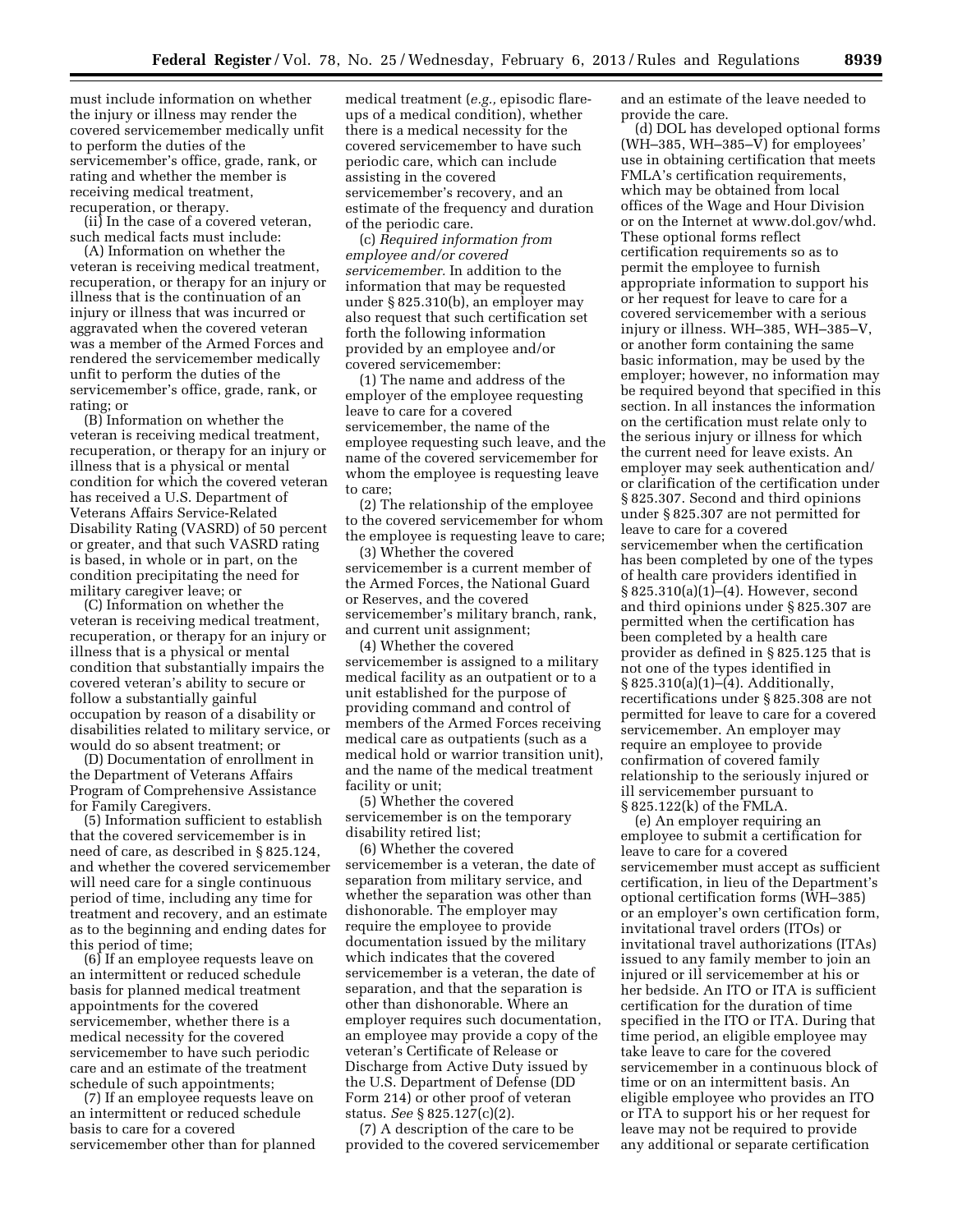that leave taken on an intermittent basis during the period of time specified in the ITO or ITA is medically necessary. An ITO or ITA is sufficient certification for an employee entitled to take FMLA leave to care for a covered servicemember regardless of whether the employee is named in the order or authorization.

(1) If an employee will need leave to care for a covered servicemember beyond the expiration date specified in an ITO or ITA, an employer may request that the employee have one of the authorized health care providers listed under § 825.310(a) complete the DOL optional certification form (WH–385) or an employer's own form, as requisite certification for the remainder of the employee's necessary leave period.

(2) An employer may seek authentication and clarification of the ITO or ITA under § 825.307. An employer may not utilize the second or third opinion process outlined in § 825.307 or the recertification process under § 825.308 during the period of time in which leave is supported by an ITO or ITA.

(3) An employer may require an employee to provide confirmation of covered family relationship to the seriously injured or ill servicemember pursuant to § 825.122(k) when an employee supports his or her request for FMLA leave with a copy of an ITO or ITA.

(f) An employer requiring an employee to submit a certification for leave to care for a covered servicemember must accept as sufficient certification of the servicemember's serious injury or illness documentation indicating the servicemember's enrollment in the Department of Veterans Affairs Program of Comprehensive Assistance for Family Caregivers. Such documentation is sufficient certification of the servicemember's serious injury or illness to support the employee's request for military caregiver leave regardless of whether the employee is the named caregiver in the enrollment documentation.

(1) An employer may seek authentication and clarification of the documentation indicating the servicemember's enrollment in the Department of Veterans Affairs Program of Comprehensive Assistance for Family Caregivers under § 825.307. An employer may not utilize the second or third opinion process outlined in § 825.307 or the recertification process under § 825.308 when the servicemember's serious injury or illness is shown by documentation of enrollment in this program.

(2) An employer may require an employee to provide confirmation of covered family relationship to the seriously injured or ill servicemember pursuant to § 825.122(k) when an employee supports his or her request for FMLA leave with a copy of such enrollment documentation. An employer may also require an employee to provide documentation, such as a veteran's Form DD–214, showing that the discharge was other than dishonorable and the date of the veteran's discharge.

(g) Where medical certification is requested by an employer, an employee may not be held liable for administrative delays in the issuance of military documents, despite the employee's diligent, good-faith efforts to obtain such documents. *See*  § 825.305(b). In all instances in which certification is requested, it is the employee's responsibility to provide the employer with complete and sufficient certification and failure to do so may result in the denial of FMLA leave. *See*  § 825.305(d).

## **§ 825.311 Intent to return to work.**

(a) An employer may require an employee on FMLA leave to report periodically on the employee's status and intent to return to work. The employer's policy regarding such reports may not be discriminatory and must take into account all of the relevant facts and circumstances related to the individual employee's leave situation.

(b) If an employee gives unequivocal notice of intent not to return to work, the employer's obligations under FMLA to maintain health benefits (subject to COBRA requirements) and to restore the employee cease. However, these obligations continue if an employee indicates he or she may be unable to return to work but expresses a continuing desire to do so.

(c) It may be necessary for an employee to take more leave than originally anticipated. Conversely, an employee may discover after beginning leave that the circumstances have changed and the amount of leave originally anticipated is no longer necessary. An employee may not be required to take more FMLA leave than necessary to resolve the circumstance that precipitated the need for leave. In both of these situations, the employer may require that the employee provide the employer reasonable notice (*i.e.,*  within two business days) of the changed circumstances where foreseeable. The employer may also obtain information on such changed

circumstances through requested status reports.

#### **§ 825.312 Fitness-for-duty certification.**

(a) As a condition of restoring an employee whose FMLA leave was occasioned by the employee's own serious health condition that made the employee unable to perform the employee's job, an employer may have a uniformly-applied policy or practice that requires all similarly-situated employees (*i.e.,* same occupation, same serious health condition) who take leave for such conditions to obtain and present certification from the employee's health care provider that the employee is able to resume work. The employee has the same obligations to participate and cooperate (including providing a complete and sufficient certification or providing sufficient authorization to the health care provider to provide the information directly to the employer) in the fitness-for-duty certification process as in the initial certification process. *See* § 825.305(d).

(b) An employer may seek a fitnessfor-duty certification only with regard to the particular health condition that caused the employee's need for FMLA leave. The certification from the employee's health care provider must certify that the employee is able to resume work. Additionally, an employer may require that the certification specifically address the employee's ability to perform the essential functions of the employee's job. In order to require such a certification, an employer must provide an employee with a list of the essential functions of the employee's job no later than with the designation notice required by § 825.300(d), and must indicate in the designation notice that the certification must address the employee's ability to perform those essential functions. If the employer satisfies these requirements, the employee's health care provider must certify that the employee can perform the identified essential functions of his or her job. Following the procedures set forth in § 825.307(a), the employer may contact the employee's health care provider for purposes of clarifying and authenticating the fitness-for-duty certification. Clarification may be requested only for the serious health condition for which FMLA leave was taken. The employer may not delay the employee's return to work while contact with the health care provider is being made. No second or third opinions on a fitness-for-duty certification may be required.

(c) The cost of the certification shall be borne by the employee, and the employee is not entitled to be paid for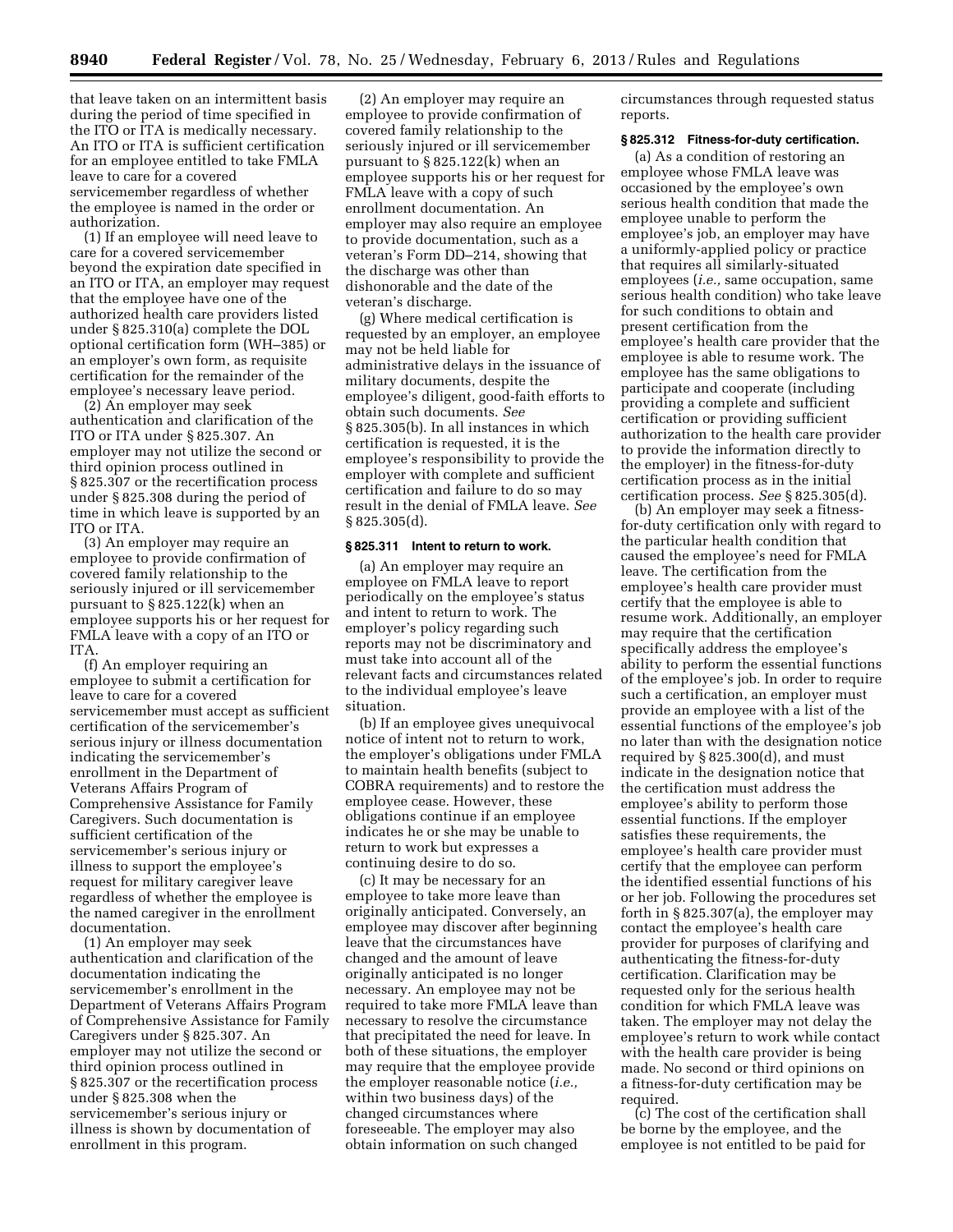the time or travel costs spent in acquiring the certification.

(d) The designation notice required in § 825.300(d) shall advise the employee if the employer will require a fitness-forduty certification to return to work and whether that fitness-for-duty certification must address the employee's ability to perform the essential functions of the employee's job.

(e) An employer may delay restoration to employment until an employee submits a required fitness-for-duty certification unless the employer has failed to provide the notice required in paragraph (d) of this section. If an employer provides the notice required, an employee who does not provide a fitness-for-duty certification or request additional FMLA leave is no longer entitled to reinstatement under the FMLA. *See* § 825.313(d).

(f) An employer is not entitled to a certification of fitness to return to duty for each absence taken on an intermittent or reduced leave schedule. However, an employer is entitled to a certification of fitness to return to duty for such absences up to once every 30 days if reasonable safety concerns exist regarding the employee's ability to perform his or her duties, based on the serious health condition for which the employee took such leave. If an employer chooses to require a fitnessfor-duty certification under such circumstances, the employer shall inform the employee at the same time it issues the designation notice that for each subsequent instance of intermittent or reduced schedule leave, the employee will be required to submit a fitness-for-duty certification unless one has already been submitted within the past 30 days. Alternatively, an employer can set a different interval for requiring a fitness-for-duty certification as long as it does not exceed once every 30 days and as long as the employer advises the employee of the requirement in advance of the employee taking the intermittent or reduced schedule leave. The employer may not terminate the employment of the employee while awaiting such a certification of fitness to return to duty for an intermittent or reduced schedule leave absence. *Reasonable safety concerns* means a reasonable belief of significant risk of harm to the individual employee or others. In determining whether reasonable safety concerns exist, an employer should consider the nature and severity of the potential harm and the likelihood that potential harm will occur.

(g) If State or local law or the terms of a collective bargaining agreement

govern an employee's return to work, those provisions shall be applied.

(h) Requirements under the Americans with Disabilities Act (ADA), as amended, apply. After an employee returns from FMLA leave, the ADA requires any medical examination at an employer's expense by the employer's health care provider be job-related and consistent with business necessity. For example, an attorney could not be required to submit to a medical examination or inquiry just because her leg had been amputated. The essential functions of an attorney's job do not require use of both legs; therefore such an inquiry would not be job related. An employer may require a warehouse laborer, whose back impairment affects the ability to lift, to be examined by an orthopedist, but may not require this employee to submit to an HIV test where the test is not related to either the essential functions of his or her job or to his/her impairment. If an employee's serious health condition may also be a disability within the meaning of the ADA, the FMLA does not prevent the employer from following the procedures for requesting medical information under the ADA.

#### **§ 825.313 Failure to provide certification.**

(a) *Foreseeable leave.* In the case of foreseeable leave, if an employee fails to provide certification in a timely manner as required by § 825.305, then an employer may deny FMLA coverage until the required certification is provided. For example, if an employee has 15 days to provide a certification and does not provide the certification for 45 days without sufficient reason for the delay, the employer can deny FMLA protections for the 30-day period following the expiration of the 15-day time period, if the employee takes leave during such period.

(b) *Unforeseeable leave.* In the case of unforeseeable leave, an employer may deny FMLA coverage for the requested leave if the employee fails to provide a certification within 15 calendar days from receipt of the request for certification unless not practicable due to extenuating circumstances. For example, in the case of a medical emergency, it may not be practicable for an employee to provide the required certification within 15 calendar days. Absent such extenuating circumstances, if the employee fails to timely return the certification, the employer can deny FMLA protections for the leave following the expiration of the 15-day time period until a sufficient certification is provided. If the employee never produces the

certification, the leave is not FMLA leave.

(c) *Recertification.* An employee must provide recertification within the time requested by the employer (which must allow at least 15 calendar days after the request) or as soon as practicable under the particular facts and circumstances. If an employee fails to provide a recertification within a reasonable time under the particular facts and circumstances, then the employer may deny continuation of the FMLA leave protections until the employee produces a sufficient recertification. If the employee never produces the recertification, the leave is not FMLA leave. Recertification does not apply to leave taken for a qualifying exigency or to care for a covered servicemember.

(d) *Fitness-for-duty certification.*  When requested by the employer pursuant to a uniformly applied policy for similarly-situated employees, the employee must provide medical certification, at the time the employee seeks reinstatement at the end of FMLA leave taken for the employee's serious health condition, that the employee is fit for duty and able to return to work (*see* § 825.312(a)) if the employer has provided the required notice (*see*  § 825.300(e)); the employer may delay restoration until the certification is provided. Unless the employee provides either a fitness-for-duty certification or a new medical certification for a serious health condition at the time FMLA leave is concluded, the employee may be terminated. *See also* § 825.213(a)(3).

# **Subpart D—Enforcement Mechanisms**

### **§ 825.400 Enforcement, general rules.**

(a) The employee has the choice of: (1) Filing, or having another person file on his or her behalf, a complaint with the Secretary of Labor, or

(2) Filing a private lawsuit pursuant to section 107 of FMLA.

(b) If the employee files a private lawsuit, it must be filed within two years after the last action which the employee contends was in violation of the Act, or three years if the violation was willful.

(c) If an employer has violated one or more provisions of FMLA, and if justified by the facts of a particular case, an employee may receive one or more of the following: wages, employment benefits, or other compensation denied or lost to such employee by reason of the violation; or, where no such tangible loss has occurred, such as when FMLA leave was unlawfully denied, any actual monetary loss sustained by the employee as a direct result of the violation, such as the cost of providing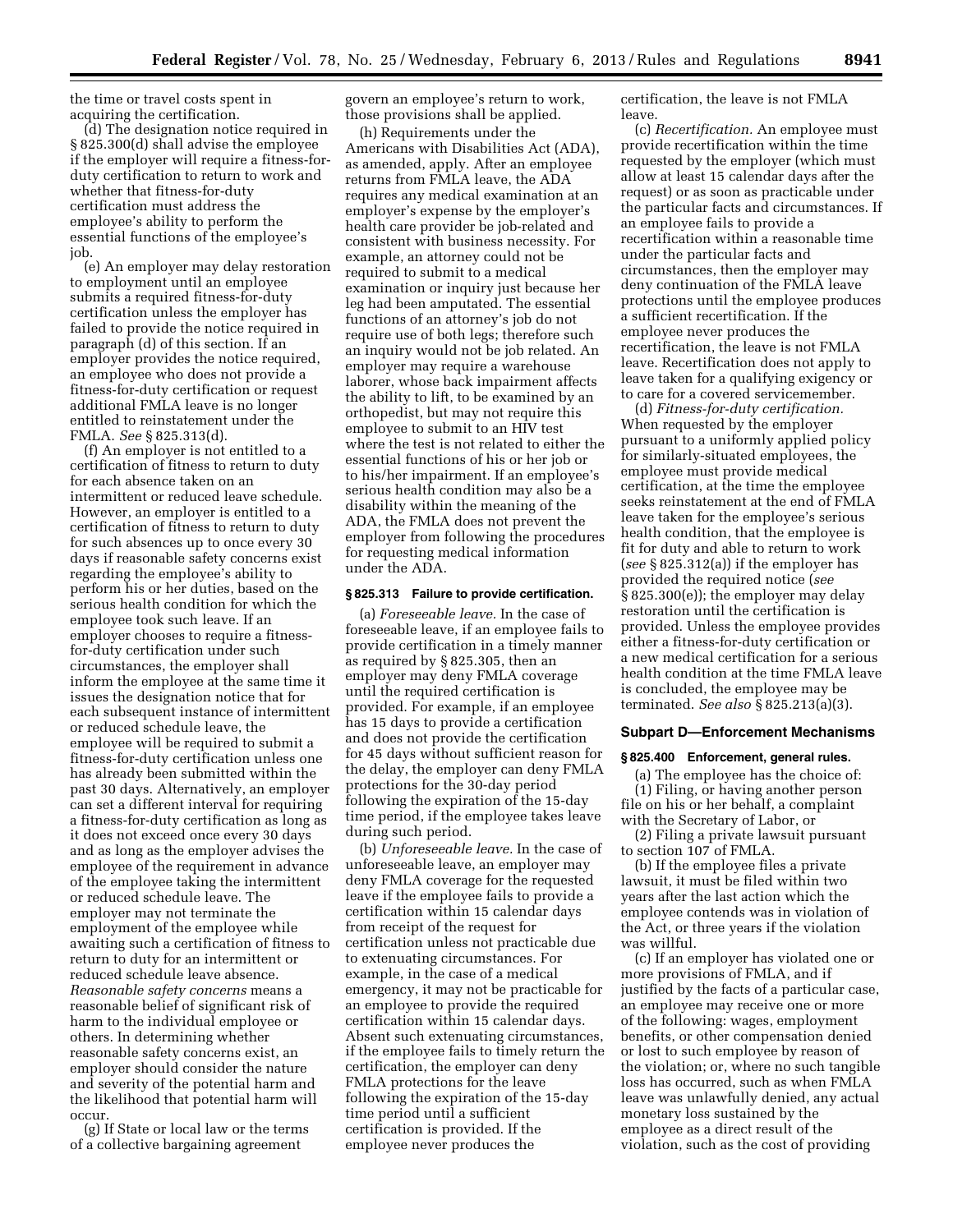care, up to a sum equal to 26 weeks of wages for the employee in a case involving leave to care for a covered servicemember or 12 weeks of wages for the employee in a case involving leave for any other FMLA qualifying reason. In addition, the employee may be entitled to interest on such sum, calculated at the prevailing rate. An amount equaling the preceding sums may also be awarded as liquidated damages unless such amount is reduced by the court because the violation was in good faith and the employer had reasonable grounds for believing the employer had not violated the Act. When appropriate, the employee may also obtain appropriate equitable relief, such as employment, reinstatement and promotion. When the employer is found in violation, the employee may recover a reasonable attorney's fee, reasonable expert witness fees, and other costs of the action from the employer in addition to any judgment awarded by the court.

### **§ 825.401 Filing a complaint with the Federal Government.**

(a) A complaint may be filed in person, by mail or by telephone, with the Wage and Hour Division, Employment Standards Administration, U.S. Department of Labor. A complaint may be filed at any local office of the Wage and Hour Division; the address and telephone number of local offices may be found in telephone directories or on the Department's Web site.

(b) A complaint filed with the Secretary of Labor should be filed within a reasonable time of when the employee discovers that his or her FMLA rights have been violated. In no event may a complaint be filed more than two years after the action which is alleged to be a violation of FMLA occurred, or three years in the case of a willful violation.

(c) No particular form of complaint is required, except that a complaint must be reduced to writing and should include a full statement of the acts and/ or omissions, with pertinent dates, which are believed to constitute the violation.

# **§ 825.402 Violations of the posting requirement.**

Section 825.300 describes the requirements for covered employers to post a notice for employees that explains the Act's provisions. If a representative of the Department of Labor determines that an employer has committed a willful violation of this posting requirement, and that the imposition of a civil money penalty for such violation is appropriate, the

representative may issue and serve a notice of penalty on such employer in person or by certified mail. Where service by certified mail is not accepted, notice shall be deemed received on the date of attempted delivery. Where service is not accepted, the notice may be served by regular mail.

#### **§ 825.403 Appealing the assessment of a penalty for willful violation of the posting requirement.**

(a) An employer may obtain a review of the assessment of penalty from the Wage and Hour Regional Administrator for the region in which the alleged violation(s) occurred. If the employer does not seek such a review or fails to do so in a timely manner, the notice of the penalty constitutes the final ruling of the Secretary of Labor.

(b) To obtain review, an employer may file a petition with the Wage and Hour Regional Administrator for the region in which the alleged violations occurred. No particular form of petition for review is required, except that the petition must be in writing, should contain the legal and factual bases for the petition, and must be mailed to the Regional Administrator within 15 days of receipt of the notice of penalty. The employer may request an oral hearing which may be conducted by telephone.

(c) The decision of the Regional Administrator constitutes the final order of the Secretary.

#### **§ 825.404 Consequences for an employer when not paying the penalty assessment after a final order is issued.**

The Regional Administrator may seek to recover the unpaid penalty pursuant to the Debt Collection Act (DCA), 31 U.S.C. 3711 *et seq.,* and, in addition to seeking recovery of the unpaid final order, may seek interest and penalties as provided under the DCA. The final order may also be referred to the Solicitor of Labor for collection. The Secretary may file suit in any court of competent jurisdiction to recover the monies due as a result of the unpaid final order, interest, and penalties.

# **Subpart E—Recordkeeping Requirements**

## **§ 825.500 Recordkeeping requirements.**

(a) FMLA provides that covered employers shall make, keep, and preserve records pertaining to their obligations under the Act in accordance with the recordkeeping requirements of section 11(c) of the Fair Labor Standards Act (FLSA) and in accordance with these regulations. FMLA also restricts the authority of the Department of Labor to require any employer or plan, fund, or program to submit books or records

more than once during any 12-month period unless the Department has reasonable cause to believe a violation of FMLA exists or the Department is investigating a complaint. These regulations establish no requirement for the submission of any records unless specifically requested by a Departmental official.

(b) No particular order or form of records is required. These regulations establish no requirement that any employer revise its computerized payroll or personnel records systems to comply. However, employers must keep the records specified by these regulations for no less than three years and make them available for inspection, copying, and transcription by representatives of the Department of Labor upon request. The records may be maintained and preserved on microfilm or other basic source document of an automated data processing memory provided that adequate projection or viewing equipment is available, that the reproductions are clear and identifiable by date or pay period, and that extensions or transcriptions of the information required herein can be and are made available upon request. Records kept in computer form must be made available for transcription or copying.

(c) Covered employers who have eligible employees must maintain records that must disclose the following:

(1) Basic payroll and identifying employee data, including name, address, and occupation; rate or basis of pay and terms of compensation; daily and weekly hours worked per pay period; additions to or deductions from wages; and total compensation paid.

(2) Dates FMLA leave is taken by FMLA eligible employees (*e.g.,* available from time records, requests for leave, *etc.,* if so designated). Leave must be designated in records as FMLA leave; leave so designated may not include leave required under State law or an employer plan which is not also covered by FMLA.

(3) If FMLA leave is taken by eligible employees in increments of less than one full day, the hours of the leave.

(4) Copies of employee notices of leave furnished to the employer under FMLA, if in writing, and copies of all written notices given to employees as required under FMLA and these regulations *See* § 825.300(b)-(c). Copies may be maintained in employee personnel files.

(5) Any documents (including written and electronic records) describing employee benefits or employer policies and practices regarding the taking of paid and unpaid leaves.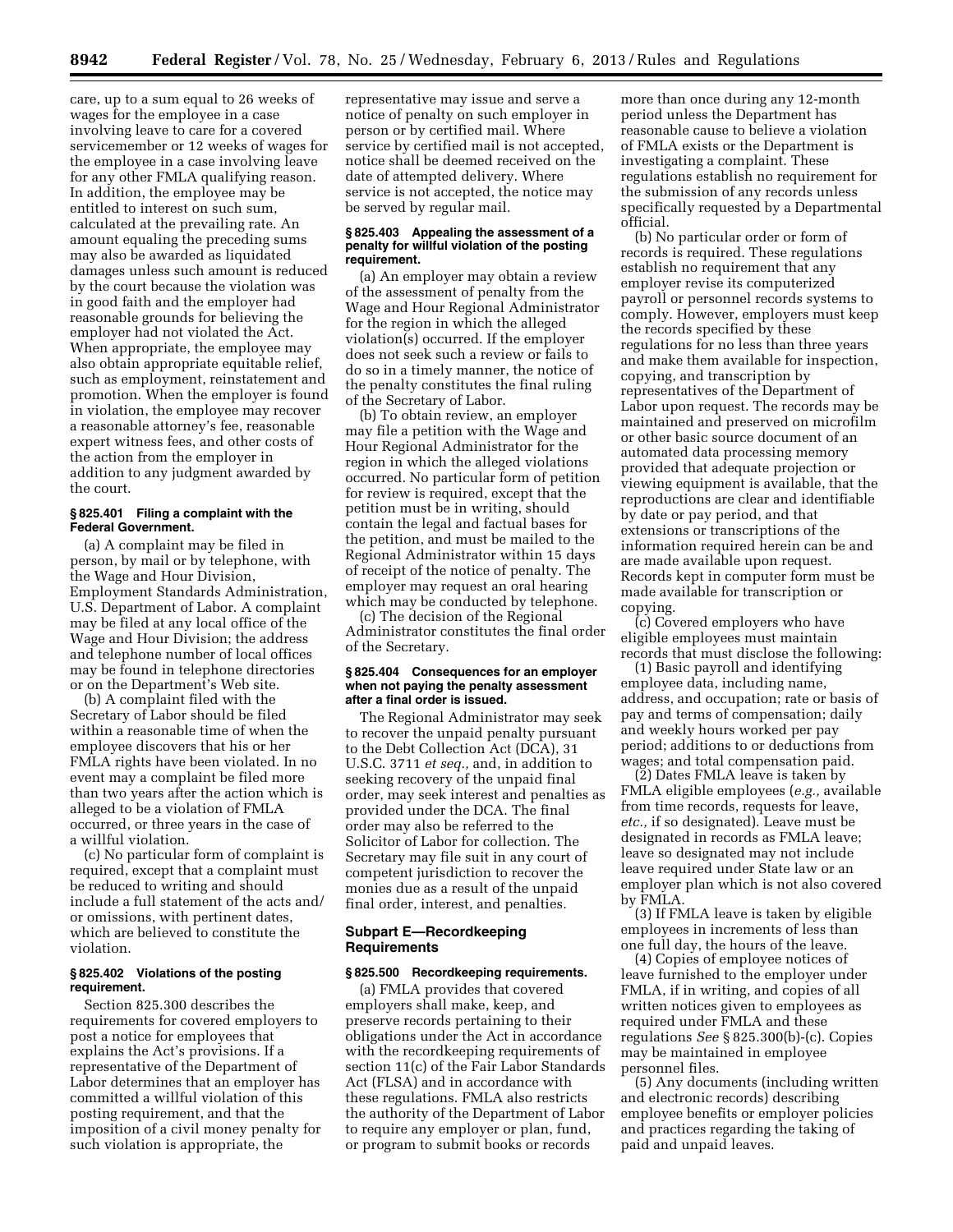(6) Premium payments of employee benefits.

(7) Records of any dispute between the employer and an eligible employee regarding designation of leave as FMLA leave, including any written statement from the employer or employee of the reasons for the designation and for the disagreement.

(d) Covered employers with no eligible employees must maintain the records set forth in paragraph (c)(1) of this section.

(e) Covered employers in a joint employment situation (*see* § 825.106) must keep all the records required by paragraph (c) of this section with respect to any primary employees, and must keep the records required by paragraph (c)(1) with respect to any secondary employees.

(f) If FMLA-eligible employees are not subject to FLSA's recordkeeping regulations for purposes of minimum wage or overtime compliance (*i.e.,* not covered by or exempt from FLSA), an employer need not keep a record of actual hours worked (as otherwise required under FLSA, 29 CFR 516.2(a)(7)), provided that:

(1) Eligibility for FMLA leave is presumed for any employee who has been employed for at least 12 months; and

(2) With respect to employees who take FMLA leave intermittently or on a reduced leave schedule, the employer and employee agree on the employee's normal schedule or average hours worked each week and reduce their agreement to a written record maintained in accordance with paragraph (b) of this section.

(g) Records and documents relating to certifications, recertifications or medical histories of employees or employees' family members, created for purposes of FMLA, shall be maintained as confidential medical records in separate files/records from the usual personnel files. If the Genetic Information Nondiscrimination Act of 2008 (GINA) is applicable, records and documents created for purposes of FMLA containing family medical history or genetic information as defined in GINA shall be maintained in accordance with the confidentiality requirements of Title II of GINA (*see* 29 CFR 1635.9), which permit such information to be disclosed consistent with the requirements of FMLA. If the ADA, as amended, is also applicable, such records shall be maintained in conformance with ADA confidentiality requirements (*see* 29 CFR 1630.14(c)(1)), except that:

(1) Supervisors and managers may be informed regarding necessary restrictions on the work or duties of an

employee and necessary accommodations;

(2) First aid and safety personnel may be informed (when appropriate) if the employee's physical or medical condition might require emergency treatment; and

(3) Government officials investigating compliance with FMLA (or other pertinent law) shall be provided relevant information upon request.

(h) Special rules regarding recordkeeping apply to employers of airline flight crew employees. *See*  § 825.803.

# **Subpart F—Special Rules Applicable to Employees of Schools**

### **§ 825.600 Special rules for school employees, definitions.**

(a) Certain special rules apply to employees of local educational agencies, including public school boards and elementary and secondary schools under their jurisdiction, and private elementary and secondary schools. The special rules do not apply to other kinds of educational institutions, such as colleges and universities, trade schools, and preschools.

(b) Educational institutions are covered by FMLA (and these special rules) and the Act's 50-employee coverage test does not apply. The usual requirements for employees to be eligible do apply, however, including employment at a worksite where at least 50 employees are employed within 75 miles. For example, employees of a rural school would not be eligible for FMLA leave if the school has fewer than 50 employees and there are no other schools under the jurisdiction of the same employer (usually, a school board) within 75 miles.

(c) The special rules affect the taking of intermittent leave or leave on a reduced leave schedule, or leave near the end of an academic term (semester), by instructional employees. *Instructional employees* are those whose principal function is to teach and instruct students in a class, a small group, or an individual setting. This term includes not only teachers, but also athletic coaches, driving instructors, and special education assistants such as signers for the hearing impaired. It does not include, and the special rules do not apply to, teacher assistants or aides who do not have as their principal job actual teaching or instructing, nor does it include auxiliary personnel such as counselors, psychologists, or curriculum specialists. It also does not include cafeteria workers, maintenance workers, or bus drivers.

(d) Special rules which apply to restoration to an equivalent position apply to all employees of local educational agencies.

#### **§ 825.601 Special rules for school employees, limitations on intermittent leave.**

(a) Leave taken for a period that ends with the school year and begins the next semester is leave taken consecutively rather than intermittently. The period during the summer vacation when the employee would not have been required to report for duty is not counted against the employee's FMLA leave entitlement. An instructional employee who is on FMLA leave at the end of the school year must be provided with any benefits over the summer vacation that employees would normally receive if they had been working at the end of the school year.

(1) If an eligible instructional employee needs intermittent leave or leave on a reduced leave schedule to care for a family member with a serious health condition, to care for a covered servicemember, or for the employee's own serious health condition, which is foreseeable based on planned medical treatment, and the employee would be on leave for more than 20 percent of the total number of working days over the period the leave would extend, the employer may require the employee to choose either to:

(i) Take leave for a period or periods of a particular duration, not greater than the duration of the planned treatment; or

(ii) Transfer temporarily to an available alternative position for which the employee is qualified, which has equivalent pay and benefits and which better accommodates recurring periods of leave than does the employee's regular position.

(2) These rules apply only to a leave involving more than 20 percent of the working days during the period over which the leave extends. For example, if an instructional employee who normally works five days each week needs to take two days of FMLA leave per week over a period of several weeks, the special rules would apply. Employees taking leave which constitutes 20 percent or less of the working days during the leave period would not be subject to transfer to an alternative position. *Periods of a particular duration* means a block, or blocks, of time beginning no earlier than the first day for which leave is needed and ending no later than the last day on which leave is needed, and may include one uninterrupted period of leave.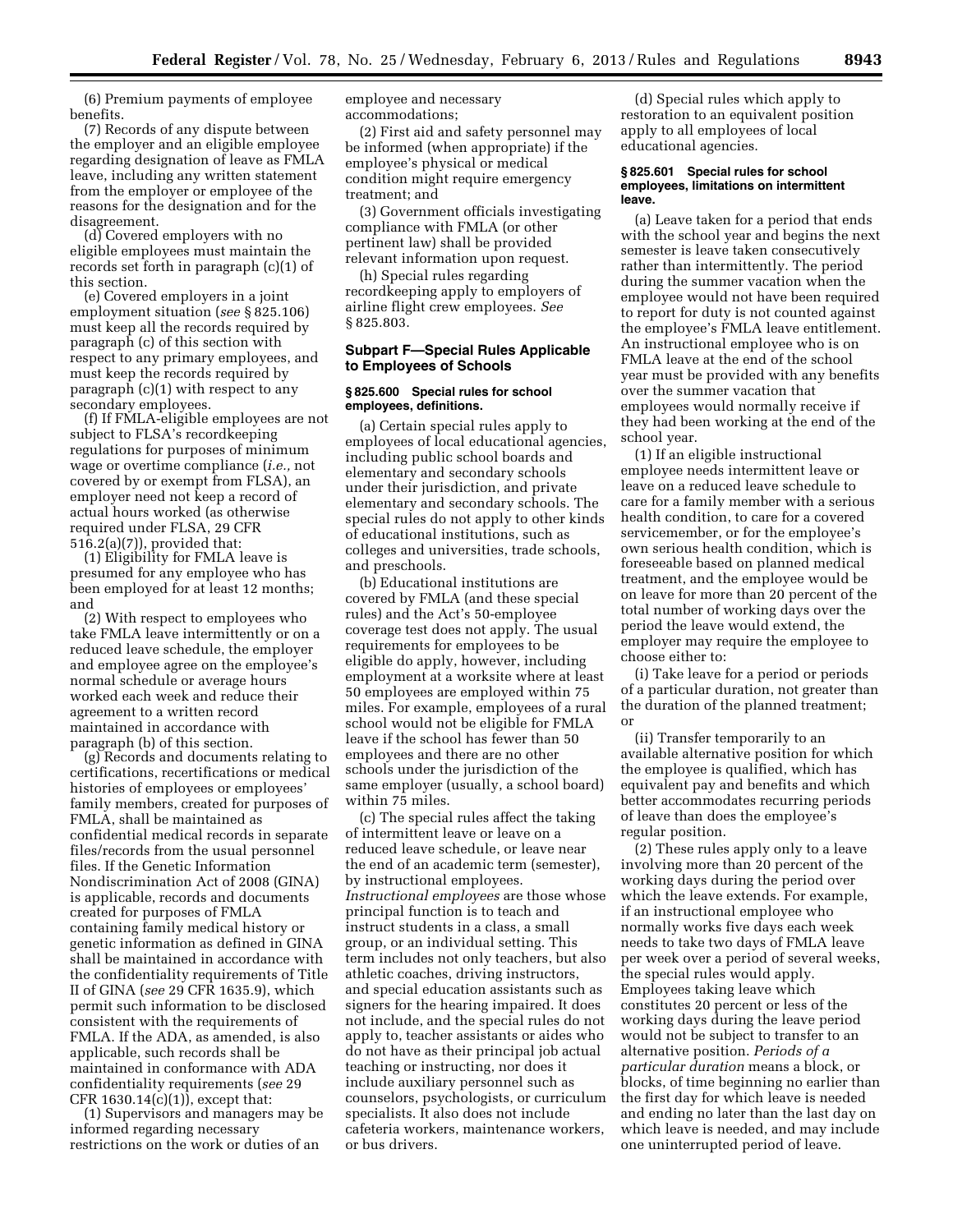(b) If an instructional employee does not give required notice of foreseeable FMLA leave (*see* § 825.302) to be taken intermittently or on a reduced leave schedule, the employer may require the employee to take leave of a particular duration, or to transfer temporarily to an alternative position. Alternatively, the employer may require the employee to delay the taking of leave until the notice provision is met.

### **§ 825.602 Special rules for school employees, limitations on leave near the end of an academic term.**

(a) There are also different rules for instructional employees who begin leave more than five weeks before the end of a term, less than five weeks before the end of a term, and less than three weeks before the end of a term. Regular rules apply except in circumstances when:

(1) An instructional employee begins leave more than five weeks before the end of a term. The employer may require the employee to continue taking leave until the end of the term if —

(i) The leave will last at least three weeks, and

(ii) The employee would return to work during the three-week period before the end of the term.

(2) The employee begins leave during the five-week period before the end of a term because of the birth of a son or daughter; the placement of a son or daughter for adoption or foster care; to care for a spouse, son, daughter, or parent with a serious health condition; or to care for a covered servicemember. The employer may require the employee to continue taking leave until the end of the term if—

(i) The leave will last more than two weeks, and

(ii) The employee would return to work during the two-week period before the end of the term.

(3) The employee begins leave during the three-week period before the end of a term because of the birth of a son or daughter; the placement of a son or daughter for adoption or foster care; to care for a spouse, son, daughter, or parent with a serious health condition; or to care for a covered servicemember. The employer may require the employee to continue taking leave until the end of the term if the leave will last more than five working days.

(b) For purposes of these provisions, *academic term* means the school semester, which typically ends near the end of the calendar year and the end of spring each school year. In no case may a school have more than two academic terms or semesters each year for purposes of FMLA. An example of leave

falling within these provisions would be where an employee plans two weeks of leave to care for a family member which will begin three weeks before the end of the term. In that situation, the employer could require the employee to stay out on leave until the end of the term.

### **§ 825.603 Special rules for school employees, duration of FMLA leave.**

(a) If an employee chooses to take leave for periods of a particular duration in the case of intermittent or reduced schedule leave, the entire period of leave taken will count as FMLA leave.

(b) In the case of an employee who is required to take leave until the end of an academic term, only the period of leave until the employee is ready and able to return to work shall be charged against the employee's FMLA leave entitlement. The employer has the option not to require the employee to stay on leave until the end of the school term. Therefore, any additional leave required by the employer to the end of the school term is not counted as FMLA leave; however, the employer shall be required to maintain the employee's group health insurance and restore the employee to the same or equivalent job including other benefits at the conclusion of the leave.

## **§ 825.604 Special rules for school employees, restoration to an equivalent position.**

The determination of how an employee is to be restored to an equivalent position upon return from FMLA leave will be made on the basis of ''established school board policies and practices, private school policies and practices, and collective bargaining agreements.'' The ''established policies'' and collective bargaining agreements used as a basis for restoration must be in writing, must be made known to the employee prior to the taking of FMLA leave, and must clearly explain the employee's restoration rights upon return from leave. Any established policy which is used as the basis for restoration of an employee to an equivalent position must provide substantially the same protections as provided in the Act for reinstated employees. *See* § 825.215. In other words, the policy or collective bargaining agreement must provide for restoration to an equivalent position with equivalent employment benefits, pay, and other terms and conditions of employment. For example, an employee may not be restored to a position requiring additional licensure or certification.

# **Subpart G—Effect of Other Laws, Employer Practices, and Collective Bargaining Agreements on Employee Rights Under FMLA**

### **§ 825.700 Interaction with employer's policies.**

(a) An employer must observe any employment benefit program or plan that provides greater family or medical leave rights to employees than the rights established by the FMLA. Conversely, the rights established by the Act may not be diminished by any employment benefit program or plan. For example, a provision of a CBA which provides for reinstatement to a position that is not equivalent because of seniority (*e.g.,*  provides lesser pay) is superseded by FMLA. If an employer provides greater unpaid family leave rights than are afforded by FMLA, the employer is not required to extend additional rights afforded by FMLA, such as maintenance of health benefits (other than through COBRA), to the additional leave period not covered by FMLA.

(b) Nothing in this Act prevents an employer from amending existing leave and employee benefit programs, provided they comply with FMLA. However, nothing in the Act is intended to discourage employers from adopting or retaining more generous leave policies.

### **§ 825.701 Interaction with State laws.**

(a) Nothing in FMLA supersedes any provision of State or local law that provides greater family or medical leave rights than those provided by FMLA. The Department of Labor will not, however, enforce State family or medical leave laws, and States may not enforce the FMLA. Employees are not required to designate whether the leave they are taking is FMLA leave or leave under State law, and an employer must comply with the appropriate (applicable) provisions of both. An employer covered by one law and not the other has to comply only with the law under which it is covered. Similarly, an employee eligible under only one law must receive benefits in accordance with that law. If leave qualifies for FMLA leave and leave under State law, the leave used counts against the employee's entitlement under both laws. Examples of the interaction between FMLA and State laws include:

(1) If State law provides 16 weeks of leave entitlement over two years, an employee needing leave due to his or her own serious health condition would be entitled to take 16 weeks one year under State law and 12 weeks the next year under FMLA. Health benefits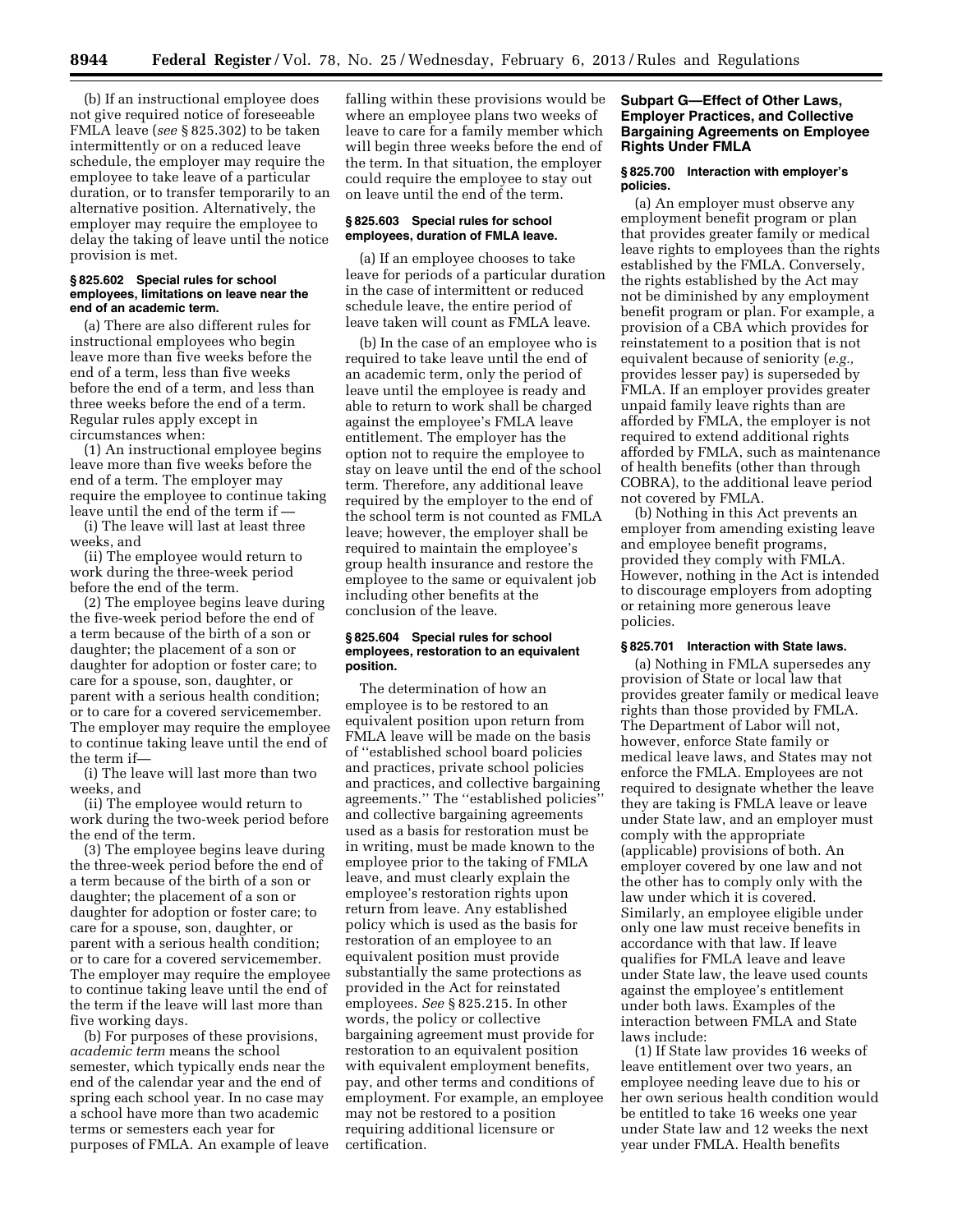maintenance under FMLA would be applicable only to the first 12 weeks of leave entitlement each year. If the employee took 12 weeks the first year, the employee would be entitled to a maximum of 12 weeks the second year under FMLA (not 16 weeks). An employee would not be entitled to 28 weeks in one year.

(2) If State law provides half-pay for employees temporarily disabled because of pregnancy for six weeks, the employee would be entitled to an additional six weeks of unpaid FMLA leave (or accrued paid leave).

(3) If State law provides six weeks of leave, which may include leave to care for a seriously-ill grandparent or a ''spouse equivalent,'' and leave was used for that purpose, the employee is still entitled to his or her full FMLA leave entitlement, as the leave used was provided for a purpose not covered by FMLA. If FMLA leave is used first for a purpose also provided under State law, and State leave has thereby been exhausted, the employer would not be required to provide additional leave to care for the grandparent or ''spouse equivalent.''

(4) If State law prohibits mandatory leave beyond the actual period of pregnancy disability, an instructional employee of an educational agency subject to special FMLA rules may not be required to remain on leave until the end of the academic term, as permitted by FMLA under certain circumstances. *See* Subpart F of this part.

(b) [Reserved]

### **§ 825.702 Interaction with Federal and State anti-discrimination laws.**

(a) Nothing in FMLA modifies or affects any Federal or State law prohibiting discrimination on the basis of race, religion, color, national origin, sex, age, or disability (*e.g.,* Title VII of the Civil Rights Act of 1964, as amended by the Pregnancy Discrimination Act). FMLA's legislative history explains that FMLA is ''not intended to modify or affect the Rehabilitation Act of 1973, as amended, the regulations concerning employment which have been promulgated pursuant to that statute, or the Americans with Disabilities Act of 1990 [as amended] or the regulations issued under that act. Thus, the leave provisions of the [FMLA] are wholly distinct from the reasonable accommodation obligations of employers covered under the [ADA], employers who receive Federal financial assistance, employers who contract with the Federal government, or the Federal government itself. The purpose of the FMLA is to make leave available to eligible employees and employers

within its coverage, and not to limit already existing rights and protection.'' S. Rep. No. 103–3, at 38 (1993). An employer must therefore provide leave under whichever statutory provision provides the greater rights to employees. When an employer violates both FMLA and a discrimination law, an employee may be able to recover under either or both statutes (double relief may not be awarded for the same loss; when remedies coincide a claimant may be allowed to utilize whichever avenue of relief is desired. *Laffey* v. *Northwest Airlines, Inc.,* 567 F.2d 429, 445 (D.C. Cir. 1976), *cert. denied,* 434 U.S. 1086 (1978).

(b) If an employee is a qualified individual with a disability within the meaning of the ADA, the employer must make reasonable accommodations, *etc.,*  barring undue hardship, in accordance with the ADA. At the same time, the employer must afford an employee his or her FMLA rights. ADA's ''disability'' and FMLA's ''serious health condition'' are different concepts, and must be analyzed separately. FMLA entitles eligible employees to 12 weeks of leave in any 12-month period due to their own serious health condition, whereas the ADA allows an indeterminate amount of leave, barring undue hardship, as a reasonable accommodation. FMLA requires employers to maintain employees' group health plan coverage during FMLA leave on the same conditions as coverage would have been provided if the employee had been continuously employed during the leave period, whereas ADA does not require maintenance of health insurance unless other employees receive health insurance during leave under the same circumstances.

(c)(1) A reasonable accommodation under the ADA might be accomplished by providing an individual with a disability with a part-time job with no health benefits, assuming the employer did not ordinarily provide health insurance for part-time employees. However, FMLA would permit an employee to work a reduced leave schedule until the equivalent of 12 workweeks of leave were used, with group health benefits maintained during this period. FMLA permits an employer to temporarily transfer an employee who is taking leave intermittently or on a reduced leave schedule for planned medical treatment to an alternative position, whereas the ADA allows an accommodation of reassignment to an equivalent, vacant position only if the employee cannot perform the essential functions of the employee's present position and an accommodation is not

possible in the employee's present position, or an accommodation in the employee's present position would cause an undue hardship. The examples in the following paragraphs of this section demonstrate how the two laws would interact with respect to a qualified individual with a disability.

(2) A qualified individual with a disability who is also an eligible employee entitled to FMLA leave requests 10 weeks of medical leave as a reasonable accommodation, which the employer grants because it is not an undue hardship. The employer advises the employee that the 10 weeks of leave is also being designated as FMLA leave and will count towards the employee's FMLA leave entitlement. This designation does not prevent the parties from also treating the leave as a reasonable accommodation and reinstating the employee into the same job, as required by the ADA, rather than an equivalent position under FMLA, if that is the greater right available to the employee. At the same time, the employee would be entitled under FMLA to have the employer maintain group health plan coverage during the leave, as that requirement provides the greater right to the employee.

(3) If the same employee needed to work part-time (a reduced leave schedule) after returning to his or her same job, the employee would still be entitled under FMLA to have group health plan coverage maintained for the remainder of the two-week equivalent of FMLA leave entitlement, notwithstanding an employer policy that part-time employees do not receive health insurance. This employee would be entitled under the ADA to reasonable accommodations to enable the employee to perform the essential functions of the part-time position. In addition, because the employee is working a part-time schedule as a reasonable accommodation, the FMLA's provision for temporary assignment to a different alternative position would not apply. Once the employee has exhausted his or her remaining FMLA leave entitlement while working the reduced (part-time) schedule, if the employee is a qualified individual with a disability, and if the employee is unable to return to the same full-time position at that time, the employee might continue to work parttime as a reasonable accommodation, barring undue hardship; the employee would then be entitled to only those employment benefits ordinarily provided by the employer to part-time employees.

(4) At the end of the FMLA leave entitlement, an employer is required under FMLA to reinstate the employee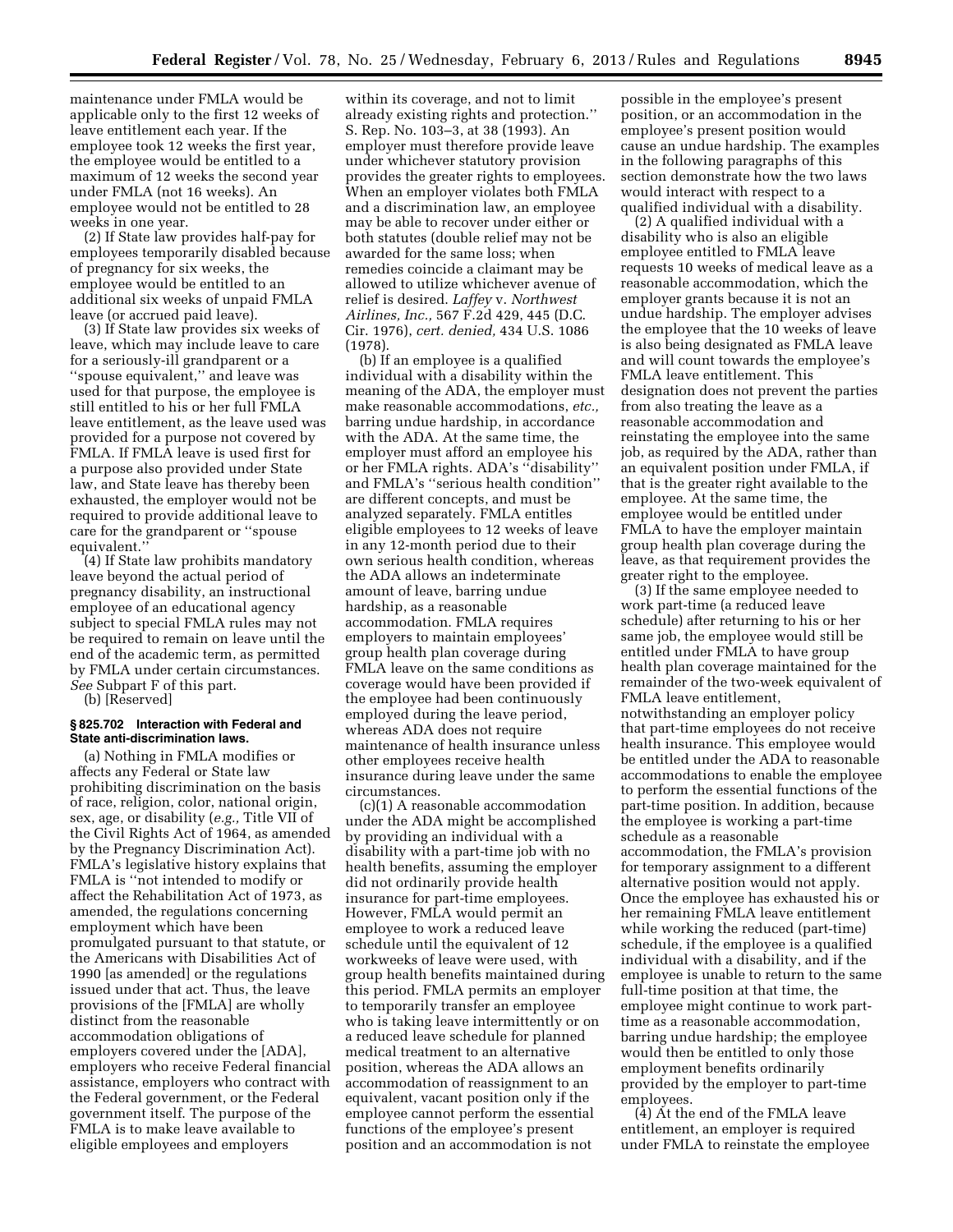in the same or an equivalent position, with equivalent pay and benefits, to that which the employee held when leave commenced. The employer's FMLA obligations would be satisfied if the employer offered the employee an equivalent full-time position. If the employee were unable to perform the essential functions of that equivalent position even with reasonable accommodation, because of a disability, the ADA may require the employer to make a reasonable accommodation at that time by allowing the employee to work part-time or by reassigning the employee to a vacant position, barring undue hardship.

(d)(1) If FMLA entitles an employee to leave, an employer may not, in lieu of FMLA leave entitlement, require an employee to take a job with a reasonable accommodation. However, ADA may require that an employer offer an employee the opportunity to take such a position. An employer may not change the essential functions of the job in order to deny FMLA leave. *See*  § 825.220(b).

(2) An employee may be on a workers' compensation absence due to an on-thejob injury or illness which also qualifies as a serious health condition under FMLA. The workers' compensation absence and FMLA leave may run concurrently (subject to proper notice and designation by the employer). At some point the health care provider providing medical care pursuant to the workers' compensation injury may certify the employee is able to return to work in a light duty position. If the employer offers such a position, the employee is permitted but not required to accept the position. *See* § 825.220(d). As a result, the employee may no longer qualify for payments from the workers' compensation benefit plan, but the employee is entitled to continue on unpaid FMLA leave either until the employee is able to return to the same or equivalent job the employee left or until the 12-week FMLA leave entitlement is exhausted. *See*  § 825.207(e). If the employee returning from the workers' compensation injury is a qualified individual with a disability, he or she will have rights under the ADA.

(e) If an employer requires certifications of an employee's fitness for duty to return to work, as permitted by FMLA under a uniform policy, it must comply with the ADA requirement that a fitness for duty physical be jobrelated and consistent with business necessity.

(f) Under Title VII of the Civil Rights Act of 1964, as amended by the Pregnancy Discrimination Act, an

employer should provide the same benefits for women who are pregnant as the employer provides to other employees with short-term disabilities. Because Title VII does not require employees to be employed for a certain period of time to be protected, an employee employed for less than 12 months by the employer (and, therefore, not an eligible employee under FMLA) may not be denied maternity leave if the employer normally provides short-term disability benefits to employees with the same tenure who are experiencing other short-term disabilities.

(g) Under the Uniformed Services Employment and Reemployment Rights Act (USERRA), 38 U.S.C. 4301, *et seq.,*  veterans are entitled to receive all rights and benefits of employment that they would have obtained if they had been continuously employed. Therefore, under USERRA, a returning servicemember would be eligible for FMLA leave if the months and hours that he or she would have worked (or, for airline flight crew employees, would have worked or been paid) for the civilian employer during the period of absence due to or necessitated by USERRA-covered service, combined with the months employed and the hours actually worked (or, for airline flight crew employees, actually worked or paid), meet the FMLA eligibility threshold of 12 months of employment and the hours of service requirement. *See* §§ 825.110(b)(2)(i) and (c)(2) and 825802(c).

(h) For further information on Federal antidiscrimination laws, including Title VII and the ADA, individuals are encouraged to contact the nearest office of the U.S. Equal Employment Opportunity Commission.

# **Subpart H—Special Rules Applicable to Airline Flight Crew Employees**

# **§ 825.800 Special rules for airline flight crew employees, general.**

(a) Certain special rules apply only to airline flight crew employees as defined in § 825.102. These special rules affect the hours of service requirement for determining the eligibility of airline flight crew employees, the calculation of leave for those employees, and the recordkeeping requirements for employers of those employees, and are issued pursuant to the Airline Flight Crew Technical Corrections Act (AFCTCA), Public Law 111–119.

(b) Except as otherwise provided in this subpart, FMLA leave for airline flight crew employees is subject to the requirements of the FMLA as set forth in Part 825, Subparts A through E, and G.

### **§ 825.801 Special rules for airline flight crew employees, hours of service requirement.**

(a) An airline flight crew employee's eligibility for FMLA leave is to be determined in accordance with § 825.110 except that whether an airline flight crew employee meets the hours of service requirement is to be determined as provided below.

(b) Except as provided in paragraph (c) of this section, whether an airline flight crew employee meets the hours of service requirement is determined by assessing the number of hours the employee has worked or been paid over the previous 12 months. An airline flight crew employee will meet the hours of service requirement during the previous 12-month period if he or she has worked or been paid for not less than 60 percent of the employee's applicable monthly guarantee and has worked or been paid for not less than 504 hours.

(1) The *applicable monthly guarantee*  for an airline flight crew employee who is not on reserve status is the minimum number of hours for which an employer has agreed to schedule such employee for any given month. The *applicable monthly guarantee* for an airline flight crew employee who is on reserve status is the number of hours for which an employer has agreed to pay the employee for any given month.

(2) The hours an airline flight crew employee has worked for purposes of the hours of service requirement is the employee's duty hours during the previous 12-month period. The hours an airline flight crew employee has been paid is the number of hours for which an employee received wages during the previous 12-month period. The 504 hours do not include personal commute time or time spent on vacation, medical, or sick leave.

(c) An airline flight crew employee returning from USERRA-covered service shall be credited with the hours of service that would have been performed but for the period of absence from work due to or necessitated by USERRAcovered service in determining the employee's eligibility for FMLAqualifying leave. Accordingly, an airline flight crew employee re-employed following USERRA-covered service has the hours that would have been worked for or paid by the employer added to any hours actually worked or paid during the previous 12-month period to meet the hours of service requirement. In order to determine the hours that would have been worked or paid during the period of absence from work due to or necessitated by USERRA-covered service, the employee's pre-service work